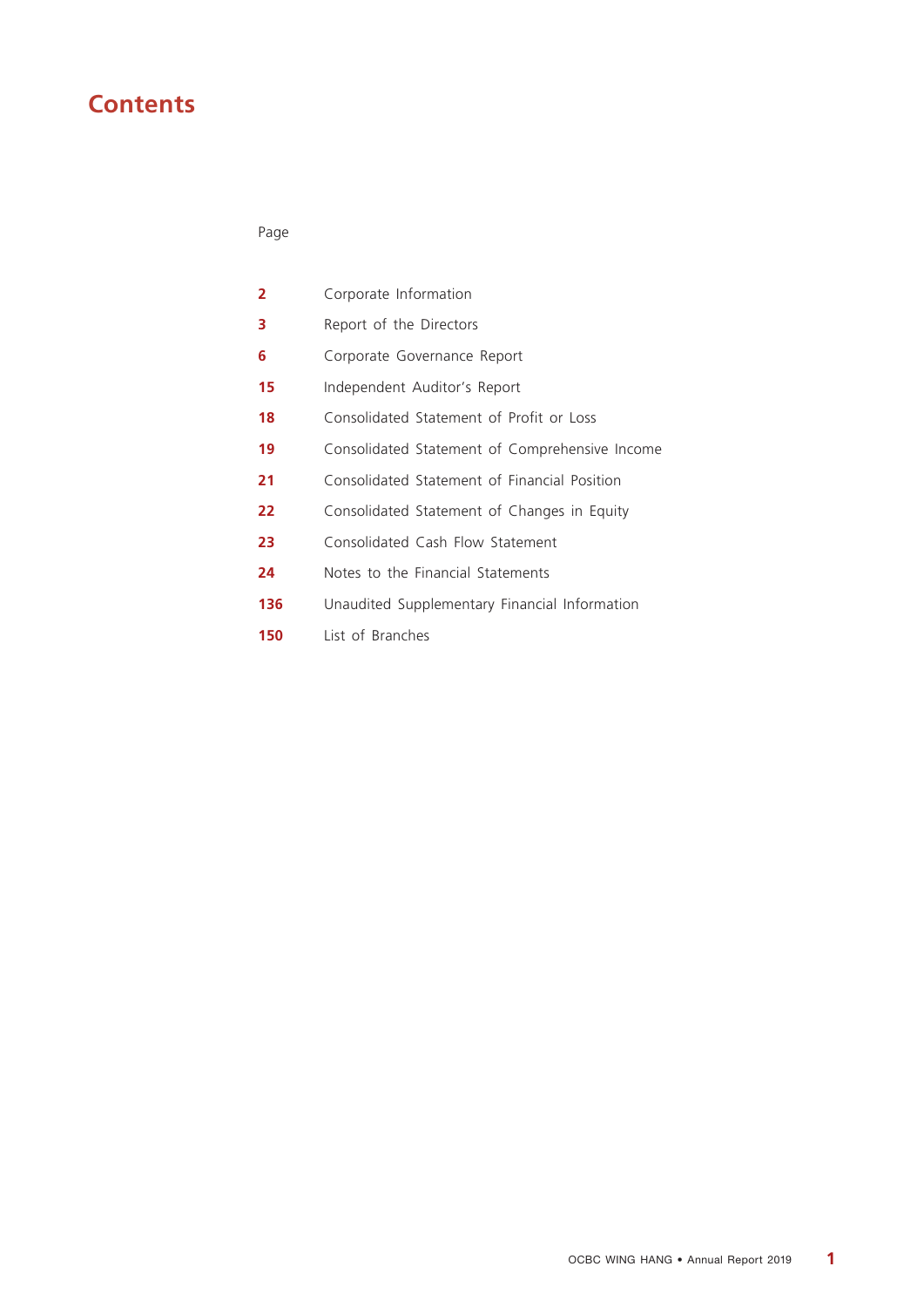# **Corporate Information**

# **Board of Directors**

**Chairman** Dr FUNG Yuk Bun Patrick JP

**Executive Director** Mr NA Wu Beng (Chief Executive)

**Non-executive Directors** Mr SOON Tit Koon Mr Samuel N TSIEN

### **Independent Non-executive Directors**

Mr CHIM Wai Kin Mr OOI Sang Kuang Mr TSE Hau Yin Aloysius

# **Audit Committee**

Mr TSE Hau Yin Aloysius Mr CHIM Wai Kin Mr SOON Tit Koon

# **Remuneration Committee**

Mr OOI Sang Kuang Mr Samuel N TSIEN Mr TSE Hau Yin Aloysius

# **Nomination Committee**

Mr OOI Sang Kuang Mr Samuel N TSIEN Mr TSE Hau Yin Aloysius

# **Risk Management Committee**

Mr CHIM Wai Kin Mr TSE Hau Yin Aloysius Mr SOON Tit Koon

# **Company Secretary**

Mr LEUNG Chiu Wah

**Auditors** KPMG Certified Public Accountants

**Registered Office** 161 Queen's Road Central, Hong Kong

# **A subsidiary of Oversea-Chinese Banking Corporation Limited**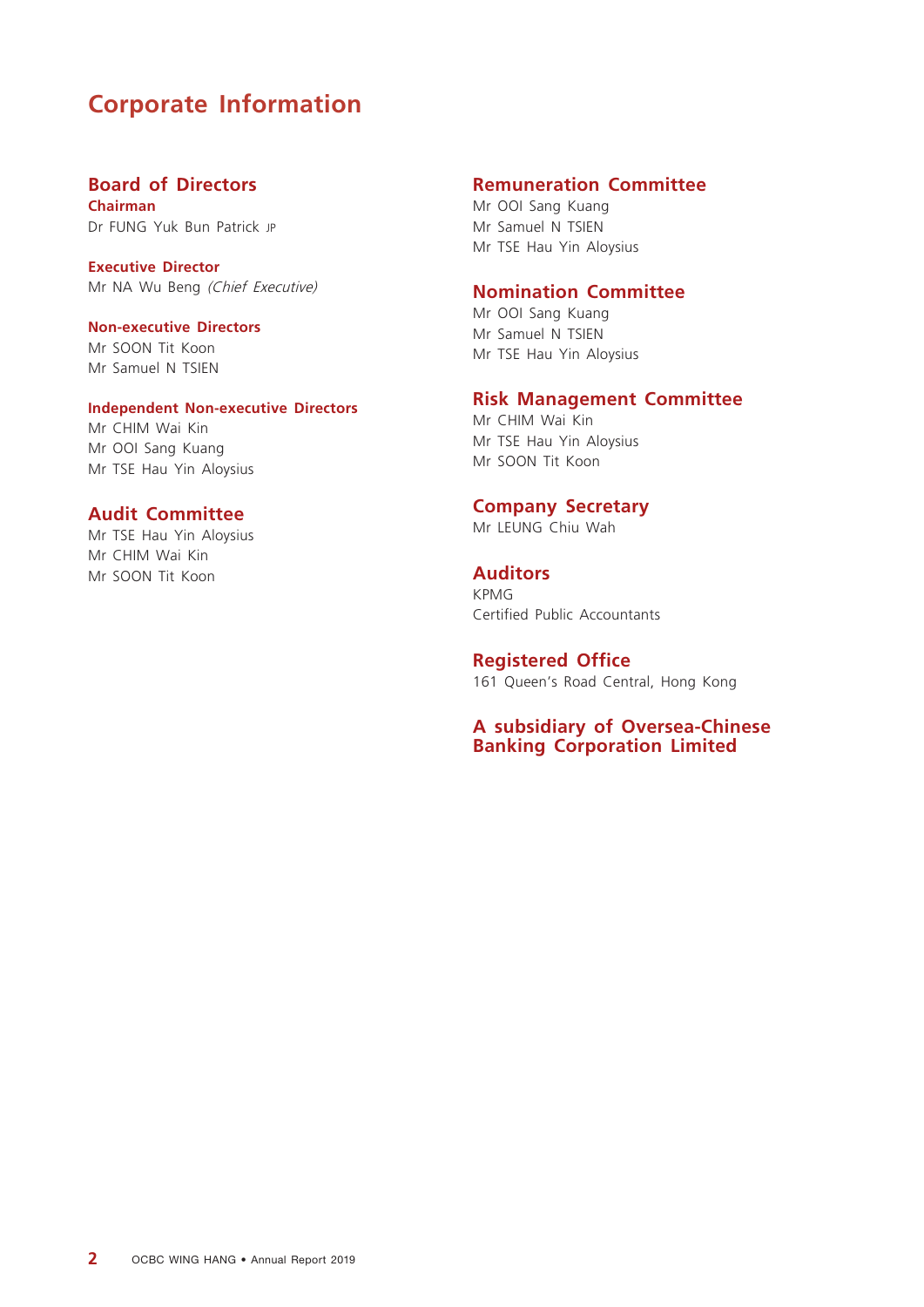# **Report of the Directors**

The Directors of OCBC Wing Hang Bank Limited (the "Bank") have pleasure in presenting their report together with the audited consolidated financial statements of the Bank and its subsidiaries (collectively the "Group") for the year ended 31st December, 2019.

## **Principal Place of Business**

The Bank is a licensed bank incorporated and domiciled in Hong Kong and has its registered office and principal place of business at 161 Queen's Road Central, Hong Kong.

### **Principal Activities**

The Group is engaged in commercial banking and related financial services.

The analysis of the principal activities and geographical locations of operations of the Group during the year are set out in notes 16 and 31 to the financial statements.

# **Results and Dividend**

The results of the Group for the year ended 31st December, 2019 and the state of affairs of the Group and the Bank as at 31st December, 2019 are set out in the financial statements on pages 18 to 135.

During the financial year ended 31st December, 2019, the Board declared an interim dividend of HK\$1.5 billion (2018: HK\$1.5 billion) to the sole shareholder of the Bank. The directors did not recommend the payment of final dividend for the year ended 31st December, 2019 (2018: nil).

### **Reserves**

Profit attributable to shareholder of HK\$2,483 million (2018: HK\$2,762 million) has been transferred to reserves. Details of the movements in reserves of the Group during the year are set out in the consolidated statement of changes in equity.

# **Tangible Fixed Assets**

Details of the movements in tangible fixed assets of the Group during the year are set out in note 18 to the financial statements.

### **Share Capital**

During the year, the Bank did not issue any ordinary shares (2018: nil). Details of the share capital are set out in note 27 to the financial statements.

## **Charitable Donations**

During the year, the Group made donations for charitable and community purposes amounting to approximately HK\$1.0 million (2018: HK\$1.3 million).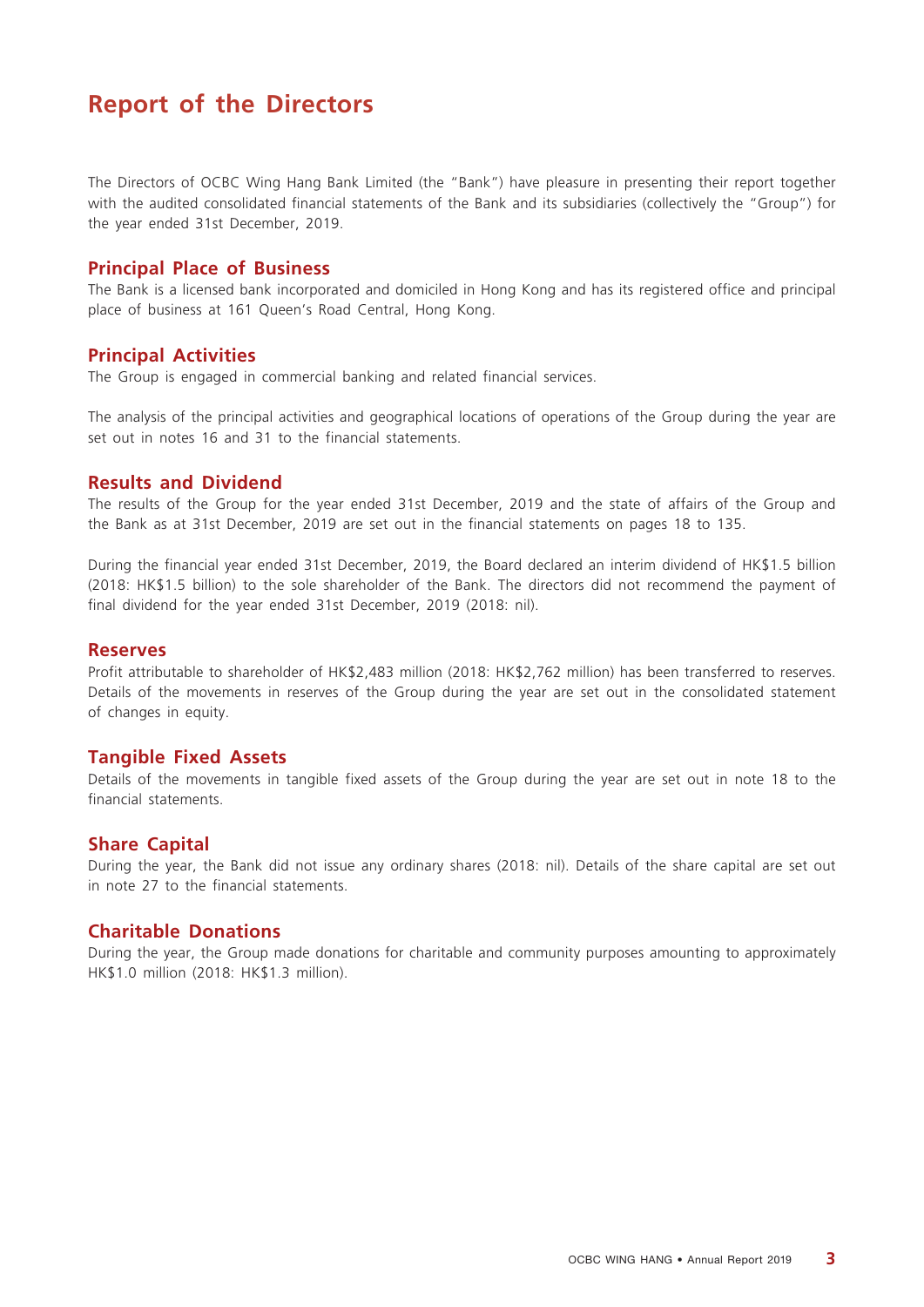# **Report of the Directors**

# **Directors**

The Directors of the Bank during the year and up to the date of this report are as follows:

### **Chairman**

Dr FUNG Yuk Bun Patrick JP

### **Executive Directors**

Mr NA Wu Beng (Chief Executive) Ms KNG Hwee Tin (resigned on 30th September, 2019)

### **Non-executive Directors**

Mr SOON Tit Koon Mr Samuel N TSIEN Mr Frank John WANG (retired on 8th May, 2019)

### **Independent Non-executive Directors**

Mr CHIM Wai Kin Mr OOI Sang Kuang Mr TSE Hau Yin Aloysius

The List of Directors of the Bank's subsidiaries is published on the website of the Bank (www.ocbcwhhk.com).

In accordance with the Bank's Articles of Association and the Tenure Policy, Mr SOON Tit Koon and Mr TSE Hau Yin Aloysius will retire from office at the coming Annual General Meeting ("AGM"). These directors being eligible, have offered themselves for re-election at the AGM. Other remaining Directors of the Bank will continue in office.

No Director proposed for re-election at the forthcoming AGM has an unexpired service contract with the Bank which is not determinable by the Bank (or any of its subsidiaries) within one year without payment of compensation (other than statutory compensation).

Certain directors of the Bank received remuneration from the holding company of the Bank, Oversea-Chinese Banking Corporation Limited ("OCBC") and related corporations as directors or employees of those companies and were entitled to benefits under the OCBC Deferred Share Plan and/or OCBC Employee Share Purchase Plan (the "Share-Based Payment Schemes") administered by OCBC. The Bank has ceased granting share options under the OCBC Share Option Scheme 2001 effective from financial year 2018 remuneration. During the year, Mr NA Wu Beng, Ms KNG Hwee Tin, Mr Frank John WANG and Mr Samuel N TSIEN were granted share awards under the Share-Based Payment Schemes for the prior performance year. Details of the Share-Based Payment Schemes are set out in note 34 of the financial statements. Apart from the above, at no time during the year was the Bank, or any of its subsidiaries a party to any arrangements to enable the Directors of the Bank to acquire benefits by means of the acquisition of shares in or debentures of the Bank or any other body corporate.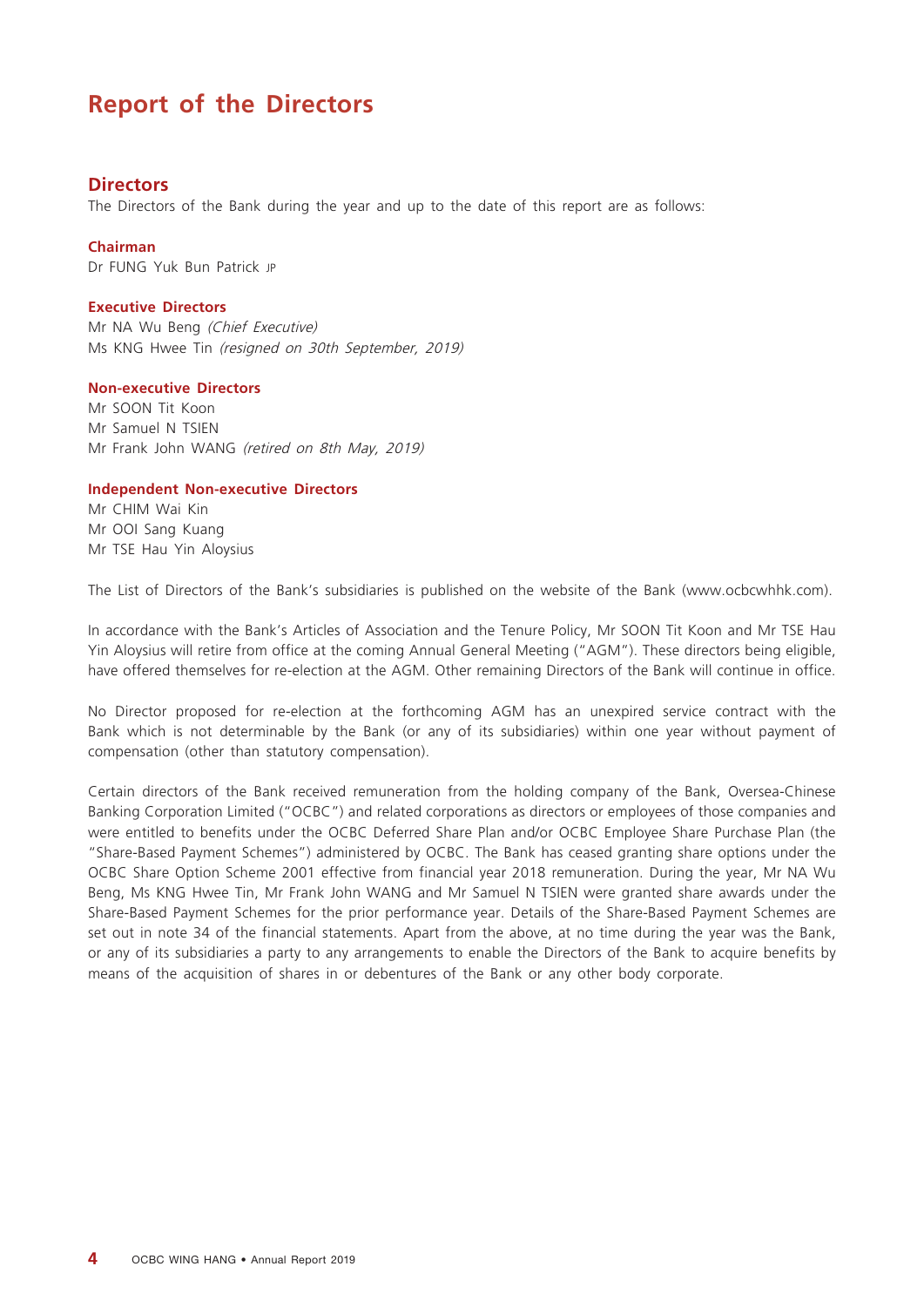# **Indemnity of Directors**

The Bank's Articles of Association provide that the directors and officers are entitled to be indemnified out of the funds of the Bank against certain liabilities incurred by them, to the extent permitted by the Companies Ordinance.

Directors & Officers Liability Insurance has been arranged to indemnify the directors and officers of the Bank and its subsidiaries.

### **Directors' interests in transactions, arrangements or contracts**

No contract of significance to which the Bank, or any of its holding company, subsidiaries or fellow subsidiaries was a party, and in which a director of the Bank had a material interest, whether directly or indirectly, subsisted at the end of the year or at any time during the year.

## **Purchase, Sale or Redemption of the Bank's Securities**

There was no purchase, sale or redemption by the Bank or any of its subsidiaries of the Bank's securities during the year.

## **Retirement Schemes**

Particulars of the retirement schemes of the Group are set out in note 34 to the financial statements.

## **Corporate Governance**

The Bank's corporate governance practices are set out in the Corporate Governance Report.

## **Compliance with the Banking (Disclosure) Rules**

The financial statements for the year ended 31st December, 2019 comply fully with the applicable disclosure provisions of the Banking (Disclosure) Rules.

# **Auditors**

The Board, on the recommendation from the Audit Committee, proposed to change the external auditors of the Bank for the year 2020. The proposed appointment shall be subject to approval by OCBC as the shareholder of the Bank at the coming AGM. KPMG will retire as external auditors with effect upon conclusion of the coming AGM of the Bank.

On behalf of the Board

**FUNG Yuk Bun Patrick**

Chairman

Hong Kong, 20th April, 2020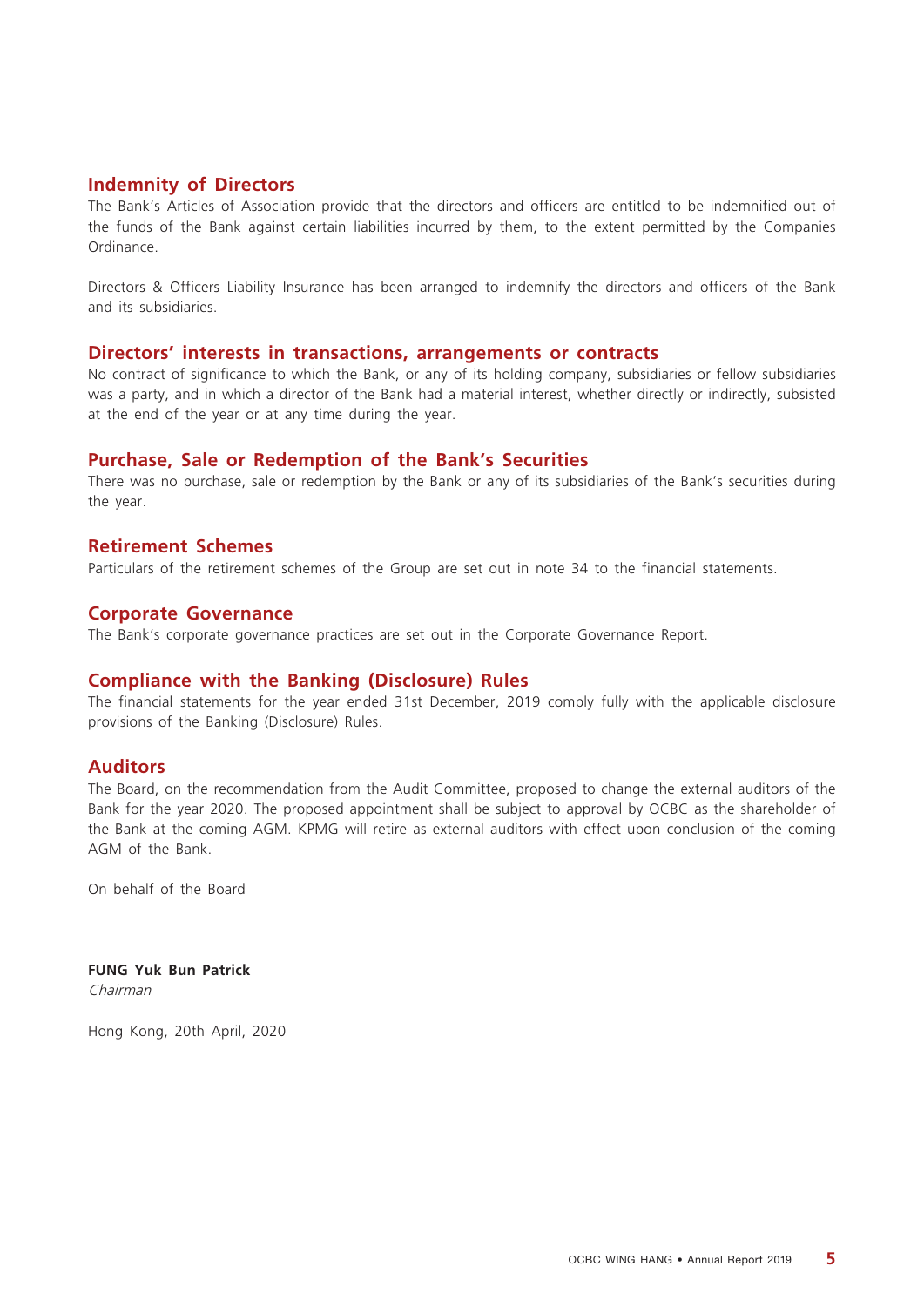# **Corporate Governance Report**

## **Corporate Governance Practices**

The Bank has complied with Supervisory Policy Manual CG-1 on Corporate Governance of Locally Incorporated Authorised Institutions ("CG-1") issued by the Hong Kong Monetary Authority ("HKMA") throughout the year ended 31st December, 2019.

# **Board of Directors**

# **Board Composition**

Throughout the year, the Board maintained a balanced composition of Executive and Non-executive Directors, including Independent Non-executive Directors. As at the date of this report, the Board comprises seven members, of whom one is Executive Director. Amongst the six Non-executive Directors (including the Chairman), three are independent. The independent element on the Board is strong to facilitate independent judgement. Members of the Board are as follows:

## **Chairman**

Dr FUNG Yuk Bun Patrick JP

**Executive Director** Mr NA Wu Beng (Chief Executive)

**Non-executive Directors**

Mr SOON Tit Koon Mr Samuel N TSIEN

### **Independent Non-executive Directors**

Mr CHIM Wai Kin Mr OOI Sang Kuang Mr TSE Hau Yin Aloysius

All Directors have no relationship with each other.

Each Director possesses skills and experiences appropriate to the business of the Group. The Bank appointed three Independent Non-executive Directors representing at least one-third of the Board in accordance with the requirements under CG-1.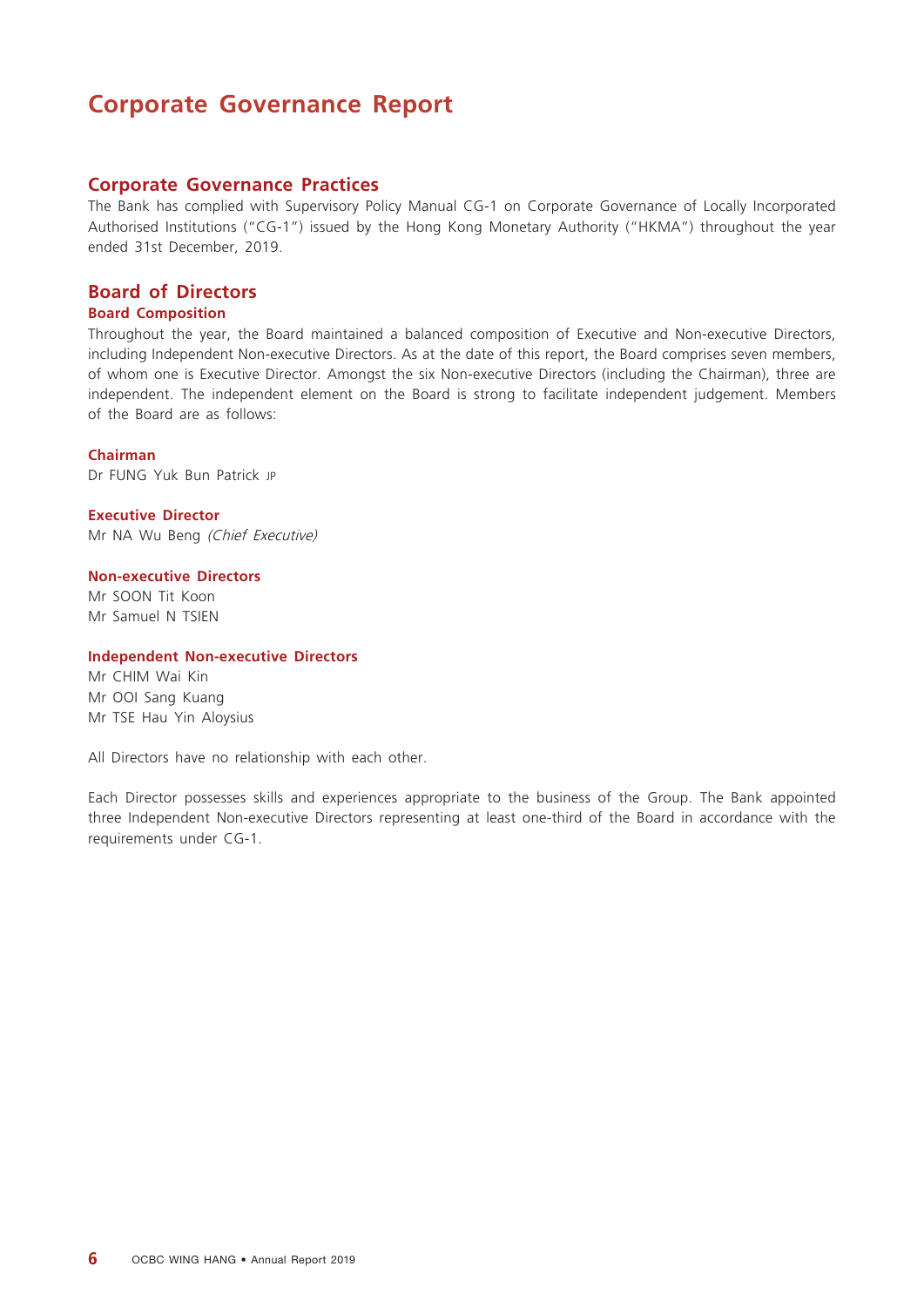# **Directors' Attendance at Board and Board Committee Meetings**

Attendance records of the Directors at meetings of the Board ("BM"), Audit Committee ("ACM"), Risk Management Committee ("RMCM"), Remuneration Committee ("RCM") and Nomination Committee ("NCM") held in 2019 are as follows:

|                             | Number of meetings attended/held in 2019 |            |             |            |            |  |  |  |
|-----------------------------|------------------------------------------|------------|-------------|------------|------------|--|--|--|
| Name of Director            | BM                                       | <b>ACM</b> | <b>RMCM</b> | <b>RCM</b> | <b>NCM</b> |  |  |  |
|                             |                                          |            |             |            |            |  |  |  |
| Dr FUNG Yuk Bun Patrick     | 4/4                                      | N/A        | N/A         | N/A        | N/A        |  |  |  |
| Mr NA Wu Beng               | 4/4                                      | N/A        | N/A         | N/A        | N/A        |  |  |  |
| Mr Frank John WANG (Note 1) | 2/2                                      | N/A        | N/A         | N/A        | N/A        |  |  |  |
| Ms KNG Hwee Tin (Note 1)    | 3/3                                      | N/A        | N/A         | N/A        | N/A        |  |  |  |
| Mr SOON Tit Koon            | 4/4                                      | 4/4        | 4/4         | N/A        | N/A        |  |  |  |
| Mr Samuel N TSIEN           | 4/4                                      | N/A        | N/A         | 1/1        | 2/2        |  |  |  |
| Mr CHIM Wai Kin             | 4/4                                      | 4/4        | 4/4         | N/A        | N/A        |  |  |  |
| Mr OOI Sang Kuang           | 4/4                                      | N/A        | N/A         | 1/1        | 2/2        |  |  |  |
| Mr TSE Hau Yin Aloysius     | 4/4                                      | 4/4        | 4/4         | 1/1        | 2/2        |  |  |  |

Note 1: Mr Frank John WANG retired and Ms KNG Hwee Tin resigned from the Board during the year.

# **Directors' Continuous Training and Development**

Pursuant to requirements under CG-1, the Board should provide sufficient time, budget and other resources for developing and updating its members' knowledge as necessary to enable them to perform their roles effectively.

The Bank has in place training and development arrangements for Directors throughout the year.

During the year, all Directors of the Bank received regular briefings on economic updates, the Group's business, operations, risk management and corporate governance matters as well as rules and regulations applicable to the Group. The Directors also attended seminars on various relevant topics. All Directors have provided the Bank with their training records.

# **Board Performance**

In order to improve the performance of the Board, the Board conducts formal performance evaluation on an annual basis. Each Director completes an evaluation questionnaire and results of the evaluation are presented to the Board. Based on the results of the evaluation and comments received from individual directors, the Board and senior management will take appropriate follow up actions to further improve the performance of the Board.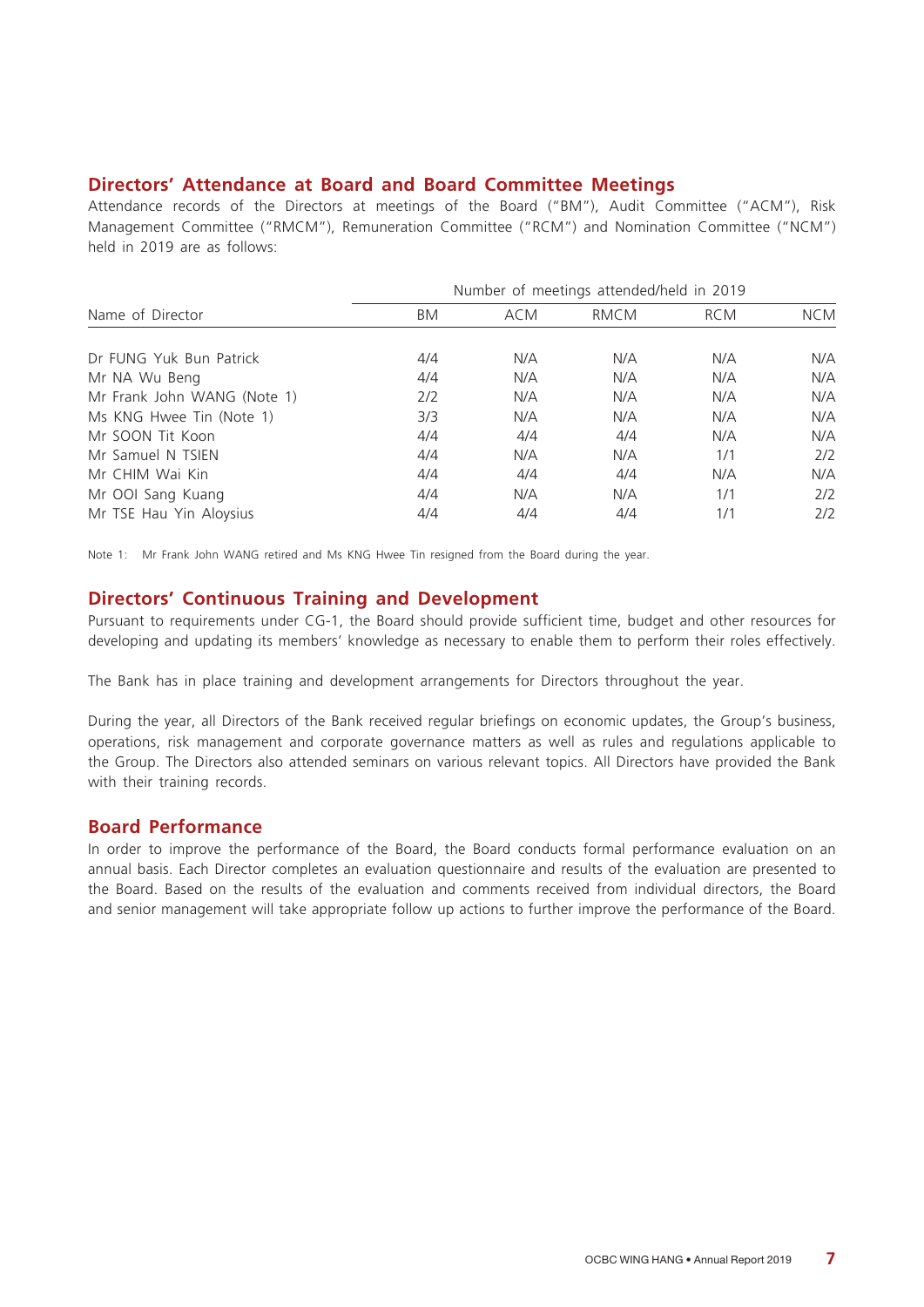# **Corporate Governance Report**

# **Board Diversity Policy**

The Bank has established a Board Diversity Policy (the "Policy"). The Policy sets out the approach to diversity on the appointment of Directors to the Board of the Bank.

The Bank recognises and embraces the benefits of having a diverse Board, and sees diversity at Board level as an essential element in maintaining a competitive advantage. A diverse Board will include and make good use of differences in the skills, experiences, background, gender and other qualities of Directors. These differences will be considered in determining the optimum composition of the Board and when possible should be balanced appropriately. All Board appointments are made on merit, in the context of the skills and experience the Board as a whole requires in order to be effective.

## **Board Committees**

# **Remuneration Committee**

The Remuneration Committee is established with specific terms of reference and delegated with the authority and duties which include, amongst others, making recommendations to the Board on the Bank's remuneration system, policies, structure and practices. In determining the bank-wide remuneration policy, the Remuneration Committee will take into account the Group's business objectives, people strategy, short-term and long-term performance, business and economic conditions, market practices and risk management factors, in order to ensure the remuneration aligns with the overall performance of the Bank, business line and individual employees, promotes effective risk management, facilitates retention of quality personnel and is competitive in the market. For top-level business lines, performance criteria and metrics are taken into consideration, including key financial indicators such as pre-tax earnings, loan growth, return on average shareholder's funds and impaired loans ratio. The remuneration policy is applicable to all staff of the Bank and its subsidiaries, i.e. Macau and Mainland China. In particular, it makes recommendations to the Board in respect of the remuneration packages of the Bank's Executive Directors, senior management and key personnel.

The terms of reference require that the Remuneration Committee shall comprise not less than three members and a majority of the committee and the Chairman shall be Independent Non-executive Directors. Currently, members of the Remuneration Committee are Messrs OOI Sang Kuang (Chairman), Samuel N TSIEN and TSE Hau Yin Aloysius. One Remuneration Committee meeting was held during 2019. The fees for members of Remuneration Committee for the year are as follows:

| Chairman    | 5C |
|-------------|----|
| Member      | 3C |
| Per meeting | 1C |

HK\$'000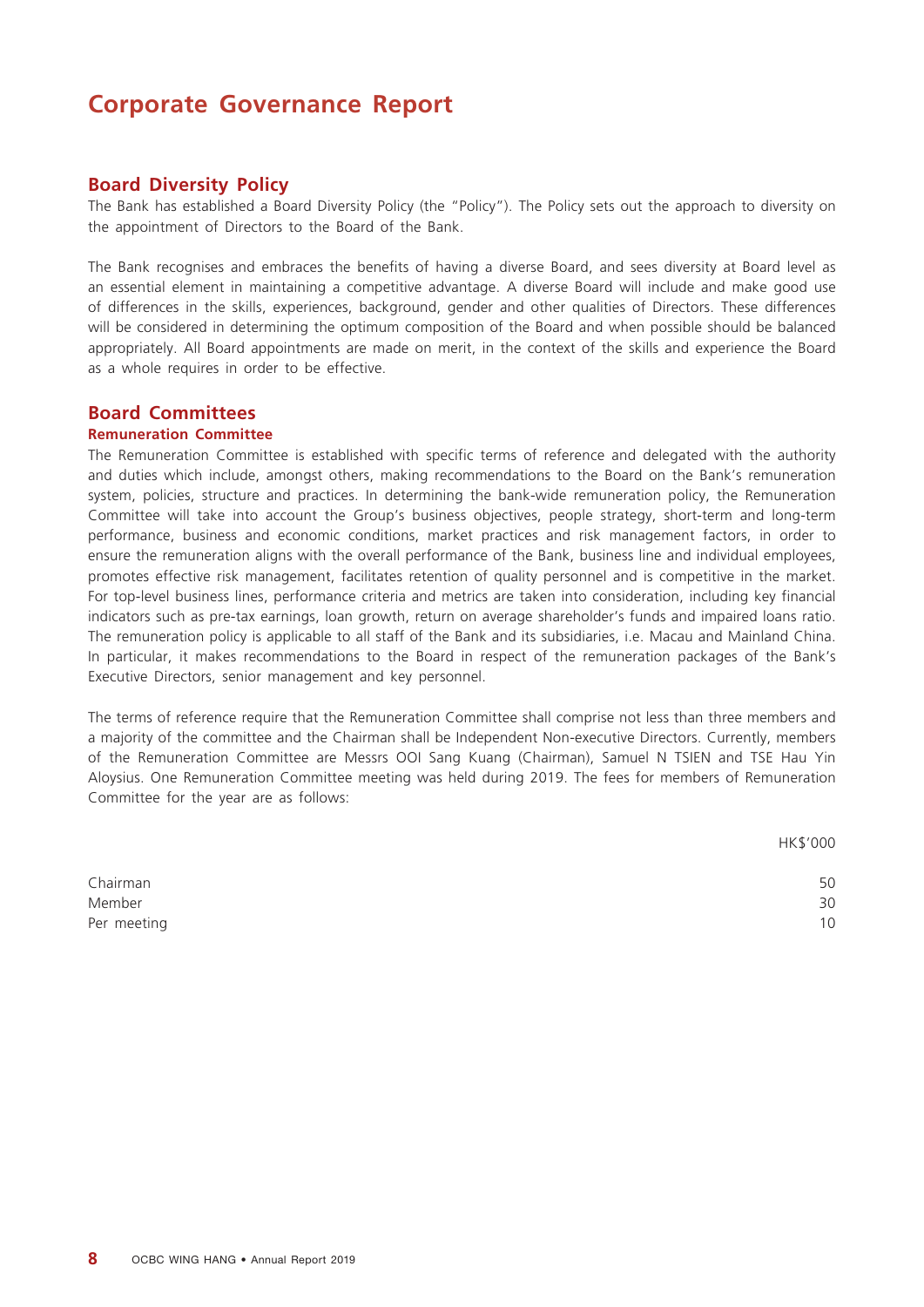## **Remuneration of Directors, Senior Management and Key Personnel**

The Bank's remuneration policy aims to ensure that the level of remuneration is sufficient and market competitive taken into account risk management factors. The remuneration policy was reviewed and approved by the Remuneration Committee in March 2020. The updated remuneration policy mainly aligns the definition of Senior Management to include the addition of Deputy Chief Executive according to the organizational structure, and reflects the re-arrangement of the Key Principles on Remuneration.

Pursuant to Supervisory Policy Manual CG-5 Guideline on a Sound Remuneration System issued by the HKMA, details of the remuneration for senior management and key personnel of the Group during the year are as follows:

|                           |                                    |        | <b>Senior Management</b> |        | <b>Key Personnel</b> |
|---------------------------|------------------------------------|--------|--------------------------|--------|----------------------|
| HK\$'000                  |                                    | 2019   | 2018                     | 2019   | 2018                 |
| Fixed remuneration        | Number of beneficiaries            | 17     | 15                       | 7      | 8                    |
|                           | <b>Total fixed remuneration</b>    | 49,177 | 53,783                   | 18,165 | 22,428               |
|                           | - Cash (Non-deferred)              | 49,177 | 53,783                   | 18,165 | 22,428               |
|                           | - Share-based payment              |        |                          |        |                      |
|                           | (Deferred)                         |        |                          |        |                      |
| Variable remuneration     | Number of beneficiaries            | 16     | 15                       | 5      | 8                    |
|                           | <b>Total variable remuneration</b> | 42,093 | 54,748                   | 4,450  | 5,692                |
|                           | $-$ Cash                           |        |                          |        |                      |
|                           | Non-deferred                       | 25,408 | 32,546                   | 3,770  | 4,739                |
|                           | Deferred                           |        | 555                      |        |                      |
|                           | - Share-based payment              |        |                          |        |                      |
|                           | Non-deferred                       |        |                          |        |                      |
|                           | Deferred                           | 16,685 | 21,647                   | 680    | 953                  |
| <b>Total remuneration</b> |                                    | 91,270 | 108,531                  | 22,615 | 28,120               |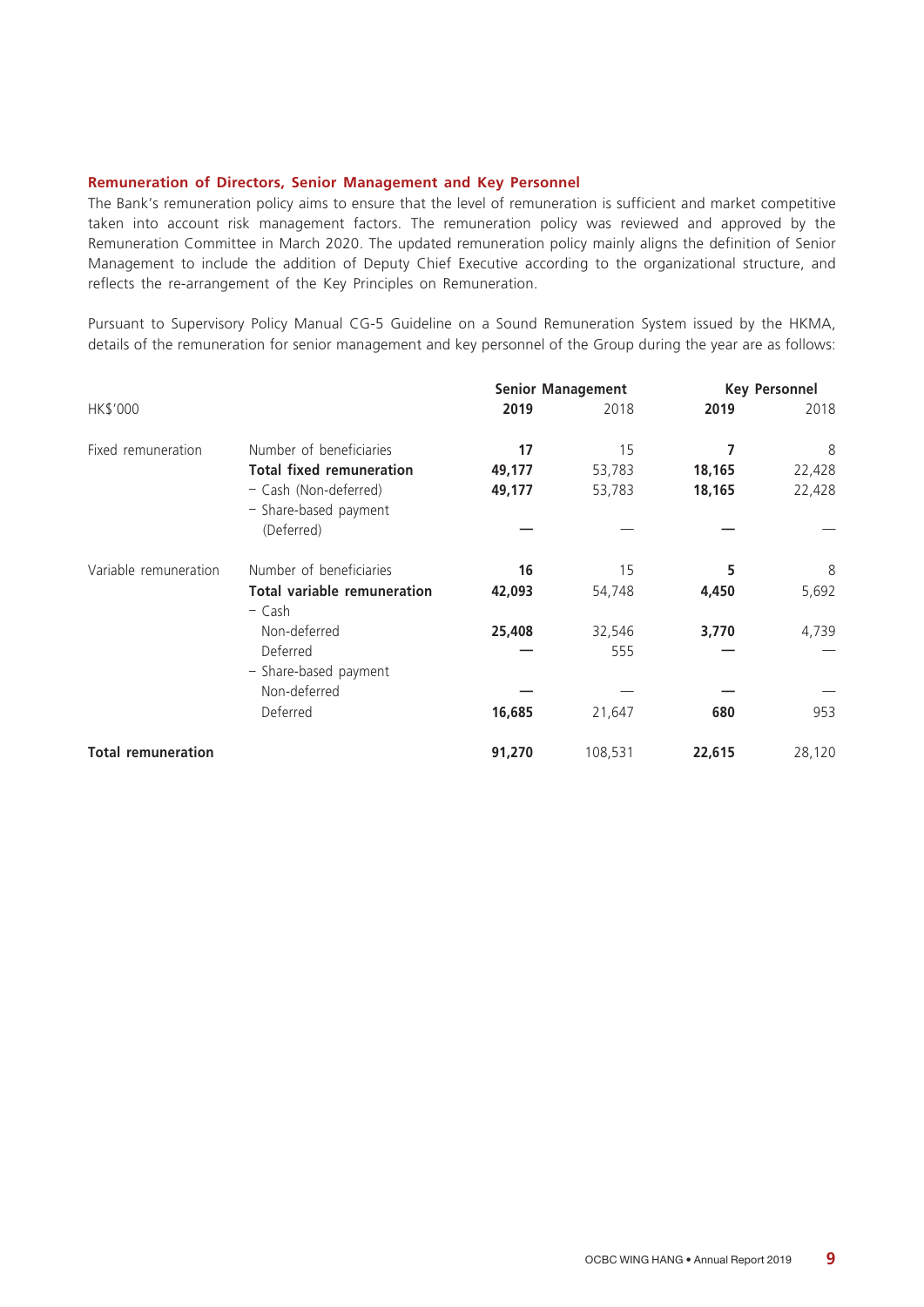# **Corporate Governance Report**

Aggregate amount of deferred variable remuneration is set out below:

| HK\$'000<br>2019                                                           |             |             |             | 2018        |  |  |  |
|----------------------------------------------------------------------------|-------------|-------------|-------------|-------------|--|--|--|
|                                                                            |             | Awarded     |             | Awarded     |  |  |  |
|                                                                            | Awarded for | for prior   | Awarded for | for prior   |  |  |  |
|                                                                            | performance | performance | performance | performance |  |  |  |
|                                                                            | year 2019   | years       | year 2018   | years       |  |  |  |
| Senior Management and Key Personnel<br>Vested and paid out during the year |             |             |             |             |  |  |  |
| $-$ Cash                                                                   |             | 893         |             | 169         |  |  |  |
| - Share-based payment                                                      |             | 21,170      |             | 12,195      |  |  |  |
| Outstanding and unvested at 31st December                                  |             |             |             |             |  |  |  |
| $-$ Cash                                                                   |             |             | 555         | 338         |  |  |  |
| - Share-based payment                                                      | 17,365      | 50,923      | 22,600      | 49,493      |  |  |  |

Note:

– There was no implicit or explicit adjustment of deferred remuneration and retained remuneration on employee exposures in 2018 and 2019.

The share-based payment represented the fair value of deferred shares granted to senior management and key personnel on 17th March, 2020, as deferred variable incentive bonus for 2019. The deferred shares were issued by the Bank's ultimate holding company, OCBC, under its OCBC Deferred Share Plan.

Details of Directors' emoluments are set out in note 9 to the financial statements.

### **Special Payments for the Financial Year**

|                   | <b>Guaranteed bonuses</b>  |                        | Sign-on awards             |                 | Severance payments         |                        |
|-------------------|----------------------------|------------------------|----------------------------|-----------------|----------------------------|------------------------|
| HK\$'000          | Number of<br>beneficiaries | <b>Total</b><br>amount | Number of<br>beneficiaries | Total<br>amount | Number of<br>beneficiaries | <b>Total</b><br>amount |
| Senior Management |                            |                        |                            |                 |                            |                        |
| 2019              |                            |                        |                            | 1,415           |                            |                        |
| 2018              |                            |                        |                            |                 |                            |                        |
| Key Personnel     |                            |                        |                            |                 |                            |                        |
| 2019              |                            |                        |                            |                 |                            |                        |
| 2018              |                            |                        |                            |                 |                            |                        |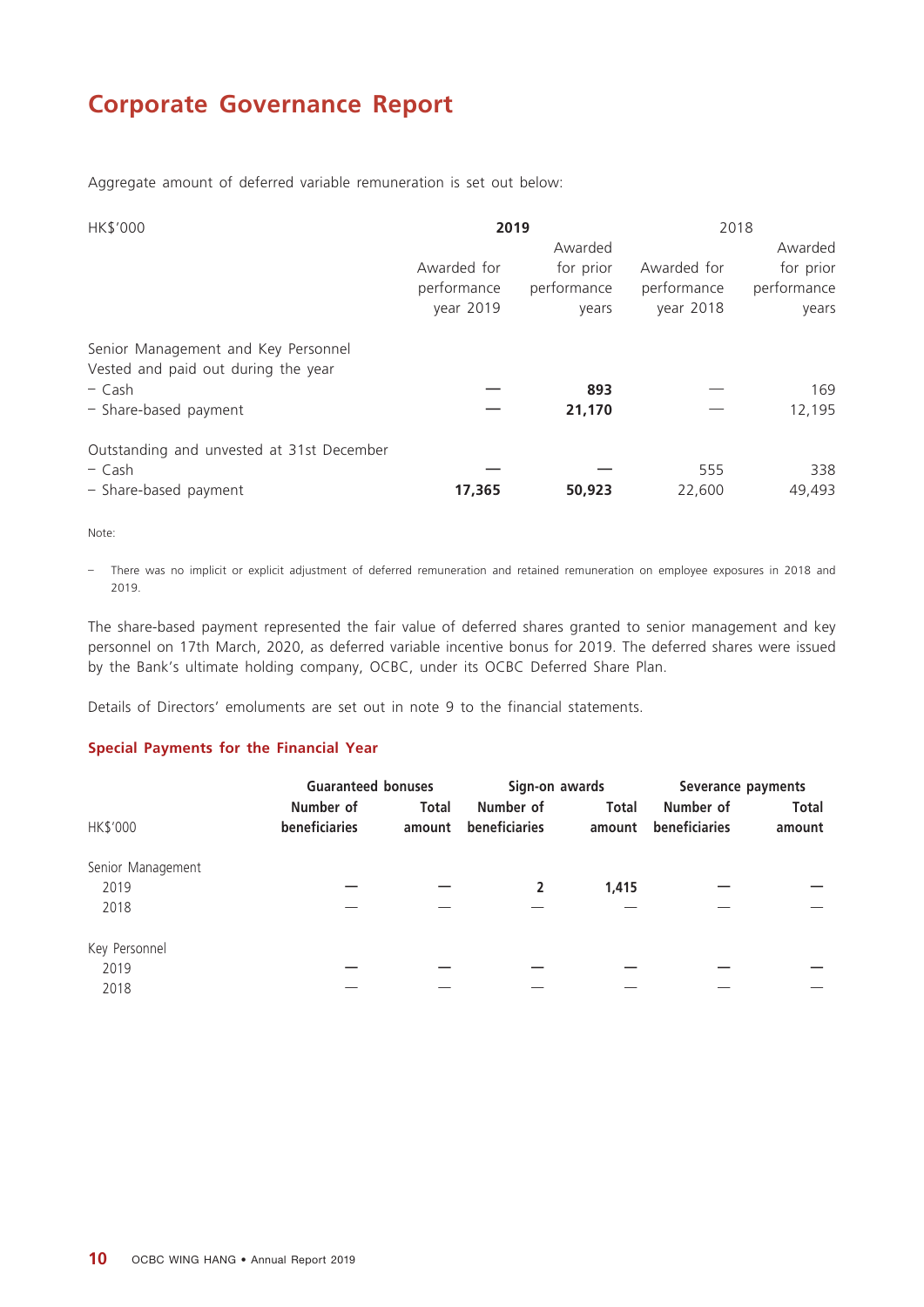The Bank's remuneration package consists of both fixed and variable components. An appropriate balance between fixed and variable remuneration is adopted to reflect the seniority, role and responsibilities of staff members. In general, the proportion of variable remuneration to total remuneration will increase in line with the seniority and responsibilities of staff.

Fixed remuneration includes basic salary, double pay, allowances and pension contributions.

Variable remuneration comprises cash payment and deferral in the form of deferred shares, to align with the time horizon of risk. The Bank adopts a performance driven approach to remuneration. Remuneration is linked to overall performance of the Bank, performance of relevant business units and contribution of individual employees to such performance. Performance should be based on pre-determined and assessable performance criteria. Award of variable remuneration should depend on fulfilment of such criteria. These criteria should include both financial and non-financial factors. Where relevant, financial measurements are risk adjusted as appropriate. In addition, risk and control indicators as well as audit findings and compliance issues are taken into account when assessing performance. Poor performance (financial, non-financial or risk management) will result in a reduction or elimination of variable remuneration.

The performance of personnel in risk control functions is measured independently of the business they oversee. Employees in these functions are assessed based on achievement related to their respective performance measures. Risk control personnel are also compensated independent of the performance of the business areas which they oversee.

For Senior Management, Key Personnel, Material Risk Takers (i.e., whose activities during the course of their employment could have a material impact on the Bank's risk profile and financial soundness), and employees with variable remuneration exceeding thresholds, a substantial proportion of their variable remuneration shall be subject to deferral arrangement in the form of deferred shares in accordance with the Bank Group's policy. All awards of deferred shares are subject to cancellation and clawback if it is determined that they were granted on the basis of materially inaccurate financial statements and/or that the employee has engaged in conduct that results in financial loss, reputational harm, restatement of financial results and/or adverse changes to the Bank's risk profile/rating. For Material Risk Takers, clawback applies to both cash bonus and deferred shares.

With effect from 2019, options were no longer granted as part of the deferred bonus.

Senior Management refers to Chief Executive (including Deputy/Alternate Chief Executive), Heads of Risk Control Functions and other senior executives who may also be defined as Material Risk Takers under the OCBC Bank Group.

Key Personnel are selected managers as defined and reported to Hong Kong Monetary Authority (HKMA) under section 72B of the Banking Ordinance whose action may have a material impact on the risk exposure of the Bank.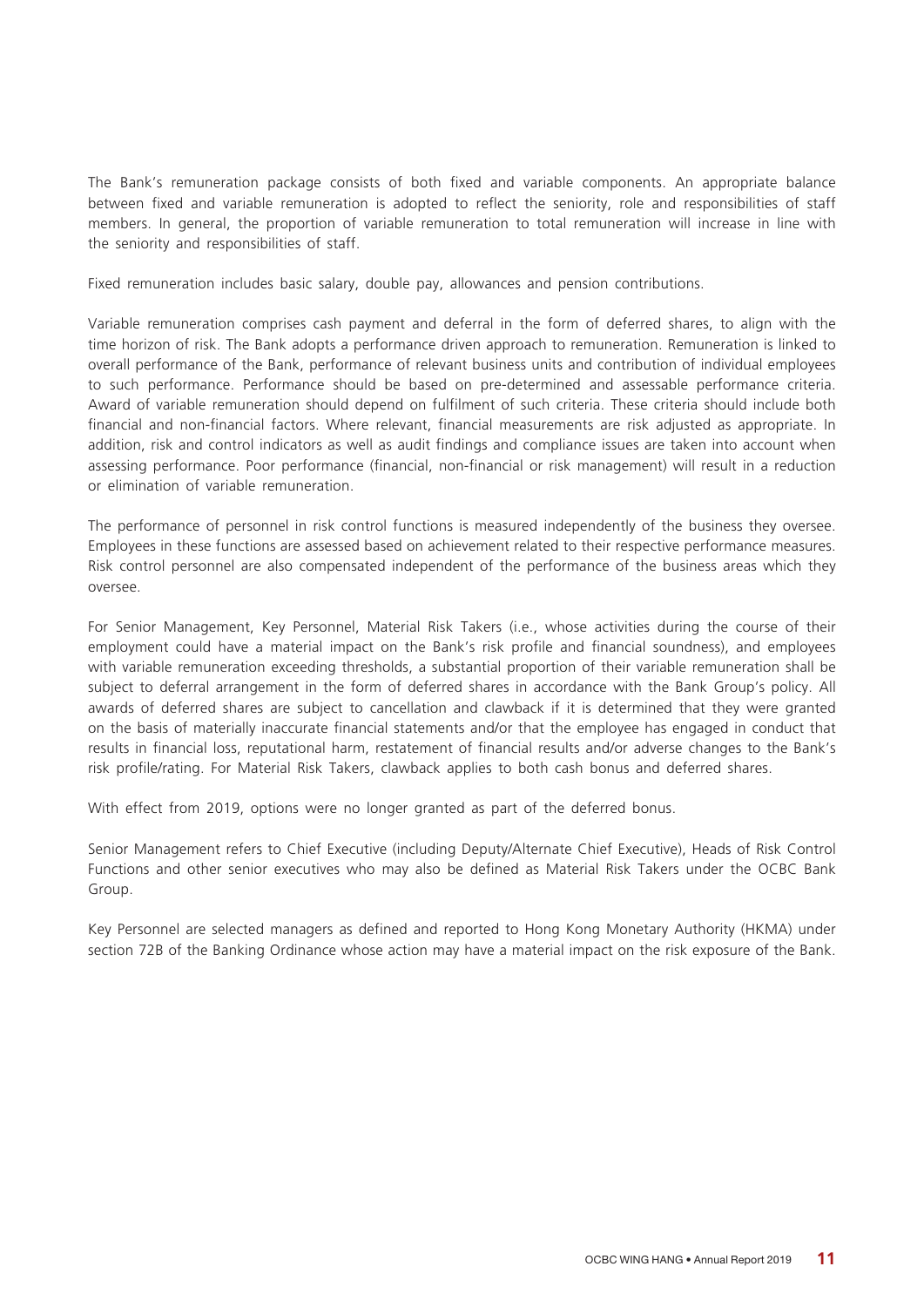# **Corporate Governance Report**

### **Nomination Committee**

The Nomination Committee is established with specific terms of reference and delegated with the duties that include, amongst others, reviewing and making recommendation to the Board on appointment of Directors, Chairman of the Board, membership of each Board Committee, Chief Executive, Deputy Chief Executive, Alternate Chief Executive, Chief Financial Officer, Chief Risk Officer, Head of Compliance and other officers as may be delegated by the Board from time to time.

The terms of reference require that the Nomination Committee shall comprise not less than three members and a majority of them and the Chairman of the committee shall be Independent Non-executive Directors. Currently, members of the Nomination Committee are Messrs OOI Sang Kuang (Chairman), Samuel N TSIEN and TSE Hau Yin Aloysius.

### **Audit Committee**

The Audit Committee is delegated by the Board with written terms of reference which specify its authority and duties. The terms of reference require that the Audit Committee shall have at least three Non-executive Directors, the majority of whom including the Chairman shall be independent. Currently, members of the Audit Committee are Messrs TSE Hau Yin Aloysius (Chairman), CHIM Wai Kin and SOON Tit Koon.

The work of the Audit Committee includes review of the financial reporting process of the Group, consideration of the nature and scope of audit, and evaluation of the effectiveness of the system of internal controls, risk management and regulatory compliance and to ensure financial information being relevant, adequate and accurate.

The Audit Committee reviews the external auditors' independence, objectivity and effectiveness of the audit process in accordance with applicable standards.

The Audit Committee also oversees the work and findings of the internal auditors and status of implementation by various units of the recommendations of the internal auditors. The Audit Committee shall report to the Board regularly on any significant matters that require Board attention.

The Bank's Whistle Blowing Program provides a channel for employees and external parties to raise concerns relating to suspected fraud, misconduct or any other irregularities within the Bank. The Audit Committee will be updated on a regular basis on cases received (if any) from whistleblower(s) and appropriate action(s) taken. The whistle blower's interest will be safeguarded at all times, including the right to appeal to the Audit Committee if reprisals are taken against him/her.

### **Risk Management Committee**

The Risk Management Committee is established with specific terms of reference. The terms of reference require that the Risk Management Committee shall comprise not less than three members with a majority being Independent Non-executive Directors. Currently, members of the Risk Management Committee are Messrs CHIM Wai Kin (Chairman), TSE Hau Yin Aloysius and SOON Tit Koon.

The Committee's key role is to oversee the risk management function of the Group. Its key functions include review, advise and recommend for the Board's approval the overall risk appetite, risk tolerance and risk management strategy of the Group. In addition, the Committee also oversees culture related matters of the Group.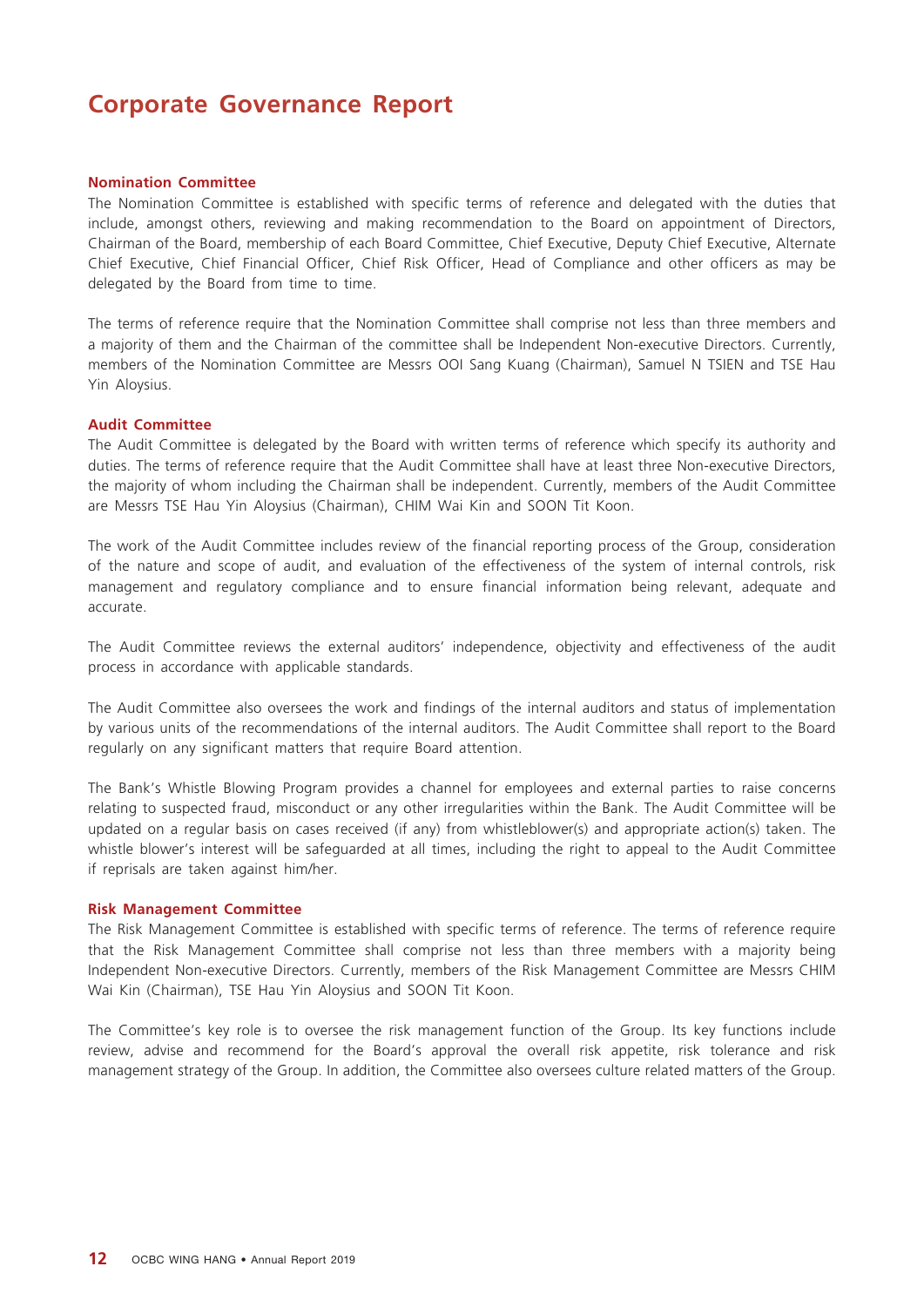# **Corporate Governance Functions**

The Board is responsible for performing the following corporate governance duties:

- review and approve the Bank's policies and practices on corporate governance;
- review and monitor the training and continuous professional development of Directors and senior management;
- review and monitor the Bank's compliance with legal and regulatory requirements; and
- establish, review and approve the code of conduct and compliance policies (if required).

## **Delegation by the Board**

In addition to the Remuneration Committee, Nomination Committee, Audit Committee and Risk Management Committee described above, the Bank has also established other committees, such as the Management Committee, Credit Committee and Asset and Liability Management Committee to oversee the day-to-day operations of the Bank. All committees have specific terms of reference in order to ensure that they discharge their functions properly and to report back to the Board, where appropriate, their decisions and recommendations. Information on these committees is set out below.

The Bank has formalised the functions reserved for the Board and those delegated to senior management. The Bank reviews these arrangements on a periodic basis to ensure that they remain appropriate to the needs of the Bank.

### **Management Committee**

The Management Committee meets regularly to manage the affairs of the Group encompassing all aspects including business, operational, legal, compliance, strategy and planning. The Management Committee comprises the Chief Executive, Deputy Chief Executive, Chief Financial Officer, Chief Risk Officer (North Asia), Chief Risk Officer, Chief Information Officer, Chief Operations Officer, Head of Retail Banking Group, Head of Wholesale Banking Group, Head of Treasury Division and Head of Macau Division.

### **Credit Committee**

The Credit Committee is appointed by the Risk Management Committee ("RMC"), as the principal senior management body that supports and is accountable to the RMC in managing the Group's credit risk. The Committee oversees the execution of the Group's credit risk management, framework and policies, to ensure credit risk taking is aligned with the Group's risk appetite and business strategy. It is also responsible to approve all extensions of loans and credit in excess of the levels delegated to the Credit Approving Officers. The Credit Committee comprises the Chief Executive, Deputy Chief Executive, Chief Risk Officer (North Asia), Chief Risk Officer, Chief Credit Officer, Head of Credit Risk Management (Retail Bank) and Head of Wholesale Banking Group.

### **Asset and Liability Management Committee**

The Asset and Liability Management Committee is responsible for the implementation and maintenance of the overall risk management framework relating to balance sheet structure, market risk, interest rate risk, funding and liquidity risk management of the Group. It recommends policy and guidelines to the Board for approval. The Asset and Liability Management Committee comprises the Chief Executive, Deputy Chief Executive, Chief Financial Officer, Chief Risk Officer (North Asia), Chief Risk Officer, Head of Retail Banking Group, Head of Wholesale Banking Group and Head of Treasury Division.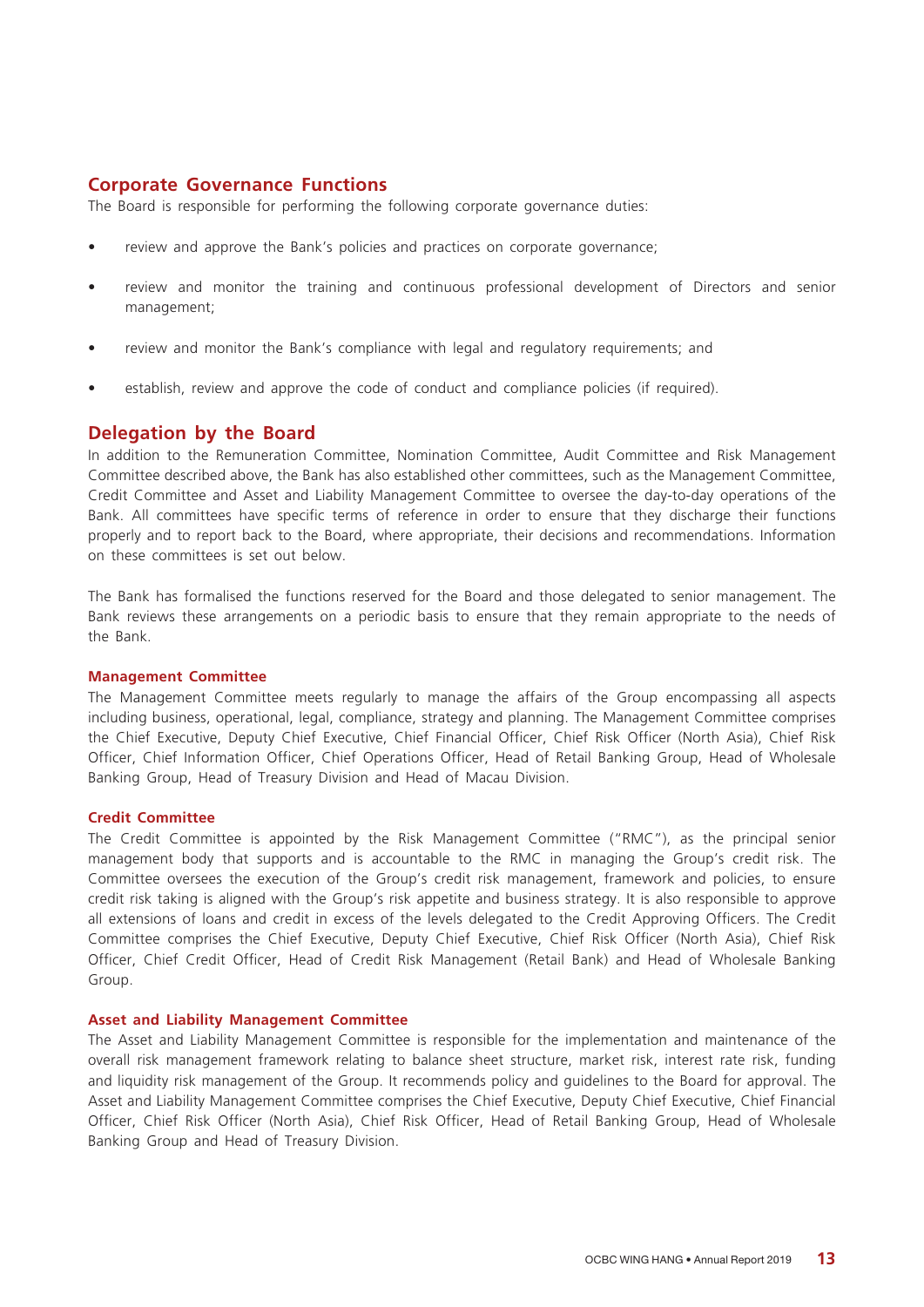# **Corporate Governance Report**

# **Internal Controls**

The Directors are responsible for internal controls of the Bank and its subsidiaries and for reviewing its effectiveness.

Procedures have been designed for safeguarding assets against unauthorized use or disposition; for maintaining proper accounting records; and for ensuring the reliability of financial information used within the business or for publication. The procedures provide reasonable but not absolute assurance against material errors, losses or fraud. Procedures have also been designed to ensure compliance with applicable laws, rules and regulations.

Systems and procedures are in place to identify, control and report on major risks the Group faces. Risk management policies and major risk control limits are approved by the Board.

Business and functional units are responsible for the assessment of risks arising under their areas of responsibility and the management of such risks in accordance with the Group's risk management policies and procedures.

More detailed discussions on the policies and procedures for management of major risks the Group faces, including credit, market, liquidity and operational risks as well as capital management, are included in note 33 to the financial statements.

A review of the effectiveness of the Bank's internal control system covering all key controls, including financial, operational, compliance and risk management controls, is conducted annually. The review result is reported to the Risk Management Committee and the Board.

Internal audit plays an important role in the Bank's internal control framework. It provides independent assurance on the effectiveness of the Bank's internal control and compliance with policies and standards across all business and operational units. Senior management is required to provide internal audit with evidence to verify that it has acted fully on all the recommendations made by external auditors and regulatory authorities. Internal audit also advises senior management on operational efficiency and risk management issues. The work of the internal audit function focuses on areas of higher risk to the Group as determined by a risk-based audit methodology. The Chief Internal Auditor reports to the Audit Committee. The Chairman of the Audit Committee shall report to the Board regularly on any significant matters that require Board attention.

# **Directors' Responsibility for the Preparation of the Financial Statements**

The Directors acknowledge their responsibility for the preparation of the financial statements of the Group and ensure that the financial statements are in accordance with statutory requirements and applicable accounting standards. The statement of the Bank's auditors about their responsibility on the financial statements is included in the Independent Auditor's Report.

# **Auditors' Remuneration**

Details of auditors' remuneration are set out in note 5 to the financial statements.

Hong Kong, 20th April, 2020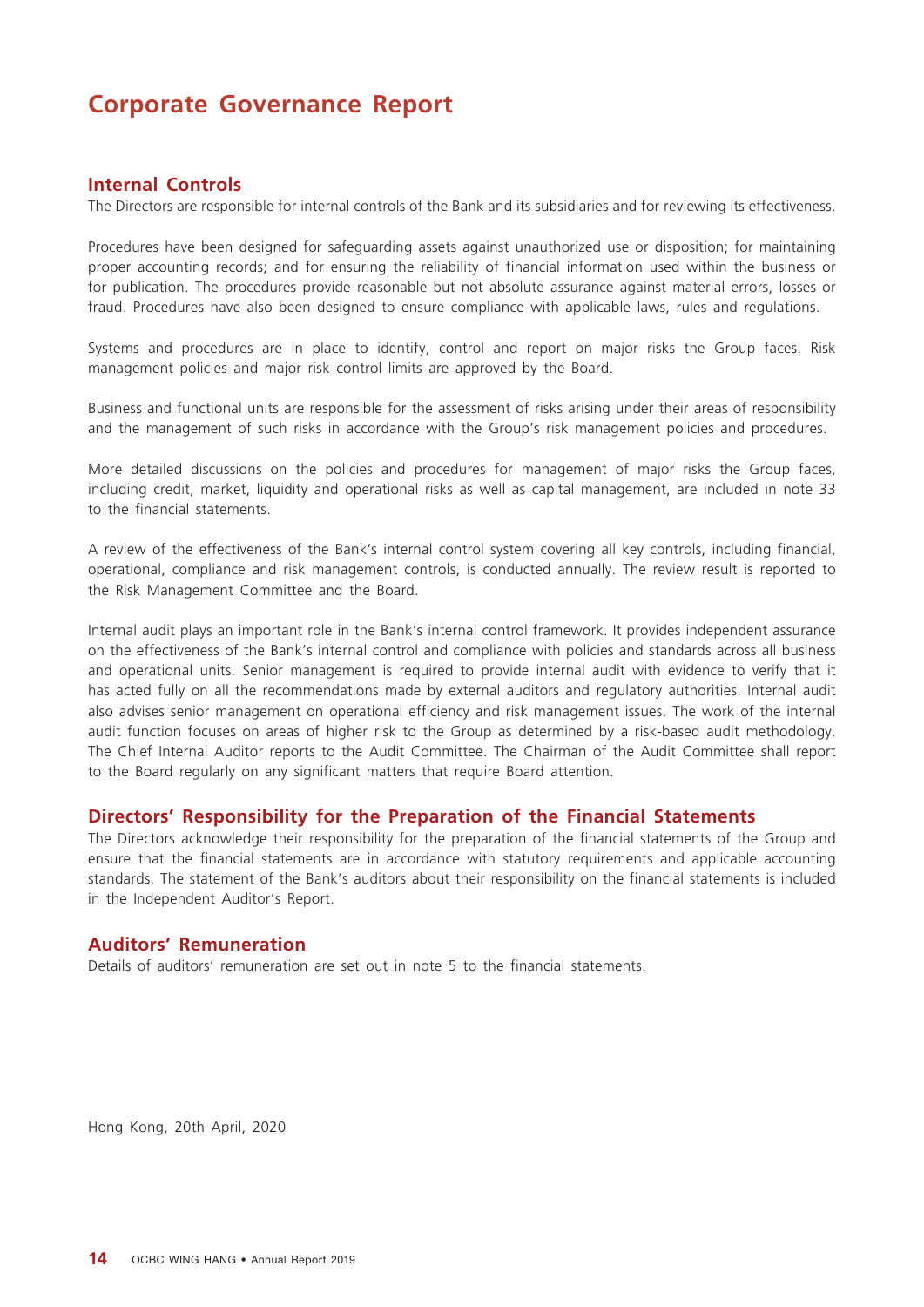# **Independent Auditor's Report**



### **Independent auditor's report to the member of OCBC Wing Hang Bank Limited**

(Incorporated in Hong Kong with limited liability)

# **Opinion**

We have audited the consolidated financial statements of OCBC Wing Hang Bank Limited ("the Bank") and its subsidiaries ("the Group") set out on pages 18 to 135, which comprise the consolidated statement of financial position as at 31st December, 2019, the consolidated statement of profit or loss, the consolidated statement of comprehensive income, the consolidated statement of changes in equity and the consolidated cash flow statement for the year then ended and notes to the consolidated financial statements, including a summary of significant accounting policies.

In our opinion, the consolidated financial statements give a true and fair view of the consolidated financial position of the Group as at 31st December, 2019 and of its consolidated financial performance and its consolidated cash flows for the year then ended in accordance with Hong Kong Financial Reporting Standards ("HKFRSs") issued by the Hong Kong Institute of Certified Public Accountants ("HKICPA") and have been properly prepared in compliance with the Hong Kong Companies Ordinance.

## **Basis for opinion**

We conducted our audit in accordance with Hong Kong Standards on Auditing ("HKSAs") issued by the HKICPA. Our responsibilities under those standards are further described in the Auditor's responsibilities for the audit of the consolidated financial statements section of our report. We are independent of the Group in accordance with the HKICPA's Code of Ethics for Professional Accountants ("the Code") and we have fulfilled our other ethical responsibilities in accordance with the Code. We believe that the audit evidence we have obtained is sufficient and appropriate to provide a basis for our opinion.

# **Information other than the consolidated financial statements and auditor's report thereon**

The Directors are responsible for the other information. The other information comprises all the information included in the annual report, other than the consolidated financial statements and our auditor's report thereon.

Our opinion on the consolidated financial statements does not cover the other information and we do not express any form of assurance conclusion thereon.

In connection with our audit of the consolidated financial statements, our responsibility is to read the other information and, in doing so, consider whether the other information is materially inconsistent with the consolidated financial statements or our knowledge obtained in the audit or otherwise appears to be materially misstated.

If, based on the work we have performed, we conclude that there is a material misstatement of this other information, we are required to report that fact. We have nothing to report in this regard.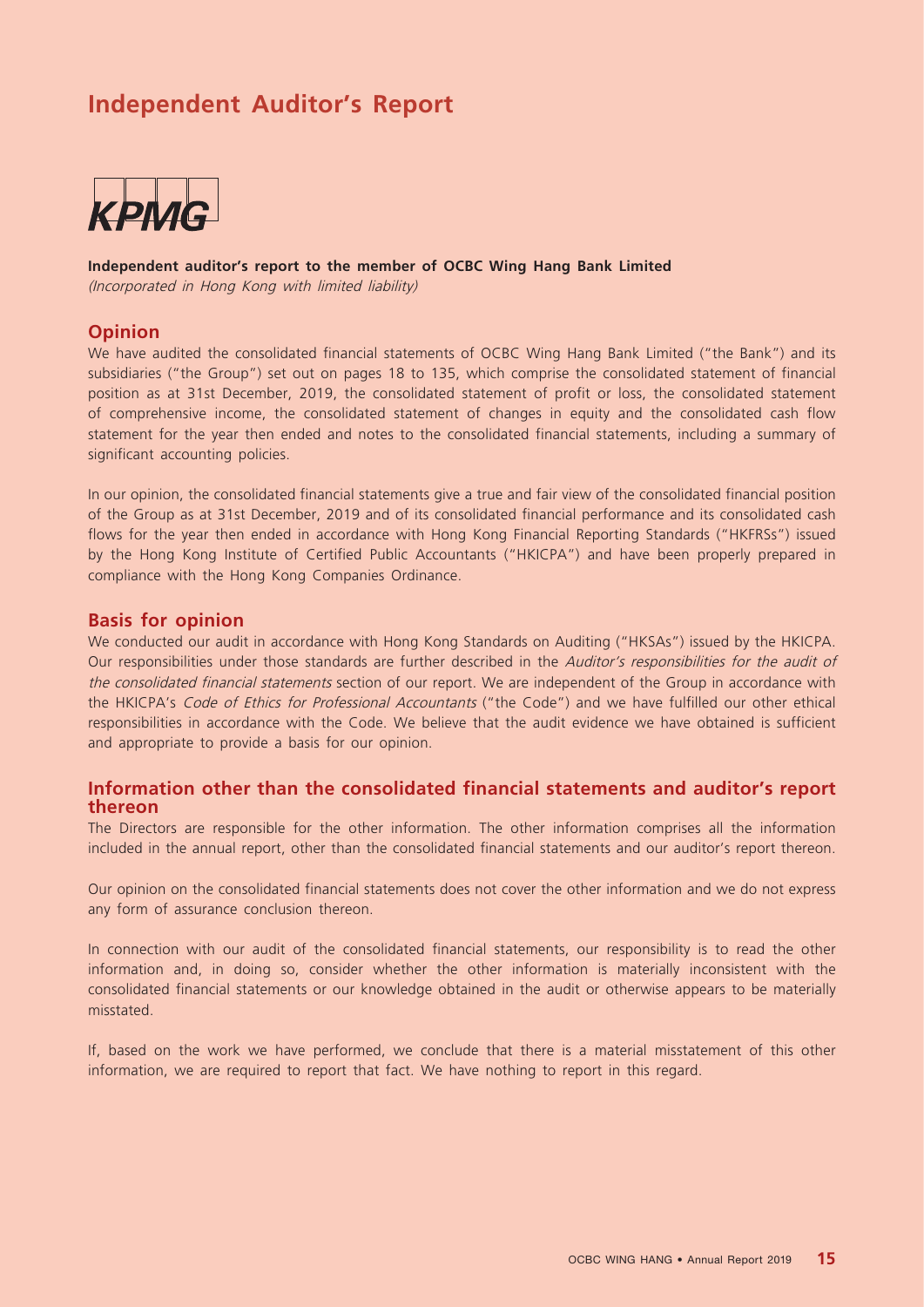# **Independent Auditor's Report**

# **Responsibilities of the Directors for the consolidated financial statements**

The Directors are responsible for the preparation of the consolidated financial statements that give a true and fair view in accordance with HKFRSs issued by the HKICPA and the Hong Kong Companies Ordinance, and for such internal control as the Directors determine is necessary to enable the preparation of consolidated financial statements that are free from material misstatement, whether due to fraud or error.

In preparing the consolidated financial statements, the Directors are responsible for assessing the Group's ability to continue as a going concern, disclosing, as applicable, matters related to going concern and using the going concern basis of accounting unless the Directors either intend to liquidate the Group or to cease operations, or have no realistic alternative but to do so.

The Directors are assisted by the Audit Committee in discharging their responsibilities for overseeing the Group's financial reporting process.

# **Auditor's responsibilities for the audit of the consolidated financial statements**

Our objectives are to obtain reasonable assurance about whether the consolidated financial statements as a whole are free from material misstatement, whether due to fraud or error, and to issue an auditor's report that includes our opinion. This report is made solely to you, as a body, in accordance with section 405 of the Hong Kong Companies Ordinance, and for no other purpose. We do not assume responsibility towards or accept liability to any other person for the contents of this report.

Reasonable assurance is a high level of assurance, but is not a guarantee that an audit conducted in accordance with HKSAs will always detect a material misstatement when it exists. Misstatements can arise from fraud or error and are considered material if, individually or in the aggregate, they could reasonably be expected to influence the economic decisions of users taken on the basis of these consolidated financial statements.

As part of an audit in accordance with HKSAs, we exercise professional judgement and maintain professional scepticism throughout the audit. We also:

- Identify and assess the risks of material misstatement of the consolidated financial statements, whether due to fraud or error, design and perform audit procedures responsive to those risks and obtain audit evidence that is sufficient and appropriate to provide a basis for our opinion. The risk of not detecting a material misstatement resulting from fraud is higher than for one resulting from error, as fraud may involve collusion, forgery, intentional omissions, misrepresentations, or the override of internal control.
- Obtain an understanding of internal control relevant to the audit in order to design audit procedures that are appropriate in the circumstances, but not for the purpose of expressing an opinion on the effectiveness of the Group's internal control.
- Evaluate the appropriateness of accounting policies used and the reasonableness of accounting estimates and related disclosures made by the Directors.
- Conclude on the appropriateness of the Directors' use of the going concern basis of accounting and, based on the audit evidence obtained, whether a material uncertainty exists related to events or conditions that may cast significant doubt on the Group's ability to continue as a going concern. If we conclude that a material uncertainty exists, we are required to draw attention in our auditor's report to the related disclosures in the consolidated financial statements or, if such disclosures are inadequate, to modify our opinion. Our conclusions are based on the audit evidence obtained up to the date of our auditor's report. However, future events or conditions may cause the Group to cease to continue as a going concern.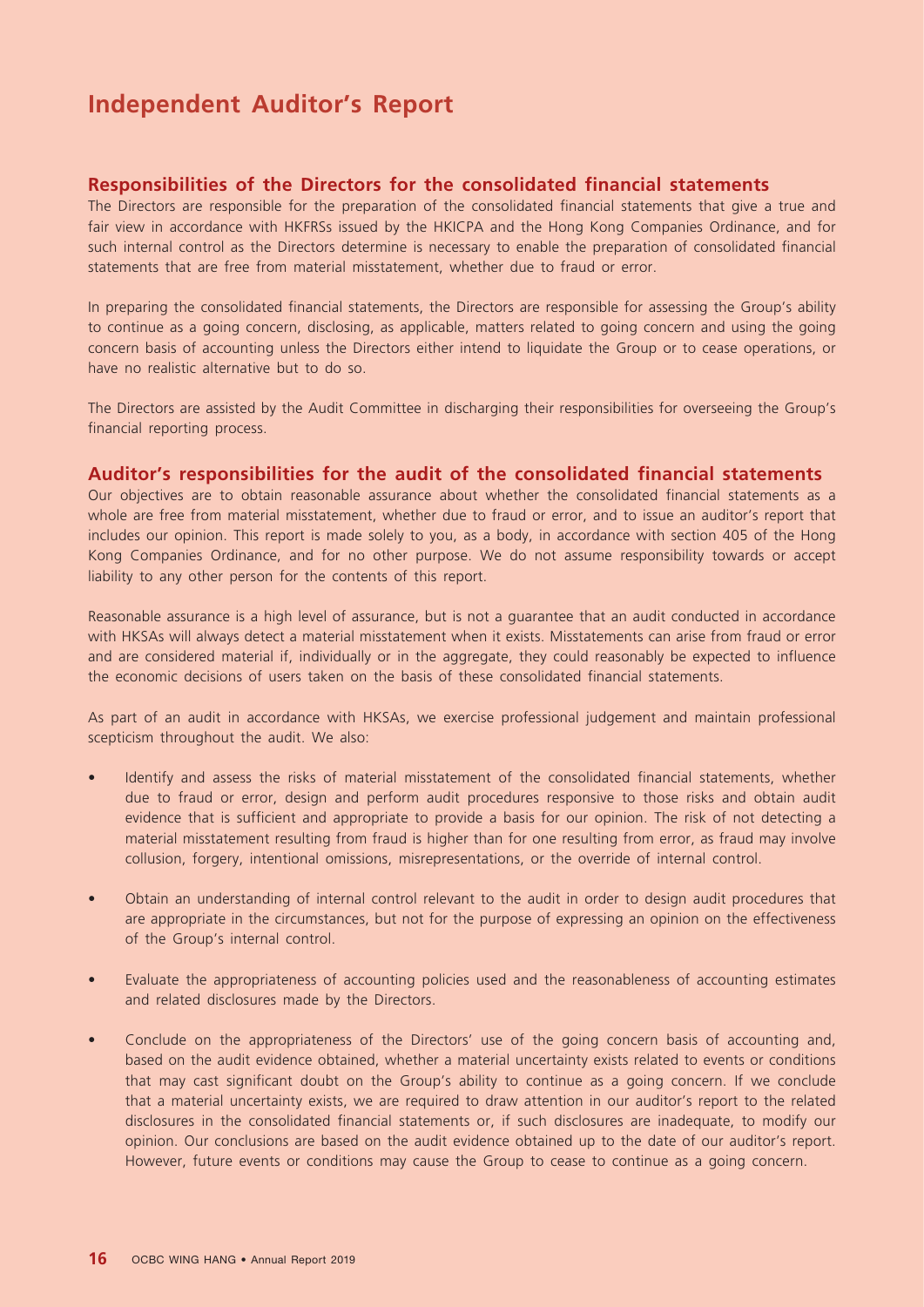- Evaluate the overall presentation, structure and content of the consolidated financial statements, including the disclosures, and whether the consolidated financial statements represent the underlying transactions and events in a manner that achieves fair presentation.
- Obtain sufficient appropriate audit evidence regarding the financial information of the entities or business activities within the Group to express an opinion on the consolidated financial statements. We are responsible for the direction, supervision and performance of the Group audit. We remain solely responsible for our audit opinion.

We communicate with the Audit Committee regarding, among other matters, the planned scope and timing of the audit and significant audit findings, including any significant deficiencies in internal control that we identify during our audit.

We also provided the Audit Committee with a statement that we have complied with relevant ethical requirements regarding independence and communicate with them all relationship and other matters that may reasonably be thought to bear on our independence and, where applicable, related safeguards.

**KPMG** Certified Public Accountants

8th Floor, Prince's Building 10 Chater Road Central, Hong Kong

20th April, 2020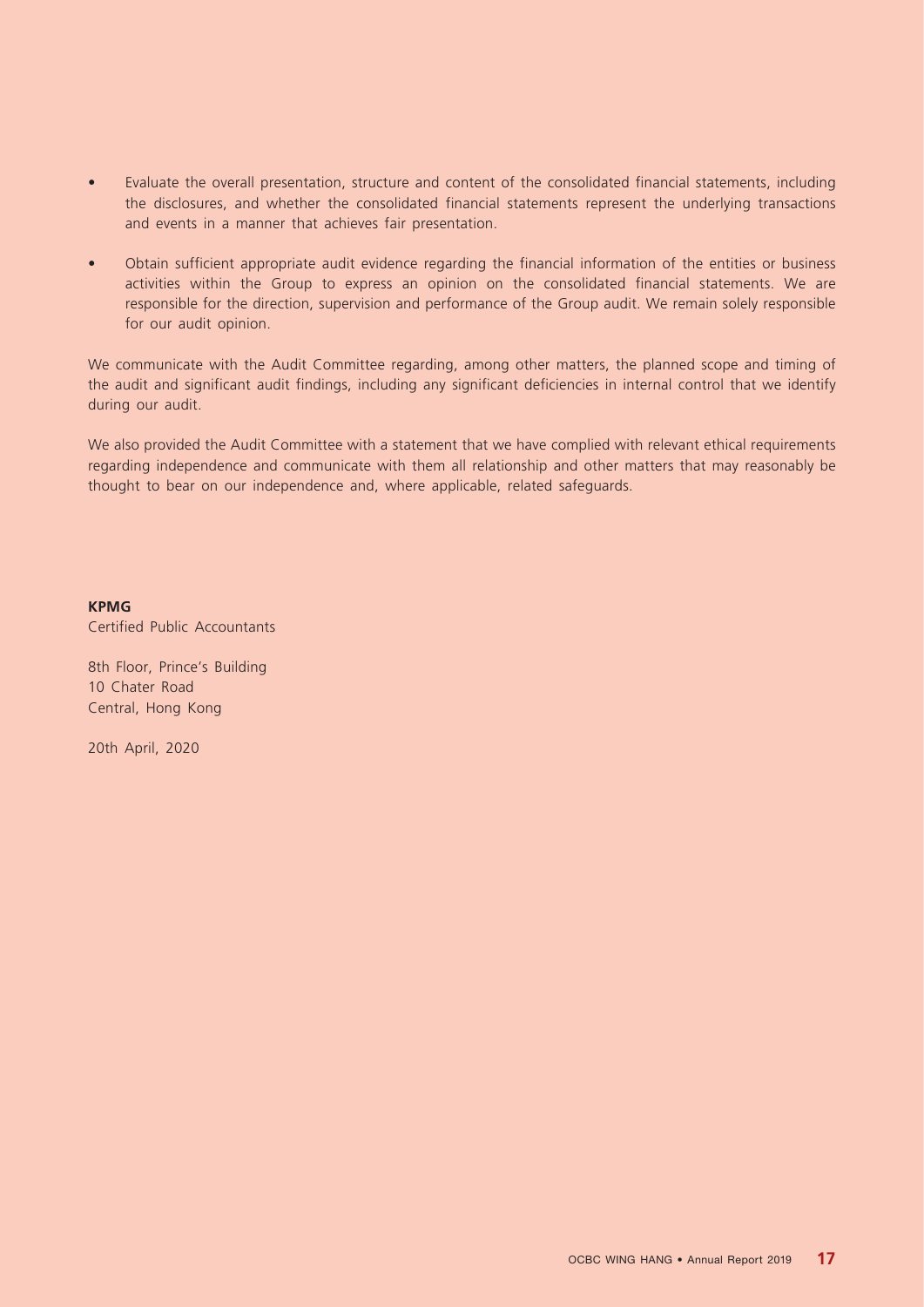# **Consolidated Statement of Profit or Loss**

For the year ended 31st December, 2019 (Expressed in millions of Hong Kong dollars unless otherwise stated)

Notes **2019** 2018 Interest income calculated using the effective interest method 5(a) **8,940** 8,849 Other interest income **6** and **734 189 734 189 189 189 189 189 189 189 189 189 189 189 189 189 189 189 189 189 189 189 189 189 189 189 189 189 189 189 189 189** Interest expense 5(b) **(4,665)** (4,299) Net interest income **5,009** 5,039 Fees and commissions (net) 5(c) **947** 938 Dividends 5(d) **13** 11 Rental income **9** 9 Other income 5(f) **438** 549 Other operating income **1,507** 1,507 Operating income **6,416** 6,546 Operating expenses 5(g) **(3,260)** (3,071) Operating profit before expected credit loss **3,475** 3,475 3,475 Change in expected credit loss and other credit impairment charges 14 **(278)** (245) Operating profit after expected credit loss **2,878** 2,230 Share of net gains of associated companies 17 **55** 57 Profit before taxation **2,933** 3,287 Taxation 6(a) **(450)** (525) Profit for the year attributable to equity shareholder of the Bank 7 **2,483** 2,762

The notes on pages 24 to 135 form part of these financial statements. Details of dividends payable to equity shareholder of the Bank are set out in note 8.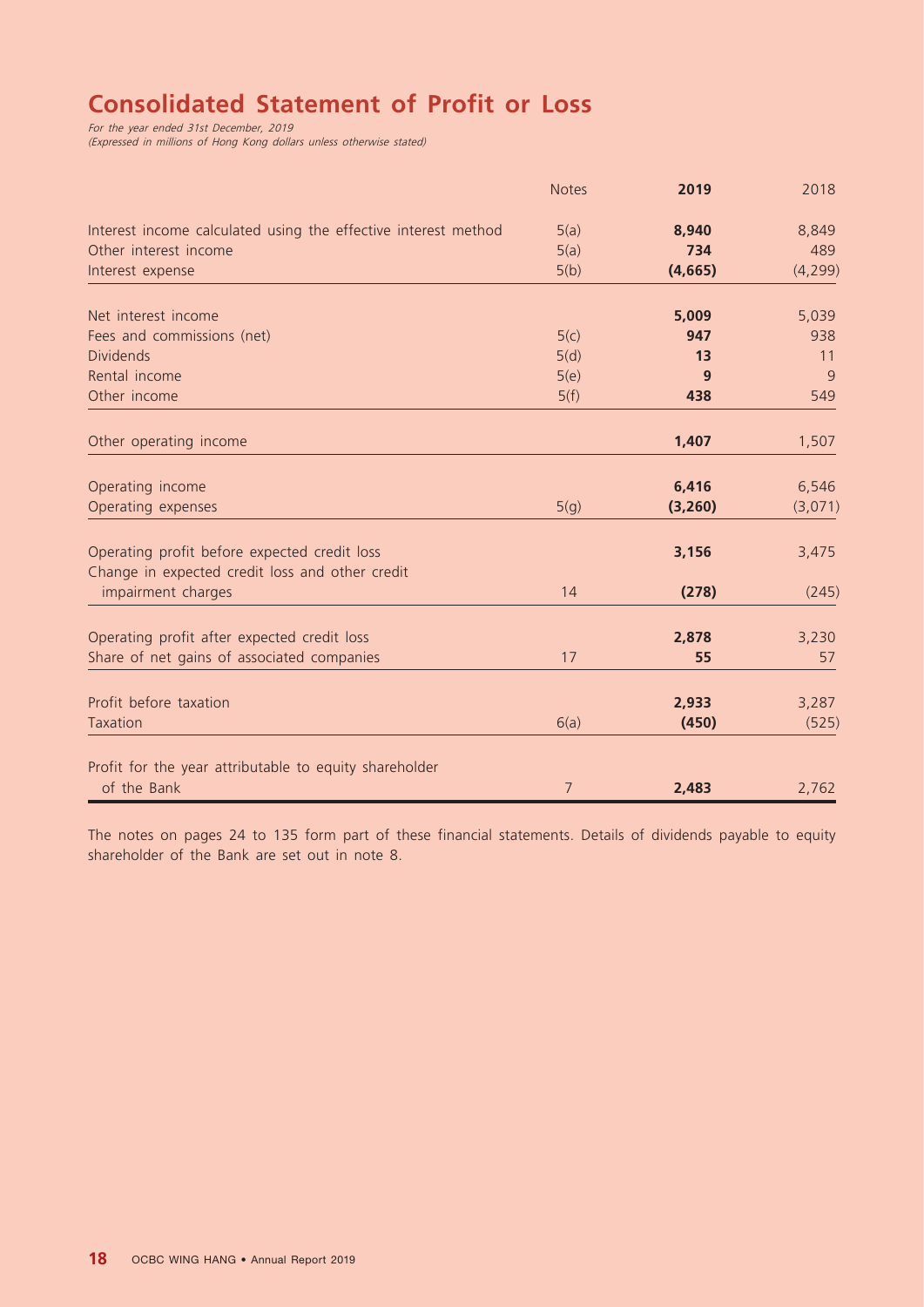# **Consolidated Statement of Comprehensive Income**

For the year ended 31st December, 2019

(Expressed in millions of Hong Kong dollars unless otherwise stated)

|                                                                                         | <b>Notes</b> | 2019           | 2018  |
|-----------------------------------------------------------------------------------------|--------------|----------------|-------|
| Profit for the year                                                                     |              | 2,483          | 2,762 |
| Other comprehensive income for the year<br>(after tax and reclassification adjustments) |              |                |       |
| Items that will not be reclassified to profit or loss                                   |              |                |       |
| - (Deficit)/surplus on revaluation of bank premises                                     | 18           | (6)            | 488   |
| - Deferred taxes                                                                        | 6(d)         | (12)           | (5)   |
| - Share of surplus on revaluation of bank premises of<br>associated companies           | 17           | 20             | 25    |
|                                                                                         |              |                |       |
|                                                                                         |              | $\overline{2}$ | 508   |
| - Equity securities measured at fair value through other<br>comprehensive income        |              |                |       |
| - Fair value changes                                                                    |              | 811            | 570   |
| - Deferred taxes                                                                        | 6(d)         | (51)           | 6     |
|                                                                                         |              | 760            | 576   |
|                                                                                         |              | 762            | 1,084 |
|                                                                                         |              |                |       |
| Items that are or may be reclassified subsequently to<br>profit or loss                 |              |                |       |
| - Exchange adjustments on translation of                                                |              |                |       |
| financial statements of subsidiaries                                                    |              | (211)          | (404) |
|                                                                                         |              | (211)          | (404) |
|                                                                                         |              |                |       |
| - Debt securities measured at fair value through other<br>comprehensive income          |              |                |       |
| - Fair value changes                                                                    |              | 428            | 184   |
| - Transfer to consolidated statement of profit or loss                                  |              |                |       |
| - gains on disposal                                                                     | 5(f)         | (138)          | (51)  |
| - expected credit loss recognised                                                       |              | (14)           | 20    |
| - Deferred taxes                                                                        | 6(d)         | (47)           | (46)  |
| - Exchange adjustments                                                                  |              |                | 6     |
| - Share of fair value changes of financial assets of                                    |              |                |       |
| associated companies                                                                    | 17           | 36             | (45)  |
|                                                                                         |              | 265            | 68    |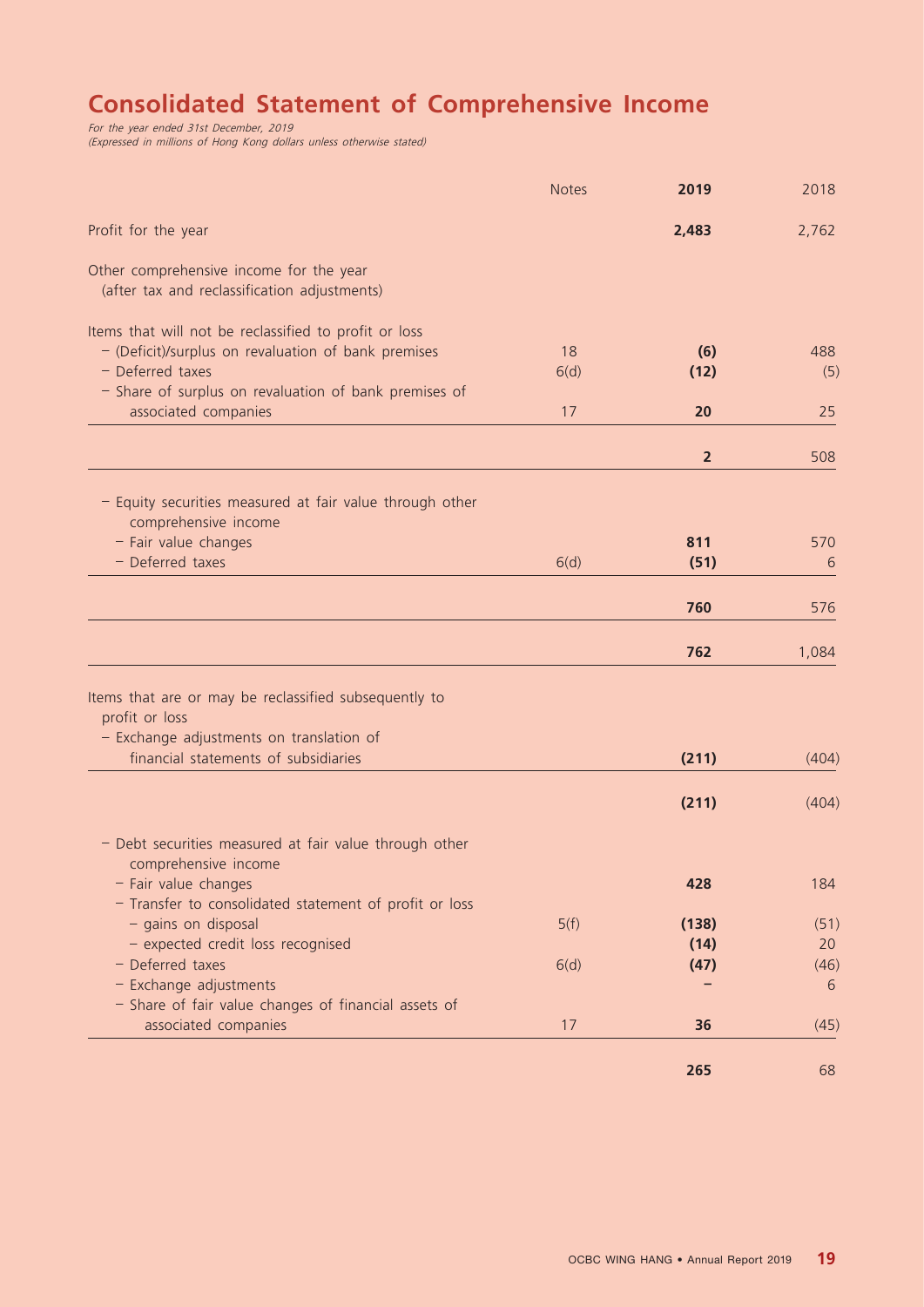# **Consolidated Statement of Comprehensive Income**

|                                                         | <b>Notes</b> | 2019  | 2018  |
|---------------------------------------------------------|--------------|-------|-------|
| - Cash flow hedging reserve                             |              |       |       |
| - Fair value changes taken to equity                    |              | (9)   | 6     |
| - Deferred taxes                                        | 6(d)         | 1     | (1)   |
|                                                         |              | (8)   | 5     |
| - Unappropriated profits                                |              |       |       |
| - Bank premises                                         |              |       |       |
| $-$ Deferred taxes                                      | 6(d)         | 14    | 14    |
|                                                         |              | 60    | (317) |
| Other comprehensive income for the year, net of tax     |              | 822   | 767   |
| Total comprehensive income for the year attributable to |              |       |       |
| equity shareholder of the Bank                          |              | 3,305 | 3,529 |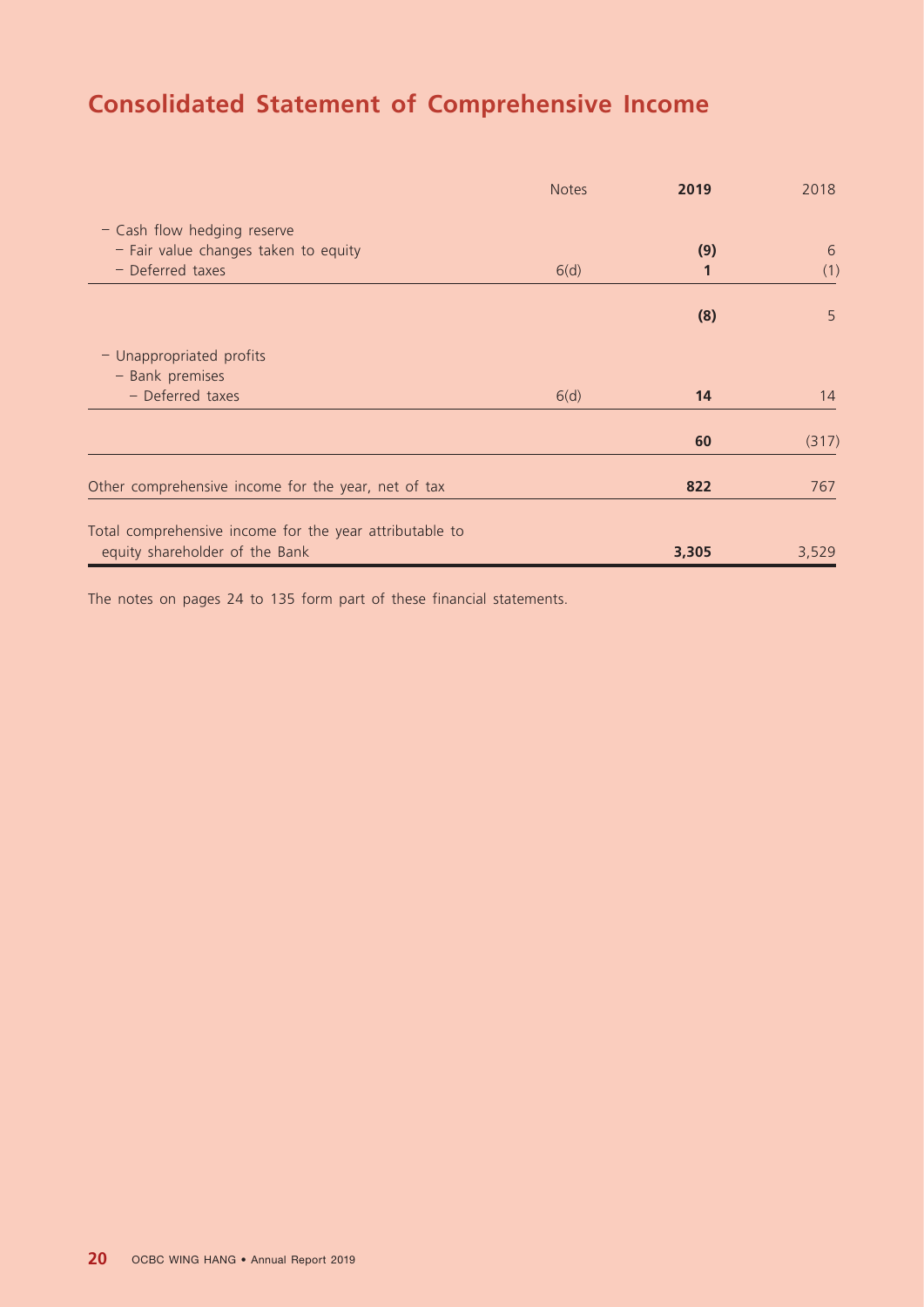# **Consolidated Statement of Financial Position**

As at 31st December, 2019

(Expressed in millions of Hong Kong dollars unless otherwise stated)

|                                                      | <b>Notes</b> | 2019                    | 2018        |
|------------------------------------------------------|--------------|-------------------------|-------------|
| <b>ASSETS</b>                                        |              |                         |             |
| Cash and balances with banks, central banks and      |              |                         |             |
| other financial institutions                         | 10           | 9,415                   | 10,357      |
| Placements with banks, central banks and             |              |                         |             |
| other financial institutions                         | 11           | 2,639                   | 3,836       |
| Amounts due from ultimate holding company,           |              |                         |             |
| fellow subsidiaries and fellow associates            | 32           | 1,135                   | 18,562      |
| Trading assets                                       | 12           | 5,966                   | 6,069       |
| Advances to customers and other accounts             | 13(a)        | 195,779                 | 200,207     |
| Financial assets measured at fair value              |              |                         |             |
| through other comprehensive income                   | 15           | 74,144                  | 71,648      |
| Investments in associated companies                  | 17           | 614                     | 550         |
| Tangible fixed assets                                | 18           |                         |             |
| - Investment properties                              |              | 346                     | 268         |
| - Other properties, plants and equipment<br>Goodwill | 19           | 5,777                   | 5,691       |
| Current tax recoverable                              | 6(c)         | 1,306<br>$\overline{4}$ | 1,306<br>89 |
| Deferred tax assets                                  | 6(d)         | 10                      | 38          |
|                                                      |              |                         |             |
| Total assets                                         |              | 297,135                 | 318,621     |
|                                                      |              |                         |             |
| <b>EQUITY AND LIABILITIES</b>                        |              |                         |             |
| Deposits and balances of banks, central banks and    |              |                         |             |
| other financial institutions                         | 21           | 9,024                   | 4,215       |
| Amounts due to ultimate holding company and          |              |                         |             |
| fellow subsidiaries                                  | 32           | 12,398                  | 37,673      |
| Deposits from customers                              | 22           | 209,528                 | 221,854     |
| Certificates of deposit and fixed rate note issued   | 23           | 14,254                  | 7,320       |
| Trading liabilities                                  | 24,29        | 3,408                   | 3,400       |
| Lease liabilities                                    | 20           | 231                     |             |
| Current tax payable                                  | 6(c)         | 509                     | 384         |
| Deferred tax liabilities                             | 6(d)         | 254                     | 170         |
| Other accounts and provisions                        | 25           | 4,287                   | 3,588       |
| <b>Total liabilities</b>                             |              | 253,893                 | 278,604     |
|                                                      |              |                         |             |
| Share capital                                        | 27(a)        | 7,308                   | 7,308       |
| <b>Reserves</b>                                      |              | 32,934                  | 31,209      |
| Perpetual capital securities issued                  | 27(b)        | 3,000                   | 1,500       |
|                                                      |              |                         |             |
| Total equity                                         |              | 43,242                  | 40,017      |
| Total equity and liabilities                         |              | 297,135                 | 318,621     |
|                                                      |              |                         |             |

Approved and authorised for issue by the Board of Directors on 20th April, 2020.

| <b>FUNG Yuk Bun Patrick</b> | Chairman                                      |
|-----------------------------|-----------------------------------------------|
| NA Wu Beng                  | <b>Executive Director and Chief Executive</b> |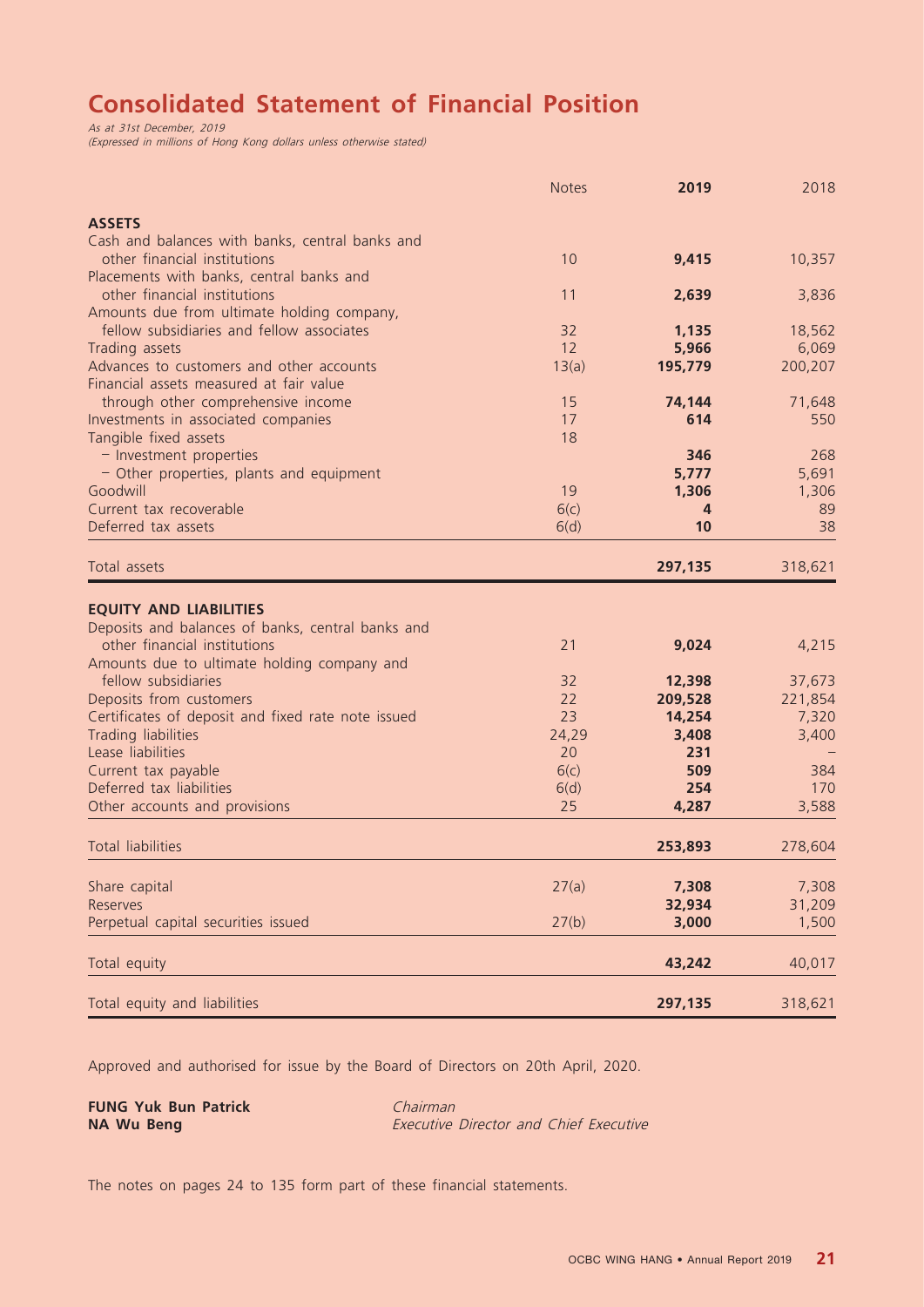# **Consolidated Statement of Changes in Equity**

For the year ended 31st December, 2019

(Expressed in millions of Hong Kong dollars unless otherwise stated)

|                                   | 2019        |             |                 |                          |                  |            |                |               |
|-----------------------------------|-------------|-------------|-----------------|--------------------------|------------------|------------|----------------|---------------|
|                                   |             | Issuance of | Coupon of       |                          |                  | Other      |                |               |
|                                   |             | perpetual   | Transfer        | perpetual                | <b>Dividends</b> |            | comprehensive  |               |
|                                   | At          | capital     | to/(from)       | capital                  | paid for         | Profit for | income for     | At            |
|                                   | 1st January | securities* | reserve         | securities               | the year         | the year   | the year       | 31st December |
| Share capital                     | 7,308       |             |                 | -                        |                  |            |                | 7,308         |
| Capital reserve                   | 379         |             | 24              |                          |                  |            |                | 403           |
| Statutory reserve                 | 430         |             | $\qquad \qquad$ |                          |                  | -          |                | 430           |
| General reserve                   | 1,750       |             |                 | $\overline{\phantom{0}}$ |                  | -          | (211)          | 1,539         |
| Bank premises revaluation reserve | 3,908       |             | (54)            |                          |                  |            | $\overline{2}$ | 3,856         |
| Investment revaluation            |             |             |                 |                          |                  |            |                |               |
| reserve (recycling)               | (65)        |             |                 |                          |                  |            | 265            | 200           |
| Investment revaluation            |             |             |                 |                          |                  |            |                |               |
| reserve (non-recycling)           | 1,001       |             |                 |                          |                  |            | 760            | 1,761         |
| Cash flow hedging reserve         | 5           |             |                 |                          |                  |            | (8)            | (3)           |
| Unappropriated profits            | 23,801      |             | 30              | (80)                     | (1,500)          | 2,483      | 14             | 24,748        |
| Perpetual capital securities*     | 1,500       | 1,500       |                 |                          |                  |            |                | 3,000         |
| Total equity                      | 40,017      | 1,500       |                 | (80)                     | (1,500)          | 2,483      | 822            | 43,242        |

During the year, the Bank issued HK\$1,500 million non-cumulative Subordinated Additional Tier 1 capital securities. Direct issuance costs of HK\$0.3 million are accounted for as a deduction from the equity instruments.

|                                   | 2018           |                   |              |                   |           |              |                  |                     |               |                               |
|-----------------------------------|----------------|-------------------|--------------|-------------------|-----------|--------------|------------------|---------------------|---------------|-------------------------------|
|                                   |                | Opening           |              |                   |           |              |                  |                     |               |                               |
|                                   |                | balance           | At           |                   |           |              |                  |                     |               |                               |
|                                   |                | adjustment        | 1st January, |                   |           |              |                  |                     |               |                               |
|                                   |                | arising from      | 2018 after   | Issuance of       |           |              |                  |                     | Other         |                               |
|                                   | At             | change in         | opening      | perpetual         | Transfer  |              | <b>Dividends</b> |                     | comprehensive | At                            |
|                                   | 31st December, | accounting        | balance      | capital           | to/(from) | Capital      |                  | paid for Profit for |               | income for the 31st December, |
|                                   | 2017           | policies          | adjustment   | securities        | reserve   | distribution |                  | the year the year   | year          | 2018                          |
| Share capital                     | 7,308          | -                 | 7,308        |                   |           |              |                  |                     |               | 7,308                         |
| Capital reserve                   | 349            | -                 | 349          | $\qquad \qquad -$ | 30        |              |                  |                     |               | 379                           |
| Statutory reserve                 | 430            |                   | 430          |                   |           |              |                  |                     |               | 430                           |
| General reserve                   | 2,154          | -                 | 2,154        |                   |           |              |                  |                     | (404)         | 1,750                         |
| Bank premises revaluation reserve | 3,448          | -                 | 3,448        | $\qquad \qquad -$ | (48)      |              |                  |                     | 508           | 3,908                         |
| Investment revaluation reserve    |                |                   |              |                   |           |              |                  |                     |               |                               |
| (recycling)                       | 284            | (417)             | (133)        |                   |           |              |                  |                     | 68            | (65)                          |
| Investment revaluation reserve    |                |                   |              |                   |           |              |                  |                     |               |                               |
| (non-recycling)                   |                | 425               | 425          |                   |           |              |                  |                     | 576           | 1,001                         |
| Cash flow hedging reserve         |                | $\qquad \qquad -$ |              |                   |           |              |                  |                     | 5             | 5                             |
| Unappropriated profits            | 22,581         | (35)              | 22,546       | (1)               | 18        | (38)         | (1,500)          | 2,762               | 14            | 23,801                        |
| Perpetual capital securities      |                | $\qquad \qquad -$ | -            | 1,500             | -         |              |                  |                     |               | 1,500                         |
|                                   | 36,554         | (27)              | 36,527       | 1,499             |           | (38)         | (1,500)          | 2,762               | 767           | 40,017                        |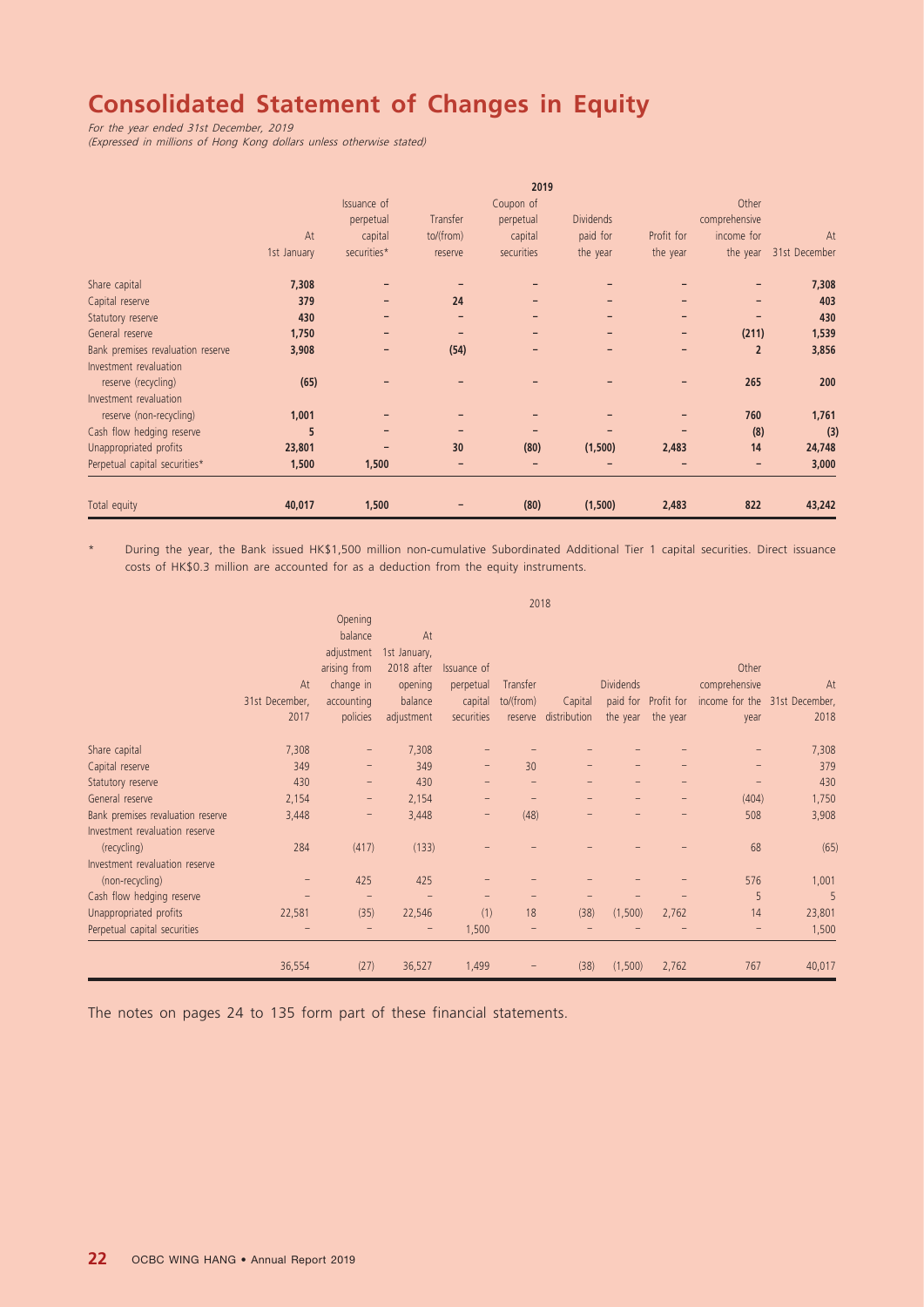# **Consolidated Cash Flow Statement**

For the year ended 31st December, 2019

(Expressed in millions of Hong Kong dollars unless otherwise stated)

|                                                                                                                                                  | <b>Notes</b>   | 2019             | 2018<br><b>Note</b> |
|--------------------------------------------------------------------------------------------------------------------------------------------------|----------------|------------------|---------------------|
| Net cash (outflow)/inflow from operating activities                                                                                              | 30(a)          | (6, 249)         | 13,010              |
| Investing activities                                                                                                                             |                |                  |                     |
| Purchase of financial assets measured at fair value<br>through other comprehensive income<br>Sale and redemption of financial assets measured at |                | (32, 916)        | (30, 715)           |
| fair value through other comprehensive income<br>Investment in an associated company                                                             | 17             | 22,982           | 19,060<br>(150)     |
| Dividends received from associated companies                                                                                                     |                | 47               | 43                  |
| Purchase of properties and equipment                                                                                                             | 18             | (165)            | (127)               |
| Sale of properties and equipment<br>Distribution of an investment properties                                                                     |                | 5                | 2<br>5              |
| Net cash outflow from investing activities                                                                                                       |                | (10, 047)        | (11, 882)           |
| Financing activities                                                                                                                             |                |                  |                     |
| Issue of new fixed rate note                                                                                                                     | 30(c)<br>30(c) |                  | 2,251               |
| Net proceeds from issue of perpetual capital securities<br>Dividends paid                                                                        |                | 1,500<br>(1,500) | 1,500<br>(1,500)    |
| Coupon of perpetual capital securities                                                                                                           |                | (80)             |                     |
| Payment of lease liabilities                                                                                                                     |                | (115)            |                     |
| Net cash (outflow)/inflow from financing activities                                                                                              |                | (195)            | 2,251               |
| (Decrease)/increase in cash and cash equivalents                                                                                                 |                | (16, 491)        | 3,379               |
| Cash and cash equivalents at 1st January                                                                                                         |                | 29,240           | 26,235              |
| Effects of foreign exchange rate changes                                                                                                         |                | (265)            | (374)               |
| Cash and cash equivalents at 31st December                                                                                                       | 30(b)          | 12,484           | 29,240              |
| Analysis of the balances of cash and cash equivalents                                                                                            |                |                  |                     |
| Cash and balances with banks, central banks and                                                                                                  |                |                  |                     |
| other financial institutions<br>Placements with banks, central banks and other financial                                                         |                | 9,222            | 10,311              |
| institutions with an original maturity within three months                                                                                       |                | 1,583            | 3,442               |
| Amounts due from ultimate holding company,                                                                                                       |                |                  |                     |
| fellow subsidiaries and fellow associates with<br>an original maturity within three months                                                       |                | 1,199            | 14,323              |
| Treasury bills with an original maturity within three months                                                                                     |                | 480              | 1,164               |
|                                                                                                                                                  |                | 12,484           | 29,240              |
|                                                                                                                                                  |                |                  |                     |
| Cash flows from operating activities included:<br>Interest received                                                                              |                |                  |                     |
| Interest paid                                                                                                                                    |                | 9,621<br>4,794   | 8,989<br>4,233      |
| Dividend received                                                                                                                                |                | 13               | 11                  |

Note: The Group has initially applied HKFRS 16 at 1st January, 2019 using the modified retrospective approach. Under this approach, the comparative information is not restated. See note 4.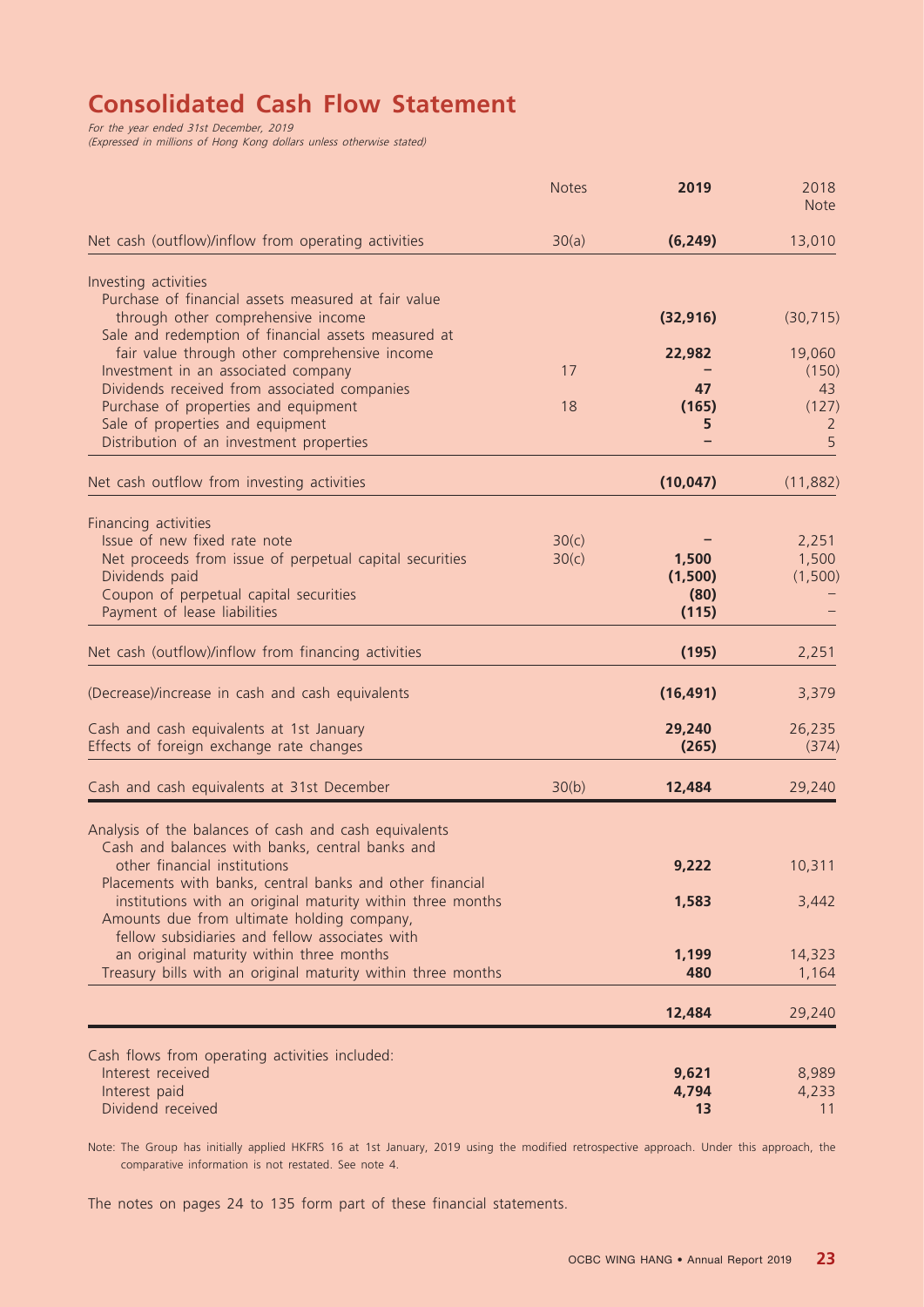# **Notes to the Financial Statements**

For the year ended 31st December, 2019 (Expressed in millions of Hong Kong dollars unless otherwise stated)

# **1. Principal activities**

The Bank and its subsidiaries (together referred to as "the Group") are engaged in commercial banking and related financial services.

# **2. Principal accounting policies**

### **(a) Statement of compliance**

These financial statements have been prepared in accordance with all applicable Hong Kong Financial Reporting Standards ("HKFRSs"), which collective term includes all applicable individual Hong Kong Financial Reporting Standards, Hong Kong Accounting Standards ("HKASs") and Interpretations issued by the Hong Kong Institute of Certified Public Accountants ("HKICPA"), accounting principles generally accepted in Hong Kong, and the applicable requirements of the Hong Kong Companies Ordinance. A summary of the significant accounting policies adopted by the Group is set out below.

The HKICPA has issued certain new and revised HKFRSs that are first effective or available for early adoption for the current accounting period of the Group and the Bank. The adoption of these new and revised HKFRSs do not result in significant changes to the Group's and the Bank's accounting policies applied in these financial statements for the year presented. Note 4 provides information on the changes in accounting policies resulting from initial application of these developments to the extent that they are relevant to the Group for the current and prior accounting periods reflected in these financial statements.

### **(b) Basis of preparation of the financial statements**

The consolidated financial statements for the year ended 31st December, 2019 comprise the Bank and its subsidiaries and the Group's interest in associated companies. The measurement basis used in the preparation of the financial statements is the historical cost basis except that the following assets and liabilities are stated at their fair value as explained in the accounting policies set out below:

- financial instruments measured at fair value through profit or loss ("FVTPL") and measured at fair value through other comprehensive income ("FVOCI") (note 2(f));
- investment property, including interests in leasehold land and buildings held as investment property where the Group is the registered owner of the property interest (note  $2(k)(vi)$ );
- other freehold land and buildings, including interests in leasehold land and buildings where the Group is the registered owner of the property interest (note  $2(k)(v)$ ); and
- other leasehold land and buildings, for which the fair values cannot be measured separately at the inception of the lease and the entire lease is classified as finance lease (notes 2(k) and 2(l)).

The preparation of financial statements in conformity with HKFRSs requires management to make judgements, estimates and assumptions that affect the application of policies and reported amounts of assets, liabilities, income and expenses. The estimates and associated assumptions are based on historical experience and various other factors that are believed to be reasonable under the circumstances, the results of which form the basis of making the judgements about carrying values of assets and liabilities that are not readily apparent from other sources. Actual results may differ from these estimates.

The estimates and underlying assumptions are reviewed on an ongoing basis. Revisions to accounting estimates are recognised in the period in which the estimate is revised if the revision affects only that period, or in the period of the revision and future periods if the revision affects both current and future periods.

Judgements made by management in the application of HKFRSs that have significant effect on the financial statements and major sources of estimation uncertainty are discussed in note 3.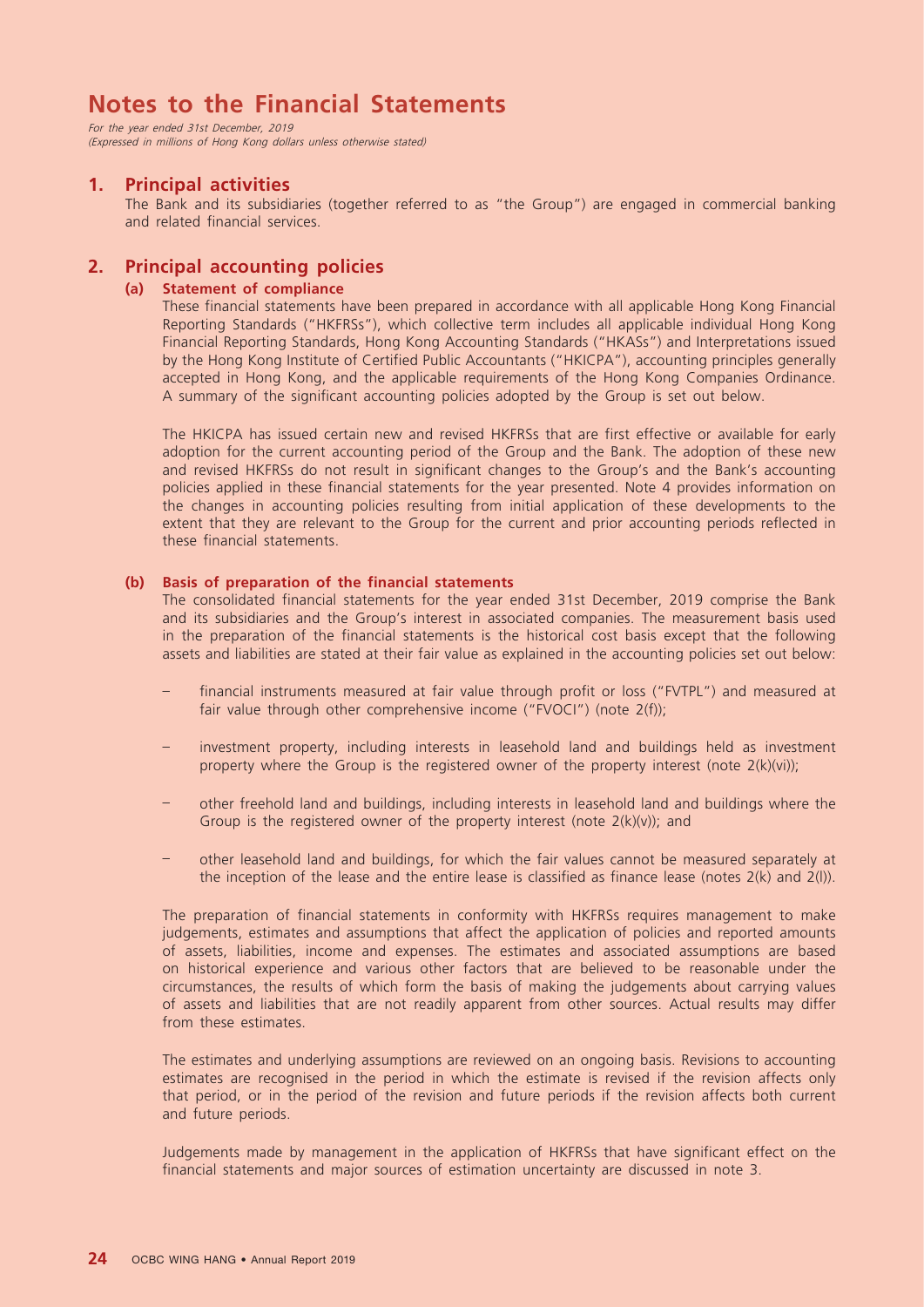# **2. Principal accounting policies** (continued)

## **(c) Subsidiaries and non-controlling interests**

Subsidiaries are entities controlled by the Group. The Group controls an entity when it is exposed, or has rights, to variable returns from its involvement with the entity and has the ability to affect those returns through its power over the entity. When assessing whether the Group has power, only substantive rights (held by the Group and other parties) are considered.

An investment in a subsidiary is consolidated into the consolidated financial statements from the date that control commences until the date that control ceases.

Intra-Group balances, transactions and cash flows and any unrealised profits arising from intra-Group transactions are eliminated in full in preparing the consolidated financial statements. Unrealised losses resulting from intra-Group transactions are eliminated in the same way as unrealised gains but only to the extent that there is no evidence of impairment.

Changes in the Group's interests in a subsidiary that do not result in a loss of control are accounted for as equity transactions, whereby adjustments are made to the amounts of controlling and noncontrolling interests within consolidated equity to reflect the change in relative interests, but no adjustments are made to goodwill and no gain or loss is recognised.

When the Group loses control of a subsidiary, it is accounted for as a disposal of the entire interest in that subsidiary, with a resulting gain or loss being recognised in the statement of profit or loss. Any interest retained in that former subsidiary at the date when control is lost is recognised at fair value and this amount is regarded as the fair value on initial recognition of financial assets (see note 2(f)) or, when appropriate, the cost on initial recognition of an investment in an associated company (see note 2(d)).

In the Bank's statement of financial position, an investment in a subsidiary is stated at cost less impairment losses, if any (see note 2(o)).

### **(d) Associated companies**

An associated company is an entity in which the Group or Bank has significant influence, but not control, or joint control, over its management, including participation in the financial and operating policy decisions.

Under the equity method, the investment is initially recorded at cost and adjusted for any excess of the Group's share of the acquisition-date fair values of the associated company's identifiable net assets over the cost of the investment (if any). Therefore, the investment is adjusted for the post acquisition change in the Group's share of the associated company's net assets and any impairment loss relating to the investment (see note 2(o)). Any acquisition-date excess over cost, the Group's share of the post-acquisition post-tax results of the associated companies and any impairment losses for the year are recognised in the consolidated statement of profit or loss, whereas the Group's share of the post-acquisition post-tax results of the associated companies' other comprehensive income is recognised in the consolidated statement of comprehensive income.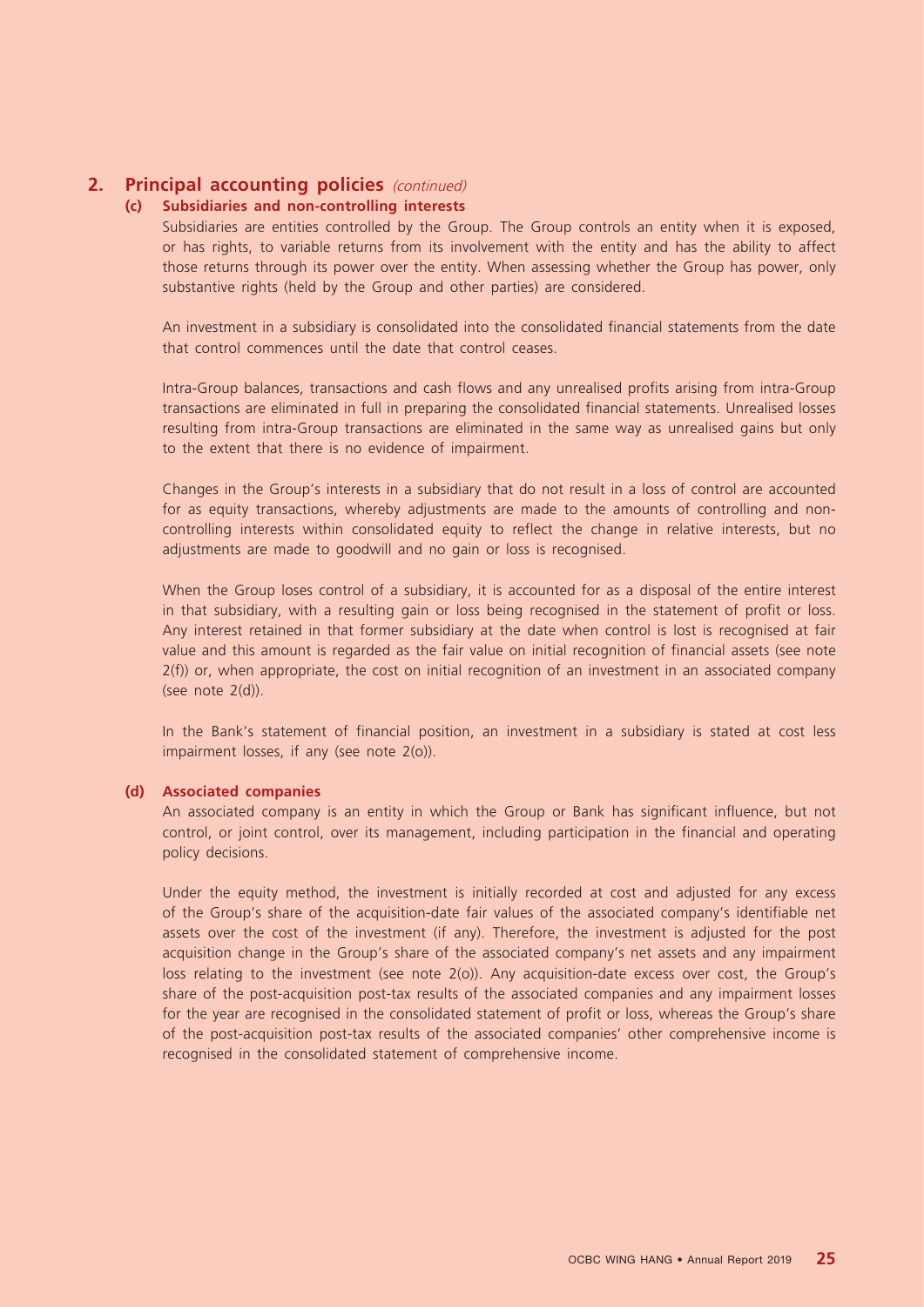# **Notes to the Financial Statements**

# **2. Principal accounting policies** (continued)

## **(d) Associated companies** (continued)

Unrealised profits and losses resulting from transactions between the Group and its associated companies are eliminated to the extent of the Group's interest in the associated company, except where unrealised losses provide evidence of an impairment of the asset transferred, in which case they are recognised immediately in the statement of profit or loss.

When the Group ceases to have significant influence over an associated company, it is accounted for as a disposal of the entire interest in that associated company, with a resulting gain or loss being recognised in the statement of profit or loss. Any interest retained in that former associated company at the date when significant influence is lost is recognised at fair value, and this amount is regarded as the fair value on initial recognition of a financial asset (see note 2(f)).

In the Bank's statement of financial position, its investments in associated companies are stated at cost less impairment losses, if any (note 2(o)).

### **(e) Goodwill**

Goodwill represents the excess of

- **(i)** the aggregate of the fair value of the consideration transferred, the amount of any noncontrolling interest in the acquiree and the fair value of the Group's previously held equity interest in the acquiree; over
- **(ii)** the net fair value of the acquiree's identifiable assets and liabilities measured as at the acquisition date.

When (ii) is greater than (i), this excess is recognised immediately in the statement of profit or loss as a gain on a bargain purchase.

Goodwill is stated at cost less any accumulated impairment losses. Goodwill arising on a business combination is allocated to each cash-generating unit, or Group of cash generating units, that is expected to benefit from the synergies of the combination and is tested annually for impairment (note 2(o)).

On disposal of a cash-generating unit during the year, any attributable amount of purchased goodwill is included in the calculation of the profit or loss on disposal.

### **(f) Financial assets and financial liabilities**

### **(i) Classification and measurement of financial assets**

On initial recognition, a non-derivative financial asset is either measured at amortised cost, fair value through other comprehensive income (FVOCI) or fair value through profit or loss (FVTPL).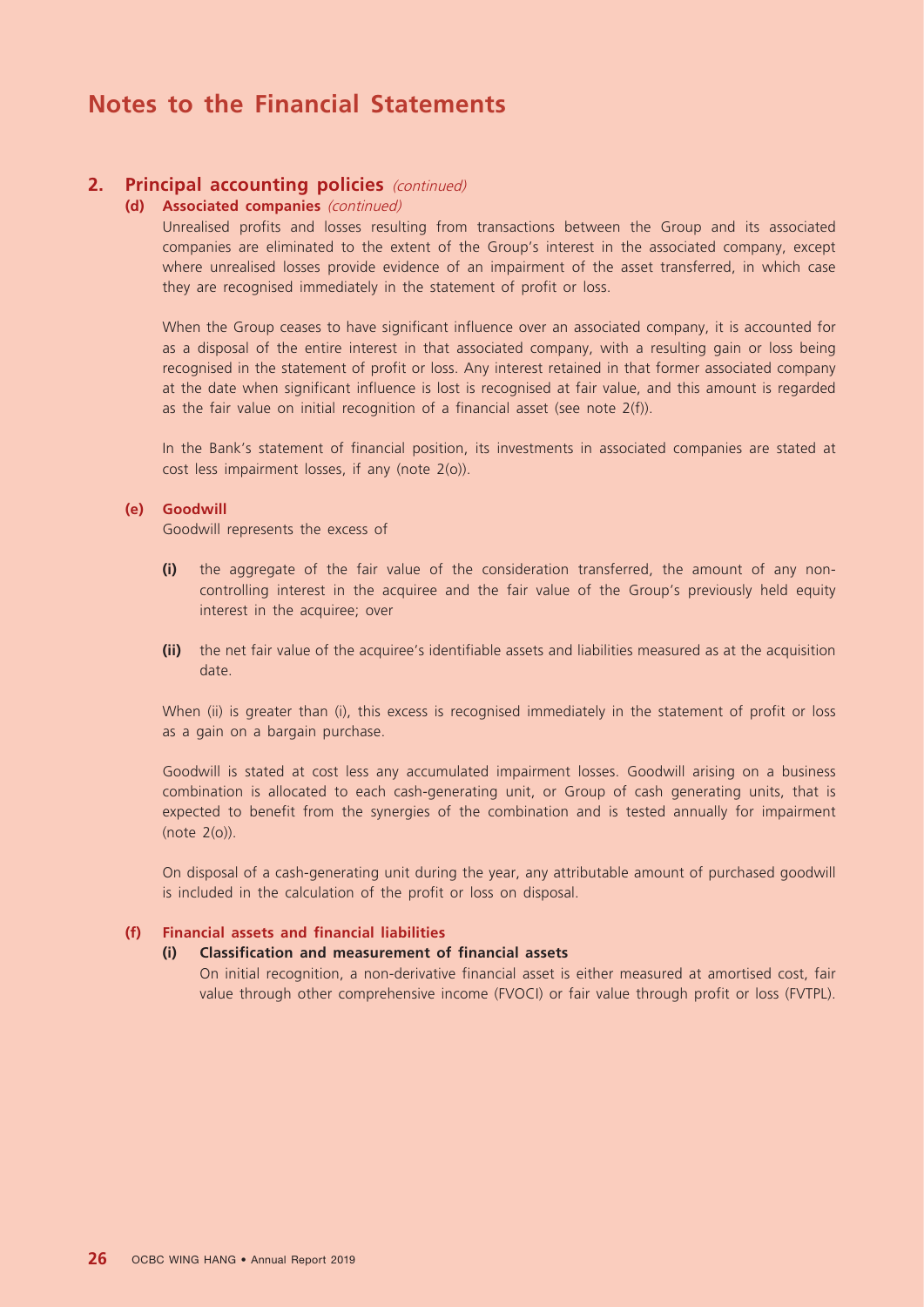# **2. Principal accounting policies** (continued)

- **(f) Financial assets and financial liabilities** (continued)
	- **Classification and measurement of financial assets** (continued)

# (a) Business model assessment

The Group makes an assessment of the objective of a business model in which an asset is held at a portfolio level because this best reflects the way the business is managed, and information is provided to management. The information considered includes:

- the stated policies and objectives for the portfolio and the operation of those policies in practice. In particular, whether management's strategy focuses on earning contractual interest revenue, maintaining a particular interest rate profile, matching the duration of the financial assets to the duration of the liabilities that are funding those assets or realising cash flows through the sale of the assets;
- how the performance of the portfolio is evaluated and reported to the Group's management;
- the risks that affect the performance of the business model (and the financial assets held within that business model) and its strategy of how those risks are managed;
- how managers of the business are compensated (e.g. whether compensation is based on the fair value of the assets managed or the contractual cash flows collected); and
- the frequency, volume and timing of sales in prior periods, the reasons for such sales and its expectations about future sales activity. However, information about sales activity is not considered in isolation, but as part of an overall assessment of how the Group's stated objective for managing the financial assets is achieved and how cash flows are realised.

Financial assets that are held for trading and whose performance is evaluated or managed on a fair value basis are measured at FVTPL because they are neither within the business model to hold to collect contractual cash flows, nor within the business model to hold both to collect contractual cash flows and to sell financial assets.

 (b) Assessment of whether contractual cash flows are solely payments of principal and interest For the purposes of this assessment, 'principal' is defined as the fair value of the financial asset on initial recognition. 'Interest' is defined as consideration for the time value of money and for the credit risk associated with the principal amount outstanding during a particular period of time and for other basic lending risks and costs (e.g. liquidity risk and administrative costs), as well as profit margin.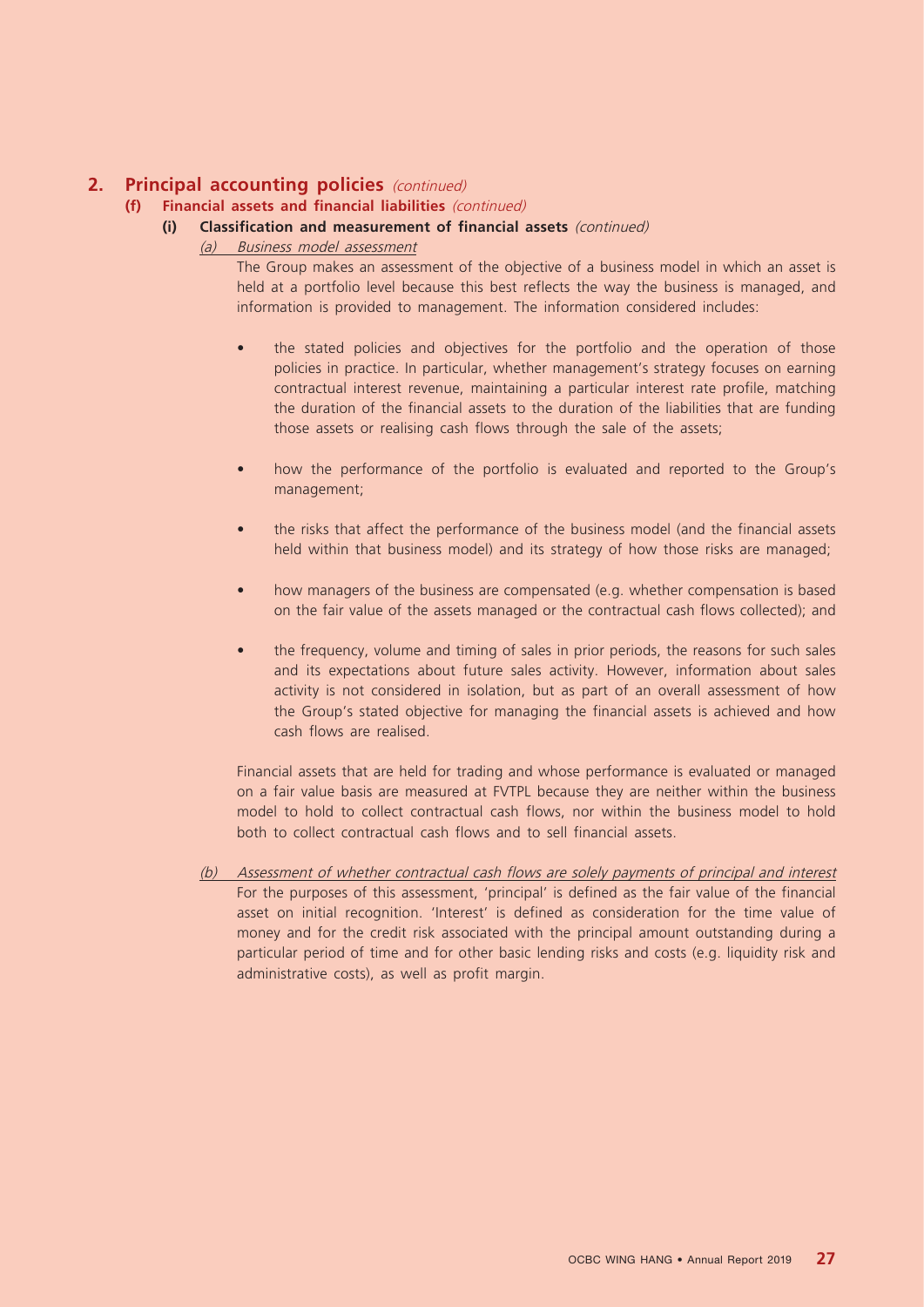# **Notes to the Financial Statements**

# **2. Principal accounting policies** (continued)

- **(f) Financial assets and financial liabilities** (continued)
	- **(ii) Debt instruments measured at FVOCI**

A debt financial instrument is measured at FVOCI if it meets both of the following conditions and is not designated at FVTPL:

- it is held within a business model whose objective is achieved by both collecting contractual cash flows and selling the financial asset; and
- its contractual terms give rise to cash flows that are solely payments of principal and interest on the principal outstanding.

Debt instruments classified at FVOCI are subject to the expected credit loss requirements in accordance with HKFRS 9. Interest earned whilst holding the financial assets is included in interest income.

At the reporting date, the Group recognises unrealised fair value gains and losses on revaluing these assets in other comprehensive income (OCI) and presents the cumulative gains and losses in fair value reserve within equity, except for the recognition of impairment gains or losses, interest income and foreign exchange gains and losses, which are recognised in the consolidated statement of profit or loss. At maturity or upon disposal, the cumulative gain or loss previously recognised in OCI is reclassified from fair value reserve to the consolidated statement of profit or loss.

### **(iii) Debt instruments measured at FVTPL**

Debt instruments that do not meet the requirements to be measured at amortised cost or at FVOCI are measured at FVTPL. At the reporting date, the Group recognises realised and unrealised gains and losses as trading income in the consolidated statement of profit or loss. Interest earned while holding the assets are included in interest income.

### **(iv) Equity instruments**

Equity instruments held for trading are classified at FVTPL. Equity instruments that are not held for trading may be classified as FVOCI based on an irrevocable election on initial recognition on an investment-by-investment basis.

At the reporting date, realised and unrealised fair value gains or losses on revaluing the equity instruments classified at FVTPL are recognised in the consolidated statement of profit or loss. Realised and unrealised fair value gains or losses on revaluing the equity instruments classified at FVOCI are recognised in other comprehensive income and are never reclassified to the consolidated statement of profit or loss.

Dividend earned whilst holding the equity instruments classified at FVTPL is reported as dividend income in the consolidated statement of profit or loss. Dividend from equity instruments classified at FVOCI is recognised as dividend income in the consolidated statement of profit or loss unless the dividend clearly represents a recovery of part of the cost of the investment.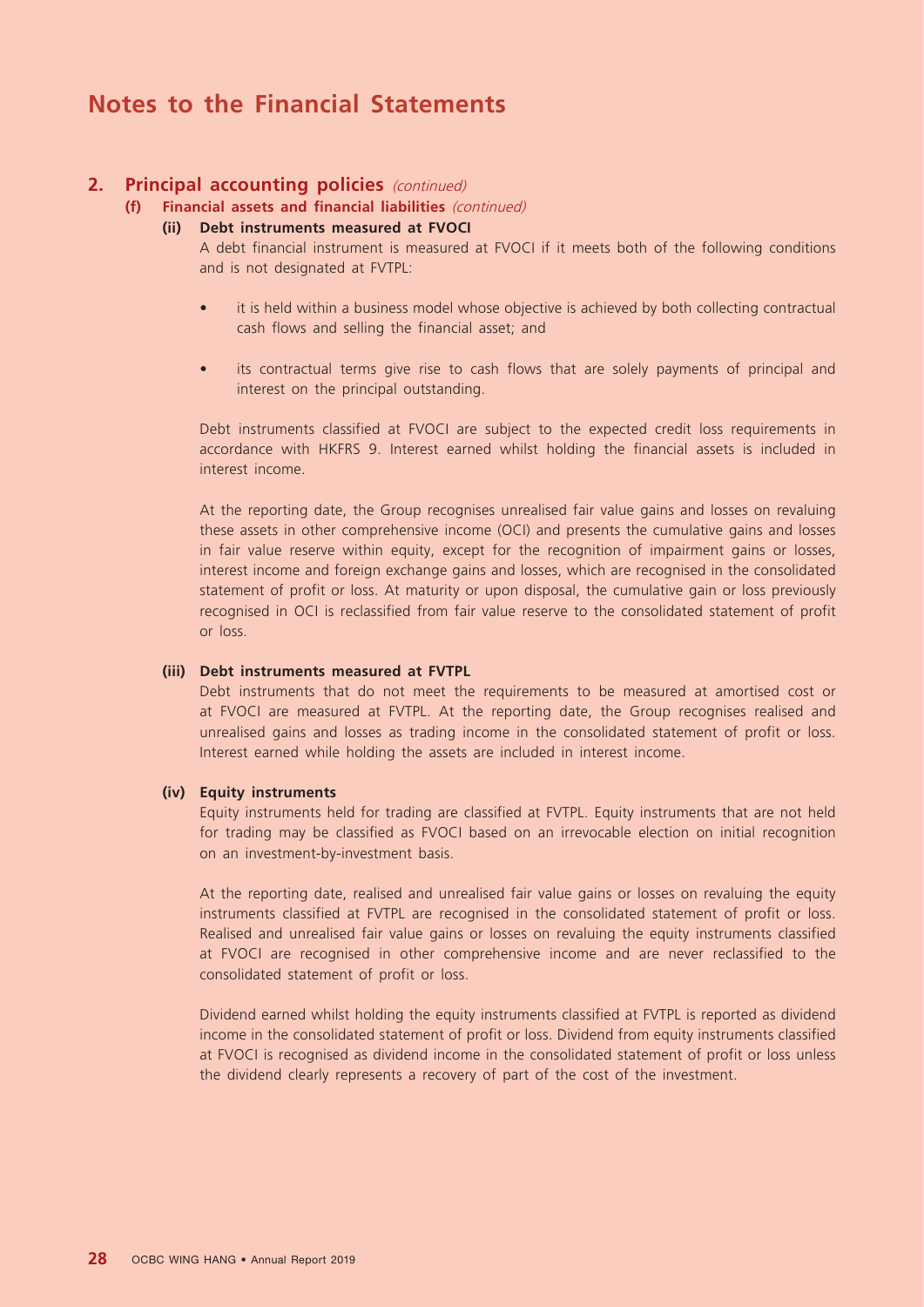# **2. Principal accounting policies** (continued)

## **(f) Financial assets and financial liabilities** (continued)

### **(v) Reclassification**

Financial assets are not reclassified subsequent to their initial recognition, except in the period when the Group changes its business model for managing its financial assets.

### **(vi) Derecognition**

A financial asset is derecognised when the contractual rights to receive the cash flows from the financial asset expire, or where the financial asset together with substantially all the risks and rewards of ownership, have been transferred.

A financial liability is derecognised when the obligation specified in the contract expires or is discharged or cancelled.

The Group uses the first-in first-out method to determine realised gains or losses to be recognised in the statement of profit or loss on derecognition.

### **(vii) Offsetting**

Financial assets and financial liabilities are offset and the net amount is reported in the statement of financial position where there is a legally enforceable right to set off the recognised amounts and there is an intention to settle on a net basis, or realise the asset and settle the liability simultaneously.

### **(viii) Embedded derivatives**

An embedded derivative is a component of a hybrid (combined) instrument that includes both the derivative and a host contract with the effect that some of the cash flows of the combined instrument vary in a way similar to a stand-alone derivative. Derivatives may be embedded in another contractual arrangement (a host contract). The Group accounts for an embedded derivative separately from the host contract when:

- the host contract is not an asset in the scope of HKFRS 9:
- the host contract is not itself carried at FVTPL;
- the terms of the embedded derivative would meet the definition of a derivative if they were contained in a separate contract; and
- the economic characteristics and risks of the embedded derivative are not closely related to the economic characteristics and risks of the host contract.

Separated embedded derivatives are measured at fair value, with all changes in fair value recognised in profit or loss unless they form part of a qualifying cash flow or net investment hedging relationship. Separated embedded derivatives are presented in the statement of financial position together with the host contract.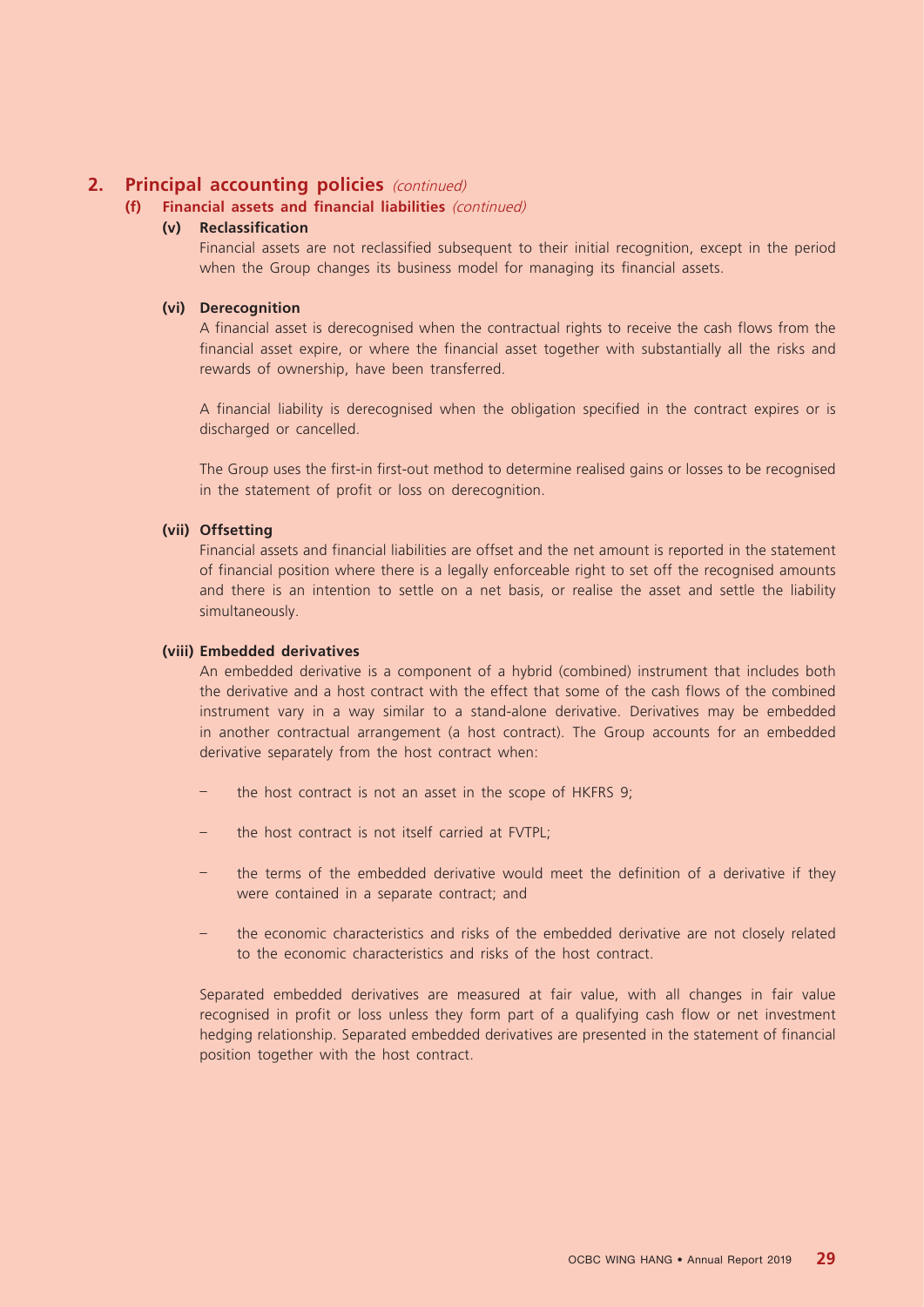# **Notes to the Financial Statements**

# **2. Principal accounting policies** (continued)

# **(f) Financial assets and financial liabilities** (continued)

### **(viii) Embedded derivatives** (continued)

The method of recognising the resulting fair value gain or loss depends on whether the derivative is designated as a hedging instrument, and if so, the nature of the item being hedged. The Group designates certain derivatives as either: (1) hedges of the fair value of recognised assets or liabilities, or commitments (fair value hedge); or, (2) hedges of highly probable future cash flows attributable to a recognised asset or liability, or a forecasted transaction (cash flow hedge). Hedge accounting is used for derivatives designated in this way provided certain criteria are met.

The Group documents, at the inception of the transaction, the relationship between hedging instruments and hedged items, as well as its risk management objective and strategy for undertaking various hedge transactions. The Group also documents the assessment, both at hedge inception and on an ongoing basis, of whether the derivatives that are used in hedging transactions are highly effective in offsetting changes in fair values or cash flows of hedged items.

### **(ix) Fair value hedging**

Changes in the fair value of derivatives that are designated and that qualify as fair value hedging instruments are recorded in the statement of profit or loss, together with any changes in the fair value of the hedged asset or liability that is attributable to the hedged risk. If the hedge relationship is terminated, the fair value adjustment to the hedged item continues to be reported as part of the carrying value of the asset or liability and is amortised to the statement of profit or loss as a yield adjustment over the remaining maturity of the asset or liability.

### **(x) Cash flow hedging**

The effective portion of changes in the fair value of derivatives that are designated and qualify as cash flow hedging instruments are recognised in equity. The gain or loss relating to the ineffective portion is recognised immediately in the statement of profit or loss.

Amounts accumulated in equity are recycled to the statement of profit or loss in the periods in which the hedged item affects profit or loss.

When a hedging instrument expires or is sold, or when a hedge no longer meets the criteria for hedge accounting, any cumulative gain or loss recognised in equity at that time remains in equity and is recognised when the forecast transaction is ultimately recognised in the statement of profit or loss. When a forecast transaction is no longer expected to occur, the cumulative gain or loss that was recognised in equity is immediately transferred to the statement of profit or loss.

### **(g) Repurchase and reverse repurchase transactions**

Assets sold subject to a simultaneous agreement to repurchase these assets at a certain later date at a fixed price (repurchase agreements) are retained in the financial statements and measured in accordance with their original measurement principles. The proceeds from the sale are reported as liabilities to the counterparties and are carried at amortised cost.

Assets purchased under agreements to resell (reverse repurchase agreements) are reported not as purchases of the assets, but as receivables from the counterparties and are carried in the statement of financial position at amortised cost.

Interest earned on reverse repurchase agreements and interest incurred on repurchase agreements are recognised as interest income and interest expense respectively, over the life of each agreement using the effective interest method.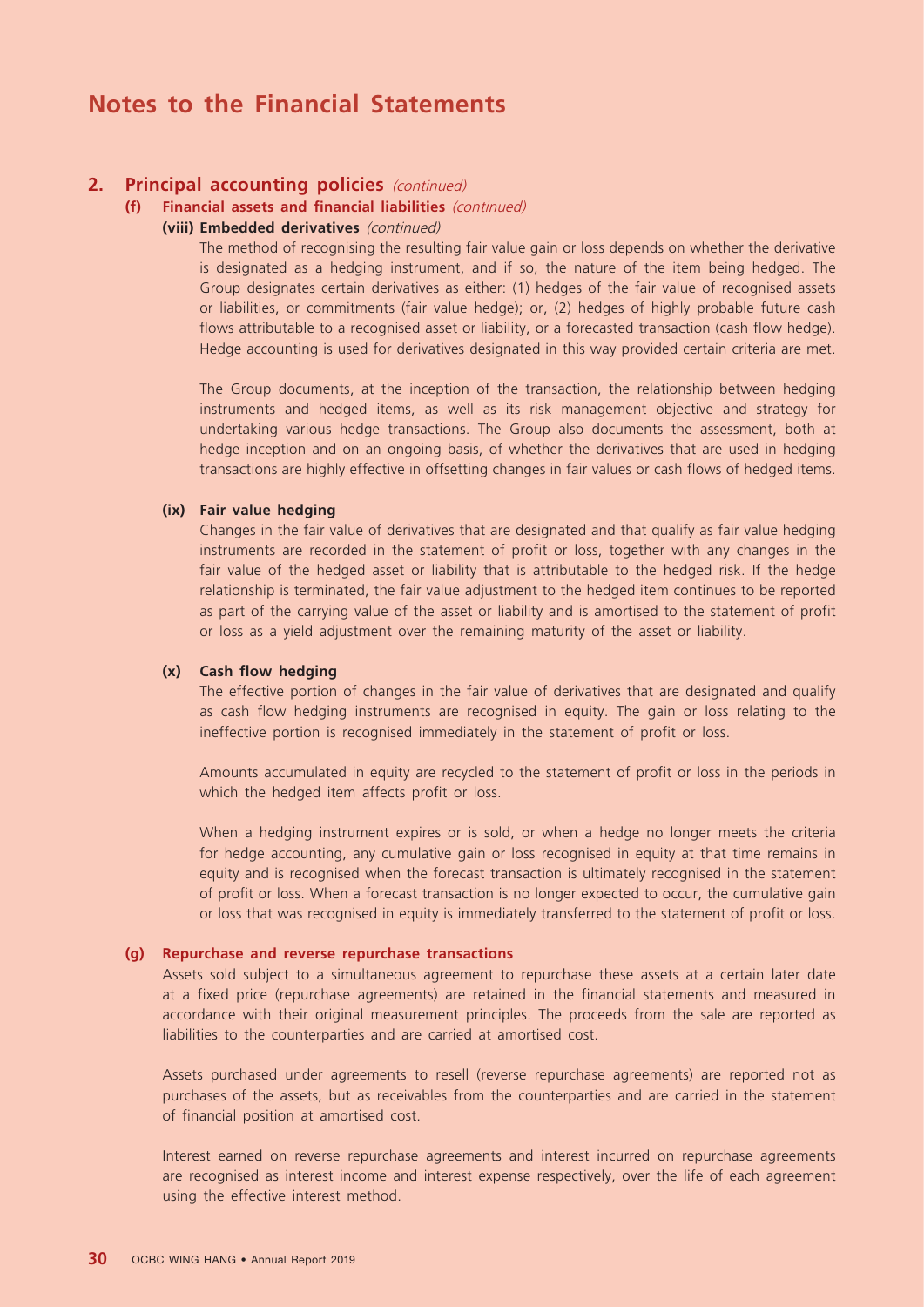# **2. Principal accounting policies** (continued)

### **(h) Revenue recognition**

Revenue is measured at the fair value of the consideration received or receivable. Provided it is probable that economic benefits will flow to the Group and the revenue and costs, if applicable, can be measured reliably, revenue is recognised in the statement of profit or loss as follows:

### **(i) Interest income**

### Effective interest rate

Interest income is recognised in profit or loss using the effective interest method. The 'effective interest rate' is the rate that exactly discounts estimated future cash payments or receipts through the expected life of the financial instrument to the gross carrying amount of the financial asset.

When calculating the effective interest rate for financial instruments other than purchased or originated credit-impaired assets, the Group estimates future cash flows considering all contractual terms of the financial instrument, but not ECL. For purchased or originated creditimpaired financial assets, a credit-adjusted effective interest rate is calculated using estimated future cash flows including ECL.

The calculation of the effective interest rate includes transaction costs and fees and points paid or received that are an integral part of the effective interest rate. Transaction costs include incremental costs that are directly attributable to the acquisition or issue of a financial asset.

### Amortised cost and gross carrying amount

The 'amortised cost' of a financial asset is the amount at which the financial asset is measured on initial recognition minus the principal repayments, plus or minus the cumulative amortisation using the effective interest method of any difference between that initial amount and the maturity amount and, for financial assets, adjusted for any expected credit loss allowance.

The 'gross carrying amount of a financial asset' is the amortised cost of a financial asset before adjusting for any expected credit loss allowance.

### Calculation of interest income

The effective interest rate of a financial asset is calculated on initial recognition of a financial asset. In calculating interest income, the effective interest rate is applied to the gross carrying amount of the asset (when the asset is not credit-impaired). The effective interest rate is revised as a result of periodic re-estimation of cash flows of floating rate instruments to reflect movements in market rates of interest. The effective interest rate is also revised for fair value hedge adjustments at the date amortisation of the hedge adjustment begins.

However, for financial assets that have become credit-impaired subsequent to initial recognition, interest income is calculated by applying the effective interest rate to the amortised cost of the financial asset. If the asset is no longer credit-impaired, then the calculation of interest income reverts to the gross basis.

For financial assets that were credit-impaired on initial recognition, interest income is calculated by applying the credit-adjusted effective interest rate to the amortised cost of the asset. The calculation of interest income does not revert to a gross basis, even if the credit risk of the asset improves.

For information on when financial assets are credit-impaired, see note 2(o).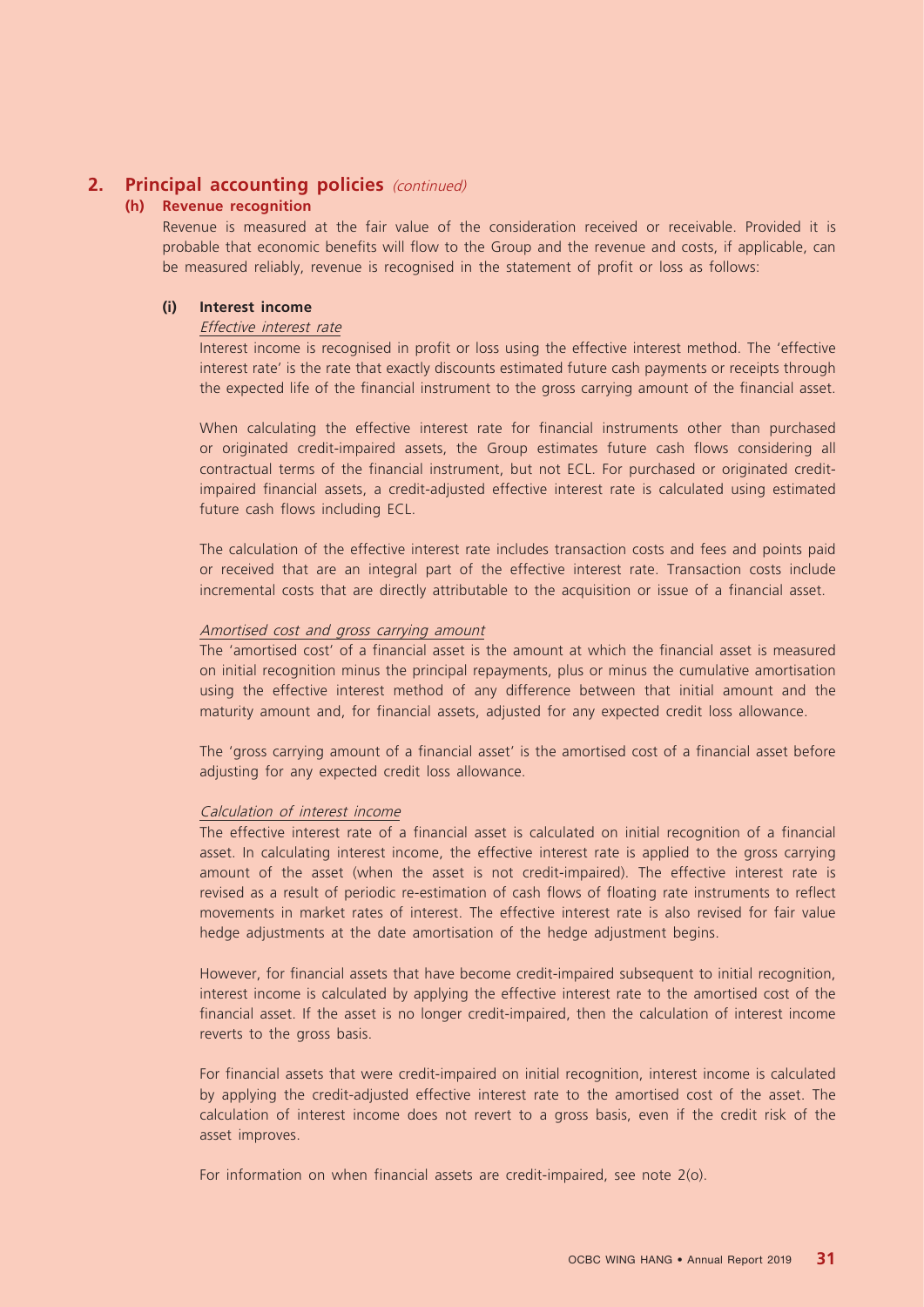# **Notes to the Financial Statements**

# **2. Principal accounting policies** (continued)

### **(h) Revenue recognition** (continued)

### **(ii) Fees and commission income**

Fee and commission income and expense that are integral to the effective interest rate on a financial asset or financial liability are included in the effective interest rate.

Other fee and commission income – including account servicing fees, investment management fees, sales commission, placement fees and syndication fees – is recognised as the related services are performed. If a loan commitment is not expected to result in the draw-down of a loan, then the related loan commitment fee is recognised on a straight-line basis over the commitment period.

A contract with a customer that results in a recognised financial instrument in the Group's financial statements may be partially in the scope of HKFRS 9 and partially in the scope of HKFRS 15. If this is the case, then the Group first applies HKFRS 9 to separate and measure the part of the contract that is in the scope of HKFRS 9 and then applies HKFRS 15 to the residual.

Other fee and commission expenses relating mainly to transaction and service fees which are expensed as the services are received.

### **(iii) Finance income from finance lease and hire purchase contract**

Finance income implicit in finance lease and hire purchase payments is recognised as interest income over the period of the leases so as to produce an approximately constant periodic rate of return on the outstanding net investment in the leases for each accounting period. Contingent rentals receivable are recognised as income in the accounting period in which they are earned. Commission paid to dealers for acquisition of finance lease loans or hire purchase contracts is included in the carrying value of the assets and amortised to the statement of profit or loss over the expected life of the lease as an adjustment to interest income.

### **(iv) Rental income from operating lease**

Rental income receivable under operating leases is recognised as other operating income in equal instalments over the periods covered by the lease term, except where an alternative basis is more representative of the pattern of benefits to be derived from the leased asset. Lease incentives granted are recognised in the statement of profit or loss as an integral part of the aggregate net lease payments receivable. Contingent rentals receivable are recognised as income in the accounting period in which they are earned.

### **(v) Dividend income**

Dividend income from unlisted investments is recognised when the shareholder's right to receive payment is established. Dividend income from listed investments is recognised when the share price of the investment is quoted ex-dividend.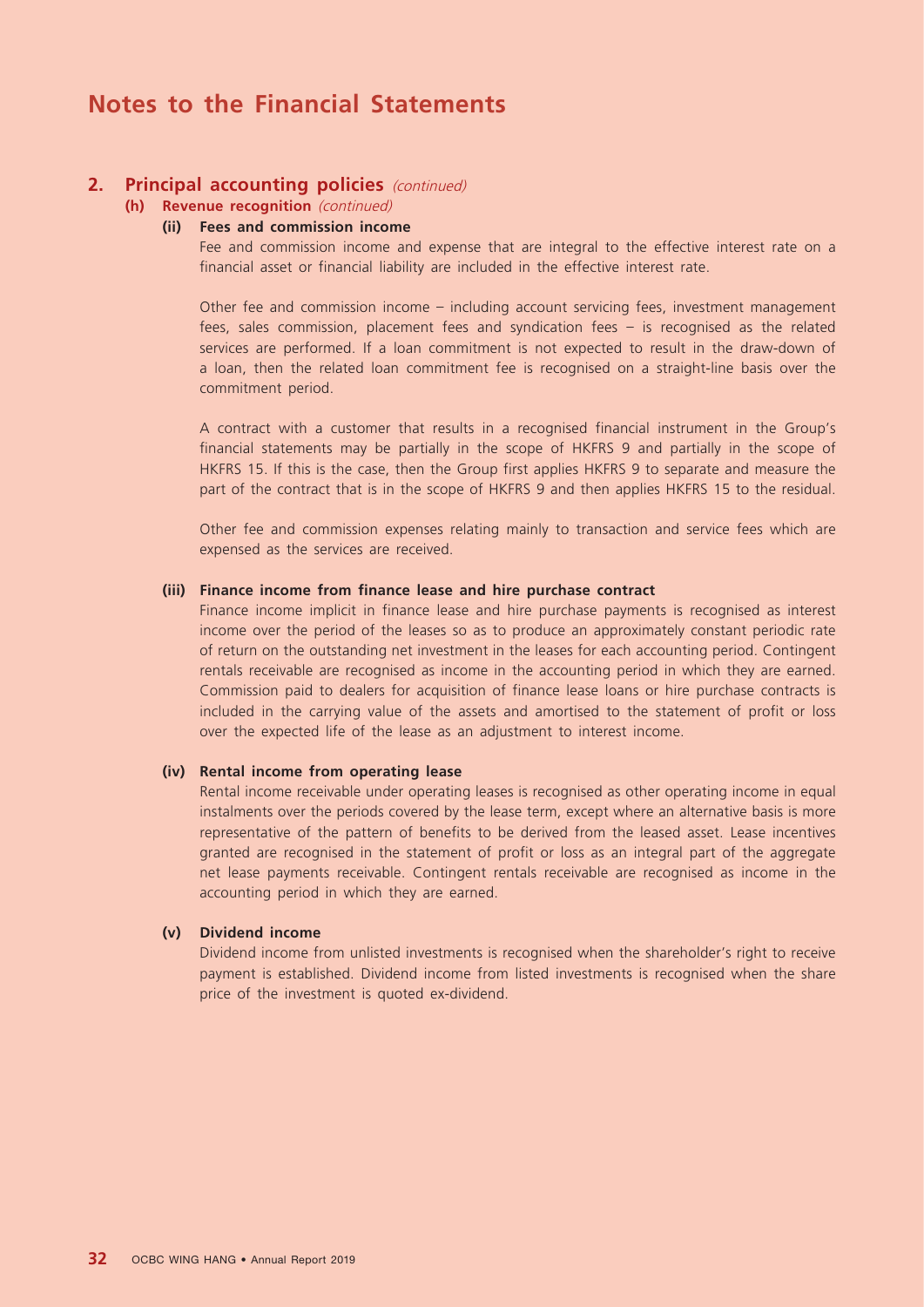# **2. Principal accounting policies** (continued)

### **(i) Income tax**

Income tax for the year comprises current tax and movements in deferred tax assets and liabilities. Current tax and movements in deferred tax assets and liabilities are recognised in the statement of profit or loss except to the extent that they relate to items recognised in other comprehensive income or directly in equity, in which case the relevant amounts of tax are recognised in other comprehensive income or directly in equity, respectively.

Current tax is the expected tax payable on the taxable income for the year, using tax rates enacted or substantively enacted at the reporting date, and any adjustment to tax payable in respect of prior years.

Deferred tax assets and liabilities arise from deductible and taxable temporary differences respectively, being the differences between the carrying amounts of assets and liabilities for financial reporting purposes and their tax bases. Deferred tax assets also arise from unused tax losses and unused tax credits.

Apart from certain limited exceptions, all deferred tax liabilities, and all deferred tax assets to the extent that it is probable that future taxable profits will be available against which the asset can be utilised, are recognised. Future taxable profits that may support the recognition of deferred tax assets arising from deductible temporary differences include those that will arise from the reversal of existing taxable temporary differences, provided those differences relate to the same taxation authority and the same taxable entity, and are expected to reverse either in the same period as the expected reversal of the deductible temporary difference or in periods into which a tax loss arising from the deferred tax asset can be carried back or forward. The same criteria are adopted when determining whether existing taxable temporary differences support the recognition of deferred tax assets arising from unused tax losses and credits, that is, those differences are taken into account if they relate to the same taxation authority and the same taxable entity, and are expected to reverse in a period, or periods, in which the tax loss or credit can be utilised.

The limited exceptions to recognition of deferred tax assets and liabilities are those temporary differences arising from goodwill not deductible for tax purposes, the initial recognition of assets or liabilities that affect neither accounting nor taxable profit (provided they are not part of a business combination), and temporary differences relating to investments in subsidiaries to the extent that, in the case of taxable differences, the Group controls the timing of the reversal and it is probable that the differences will not reverse in the foreseeable future, or in the case of deductible differences, unless it is probable that they will reverse in the future.

Where investment properties are carried at their fair value in accordance with the accounting policy set out in note 2(k), the amount of deferred tax recognized is measured using the tax rates that would apply on sale of those assets at their carrying value at the reporting date unless the property is depreciable and is held within a business model whose objective is to consume substantially all of the economic benefits embodied in the property over time, rather than through sale. In all other cases, the amount of deferred tax recognised is measured based on the expected manner of realisation or settlement of the carrying amount of the assets and liabilities, using tax rates enacted or substantively enacted at the reporting date. Deferred tax assets and liabilities are not discounted.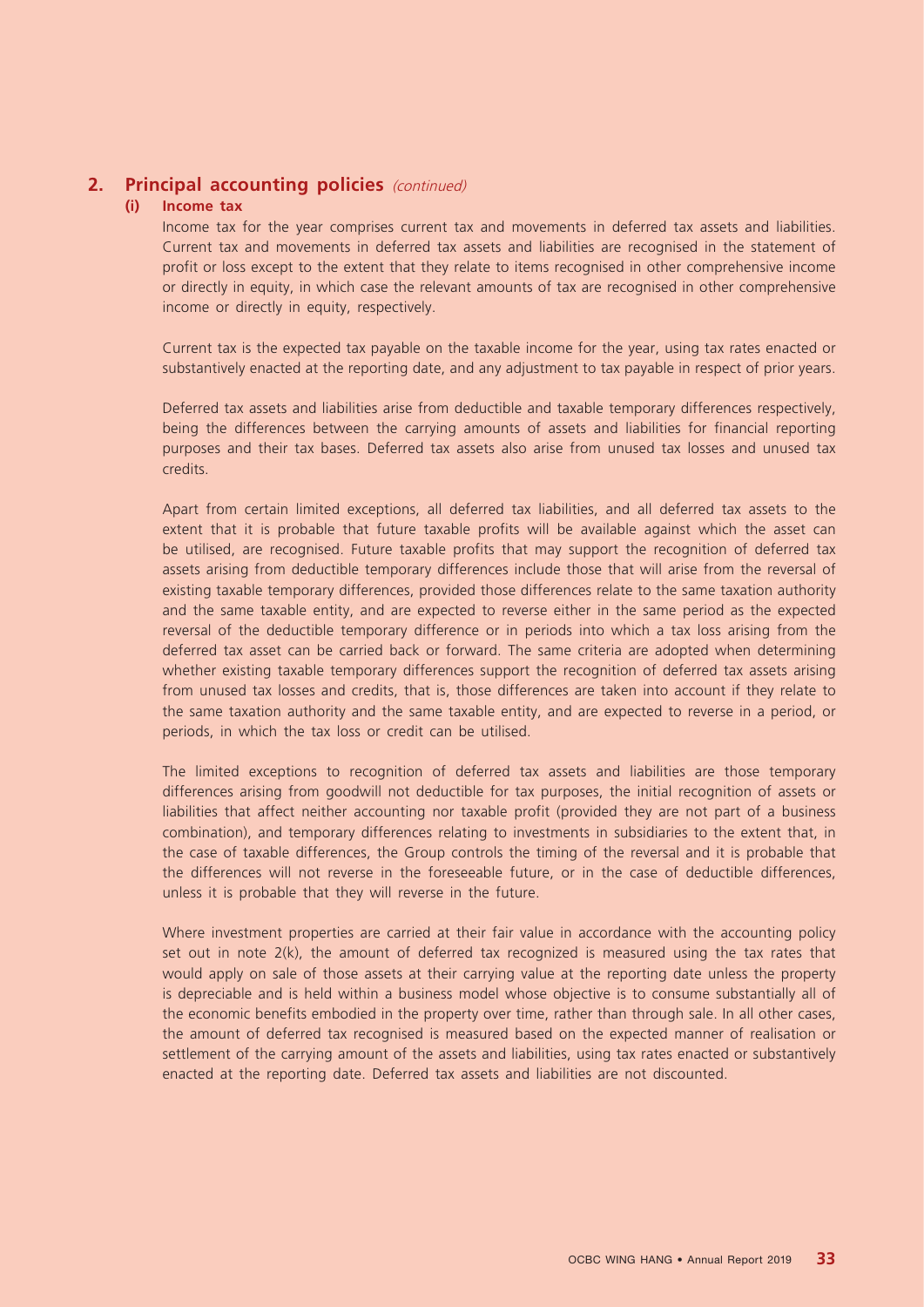# **Notes to the Financial Statements**

# **2. Principal accounting policies** (continued)

#### **(i) Income tax** (continued)

The carrying amount of a deferred tax asset is reviewed at each reporting date and is reduced to the extent that it is no longer probable that sufficient taxable profits will be available to allow the related tax benefit to be utilised. Any such reduction is reversed to the extent that it becomes probable that sufficient taxable profits will be available.

Additional income taxes that arise from the distribution of dividends are recognised when the liability to pay the related dividends is recognised.

Current tax balances and deferred tax balances, and movements therein, are presented separately from each other and are not offset. Current tax assets are offset against current tax liabilities, and deferred tax assets against deferred tax liabilities if the Bank or the Group has the legally enforceable right to set off current tax assets against current tax liabilities and the following additional conditions are met.

- in the case of current tax assets and liabilities, the Bank and the Group intends either to settle on a net basis, or to realise the asset and settle the liability simultaneously; or
- in the case of deferred tax assets and liabilities, if they relate to income taxes levied by the same taxation authority on either:
	- the same taxable entity; or
	- different taxable entities, which, in each future period in which significant amounts of deferred tax liabilities or assets are expected to be settled or recovered, intend to realise the current tax assets and settle the current tax liabilities on a net basis or realise and settle simultaneously.

### **(j) Translation of foreign currencies**

Foreign currency transactions during the year are translated into Hong Kong dollars at the foreign exchange rates ruling at the transaction dates. Monetary assets and liabilities denominated in foreign currencies are translated into Hong Kong dollars at the closing foreign exchange rates ruling at the end of the reporting period. Exchange gains and losses are recognised in the statement of profit or loss.

Non-monetary assets and liabilities that are measured in terms of historical cost in a foreign currency are translated into Hong Kong dollars using the foreign exchange rates ruling at the transaction dates. Non-monetary assets and liabilities denominated in foreign currencies that are stated at fair value are translated using the foreign exchange rates ruling at the dates the fair value was measured.

The results of an overseas operation are translated into Hong Kong dollars at the exchange rates approximating the foreign exchange rates ruling at the dates of the transactions. Statements of financial position items are translated into Hong Kong dollars at the foreign exchange rates ruling at the end of the reporting period. The resulting exchange differences are recognised in other comprehensive income and accumulated separately in equity in the reserve.

On disposal of an overseas operation, the cumulative amount of the exchange differences relating to that foreign operation is reclassified from equity to the statement of profit or loss when the profit or loss on disposal is recognised.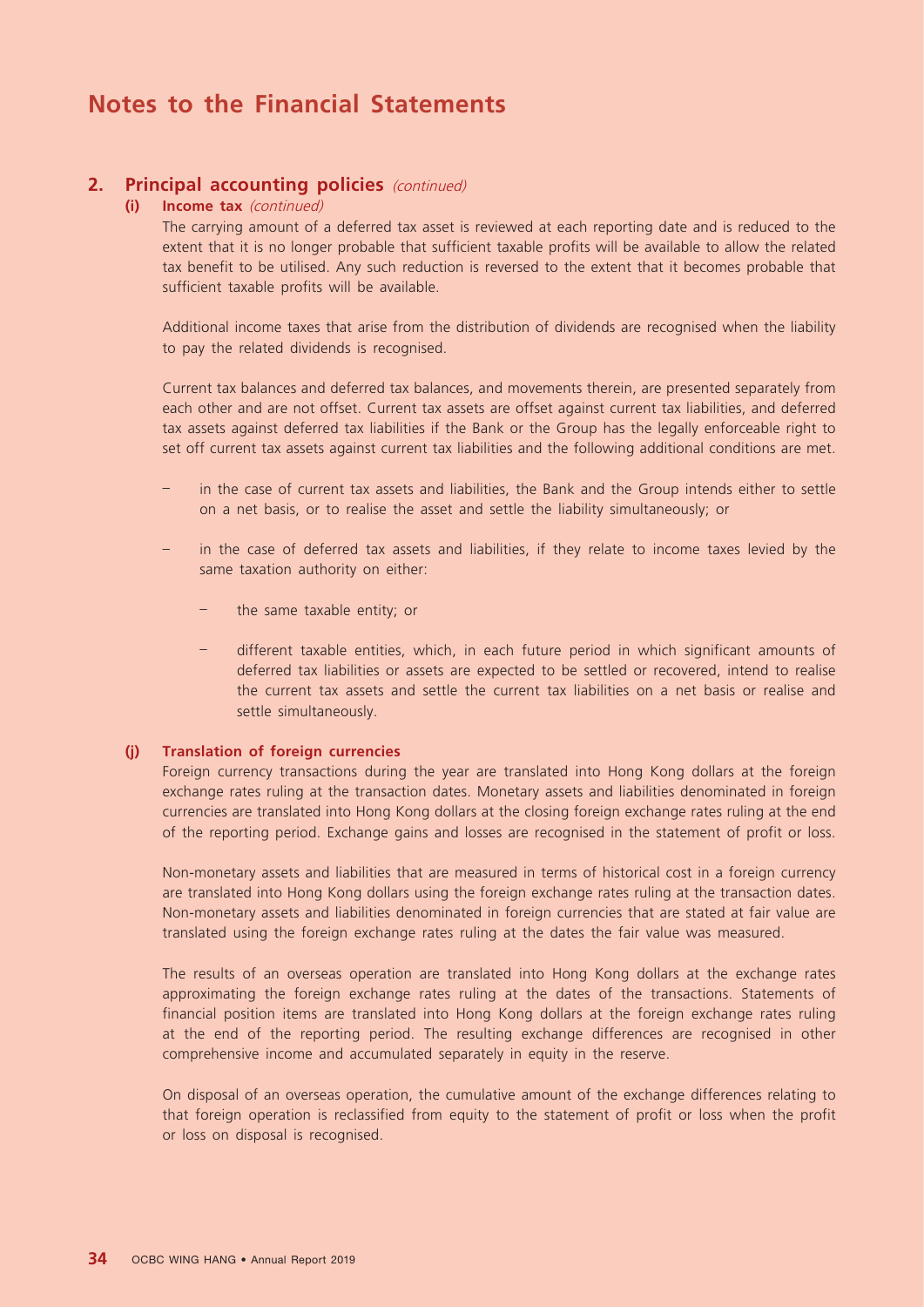# **2. Principal accounting policies** (continued)

# **(k) Tangible fixed assets and depreciation**

- **(i)** Bank premises that are held for the Group's administrative use are stated in the statement of financial position at their revalued amount, being their fair values at the date of revaluation less any subsequent accumulated depreciation. Revaluations are performed with sufficient regularity by professional qualified valuers to ensure that the carrying amount does not differ materially from that which would be determined using fair values at the end of the reporting period. Changes arising on the revaluation are generally dealt with in other comprehensive income and are accumulated separately in equity in the bank premises revaluation reserve. The only exceptions are as follows:
	- when a deficit arises on revaluation, it will be charged to the statement of profit or loss to the extent that it exceeds the amount held in the reserve in respect of that same asset immediately prior to the revaluation; and
	- when a surplus arises on revaluation, it will be credited to the statement of profit or loss to the extent that a deficit on revaluation in respect of that same asset had previously been charged to the statement of profit or loss.
- **(ii)** Bank premises that are not held for the Group's administrative use are stated in the statement of financial position at cost less accumulated depreciation and impairment losses. In preparing these financial statements, advantage has been taken of the transitional provisions set out in paragraph 80AA of HKAS 16, Property, plant and equipment, issued by the HKICPA, with the effect that bank premises that are not held for administrative use have not been revalued to fair value at the reporting date.
- **(iii)** Gains or losses arising from the retirement or disposal of bank premises are determined as the difference between the net disposal proceeds and the carrying amount of the item and are recognised in the statement of profit or loss on the date of retirement or disposal. Any related revaluation surplus is transferred from the revaluation reserve to retained profits and is not reclassified to the statement of profit or loss.
- **(iv)** Equipment, comprising furniture, plant and other equipment, is stated at cost less depreciation calculated on a straight-line basis to write off the assets over their estimated useful lives, which are generally between three to ten years.
- **(v)** No amortisation is provided on freehold land. Leasehold land (note 2(l)) is amortised in equal annual instalments over the remaining term of the lease. Buildings are depreciated by equal instalments over the estimated useful lives which in no case exceed fifty years.
- **(vi)** Investment properties are land and/or buildings which are owned and/or held under a leasehold interest (note 2(l)) to earn rental income and/or for capital appreciation. These include land held for a currently undetermined future use, which are stated in the statement of financial position at their fair values which are assessed annually by professional qualified valuers. Any gain or loss arising from a change in fair value or from the retirement or disposal of investment properties is recognised in the statement of profit or loss.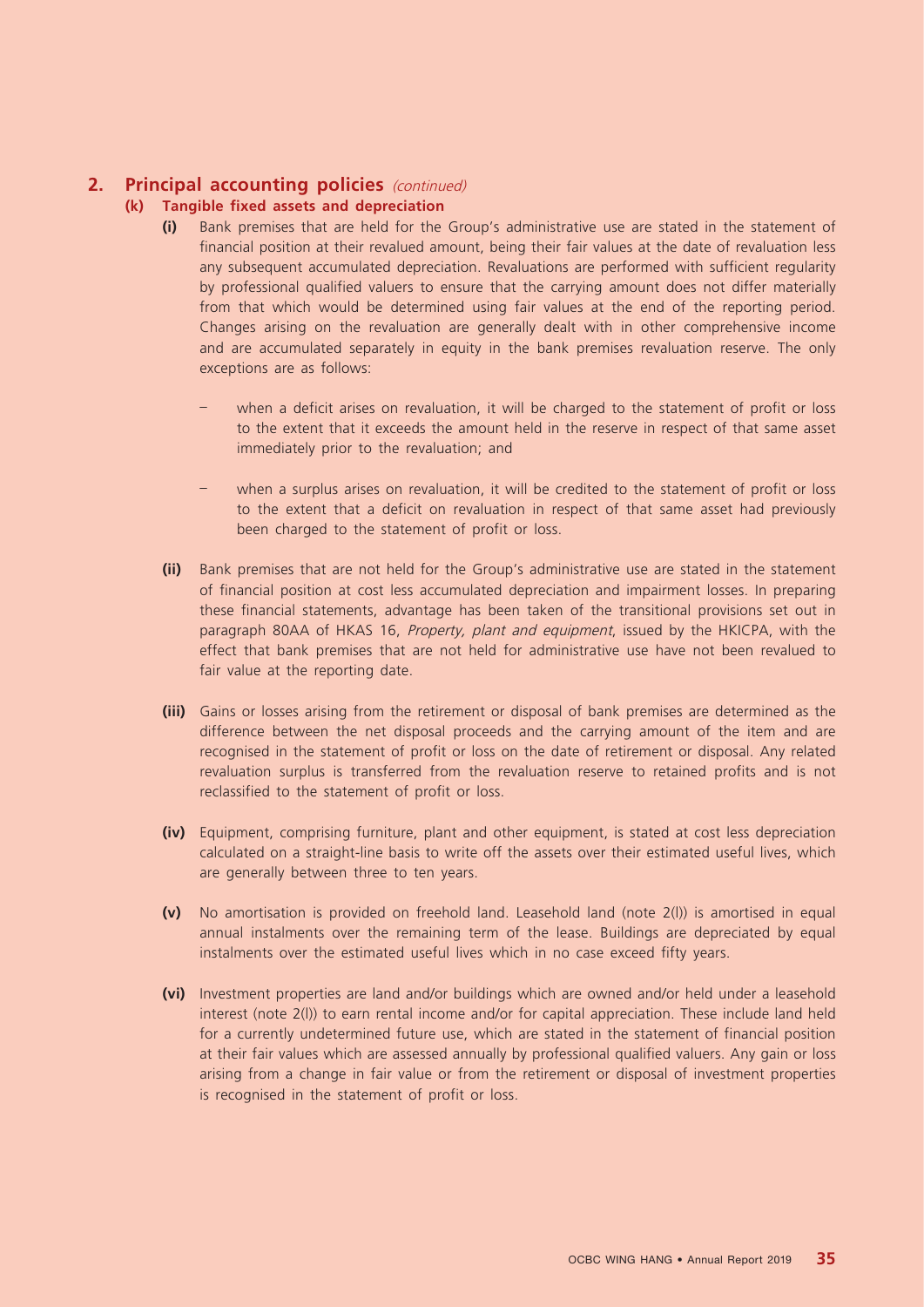# **Notes to the Financial Statements**

# **2. Principal accounting policies** (continued)

### **(l) Leased assets**

At inception of a contract, the Group assesses whether the contract is, or contains, a lease. A contract is, or contains, a lease if the contract conveys the right to control the use of an identified asset for a period of time in exchange for consideration. Control is conveyed where the customer has both the right to direct the use of the identified asset and to obtain substantially all of the economic benefits from that use.

### **(i) As a lessee**

#### **(1) Policy applicable after 1st January, 2019**

Where the contract contains lease component(s) and non-lease component(s), the Group has elected not to separate non-lease components and accounts for each lease component and any associated non-lease components as a single lease component for all leases.

At the lease commencement date, the Group recognises a right-of-use asset and a lease liability, except for short-term leases that have a lease term of 12 months or less and leases of low-value assets which, for the Group are primarily IT infrastructure and office furniture. When the Group enters into a lease in respect of a low-value asset, the Group decides whether to capitalise the lease on a lease-by-lease basis. The lease payments associated with those leases which are not capitalised are recognised as an expense on a systematic basis over the lease term.

Where the lease is capitalised, the lease liability is initially recognised at the present value of the lease payments payable over the lease term, discounted using the interest rate implicit in the lease or, if that rate cannot be readily determined, using a relevant incremental borrowing rate. After initial recognition, the lease liability is measured at amortised cost and interest expense is calculated using the effective interest method. Variable lease payments that do not depend on an index or rate are not included in the measurement of the lease liability.

The right-of-use asset recognised when a lease is capitalised is initially measured at cost, which comprises the initial amount of the lease liability plus any lease payments made at or before the commencement date, and any initial direct costs incurred. Where applicable, the cost of the right-of-use assets also includes an estimate of costs to dismantle and remove the underlying asset or to restore the underlying asset or the site on which it is located, discounted to their present value, less any lease incentives received. The right-of-use asset is subsequently stated at cost less accumulated depreciation and impairment losses (see notes 2(k) and 2(o)), except for the following types of right-of-use asset:

- right-of-use assets that meet the definition of investment property are carried at fair value in accordance with note 2(k)(vi); and
- right-of-use assets related to leasehold land and buildings where the Group is the registered owner of the leasehold interest are carried at fair value in accordance with note 2(k)(v).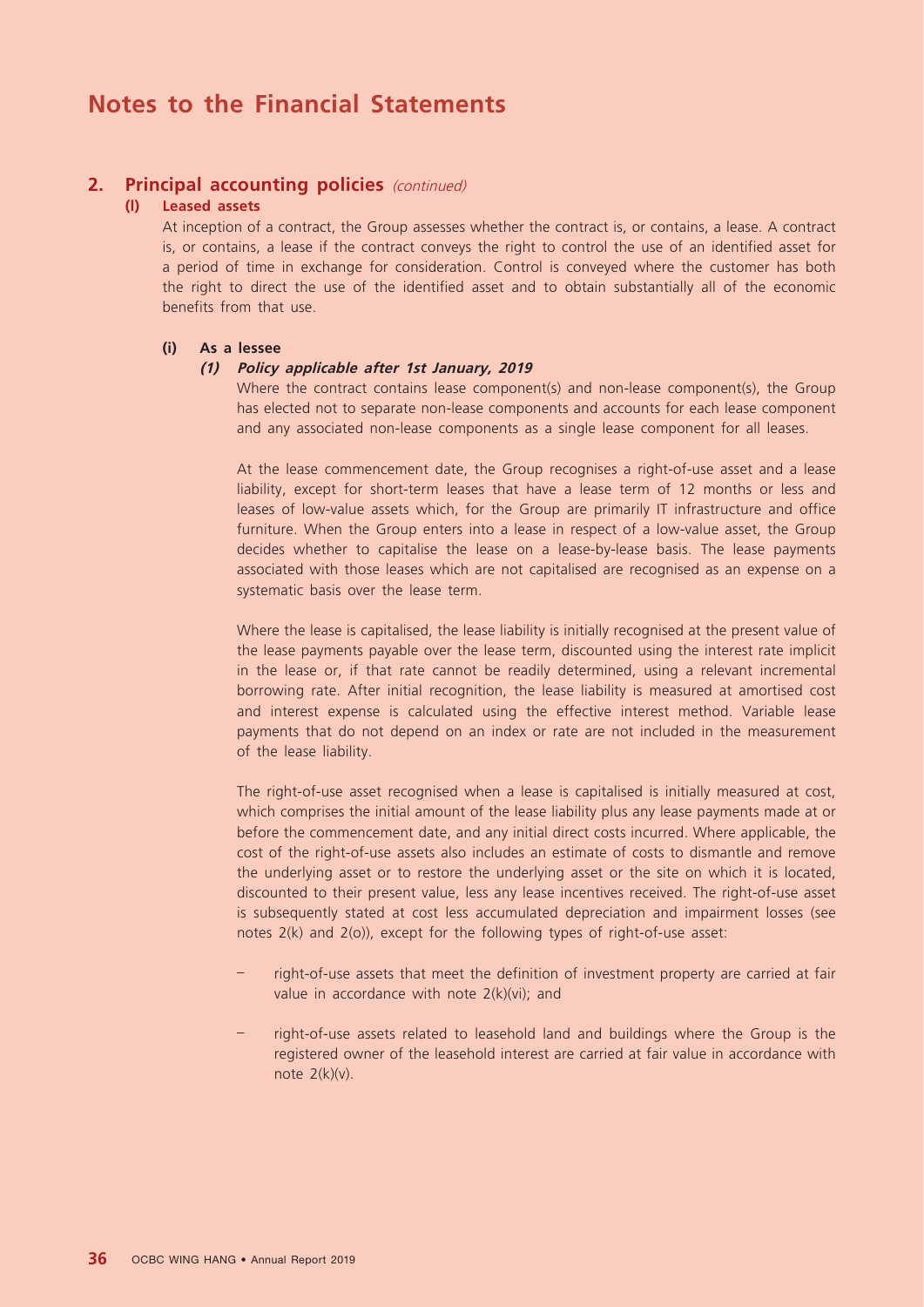## **2. Principal accounting policies** (continued)

- **(l) Leased assets** (continued)
	- **(i) As a lessee** (continued)

#### **(1) Policy applicable after 1st January, 2019** (continued)

The lease liability is remeasured when there is a change in future lease payments arising from a change in an index or rate, or there is a change in the Group's estimate of the amount expected to be payable under a residual value guarantee, or there is a change arising from the reassessment of whether the Group will be reasonably certain to exercise a purchase, extension or termination option. When the lease liability is remeasured in this way, a corresponding adjustment is made to the carrying amount of the right-of-use asset, or is recorded in profit or loss if the carrying amount of the right-of-use asset has been reduced to zero.

The Group presents right-of-use assets that do not meet the definition of investment property in 'other property, plant and equipment' and presents lease liabilities separately in the statement of financial position.

#### **(2) Policy applicable before 1st January, 2019**

In the comparative period, as a lessee the Group classified leases as finance leases if the leases transferred substantially all the risks and rewards of ownership to the Group. Leases which did not transfer substantially all the risks and rewards of ownership to the Group were classified as operating leases, with the following exceptions:

- property held under operating leases that would otherwise meet the definition of an investment property was classified as investment property on a property-by-property basis and, if classified as investment property, was accounted for as if held under a finance lease (see note 2(k)(vi)); and
- land held for own use under an operating lease, the fair value of which could not be measured separately from the fair value of a building situated thereon at the inception of the lease, was accounted for as being held under a finance lease, unless the building was also clearly held under an operating lease. For these purposes, the inception of the lease was the time that the lease was first entered into by the Group, or taken over from the previous lessee.

Where the Group had the use of assets held under operating leases, payments made under the leases were charged to profit or loss in equal instalments over the accounting periods covered by the lease term, except where an alternative basis was more representative of the pattern of benefits to be derived from the leased asset. Lease incentives received were recognised in profit or loss as an integral part of the aggregate net lease payments made. Contingent rentals were charged to profit or loss in the accounting period in which they were incurred.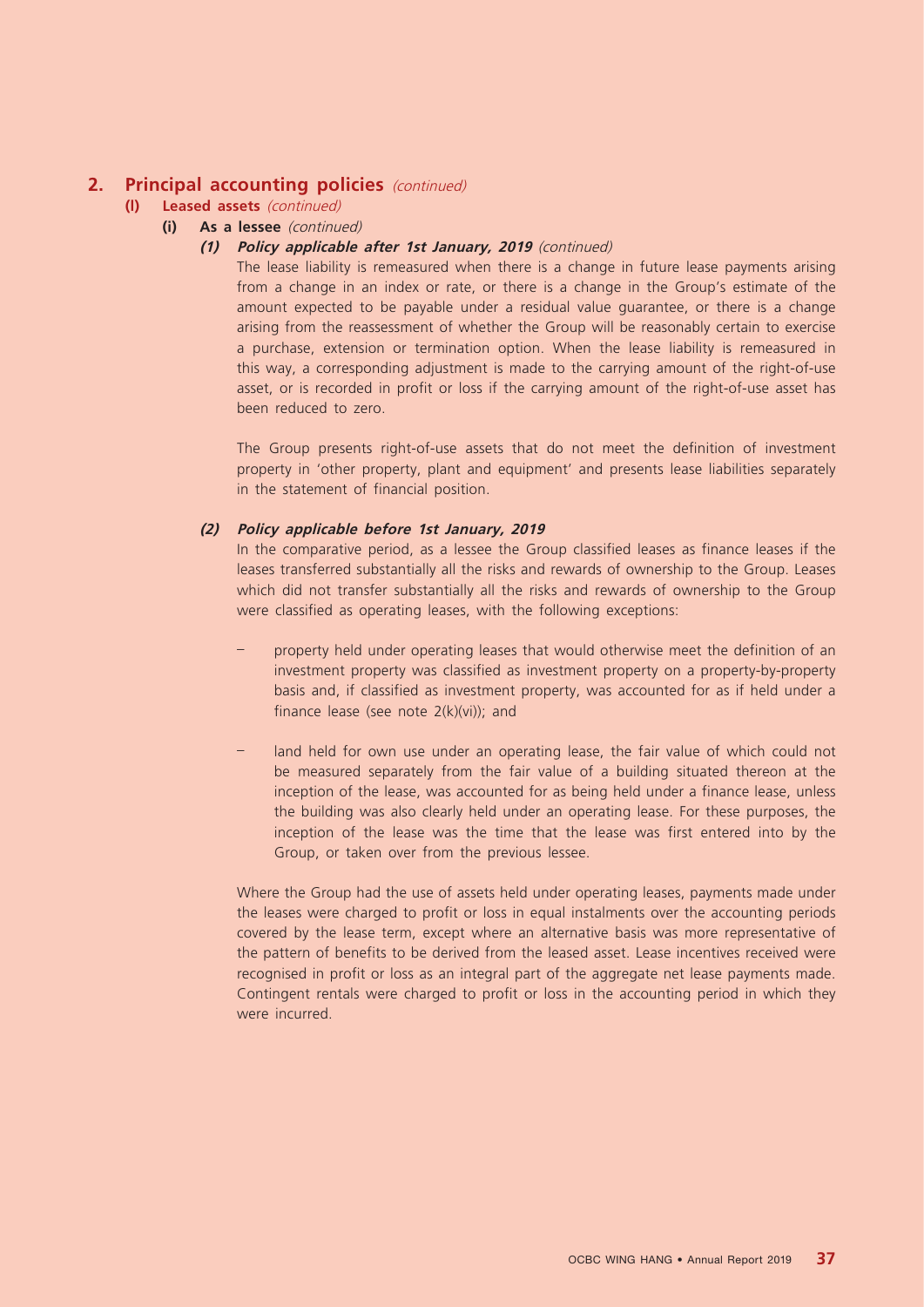### **2. Principal accounting policies** (continued)

 **(l) Leased assets** (continued)

#### **(ii) As a lessor**

When the Group acts as a lessor, it determines at lease inception whether each lease is a finance lease or an operating lease. A lease is classified as a finance lease if it transfers substantially all the risks and rewards incidental to the ownership of an underlying assets to the lessee. If this is not the case, the lease is classified as an operating lease.

#### (1) Finance leases

Where the Group is a lessor under finance leases, an amount representing the net investment in the lease is included in the statement of financial position as "Advances to customers". Hire purchase contracts having the characteristics of finance leases are accounted for in the same manner as finance leases. Impairment losses are accounted for in accordance with the accounting policy as set out in note 2(o).

#### (2) Operating leases

Where the Group leases out assets under operating leases, the assets are included in the statement of financial position according to their nature and, where applicable, are depreciated in accordance with the Group's depreciation policies, as set out in note 2(k) except where the asset is classified as an investment property. Impairment losses are accounted for in accordance with the accounting policy as set out in note 2(o). Revenue arising from operating leases is recognised in accordance with the Group's revenue recognition policies, as set out in note 2(h)(iv).

#### **(m) Repossessed assets**

In the recovery of impaired loans and advances, the Group may take possession of the collateral assets through court proceedings or voluntary delivery of possession by the borrowers. In accordance with the Group's accounting policy set out in note 2(o), expected credit loss for impaired loans and advances are maintained after taking into account the net realisable value of the repossessed assets. Repossessed assets continue to be treated as securities for loans and advances. The Group does not hold the repossessed assets for its own use.

Repossessed assets are recorded at the lower of their carrying amount of the related loans and advances and fair value less costs to sell at the date of exchange. They are not depreciated or amortised.

### **(n) Financial guarantees issued, provisions and contingent liabilities**

#### **(i) Financial guarantees issued**

Financial guarantees are contracts that require the issuer (i.e. the guarantor) to make specified payments to reimburse the beneficiary of the guarantee ("the holder") for a loss the holder incurs because a specified debtor fails to make payment when due in accordance with the terms of a debt instrument.

Where the Group issues a financial guarantee to customers, the fair value of the guarantee is initially recognised as deferred income within other liabilities. The fair value of financial guarantees issued at the time of issuance is determined by reference to fees charged in an arm's length transaction for similar services, when such information is obtainable, or is otherwise estimated by reference to interest rate differentials, by comparing the actual rates charged by lenders when the guarantee is made available with the estimated rates that lenders would have charged, had the guarantees not been available, where reliable estimates of such information can be made. Where the Bank issues a financial guarantee to its subsidiaries, the fair value of the guarantee is estimated and capitalised as the cost of investment in subsidiaries and deferred income within "Other accounts and provisions".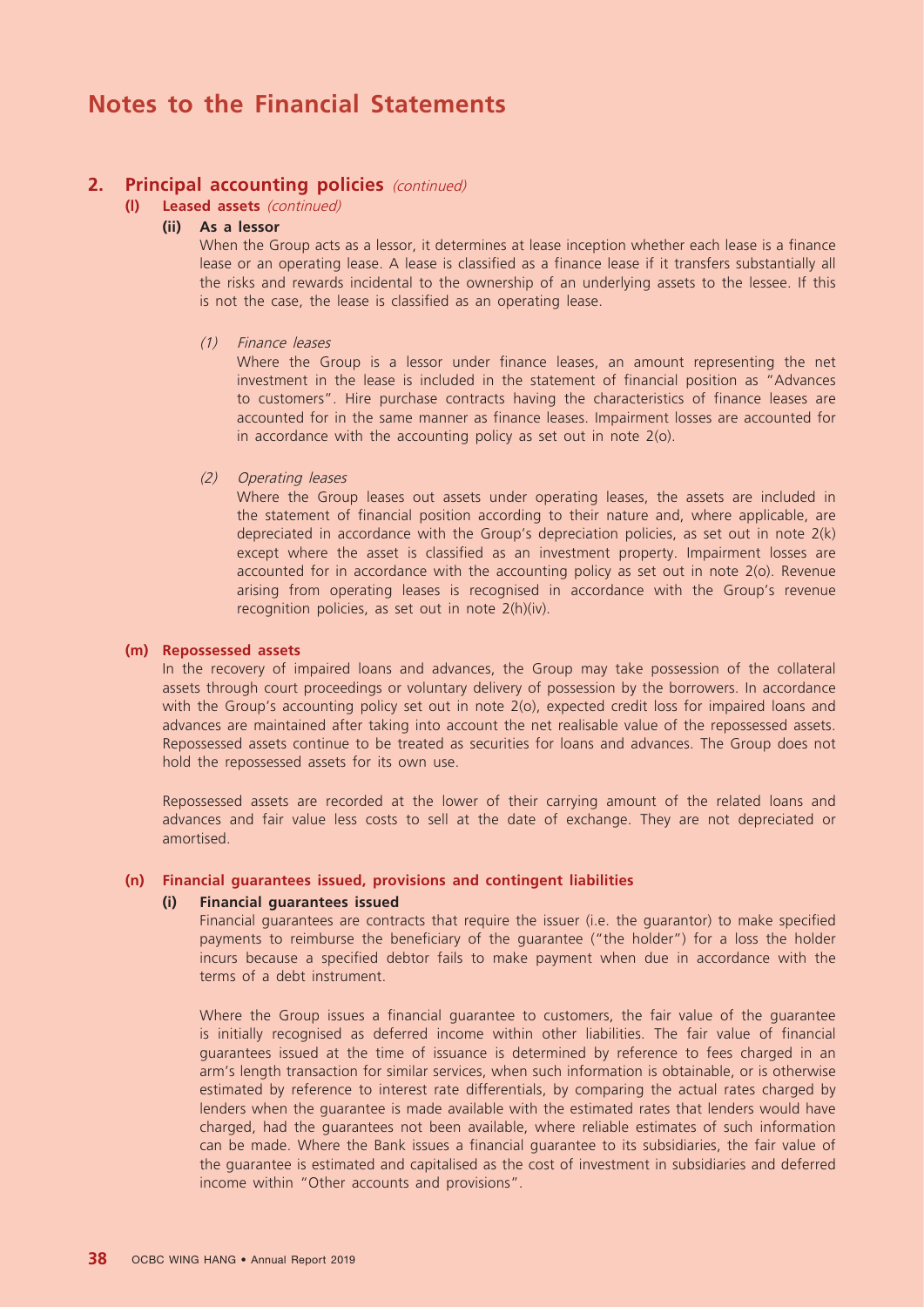## **2. Principal accounting policies** (continued)

### **(n) Financial guarantees issued, provisions and contingent liabilities** (continued)

### **(i) Financial guarantees issued** (continued)

The amount of the guarantee initially recognised as deferred income is amortised in the statement of profit or loss over the term of the guarantee as income from financial guarantees issued. In addition, provisions are recognised in accordance with note 2(o)(iii) if and when (1) it becomes probable that the holder of the guarantee will call upon the Group under the guarantee; and (2) the amount of that claim on the Group is expected to exceed the amount currently carried in other liabilities in respect of that guarantee i.e. the amount initially recognised, less accumulated amortisation.

### **(ii) Other provisions and contingent liabilities**

Provisions are recognised for liabilities of uncertain timing or amount when the Group or the Bank has a legal or constructive obligation, complaint or legal claim, arising as a result of a past event, it is probable that an outflow of economic benefits will be required to settle the obligation and a reliable estimate can be made. Where the time value of money is material, provisions are stated at the present value of the expenditure expected to settle the obligation.

Where it is not probable that an outflow of economic benefits will be required, or the amount cannot be estimated reliably, the obligation is disclosed as a contingent liability, unless the probability of outflow of economic benefits is remote. Possible obligations, whose existence will only be confirmed by the occurrence or non-occurrence of one or more future events are also disclosed as contingent liabilities unless the probability of outflow of economic benefits is remote.

### **(o) Credit losses and impairment of assets**

Under HKFRS 9, the Group recognises a loss allowance for expected credit loss (ECL) with a forwardlooking ECL model.

### **(i) Scope**

Under HKFRS 9, the expected credit loss model is applied to debt financial assets classified at amortised cost or FVOCI, except for equity investments, and certain off-balance sheet loan commitments and financial guarantees which were previously provided for under HKAS 37 Provisions, Contingent Liabilities and Contingent Assets.

#### **(ii) Expected credit loss impairment model**

Under HKFRS 9, credit loss allowances are measured on each reporting date according to a three-stage expected credit loss impairment model:

- Stage  $1 -$  On initial recognition, expected credit loss will be that resulting from default events that are possible over the next 12 months (12-month ECL).
- Stage 2 Following a significant increase in credit risk of the financial assets since its initial recognition, the credit loss allowance will be that resulting from default events that are possible over the expected life of the asset (Lifetime ECL).
- Stage  $3$  When a financial asset exhibits objective evidence of impairment and is considered to be credit-impaired, the credit loss allowance will be the full lifetime expected credit loss.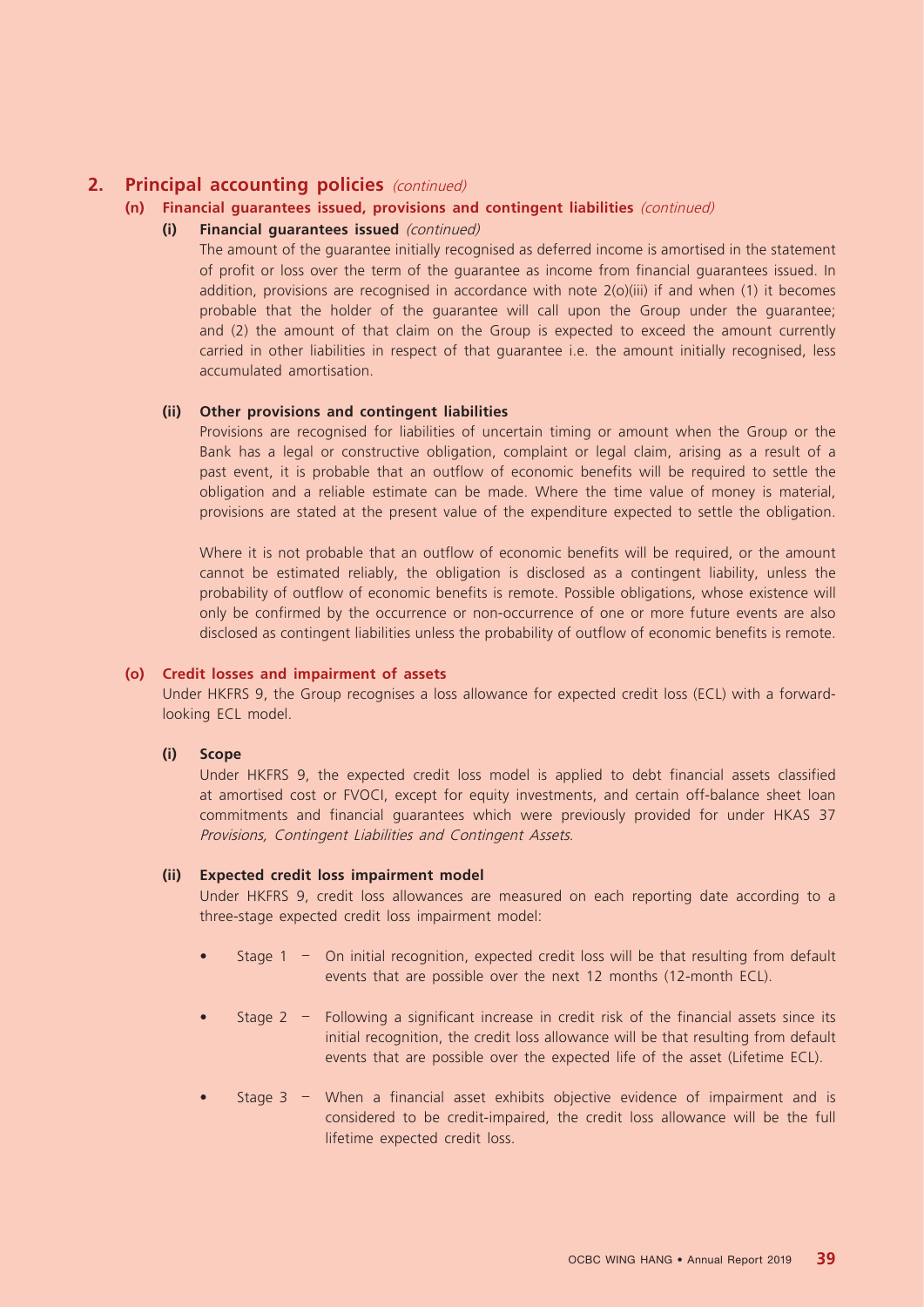## **2. Principal accounting policies** (continued)

#### **(o) Credit losses and impairment of assets** (continued)

#### **(iii) Measurement**

ECL are probability-weighted estimates of credit losses. They are measured as follows:

- financial assets that are not credit-impaired at the reporting date: as the present value of all cash shortfalls (i.e. the difference between the cash flows due to the entity in accordance with the contract and the cash flows that the Group expects to receive);
- financial assets that are credit-impaired at the reporting date: as the difference between the gross carrying amount and the present value of estimated future cash flows;
- undrawn loan commitments: as the present value of the difference between the contractual cash flows that are due to the Group if the commitment is drawn down and the cash flows that the Group expects to receive; and
- financial guarantee contracts: the expected payments to reimburse the holder less any amounts that the Group expects to recover.

The key inputs used in the measurement of ECL are:

- Probability of default (PD) This is an estimate of the likelihood of default over a given time horizon;
- Exposure at default  $(EAD)$  This is an estimate of the exposure at a future default date, taking into account expected changes in the exposure after the reporting date, including repayments of principal and interest as well as expected drawdowns on committed facilities;
- Loss given default (LGD) This is an estimate of the loss arising on default. It is based on the difference between the contractual cash flows due and those that the Group would expect to receive, including from any collateral.

ECL for exposures in Stage 1 are calculated by multiplying the 12-month PD by LGD and EAD. Lifetime ECL is calculated by multiplying lifetime PD by LGD and EAD.

Loans and bills receivables that are collectively assessed are grouped on the basis of shared credit risk characteristics such as account loan type, industry, geographical location of the borrower, collateral type and other relevant factors.

All key inputs (PD, LGD and EAD) used to estimate Stage 1 and Stage 2 expected credit loss are modelled based on three macroeconomic scenarios (or changes in macroeconomic variables) that are most closely correlated with expected credit loss in the relevant portfolio.

The three macroeconomic scenarios represent a most likely "Base" outcome, and two other less likely "Upside" and "Downside" scenarios. These scenarios are probability-weighted and underlying key macroeconomic assumptions are based on independent external and in-house views. The assumptions are subject to regular management reviews to reflect current economic situations.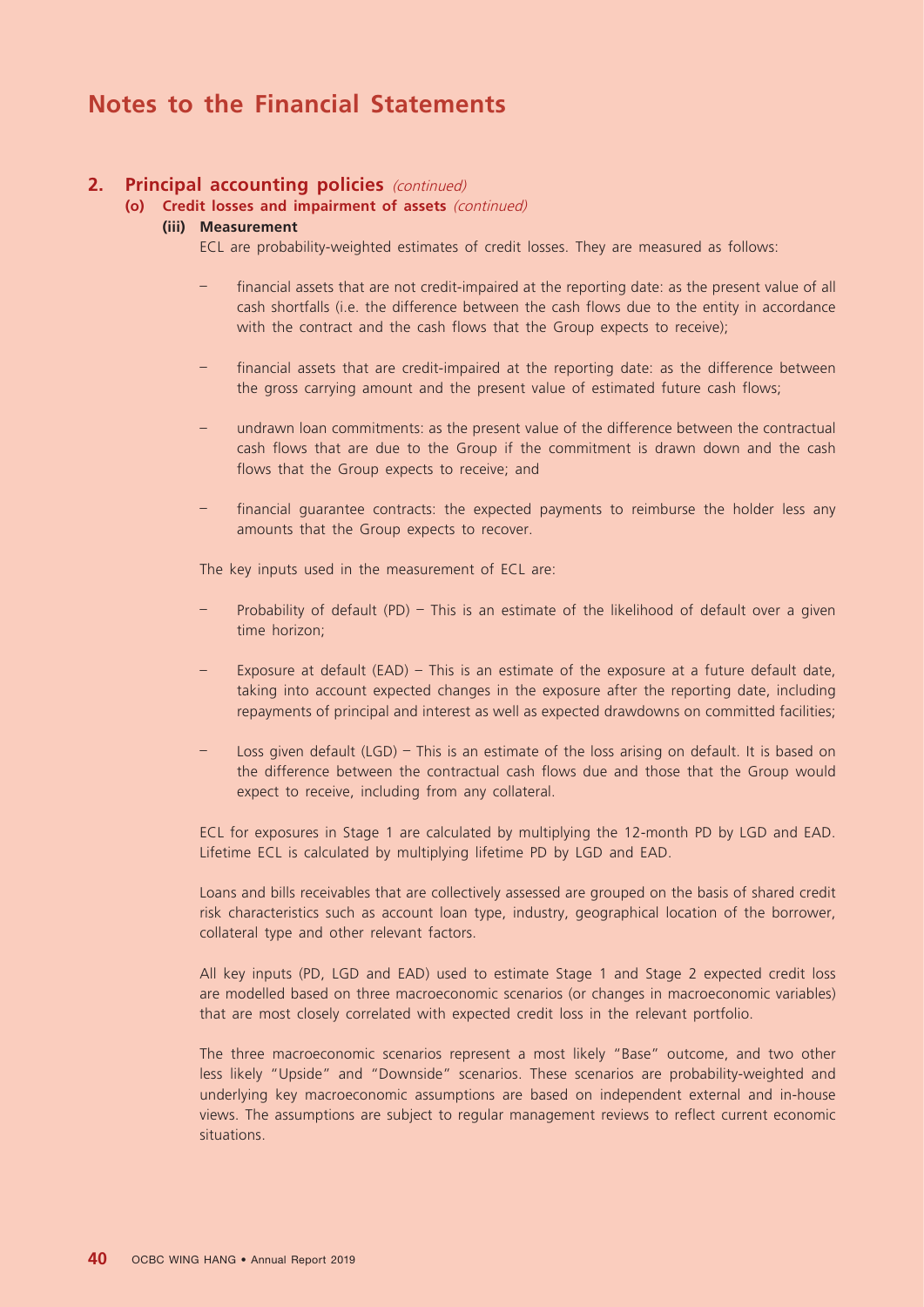## **2. Principal accounting policies** (continued)

### **(o) Credit losses and impairment of assets** (continued)

#### **(iii) Measurement** (continued)

Each macroeconomic scenario used in the expected credit loss calculation includes a projection of all relevant macroeconomic variables used in the models for the lifetime period, reverting to long-run averages generally after 3 to 5 years periods. Depending on their usage in the models, macroeconomic variables are projected at a country or more granular level which differ by portfolio. The primary macroeconomic variables adopted are Gross Domestic Product, Unemployment rate, Property Price Index and Interest rate.

The definition of default used in the measurement of expected credit losses is consistent with the definition of default used for credit risk management purposes. The default definition has been applied consistently to model the PD, LGD and EAD throughout Group's expected credit loss calculations.

The Group considers a financial asset to be in default by assessing both quantitative and qualitative criteria such as days past due and the terms of financial covenants. A default occurs when the borrower or bond issuer is unlikely to pay its credit obligations to the Group in full, without recourse by the Group to actions such as realising security (if any is held) or when the financial asset is more than 90 days past due.

The maximum period considered when estimating ECL are the maximum contractual period over which the Group is exposed to credit risk.

Financial assets are written off against their related impairment allowances when all feasible recovery actions have been exhausted or when the recovery prospects are considered remote.

#### **(iv) Movement between stages**

Movements between Stage 1 and Stage 2 are based on whether an instrument's credit risk as at the reporting date has increased significantly since its initial recognition.

In accordance with HKFRS 9, financial assets are classified in Stage 2 where there is a significant increase in credit risk since initial recognition, where the expected credit loss will be measured using lifetime ECL.

The Group considers both qualitative and quantitative parameters in the assessment of whether this is a significant increase in credit risk. These include the following:

- (a) The Group has established thresholds for significant increases in credit risk based on a relative change in lifetime PD relative to initial recognition.
- (b) The Group conducts qualitative assessment to ascertain if there has been significant increase in credit risk.
- (c) The Group uses days past due as a further indication of significant increase in credit risk.

Movements between Stage 2 and Stage 3 are based on whether financial assets are creditimpaired as at the reporting date. The determination of whether a financial asset is creditimpaired under HKFRS 9 will be based on objective evidence of impairment.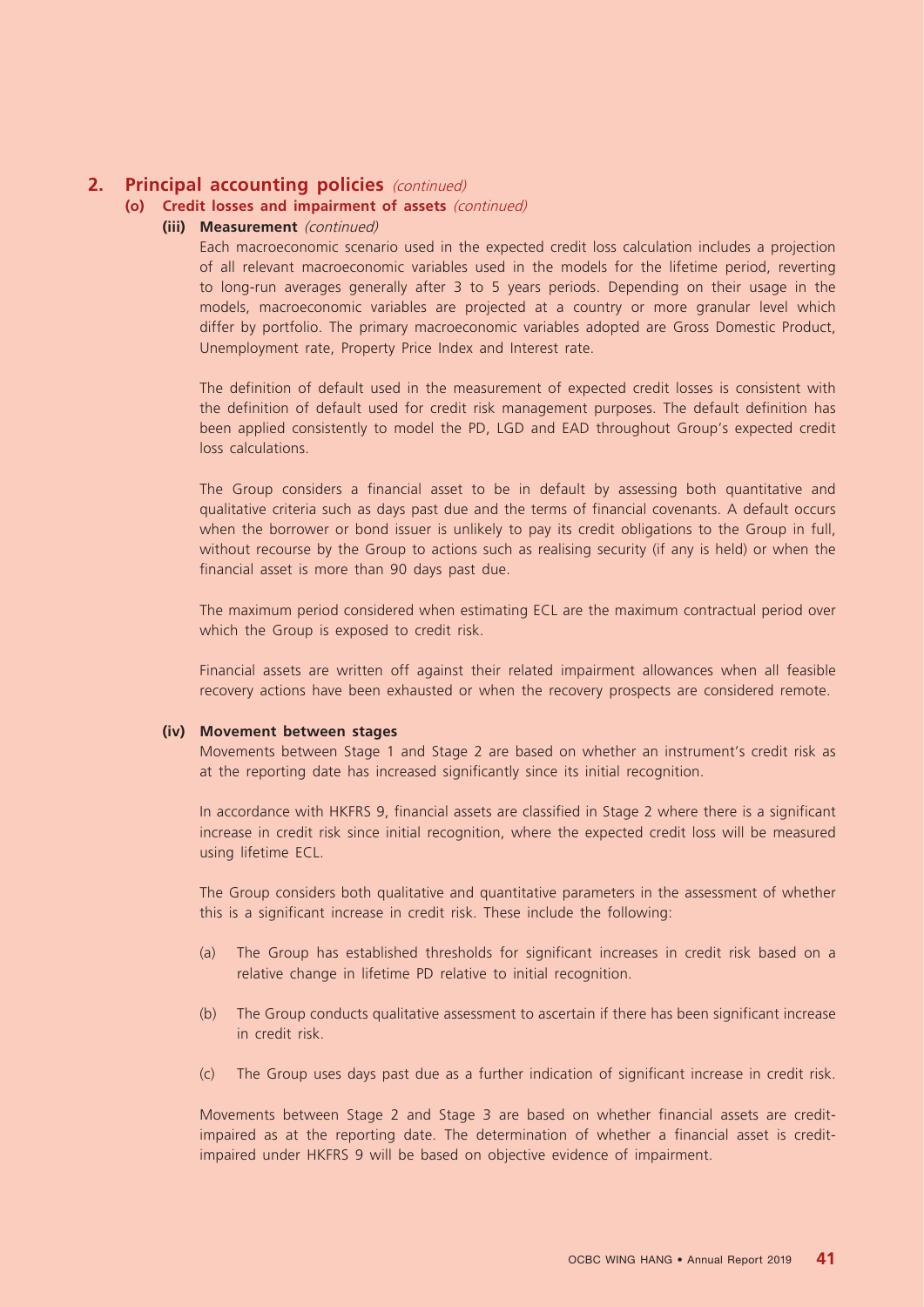## **2. Principal accounting policies** (continued)

- **(o) Credit losses and impairment of assets** (continued)
	- **(iv) Movement between stages** (continued)

The assessments for a significant increase in credit risk since initial recognition and creditimpairment are performed independently as at each reporting period. Assets can move in both directions through the stages of the impairment model. After a financial asset has migrated to Stage 2, if it is no longer considered that credit risk has significantly increased relative to initial recognition in a subsequent reporting period, it will move back to Stage 1. A modification of the terms of a financial asset that does not result in derecognition will result in the financial asset being transferred out of Stage 3 if the indicators of it being identified as credit-impaired is no longer met and that the evidence for its transfer out of Stage 3 solely relates to events such as up-to-date and timely payment occurring in the subsequent periods.

If a modified financial asset results in derecognition, the new financial asset will be recognised under Stage 1, unless it is assessed to be credit-impaired at time of the modification.

#### **(p) Related parties**

- **(i)** A person, or a close member of that person's family, is related to the Group if that person:
	- (1) has control or joint control of the Group;
	- (2) has significant influence over the Group; or
	- (3) is a member of the key management personnel of the Group or the Group's parent.
- **(ii)** An entity is related to the Group if any of the following conditions applies:
	- (1) the entity and the Group are members of the same Group (which means that each parent, subsidiary and fellow subsidiary is related to the others);
	- (2) one entity is an associate or joint venture of the other entity (or an associate or joint venture of a member of a Group of which the other entity is a member);
	- (3) both entities are joint ventures of the same third party;
	- (4) one entity is a joint venture of a third entity and the other entity is an associate of the third entity;
	- (5) the entity is a post-employment benefit plan for the benefit of employees of either the Group or an entity related to the Group;
	- (6) the entity is controlled or jointly controlled by a person identified in note  $2(p)(i)$ ;
	- (7) a person identified in note  $2(p)(i)(1)$  has significant influence over the entity or is a member of the key management personnel of the entity (or of a parent of the entity); or
	- (8) the entity, or any member of a Group of which it is a part, provides key management personnel services to the Group or to the Group's parent.

Close members of the family of a person are those family members who may be expected to influence, or be influenced by, that person in their dealings with the entity.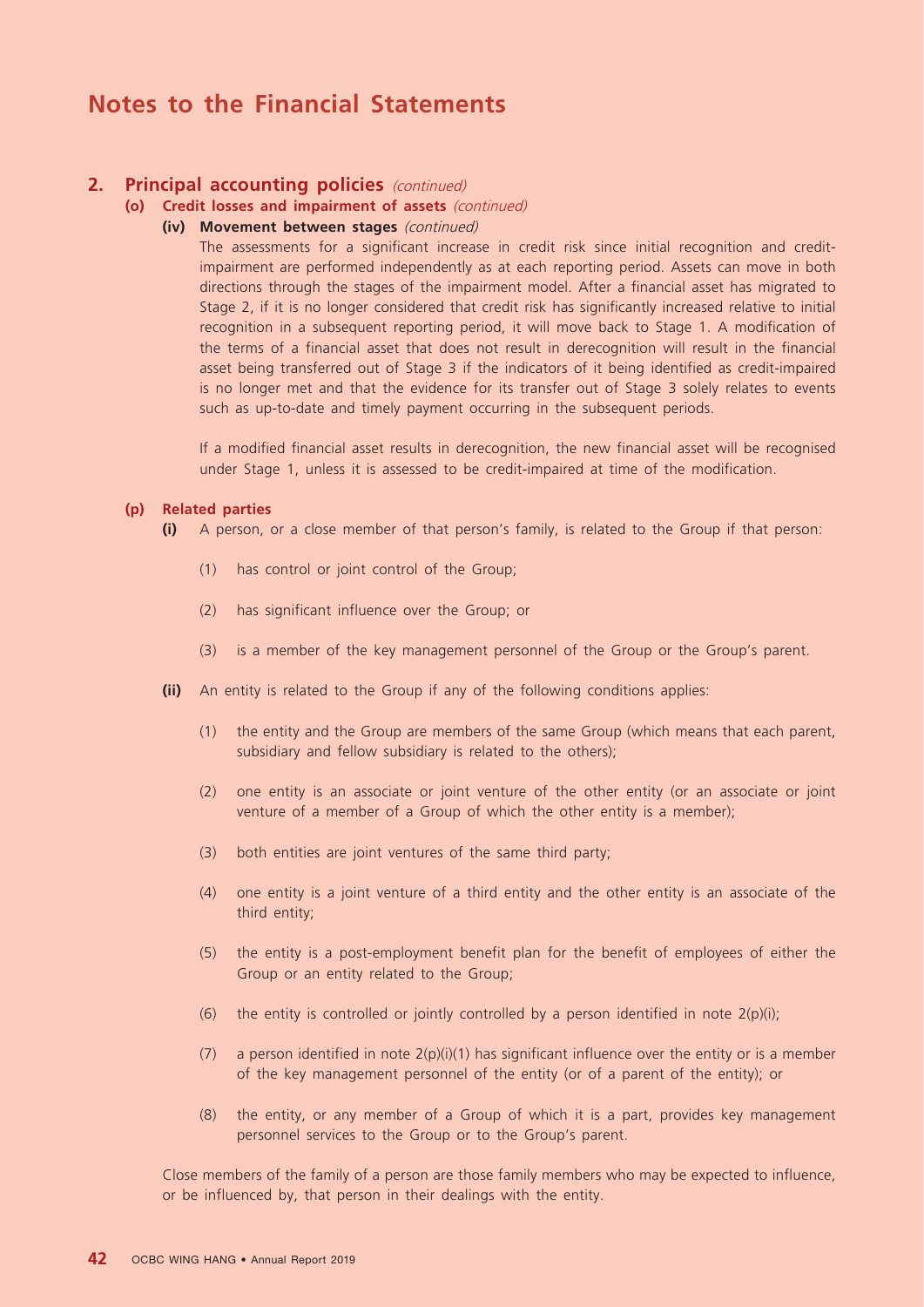## **2. Principal accounting policies** (continued)

#### **(q) Segment reporting**

Operating segments, and the amounts of each segment item reported in the financial statements, are identified from the financial information provided regularly to the Group's chief operating decision maker for the purposes of allocating resources to, and assessing the performance of the Group's various lines of business and geographical locations.

Individually material operating segments are not aggregated for financial reporting purposes unless the segments have similar economic characteristics and are similar in respect of the nature of products and services, the nature of production processes, the type or class of customers, the methods used to distribute the products or provide the services, and the nature of the regulatory environment. Operating segments which are not individually material may be aggregated if they share a majority of these criteria.

#### **(r) Cash and cash equivalents**

Cash and cash equivalents comprise cash and balances with banks, central banks and other financial institutions, and short-term, highly liquid inter-bank placements and investments that are readily convertible into known amounts of cash and which are subject to an insignificant risk of changes in value, having been within three months of maturity at acquisition. Balances of banks, central banks and other financial institutions that are repayable on demand and form an integral part of the Group's cash management are also included as a component of cash and cash equivalents for the purposes of the consolidated cash flow statement.

#### **(s) Employee benefits**

- **(i)** Salaries, annual bonuses, paid annual leave and the cost of non-monetary benefits are accrued in the year in which the associated services are rendered by employees of the Group.
- **(ii)** Contributions to Mandatory Provident Funds as required under the Hong Kong Mandatory Provident Funds Scheme Ordinance are recognised as an expense in the statement of profit or loss when incurred.
- **(iii)** The Bank's ultimate holding company, Oversea-Chinese Banking Corporation Limited, granted equity instruments under the OCBC Deferred Share Plan ("DSP") and OCBC Share Option Scheme 2001 ("2001 Scheme") to eligible employees of the Group as deferred compensation plans.

The compensation plans are recognised as expense in the statement of profit or loss based on the fair value of the equity instruments at the date of the grant. The expense is recognised in the statement of profit or loss over the vesting period of the grant.

At each reporting date, the Group revises its estimates of the number of equity instruments expected to be vested, and the impact of the change to the original estimates, if any, is recognised in the statement of profit or loss over the remaining vesting period.

On vesting date, the amount recognised as an expense is adjusted to reflect the actual number of equity instruments that vest. Details of the plans are set out in note 34.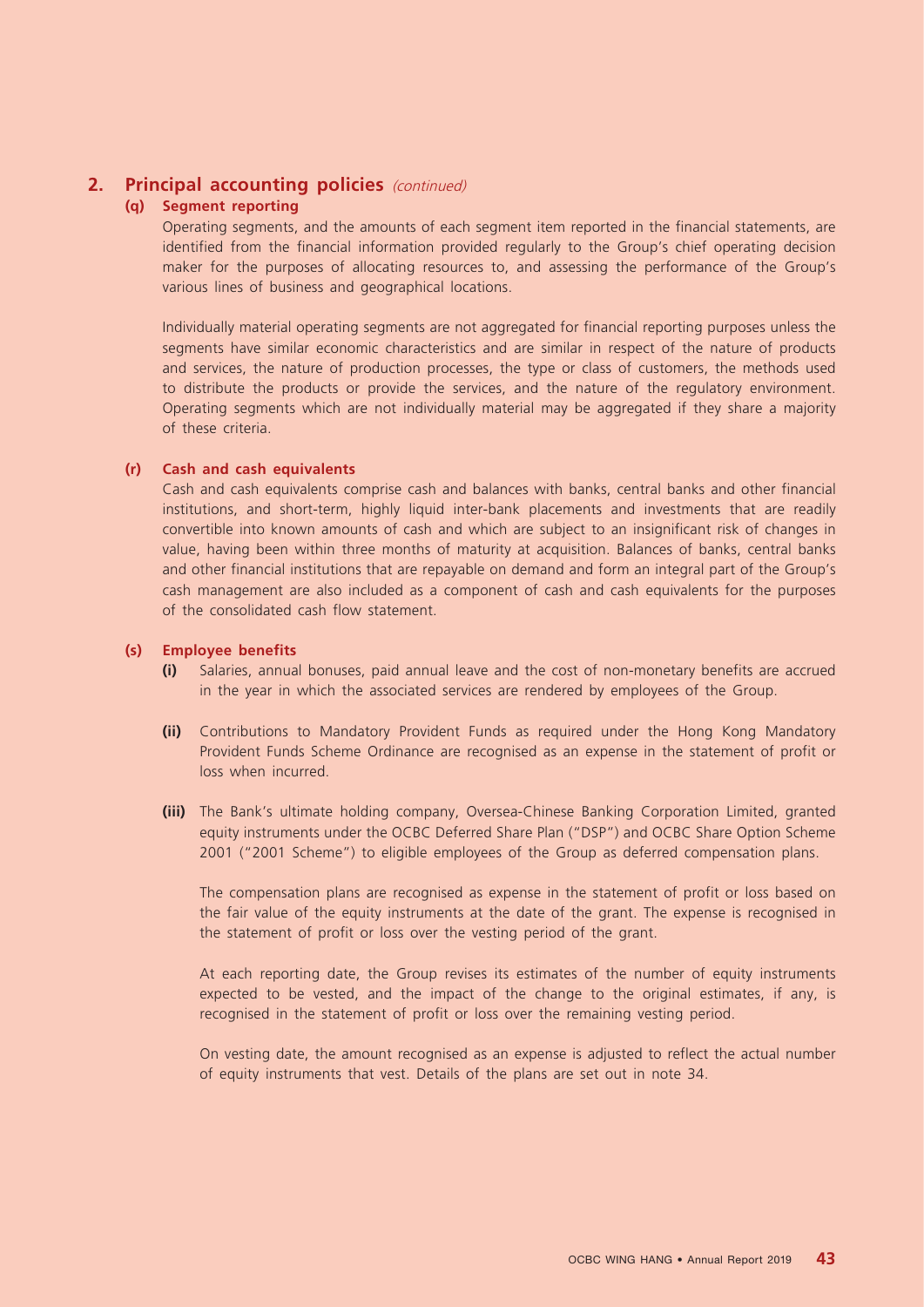### **3. Accounting estimates and judgements**

Notes 18, 19 and 35 contain information about the assumptions and their risk factors relating to valuation of investment property and bank premises held for administrative use, goodwill impairment and fair value of financial instruments. Other key sources of estimation uncertainty are as follows:

#### **(a) Key sources of estimation uncertainty**

#### **(i) Fair value estimation**

Fair value is derived from quoted market prices or valuation techniques which maximise the use of relevant observable inputs and minimise the use of unobservable inputs. The fair values of financial instruments that are not traded in an active market (for example, over-the-counter derivatives) are determined by using valuation techniques. Where unobservable data inputs have a significant impact on the value obtained from the valuation model, such a financial instrument is initially recognised at the transaction price, which is the best indicator of fair value. The difference between the transaction price and the model value, commonly referred to as "day one profit and loss" is not recognised immediately in the consolidated statement of profit or loss.

The timing of recognition of the deferred day one profit and loss is determined individually. It is amortised over the life of the transaction, released when the instrument's fair value can be determined using market observable inputs, or when the transaction is derecognised.

#### **(ii) Impairment of financial assets**

In determining whether the credit risk of the Group's financial exposures has increased significantly since initial recognition, the Group will consider reasonable and supportable information that is readily available without undue cost or effort. This includes both quantitative and qualitative information such as the Group's historical credit assessment experience and available forward-looking information. ECL estimates are produced for all relevant instruments based on probability-weighted forward-looking economic scenarios. The measurement of ECL is primarily calculated based on the probability of default, loss given default and exposure at default. These are parameters derived from internal rating models after adjusting them to be unbiased and forward-looking. Where internal rating models are not available, such estimates are based on comparable internal rating models after adjusting for portfolio differences.

The PD, LGD and EAD models which support these determinations are reviewed regularly in light of differences between loss estimates and actual loss experience.

#### **(iii) Determining the lease term**

As explained in policy note 2(l), the lease liability is initially recognised at the present value of the lease payments payable over the lease term. In determining the lease term at the commencement date for leases that include renewal options exercisable by the Group, the Group evaluates the likelihood of exercising the renewal options taking into account all relevant facts and circumstances that create an economic incentive for the Group to exercise the option, including favourable terms, leasehold improvements undertaken and the importance of that underlying asset to the Group's operation. The lease term is reassessed when there is a significant event or significant change in circumstance that is within the Group's control. Any increase or decrease in the lease term would affect the amount of lease liabilities and right-of-use assets recognised in future years.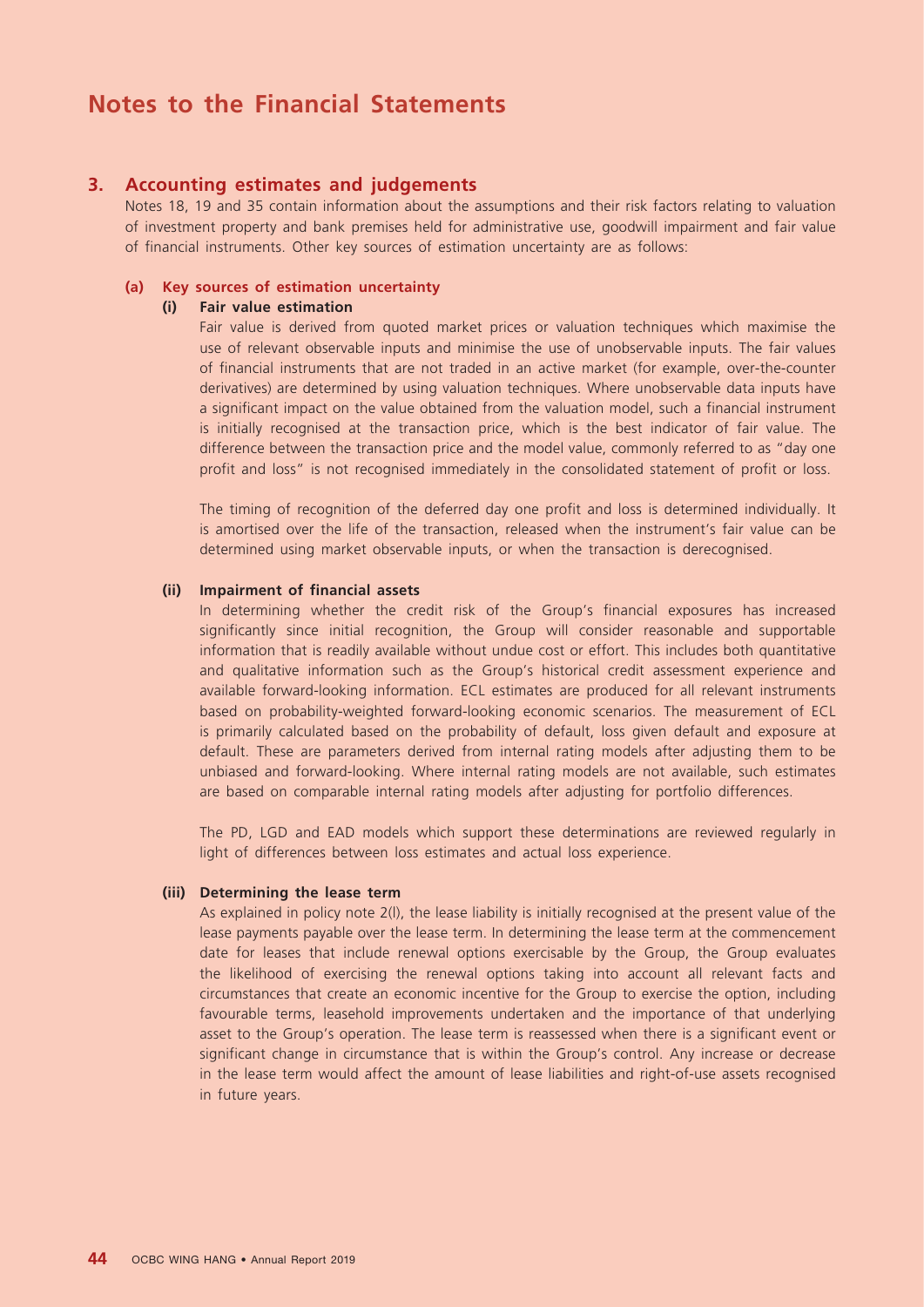## **3. Accounting estimates and judgements** (continued)

### **(b) Critical accounting judgements in applying the Group's accounting policies**

Certain critical accounting judgements in applying the Group's accounting policies are described below:

#### **(i) Investment property**

The Group has temporarily sub-let certain vacant properties but has decided not to treat the properties as investment properties because it is not the Group's intention to hold the properties in the long-term for capital appreciation or rental income. Accordingly, the properties have still been treated as a building held for own use.

### **(ii) Classification of interests in leasehold land and buildings held for own use**

In accordance with HKAS 16, Property, plant and equipment, the Group chooses to apply either the cost model or the revaluation model as its accounting policy for items of property, plant and equipment held for own use on a class-by-class basis. In applying this policy, the Group has concluded that its registered ownership interests in leasehold properties and the right to use other properties leased under tenancy agreements are two separate groupings of assets which differ significantly in their nature and use. Accordingly, they are regarded by the Group as separate classes of asset for subsequent measurement policies in accordance with notes 2(k) and (l). Specifically, registered ownership interests are carried under the revaluation model, while rights to use properties under tenancy agreements are carried at depreciated cost.

In making this judgement, the Group has taken into account that, as the registered owner of a leasehold property, the Group is able to benefit fully from any changes in the valuation of these properties whether as holding gains or by selling the property interest to others, as well as being able to use the properties in its operation free of paying market rents. In contrast, the shorter term tenancy agreements are typically for periods of no more than 10 years and are subject to other restrictions, in particular on transferability of the Group's tenancy rights to others. These shorter term tenancy agreements are executed in order to retain operational flexibility and to reduce the Group's exposure to the property market fluctuation.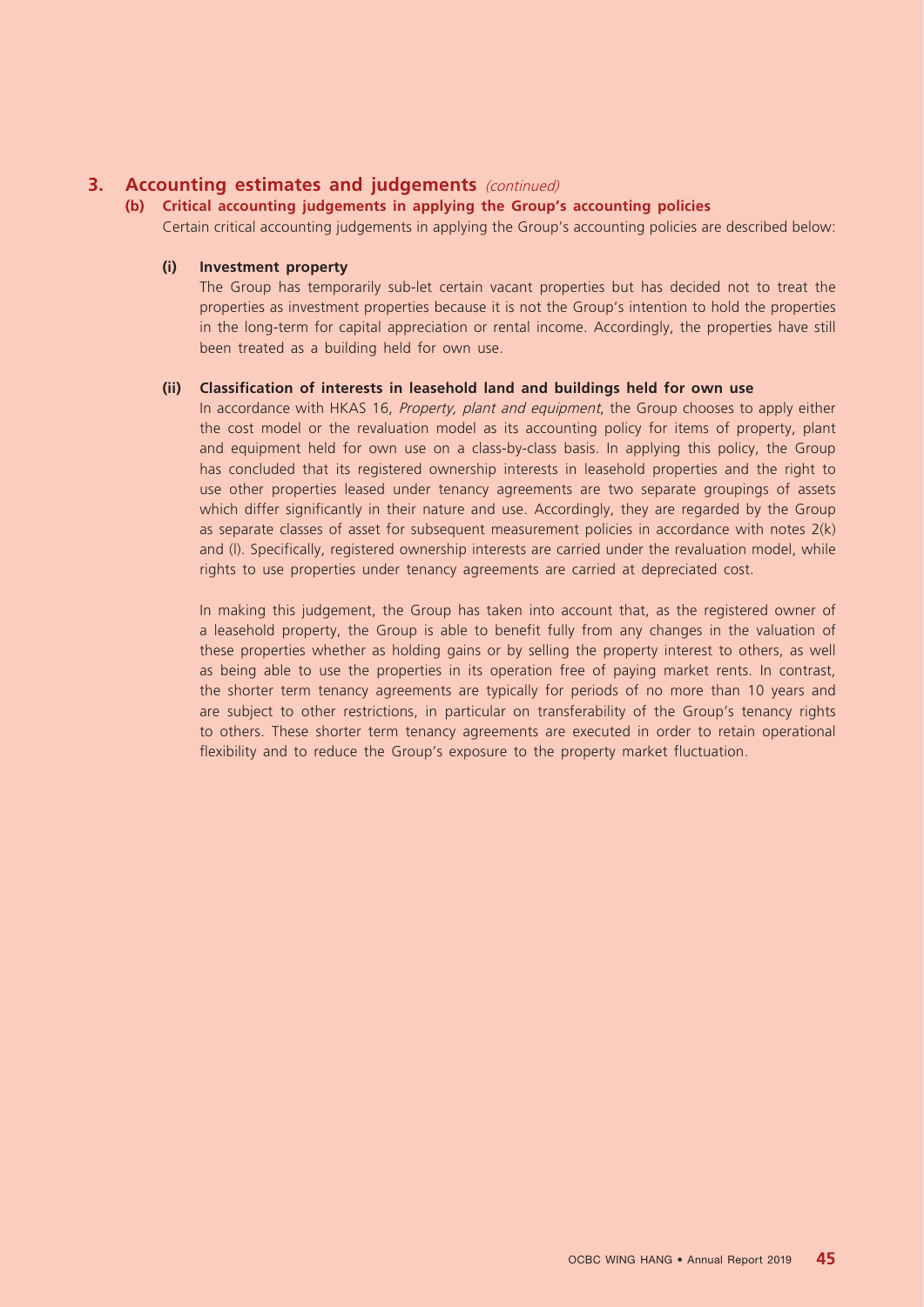### **4. Changes in accounting policies**

The HKICPA has issued a new HKFRS, HKFRS 16, Leases, and a number of amendments to HKFRSs that are first effective for the current accounting period of the Group.

Except for HKFRS 16, Leases, none of the developments have had a material effect on how the Group's results and financial position for the current or prior periods have been prepared or presented. The Group has not applied any new standard or interpretation that is not yet effective for the current accounting period.

#### **HKFRS 16, Leases**

HKFRS 16 replaces HKAS 17, Leases, and the related interpretations, HK(IFRIC) 4, Determining whether an arrangement contains a lease, HK(SIC) 15, Operating leases – incentives, and HK(SIC) 27, Evaluating the substance of transactions involving the legal form of a lease. It introduces a single accounting model for lessees, which requires a lessee to recognise a right-of-use asset and a lease liability for all leases, except for leases that have a lease term of 12 months or less ("short-term leases") and leases of low-value assets. The lessor accounting requirements are brought forward from HKAS 17 substantially unchanged.

HKFRS 16 also introduces additional qualitative and quantitative disclosure requirements which aim to enable users of the financial statements to assess the effect that leases have on the financial position, financial performance and cash flows of an entity.

The Group has initially applied HKFRS 16 as from 1st January, 2019. The Group has elected to use the modified retrospective approach and has therefore recognised the cumulative effect of initial application as an adjustment to the opening balance of equity at 1st January, 2019. Comparative information has not been restated and continues to be reported under HKAS 17.

Further details of the nature and effect of the changes to previous accounting policies and the transition options applied are set out below:

#### **(a) New definition of a lease**

The change in the definition of a lease mainly relates to the concept of control. HKFRS 16 defines a lease on the basis of whether a customer controls the use of an identified asset for a period of time, which may be determined by a defined amount of use. Control is conveyed where the customer has both the right to direct the use of the identified asset and to obtain substantially all of the economic benefits from that use.

The Group applies the new definition of a lease in HKFRS 16 only to contracts that were entered into or changed on or after 1st January, 2019. For contracts entered into before 1st January, 2019, the Group has used the transitional practical expedient to grandfather the previous assessment of which existing arrangements are or contain leases. Accordingly, contracts that were previously assessed as leases under HKAS 17 continue to be accounted for as leases under HKFRS 16 and contracts previously assessed as non-lease service arrangements continue to be accounted for as executory contracts.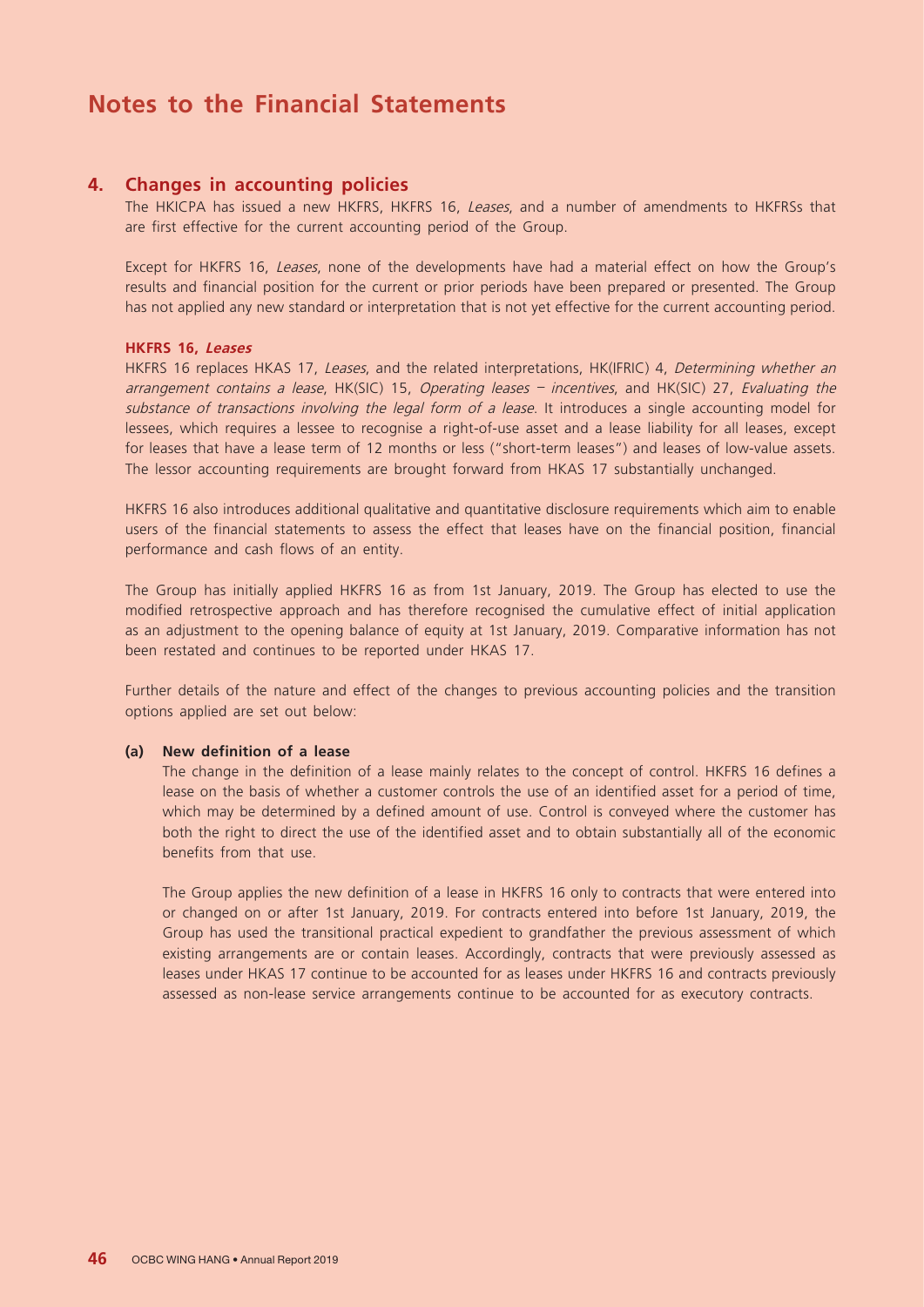## **4.** Changes in accounting policies (continued)

 **HKFRS 16, Leases** (continued)

### **(b) Lessee accounting and transitional impact**

HKFRS 16 eliminates the requirement for a lessee to classify leases as either operating leases or finance leases, as was previously required by HKAS 17. Instead, the Group is required to capitalise all leases when it is the lessee, including leases previously classified as operating leases under HKAS 17, other than those short-term leases and leases of low-value assets which are exempt. As far as the Group is concerned, these newly capitalised leases are primarily in relation to property, plant and equipment as disclosed in note 18. For an explanation of how the Group applies lessee accounting, see note 2(l).

At the date of transition to HKFRS 16 (i.e. 1st January, 2019), the Group determined the length of the remaining lease terms and measured the lease liabilities for the leases previously classified as operating leases at the present value of the remaining lease payments, discounted using the relevant incremental borrowing rates at 1st January, 2019.

To ease the transition to HKFRS 16, the Group applied the following recognition exemption and practical expedients at the date of initial application of HKFRS 16:

- **(i)** the Group elected not to apply the requirements of HKFRS 16 in respect of the recognition of lease liabilities and right-of-use assets to leases for which the remaining lease term ends within 12 months from the date of initial application of HKFRS 16, i.e. where the lease term ends on or before 31st December, 2019;
- **(ii)** when measuring the lease liabilities at the date of initial application of HKFRS 16, the Group applied a single discount rate to a portfolio of leases with reasonably similar characteristics (such as leases with a similar remaining lease term for a similar class of underlying asset in a similar economic environment); and
- **(iii)** when measuring the right-of-use assets at the date of initial application of HKFRS 16, the Group relied on the previous assessment for onerous contract provisions as at 31st December, 2018 as an alternative to performing an impairment review.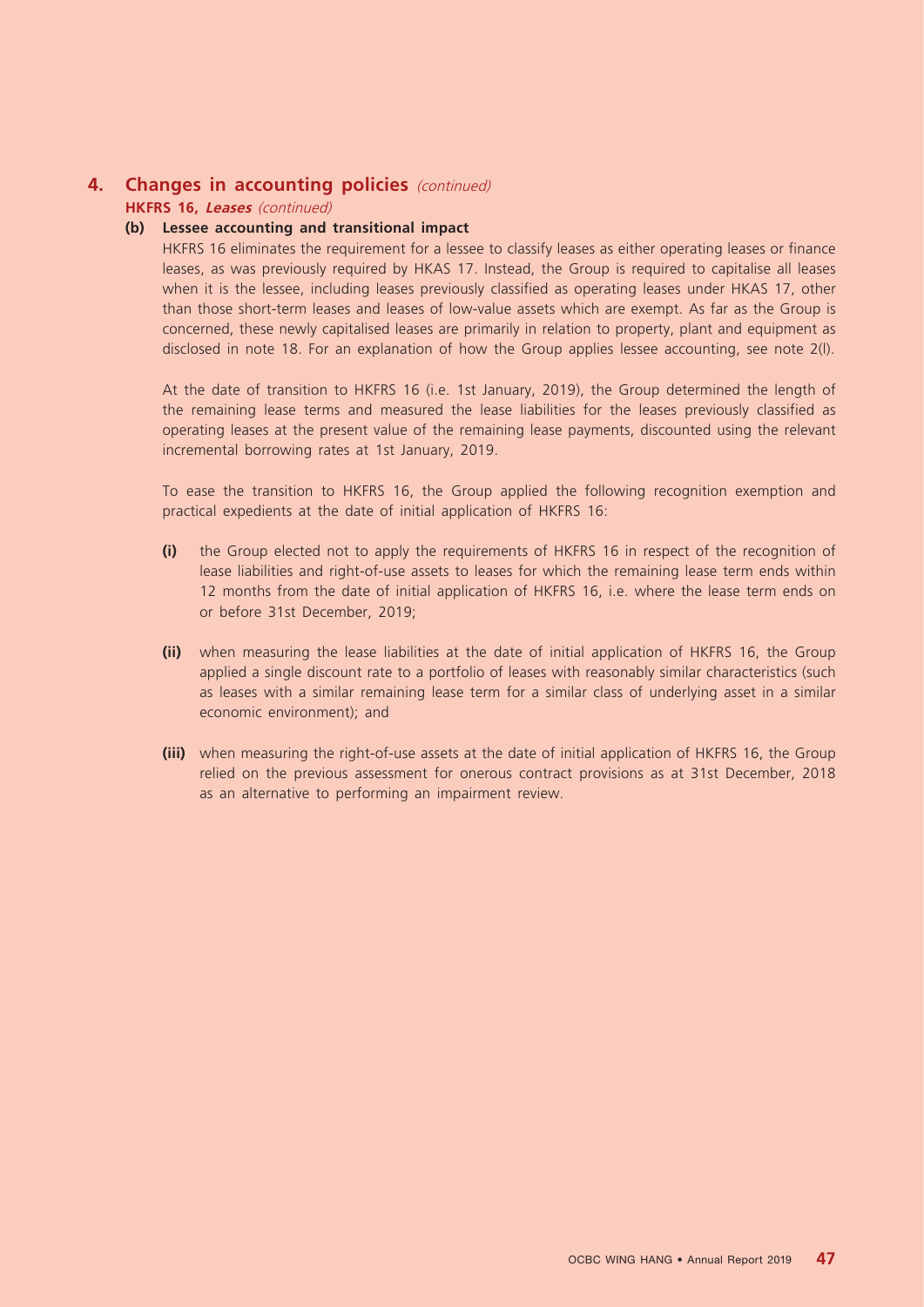## **4.** Changes in accounting policies (continued)

 **HKFRS 16, Leases** (continued)

### **(b) Lessee accounting and transitional impact** (continued)

The following table reconciles the operating lease commitments as disclosed in note 28(c) as at 31st December, 2018 to the opening balance for lease liabilities recognised as at 1st January, 2019:

|                                                                                                                                    | 1st January, 2019 |
|------------------------------------------------------------------------------------------------------------------------------------|-------------------|
| Operating lease commitments at 31st December, 2018                                                                                 | 343               |
| Less: commitments relating to leases exempt from capitalisation:<br>- short-term leases and other leases with remaining lease term |                   |
| ending on or before 31st December, 2019                                                                                            | (21)              |
| - leases of low-value assets                                                                                                       | (7)               |
|                                                                                                                                    | 315               |
| Less: total future interest expenses                                                                                               | (15)              |
| Present value of remaining lease payments, discounted using                                                                        |                   |
| the incremental borrowing rate at 1st January, 2019                                                                                | 300               |
| Total lease liabilities recognised at 1st January, 2019                                                                            | 300               |

The right-of-use assets in relation to leases previously classified as operating leases have been recognised at an amount equal to the amount recognised for the remaining lease liabilities, adjusted by the amount of any prepaid or accrued lease payments relating to that lease recognised in the statement of financial position at 31st December, 2018.

So far as the impact of the adoption of HKFRS 16 on leases previously classified as finance leases is concerned, the Group is not required to make any adjustments at the date of initial application of HKFRS 16, other than changing the captions for the balances. Accordingly, instead of "obligations under finance leases", these amounts are included within "lease liabilities", and the depreciated carrying amount of the corresponding leased assets is identified as right-of-use assets. There is no impact on the opening balance of equity.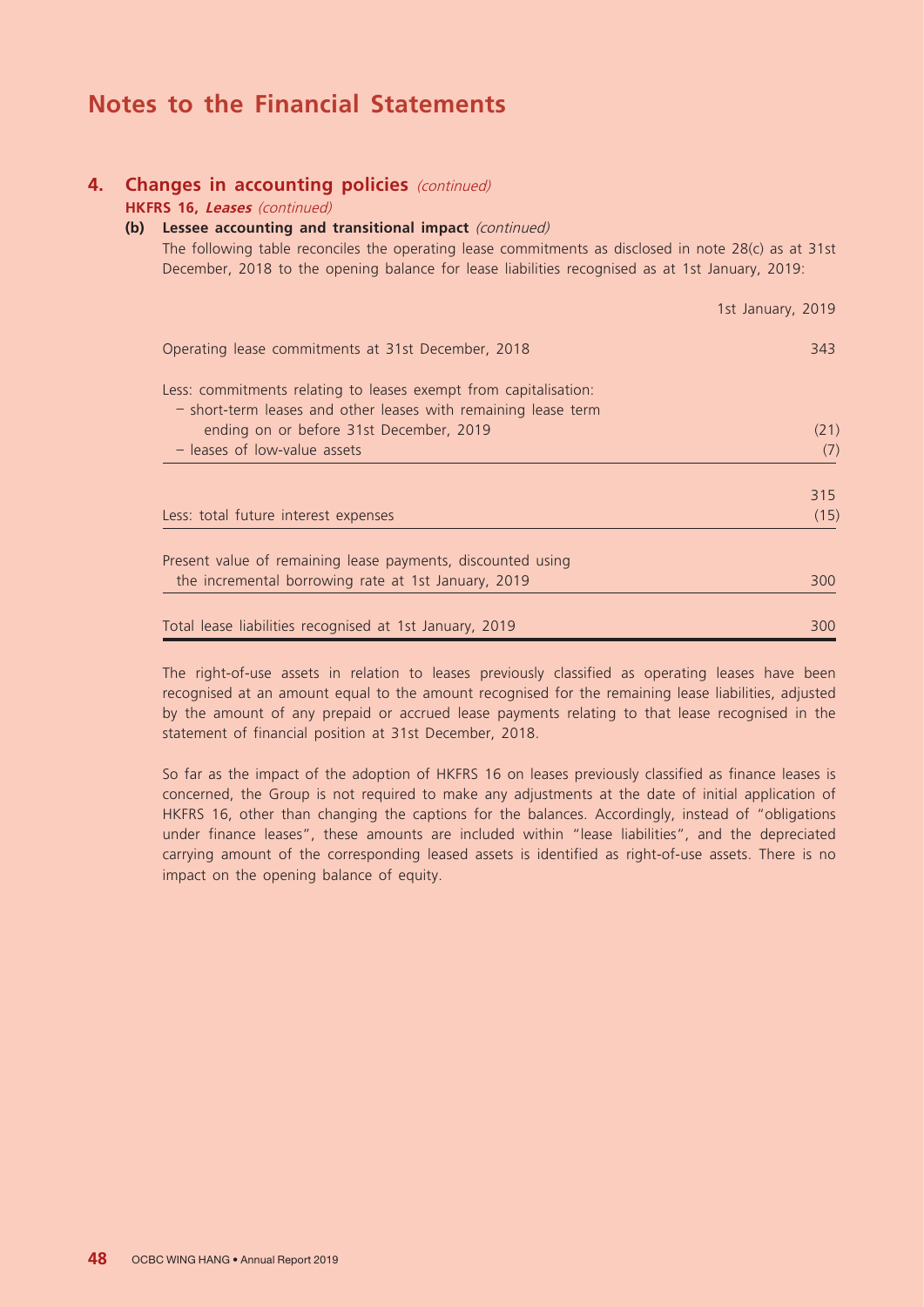## **4.** Changes in accounting policies (continued)

 **HKFRS 16, Leases** (continued)

### **(b) Lessee accounting and transitional impact** (continued)

The following table summarises the impacts of the adoption of HKFRS 16 on the Group's consolidated statement of financial position:

|                                                                         | Carrying<br>amount at<br>31st December,<br>2018 | Capitalisation<br>of operating<br>lease contracts | Carrying<br>amount at<br>1st January,<br>2019 |
|-------------------------------------------------------------------------|-------------------------------------------------|---------------------------------------------------|-----------------------------------------------|
| <b>ASSETS</b>                                                           |                                                 |                                                   |                                               |
| Cash and balances with banks, central banks and                         |                                                 |                                                   |                                               |
| other financial institutions<br>Placement with banks, central banks and | 10,357                                          |                                                   | 10,357                                        |
| other financial institutions                                            | 3,836                                           |                                                   | 3,836                                         |
| Amounts due from ultimate holding company,                              |                                                 |                                                   |                                               |
| fellow subsidiaries and fellow associates                               | 18,562                                          |                                                   | 18,562                                        |
| Trading assets<br>Advances to customers and other accounts              | 6,069<br>200,207                                |                                                   | 6,069<br>200,207                              |
| Financial assets measured at fair value                                 |                                                 |                                                   |                                               |
| through other comprehensive income                                      | 71,648                                          |                                                   | 71,648                                        |
| Investments in associated companies                                     | 550                                             |                                                   | 550                                           |
| Tangible fixed assets                                                   |                                                 |                                                   |                                               |
| - Investment properties                                                 | 268                                             |                                                   | 268                                           |
| - Other properties, plants and equipment<br>Goodwill                    | 5,691                                           | 301                                               | 5,992                                         |
| Current tax recoverable                                                 | 1,306<br>89                                     |                                                   | 1,306<br>89                                   |
| Deferred tax assets                                                     | 38                                              |                                                   | 38                                            |
|                                                                         |                                                 |                                                   |                                               |
| Total assets                                                            | 318,621                                         | 301                                               | 318,922                                       |
| <b>EQUITY AND LIABILITIES</b>                                           |                                                 |                                                   |                                               |
| Deposits and balances of banks, central banks and                       |                                                 |                                                   |                                               |
| other financial institutions                                            | 4,215                                           |                                                   | 4,215                                         |
| Amounts due to ultimate holding company and                             |                                                 |                                                   |                                               |
| fellow subsidiaries                                                     | 37,673                                          |                                                   | 37,673                                        |
| Deposits from customers                                                 | 221,854                                         |                                                   | 221,854                                       |
| Certificates of deposit and fixed rate note issued                      | 7,320                                           |                                                   | 7,320                                         |
| Trading liabilities<br>Lease liabilities                                | 3,400                                           | 300                                               | 3,400<br>300                                  |
| Current tax payable                                                     | 384                                             |                                                   | 384                                           |
| Deferred tax liabilities                                                | 170                                             |                                                   | 170                                           |
| Other accounts and provisions                                           | 3,588                                           | $\mathbf{1}$                                      | 3,589                                         |
|                                                                         |                                                 |                                                   |                                               |
| Total liabilities                                                       | 278,604                                         | 301                                               | 278,905                                       |
| Share capital                                                           | 7,308                                           |                                                   | 7,308                                         |
| Reserves                                                                | 31,209                                          |                                                   | 31,209                                        |
| Perpetual capital securities issued                                     | 1,500                                           |                                                   | 1,500                                         |
| Total equity                                                            | 40,017                                          |                                                   | 40,017                                        |
|                                                                         |                                                 |                                                   |                                               |
| Total equity and liabilities                                            | 318,621                                         | 301                                               | 318,922                                       |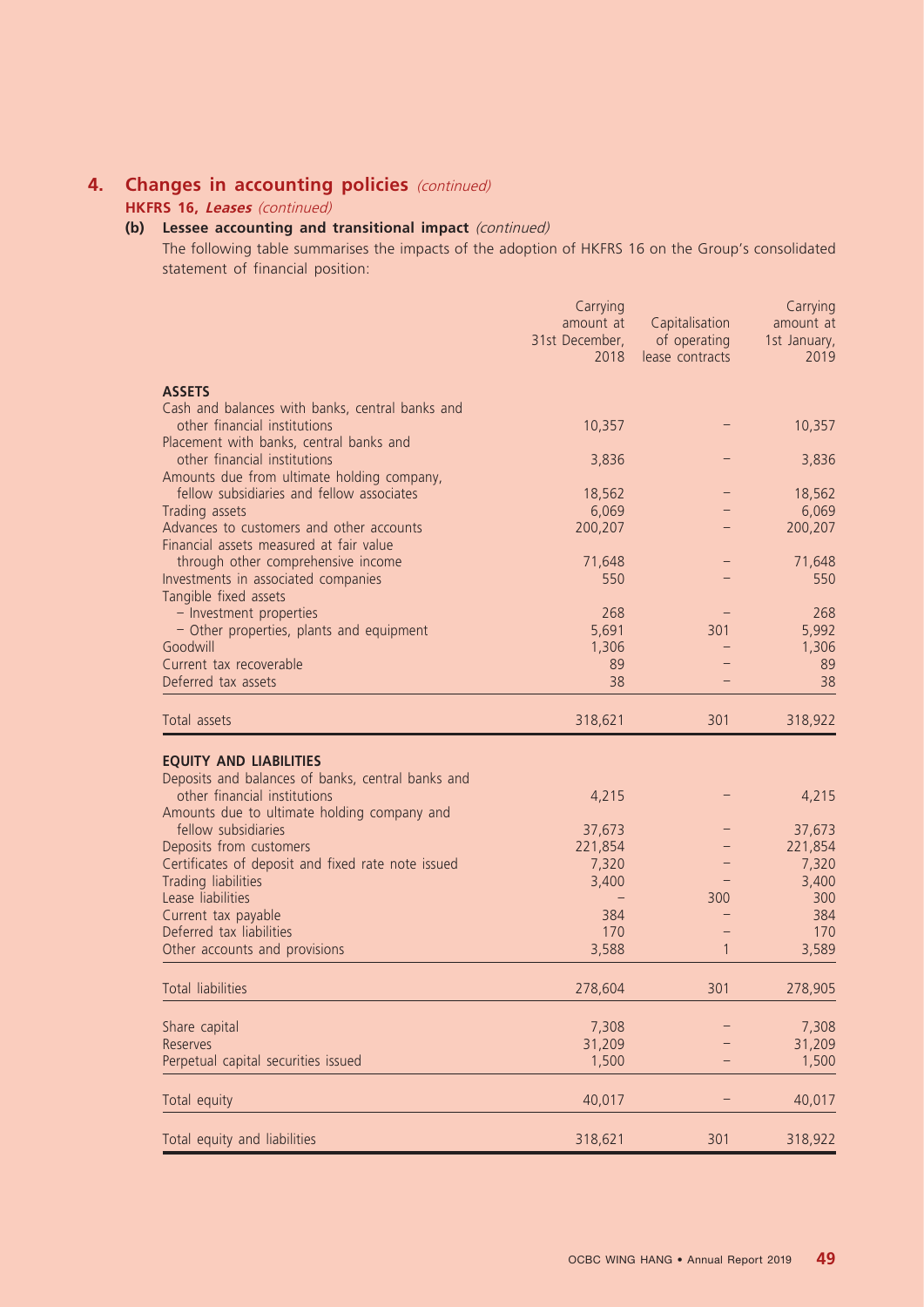## **4.** Changes in accounting policies (continued)

 **HKFRS 16, Leases** (continued)

### **(c) Impact on the financial result, segment results and cash flows of the Group**

After the initial recognition of right-of-use assets and lease liabilities as at 1st January, 2019, the Group as a lessee is required to recognise interest expense accrued on the outstanding balance of the lease liability, and the depreciation of the right-of-use asset, instead of the previous policy of recognising rental expenses incurred under operating leases on a straight-line basis over the lease term. This results in a positive impact on the reported profit from operations in the Group's consolidated statement of profit or loss, as compared to the results if HKAS 17 had been applied during the year.

In the consolidated cash flow statement, the rentals paid by the Group under capitalised leases are classified as financing cash outflows, similar to how leases previously classified as finance leases under HKAS 17 were treated, rather than as operating cash outflows, as was the case for operating leases under HKAS 17. Although total cash flows are unaffected, the adoption of HKFRS 16 therefore results in a significant change in presentation of cash flows within the consolidated cash flow statement (see note 30(d)).

#### **(d) Leasehold investment property**

Under HKFRS 16, the Group is required to account for all leasehold properties as investment properties when these properties are held to earn rental income and/or for capital appreciation ("leasehold investment properties"). The adoption of HKFRS 16 does not have a significant impact on the Group's financial statements as the Group previously elected to apply HKAS 40, Investment properties, to account for all of its leasehold properties that were held for investment purposes as at 31st December, 2018. Consequentially, these leasehold investment properties continue to be carried at fair value.

## **5. Operating profit**

### **(a) Interest income**

|                                                                                                                          | 2019  | 2018  |
|--------------------------------------------------------------------------------------------------------------------------|-------|-------|
| Interest income calculated using the effective interest method:<br>- financial assets not measured at fair value through |       |       |
| profit or loss                                                                                                           | 8,940 | 8,849 |
| Other interest income:                                                                                                   |       |       |
| $-$ trading assets                                                                                                       | 734   | 489   |
|                                                                                                                          |       |       |
|                                                                                                                          | 9,674 | 9,338 |
| of which:                                                                                                                |       |       |
| - interest income from listed investments                                                                                | 893   | 670   |
|                                                                                                                          |       |       |
| - interest income from unlisted investments                                                                              | 1,342 | 1,943 |
| $-$ interest income from impaired financial assets                                                                       | 20    | 26    |

The above interest income from impaired financial assets includes interest income on unwinding of discount on expected credit loss of HK\$15 million (2018: expected credit loss of HK\$11 million) (note 14) for the year ended 31st December, 2019.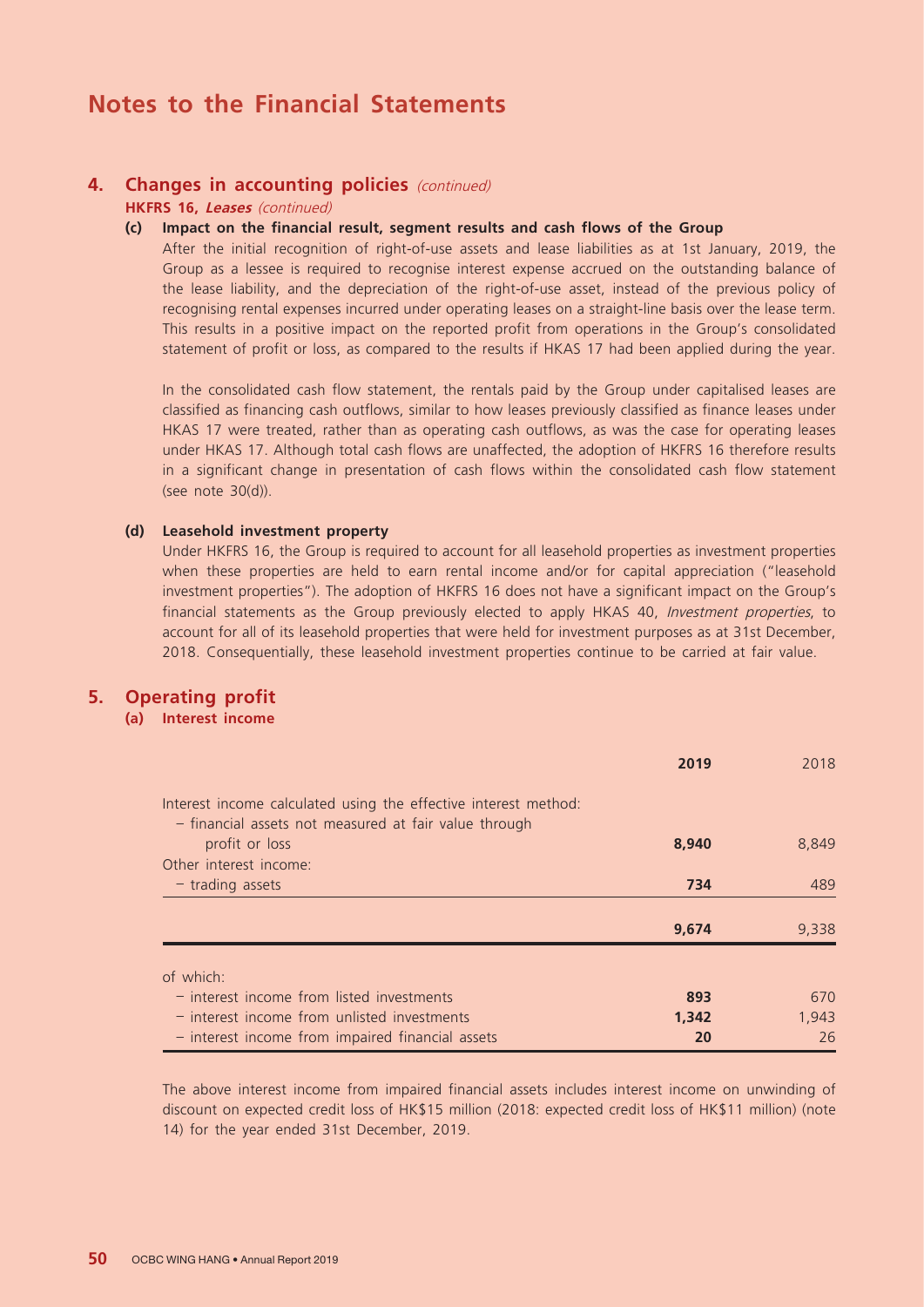## **5.** Operating profit (continued)

 **(b) Interest expense**

|                                                               | 2019  | 2018  |
|---------------------------------------------------------------|-------|-------|
| Interest expense arising from:                                |       |       |
| - financial liabilities not measured at fair value through    |       |       |
| profit or loss                                                | 4,027 | 3,954 |
| $-$ trading liabilities                                       | 638   | 345   |
|                                                               | 4,665 | 4.299 |
|                                                               |       |       |
| of which:                                                     |       |       |
| - interest expense for certificates of deposit issued         | 182   | 138   |
| - interest expense for fixed rate note issued (note $30(a)$ ) | 93    | 9     |
| - interest expense for deposits from customers                | 2,994 | 2,846 |
| $-$ interest expense for deposits and balances of banks,      |       |       |
| central banks and other financial institutions                | 751   | 961   |
| - interest expense for lease liabilities (note $30(a)$ )      | 7     |       |

## **(c) Fee and commission (net)**

|                                                                 | 2019  | 2018  |
|-----------------------------------------------------------------|-------|-------|
| Fees and commission                                             |       |       |
| Credit commission and fees                                      | 214   | 216   |
| Credit card related fees                                        | 202   | 230   |
| Trade related fees                                              | 79    | 79    |
| Insurance commission                                            | 160   | 162   |
| Stockbroking fees                                               | 86    | 123   |
| Wealth management fees                                          | 51    | 53    |
| Other fees and commission income                                | 286   | 213   |
| Less: Fees and commission expenses                              | (131) | (138) |
|                                                                 | 947   |       |
|                                                                 |       | 938   |
| of which:                                                       |       |       |
| Net fees and commission, other than amounts included in         |       |       |
| determining the effective interest rate, arising from financial |       |       |
| instruments that are not held for trading nor designated at     |       |       |
| fair value through profit or loss                               |       |       |
| - fees and commission income                                    | 312   | 319   |
| - fees and commission expenses                                  |       |       |
|                                                                 |       |       |
|                                                                 | 312   | 319   |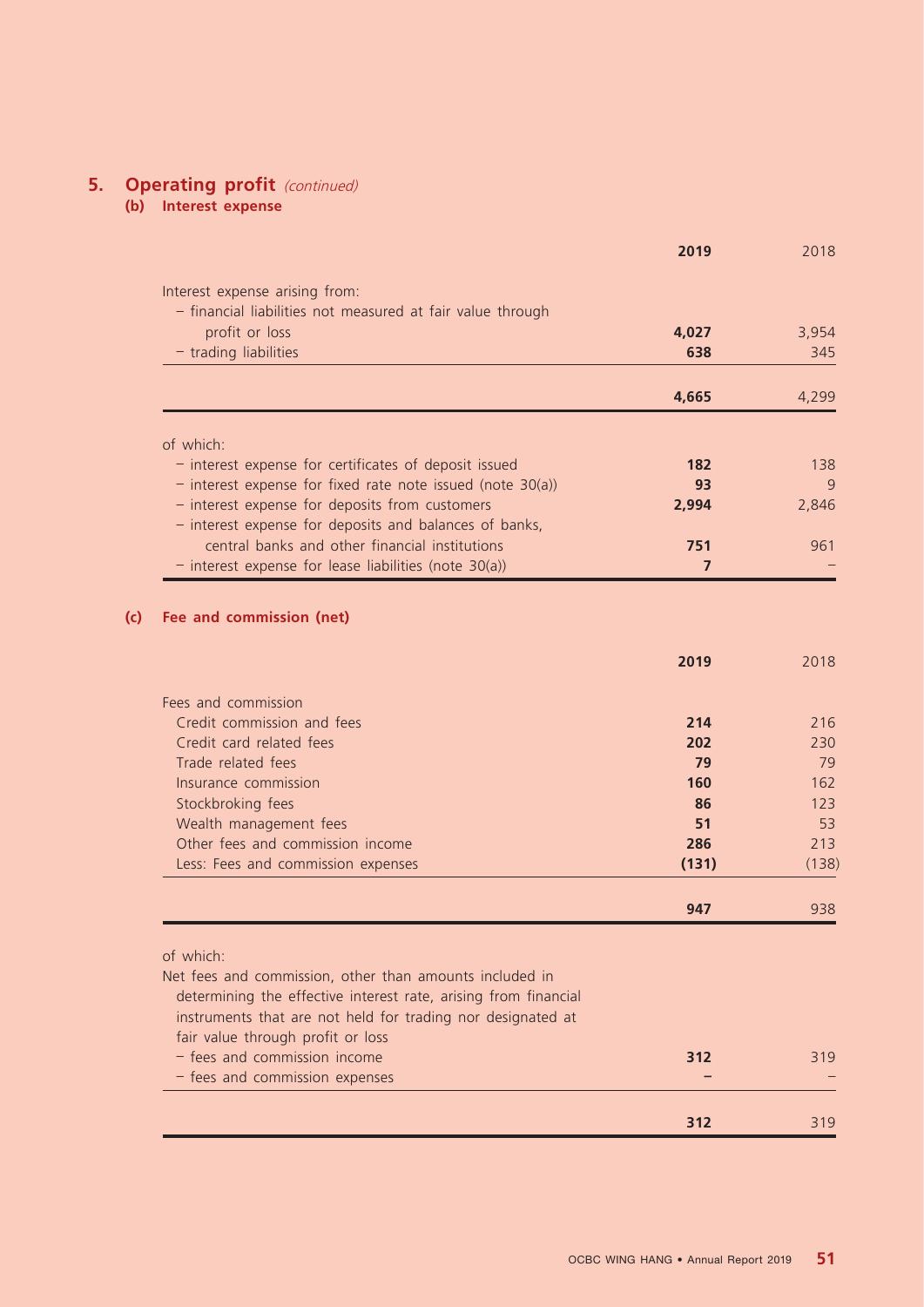## **5.** Operating profit (continued)

 **(d) Dividends**

|        |                                                                                                             | 2019  | 2018                         |
|--------|-------------------------------------------------------------------------------------------------------------|-------|------------------------------|
|        | Dividend income from financial assets measured at fair value                                                |       |                              |
|        | through other comprehensive income<br>- Unlisted financial assets                                           | 13    | 11                           |
|        |                                                                                                             | 13    | 11                           |
|        |                                                                                                             |       |                              |
| (e)    | <b>Rental income</b>                                                                                        |       |                              |
|        |                                                                                                             | 2019  | 2018                         |
|        | Rental income from investment properties less direct expenses<br>of HK\$0.3 million (2018: HK\$0.2 million) | 9     | 9                            |
| (f)    | <b>Other income</b>                                                                                         |       |                              |
|        |                                                                                                             | 2019  | 2018                         |
|        | Foreign exchange*                                                                                           | 155   | 50                           |
|        | Hedging activities<br>- Fair value hedges (note 29(d))                                                      |       |                              |
|        | - hedged items                                                                                              | 279   | 60                           |
|        | - hedging instruments                                                                                       | (276) | (57)                         |
|        | Interest rate and other derivatives                                                                         | 40    | 116                          |
|        | Trading securities                                                                                          | 59    | 80                           |
| Others | Financial assets designated at fair value through profit or loss                                            | 1     | $\mathbf{1}$<br>$\mathbf{1}$ |
|        | Net trading income                                                                                          | 258   | 251                          |
|        | Gains transferred from investment revaluation reserve                                                       |       |                              |
|        | upon disposal<br>Gains/(losses) on disposal of financial assets measured at fair                            | 138   | 51                           |
|        | value through other comprehensive income                                                                    | 21    | (32)                         |
|        | Total gains on disposal of financial assets measured at fair                                                |       |                              |
|        | value through other comprehensive income (note 30(a))                                                       | 159   | 19                           |
|        | Revaluation of investment properties (note 18 & 30(a))                                                      |       | 8                            |
|        | Disposal of tangible fixed assets                                                                           | (2)   | (2)                          |
| Others |                                                                                                             | 23    | 273                          |
|        |                                                                                                             | 438   | 549                          |

\* Included the net interest expenses element of HK\$133 million (2018: net interest expenses for HK\$267 million) on the cross currency funding swap classified as "Other income".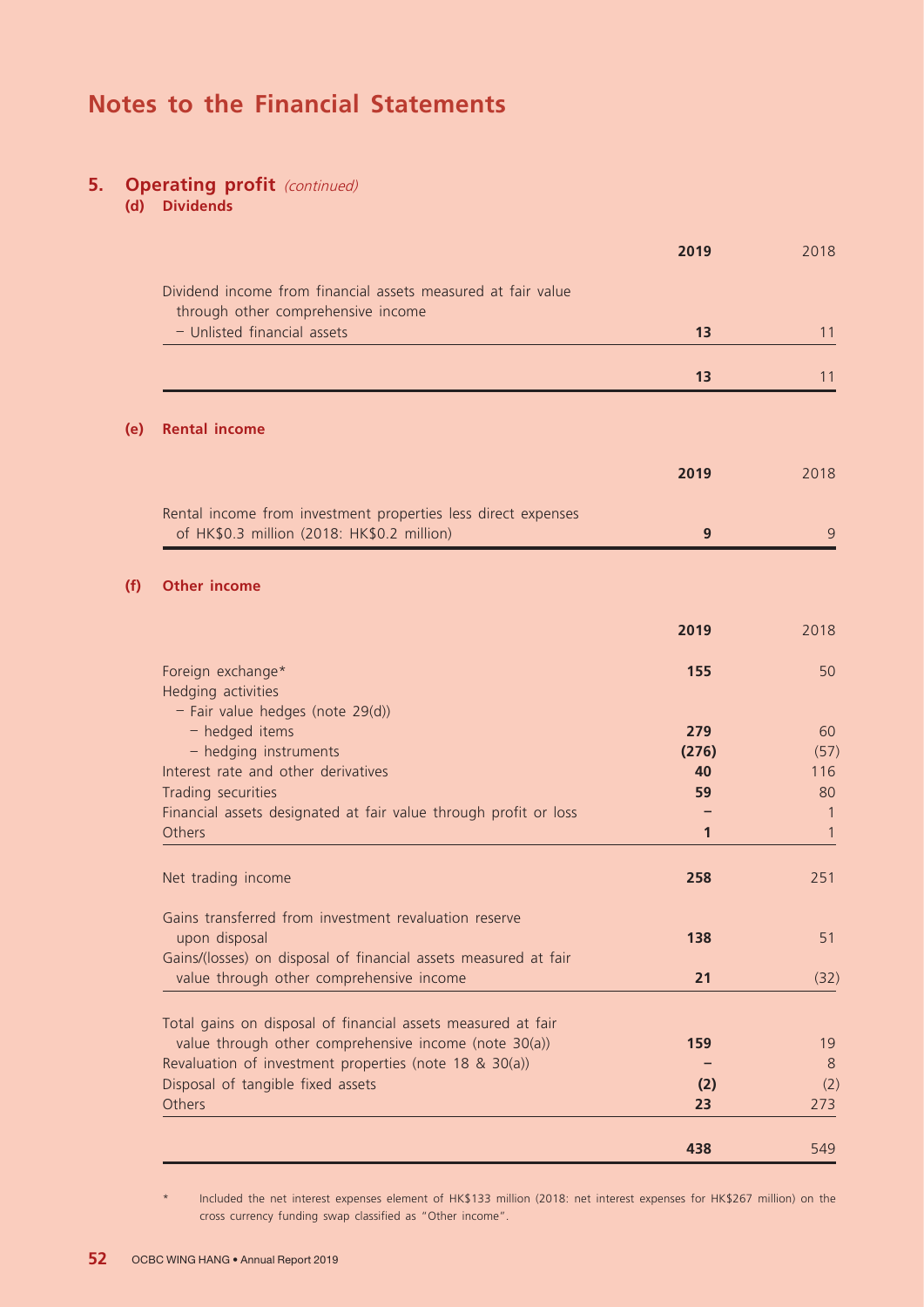## **5.** Operating profit (continued)

 **(g) Operating expenses**

|                                                         | 2019           | 2018           |
|---------------------------------------------------------|----------------|----------------|
| Staff costs                                             |                |                |
| Salaries and other staff costs                          | 2,086          | 1,940          |
| Retirement benefit costs (note 34(a))                   | 95             | 88             |
| Share-based payment expenses (note 34(b))               | 35             | 33             |
|                                                         | 2,216          | 2,061          |
|                                                         |                |                |
| Premises and equipment expenses, excluding depreciation | 353            | 475            |
| Depreciation (notes 18 & 30(a))                         |                |                |
| - owned property, plant and equipment                   | 216            | 225            |
| - right-of-use assets                                   | 113            |                |
|                                                         | 329            | 225            |
| Other expenses                                          |                |                |
| Auditor's remuneration                                  |                |                |
| Audit services                                          | $\overline{7}$ | 7              |
| Other services                                          | $\overline{2}$ | $\overline{2}$ |
| Others                                                  | 353            | 301            |
|                                                         | 362            | 310            |
|                                                         |                |                |
|                                                         | 3,260          | 3,071          |

## **6. Taxation**

 **(a) Taxation in the consolidated statement of profit or loss represents:**

|                                                   | 2019 | 2018 |
|---------------------------------------------------|------|------|
| Current tax - Provision for Hong Kong profits tax |      |      |
| Provision for the year                            | 415  | 353  |
| (Over)/underprovision in respect of prior years   | (29) |      |
|                                                   | 386  | 354  |
| Current tax - Provision for tax outside Hong Kong |      |      |
| Provision for the year                            | 51   | 50   |
| Overprovision in respect of prior years           | (2)  |      |
|                                                   | 49   | 50   |
| Deferred taxation                                 |      |      |
| Origination and reversal of temporary differences | 15   | 121  |
|                                                   | 450  | 525  |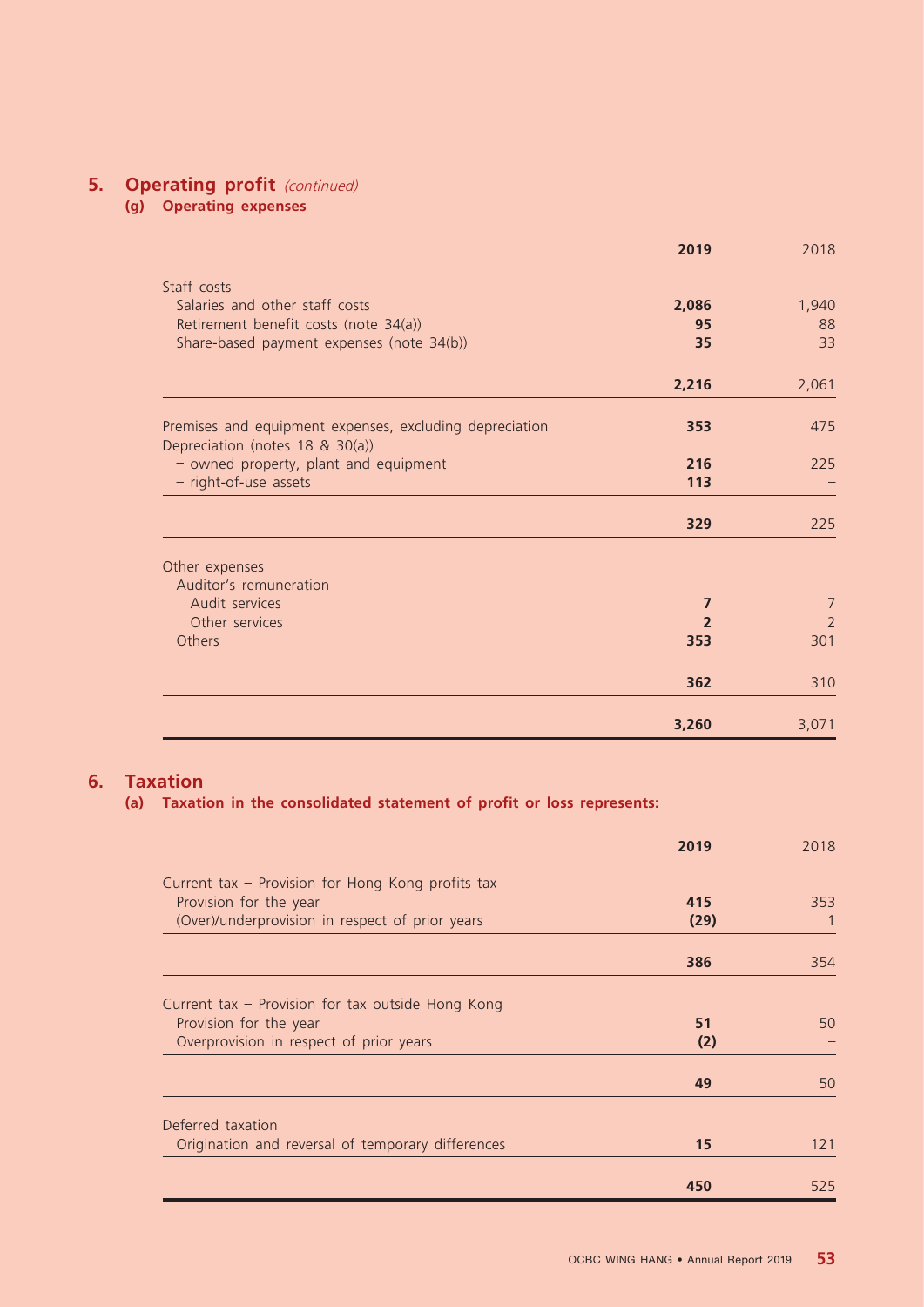## **6.** Taxation (continued)

### **(a) Taxation in the consolidated statement of profit or loss represents:** (continued)

The provision for Hong Kong profits tax for 2019 is calculated at 16.5% (2018: 16.5%) of the Group's estimated assessable profits for the year. The provision for taxation outside Hong Kong is provided at the appropriate current rates of taxation ruling in the regions in which the relevant units of the Group operate.

#### **(b) Reconciliation between tax expenses and accounting profit at applicable tax rates:**

|                                                            | 2019  | 2018  |
|------------------------------------------------------------|-------|-------|
| Profit before tax                                          | 2,933 | 3,287 |
| Notional tax on profit before tax, calculated at the rates |       |       |
| applicable to profits in the region concerned              | 484   | 568   |
| Tax effect of non-deductible expenses                      | 14    | 14    |
| Tax effect of non-taxable revenue                          | (51)  | (72)  |
| (Over)/underprovision in respect of prior years            | (31)  |       |
| Others                                                     | 34    | 14    |
| Actual tax expense                                         | 450   | 525.  |

#### **(c) Current tax recoverable and payable**

The components of current tax recoverable and payable in the statement of financial position are as follows:

|                                     | 2019 | 2018 |
|-------------------------------------|------|------|
| Current tax recoverable             |      |      |
| Provision for Hong Kong profits tax |      | 8    |
| Provisional profits tax paid        |      | (11) |
|                                     |      | (3)  |
| Provision for tax outside Hong Kong | (4)  | (86) |
|                                     | (4)  | (89) |
| Current tax payable                 |      |      |
| Provision for Hong Kong profits tax | 421  | 345  |
| Provisional profits tax paid        |      | (11) |
|                                     | 421  | 334  |
| Provision for tax outside Hong Kong | 88   | 50   |
|                                     | 509  | 384  |

All current tax recoverable and payable are expected to be settled within one year.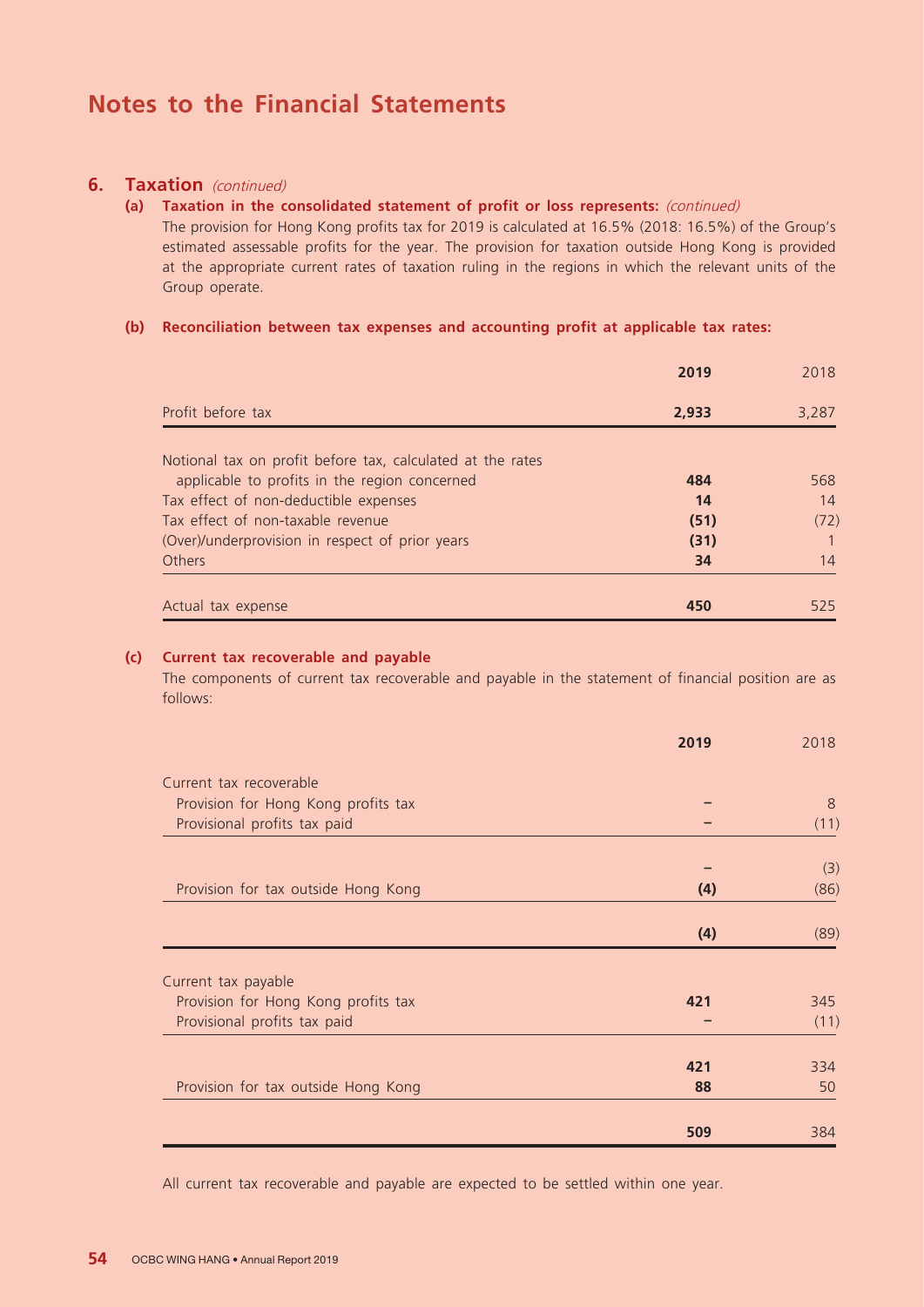## **6.** Taxation (continued)

## **(d) Deferred tax assets and liabilities recognised**

The components of deferred tax (assets)/liabilities recognised in the statement of financial position and the movements during the year are as follows:

|                                                                      |                                                       |                                           |                                                                                                                          | 2019                  |                         |        |                       |
|----------------------------------------------------------------------|-------------------------------------------------------|-------------------------------------------|--------------------------------------------------------------------------------------------------------------------------|-----------------------|-------------------------|--------|-----------------------|
|                                                                      | Depreciation<br>allowances<br>in excess<br>of related | Revaluation<br>depreciation of properties | Revaluation<br>of financial<br>assets measured<br>at fair value<br>through other<br>comprehensive of cash flow<br>income | Revaluation<br>hedges | Expected<br>credit loss | Others | Total                 |
| At 1st January<br>Charged/(credited) to<br>consolidated statement of | 134                                                   | 92                                        | 72                                                                                                                       | 1                     | (38)                    | (129)  | 132                   |
| profit or loss<br>Credited to unappropriated                         | 5                                                     |                                           |                                                                                                                          |                       | 40                      | (30)   | 15 <sup>15</sup>      |
| profits<br>Charged/(credited) to                                     |                                                       | (14)                                      |                                                                                                                          |                       |                         |        | (14)                  |
| reserves<br>Exchange adjustments                                     |                                                       | 12                                        | 98                                                                                                                       | (1)                   | (1)                     | 3      | 109<br>$\overline{2}$ |
| At 31st December                                                     | 139                                                   | 90                                        | 170                                                                                                                      |                       | 1                       | (156)  | 244                   |

|                                                                                   |                         |                                           |                                                | 2018         |                         |        |                 |
|-----------------------------------------------------------------------------------|-------------------------|-------------------------------------------|------------------------------------------------|--------------|-------------------------|--------|-----------------|
|                                                                                   | Depreciation            |                                           | Revaluation<br>of financial<br>assets measured |              |                         |        |                 |
|                                                                                   | allowances<br>in excess |                                           | at fair value<br>through other                 | Revaluation  |                         |        |                 |
|                                                                                   | of related              | Revaluation<br>depreciation of properties | comprehensive of cash flow<br>income           | hedges       | Expected<br>credit loss | Others | Total           |
| At 31st December, 2017<br>Opening balance<br>adjustment arising from              | 130                     | 157                                       | 38                                             |              | $\overline{4}$          | (312)  | 17              |
| change in accounting<br>policy                                                    |                         |                                           |                                                |              | 11                      |        | 11              |
| At 1st January, 2018<br>Charged/(credited) to<br>consolidated statement of        | 130                     | 157                                       | 38                                             |              | 15                      | (312)  | 28              |
| profit or loss<br>Credited to unappropriated                                      | $\overline{4}$          |                                           | (6)                                            |              | (52)                    | 175    | 121             |
| profits                                                                           |                         | (14)                                      |                                                |              |                         |        | (14)            |
| Charged to reserves<br>Capital distribution                                       |                         | 5<br>(56)                                 | 40                                             | $\mathbf{1}$ |                         |        | 46<br>(56)      |
| Exchange adjustments                                                              |                         | $\overline{\phantom{0}}$                  |                                                |              | (1)                     | 8      | $7\overline{ }$ |
| At 31st December, 2018                                                            | 134                     | 92                                        | 72                                             | $\mathbf{1}$ | (38)                    | (129)  | 132             |
|                                                                                   |                         |                                           |                                                |              | 2019                    |        | 2018            |
| Net deferred tax assets recognised on the statement of<br>financial position      |                         |                                           |                                                |              | (10)                    |        | (38)            |
| Net deferred tax liabilities recognised on the statement of<br>financial position |                         |                                           |                                                |              | 254                     |        | 170             |
|                                                                                   |                         |                                           |                                                |              | 244                     |        | 132             |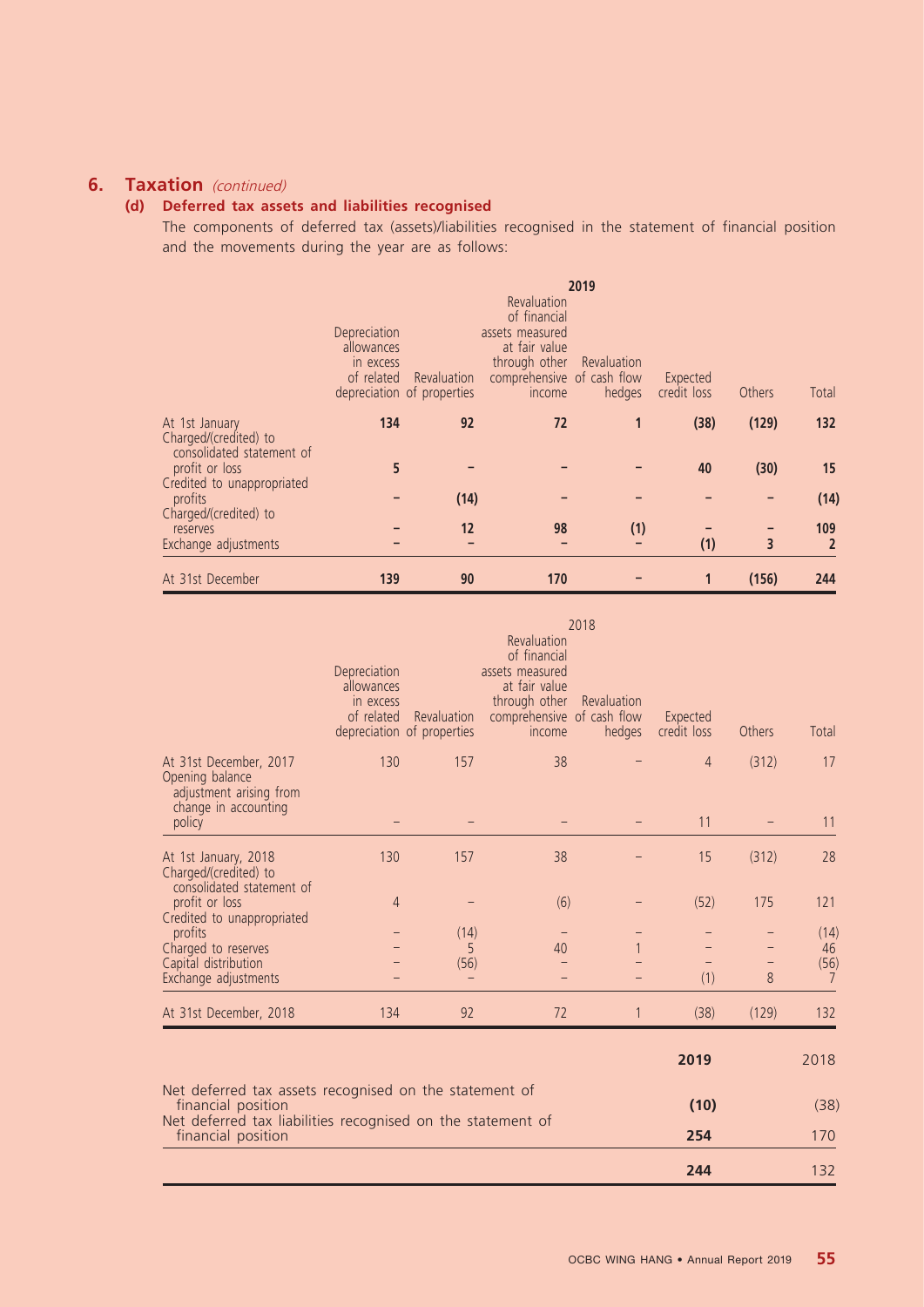## **7. Profit attributable to the shareholder of the Bank**

The profit attributable to the shareholder of the Bank includes an amount of HK\$1,806 million (2018: HK\$2,056 million) which has been dealt with in the financial statements of the Bank.

Details of dividends paid and payable to equity shareholder of the Bank are set out in note 8.

### **8. Dividends**

### **(a) Dividends attributable to the year**

The Bank declared and paid interim dividend of HK\$1,500 million for the year ended 31st December, 2019 (2018: HK\$1,500 million). The Bank did not propose the payment of final dividend for the year ended 31st December, 2019 (2018: nil).

#### **(b) Dividends attributable to the previous year, approved and paid during the year**

The Bank did not propose any payment of dividends in respect of the prior year during the year ended 31st December, 2019 (2018: nil).

## **9. Directors' emoluments**

Directors' remuneration disclosed pursuant to section 383(1) of the Hong Kong Companies Ordinance and Part 2 of the Companies (Disclosure of Information about Benefits of Directors) Regulation is as follows:

|                                             | 2019 | 2018           |
|---------------------------------------------|------|----------------|
| Directors' fee                              | 8    | $\overline{7}$ |
| Salaries, allowances and benefits in kind*  | 10   | 18             |
| Pension contributions                       |      |                |
|                                             | 9    | 14             |
| Performance bonuses<br>Share-based payments | 10   | 11             |
|                                             | 37   | 51             |

\* Note: The non-cash benefits to directors mainly include housing allowances.

## **10. Cash and balances with banks, central banks and other financial institutions**

|                                          | 2019  | 2018   |
|------------------------------------------|-------|--------|
| Cash balances                            | 1,126 | 996    |
| Balances with central banks              | 7,050 | 7,735  |
| Balances with banks                      | 1,239 | 1,627  |
| Expected credit loss (Stage 1) (note 14) |       | (1)    |
|                                          | 9,415 | 10,357 |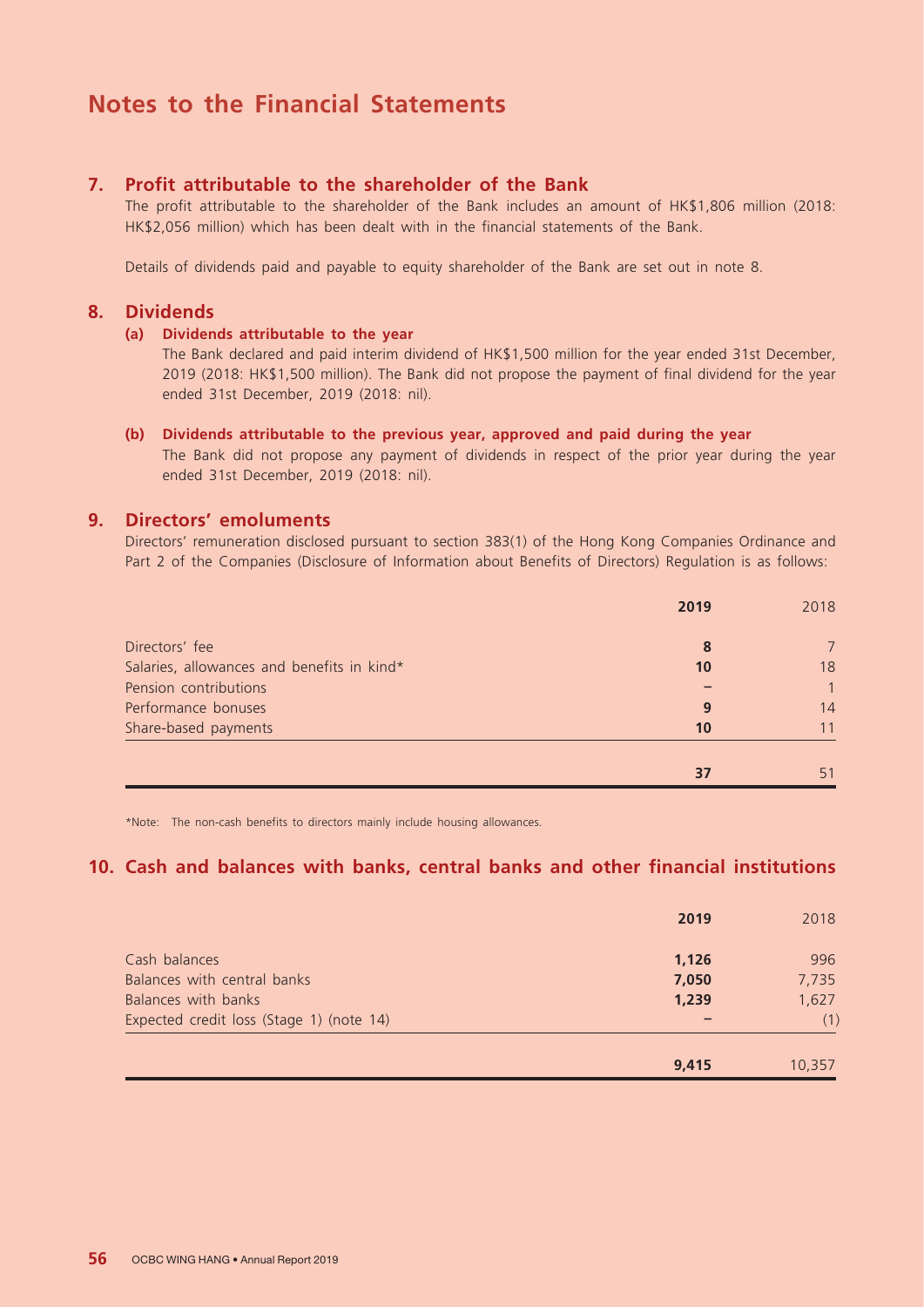## **11. Placements with banks, central banks and other financial institutions**

|                                         | 2019  | 2018  |
|-----------------------------------------|-------|-------|
| Remaining maturity                      |       |       |
| - Within 1 month                        | 2,639 | 3,727 |
| $-$ Over 1 month but within 1 year      |       | 109   |
| Expected credit loss (Stage 1)(note 14) |       |       |
|                                         | 2,639 | 3,836 |

## **12. Trading assets**

|                                                                   | 2019       | 2018           |
|-------------------------------------------------------------------|------------|----------------|
| Debt securities:                                                  |            |                |
| Listed in Hong Kong                                               | 988        | 243            |
| Listed outside Hong Kong                                          | 1,195      | 1,577          |
|                                                                   | 2,183      | 1,820          |
| Unlisted                                                          | 78         | 928            |
| Total trading securities                                          | 2,261      | 2,748          |
| Positive fair values of derivative financial instruments held for |            |                |
| trading (note 29(a)(i))                                           | 3,705      | 3,321          |
|                                                                   | 5,966      | 6,069          |
| Trading debt securities include:                                  |            |                |
| Treasury bills                                                    | 798        | 1,424          |
| Certificates of deposit held<br>Other trading debt securities     | 1,463      | 1,324          |
|                                                                   | 2,261      | 2,748          |
|                                                                   |            |                |
| Trading securities analysed by counterparty are as follows:       |            |                |
|                                                                   | 2019       | 2018           |
| Issued by:                                                        |            |                |
| Sovereigns<br><b>Banks</b>                                        | 798<br>298 | 1,424<br>1,017 |
| Corporates                                                        | 1,165      | 307            |

**2,261** 2,748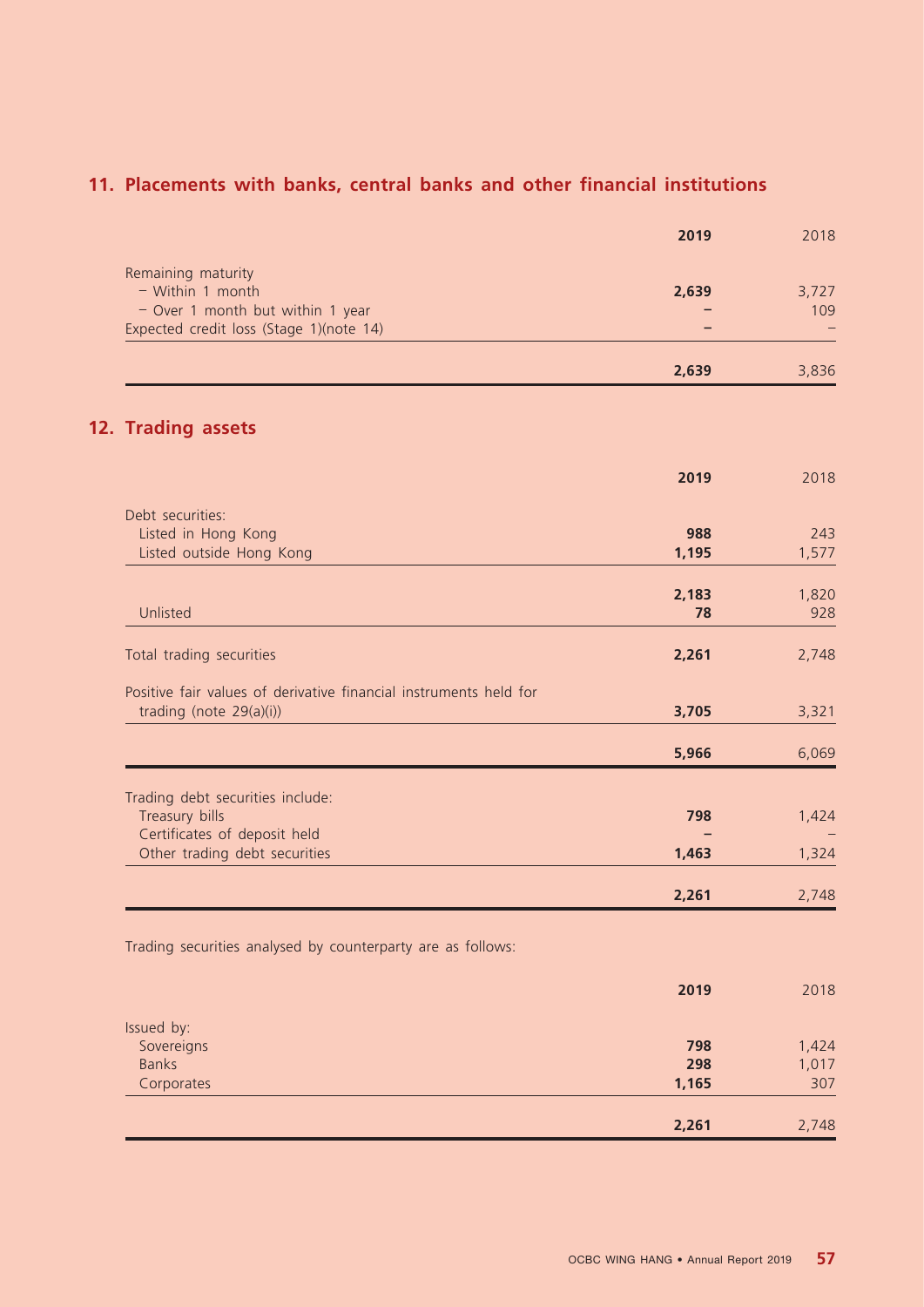## **13. Advances to customers and other accounts**

 **(a) Advances to customers and other accounts**

|                                                                                                                                                | 2019    | 2018    |
|------------------------------------------------------------------------------------------------------------------------------------------------|---------|---------|
| Gross advances to customers                                                                                                                    | 190,168 | 193,403 |
| Expected credit loss (Stages 1 and 2) for loans and advances<br>(note 14(b))<br>Expected credit loss (Stage 3) for impaired loans and advances | (363)   | (371)   |
| (note $14(b)$ )                                                                                                                                | (124)   | (248)   |
| Net advances to customers                                                                                                                      | 189,681 | 192,784 |
| Gross trade bills                                                                                                                              | 780     | 1,652   |
| Expected credit loss (Stage 1) for trade bills (note 14(b))<br>Expected credit loss (Stage 3) for impaired trade bills                         | (2)     | (4)     |
| (note 14(b))                                                                                                                                   |         | (1)     |
| Net trade bills                                                                                                                                | 778     | 1,647   |
| Advances to banks                                                                                                                              | 1,503   | 2,368   |
| Expected credit loss (Stage 1) for advances to banks<br>(note 14(b))                                                                           |         | (1)     |
| Net advances to banks                                                                                                                          | 1,503   | 2,367   |
| Customer liability under acceptances                                                                                                           | 1,188   | 981     |
| Interest receivables                                                                                                                           | 1,144   | 1,092   |
| Positive fair values of derivative financial instruments held for<br>hedging (note 29(a)(ii))                                                  | 3       | 61      |
| Other accounts                                                                                                                                 | 1,482   | 1,275   |
|                                                                                                                                                |         |         |
|                                                                                                                                                | 195,779 | 200,207 |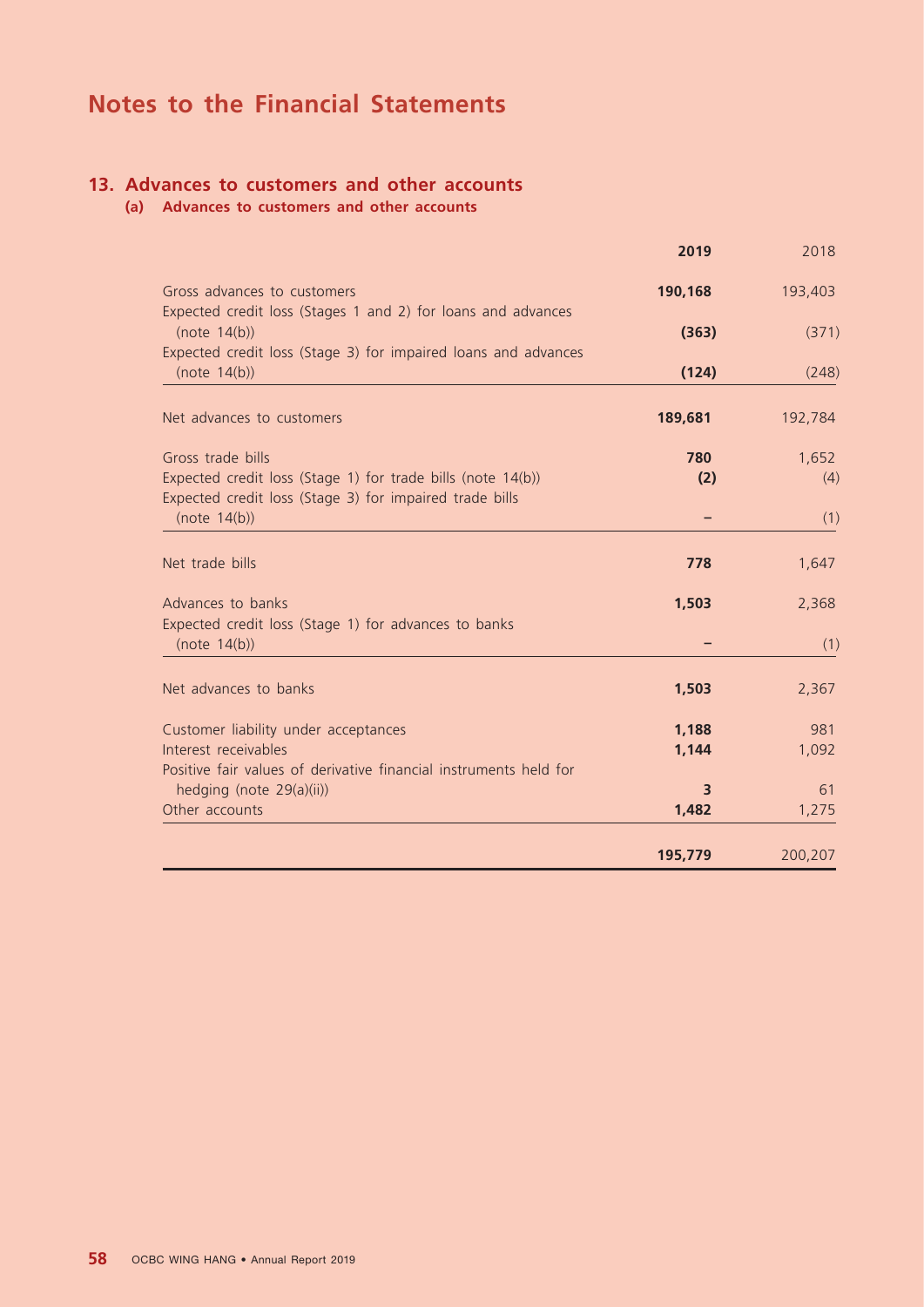## 13. Advances to customers and other accounts (continued)

## **(b) Advances to customers analysed by industry sectors**

The information concerning advances to customers by industry sectors is prepared by classifying the advances according to the usage of the advances and is stated gross of any expected credit loss.

|                                                                                                                                                                                    |             | 2019       |                                    |                | 2018       |                        |
|------------------------------------------------------------------------------------------------------------------------------------------------------------------------------------|-------------|------------|------------------------------------|----------------|------------|------------------------|
|                                                                                                                                                                                    |             | % of gross |                                    |                | % of gross |                        |
|                                                                                                                                                                                    | Gross       | advances   | Impaired                           | Gross          | advances   | Impaired               |
|                                                                                                                                                                                    | advances to |            | covered by advances to advances to |                |            | covered by advances to |
|                                                                                                                                                                                    | customers   | collateral | customers                          | customers      | collateral | customers              |
| Advances for use in Hong Kong<br>Industrial, commercial and financial                                                                                                              |             |            |                                    |                |            |                        |
| - Property development                                                                                                                                                             | 5,878       | 68.3       |                                    | 5,053          | 47.5       |                        |
| - Property investment                                                                                                                                                              | 30,067      | 95.3       | 19                                 | 27,728         | 95.4       |                        |
| $-$ Financial concerns                                                                                                                                                             | 10,244      | 13.7       | $\qquad \qquad -$                  | 6,210          | 12.4       |                        |
| - Stockbrokers                                                                                                                                                                     | 3,233       | 12.7       | $\overline{\phantom{0}}$           | 2,590          | 30.2       |                        |
| - Wholesale and retail trade                                                                                                                                                       | 8,121       | 39.5       | 73                                 | 11,132         | 41.6       | 57                     |
| - Manufacturing                                                                                                                                                                    | 2,973       | 65.8       | 25                                 | 2,810          | 68.7       | 33                     |
| - Transport and transport equipment                                                                                                                                                | 6,560       | 88.6       | 20                                 | 7,208          | 97.9       | 17                     |
| - Information technology                                                                                                                                                           | 54          | 60.3       | -                                  | 57             | 79.6       |                        |
| $-$ Share financing                                                                                                                                                                | 187         | 94.8       | -                                  | 285            | 94.2       |                        |
| $-$ Recreational activities                                                                                                                                                        | 10          |            |                                    | $\overline{3}$ | 80.0       |                        |
| - Others                                                                                                                                                                           | 5,076       | 64.8       | 3                                  | 5,350          | 56.3       | 6                      |
| <b>Individuals</b>                                                                                                                                                                 |             |            |                                    |                |            |                        |
| - Advances for the purchase of flats<br>under the Home Ownership<br>Scheme, Private Sector<br>Participation Scheme and<br>Tenants Purchase Scheme<br>or their respective successor |             |            |                                    |                |            |                        |
| schemes<br>- Advances for the purchase of                                                                                                                                          | 1,127       | 100.0      |                                    | 1,355          | 100.0      | $\mathbf{1}$           |
| other residential properties                                                                                                                                                       | 38,124      | 100.0      | 90                                 | 44,304         | 100.0      | 37                     |
| - Credit card advances                                                                                                                                                             | 288         | 0.5        | $\overline{2}$                     | 242            | 0.7        | $\overline{1}$         |
| - Others                                                                                                                                                                           | 11,703      | 65.4       | 23                                 | 13,166         | 70.1       | 15                     |
|                                                                                                                                                                                    | 123,645     | 77.5       | 255                                | 127,493        | 80.2       | 167                    |
| <b>Trade finance</b>                                                                                                                                                               | 3,992       | 50.2       | 98                                 | 4,784          | 52.7       | 47                     |
| Advances for use outside Hong Kong                                                                                                                                                 |             |            |                                    |                |            |                        |
| - Mainland China                                                                                                                                                                   | 34,621      | 52.0       | 374                                | 33,339         | 54.2       | 892                    |
| - Macau                                                                                                                                                                            | 21,307      | 90.7       | 17                                 | 21,906         | 91.6       | 21                     |
| - Others                                                                                                                                                                           | 6,603       | 93.8       | $\mathbf{1}$                       | 5,881          | 99.9       |                        |
|                                                                                                                                                                                    | 62,531      | 69.6       | 392                                | 61,126         | 72.0       | 913                    |
|                                                                                                                                                                                    | 190,168     | 74.3       | 745                                | 193,403        | 76.9       | 1,127                  |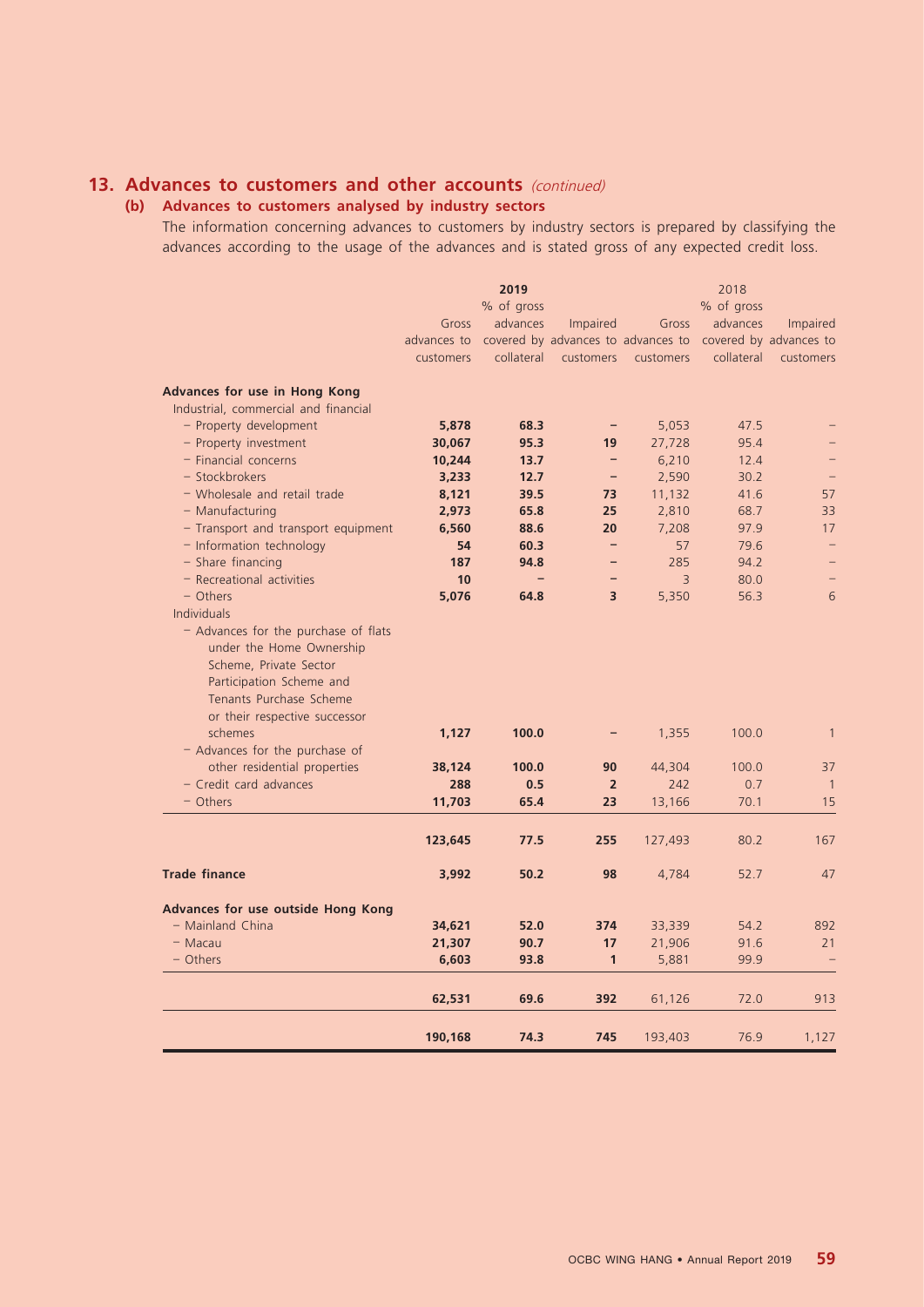## **13. Advances to customers and other accounts** (continued)

#### **(c) Impaired advances to customers**

The gross impaired advances to customers, market value of collateral held with respect to such advances and expected credit loss (Stage 3) are as follows:

|                                                               | 2019  | 2018  |
|---------------------------------------------------------------|-------|-------|
| Gross impaired advances to customers                          | 745   | 1.127 |
| Gross impaired advances to customers as a percentage of total |       |       |
| advances to customers                                         | 0.39% | 0.58% |
| Market value of collateral held with respect to impaired      |       |       |
| advances to customers                                         | 601   | 618   |
| Expected credit loss (Stage 3)                                | 124   | 248   |
|                                                               |       |       |

Impaired advances to customers are individually assessed loans with objective evidence of impairment on an individual basis. Individually assessed expected credit loss (Stage 3) were made after taking into account the net present value of future recoverable amounts in respect of such loans and advances, and the collateral held mainly comprised properties and vehicles.

There are no impaired advances to banks nor expected credit loss (Stage 3) made on advances to banks as at 31st December, 2019 and 31st December, 2018.

#### **(d) Net investments in finance leases and hire purchase contracts**

Advances to customers include net investment in equipment leased to customers under finance leases and hire purchase contracts having the characteristics of finance leases. The total minimum lease payments receivable under finance leases and hire purchase contracts, and their present values are as follows:

|                                                                                                                                      | 2019                                                 |                                    |                                                                    | 2018                |
|--------------------------------------------------------------------------------------------------------------------------------------|------------------------------------------------------|------------------------------------|--------------------------------------------------------------------|---------------------|
|                                                                                                                                      | Present<br>value of the<br>minimum lease<br>payments | Total<br>minimum lease<br>payments | Present<br>value of the<br>minimum lease minimum lease<br>payments | Total<br>payments   |
| Amount receivable:<br>Within 1 year<br>After 1 year but within 5 years<br>After 5 years                                              | 3,992<br>5,493<br>4                                  | 4,381<br>5,819<br>4                | 4,516<br>6,454<br>6                                                | 4,955<br>6,832<br>6 |
|                                                                                                                                      | 9,489                                                | 10,204                             | 10,976                                                             | 11,793              |
| Unearned future income on<br>finance lease                                                                                           |                                                      | (715)                              |                                                                    | (817)               |
|                                                                                                                                      | 9,489                                                | 9,489                              | 10,976                                                             | 10,976              |
| Expected credit loss (Stage 3) for<br>impaired loans and advances<br>Expected credit loss (Stages 1 and 2)<br>for loans and advances | (17)<br>(20)                                         |                                    | (21)<br>(32)                                                       |                     |
| Net investment in finance leases<br>and hire purchase contracts                                                                      | 9,452                                                |                                    | 10,923                                                             |                     |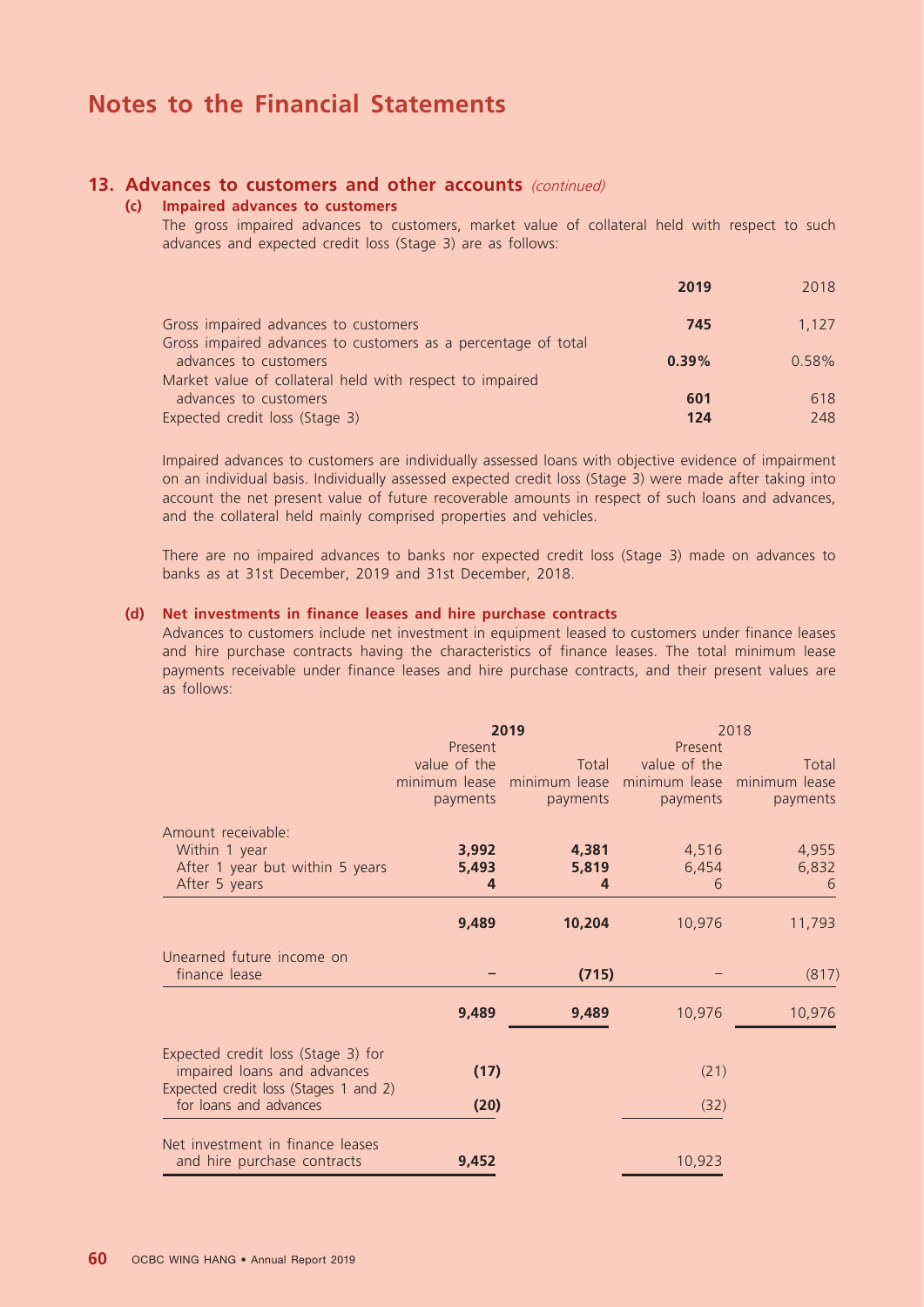## 13. Advances to customers and other accounts (continued)

#### **(e) Repossessed assets**

During the year ended 31st December, 2019, the Group has taken possession of collateral it holds as security as follows:

#### **Nature**

|                        | 2019        | 2018 |
|------------------------|-------------|------|
| Commercial properties  | 68          |      |
| Industrial properties  | 4           |      |
| Residential properties | 100         | 89   |
| Vehicles               | 23          | 21   |
| Others                 | $\mathbf 1$ |      |
|                        | 196         | 111  |

The amount represents the market value of the repossessed assets.

Repossessed assets obtained are intended to be realised in an orderly fashion to repay the impaired advances to customers and are not held for the own use of the Group.

At 31st December, 2019, repossessed assets obtained as securities for impaired advances to customers totalled HK\$28 million (2018: HK\$148 million) for the Group.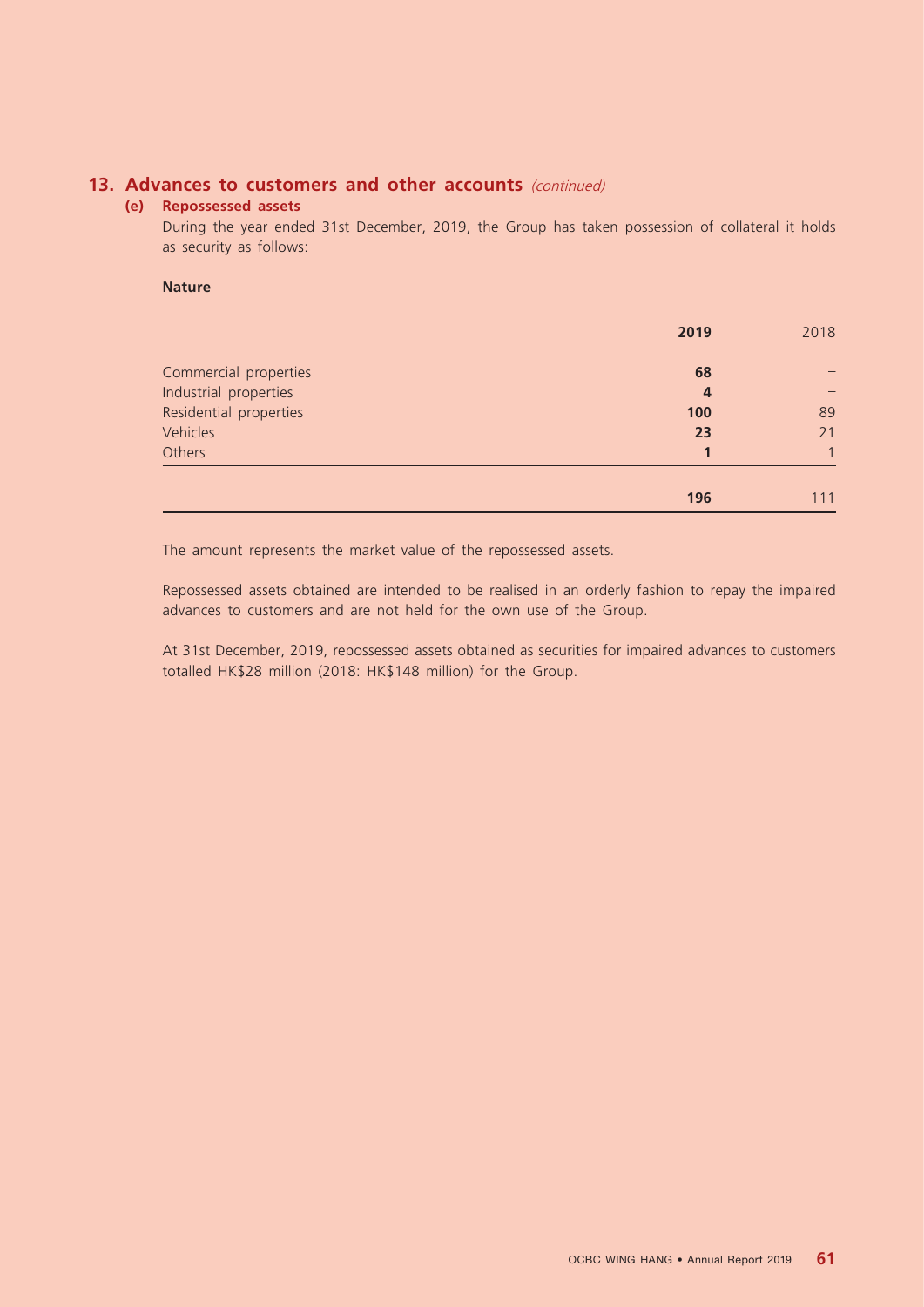## **14. Expected credit loss**

 **(a) Reconciliation of expected credit loss**

|                                                                                          |                |                | 2019          |         |              |
|------------------------------------------------------------------------------------------|----------------|----------------|---------------|---------|--------------|
|                                                                                          |                |                | <b>Stages</b> |         |              |
|                                                                                          | Stage 1        | Stage 2        | 1 and $2$     | Stage 3 | Total        |
| At 1st January                                                                           | 486            | 76             | 562           | 249     | 811          |
| Transfers of financial instruments                                                       |                |                |               |         |              |
| - transfers from Stage 1 to Stage 2                                                      | (38)           | 38             |               |         |              |
| - transfers from Stage 2 to Stage 1                                                      | 94             | (94)           |               |         |              |
| - transfers to Stage 3                                                                   | (2)            | (12)           | (14)          | 14      |              |
| - transfers from Stage 3                                                                 | $\overline{a}$ | 5              | 9             | (9)     |              |
| Net re-measurement of expected credit loss                                               | (272)          | 152            | (120)         | 242     | $122$        |
| New financial assets originated, repayments and                                          |                |                |               |         |              |
| further lending                                                                          | 87             | (41)           | 46            | 110     | 156          |
| Amounts written off                                                                      |                |                |               | (503)   | (503)        |
| Recoveries of advances written off in prior years                                        |                |                |               | 37      | 37           |
| Unwind of discount of expected credit losses                                             |                |                |               | (15)    | (15)         |
| Exchange adjustments                                                                     | (4)            | (1)            | (5)           | (1)     | (6)          |
| At 31st December                                                                         | 355            | 123            | 478           | 124     | 602          |
|                                                                                          |                |                |               |         |              |
| Representing expected credit loss for:                                                   |                |                |               |         |              |
| Balances and placement with central banks<br>Balances and placement with banks (note 10) |                |                |               |         |              |
| Advances to customers (note 13(a))                                                       | 259            | 104            | 363           | 124     | 487          |
| Trade bills (note 13(a))                                                                 | $\overline{2}$ |                | 2             |         | $\mathbf{2}$ |
| Advances to banks (note 13(a))                                                           |                |                |               |         |              |
| Contingent liabilities and commitments to                                                |                |                |               |         |              |
| extend credit (note 25)                                                                  | 83             | 17             | 100           |         | 100          |
| Financial assets measured at fair value through                                          |                |                |               |         |              |
| other comprehensive income                                                               | 11             | $\overline{2}$ | 13            |         | 13           |
|                                                                                          |                |                |               |         |              |
|                                                                                          | 355            | 123            | 478           | 124     | 602          |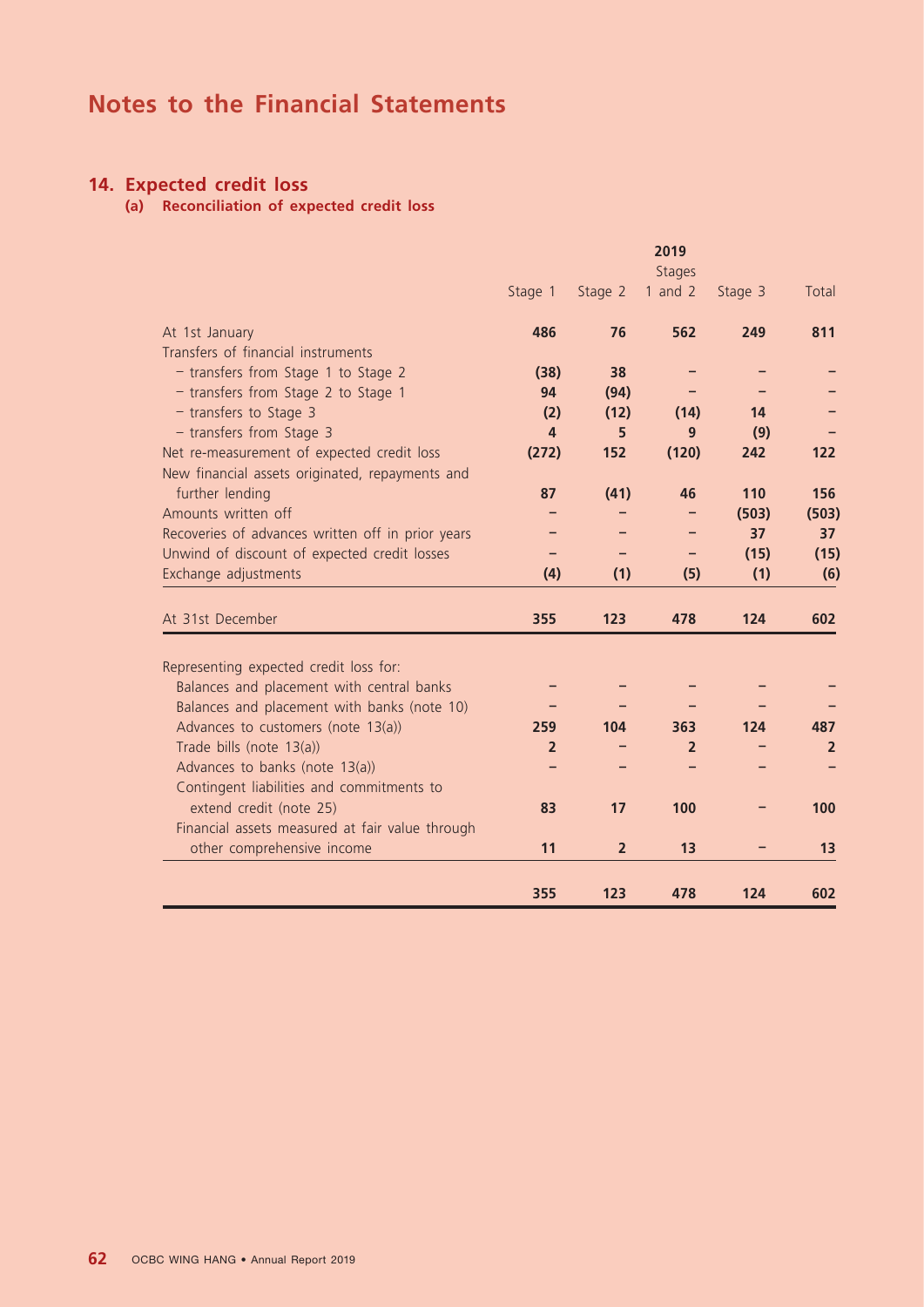## 14. Expected credit loss (continued)

## **(a) Reconciliation of expected credit loss** (continued)

|                                                                                               |                |                          | 2018<br><b>Stages</b>                       |              |              |
|-----------------------------------------------------------------------------------------------|----------------|--------------------------|---------------------------------------------|--------------|--------------|
|                                                                                               | Stage 1        |                          | 1 and $2/$<br>Stage 2 Collective Individual | Stage 3/     | Total        |
| At 31st December, 2017                                                                        |                |                          | 476                                         | 173          | 649          |
| Opening balance adjustment arising from change<br>in accounting policy                        |                |                          | 24                                          |              | 24           |
| At 1st January, 2018, after opening balance                                                   |                |                          |                                             |              |              |
| adjustment                                                                                    | 438            | 62                       | 500                                         | 173          | 673          |
| Transfers of financial instruments                                                            |                |                          |                                             |              |              |
| - transfers from Stage 1 to Stage 2                                                           | (48)           | 48                       |                                             |              |              |
| - transfers from Stage 2 to Stage 1                                                           | 83             | (83)                     |                                             |              |              |
| - transfers to Stage 3                                                                        | (2)            | (24)                     | (26)                                        | 26           |              |
| - transfers from Stage 3                                                                      | $\overline{4}$ | $\overline{4}$           | 8                                           | (8)          |              |
| Net re-measurement of expected credit loss<br>New financial assets originated, repayments and | (127)          | 127                      |                                             | 205          | 205          |
| further lending                                                                               | 146            | (58)                     | 88                                          | (48)         | 40           |
| Amounts written off                                                                           |                |                          |                                             | (127)        | (127)        |
| Recoveries of advances written off in prior years                                             |                |                          | $-$                                         | 38           | 38           |
| Unwind of discount of expected credit losses                                                  | -              |                          | $\overline{\phantom{0}}$                    | (11)         | (11)         |
| Exchange adjustments                                                                          | (8)            | $\overline{\phantom{0}}$ | (8)                                         | $\mathbf{1}$ | (7)          |
| At 31st December, 2018                                                                        | 486            | 76                       | 562                                         | 249          | 811          |
| Representing expected credit loss for:                                                        |                |                          |                                             |              |              |
| Balances and placement with central banks                                                     |                |                          |                                             |              |              |
| Balances and placement with banks (note 10)                                                   | $\mathbf{1}$   | $-$                      | $\mathbf{1}$                                |              | $\mathbf{1}$ |
| Advances to customers (note 13(a))                                                            | 319            | 52                       | 371                                         | 248          | 619          |
| Trade bills (note 13(a))                                                                      | 4              | -                        | 4                                           | $\mathbf{1}$ | 5            |
| Advances to banks (note 13(a))                                                                | 1              |                          | $\mathbf{1}$                                |              | $\mathbf{1}$ |
| Contingent liabilities and commitments to                                                     |                |                          |                                             |              |              |
| extend credit (note 25)                                                                       | 143            | 14                       | 157                                         |              | 157          |
| Financial assets measured at fair value through                                               |                |                          |                                             |              |              |
| other comprehensive income                                                                    | 18             | 10                       | 28                                          |              | 28           |
|                                                                                               | 486            | 76                       | 562                                         | 249          | 811          |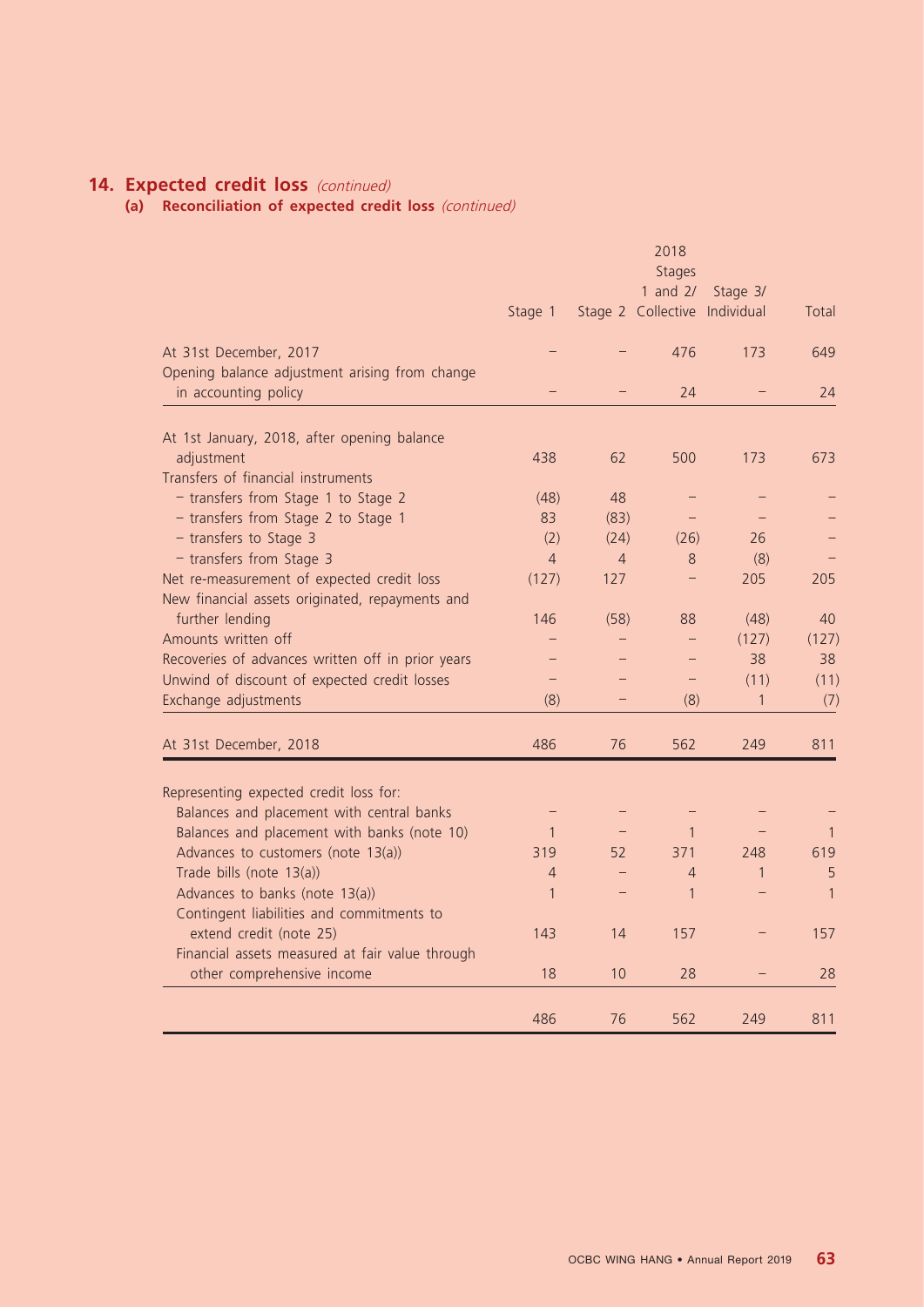## **14. Expected credit loss** (continued)

 **(b) Expected credit loss on financial assets**

The following tables set out information on the credit quality of financial assets and other liabilities.

|                                                                                                                                    |                  | 2019                   |                           |                                             |
|------------------------------------------------------------------------------------------------------------------------------------|------------------|------------------------|---------------------------|---------------------------------------------|
|                                                                                                                                    | Stage 1          | Stage 2                | Stage 3                   | Total                                       |
| Cash and balances with banks, central banks and other<br>financial institutions (note 10)<br>Pass<br>Less: Expected credit loss    | 9,415            |                        |                           | 9,415                                       |
| Carrying amount                                                                                                                    | 9,415            |                        |                           | 9,415                                       |
| Placements with banks, central banks and other financial<br>institutions (note 11)<br>Pass<br>Less: Expected credit loss           | 2,639            |                        |                           | 2,639                                       |
| Carrying amount                                                                                                                    | 2,639            |                        |                           | 2,639                                       |
| Advances to customers (note $13(a)$ )<br>Pass<br>Special mention<br>Substandard<br>Doubtful<br>Loss<br>Less: Expected credit loss  | 174,157<br>(259) | 14,459<br>807<br>(104) | 338<br>341<br>66<br>(124) | 188,616<br>807<br>338<br>341<br>66<br>(487) |
| Carrying amount                                                                                                                    | 173,898          | 15,162                 | 621                       | 189,681                                     |
| Trade bills (note $13(a)$ )<br>Pass<br>Special mention<br>Substandard<br>Doubtful<br>Loss<br>Less: Expected credit loss            | 780<br>(2)       |                        |                           | 780<br>(2)                                  |
| Carrying amount                                                                                                                    | 778              |                        |                           | 778                                         |
| Advances to banks (note 13(a))<br>Pass<br>Less: Expected credit loss                                                               | 1,503            |                        |                           | 1,503                                       |
| Carrying amount                                                                                                                    | 1,503            |                        |                           | 1,503                                       |
| Financial assets measured at fair value through other<br>comprehensive income (note 15)<br>Pass<br>Expected credit loss            | 71,535<br>(11)   | 655<br>(2)             |                           | 72,190<br>(13)                              |
| For loan commitments and financial guarantee contracts, the amounts in the table represent the<br>amounts committed or guaranteed: |                  |                        |                           |                                             |
| Contingent liabilities and commitments to extend credit<br>$+0.70(1)$                                                              |                  |                        |                           |                                             |

| (note 28(a))<br>Pass | 47,664 | 1.117 | $\overline{\phantom{0}}$ | 48,781 |
|----------------------|--------|-------|--------------------------|--------|
| Special mention      | -      | 382   | -                        | 382    |
| Expected credit loss | (83)   |       | -                        | (100)  |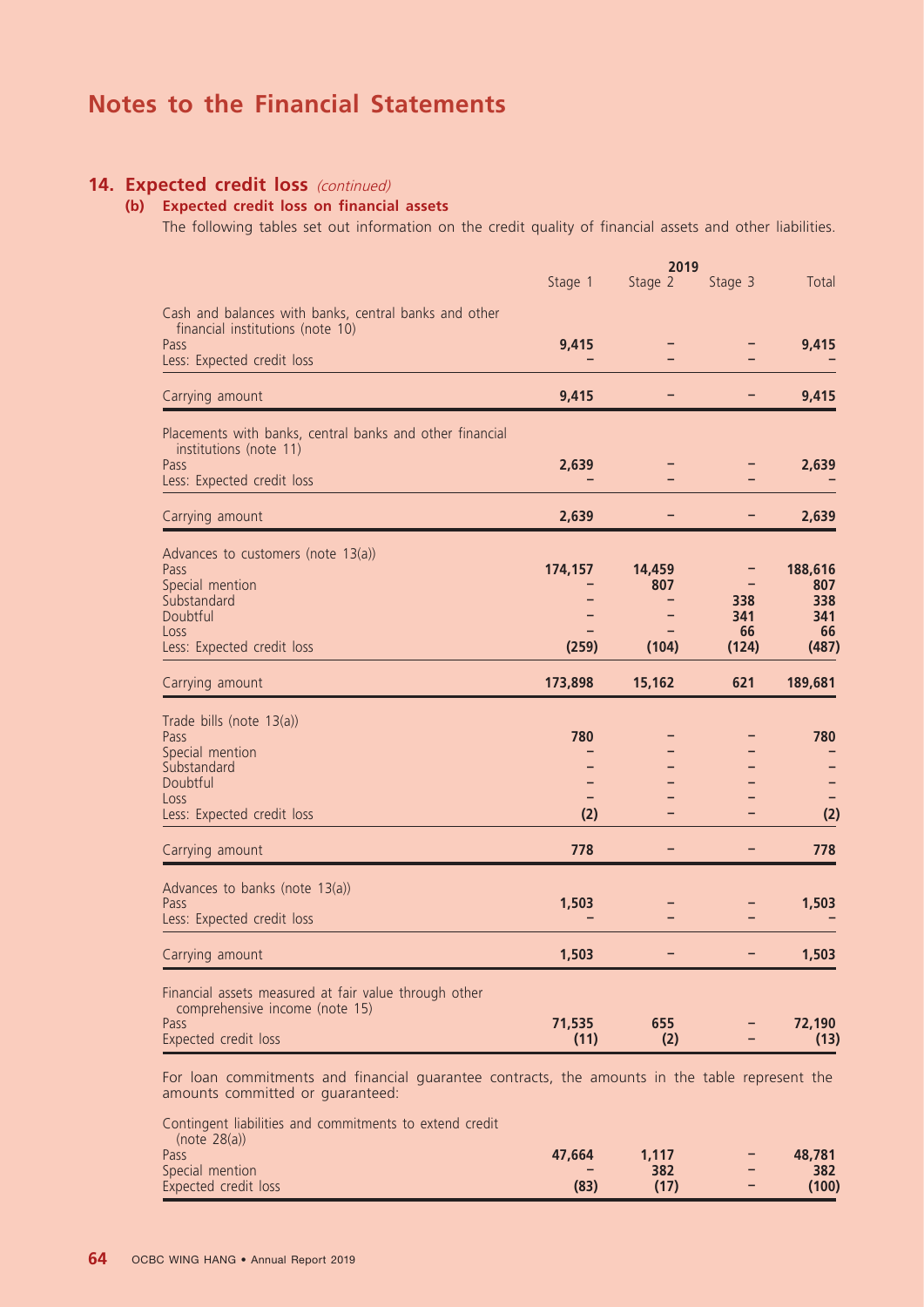## **14. Expected credit loss** (continued)

## **(b) Expected credit loss on financial assets** (continued)

|                                                          |                | 2018    |                 |            |
|----------------------------------------------------------|----------------|---------|-----------------|------------|
|                                                          | Stage 1        | Stage 2 | Stage 3         | Total      |
| Cash and balances with banks, central banks and other    |                |         |                 |            |
| financial institutions (note 10)                         |                |         |                 |            |
| Pass                                                     | 10,358         |         |                 | 10,358     |
| Less: Expected credit loss                               | (1)            |         |                 | (1)        |
| Carrying amount                                          | 10,357         |         |                 | 10,357     |
| Placements with banks, central banks and other financial |                |         |                 |            |
| institutions (note 11)                                   |                |         |                 |            |
| Pass                                                     | 3,836          |         |                 | 3,836      |
| Less: Expected credit loss                               |                |         |                 |            |
| Carrying amount                                          | 3,836          |         |                 | 3,836      |
| Advances to customers (note $13(a)$ )                    |                |         |                 |            |
| Pass                                                     | 178,272        | 13,404  |                 | 191,676    |
| Special mention                                          |                | 600     |                 | 600        |
| Substandard                                              |                |         | 604             | 604        |
| Doubtful<br>Loss                                         |                |         | 403<br>120      | 403<br>120 |
| Less: Expected credit loss                               | (319)          | (52)    | (248)           | (619)      |
|                                                          |                |         |                 |            |
| Carrying amount                                          | 177,953        | 13,952  | 879             | 192,784    |
| Trade bills (note 13(a))                                 |                |         |                 |            |
| Pass                                                     | 1,608          | 1       |                 | 1,609      |
| Special mention                                          |                | 5       |                 | 5          |
| Substandard                                              |                |         | 38              | 38         |
| Doubtful                                                 |                |         |                 |            |
| Loss<br>Less: Expected credit loss                       | (4)            | -       | $\equiv$<br>(1) | (5)        |
|                                                          |                |         |                 |            |
| Carrying amount                                          | 1,604          | 6       | 37              | 1,647      |
| Advances to banks (note 13(a))                           |                |         |                 |            |
| Pass                                                     | 2,056          | 312     |                 | 2,368      |
| Less: Expected credit loss                               | (1)            |         |                 | (1)        |
| Carrying amount                                          | 2,055          | 312     |                 | 2,367      |
| Financial assets measured at fair value through other    |                |         |                 |            |
| comprehensive income (note 15)                           |                |         |                 |            |
| Pass<br>Expected credit loss                             | 66,803<br>(18) | 3,702   |                 | 70,505     |
|                                                          |                | (10)    |                 | (28)       |

For loan commitments and financial guarantee contracts, the amounts in the table represent the amounts committed or guaranteed:

Contingent liabilities and commitments to extend credit (note 28(a)) Pass 41,826 – 43,460 – 43,460 – 43,460 – 43,460 – 43,460 – 43,460 – 43,460 – 43,460 – 43,460 – 43,460 – 43,460 Expected credit loss  $(143)$   $(14)$  – (157)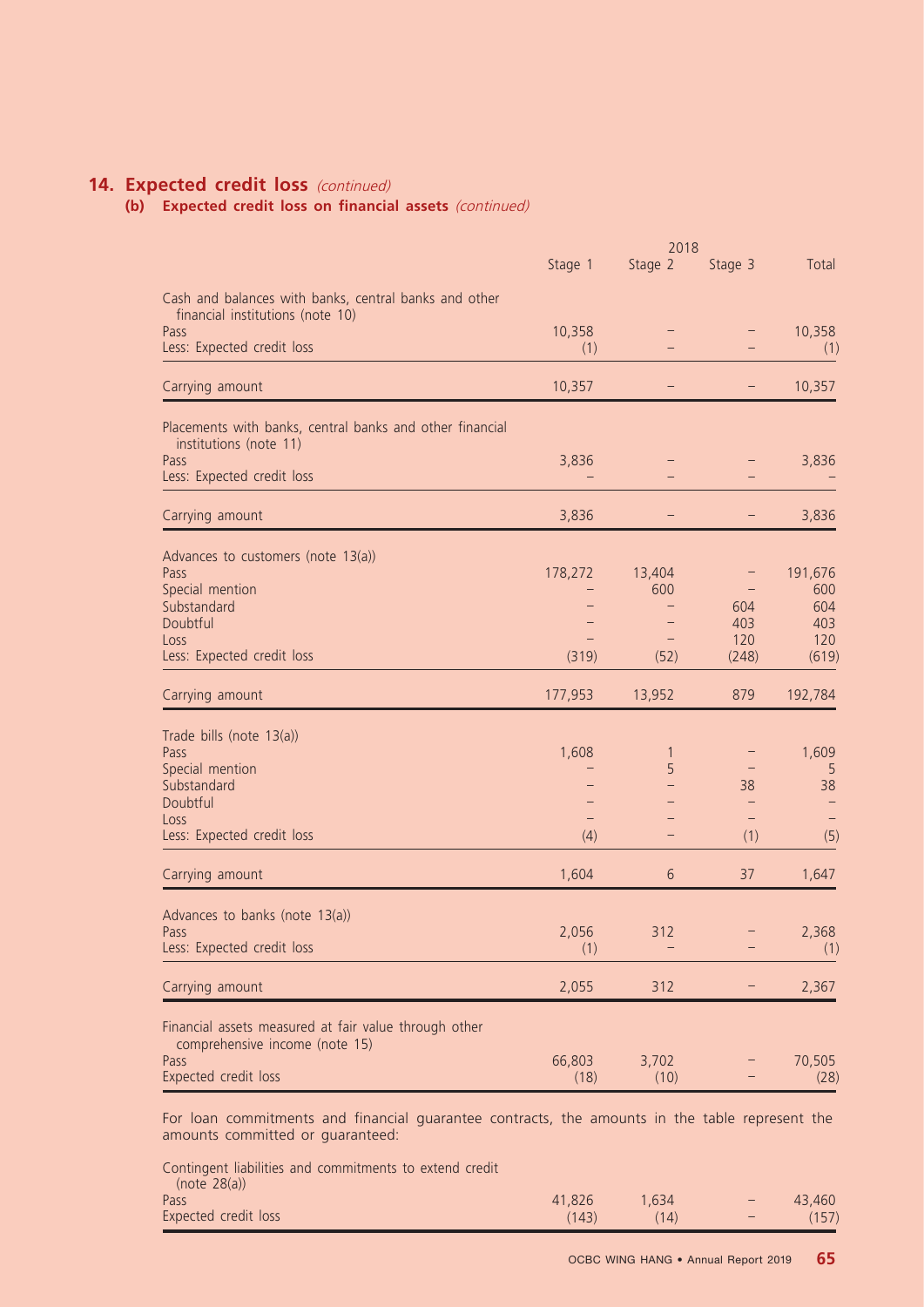## **15. Financial assets measured at fair value through other comprehensive income**

|                              | 2019   | 2018   |
|------------------------------|--------|--------|
| Debt securities:             |        |        |
| Listed in Hong Kong          | 16,873 | 13,531 |
| Listed outside Hong Kong     | 29,681 | 31,492 |
|                              | 46,554 | 45,023 |
| Unlisted                     | 25,636 | 25,482 |
|                              |        |        |
|                              | 72,190 | 70,505 |
| Equity securities:           |        |        |
| Unlisted                     | 1,954  | 1,143  |
|                              | 1,954  | 1,143  |
|                              | 74,144 | 71,648 |
| Debt securities include:     |        |        |
| Treasury bills               | 14,935 | 13,967 |
| Certificates of deposit held | 11,984 | 21,574 |
| Other debt securities        | 45,271 | 34,964 |
|                              | 72,190 | 70,505 |

Financial assets measured at fair value through other comprehensive income analysed by counterparty are as follows:

| 2019 | 2018                                 |
|------|--------------------------------------|
|      |                                      |
|      | 13,967                               |
| 72   | 72                                   |
|      | 42,247                               |
|      | 15,362                               |
|      | 71,648                               |
|      | 14,935<br>36,802<br>22,335<br>74,144 |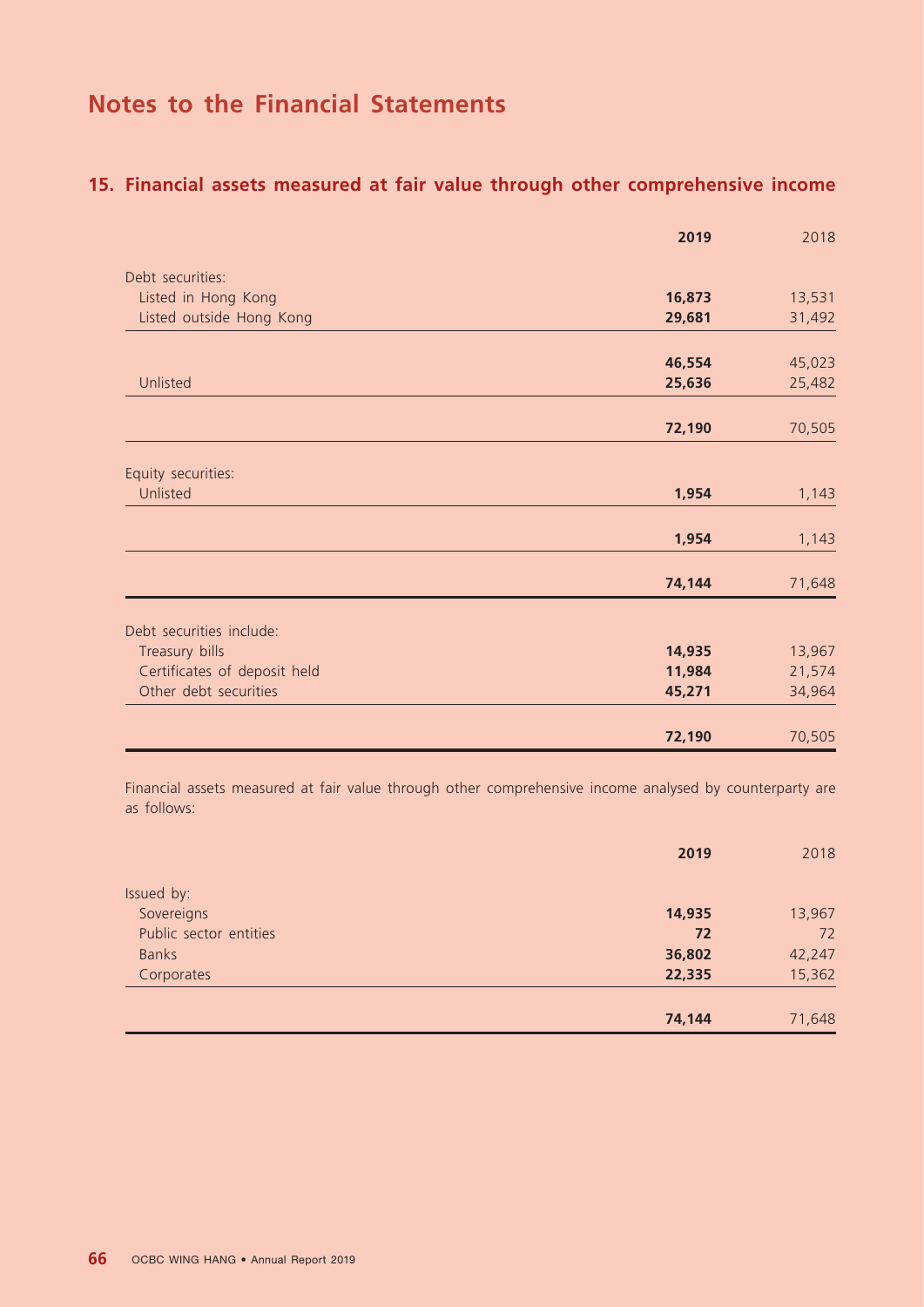## **16. Investments in subsidiaries**

The following list contains the particulars of principal subsidiaries:

|                                                                  | Place of<br>incorporation<br>and operation | Nominal value of<br>issued ordinary<br>shares | Group's<br>effective<br>interest |                      |
|------------------------------------------------------------------|--------------------------------------------|-----------------------------------------------|----------------------------------|----------------------|
| Name of company                                                  |                                            |                                               |                                  | Principal activities |
| Banco OCBC Weng Hang, S.A.                                       | Macau                                      | MOP120,000,000                                | 100%                             | <b>Banking</b>       |
| OCBC Wing Hang Bank (China)<br>Limited                           | People's<br>Republic of<br>China           | RMB5,467,000,000                              | 100%                             | <b>Banking</b>       |
| <b>OCBC Inchroy Credit</b><br>Corporation Limited                | Hong Kong                                  | HK\$25,000,000                                | 100%                             | Hire Purchase        |
| <b>OCBC Wing Hang Finance</b><br>Company Limited                 | Hong Kong                                  | HK\$130,000,000                               | 100%                             | Hire Purchase        |
| <b>OCBC Wing Hang Credit</b><br>Limited                          | Hong Kong                                  | HK\$20,000,000                                | 100%                             | Consumer Lending     |
| <b>OCBC Wing Hang Insurance</b><br><b>Brokers Limited</b>        | Hong Kong                                  | HK\$100,000                                   | 100%                             | Insurance Broker     |
| <b>OCBC Wing Hang Insurance</b><br>Agency Limited                | Hong Kong                                  | HK\$50,000                                    | 100%                             | Insurance Agency     |
| <b>OCBC Wing Hang Shares</b><br><b>Brokerage Company Limited</b> | Hong Kong                                  | HK\$10,000,000                                | 100%                             | Securities Dealing   |
| <b>OCBC Wing Hang (Nominees)</b><br>Limited                      | Hong Kong                                  | HK\$10,000                                    | 100%                             | Nominee Services     |
| Cheuk Woo Enterprises<br>Company Limited                         | Hong Kong                                  | HK\$10,000                                    | 100%                             | Property Investment  |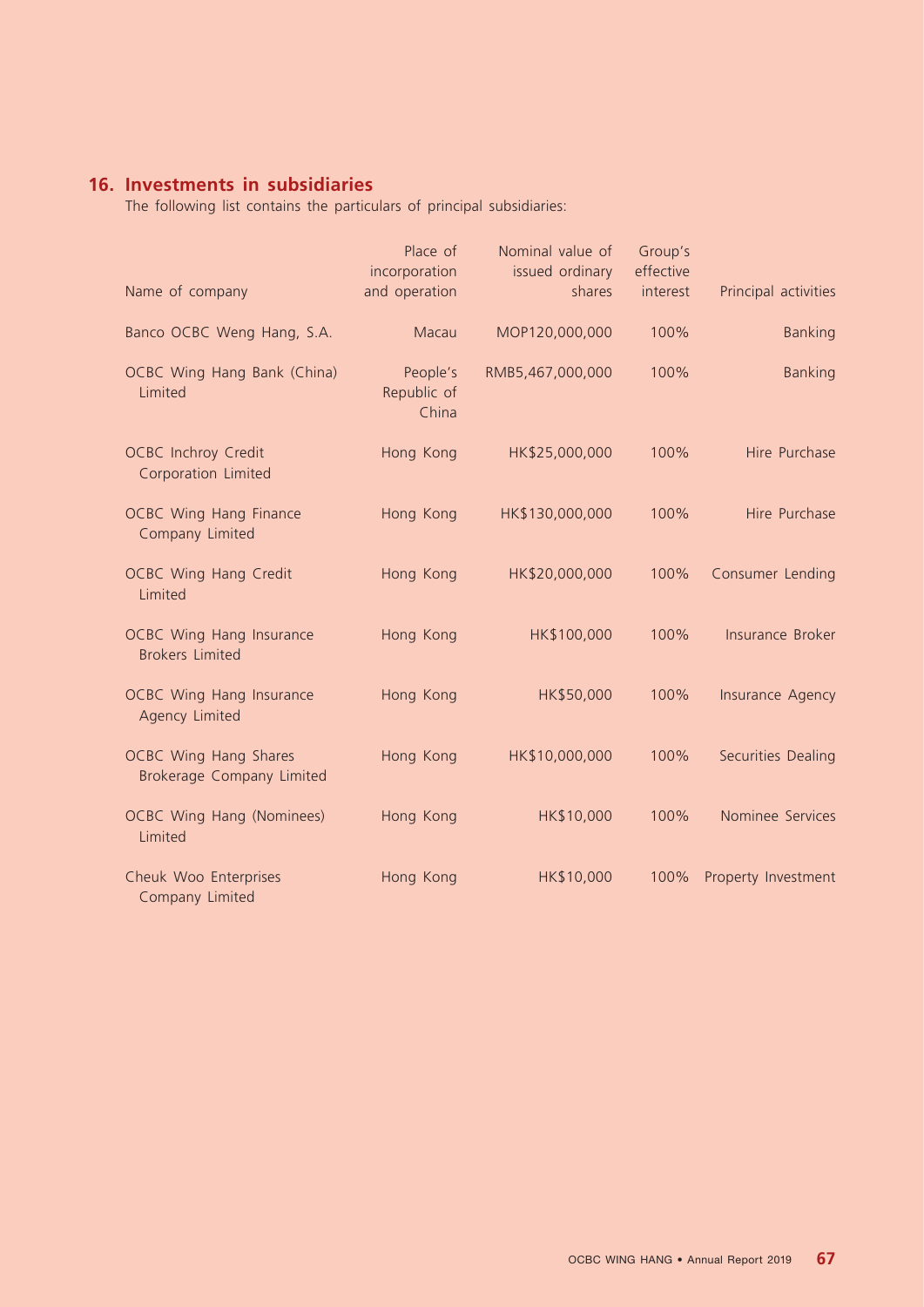## **17. Investments in associated companies**

|                     | 2019 | 2018 |
|---------------------|------|------|
| Share of net assets | 614  | 550  |

The following list contains the particulars of material associated companies:

| Name of<br>company                        | <b>Note</b> | Form of<br><b>business</b><br>structure | Place of<br>incorporation<br>and operation | Nominal value of<br>issued ordinary<br>shares | Group's<br>effective<br>interest | Voting<br>power   | Principal<br>activities               |
|-------------------------------------------|-------------|-----------------------------------------|--------------------------------------------|-----------------------------------------------|----------------------------------|-------------------|---------------------------------------|
| <b>Bank Consortium</b><br>Holding Limited |             | Incorporated                            | Hong Kong                                  | HK\$150,000,000                               |                                  | 27% 2 out of $7*$ | Services for<br>Retirement<br>Schemes |
| Hong Kong Life<br>Insurance Limited       |             | Incorporated                            | Hong Kong                                  | HK\$870,000,000                               |                                  | 33% 1 out of $3*$ | Insurance                             |

Representing the Group's number of votes on the board of directors of the respective associated companies.

Note 1: Bank Consortium Holding Limited, a major provider of retirement plans and pension fund services in Hong Kong, enables the Group to enhance its Mandatory Provident Fund services.

Note 2: Hong Kong Life Insurance Limited, a major insurance company in Hong Kong, enables the Group to expand the customer base for its insurance services.

All of the above associated companies are accounted for using the equity method in the consolidated financial statements.

In respect of the year ended 31st December, 2019, the share of the results of Bank Consortium Holding Limited and Hong Kong Life Insurance Limited were included in these financial statements based on accounts drawn up to 30th November, 2019. The Group has taken advantage of the provision contained in HKAS 28, Investments in Associates, whereby it is permitted to include the attributable share of associates' results based on accounts drawn up to a non-coterminous period and where the difference is not greater than three months.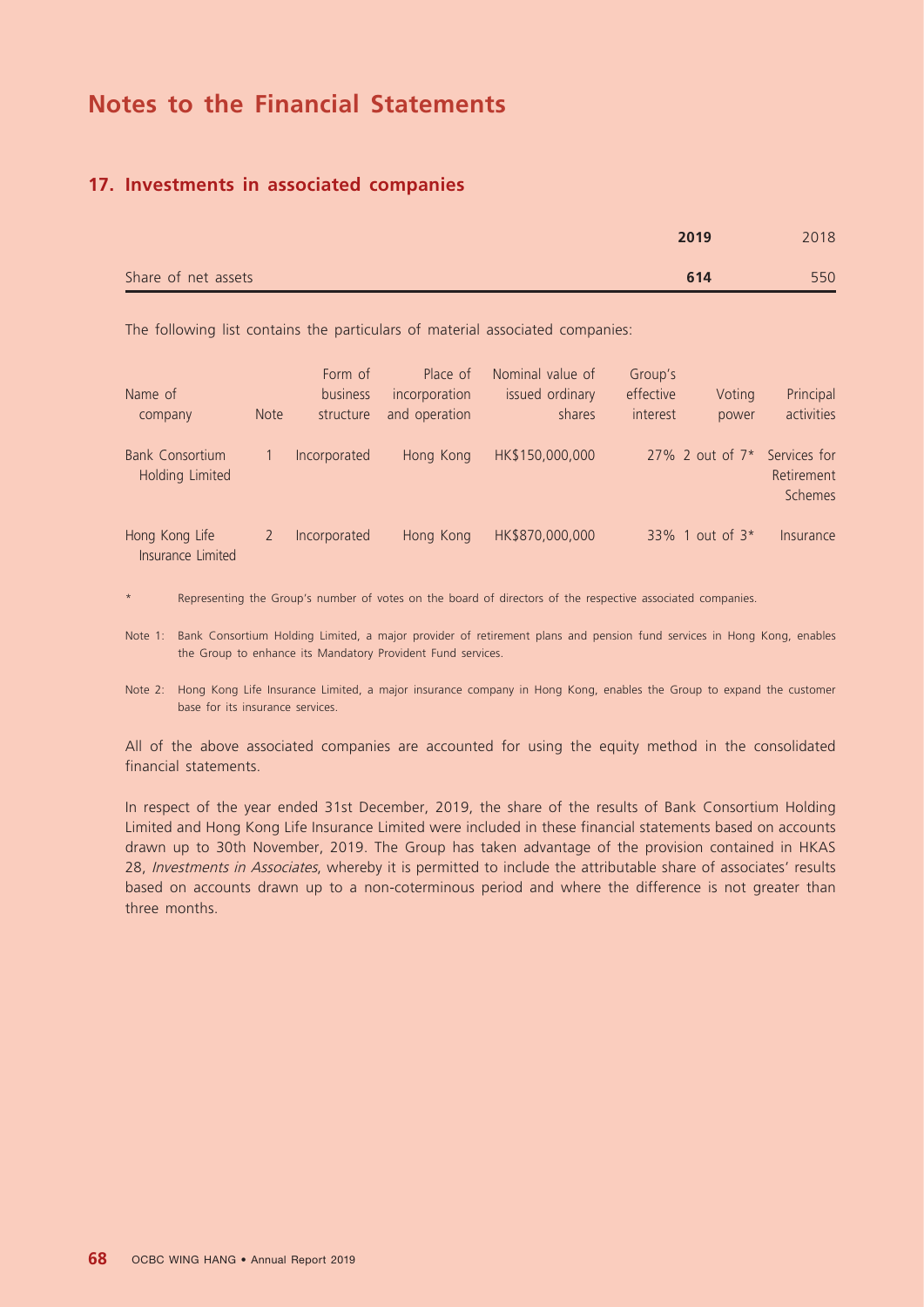## 17. Investments in associated companies (continued)

Summarised financial information of the material associated companies, adjusted for any differences in accounting policies, and reconciled to the carrying amounts in the consolidated financial statements, are disclosed below:

|                                                  | 2019  | <b>Bank Consortium</b><br>Holding Limited<br>2018 | Hong Kong Life<br>Insurance Limited<br>2018<br>2019 |        |
|--------------------------------------------------|-------|---------------------------------------------------|-----------------------------------------------------|--------|
| Gross amounts of the associated companies        |       |                                                   |                                                     |        |
| <b>Assets</b>                                    | 1,018 | 899                                               | 18,985                                              | 17,409 |
| Liabilities                                      | 141   | 88                                                | 17,544                                              | 16,126 |
| Net assets                                       | 877   | 811                                               | 1.441                                               | 1,283  |
| Total operating income                           | 712   | 683                                               | 1,963                                               | 1,549  |
| Profit after tax                                 | 219   | 203                                               | (29)                                                | (16)   |
| Other comprehensive income                       |       |                                                   | 168                                                 | (61)   |
| Total comprehensive income                       | 219   | 203                                               | 139                                                 | (77)   |
| Dividends received from the associated companies | 47    | 41                                                |                                                     |        |

Reconciled to the Group's interests in the associated companies

| Gross amounts of net assets of the associated companies<br>Group's effective interest | 877<br>27% | 811<br>27% | 1,441<br>33% | 1,283<br>33% |
|---------------------------------------------------------------------------------------|------------|------------|--------------|--------------|
| Group's share of net assets of the associated companies                               | 234        | 216        | 480          | 428          |
| Dividends received from the associated companies                                      | (47)       | (41)       |              |              |
| Elimination of unrealised gain on transfer of bank                                    |            |            |              |              |
| premises to the associated companies                                                  | (38)       | (38)       | (26)         | (26)         |
| Carrying amount in the consolidated financial statements                              | 149        | 137        | 454          | 402          |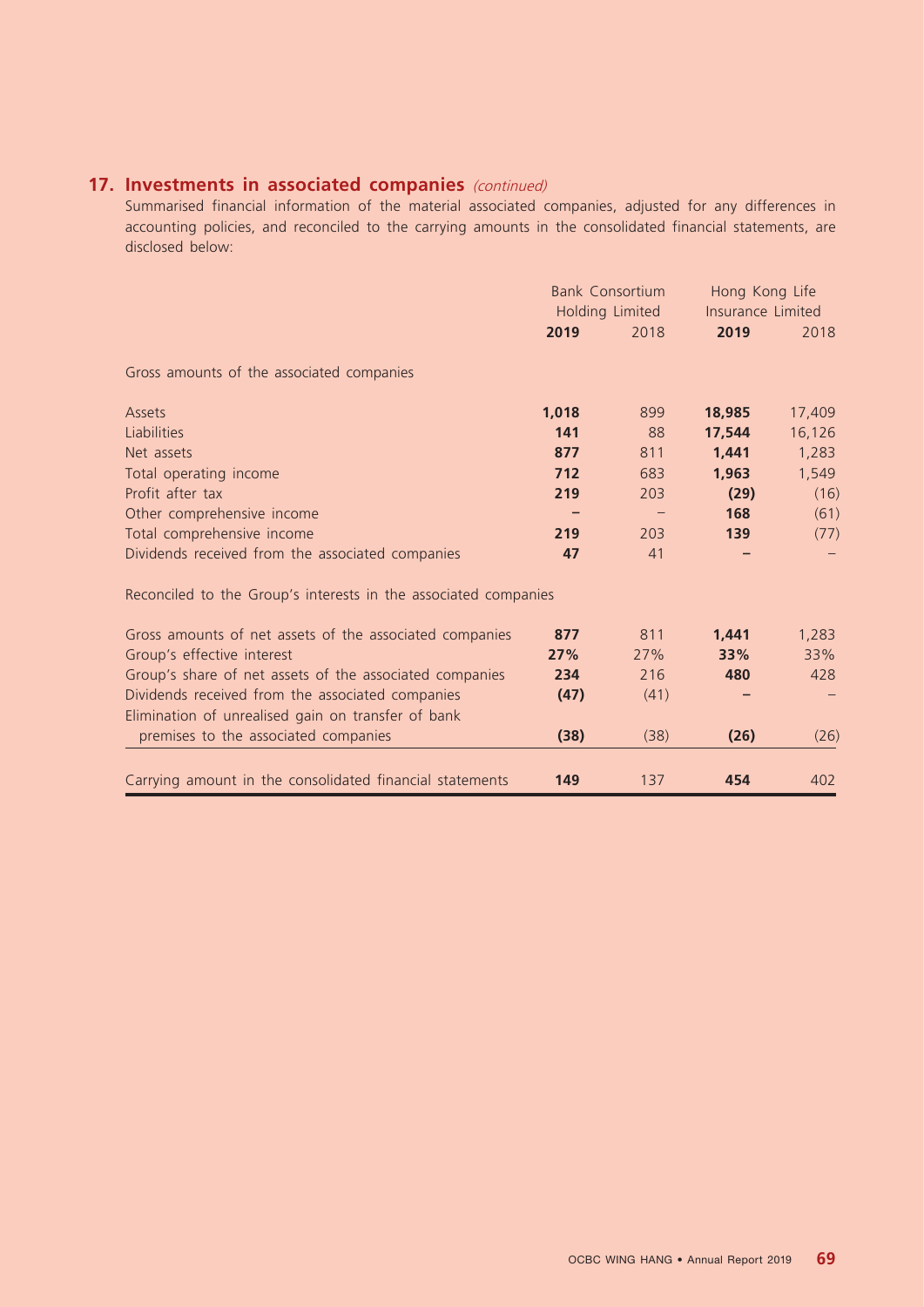## 17. Investments in associated companies (continued)

Aggregate information of an associated company that is not individually material:

|                                                                                                | 2019 | 2018 |
|------------------------------------------------------------------------------------------------|------|------|
| Aggregate carrying amount of individually immaterial associated company in                     |      |      |
| the consolidated financial statements                                                          | 11   | 11   |
| Aggregate amounts of the Group's share of net assets of the associated                         |      |      |
| company                                                                                        | 11   | 11   |
| Total operating income                                                                         | 131  | 124  |
| Profit after tax                                                                               |      |      |
| Total comprehensive income                                                                     | 1    |      |
| Reconciliation of carrying amounts to the Group's total interests in the associated companies: |      |      |
| Carrying amount of material associated companies                                               |      |      |
| - Bank Consortium Holding Limited                                                              | 149  | 137  |

| Investment in associated companies in the consolidated financial statements | 614 | 550 |
|-----------------------------------------------------------------------------|-----|-----|
| Carrying amount of the individually immaterial associated company           | 11  | 11  |
| - Hong Kong Life Insurance Limited                                          | 454 | 402 |
| - Bank Consortium Holding Limited                                           | 149 | 13/ |

**70** OCBC WING HANG • Annual Report 2019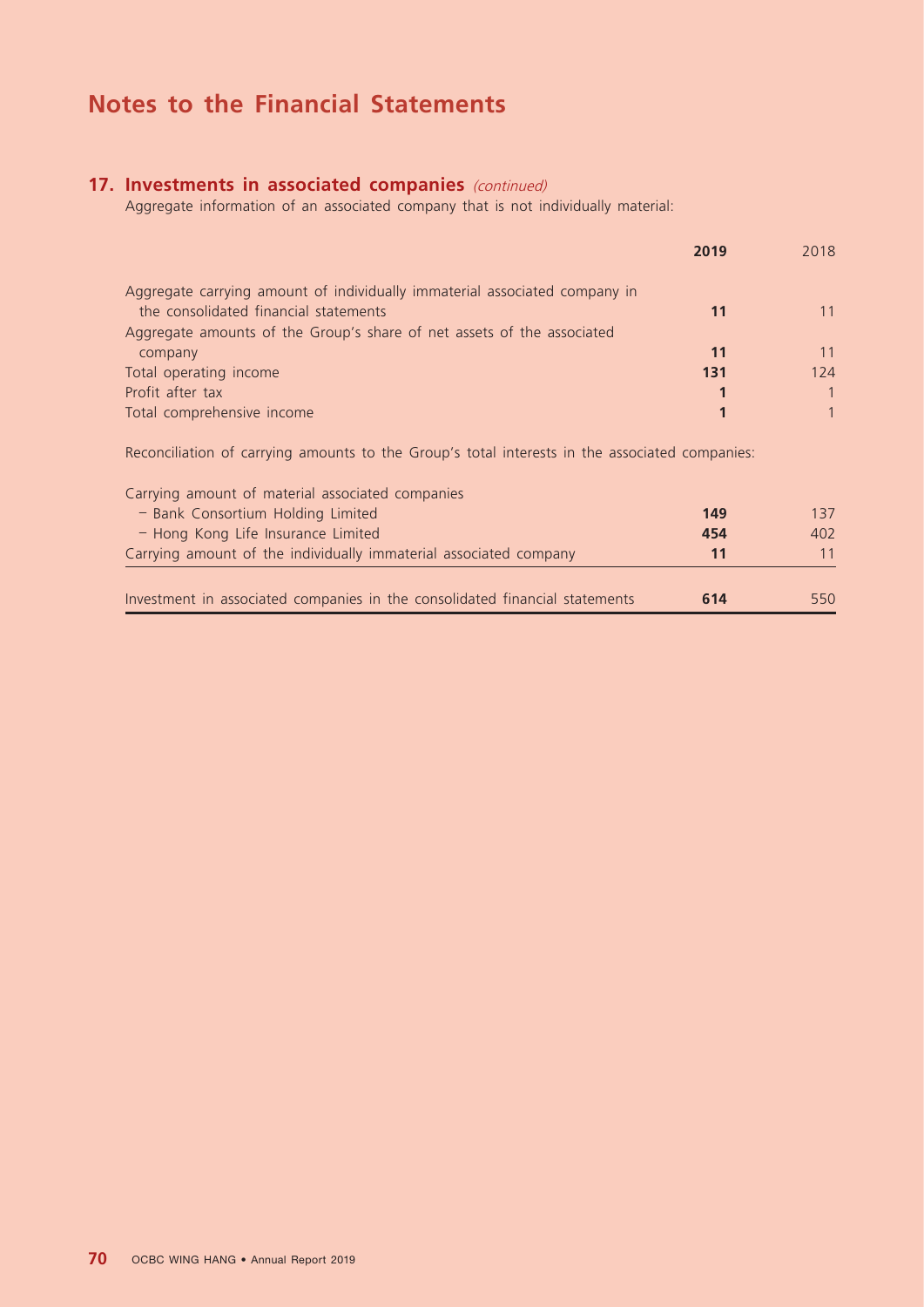## **18. Tangible fixed assets**

|                                          |                          |                          |            |             | 2019           |                          |                |              |       |
|------------------------------------------|--------------------------|--------------------------|------------|-------------|----------------|--------------------------|----------------|--------------|-------|
|                                          |                          |                          | Right of   |             |                |                          |                |              |       |
|                                          |                          |                          | use assets | Total       |                | Right of                 |                | <b>Bank</b>  |       |
|                                          | Investment               | <b>Bank</b>              | $-$ Bank   | <b>Bank</b> |                | use assets               | Total          | premises and |       |
|                                          | properties               | premises                 | premises   | premises    |                | Equipment - Equipment    | equipment      | equipment    | Total |
| Cost or valuation                        |                          |                          |            |             |                |                          |                |              |       |
| At 31st December, 2018                   | 289                      | 5,777                    |            | 5,777       | 1,506          |                          | 1,506          | 7,283        | 7,572 |
| Impact on initial application of         |                          |                          |            |             |                |                          |                |              |       |
| HKFRS16 (note 4)                         | -                        | -                        | 299        | 299         | $\overline{a}$ | $\overline{2}$           | $\overline{2}$ | 301          | 301   |
|                                          |                          |                          |            |             |                |                          |                |              |       |
| At 1st January, 2019 after opening       |                          |                          |            |             |                |                          |                |              |       |
| balance adjustment                       | 289                      | 5,777                    | 299        | 6,076       | 1,506          | $\overline{2}$           | 1,508          | 7,584        | 7,873 |
| <b>Additions</b>                         | 79                       | $\overline{2}$           | 44         | 46          | 85             | $\overline{\phantom{a}}$ | 85             | 131          | 210   |
| Disposals                                |                          | ۳                        | (2)        | (2)         | (56)           | -                        | (56)           | (58)         | (58)  |
| Deficit on revaluation                   |                          |                          |            |             |                |                          |                |              |       |
| - charged to bank premises               |                          |                          |            |             |                |                          |                |              |       |
| revaluation reserve                      |                          | (6)                      |            | (6)         |                |                          |                | (6)          | (6)   |
| - credited to consolidated               |                          |                          |            |             |                |                          |                |              |       |
| statement of profit or loss              |                          |                          |            |             |                |                          |                |              |       |
|                                          |                          |                          |            |             |                |                          |                |              |       |
| (note $5(f)$ )                           |                          |                          |            |             |                |                          |                |              |       |
| Elimination of accumulated               |                          |                          |            |             |                |                          |                |              |       |
| depreciation on revalued                 |                          |                          |            |             |                |                          |                |              |       |
| bank premises                            | -                        | (86)                     | -          | (86)        |                |                          |                | (86)         | (86)  |
| Exchange adjustment                      | (1)                      | $\qquad \qquad -$        | (3)        | (3)         |                |                          |                | (3)          | (4)   |
| At 31st December, 2019                   | 367                      | 5,687                    | 338        | 6,025       | 1,535          | $\overline{2}$           | 1,537          | 7,562        | 7,929 |
|                                          |                          |                          |            |             |                |                          |                |              |       |
| The analysis of cost or valuation        |                          |                          |            |             |                |                          |                |              |       |
| of the above assets is as follows:       |                          |                          |            |             |                |                          |                |              |       |
| At cost                                  |                          | 1,359                    | 338        | 1,697       | 1,535          | 2                        | 1,537          | 3,234        | 3,234 |
| At valuation                             |                          |                          |            |             |                |                          |                |              |       |
| 2019 (note 18(a))                        | 367                      | 4,328                    | -          | 4,328       |                | ٠                        |                | 4,328        | 4,695 |
|                                          | 367                      | 5,687                    | 338        | 6,025       | 1,535          | $\overline{2}$           | 1,537          | 7,562        | 7,929 |
|                                          |                          |                          |            |             |                |                          |                |              |       |
| Accumulated depreciation                 |                          |                          |            |             |                |                          |                |              |       |
| At 1st January, 2019                     | 21                       | 385                      | -          | 385         | 1,207          |                          | 1,207          | 1,592        | 1,613 |
| Charge for the period (note 5(g))        | $\overline{\phantom{a}}$ | 121                      | 112        | 233         | 95             | $\mathbf{1}$             | 96             | 329          | 329   |
| Written back on disposals                |                          | $\overline{\phantom{m}}$ | (1)        | (1)         | (48)           |                          | (48)           | (49)         | (49)  |
| Elimination of accumulated               |                          |                          |            |             |                |                          |                |              |       |
| depreciation on revalued                 |                          |                          |            |             |                |                          |                |              |       |
| bank premises                            | ۰                        | (86)                     | ۰          | (86)        |                |                          |                | (86)         | (86)  |
|                                          |                          |                          |            |             |                |                          |                |              |       |
| Exchange adjustment                      |                          | -                        | (1)        | (1)         |                |                          |                | (1)          | (1)   |
| At 31st December, 2019                   | 21                       | 420                      | 110        | 530         | 1,254          | 1                        | 1,255          | 1,785        | 1,806 |
|                                          |                          |                          |            |             |                |                          |                |              |       |
| Net book value<br>At 31st December, 2019 | 346                      | 5,267                    | 228        | 5,495       | 281            | $\mathbf{1}$             | 282            | 5,777        | 6,123 |
|                                          |                          |                          |            |             |                |                          |                |              |       |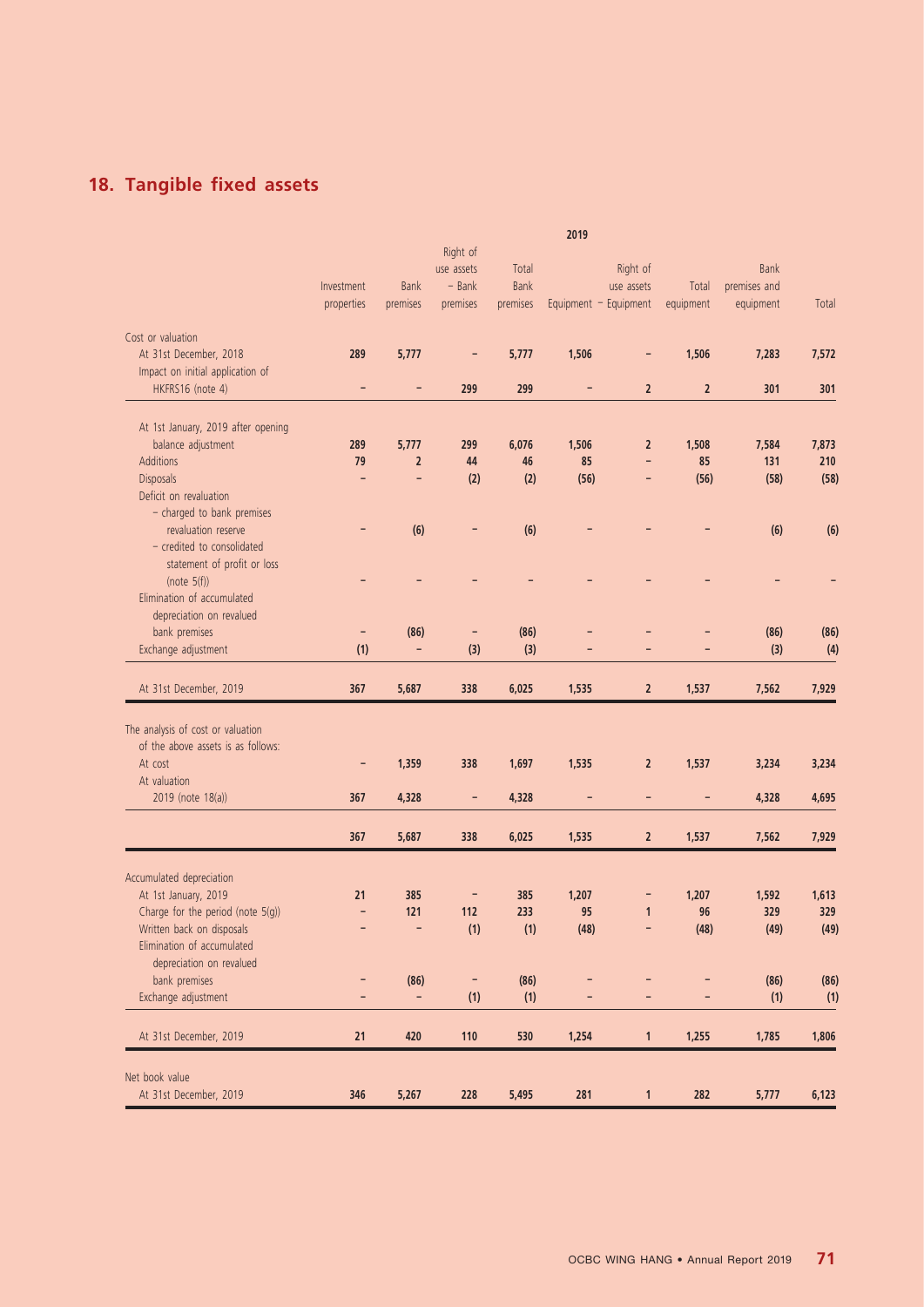## 18. Tangible fixed assets (continued)

|                                           |            |             | 2018      |              |       |
|-------------------------------------------|------------|-------------|-----------|--------------|-------|
|                                           |            |             |           | <b>Bank</b>  |       |
|                                           | Investment | <b>Bank</b> |           | premises and |       |
|                                           | properties | premises    | Equipment | equipment    | Total |
| Cost or valuation                         |            |             |           |              |       |
| At 1st January                            | 388        | 5,359       | 1,508     | 6,867        | 7,255 |
| <b>Additions</b>                          |            | 15          | 112       | 127          | 127   |
| <b>Disposals</b>                          |            | (4)         | (112)     | (116)        | (116) |
| <b>Distribution</b>                       | (106)      |             |           |              | (106) |
| Surplus on revaluation                    |            |             |           |              |       |
| - credited to bank premises               |            |             |           |              |       |
| revaluation reserve                       |            | 488         |           | 488          | 488   |
| - credited to consolidated                |            |             |           |              |       |
| statement of profit or loss               |            |             |           |              |       |
| (note $5(f)$ )                            | 8          |             |           |              | $8\,$ |
| Elimination of accumulated                |            |             |           |              |       |
| depreciation on revalued<br>bank premises |            | (73)        |           | (73)         | (73)  |
| Exchange adjustment                       | (1)        | (8)         | (2)       | (10)         | (11)  |
|                                           |            |             |           |              |       |
| At 31st December                          | 289        | 5,777       | 1,506     | 7,283        | 7,572 |
| The analysis of cost or valuation of      |            |             |           |              |       |
| the above assets is as follows:           |            |             |           |              |       |
| At cost                                   |            | 1,358       | 1,506     | 2,864        | 2,864 |
| At valuation                              |            |             |           |              |       |
| 2018 (note 18(a))                         | 289        | 4,419       |           | 4,419        | 4,708 |
|                                           | 289        | 5,777       | 1,506     | 7,283        | 7,572 |
| Accumulated depreciation                  |            |             |           |              |       |
| At 1st January                            | 28         | 354         | 1,208     | 1,562        | 1,590 |
| Charge for the year (note 5(g))           | —          | 116         | 109       | 225          | 225   |
| Written back on disposals                 |            | (9)         | (107)     | (116)        | (116) |
| Written back on distribution              | (6)        |             |           |              | (6)   |
| Elimination of accumulated                |            |             |           |              |       |
| depreciation on revalued                  |            |             |           |              |       |
| bank premises                             |            | (73)        |           | (73)         | (73)  |
| Exchange adjustment                       | (1)        | (3)         | (3)       | (6)          | (7)   |
| At 31st December                          | 21         | 385         | 1,207     | 1,592        | 1,613 |
| Net book value                            |            |             |           |              |       |
| At 31st December                          | 268        | 5,392       | 299       | 5,691        | 5,959 |
|                                           |            |             |           |              |       |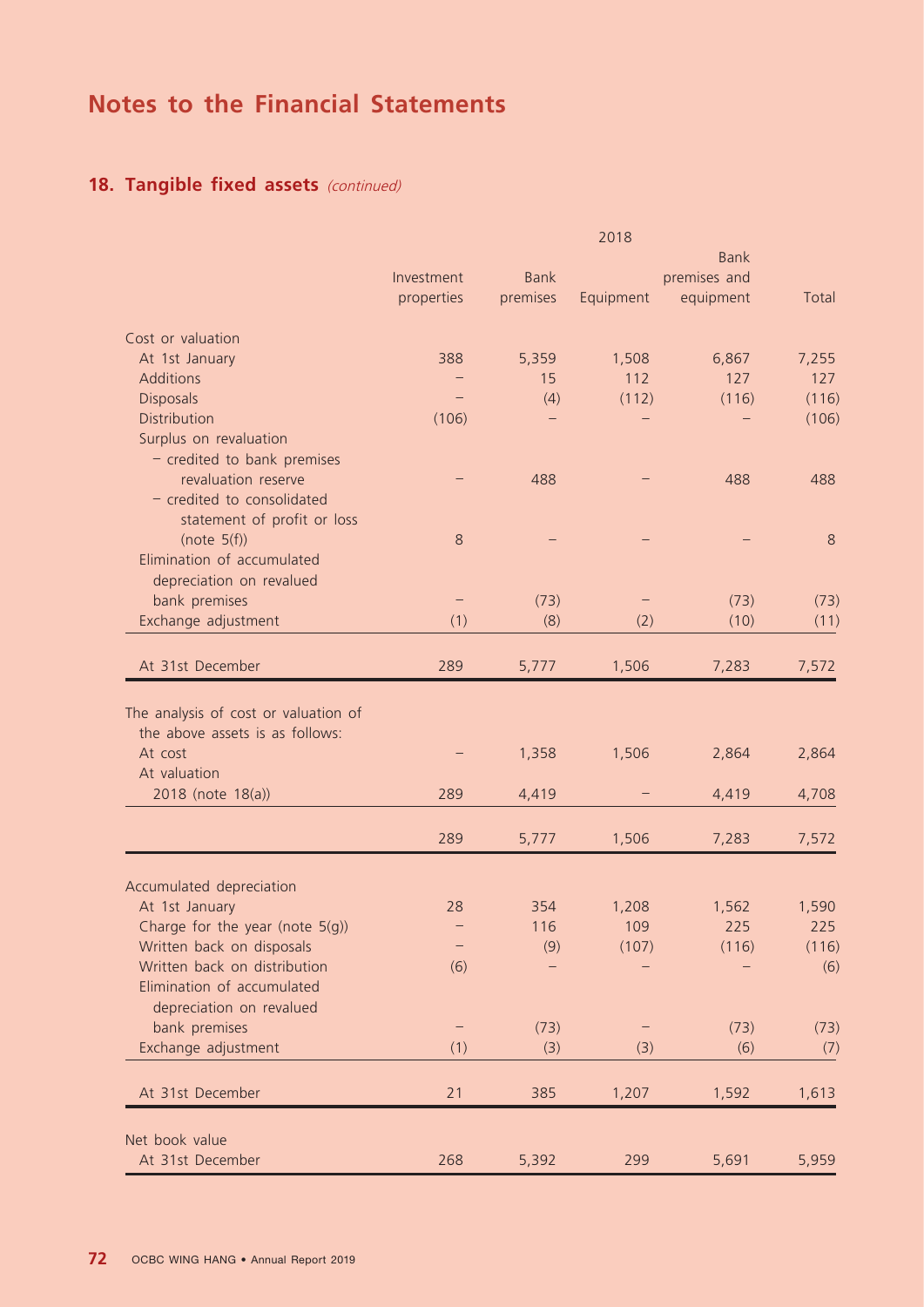## **18. Tangible fixed assets** (continued)

### **(a) Fair value measurement of properties**

#### **(i) Fair value hierarchy**

The following table presents the fair value of the Group's properties measured at the end of the reporting period on a recurring basis, categorised into the three-level fair value hierarchy as defined in HKFRS 13, *Fair value measurement*. The level into which a fair value measurement is classified is determined with reference to the observability and significance of the inputs used in the valuation technique as follows:

- Level 1: Fair value measured using only Level 1 inputs i.e. unadjusted quoted prices in active markets for identical assets or liabilities at the measurement date.
- Level 2: Fair value measured using Level 2 inputs i.e. observable inputs which fail to meet Level 1, and not using significant unobservable inputs. Unobservable inputs are inputs for which market data is not available.

|                                           | 2019    |         |         |       |
|-------------------------------------------|---------|---------|---------|-------|
|                                           | Level 1 | Level 2 | Level 3 | Total |
| Recurring fair value measurements         |         |         |         |       |
| Investment properties                     |         |         | 367     | 367   |
| Bank premises held for administrative use |         |         | 4,328   | 4,328 |
|                                           |         |         |         |       |
|                                           |         |         | 4,695   | 4,695 |
|                                           |         |         |         |       |
|                                           |         |         | 2018    |       |
|                                           | Level 1 | Level 2 | Level 3 | Total |
|                                           |         |         |         |       |
| Recurring fair value measurements         |         |         |         |       |
| Investment properties                     |         |         | 289     | 289   |
| Bank premises held for administrative use |         |         | 4,419   | 4,419 |
|                                           |         |         |         |       |
|                                           |         |         | 4,708   | 4,708 |

Level 3: Fair value measured using significant unobservable inputs.

During the year ended 31st December, 2019, there were no transfers between Level 1 and Level 2, nor transfers into or out of Level 3. The Group's policy is to recognise transfers between levels of fair value hierarchy as at the end of the reporting period in which they occur.

All of the Group's investment properties and bank premises held for administrative use were revalued by independent firms of surveyors, Savills Valuation and Professional Services Limited, who have among their staff Fellows of the Hong Kong Institute of Surveyors, Shanghai BDGH Chartered Valuation Surveyors Co., Ltd, who is registered with the Royal Institution of Chartered Surveyors and Cushman & Wakefield Plc. All firms have recent experience in the location and category of the properties being valued.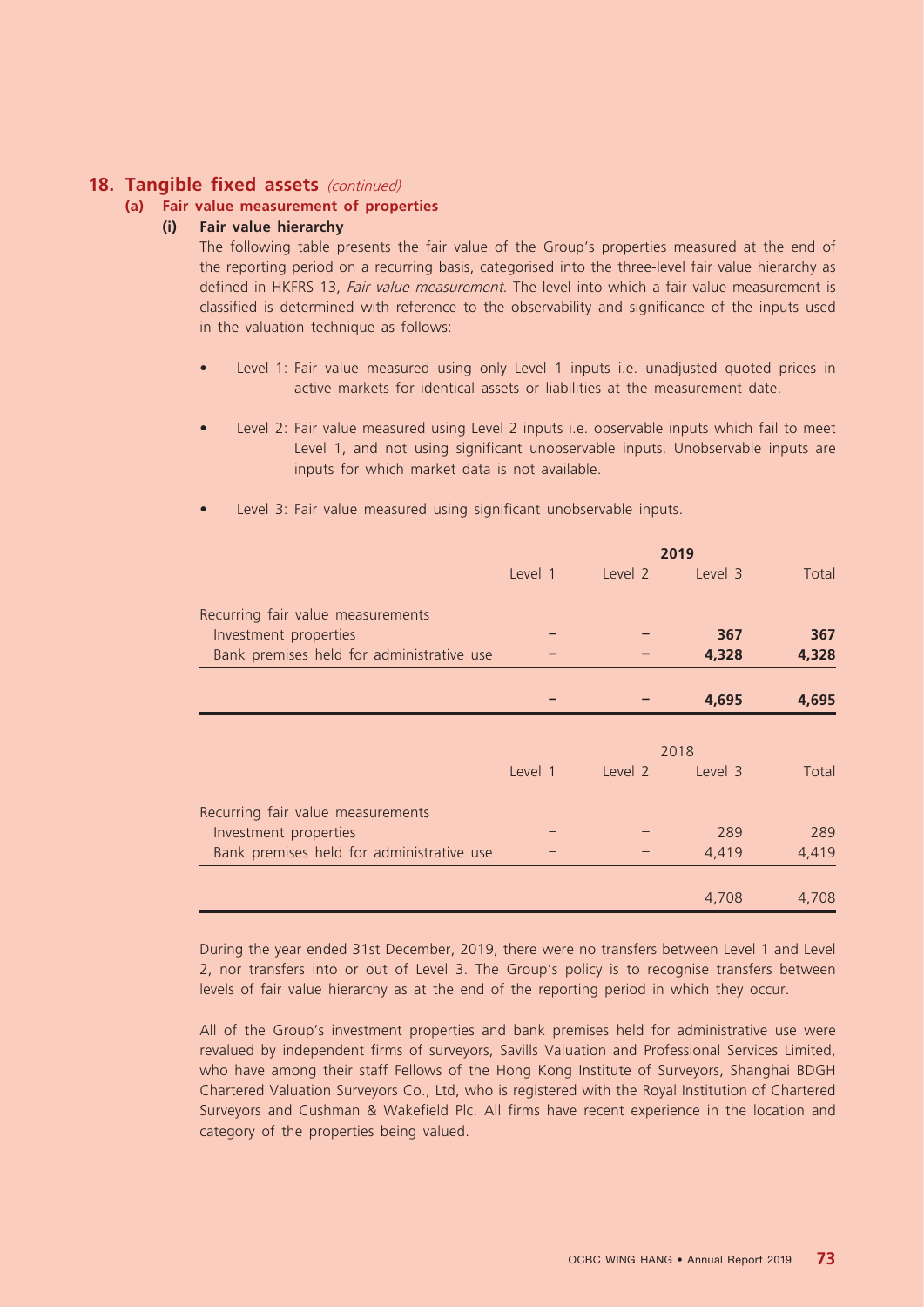### **18. Tangible fixed assets** (continued)

 **(a) Fair value measurement of properties** (continued)

 **(ii) Information about Level 3 fair value measurements**

|                                                                           | Valuation techniques          | Unobservable inputs                                   | Ranges                               |
|---------------------------------------------------------------------------|-------------------------------|-------------------------------------------------------|--------------------------------------|
| Investment properties and<br>bank premises held for<br>administrative use | Direct comparison<br>approach | Premium (discount)<br>on quality of the<br>properties | $-6\%$ to 53%<br>(2018: -37% to 30%) |

The fair value of investment properties and bank premises are determined using the direct comparison approach by reference to recent sales prices of comparable properties on a price per square foot basis, adjusted for a premium or a discount specific to the quality of the Group's properties compared to the recent sales. The valuations take into account characteristics of the properties including the location, size, view, floor level, year of completion and other factors collectively. Higher premiums for higher quality properties will result in a higher fair value measurement.

The movements during the period in the balance of these Level 3 fair value measurements are as follows:

|                                  | 2019       |             |               | 2018        |  |
|----------------------------------|------------|-------------|---------------|-------------|--|
|                                  | Investment | <b>Bank</b> | Investment    | <b>Bank</b> |  |
|                                  | properties | premises    | properties    | premises    |  |
| Cost or valuation                |            |             |               |             |  |
| At 1st January                   | 289        | 4,419       | 388           | 4,004       |  |
| Addition                         | 79         |             |               |             |  |
| <b>Disposals</b>                 |            |             | (106)         |             |  |
| Depreciation charge for the year |            | (85)        |               | (73)        |  |
| (Deficit)/surplus on revaluation |            |             |               |             |  |
| $-$ (charged)/credited to bank   |            |             |               |             |  |
| premises revaluation reserve     |            | (6)         |               | 488         |  |
| - credited to consolidated       |            |             |               |             |  |
| statement of profit or loss      |            |             | $\mathcal{B}$ |             |  |
| Exchange difference              | (1)        |             | (1)           |             |  |
| At 31st December                 | 367        | 4,328       | 289           | 4,419       |  |

Fair value adjustment of investment properties is recognised in the line item "Other income" on the face of the consolidated statement of profit or loss.

Surplus on revaluation of bank premises is recognised in other comprehensive income as "Bank premises revaluation reserve".

All the gains recognised in the statement of profit or loss for the year arise from the properties held at the end of the reporting period.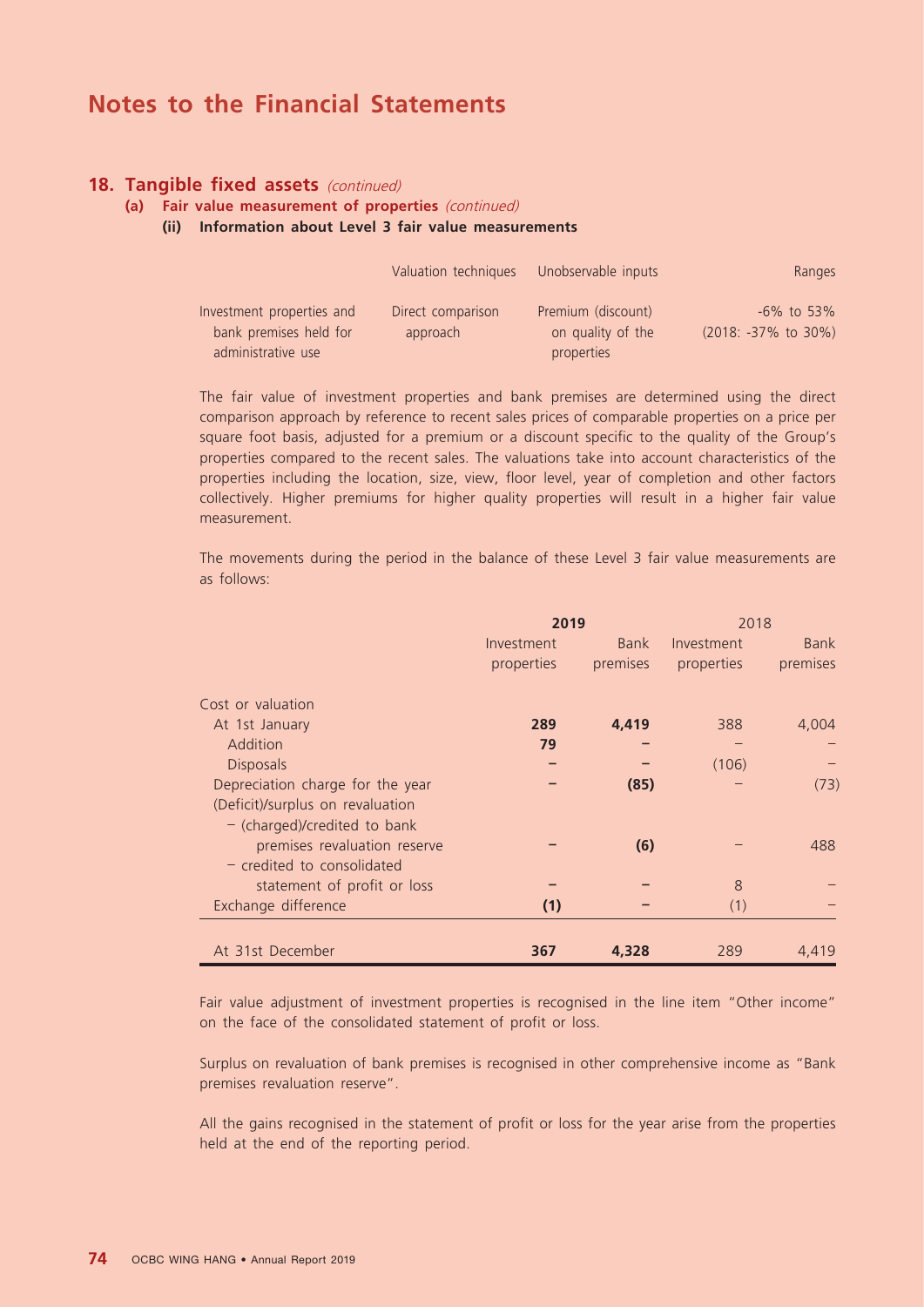## **18. Tangible fixed assets** (continued)

#### **(a) Fair value measurement of properties** (continued)

- **(iii)** The deficit on revaluation on bank premises held for administrative use net of deferred tax of HK\$18 million (2018: surplus of HK\$483 million) have been recognised in other comprehensive income and accumulated in the bank premises revaluation reserve of the Group.
- **(iv)** The carrying amount of the Group's bank premises held for administrative use would have been HK\$776 million (2018: HK\$794 million) had they been stated at cost less accumulated depreciation.

#### **(b) The net book value of investment properties and bank premises is as follows:**

|                                                  | 2019  | 2018           |
|--------------------------------------------------|-------|----------------|
| <b>FREEHOLD</b>                                  |       |                |
| - Held outside Hong Kong                         | 278   | 278            |
| <b>LEASEHOLD</b>                                 |       |                |
| - Held in Hong Kong                              |       |                |
| Long-term leases (over 50 years unexpired)       | 2,671 | 2,751          |
| Medium-term leases (10 to 50 years unexpired)    | 1,786 | 1,818          |
| - Held outside Hong Kong                         |       |                |
| Long-term leases (over 50 years unexpired)       | 3     | $\overline{4}$ |
| Medium-term leases (10 to 50 years unexpired)    | 507   | 439            |
| Short-term leases (less than 10 years unexpired) | 368   | 369            |
|                                                  | 5,613 | 5,659          |

## **(c) Fixed assets leased out under operating leases**

The Group leases out investment properties under operating leases. The leases typically run for an initial period of two to three years. None of the leases includes contingent rentals.

All properties held under operating leases that would otherwise meet the definition of investment property are classified as investment properties.

The Group's total future minimum lease payments of all fixed assets under non-cancellable operating leases are receivables as follows:

|                                 | 2019 | 2018 |
|---------------------------------|------|------|
| Within 1 year                   |      | 6    |
| After 1 year but within 5 years | 3    | 3    |
|                                 | 8    | 9    |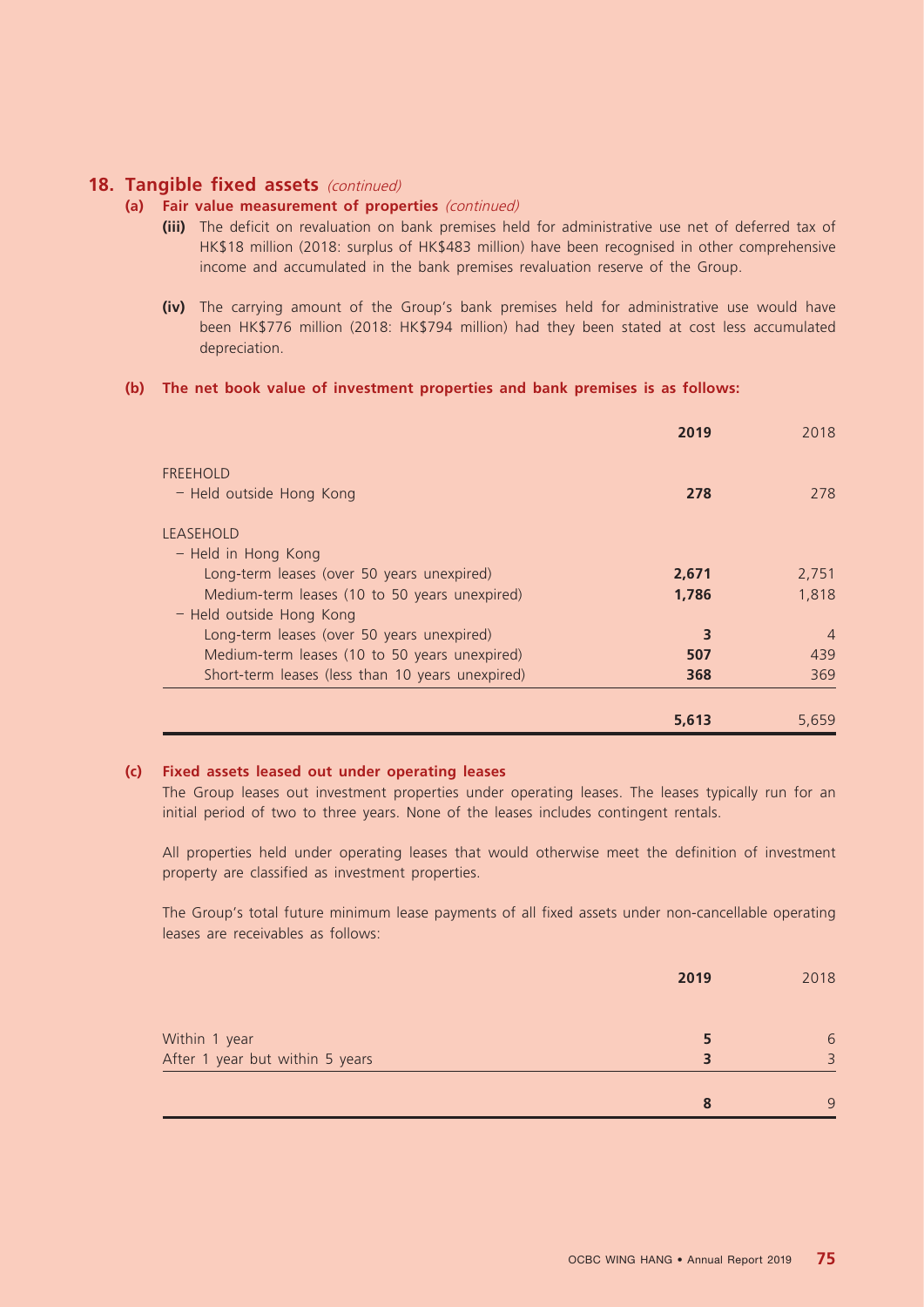## **19. Goodwill**

 **(a) Goodwill**

|                              | 2019        | 2018  |
|------------------------------|-------------|-------|
| Cost                         |             |       |
| At 1st January/31st December | 1,307       | 1,307 |
| Accumulated impairment loss  |             |       |
| At 1st January/31st December | $\mathbf 1$ |       |
| Net book value               |             |       |
| At 31st December             | 1,306       | 1,306 |

### **(b) Impairment tests for cash-generating units containing goodwill**

Goodwill is allocated to the Group's cash-generating units ("CGU") identified according to region of operation and reportable segment as follows:

|                                     | 2019  | 2018  |
|-------------------------------------|-------|-------|
| Hong Kong:                          |       |       |
| Retail banking business acquired    | 1,019 | 1,019 |
| Corporate banking business acquired | 234   | 234   |
| Treasury business acquired          | 53    | 53    |
|                                     | 1,306 | 1,306 |

The recoverable amount of the CGU is determined based on value in use calculations. These calculations use cash flow projections based on financial budgets approved by management covering a five-year period. Cash flows beyond the five-year period are extrapolated using the estimate growth rate beyond initial cash flows projection of 3.00% (2018: 3.00%). The growth rate does not exceed the long-term average growth rate for the business in which the CGU operates. The cash flows are discounted using a discount rate of 10.11% (2018: 12.31%). The discount rates used are pre-tax and reflect specific risks relating to the relevant segments.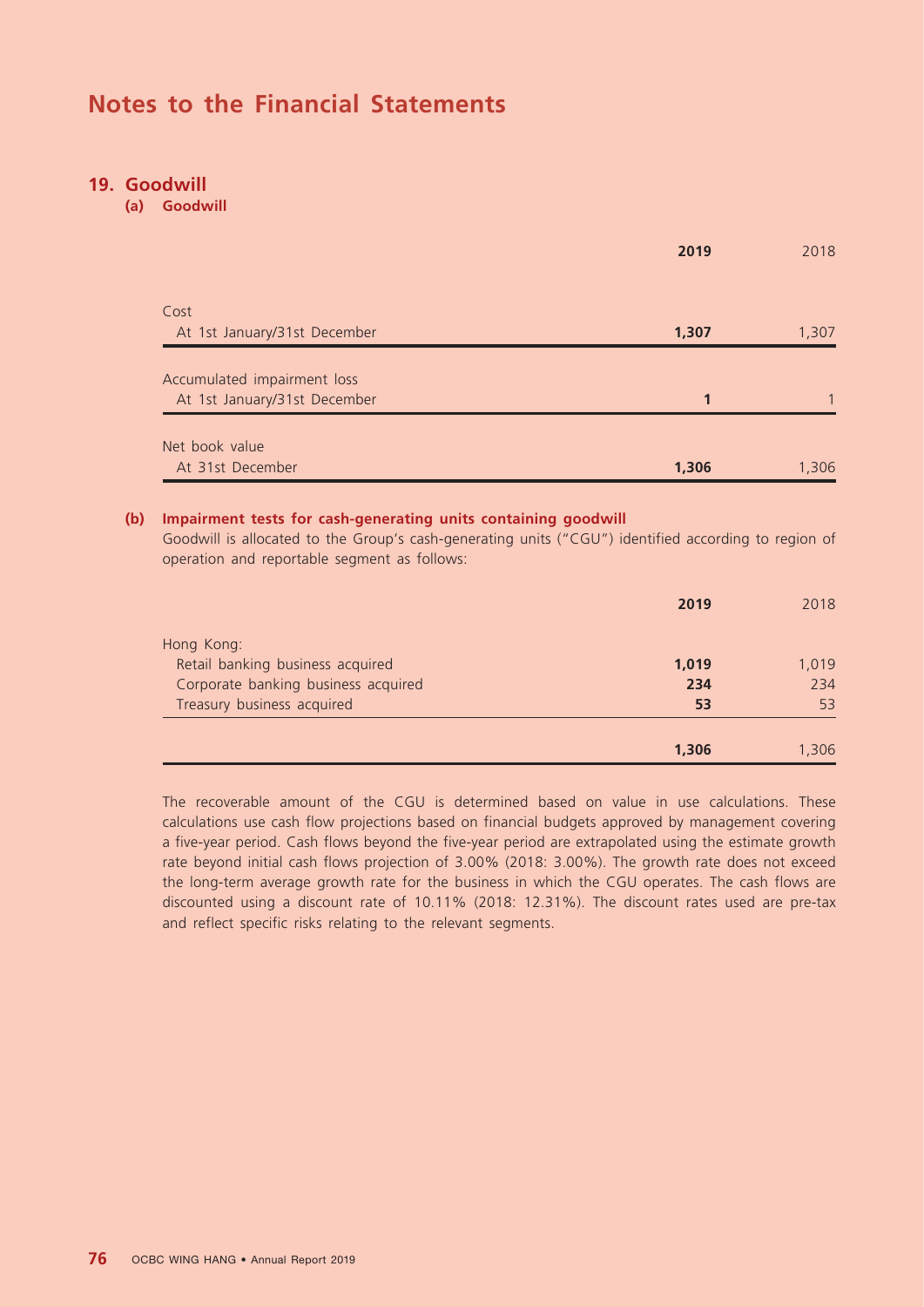## **20. Lease liabilities**

The following table shows the remaining contractual maturities of the Group's lease liabilities at the end of the current and previous reporting periods and at the date of transition to HKFRS 16:

|                             | 31st December, 2019     |                | 1st January, $2019*$          |          | 31st December, 2018*          |          |
|-----------------------------|-------------------------|----------------|-------------------------------|----------|-------------------------------|----------|
|                             | Present<br>value of the |                | Present<br>Total value of the |          | Present<br>Total value of the | Total    |
|                             | minimum                 | minimum        | minimum                       | minimum  | minimum                       | minimum  |
|                             | lease                   | lease          | lease                         | lease    | lease                         | lease    |
|                             | payments                | payments       | payments                      | payments | payments                      | payments |
| Within 1 year               | 107                     | 108            | 110                           | 110      | 136                           | 137      |
| After 1 year but within     |                         |                |                               |          |                               |          |
| 2 years                     | 65                      | 67             | 90                            | 93       | 92                            | 96       |
| After 2 years but within    |                         |                |                               |          |                               |          |
| 5 years                     | 53                      | 59             | 82                            | 90       | 88                            | 95       |
| After 5 years               | 6                       | $\overline{7}$ | 18                            | 22       | 13                            | 15       |
|                             | 124                     | 133            | 190                           | 205      | 193                           | 206      |
|                             | 231                     | 241            | 300                           | 315      | 329                           | 343      |
|                             |                         |                |                               |          |                               |          |
| Less: total future interest |                         |                |                               |          |                               |          |
| expenses                    |                         | (10)           |                               | (15)     |                               | (14)     |
| Present value of lease      |                         |                |                               |          |                               |          |
| liabilities                 |                         | 231            |                               | 300      |                               | 329      |

\*Note: The Group has initially applied HKFRS 16 using the modified retrospective approach and adjusted the opening balances at 1st January, 2019 to recognise lease liabilities relating to leases which were previously classified as operating leases under HKAS 17. These liabilities have been aggregated with the brought forward balances relating to leases previously classified as finance leases. Comparative information as at 31st December, 2018 has not been restated and relates solely to leases previously classified as finance leases. Further details on the impact of the transition to HKFRS 16 are set out in note 4.

## **21. Deposits and balances of banks, central banks and other financial institutions**

|                             | 2019  | 2018  |
|-----------------------------|-------|-------|
| Deposits from central banks |       | 29    |
| Deposits from banks         | 9,024 | 4,186 |
|                             | 9,024 | 4,215 |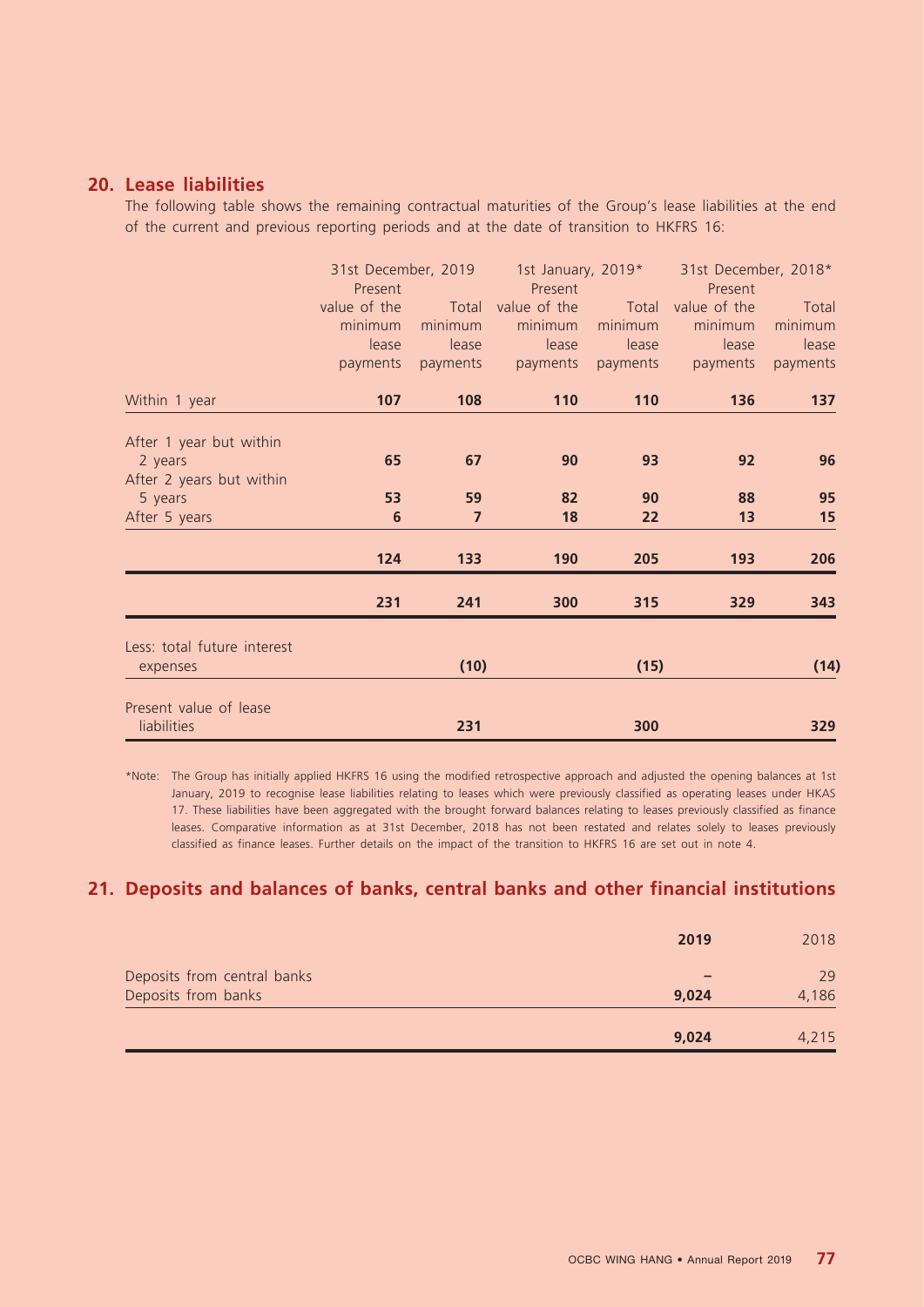## **22. Deposits from customers**

|                                      | 2019    | 2018    |
|--------------------------------------|---------|---------|
| Demand deposits and current accounts | 71,027  | 55,305  |
| Savings deposits                     | 28,089  | 29,030  |
| Time, call and notice deposits       | 110,412 | 137,519 |
|                                      |         |         |
|                                      | 209,528 | 221,854 |

## **23. Certificates of deposit and fixed rate note issued**

|                                                                                              | 2019            | 2018           |
|----------------------------------------------------------------------------------------------|-----------------|----------------|
| Certificates of deposit issued at amortised cost<br>Fixed rate note issued at amortised cost | 12,025<br>2,229 | 5,038<br>2,282 |
|                                                                                              | 14,254          | 7,320          |

## **24. Trading liabilities**

Trading liabilities represent negative fair values of derivative financial instruments held for trading. Details are set out in note 29(a).

## **25. Other accounts and provisions**

|                                                                     | 2019  | 2018  |
|---------------------------------------------------------------------|-------|-------|
| Acceptances outstanding                                             | 1,188 | 981   |
| Interest payable                                                    | 446   | 575   |
| Negative fair value of derivative financial instruments             |       |       |
| held for hedging (note 29(a)(ii))                                   | 362   | 136   |
| Other payables                                                      | 2,191 | 1.739 |
| Expected credit loss (Stages 1 and 2) on contingent liabilities and |       |       |
| commitments to extend credit (note 14)                              | 100   | 157   |
|                                                                     | 4.287 | 3.588 |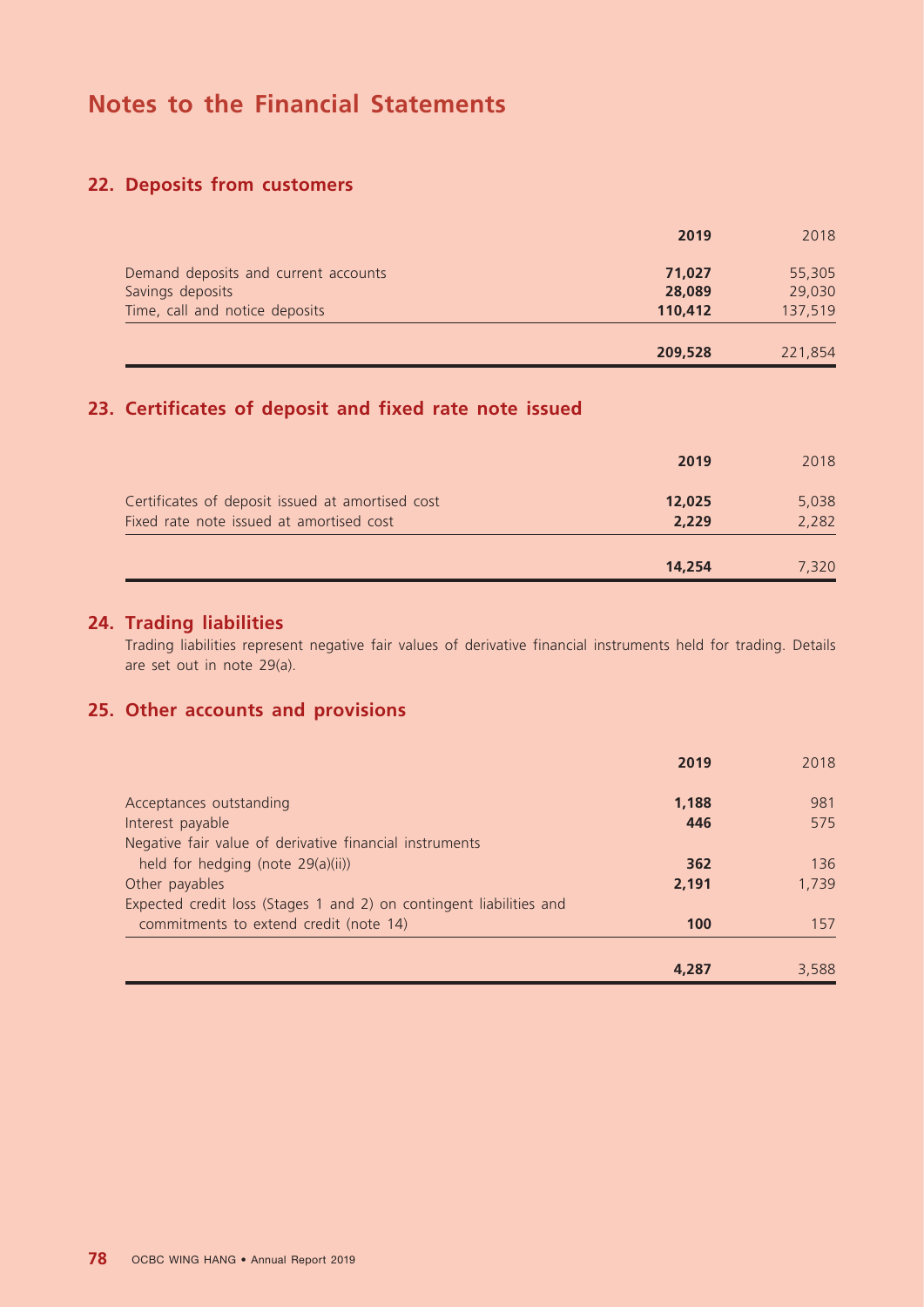## **26. Maturity profile**

The following maturity profiles of the assets and liabilities of the Group are based on the remaining periods to repayment at the reporting date.

|                                                       |                   |                                   |                          |                            | 2019       |                |            |              |
|-------------------------------------------------------|-------------------|-----------------------------------|--------------------------|----------------------------|------------|----------------|------------|--------------|
|                                                       |                   |                                   | Over                     | Over                       | Over       |                |            |              |
|                                                       |                   |                                   | 1 month                  | 3 months                   | 1 year     |                |            |              |
|                                                       | Repayable         |                                   | but                      | but                        | but        |                |            |              |
|                                                       | on                | Within                            | within                   | within                     | within     | Over           |            |              |
|                                                       | demand            |                                   | 1 month 3 months         | 1 year                     | 5 years    | 5 years        | Undated    | Total        |
| <b>Assets</b>                                         |                   |                                   |                          |                            |            |                |            |              |
| Cash and balances with banks, central                 |                   |                                   |                          |                            |            |                |            |              |
| banks and other financial institutions                | 9,415             |                                   |                          |                            |            |                |            | 9,415        |
| Placements with banks, central banks                  |                   |                                   |                          |                            |            |                |            |              |
| and other financial institutions                      |                   | 1,923                             | 117                      | 599                        |            |                | -          | 2,639        |
| Amounts due from ultimate holding                     |                   |                                   |                          |                            |            |                |            |              |
| company, fellow subsidiaries and                      |                   |                                   |                          |                            |            |                |            |              |
| fellow associates                                     | -                 | 737                               | 15                       | 14                         | 369        |                |            | 1,135        |
| Trading assets                                        | -                 | $\qquad \qquad -$                 | $\overline{\phantom{a}}$ | 339                        | 1,656      | 266            | 3,705      | 5,966        |
| Advances to customers                                 | 2,436             | 22,799                            | 12,492                   | 30,349                     | 56,578     | 64,632         | 395        | 189,681      |
| Trade bills                                           | 4                 | 283                               | 354                      | 42                         | 95         | -              | -          | 778          |
| Advances to banks                                     |                   | 5                                 | 206                      | 1,292                      |            |                |            | 1,503        |
| Financial assets measured at fair value               |                   |                                   |                          |                            |            |                |            |              |
| through other comprehensive income                    | -                 | 4,114                             | 4,311                    | 21,358                     | 40,376     | 2,031          | 1,954      | 74,144       |
| Other assets                                          | $\mathbf{1}$      | 2,074                             | 848                      | 255                        | 338        | 5              | 8,353      | 11,874       |
|                                                       | 11,856            |                                   |                          |                            |            |                |            | 297,135      |
| Total assets                                          |                   | 31,935                            | 18,343                   | 54,248                     | 99,412     | 66,934         | 14,407     |              |
|                                                       |                   |                                   |                          |                            |            |                |            |              |
| <b>Liabilities</b>                                    |                   |                                   |                          |                            |            |                |            |              |
| Deposits and balances of banks, central               |                   |                                   |                          |                            |            |                |            |              |
| banks and other financial institutions                | 365               | 8,645                             | 13                       | 1                          |            |                |            | 9,024        |
| Amounts due to ultimate holding                       |                   |                                   |                          |                            |            |                |            |              |
| company and fellow subsidiaries                       | 448               | 976                               | 6,348                    | 3,455                      | 1,171      |                |            | 12,398       |
| Deposits from customers                               | 98,966            | 60,945                            | 33,148                   | 14,073                     | 2,396      |                |            | 209,528      |
| Certificates of deposit and<br>fixed rate note issued | $\qquad \qquad -$ |                                   |                          |                            |            | -              |            |              |
|                                                       |                   | 2,479<br>$\overline{\phantom{0}}$ | 6,632                    | 2,414<br>$\qquad \qquad -$ | 2,729<br>- | -              |            | 14,254       |
| <b>Trading liabilities</b><br>Lease liabilities       | $\qquad \qquad -$ | 11                                | 18                       | 76                         | 119        | $\overline{7}$ | 3,408<br>- | 3,408<br>231 |
| Other liabilities                                     | $\qquad \qquad -$ | 2,672                             | 1,004                    | 275                        | 413        | 39             | 647        | 5,050        |
|                                                       |                   |                                   |                          |                            |            |                |            |              |
| <b>Total liabilities</b>                              | 99,779            | 75,728                            | 47,163                   | 20,294                     | 6,828      | 46             | 4,055      | 253,893      |
|                                                       |                   |                                   |                          |                            |            |                |            |              |
| Net assets/(liabilities) gap                          | (87, 923)         | (43, 793)                         | (28, 820)                | 33,954                     | 92,584     | 66,888         | 10,352     | 43,242       |
|                                                       |                   |                                   |                          |                            |            |                |            |              |
| of which:                                             |                   |                                   |                          |                            |            |                |            |              |
| Certificates of deposit held                          |                   |                                   |                          |                            |            |                |            |              |
| $-$ included in financial assets                      |                   |                                   |                          |                            |            |                |            |              |
| measured at fair value through                        |                   |                                   |                          |                            |            |                |            |              |
| other comprehensive income                            |                   | 801                               | 1,523                    | 9,660                      |            |                |            | 11,984       |
| Debt securities                                       |                   |                                   |                          |                            |            |                |            |              |
| $-$ included in trading assets                        |                   |                                   |                          | 339                        | 1,656      | 266            |            | 2,261        |
| $-$ included in financial assets                      |                   |                                   |                          |                            |            |                |            |              |
| measured at fair value through                        |                   |                                   |                          |                            |            |                |            |              |
| other comprehensive income                            |                   | 3,313                             | 2,788                    | 11,698                     | 40,376     | 2,031          |            | 60,206       |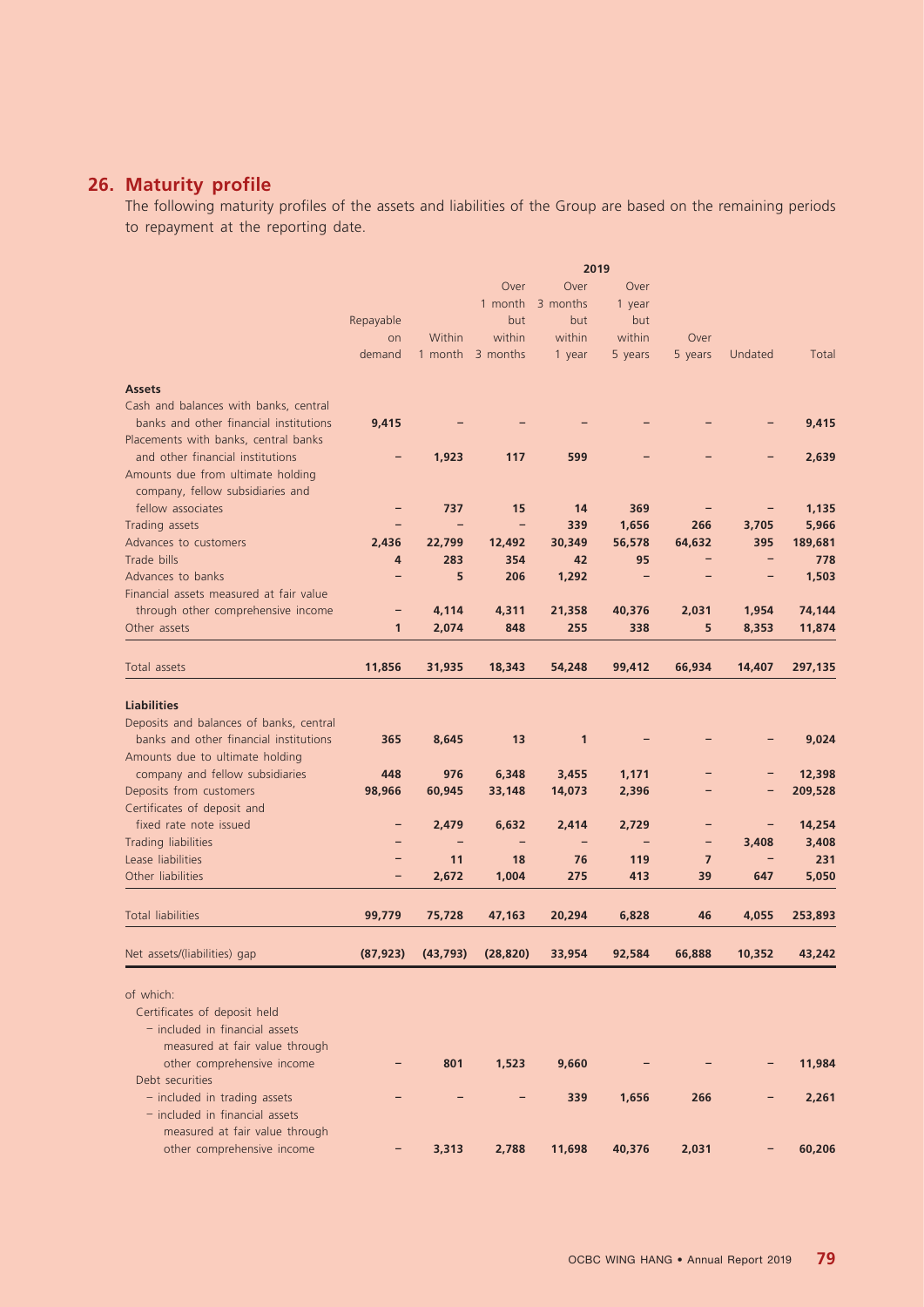# 26. Maturity profile (continued)

|                                                                               |                        |           |                          |                   | 2018              |                          |         |         |
|-------------------------------------------------------------------------------|------------------------|-----------|--------------------------|-------------------|-------------------|--------------------------|---------|---------|
|                                                                               |                        |           | Over                     | Over              | Over              |                          |         |         |
|                                                                               |                        |           | 1 month                  | 3 months          | 1 year            |                          |         |         |
|                                                                               | Repayable              |           | but                      | but               | but               |                          |         |         |
|                                                                               | on                     | Within    | within                   | within            | within            | Over                     |         |         |
|                                                                               | demand                 | 1 month   | 3 months                 | 1 year            | 5 years           | 5 years                  | Undated | Total   |
| <b>Assets</b>                                                                 |                        |           |                          |                   |                   |                          |         |         |
| Cash and balances with banks, central                                         |                        |           |                          |                   |                   |                          |         |         |
| banks and other financial institutions                                        | 10,357                 |           |                          |                   |                   |                          |         | 10,357  |
| Placements with banks, central banks                                          |                        |           |                          |                   |                   |                          |         |         |
| and other financial institutions                                              |                        | 3,727     |                          | 109               |                   |                          |         | 3,836   |
| Amounts due from ultimate holding                                             |                        |           |                          |                   |                   |                          |         |         |
| company, fellow subsidiaries and                                              |                        |           |                          |                   |                   |                          |         |         |
| fellow associates                                                             |                        | 12,964    | 3,133                    | 2,084             | 381               |                          |         | 18,562  |
| Trading assets                                                                | $\qquad \qquad -$      | 928       | 35                       | 642               | 988               | 155                      | 3,321   | 6,069   |
| Advances to customers                                                         | 2,907                  | 25,490    | 12,924                   | 23,211            | 54,387            | 73,468                   | 397     | 192,784 |
| Trade bills                                                                   | 6<br>$\qquad \qquad -$ | 785       | 752                      | 67                | $\qquad \qquad -$ | -<br>$\qquad \qquad -$   | 37      | 1,647   |
| Advances to banks                                                             |                        | 412       | 426                      | 1,529             |                   |                          |         | 2,367   |
| Financial assets measured at fair value<br>through other comprehensive income | $\qquad \qquad -$      | 6,807     |                          |                   |                   |                          | 1,143   | 71,648  |
| Other assets                                                                  | $\mathbf{1}$           | 1,641     | 5,774<br>725             | 25,828<br>167     | 30,514<br>524     | 1,582<br>9               | 8,284   | 11,351  |
|                                                                               |                        |           |                          |                   |                   |                          |         |         |
| Total assets                                                                  | 13,271                 | 52,754    | 23,769                   | 53,637            | 86,794            | 75,214                   | 13,182  | 318,621 |
|                                                                               |                        |           |                          |                   |                   |                          |         |         |
| <b>Liabilities</b>                                                            |                        |           |                          |                   |                   |                          |         |         |
| Deposits and balances of banks, central                                       |                        |           |                          |                   |                   |                          |         |         |
| banks and other financial institutions                                        | 105                    | 4,096     | 13                       | $\mathbf{1}$      |                   |                          |         | 4,215   |
| Amounts due to ultimate holding                                               |                        |           |                          |                   |                   |                          |         |         |
| company and fellow subsidiaries                                               | 484                    | 13,225    | 13,484                   | 7,964             | 2,516             |                          |         | 37,673  |
| Deposits from customers                                                       | 84,119                 | 61,132    | 52,466                   | 22,573            | 1,564             |                          |         | 221,854 |
| Certificates of deposit and                                                   |                        |           |                          |                   |                   |                          |         |         |
| fixed rate note issued                                                        |                        |           | 415                      | 4,123             | 2,582             | 200                      |         | 7,320   |
| <b>Trading liabilities</b>                                                    |                        |           | $\overline{\phantom{m}}$ | $\qquad \qquad -$ | $\qquad \qquad -$ | $\overline{\phantom{a}}$ | 3,400   | 3,400   |
| Other liabilities                                                             |                        | 1,709     | 1,269                    | 263               | 251               | 41                       | 609     | 4,142   |
|                                                                               |                        |           |                          |                   |                   |                          |         |         |
| <b>Total liabilities</b>                                                      | 84,708                 | 80,162    | 67,647                   | 34,924            | 6,913             | 241                      | 4,009   | 278,604 |
| Net assets/(liabilities) gap                                                  | (71, 437)              | (27, 408) | (43, 878)                | 18,713            | 79,881            | 74,973                   | 9,173   | 40,017  |
| of which:                                                                     |                        |           |                          |                   |                   |                          |         |         |
| Certificates of deposit held                                                  |                        |           |                          |                   |                   |                          |         |         |
| $-$ included in financial assets                                              |                        |           |                          |                   |                   |                          |         |         |
| measured at fair value through                                                |                        |           |                          |                   |                   |                          |         |         |
| other comprehensive income                                                    |                        | 3,305     | 1,799                    | 16,470            |                   |                          |         | 21,574  |
| Debt securities                                                               |                        |           |                          |                   |                   |                          |         |         |
| $-$ included in trading assets                                                |                        | 928       | 35                       | 642               | 988               | 155                      |         | 2,748   |
| $-$ included in financial assets                                              |                        |           |                          |                   |                   |                          |         |         |
| measured at fair value through                                                |                        |           |                          |                   |                   |                          |         |         |
| other comprehensive income                                                    |                        | 3,502     | 3,975                    | 9,358             | 30,514            | 1,582                    |         | 48,931  |
|                                                                               |                        |           |                          |                   |                   |                          |         |         |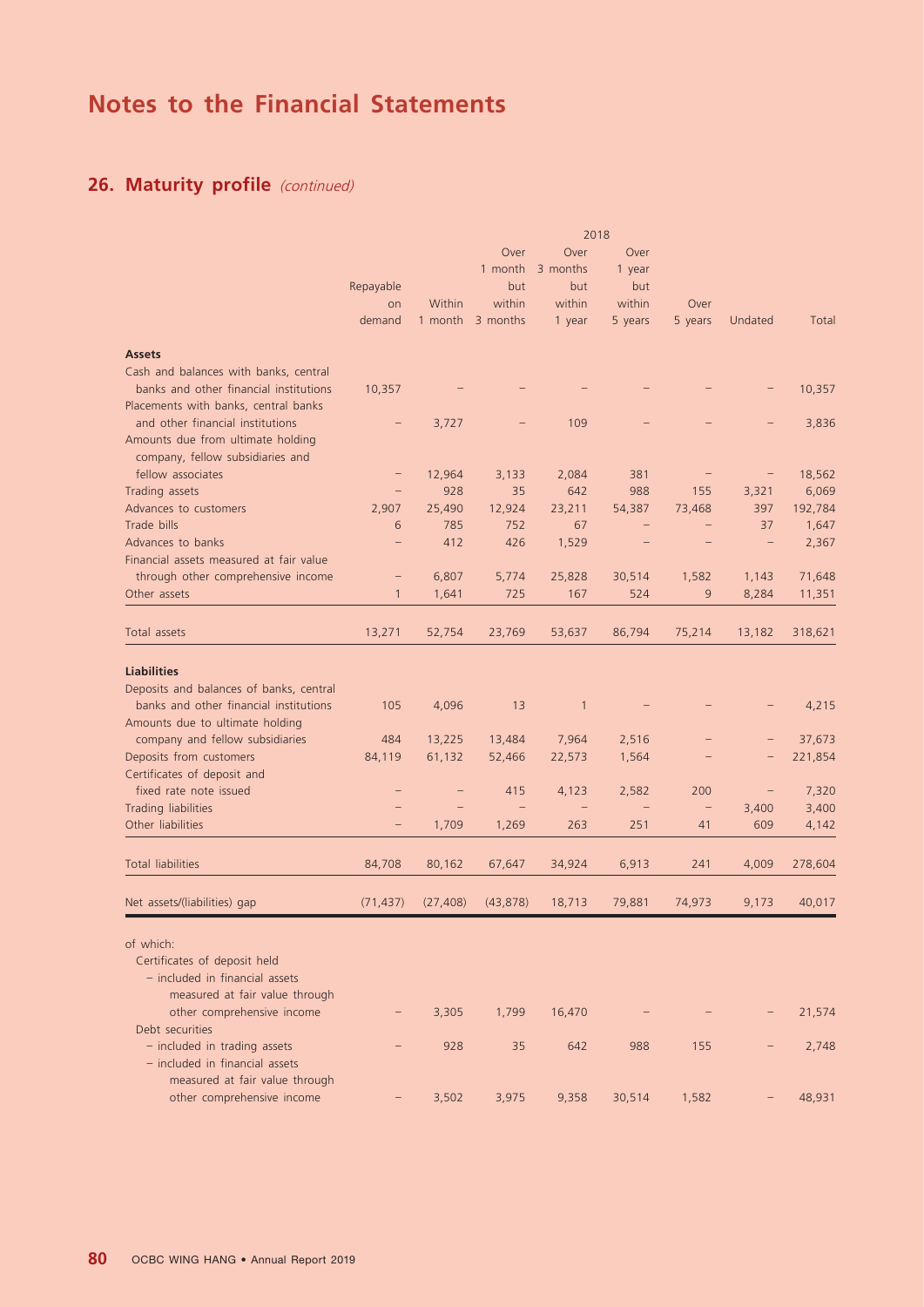## **27. Share capital and reserves**

#### **(a) Share capital**

|                        | 2019          |               |     | 2018  |  |  |
|------------------------|---------------|---------------|-----|-------|--|--|
|                        | No. of shares | No. of shares |     |       |  |  |
| Issued and fully paid: |               |               |     |       |  |  |
| At 1st January         | 353           | 7,308         | 353 | 7,308 |  |  |
| At 31st December       | 353           | 7,308         | 353 | 7,308 |  |  |

In accordance with section 135 of the Hong Kong Companies Ordinance, the ordinary shares of the company do not have a par value.

The holder of ordinary shares is entitled to receive dividends as declared from time to time and is entitled to one vote per share at meetings of the Bank. All ordinary shares rank equally with regard to the Bank's residual net assets.

#### **(b) Perpetual capital securities issued**

|                                                         | 2019  | 2018  |
|---------------------------------------------------------|-------|-------|
| HK\$3,000 million perpetual non-cumulative subordinated |       |       |
| Additional Tier 1 capital securities at amortised cost  |       |       |
| (2018: HK\$1,500 million)                               | 3,000 | 1.500 |

On 12th December, 2018, the Bank issued non-cumulative subordinated Additional Tier 1 capital securities with a face value of HK\$1,500 million to the ultimate holding company, Oversea-Chinese Banking Corporation Limited. The securities are undated and bear a coupon rate of 5.3% per annum for the first 5 years until the first optional call date on 12th December, 2023. The coupon will be resettable on year 5 and every 5 years thereafter at the prevailing 5-year Hong Kong Dollar Swap Offer Rate plus a fixed initial spread. The securities will be written down at the point of non-viability on the occurrence of a trigger event as defined in the Banking (Capital) Rules.

On 27th September, 2019, the Bank issued another non-cumulative subordinated Additional Tier 1 capital securities with a face value of HK\$1,500 million to the ultimate holding company, Oversea-Chinese Banking Corporation Limited. The securities are undated and bear a coupon rate of 4.25% per annum for the first 5 years until the first optional call date on 27th September, 2024. The coupon will be resettable on year 5 and every 5 years thereafter at the prevailing 5-year Hong Kong Dollar Swap Offer Rate plus a fixed initial spread. The securities will be written down at the point of nonviability on the occurrence of a trigger event as defined in the Banking (Capital) Rules.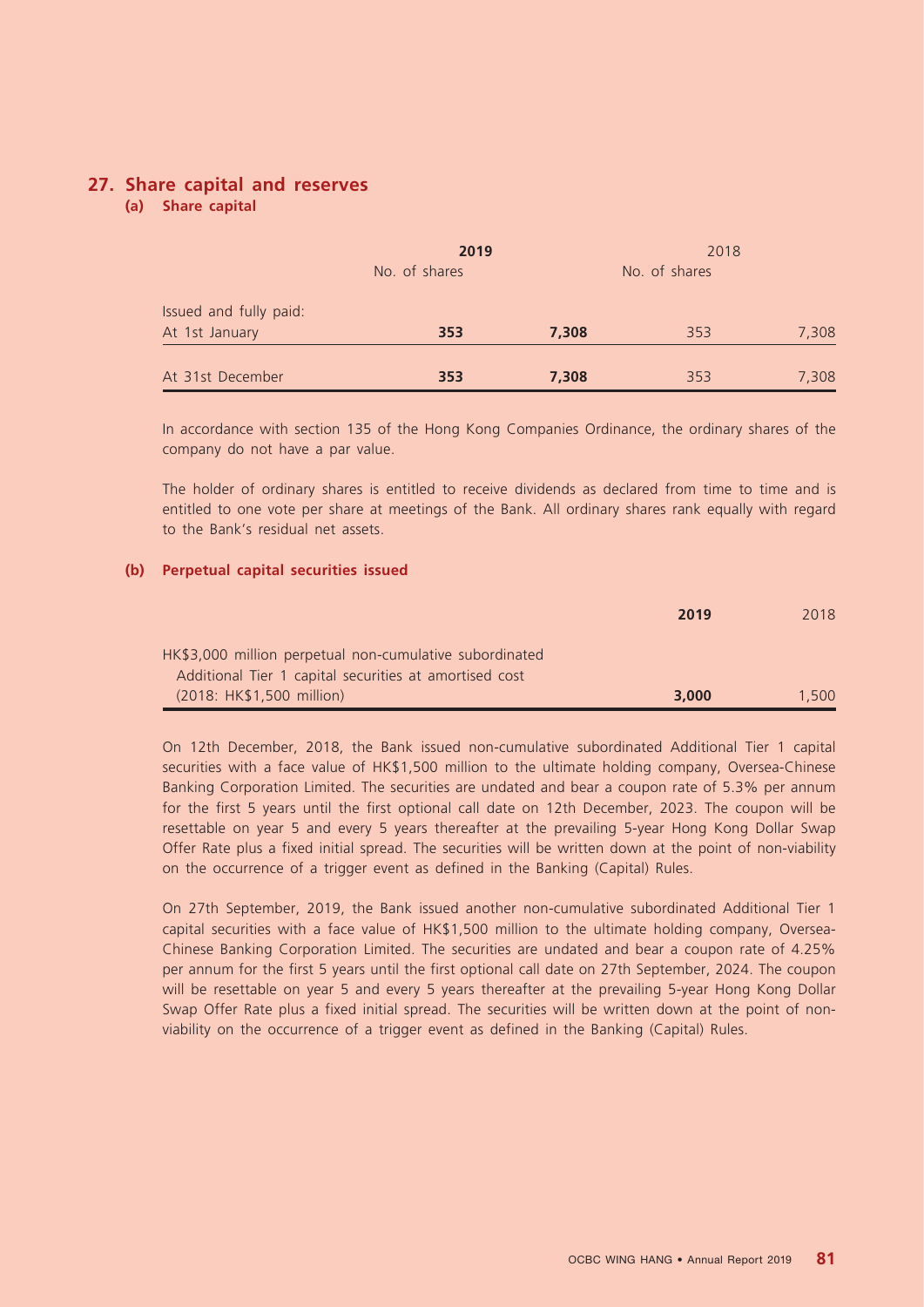## **27. Share capital and reserves** (continued)

## **(c) Reserves**

The reconciliation between the opening and closing balances of each component of the Group's consolidated equity is set out in the consolidated statement of changes in equity. Details of the changes in the Bank's individual components of equity between the beginning and the end of the year are set out below:

| Total comprehensive income for<br>the year, net of tax                           |         | (29)        | 230                      | 398         | (8)       | 1,806    | 2,397   |
|----------------------------------------------------------------------------------|---------|-------------|--------------------------|-------------|-----------|----------|---------|
|                                                                                  |         |             |                          |             |           |          |         |
| the year                                                                         |         |             |                          |             |           | 1,806    | 1,806   |
| - profit attributable to<br>shareholder of the Bank for                          |         |             |                          |             |           |          |         |
| securities                                                                       |         |             | (6)                      |             |           |          | (6)     |
| - expected credit losses on debt                                                 |         |             |                          |             |           |          |         |
| deferred tax                                                                     |         | (29)        | $\overline{\phantom{0}}$ |             |           |          | (29)    |
| $-$ deficit on revaluation net of                                                |         |             |                          |             |           |          |         |
| transferred to statement of<br>profit or loss on disposal<br>net of deferred tax |         |             | (51)                     |             |           |          | (51)    |
| comprehensive income                                                             |         |             |                          |             |           |          |         |
| assets measured at fair<br>value through other                                   |         |             |                          |             |           |          |         |
| $-$ fair value changes on financial                                              |         |             |                          |             |           |          |         |
| of deferred tax                                                                  |         |             | 287                      | 398         |           |          | 685     |
| value through other<br>comprehensive income net                                  |         |             |                          |             |           |          |         |
| assets measured at fair                                                          |         |             |                          |             |           |          |         |
| deferred tax<br>- fair value changes on financial                                |         |             |                          |             | (8)       |          | (8)     |
| flow hedges net of                                                               |         |             |                          |             |           |          |         |
| $-$ fair value changes on cash                                                   |         |             |                          |             |           |          |         |
| Other comprehensive income:                                                      |         |             |                          |             |           |          |         |
|                                                                                  |         | (33)        |                          |             | -         | (1, 547) | (1,580) |
|                                                                                  |         |             |                          |             |           |          |         |
| Transfer (from)/to reserve                                                       |         | (33)        |                          |             |           | 33       |         |
| Dividend paid for the period                                                     |         |             |                          |             |           | (1,500)  | (1,500) |
| securities                                                                       |         |             |                          |             |           | (80)     | (80)    |
| securities<br>Coupon of perpetual capital                                        |         |             |                          |             |           |          |         |
| Issuance of perpetual capital                                                    |         |             |                          |             |           |          |         |
| At 1st January                                                                   | 1,802   | 3,005       | (142)                    | 525         | 4         | 17,277   | 22,471  |
|                                                                                  | reserve | reserve     | (recycling)              | recycling)  | reserve   | profits  | Total   |
|                                                                                  | General | revaluation | reserve                  | $(non-$     | hedging   | priated  |         |
|                                                                                  |         | premises    | revaluation              | reserve     | Cash flow | Unappro- |         |
|                                                                                  |         | <b>Bank</b> | Investment               | revaluation |           |          |         |
|                                                                                  |         |             |                          | Investment  |           |          |         |
|                                                                                  |         |             |                          | 2019        |           |          |         |
|                                                                                  |         |             |                          | The Bank    |           |          |         |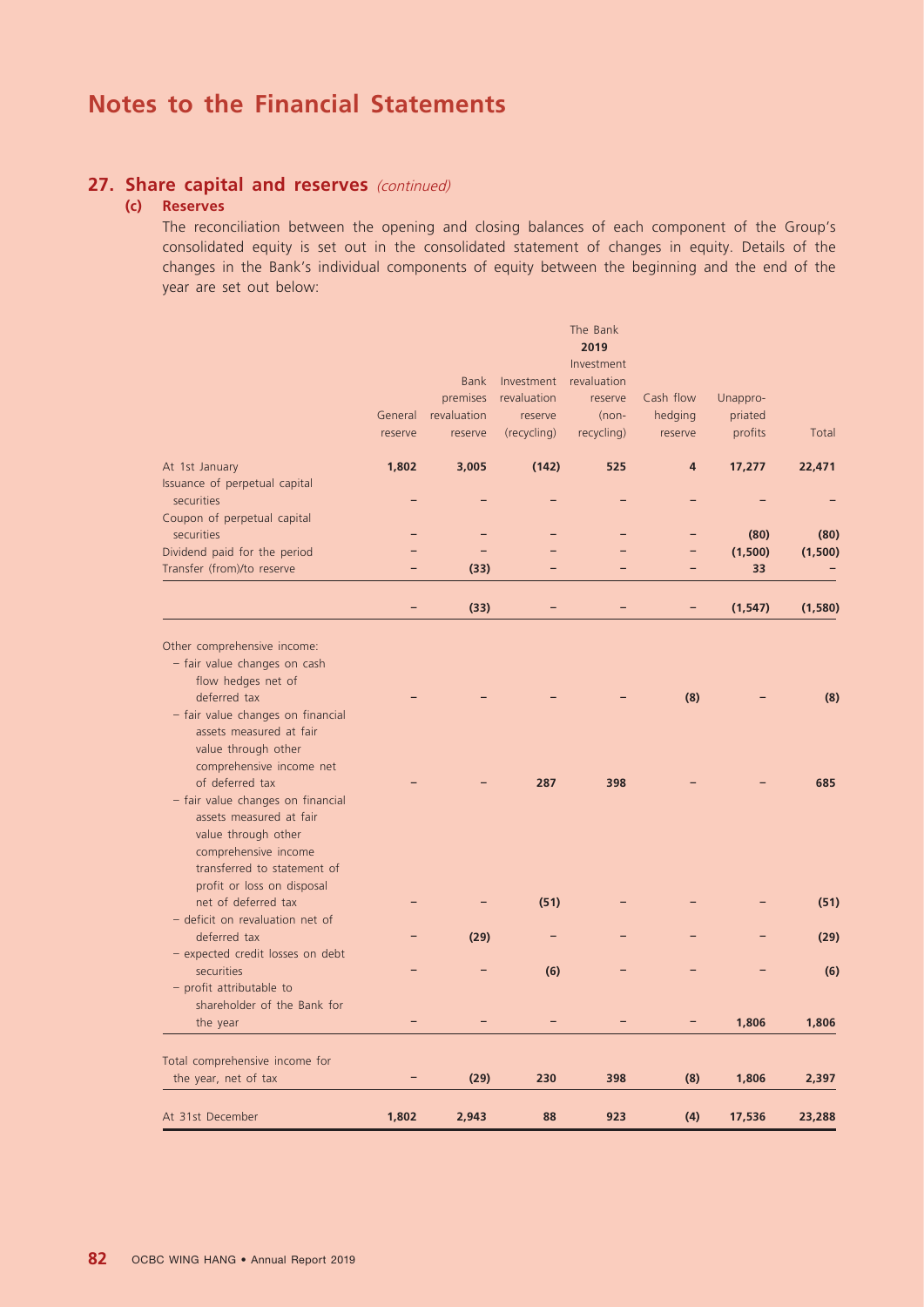# 27. Share capital and reserves (continued)

 **(c) Reserves** (continued)

|                                                                                                                                                                                                                          | General | <b>Bank</b><br>premises<br>revaluation | Investment<br>revaluation<br>reserve | The Bank<br>2018<br>Investment<br>revaluation<br>reserve<br>$(non-$ | Cash flow<br>hedging          | Unappro-<br>priated |          |
|--------------------------------------------------------------------------------------------------------------------------------------------------------------------------------------------------------------------------|---------|----------------------------------------|--------------------------------------|---------------------------------------------------------------------|-------------------------------|---------------------|----------|
|                                                                                                                                                                                                                          | reserve | reserve                                | (recycling)                          | recycling)                                                          | reserve                       | profits             | Total    |
| At 1st January<br>Opening balance adjustment arising<br>from change in accounting                                                                                                                                        | 1,802   | 2,601                                  | 158                                  |                                                                     | (1)                           | 16,649              | 21,209   |
| policies                                                                                                                                                                                                                 |         |                                        | (196)                                | 204                                                                 |                               | (171)               | (163)    |
|                                                                                                                                                                                                                          | 1,802   | 2,601                                  | (38)                                 | 204                                                                 | (1)                           | 16,478              | 21,046   |
| Issuance of perpetual capital securities                                                                                                                                                                                 |         |                                        |                                      |                                                                     |                               | (1)                 | (1)      |
| Transfer from subsidiary                                                                                                                                                                                                 |         |                                        |                                      |                                                                     | -                             | 216                 | 216      |
| Dividend paid for the period<br>Transfer (from)/to reserve                                                                                                                                                               |         | (28)                                   |                                      |                                                                     | -<br>$\overline{\phantom{0}}$ | (1,500)<br>28       | (1,500)  |
|                                                                                                                                                                                                                          |         |                                        |                                      |                                                                     |                               |                     |          |
|                                                                                                                                                                                                                          |         | (28)                                   |                                      |                                                                     |                               | (1, 257)            | (1, 285) |
| Other comprehensive income:<br>- fair value changes on cash<br>flow hedges net of<br>deferred tax<br>- fair value changes on financial                                                                                   |         |                                        |                                      |                                                                     | 5                             |                     | 5        |
| assets measured at fair value<br>through other comprehensive<br>income net of deferred tax<br>- fair value changes on financial<br>assets measured at fair value<br>through other comprehensive<br>income transferred to |         |                                        | (107)                                | 321                                                                 |                               |                     | 214      |
| statement of profit or loss on<br>disposal net of deferred tax                                                                                                                                                           |         |                                        | (5)                                  |                                                                     |                               |                     | (5)      |
| - surplus on revaluation net of<br>deferred tax                                                                                                                                                                          |         | 432                                    |                                      |                                                                     |                               |                     | 432      |
| - expected credit losses on debt                                                                                                                                                                                         |         |                                        |                                      |                                                                     |                               |                     |          |
| securities<br>- profit attributable to                                                                                                                                                                                   |         |                                        | 8                                    |                                                                     |                               |                     | 8        |
| shareholder of the Bank for<br>the year                                                                                                                                                                                  |         |                                        |                                      |                                                                     |                               | 2,056               | 2,056    |
| Total comprehensive income for the<br>year, net of tax                                                                                                                                                                   |         | 432                                    | (104)                                | 321                                                                 | 5                             | 2,056               | 2,710    |
| At 31st December                                                                                                                                                                                                         | 1,802   | 3,005                                  | (142)                                | 525                                                                 | $\overline{4}$                | 17,277              | 22,471   |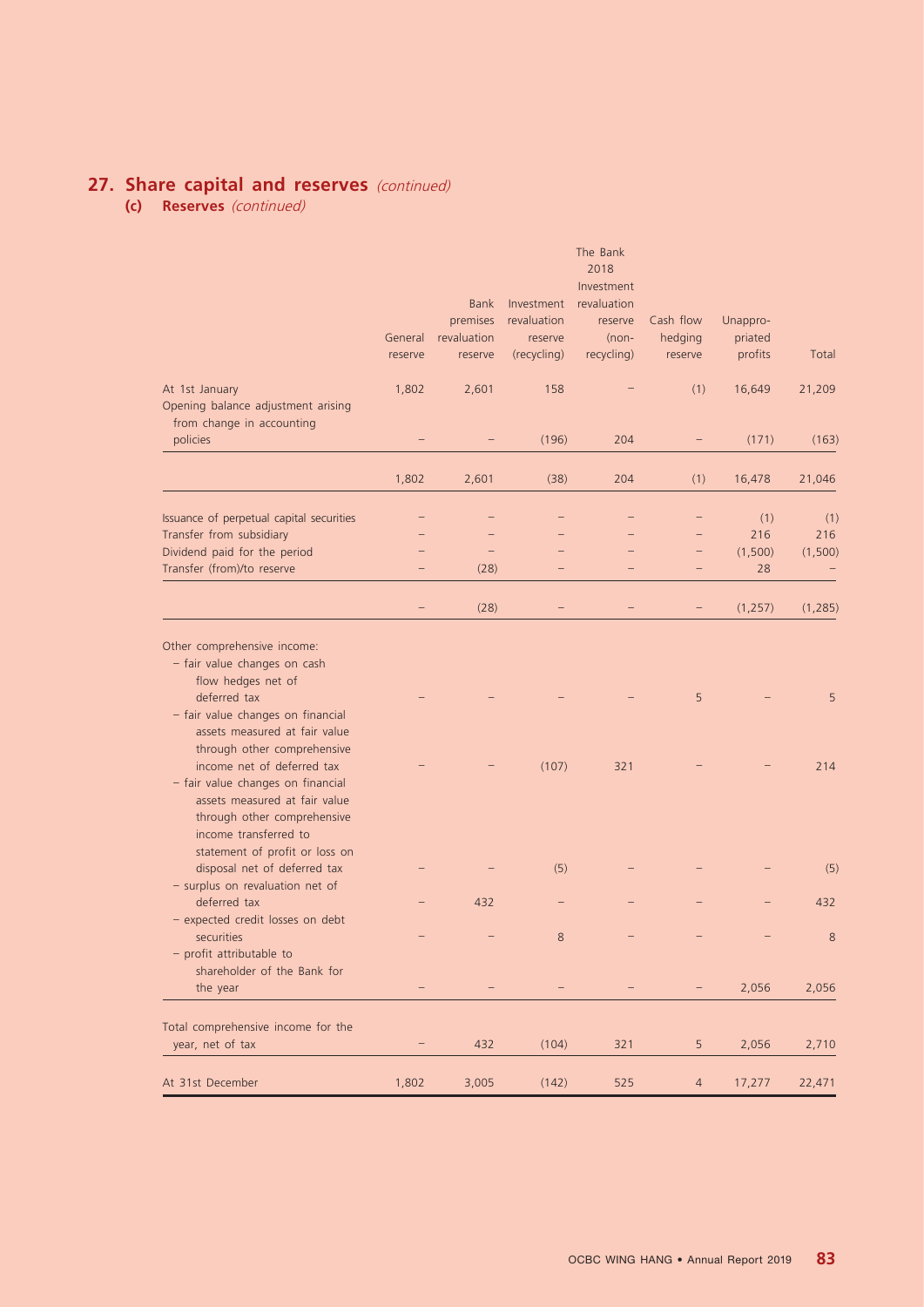#### **27. Share capital and reserves** (continued)

### **(c) Reserves** (continued)

The Group's unappropriated profits as at 31st December, 2019 included the accumulated gains of HK\$523 million (2018: HK\$468 million) of the associated companies and a regulatory reserve of HK\$1,824 million (2018: HK\$1,950 million). The regulatory reserve is maintained to satisfy the provisions of the Hong Kong Banking Ordinance for prudential supervision purposes by earmarking amounts in respect of losses which the Group will or may incur on advances to customers in addition to impairment losses recognised. Movements in the reserve are earmarked directly through unappropriated profits and in consultation with the Hong Kong Monetary Authority ("HKMA").

The capital reserve of the Group comprises unappropriated profits capitalised on the issue of bonus shares by subsidiaries in prior years and reserves established by Banco OCBC Weng Hang, S.A. and OCBC Wing Hang Bank (China) Limited in accordance with the local banking regulations and are not available for distribution.

The statutory reserve of the Group is calculated as a percentage of the total risk assets at the reporting date of OCBC Wing Hang Bank (China) Limited to cover its potential losses that are not yet incurred as required by the relevant requirements issued by the Ministry of Finance of the People's Republic of China and is not available for distribution.

The general reserve of the Group was set up from the transfer of unappropriated profits and exchange differences arising from the translation of the financial statements of overseas subsidiaries (note 2(j)).

The cash flow hedge reserve comprises the effective portion of the cumulative net change in the fair value of hedging instruments used in cash flow hedges pending subsequent recognition of the hedged cash flow in accordance with the accounting policy adopted for cash flow hedges (note 2(f)).

Revaluation reserves have been set up and are dealt with in accordance with the accounting policies adopted for the revaluation of bank premises and financial assets measured at fair value through other comprehensive income (notes 2(k) and (f)). Bank premises revaluation reserve do not represent realised profits and are not available for distribution.

At 31st December, 2019, the aggregate amount of reserves available for distribution to equity shareholder of the Bank as calculated under the provision of Part 6 of the Hong Kong Companies Ordinance and including the distributable amounts disclosed in the cash flow hedging reserve was HK\$18,360 million (2018: HK\$17,790 million).

The Bank and its financial subsidiaries operate under regulatory jurisdictions which require the maintenance of minimum capital ratios which could therefore potentially restrict the amount of general reserve and unappropriated profits, which are available for distribution, to be distributed to equity shareholder.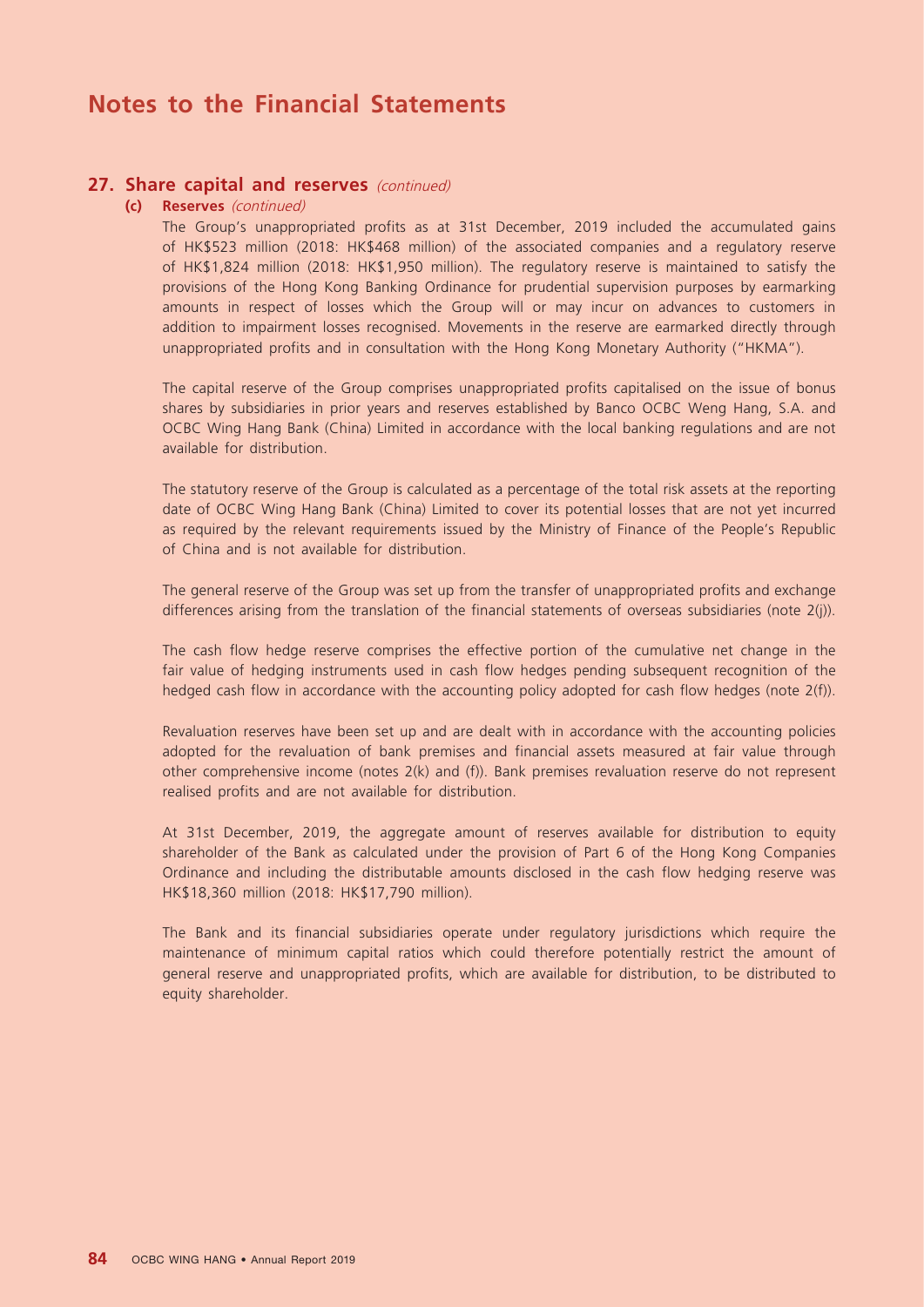## **28. Contingent liabilities and commitments**

#### **(a) Contingent liabilities and commitments to extend credit**

Contingent liabilities and commitments arise from forward asset purchases, amounts owing to partly paid-up shares and securities, forward deposits placed, asset sales or other transactions with recourse, as well as credit-related instruments which include letters of credit, guarantees and commitments to extend credit. The risk involved in these credit-related instruments is essentially the same as the credit risk involved in extending loan facilities to customers. The contractual amounts represent the amounts at risk should the contract be fully drawn upon and the client default. Since a significant portion of guarantees and commitments are expected to expire without being drawn upon, the total of the contractual amounts is not representative of future cash flows.

The risk weights used in the computation of credit risk weighted amounts range from 0% to 100%.

The following is a summary of the contractual amounts of each significant class of contingent liabilities and commitments:

|                                                     | 2019   | 2018   |
|-----------------------------------------------------|--------|--------|
| Direct credit substitutes                           | 2,836  | 3,654  |
| Transaction-related contingencies                   | 1,362  | 1,095  |
| Trade-related contingencies                         | 1,416  | 1,266  |
| Forward forward deposits                            | 1,790  | 78     |
| Other commitments:                                  |        |        |
| With an original maturity of not more than one year | 594    | 112    |
| With an original maturity over one year             | 5,847  | 5,042  |
| Which are unconditionally cancellable               | 35,318 | 32,213 |
| Total                                               | 49,163 | 43,460 |
|                                                     |        |        |
| Credit risk weighted amounts                        | 6,679  | 6,490  |

#### **(b) Capital commitments**

Capital commitments for acquisition of tangible fixed assets outstanding at 31st December, 2019 not provided for in the financial statements are as follows:

|                                                                                            | 2019 | 2018 |
|--------------------------------------------------------------------------------------------|------|------|
| Expenditure authorised and contracted for<br>Expenditure authorised but not contracted for | 61   | 61   |
|                                                                                            |      |      |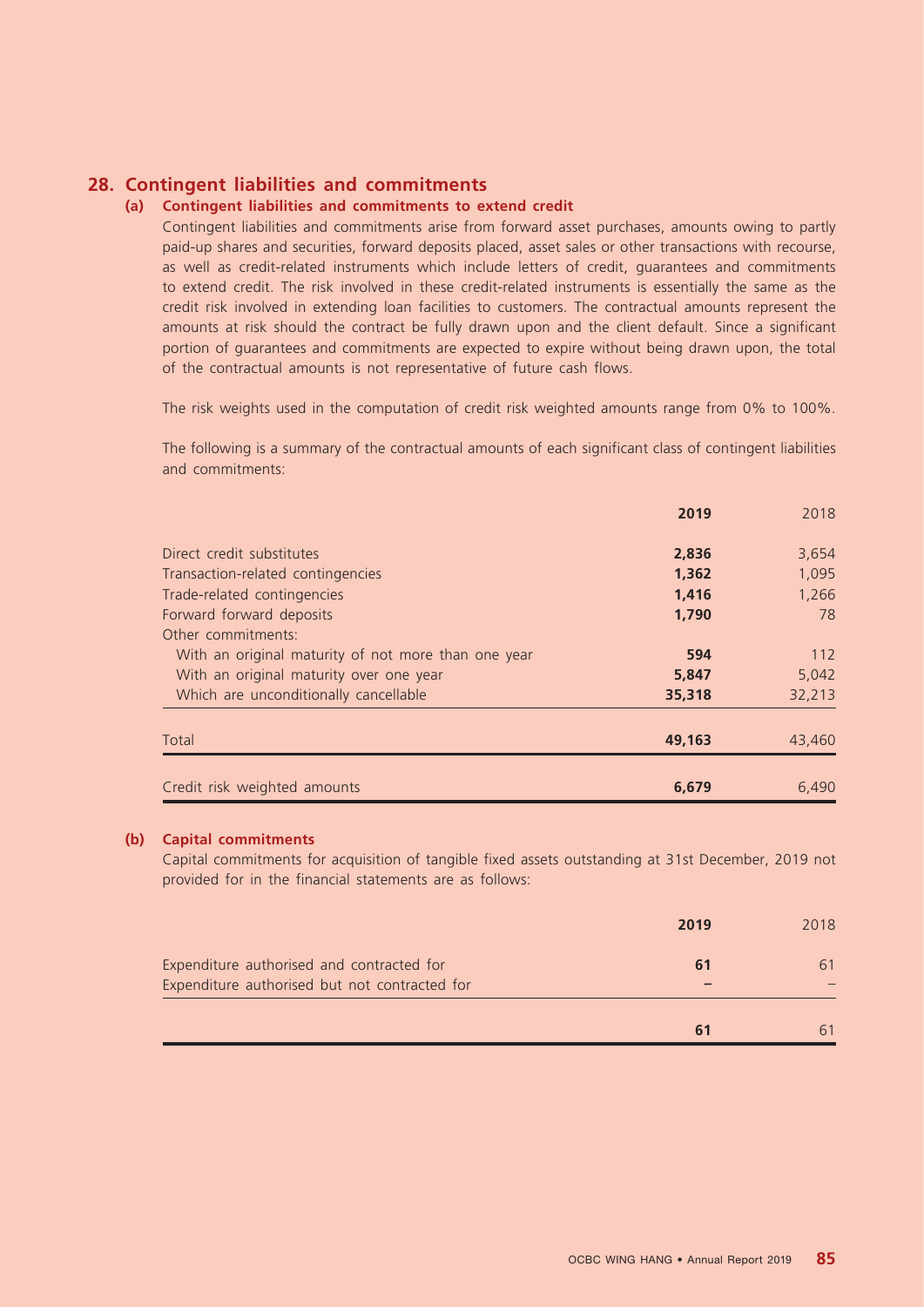## **28. Contingent liabilities and commitments** (continued)

#### **(c) Lease commitments**

At 31st December, 2019, the total future minimum lease payments under non-cancellable operating leases are payable as follows:

|                                 | 2019 | 2018           |
|---------------------------------|------|----------------|
| Properties                      |      |                |
| Within 1 year                   |      | 134            |
| After 1 year but within 5 years |      | 189            |
| After 5 years                   |      | 15             |
|                                 |      |                |
|                                 |      | 338            |
| Others                          |      |                |
| Within 1 year                   |      | 3              |
| After 1 year but within 5 years |      | $\overline{2}$ |
|                                 |      | 5              |

The Group is the lessee in respect of a number of properties and items of plant and machinery and office equipment held under leases which were previously classified as operating leases under HKAS 17. The Group has initially applied HKFRS 16 using the modified retrospective approach. Under this approach, the Group adjusted the opening balances at 1st January, 2019 to recognise lease liabilities relating to these leases (see note 4). From 1st January, 2019 onwards, future lease payments are recognised as lease liabilities in the statement of financial position in accordance with the policies set out in note 2(l), and the details regarding the Group's future lease payments are disclosed in note 20.

#### **29. Derivative financial instruments**

Derivatives refer to financial contracts for which the value depends on the value of one or more underlying assets or indices.

Derivative financial instruments arise from forward, swap and option transactions undertaken by the Group in the foreign exchange, interest rate and equity markets.

Derivative financial instruments are also used to manage the Group's own exposures to market risk as part of its asset and liability management process. The principal derivatives instruments used by the Group are interest and foreign exchange rate related contracts, which are primarily over-the-counter ("OTC") derivatives. The Group also participates in exchange-traded derivatives. Most of the Group's derivative positions have been entered into to meet customer demand and to hedge these and other trading positions. For accounting purposes, derivatives are classified as held for trading or held for hedging.

The notional amounts of these instruments indicate the volume of transactions outstanding at the reporting date and do not represent amounts at risk.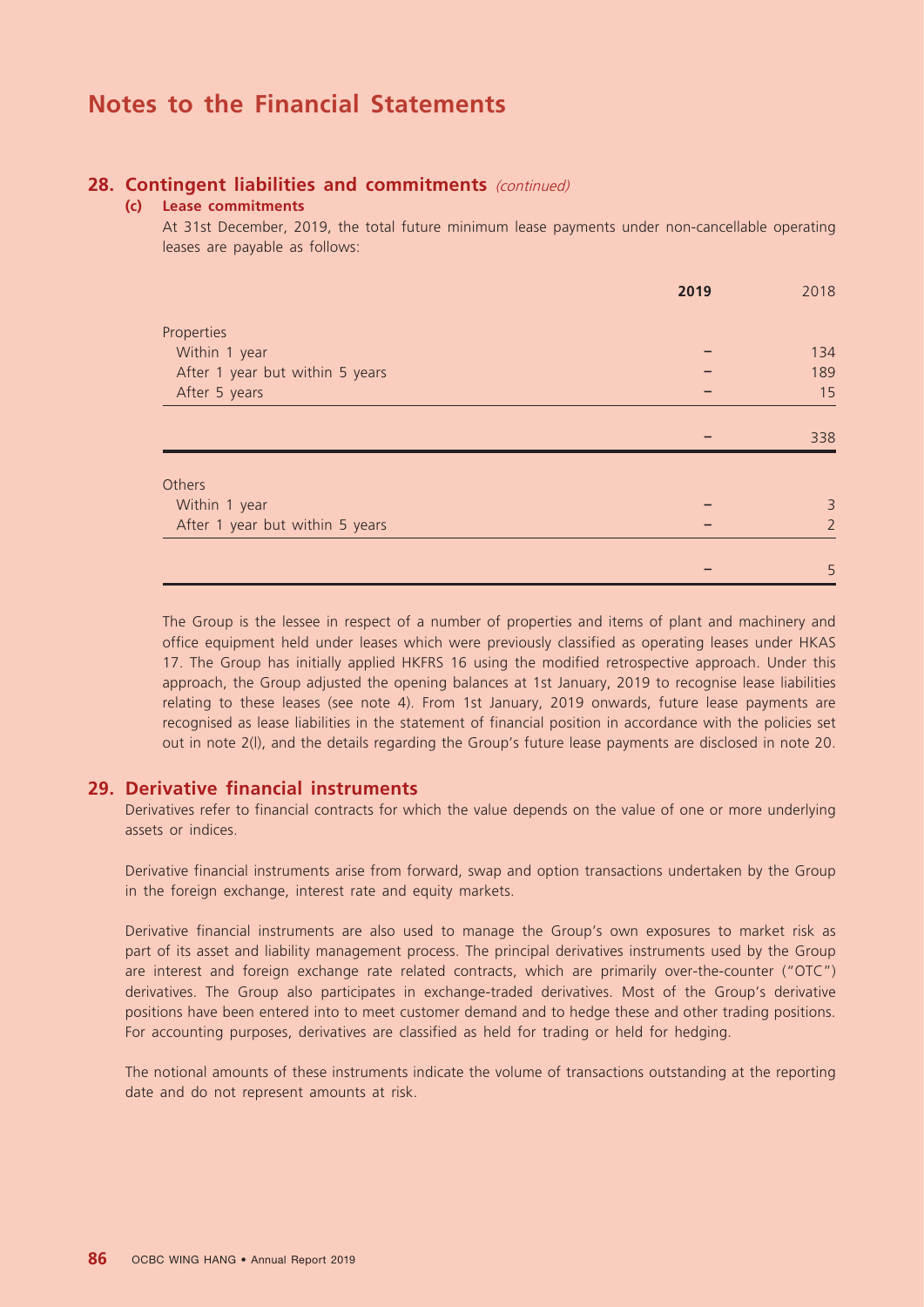## 29. Derivative financial instruments (continued)

The following table is a summary of the notional amounts of each significant type of derivative.

|                                 |            | 2019           |         |
|---------------------------------|------------|----------------|---------|
|                                 | Qualifying | Others,        |         |
|                                 | for hedge  | including held |         |
|                                 | accounting | for trading    | Total   |
| Exchange rate contracts         |            |                |         |
| <b>Forwards</b>                 | 495        | 292,858        | 293,353 |
| Options purchased               |            | 10,234         | 10,234  |
| Options written                 |            | 10,239         | 10,239  |
| Interest rate contracts         |            |                |         |
| Swaps                           | 24,938     | 440,967        | 465,905 |
| Equity contracts                |            |                |         |
| Options purchased               |            | 2,172          | 2,172   |
| Options written                 |            | 2,172          | 2,172   |
| Credit derivative contracts     |            |                |         |
| Credit defaults swaps purchased |            | 2,184          | 2,184   |
| Credit defaults swaps written   |            | 2,184          | 2,184   |
|                                 | 25,433     | 763,010        | 788,443 |

|                                 | Qualifying<br>for hedge<br>accounting | 2018<br>Others,<br>including held<br>for trading | Total   |
|---------------------------------|---------------------------------------|--------------------------------------------------|---------|
| Exchange rate contracts         |                                       |                                                  |         |
| <b>Forwards</b>                 |                                       | 231,847                                          | 231,847 |
| Options purchased               |                                       | 8,399                                            | 8,399   |
| Options written                 |                                       | 8,416                                            | 8,416   |
| Interest rate contracts         |                                       |                                                  |         |
| Swaps                           | 26,375                                | 240,767                                          | 267,142 |
| Equity contracts                |                                       |                                                  |         |
| Options purchased               |                                       | 916                                              | 916     |
| Options written                 |                                       | 916                                              | 916     |
| Credit derivative contracts     |                                       |                                                  |         |
| Credit defaults swaps purchased |                                       | 3,046                                            | 3,046   |
| Credit defaults swaps written   |                                       | 3,046                                            | 3,046   |
|                                 | 26,375                                | 497,353                                          | 523,728 |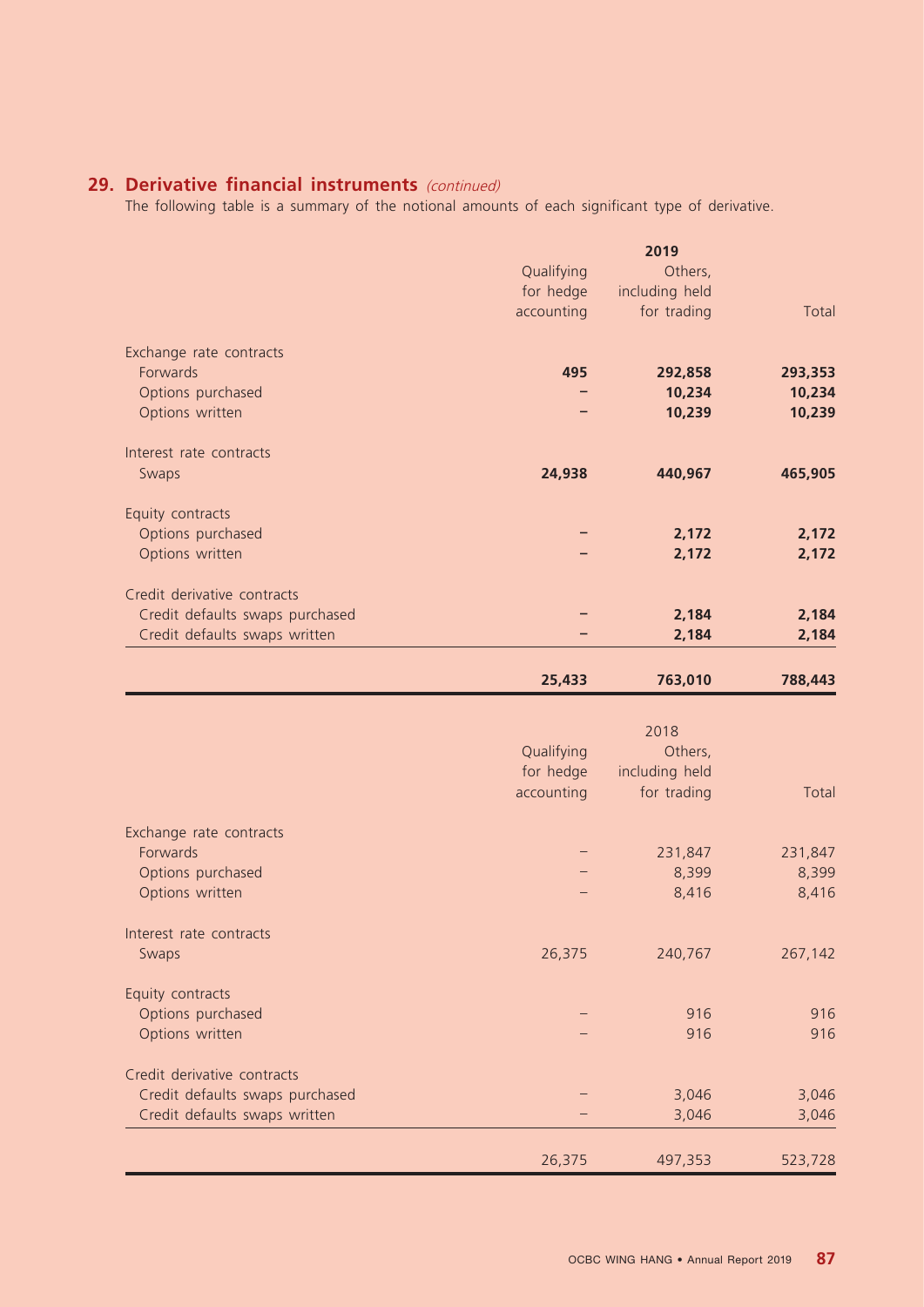## **29. Derivative financial instruments** (continued)

The trading transactions include the Group's positions arising from the execution of trade orders from customers or transactions undertaken to hedge these positions.

### **(a) Use of derivative financial instruments**

**(i)** The following is a summary of the fair values of derivative financial instruments held for trading purposes by type of derivative entered into by the Group:

|                             | 2019          |             | 2018          |                    |
|-----------------------------|---------------|-------------|---------------|--------------------|
|                             | <b>Assets</b> | Liabilities | <b>Assets</b> | <b>Liabilities</b> |
| Exchange rate contracts     | 2,150         | 1,927       | 2,052         | 2,235              |
| Interest rate contracts     | 1,073         | 999         | 1,206         | 1,102              |
| Equity contracts            | 481           | 481         | 61            | 61                 |
| Credit derivative contracts |               |             | $\mathcal{P}$ |                    |
| Total (notes 12 and 24)     | 3,705         | 3,408       | 3,321         | 3,400              |

**(ii)** The following is a summary of the fair values of derivative financial instruments held for hedging purposes by type of derivative entered into by the Group:

|                         | 2019   |             |               | 2018               |  |
|-------------------------|--------|-------------|---------------|--------------------|--|
|                         | Assets | Liabilities | <b>Assets</b> | <b>Liabilities</b> |  |
| Exchange rate contracts |        | 17          |               |                    |  |
| Interest rate contracts | 3      | 345         | 61            | 136                |  |
| Total (notes 13 and 25) | ₹      | 362         | 61            | 136                |  |

### **(b) Remaining life of derivative financial instruments**

The following tables provide an analysis of the notional amounts of derivatives of the Group by relevant maturity groupings based on the remaining periods to settlement at the reporting date.

|                             | 597,961       | 188,845     | 1,637   | 788,443 |
|-----------------------------|---------------|-------------|---------|---------|
| Credit derivative contracts | 4,368         |             |         | 4,368   |
| Equity contracts            | 1,499         | 2,845       |         | 4,344   |
| Interest rate contracts     | 283,622       | 180,646     | 1,637   | 465,905 |
| Exchange rate contracts     | 308,472       | 5,354       |         | 313,826 |
|                             | 1 year        | 5 years     | 5 years | Total   |
|                             | <b>Within</b> | but within  | Over    |         |
|                             |               | Over 1 year |         |         |
|                             | 2019          |             |         |         |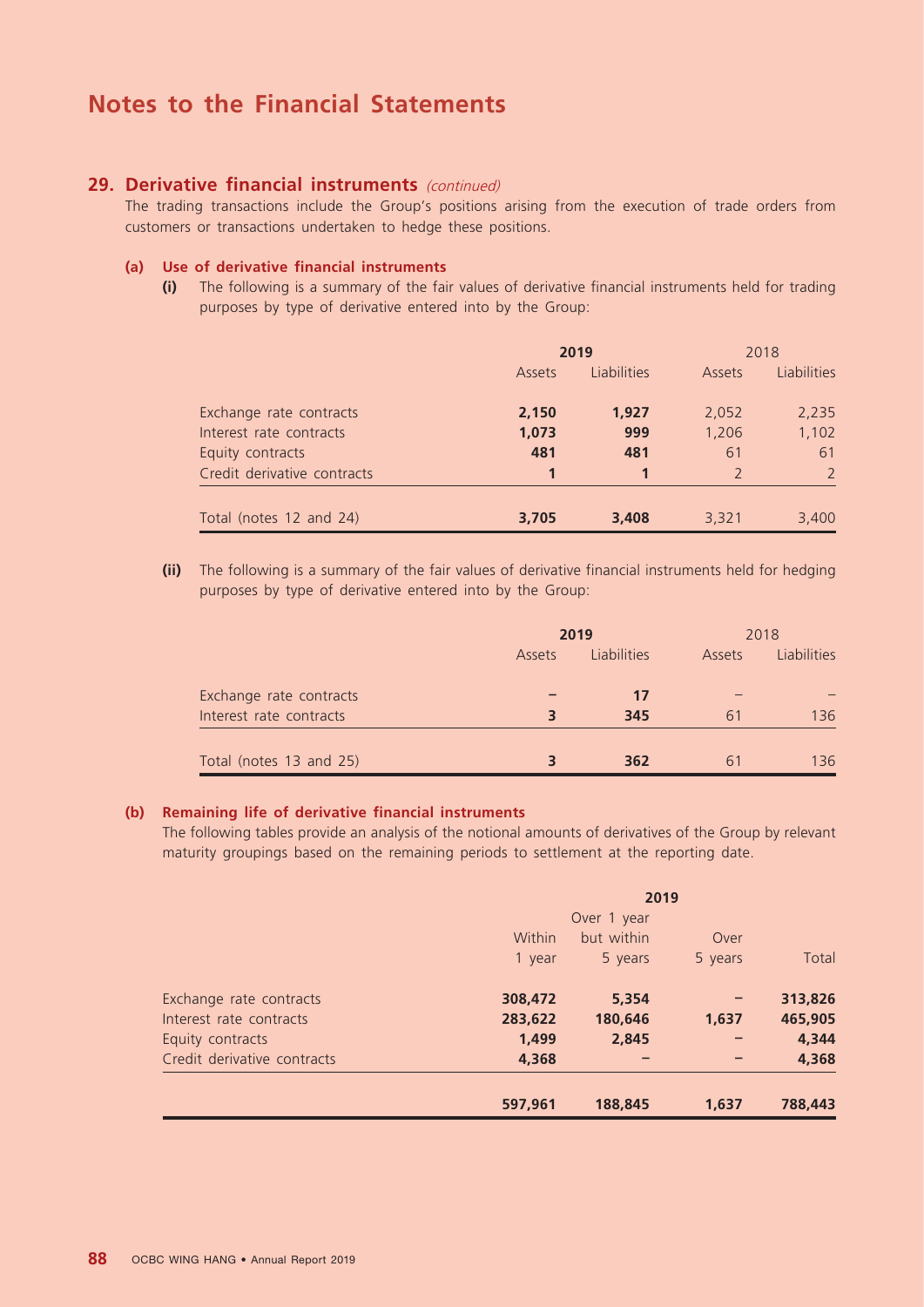## **29. Derivative financial instruments** (continued)

#### **(b) Remaining life of derivative financial instruments** (continued)

|                             |         | 2018        |         |         |
|-----------------------------|---------|-------------|---------|---------|
|                             |         | Over 1 year |         |         |
|                             | Within  | but within  | Over    |         |
|                             | 1 year  | 5 years     | 5 years | Total   |
| Exchange rate contracts     | 245,590 | 3,072       |         | 248,662 |
| Interest rate contracts     | 162,374 | 103,084     | 1,684   | 267,142 |
| Equity contracts            | 130     | 1,702       |         | 1,832   |
| Credit derivative contracts | 5,870   | 222         |         | 6,092   |
|                             | 413,964 | 108,080     | 1,684   | 523,728 |

#### **(c) The credit risk weighted amounts are as follows:**

|                             | 2019  | 2018  |
|-----------------------------|-------|-------|
| Exchange rate contracts     | 2,850 | 2,707 |
| Interest rate contracts     | 113   | 138   |
| Equity contracts            | 95    | 15    |
| Credit derivative contracts |       |       |
|                             | 3,058 | 2,860 |

The risk weights used in the computation of credit risk weighted average amounts range from 0% to 100%. These amounts do not take into account the effects of bilateral netting arrangements.

## **(d) Fair value hedges**

The fair value hedges principally consist of interest rate swaps. The interest rate swaps are used to protect against changes in the fair value of certain fixed rate assets due to movements in market interest rates. At 31st December, 2019, the net negative fair value of derivatives held as fair value hedges was HK\$356 million (2018: net negative fair value of HK\$80 million).

The losses on the hedging instruments for the year were HK\$276 million (2018: losses of HK\$57 million). The gains on the hedged items attributable to the hedged risk for the year were HK\$279 million (2018: gains of HK\$60 million).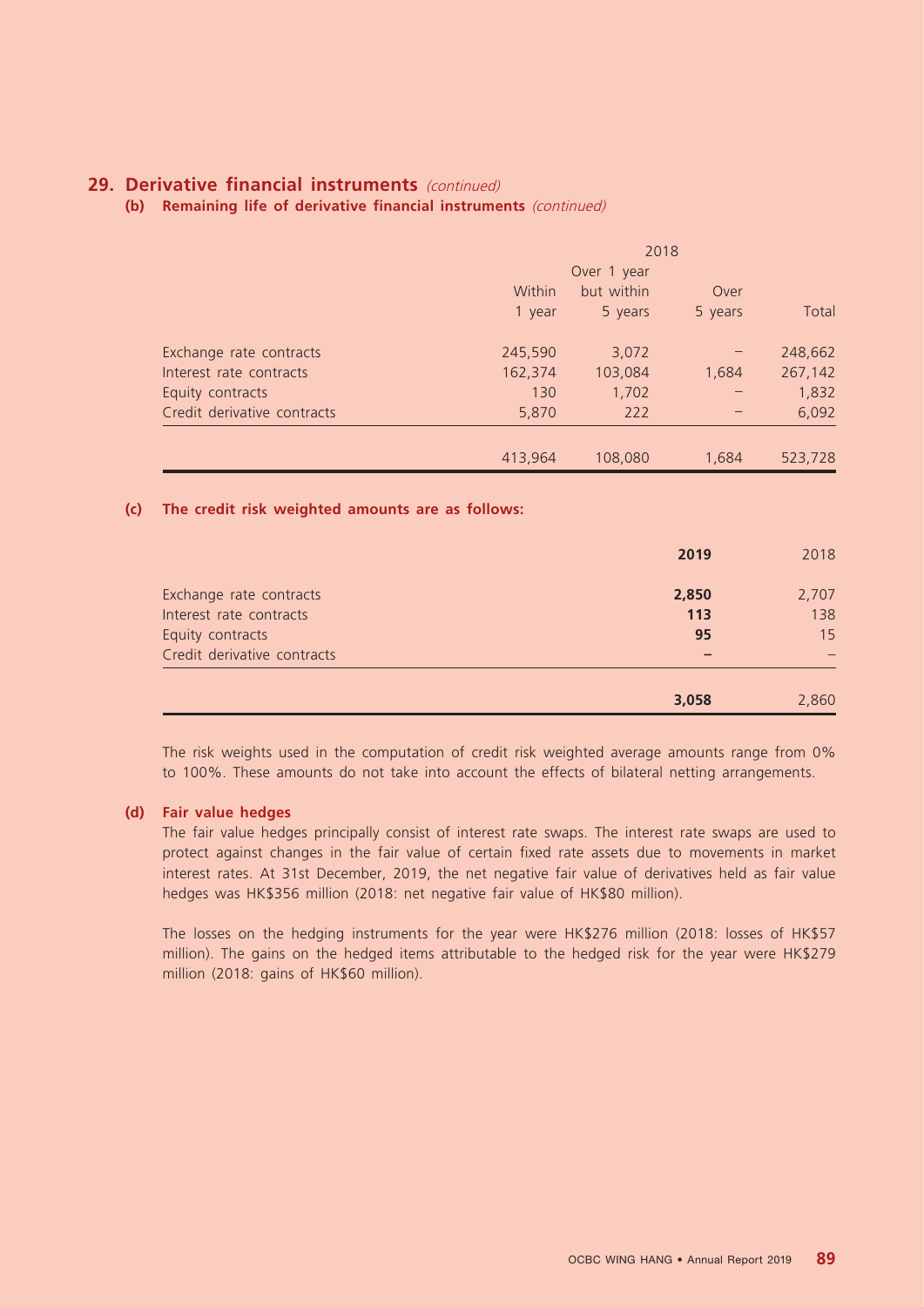## **29. Derivative financial instruments** (continued)

#### **(e) Cash flow hedges**

The cash flow hedges principally consist of interest rate contracts that are used to hedge against the variability in cash flows of certain floating rate assets and fixed rate liabilities. At 31st December, 2019, the net negative fair value of derivatives held as cash flow hedges was HK\$3 million (2018: net positive fair value of HK\$5 million). During the year, there was no ineffectiveness recognised in the statement of profit or loss that arose from cash flow hedges (2018: nil).

The time periods in which the hedged cash flows are expected to occur and affect the consolidated statement of profit or loss are as follows:

|                                    | 2019      |         |         |       |  |
|------------------------------------|-----------|---------|---------|-------|--|
|                                    | Less than | $1$ to  | Over    |       |  |
|                                    | 1 year    | 5 years | 5 years | Total |  |
| Forecast receivable cash flows     | 118       |         |         | 118   |  |
| Forecast payable cash flows        | (88)      |         |         | (88)  |  |
| Forecast net receivable cash flows | 30        |         |         | 30    |  |
|                                    |           | 2018    |         |       |  |
|                                    | Less than | $1$ to  | Over    |       |  |
|                                    | 1 year    | 5 years | 5 years | Total |  |
| Forecast receivable cash flows     | 134       | 445     |         | 579   |  |
| Forecast payable cash flows        | (108)     | (358)   |         | (466) |  |
| Forecast net receivable cash flows | 26        | 87      |         | 113   |  |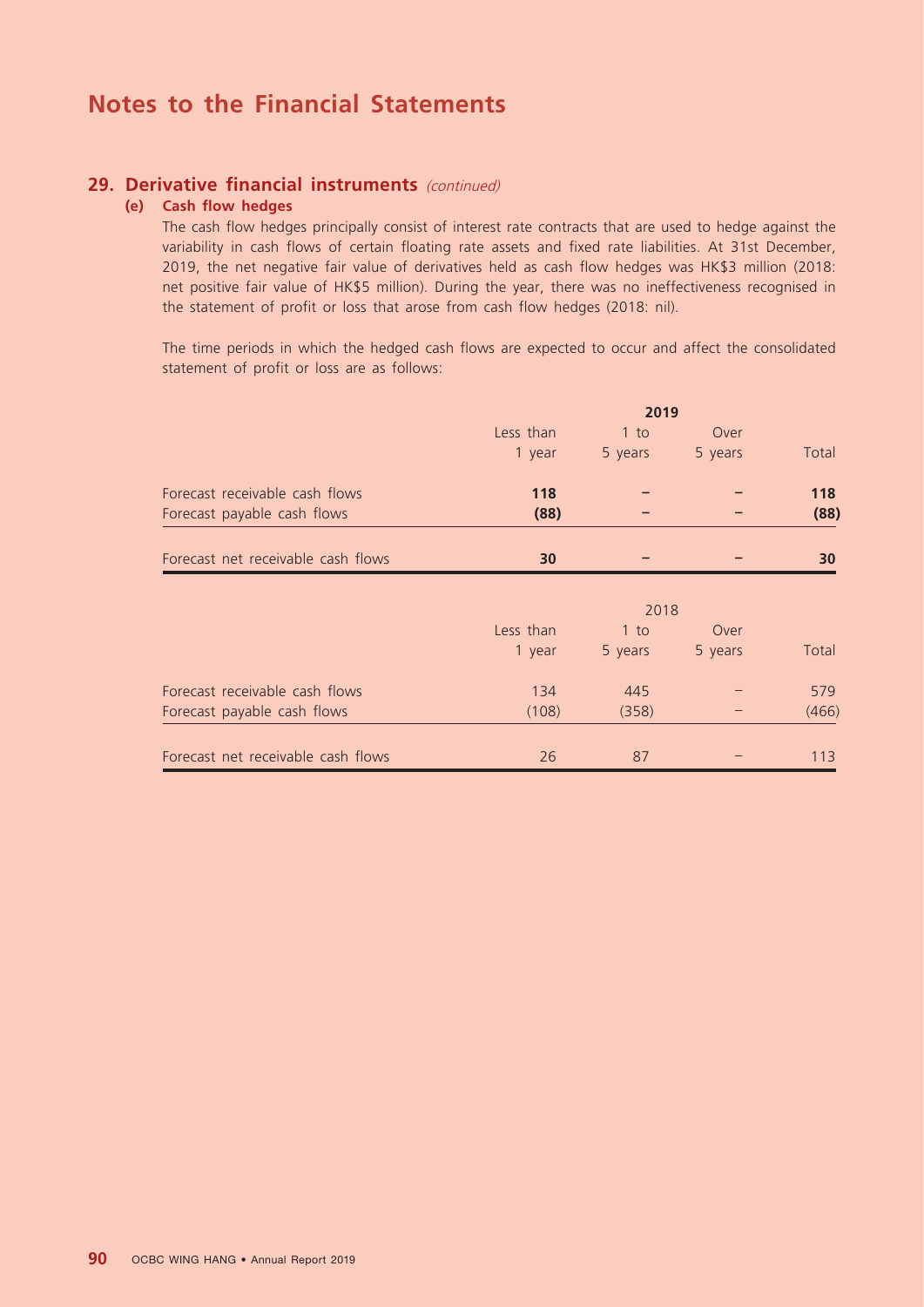## **30. Notes to the consolidated cash flow statement**

 **(a) Reconciliation of operating profit to net cash (outflow)/inflow from operating activities**

|                                                              | 2019           | 2018<br><b>Note</b> |
|--------------------------------------------------------------|----------------|---------------------|
| Operating profit                                             | 2,878          | 3,230               |
| Depreciation (note 5(g))                                     | 329            | 225                 |
| Change in expected credit loss and other credit              |                |                     |
| impairment charges                                           | 278            | 245                 |
| Interest expense on fixed rate note issued (note 5(b))       | 93             | 9                   |
| Coupon of perpetual capital securities                       | 80             |                     |
| Losses on disposal of tangible fixed assets                  | 3              | $\overline{2}$      |
| Net gains from disposal of financial assets measured at fair |                |                     |
| value through other comprehensive income (note 5(f))         | (159)          | (19)                |
| Gains on revaluation of investment properties (note 5(f))    |                | (8)                 |
| Profits tax paid                                             | (228)          | (443)               |
| Change in treasury bills with original maturity of           |                |                     |
| three months or above                                        | 78             | 2,545               |
| Change in placements with banks, central banks and other     |                |                     |
| financial institutions with original maturity of             |                |                     |
| three months or above                                        | (1,045)        | 179                 |
| Change in amounts due from ultimate holding company and      |                |                     |
| fellow subsidiaries maturing after three months              | 3,554          | (2,086)             |
| Change in certificates of deposit held                       | 9,590          | 24,028              |
| Change in trading assets                                     | (531)          | 1,596               |
| Change in financial assets designated at fair value          |                |                     |
| through profit or loss                                       |                | 20                  |
| Change in advances to customers and other accounts           | 4,077          | (9, 146)            |
| Change in deposits and balances of banks, central banks and  |                |                     |
| other financial institutions                                 | 4,663          | 458                 |
| Change in amounts due to ultimate holding company and        |                |                     |
| fellow subsidiaries                                          | (25, 246)      | (6, 582)            |
| Change in deposits from customers                            | (12, 326)      | (605)<br>657        |
| Change in certificates of deposit issued                     | 6,987          |                     |
| Change in trading liabilities                                | 8<br>661       | (382)<br>(913)      |
| Change in other accounts and provision                       |                |                     |
| Interest expense on lease liabilities (note 5(b))            | $\overline{7}$ |                     |
|                                                              |                |                     |
| Net cash (outflow)/inflow from operating activities          | (6, 249)       | 13,010              |

Note: The Group has initially applied HKFRS 16 using the modified retrospective approach and adjusted the opening balances at 1st January, 2019 to recognise right-of-use assets and lease liabilities relating to leases which were previously classified as operating leases under HKAS 17. Previously, cash payments under operating leases made by the Group as a lessee of HK\$126 million were classified as operating activities in the consolidated cash flow statement. Under HKFRS 16, except for short-term lease payments, payments for leases of low value assets and variable lease payments not included in the measurement of lease liabilities, all other rentals paid on leases are now classified as financing cash outflows. Under the modified retrospective approach, the comparative information is not restated. Further details on the impact of the transition to HKFRS 16 are set out in note 4.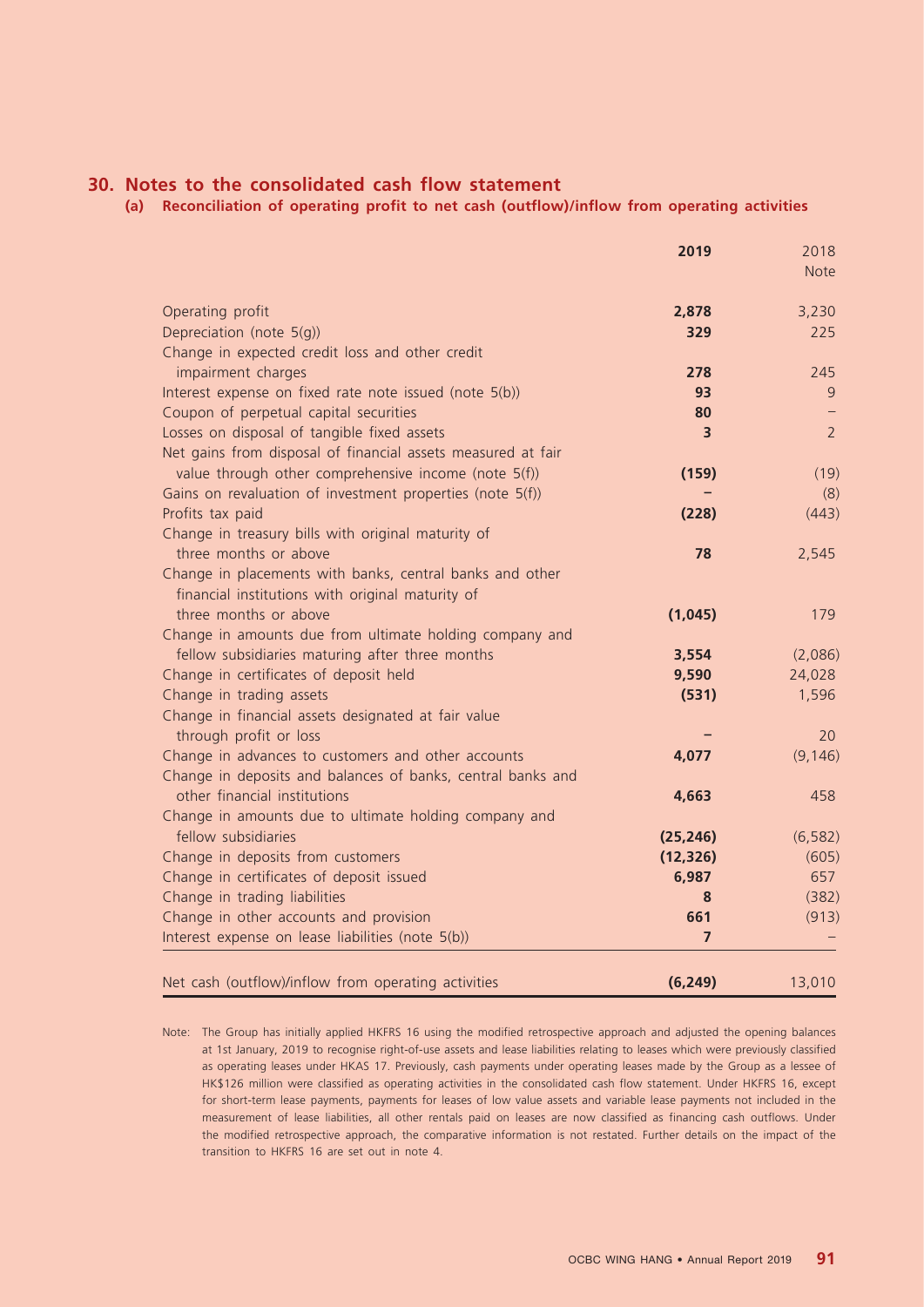## **30. Notes to the consolidated cash flow statement** (continued)

 **(b) Reconciliation of cash and cash equivalents with the consolidated statement of financial position**

|                                                                   | 2019      | 2018      |
|-------------------------------------------------------------------|-----------|-----------|
| Cash and balances with banks, central banks and                   |           |           |
| other financial institutions                                      | 9,415     | 10,358    |
| Placements with banks, central banks and                          |           |           |
| other financial institutions                                      | 2,639     | 3,836     |
| Amounts due from ultimate holding company and fellow subsidiaries | 1,135     | 18,107    |
| Treasury bills                                                    | 15,733    | 15,391    |
|                                                                   |           |           |
| Amounts shown in the consolidated statement of financial position | 28,922    | 47,692    |
| Less: Amounts with an original maturity of three months           |           |           |
| or above                                                          | (16, 103) | (18, 235) |
| Deposits and balances of banks, central banks and other           |           |           |
| financial institutions that are repayable on demand               | (335)     | (217)     |
|                                                                   |           |           |
| Cash and cash equivalents in the consolidated cash flow statement | 12,484    | 29,240    |

## **(c) Reconciliation of liabilities arising from financing activities**

The table below details changes in the Group's liabilities from financing activities, including both cash and non-cash changes. Liabilities arising from financing activities are liabilities for which cash flows were, or future cash flows will be, classified in the consolidated cash flow statement as cash flows from financing activities.

|                                                  | 2019  | 2018  |
|--------------------------------------------------|-------|-------|
| At 1st January                                   | 3,791 |       |
| Issue of perpetual capital securities            | 1,500 | 1,500 |
| Issue of fixed rate note                         |       | 2,251 |
| Exchange adjustment                              | (53)  | 31    |
| Interest expenses on fixed rate note (note 5(b)) | 93    | 9     |
| Coupon of perpetual capital securities           | 80    |       |
| Payment of lease liabilities                     | 115   |       |
| At 31st December                                 | 5,526 | 3,791 |

#### **(d) Total cash outflow for leases**

Amounts included in the consolidated cash flow statement for leases comprise the following:

|                                                            | 2019 | 2018 |
|------------------------------------------------------------|------|------|
| Within operating cash flows<br>Within investing cash flows | 33   | 126  |
| Within financing cash flows                                | 115  |      |
|                                                            | 148  | 126  |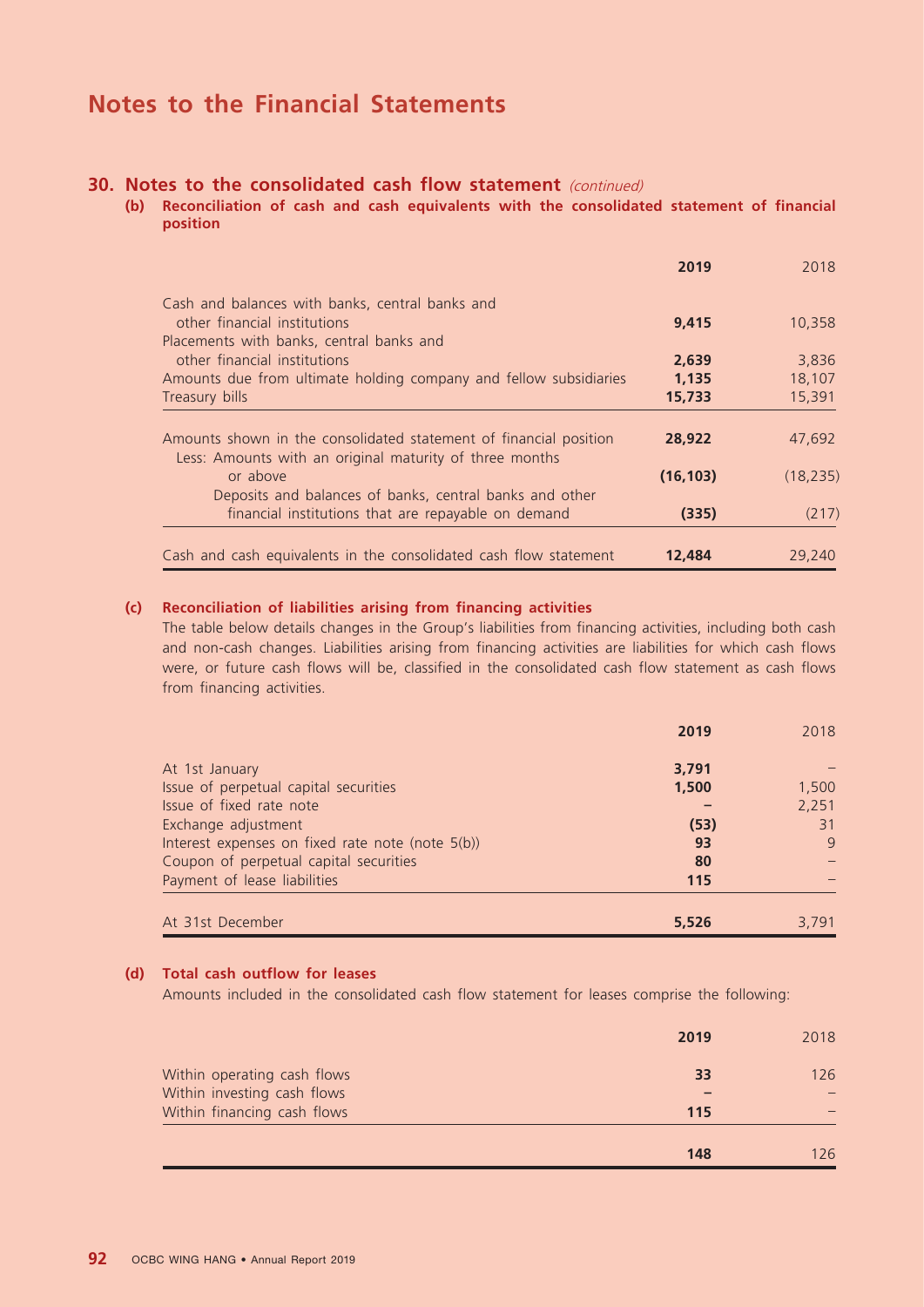### **31. Segment reporting**

The Group manages its businesses by divisions, which are organised by a mixture of both business lines and geography. The segment disclosure is based on the way that the Group's chief operating decision maker regards and manages the Group, with the amounts reported for each reportable segment being the measures reported to the Group's chief operating decision maker for the purposes of assessing segment performance and making decisions about operating matters.

#### **Hong Kong segment**

This is mainly composed of retail banking activities, corporate banking activities and treasury activities.

Retail banking activities include acceptance of deposits, residential mortgages, hire purchase, consumer loans, wealth management, stock brokerage and insurance services.

Corporate banking activities include advance of commercial and industrial loans, trade financing and institutional banking.

Treasury activities include foreign exchange services, management of investment securities and trading activities.

#### **Mainland China segment**

This comprises the business of OCBC Wing Hang Bank (China) Limited, for which the main business is corporate banking and treasury activities.

#### **Macau segment**

This comprises the business of Banco OCBC Weng Hang, S.A., for which the main business is retail banking activities.

For the purposes of assessing segment performance and allocating resources between segments, the Group's chief operating decision maker monitors the results, assets and liabilities attributable to each reportable segment on the following bases:

Segment assets include tangible assets (including equipment of the Group and overseas bank premises), balance and placement with banks, central banks and other financial institutions and advances to customers and banks which have been reported under Mainland China and Macau segments and financial assets with the exception of goodwill, interest in associated companies, taxation and other assets. Segment liabilities include deposits and financial liabilities.

Revenue and expenses are allocated to the reportable segments with reference to interest and fees and commission income generated by those segments and the expenses incurred by those segments or which otherwise arise from the depreciation of assets attributable to those segments.

The identification of reportable segments also considered geographical information which has been classified by the geographical location of the principal operations of the subsidiaries, or in the case of the Bank itself, of the geographical location of the branch responsible for reporting the results or booking the assets and liabilities.

Specified non-current assets of the Group include tangible fixed assets, goodwill and investments in associated companies.

"Others" in the reconciliation to the reported amount on the consolidated statement of profit or loss and consolidated statement of financial position mainly represent the management of shareholders' funds and equity shares.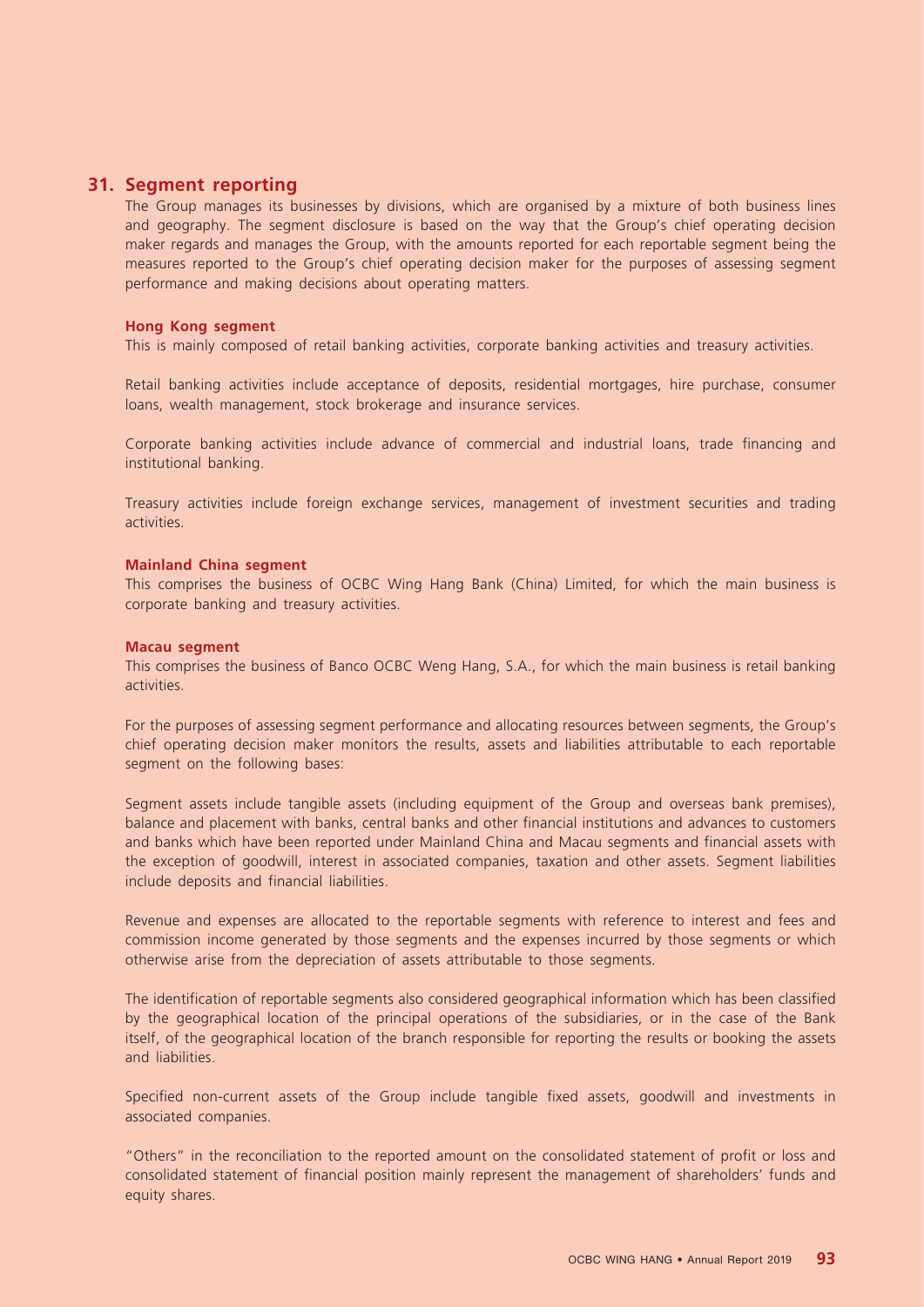## **31. Segment reporting** (continued)

## **(a) Segment results, assets and liabilities**

Information regarding the Group's reportable segments as provided to the Group's most senior executive management for the purposes of resource allocation and assessment of segment performance for the year is set out below:

|                                                                              |          |                  |                | 2019    |          |        |          |
|------------------------------------------------------------------------------|----------|------------------|----------------|---------|----------|--------|----------|
|                                                                              |          | Hong Kong        |                |         |          |        |          |
|                                                                              |          | Retail Corporate |                |         | Mainland |        |          |
|                                                                              | banking  | banking          | Treasury       | Total   | China    | Macau  | Total    |
| Net interest income                                                          | 2,088    | 516              | 344            | 2,948   | 932      | 541    | 4,421    |
| Non-interest income                                                          | 574      | 56               | 246            | 876     | 440      | 153    | 1,469    |
| Reportable segment revenue                                                   | 2,662    | 572              | 590            | 3,824   | 1,372    | 694    | 5,890    |
| Operating expenses                                                           | (1, 455) | (239)            | (129)          | (1,823) | (964)    | (334)  | (3, 121) |
| Operating profit before                                                      |          |                  |                |         |          |        |          |
| expected credit losses<br>Change in expected credit<br>loss and other credit | 1,207    | 333              | 461            | 2,001   | 408      | 360    | 2,769    |
| impairment charges                                                           | (87)     | (13)             | 6              | (94)    | (203)    | 19     | (278)    |
| Operating profit                                                             | 1,120    | 320              | 467            | 1,907   | 205      | 379    | 2,491    |
| Share of net gains of                                                        |          |                  |                |         |          |        |          |
| associated companies                                                         |          |                  |                |         |          |        |          |
| Reportable segment profit                                                    |          |                  |                |         |          |        |          |
| before tax                                                                   | 1,120    | 320              | 467            | 1,907   | 205      | 379    | 2,491    |
| Depreciation                                                                 | 69       |                  | $\overline{2}$ | 71      | 129      | 25     | 225      |
| Reportable segment assets                                                    | 80,378   | 56,158           | 49,011         | 185,547 | 62,191   | 35,216 | 282,954  |
| Addition to non-current                                                      |          |                  |                |         |          |        |          |
| segment assets                                                               | 15       | $\mathbf{1}$     |                | 16      | 30       | 9      | 55       |
| Reportable segment liabilities                                               | 147,862  | 812              | 56             | 148,730 | 53,012   | 30,201 | 231,943  |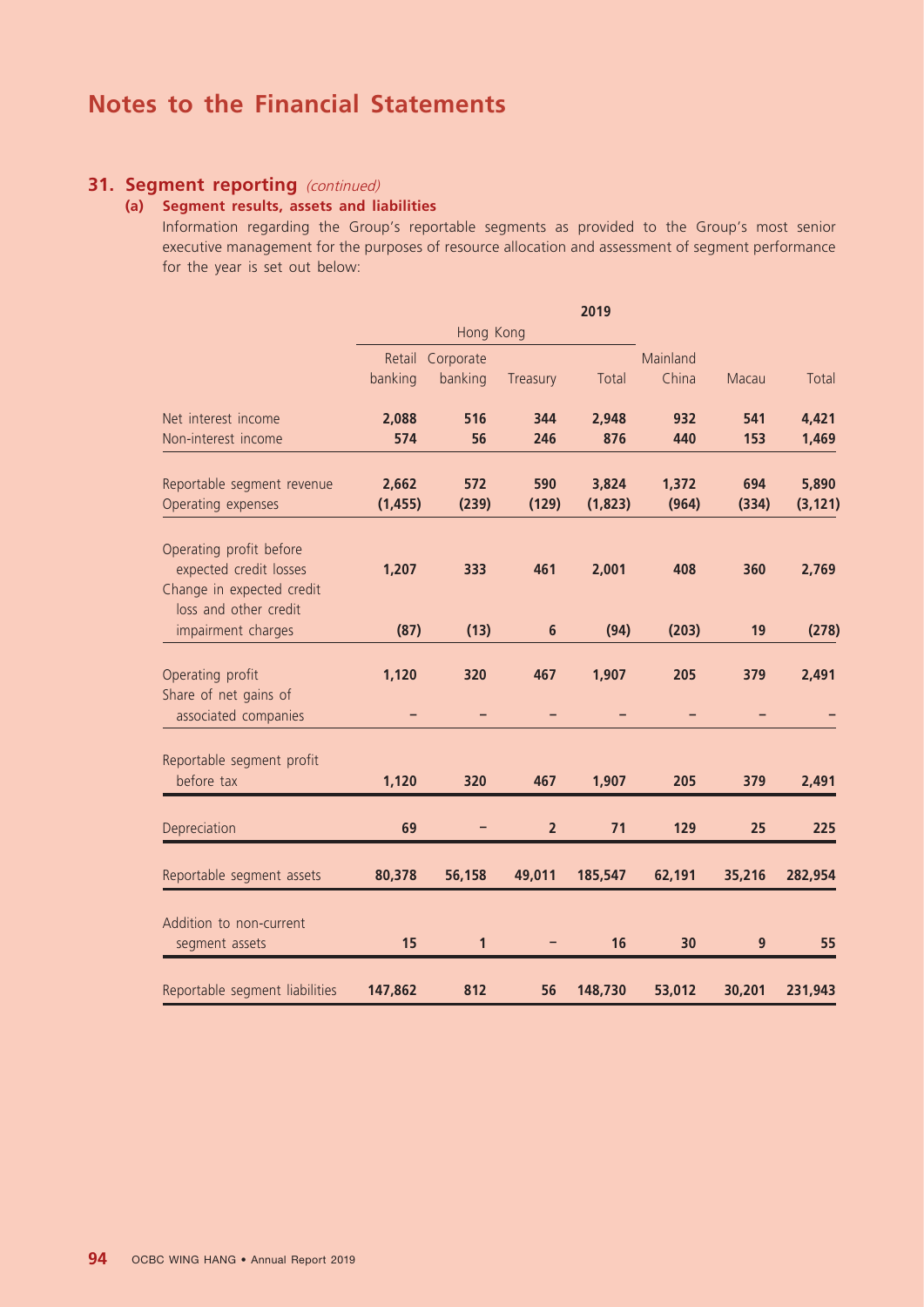### **31. Segment reporting** (continued)

 **(a) Segment results, assets and liabilities** (continued)

|                                                    |          |                  |                | 2018    |          |                          |         |
|----------------------------------------------------|----------|------------------|----------------|---------|----------|--------------------------|---------|
|                                                    |          | Hong Kong        |                |         |          |                          |         |
|                                                    |          | Retail Corporate |                |         | Mainland |                          |         |
|                                                    | banking  | banking          | Treasury       | Total   | China    | Macau                    | Total   |
| Net interest income                                | 1,918    | 419              | 278            | 2,615   | 1,393    | 541                      | 4,549   |
| Non-interest income                                | 597      | 76               | 185            | 858     | 259      | 183                      | 1,300   |
| Reportable segment revenue                         | 2,515    | 495              | 463            | 3,473   | 1,652    | 724                      | 5,849   |
| Operating expenses                                 | (1, 318) | (241)            | (123)          | (1,682) | (973)    | (327)                    | (2,982) |
| Operating profit before                            |          |                  |                |         |          |                          |         |
| expected credit losses                             | 1,197    | 254              | 340            | 1,791   | 679      | 397                      | 2,867   |
| Change in expected credit<br>loss and other credit |          |                  |                |         |          |                          |         |
| impairment charges                                 | (39)     | (10)             | (8)            | (57)    | (177)    | (11)                     | (245)   |
| Operating profit                                   | 1,158    | 244              | 332            | 1,734   | 502      | 386                      | 2,622   |
| Share of net gains of                              |          |                  |                |         |          |                          |         |
| associated companies                               |          |                  |                |         |          | $\overline{\phantom{0}}$ |         |
| Reportable segment profit                          |          |                  |                |         |          |                          |         |
| before tax                                         | 1,158    | 244              | 332            | 1,734   | 502      | 386                      | 2,622   |
| Depreciation                                       | 18       |                  | $\overline{2}$ | 20      | 81       | 27                       | 128     |
| Reportable segment assets                          | 84,987   | 54,057           | 47,225         | 186,269 | 70,632   | 37,045                   | 293,946 |
| Addition to non-current                            |          |                  |                |         |          |                          |         |
| segment assets                                     | 10       |                  |                | 10      | 52       | 18                       | 80      |
| Reportable segment liabilities                     |          | 493              | 3,194          |         | 61,400   | 32,762                   |         |
|                                                    | 155,598  |                  |                | 159,285 |          |                          | 253,447 |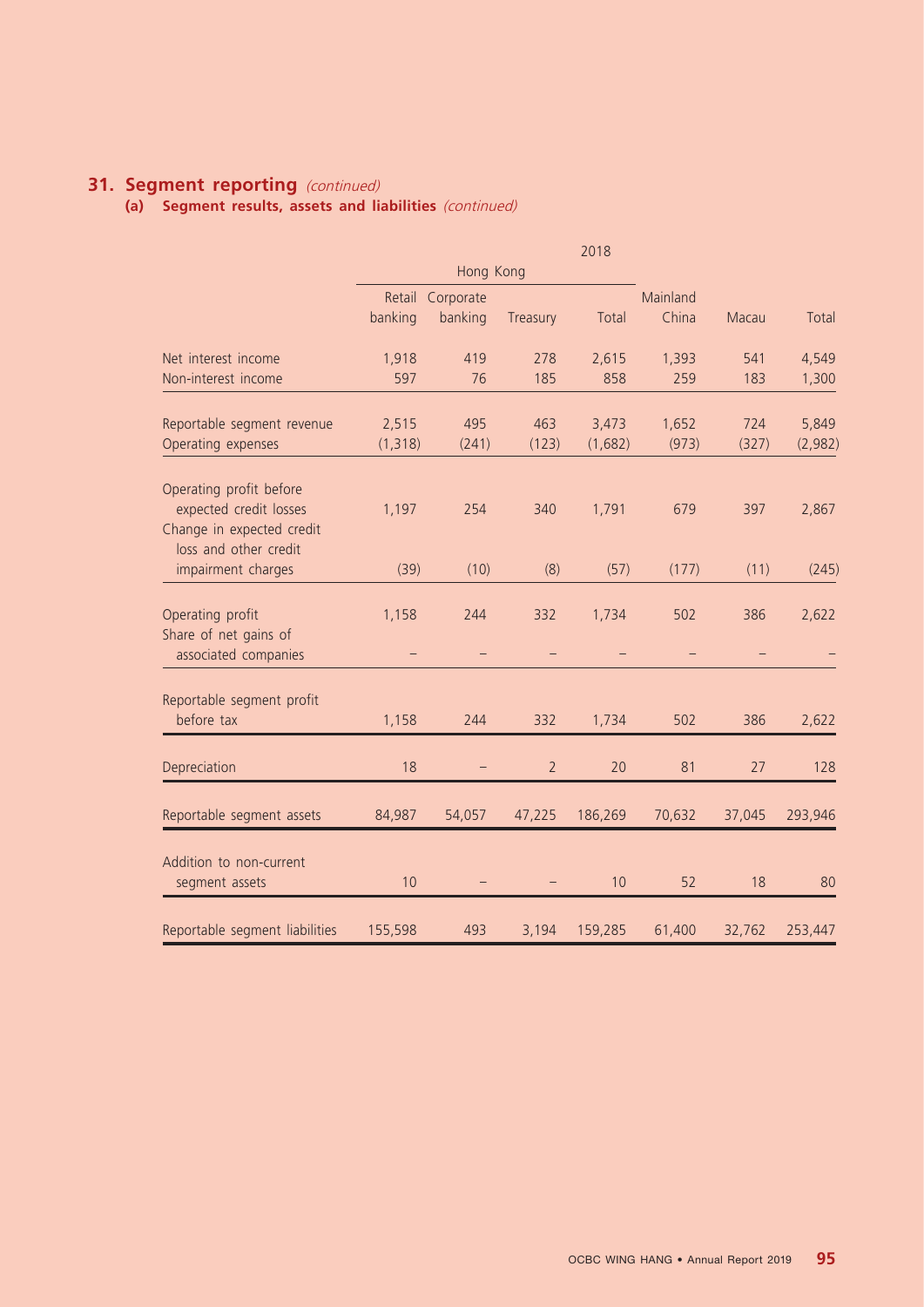## **31. Segment reporting** (continued)

 **(a) Segment results, assets and liabilities** (continued)

Reconciliations of reportable segment revenue, profit before taxation, assets and liabilities:

|                                                                                   | 2019      | 2018       |
|-----------------------------------------------------------------------------------|-----------|------------|
| <b>Revenue</b>                                                                    |           |            |
| Reportable segment revenue                                                        | 5,890     | 5,849      |
| Other revenue                                                                     | 708       | 1,107      |
| Elimination of inter-segment revenue                                              | (182)     | (410)      |
| Consolidated operating income                                                     | 6,416     | 6,546      |
|                                                                                   | 2019      | 2018       |
| <b>Profit before taxation</b>                                                     |           |            |
| Reportable segment profit before taxation                                         | 2,491     | 2,622      |
| Share of net gains of associated companies                                        | 55        | 57         |
| Other net gains                                                                   | 387       | 817        |
| Elimination of inter-segment profit                                               |           | (209)      |
| Consolidated profit before taxation                                               | 2,933     | 3,287      |
|                                                                                   | 2019      | 2018       |
|                                                                                   |           | (restated) |
| <b>Assets</b>                                                                     |           |            |
| Reportable segment assets<br>Balance and placements with banks, central banks and | 282,954   | 293,946    |
| other financial institutions                                                      | 2,869     | 5,100      |
| Amounts due from ultimate holding company and                                     |           |            |
| fellow subsidiaries                                                               | 509       | 16,774     |
| Investments in associated companies                                               | 614       | 550        |
| Tangible fixed assets                                                             | 4,766     | 4,703      |
| Goodwill                                                                          | 1,306     | 1,306      |
| Deferred tax assets                                                               | 10        | 39         |
| Other assets                                                                      | 14,139    | 12,989     |
| Elimination of inter-segment assets                                               | (10, 032) | (16, 786)  |
| Consolidated total assets                                                         | 297,135   | 318,621    |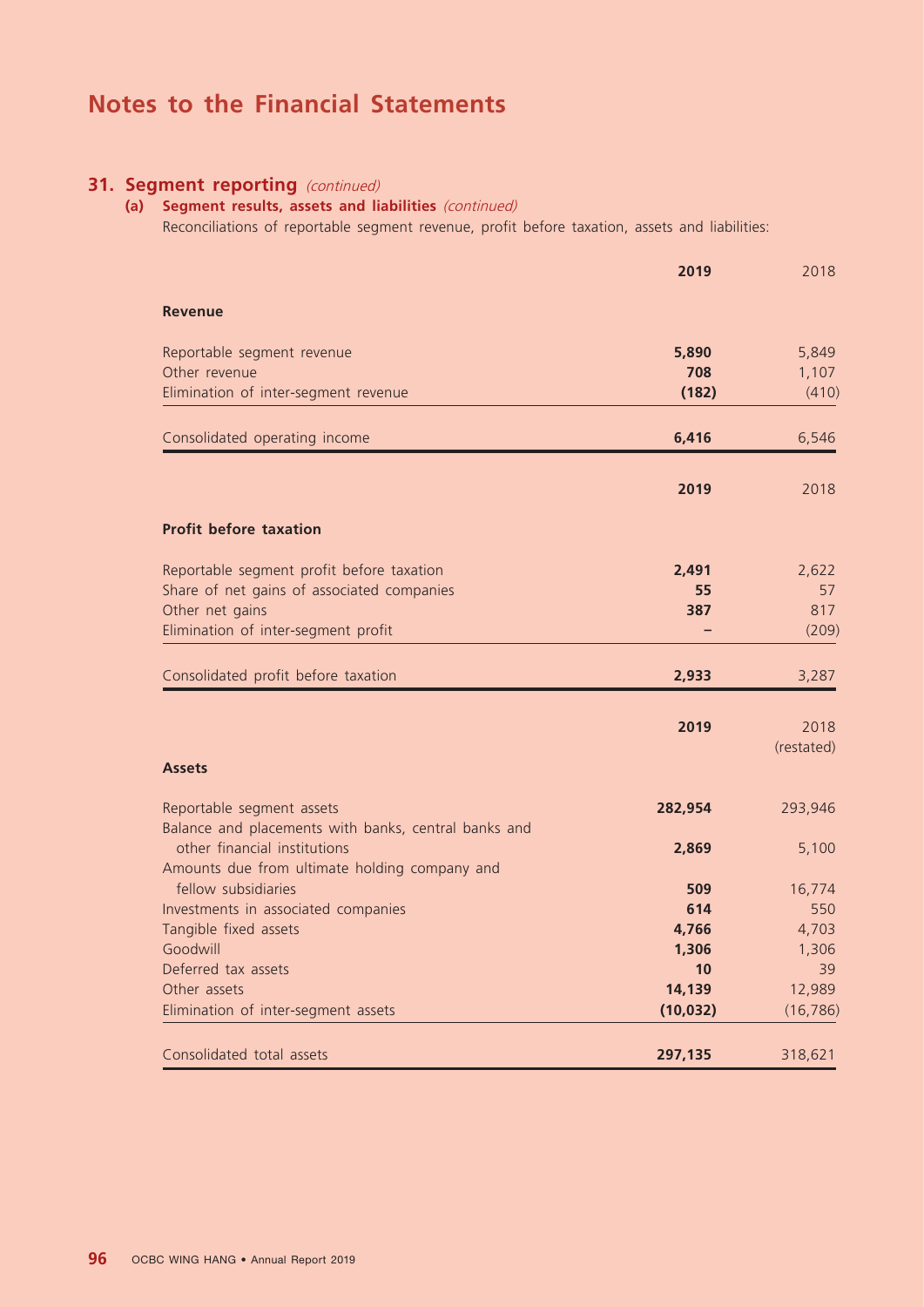## **31. Segment reporting** (continued)

 **(a) Segment results, assets and liabilities** (continued)

|                                                   | 2019    | 2018     |
|---------------------------------------------------|---------|----------|
| <b>Liabilities</b>                                |         |          |
| Reportable segment liabilities                    | 231,943 | 253,447  |
| Deposits and balances of banks, central banks and |         |          |
| other financial institutions                      | 3,019   | 161      |
| Amounts due to ultimate holding company and       |         |          |
| fellow subsidiaries                               | 3,645   | 18,756   |
| Current tax payable                               | 421     | 338      |
| Deferred tax liabilities                          |         | 7        |
| Other liabilities                                 | 16,549  | 10,420   |
| Elimination of inter-segment liabilities          | (1,691) | (4, 525) |
| Consolidated total liabilities                    | 253,893 | 278,604  |

## **(b) Other geographical information**

|                                                            |           |                   | 2019  |                                       |        |
|------------------------------------------------------------|-----------|-------------------|-------|---------------------------------------|--------|
|                                                            | Hong Kong | Mainland<br>China | Macau | Less:<br>inter-segment<br>elimination | Total  |
| Specified non-current assets                               | 6,719     | 644               | 669   | (11)                                  | 8,021  |
| Contingent liabilities and<br>commitments (note 28(a))     | 20,689    | 25,044            | 4,128 | (698)                                 | 49,163 |
|                                                            |           |                   | 2018  | Less:                                 |        |
|                                                            |           | Mainland          |       | inter-segment                         |        |
|                                                            | Hong Kong | China             | Macau | elimination                           | Total  |
| Specified non-current assets<br>Contingent liabilities and | 6,593     | 535               | 676   | 11                                    | 7,815  |
| commitments (note 28(a))                                   | 17,654    | 22,834            | 3,636 | (664)                                 | 43,460 |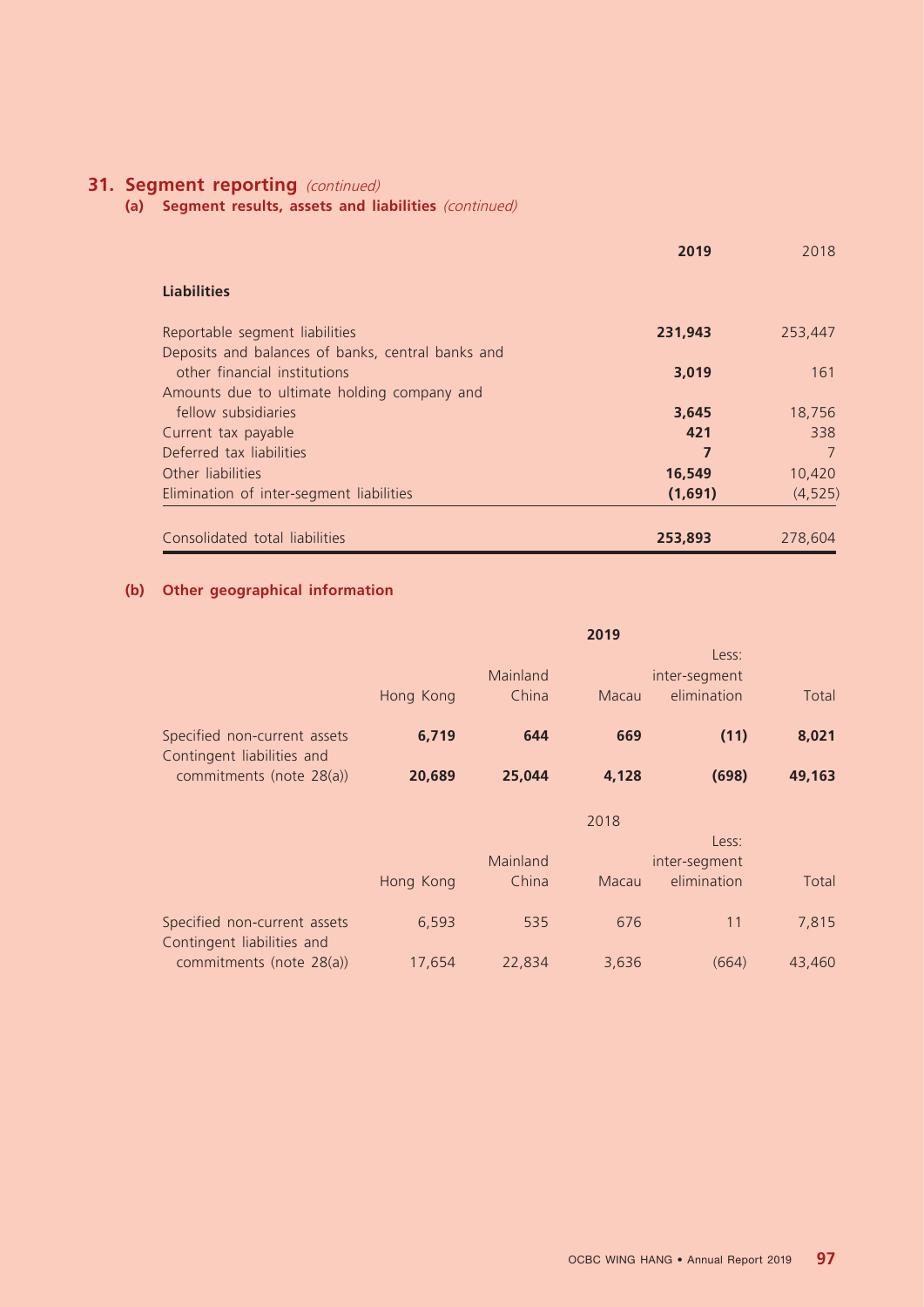## **32. Material related party transactions**

#### **(a) Ultimate holding company**

#### **The Oversea-Chinese Banking Corporation Limited ("OCBC")**

During the year, transactions with OCBC were entered into by the Group in the ordinary course of business and on normal commercial terms. The income and expenses during the year and average on-balance sheet outstanding during the year as a related company and on-balance sheet and offbalance sheet outstanding at the reporting date were:

|       |                                                                                       | 2019             | 2018             |
|-------|---------------------------------------------------------------------------------------|------------------|------------------|
| (i)   | Income and expense during the year                                                    |                  |                  |
|       | Interest income<br>Interest expense                                                   | 284<br>557       | 176<br>729       |
| (iii) | Average on-balance sheet outstanding during the year                                  |                  |                  |
|       | Amounts due from ultimate holding company<br>Amounts due to ultimate holding company  | 12,354<br>22,770 | 8,995<br>34,671  |
| (iii) | On-balance sheet outstanding at the reporting date                                    |                  |                  |
|       | Amounts due from ultimate holding company<br>Amounts due to ultimate holding company  | 684<br>12,261    | 17,695<br>37,602 |
| (iv)  | Derivative financial instruments outstanding (notional amounts) at the reporting date |                  |                  |

| Exchange rate contracts     | 21,956 | 24,412 |
|-----------------------------|--------|--------|
| Interest rate contracts     | 54,622 | 52,595 |
| Equity contracts            | 2.145  | 916    |
| Credit derivative contracts | 2.184  | 3.046  |

On 30th June, 2018, the Group entered into an agreement to distribute an investment property held by OCBC Wing Hang (China) Limited to OCBC with a carrying amount of HK\$106 million at a consideration of HK\$5 million.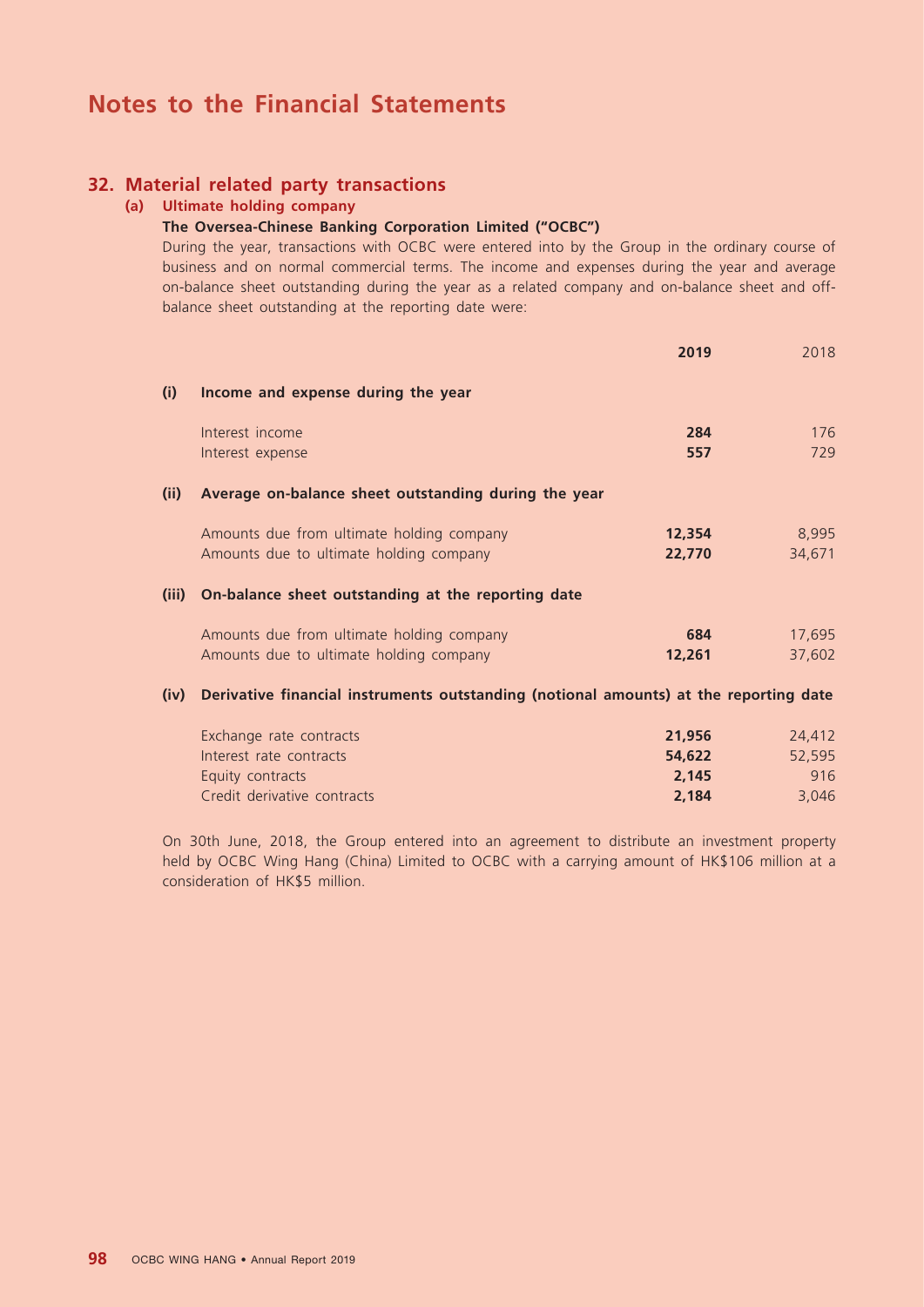## **32. Material related party transactions** (continued)

#### **(b) Fellow companies**

#### **(1) Fellow subsidiaries**

During the year, transactions with OCBC fellow subsidiaries are entered into by the Group in the ordinary course of business and on normal commercial terms. The income and expenses during the year and average on-balance sheet outstanding during the year as related parties and on-balance sheet outstanding at the reporting date are:

|      |                                                          | 2019 | 2018 |
|------|----------------------------------------------------------|------|------|
| (i)  | Income and expense during the year                       |      |      |
|      | Interest income                                          | 19   | 20   |
|      | Interest expense                                         | 3    |      |
|      | Other operating income                                   | 6    | 17   |
|      | Operating expense                                        | 8    |      |
| (ii) | Average on-balance sheet outstanding during the year     |      |      |
|      | Amounts due from fellow subsidiaries                     | 465  | 427  |
|      | Amounts due to fellow subsidiaries                       | 134  | 69   |
|      | (iii) On-balance sheet outstanding at the reporting date |      |      |

| Amounts due from fellow subsidiaries | 451 | 413 |
|--------------------------------------|-----|-----|
| Amounts due to fellow subsidiaries   | 137 |     |

#### **(2) Fellow associates**

During the year, transactions with OCBC fellow associates are entered into by the Group in the ordinary course of business and on normal commercial terms. The income and expenses during the year and average on-balance sheet outstanding during the year as related parties and onbalance sheet and off-balance sheet outstanding at the reporting date are:

|      |                                                                        | 2019 | 2018     |
|------|------------------------------------------------------------------------|------|----------|
| (i)  | Income and expense during the year                                     |      |          |
|      | Interest income                                                        | 4    | 42       |
| (ii) | Average on-balance sheet outstanding during the year                   |      |          |
|      | Amounts due from fellow associates<br>Amounts due to fellow associates | 88   | 863<br>3 |
|      | (iii) On-balance sheet outstanding at the reporting date               |      |          |
|      | Debt securities issued by fellow associates                            |      | 454      |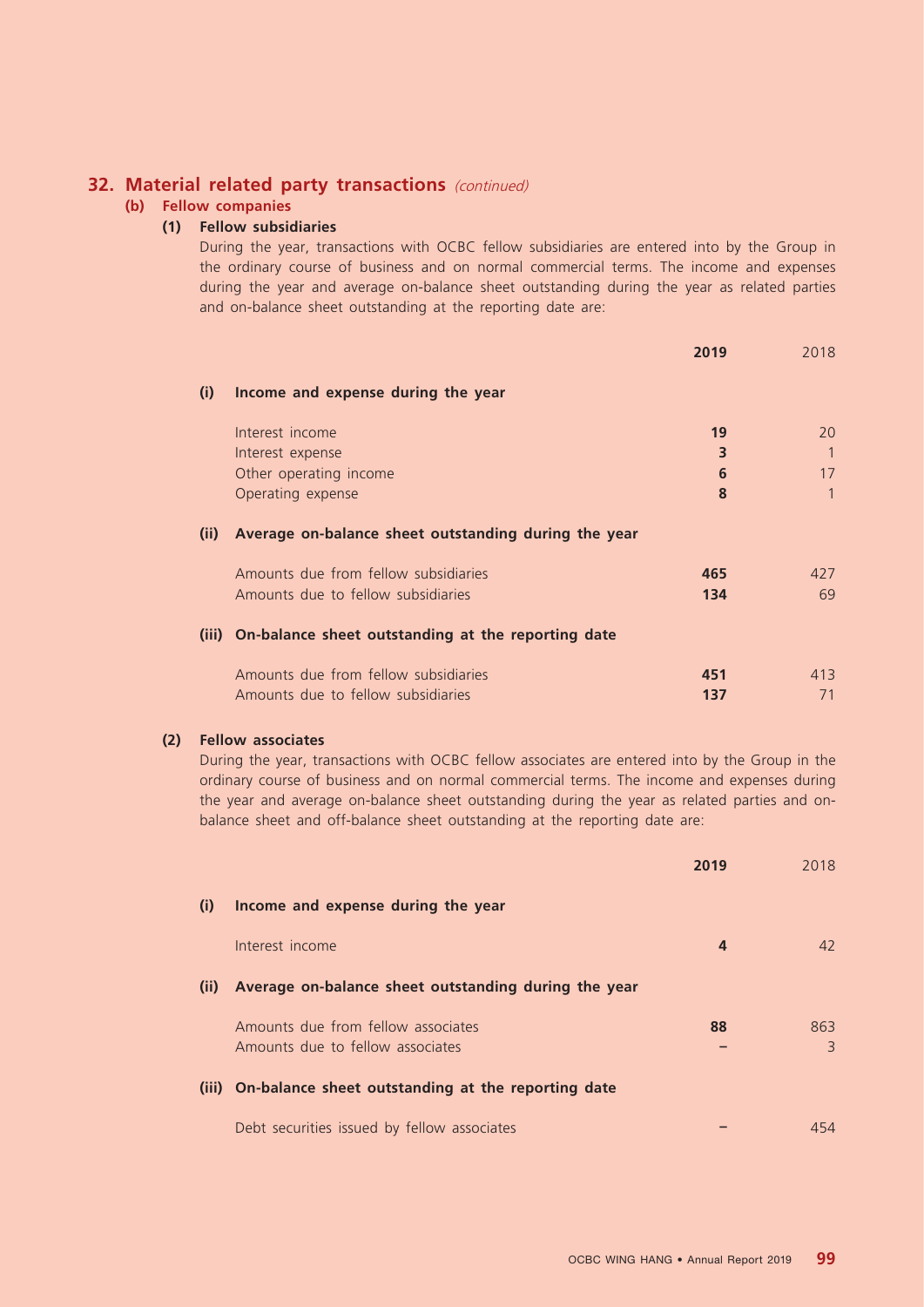## **32. Material related party transactions** (continued)

#### **(c) Subsidiaries**

During the year, the Bank entered into transactions with subsidiaries owned by the Bank in the ordinary course of business and on normal commercial terms. The income and expenses during the year, average on-balance sheet outstanding during the year, on-balance sheet and off-balance sheet outstanding at the reporting date are as follows:

|     |                                    | 2019 | 2018 |
|-----|------------------------------------|------|------|
| (i) | Income and expense during the year |      |      |
|     | Interest income                    | 723  | 635  |
|     | Interest expense                   | 103  | 128  |
|     | Other operating income             | 139  | 370  |
|     | Operating expense                  | 65   | 76   |
|     |                                    |      |      |

The interest rates in connection with amounts due from subsidiaries and due to subsidiaries are under terms and conditions normally applicable to customers of comparable standing.

Other operating income represents income from providing management services, information technology services, rental services, share brokerage services, financial control and other administration services to the Bank's subsidiaries by the Bank.

Operating expense represents rental services and share brokerage services fees paid to the Bank's subsidiaries by the Bank.

All income and expense on these transactions are determined on an arm's length basis.

#### **(ii) Average on-balance sheet outstanding during the year**

| Amounts due from subsidiaries | 27,434 | 27,462 |
|-------------------------------|--------|--------|
| Amounts due to subsidiaries   | 6.326  | 8.194  |

#### **(iii) On-balance sheet outstanding at the reporting date**

| Amounts due from subsidiaries | 25.875 | 31,554 |
|-------------------------------|--------|--------|
| Amounts due to subsidiaries   | 4.042  | 10.567 |

During the year, no expected credit loss (Stage 3) has been made in respect of these balances as at 31st December, 2019 (2018: nil).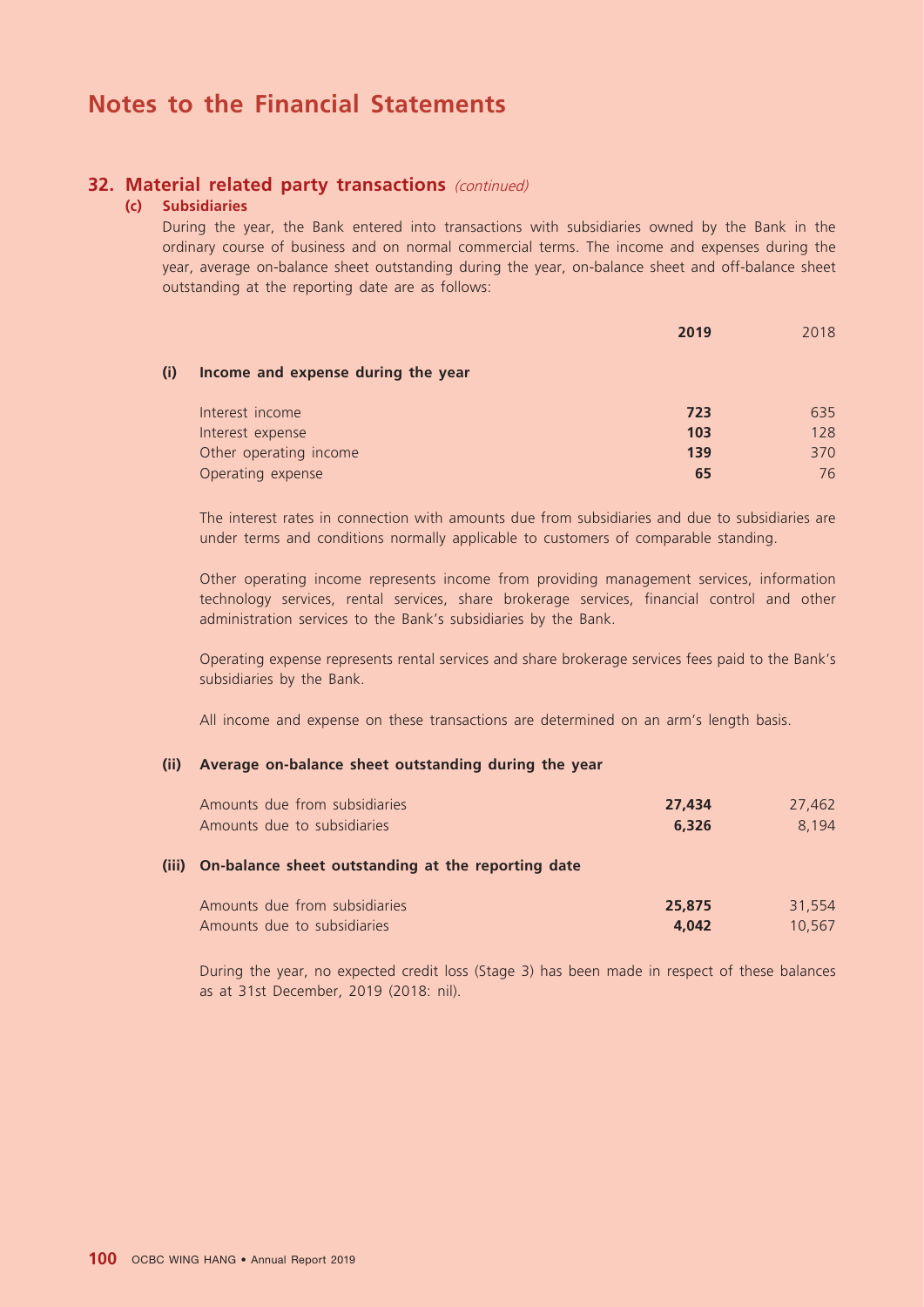## **32. Material related party transactions** (continued)

 **(c) Subsidiaries** (continued)

|      |                                                                                       | 2019     | 2018     |
|------|---------------------------------------------------------------------------------------|----------|----------|
| (iv) | Off-balance sheet outstanding (contract amounts) at the reporting date                |          |          |
|      | Direct credit substitutes<br>Other commitments                                        | 8<br>768 | 8<br>769 |
| (v)  | Derivative financial instruments outstanding (notional amounts) at the reporting date |          |          |

| Exchange rate contracts |       | 1.710 |
|-------------------------|-------|-------|
| Interest rate contracts | 2.673 | 751   |

#### **(d) Associated companies**

During the year, the Bank entered into transactions with associated companies in the ordinary course of business and on normal commercial terms. The income and expenses during the year, average onbalance sheet outstanding during the year and on-balance sheet and off-balance sheet outstanding at the reporting date are as follows:

|       |                                                      | 2019  | 2018  |
|-------|------------------------------------------------------|-------|-------|
| (i)   | Income and expense during the year                   |       |       |
|       | Interest expense                                     | 22    | 12    |
| (ii)  | Average on-balance sheet outstanding during the year |       |       |
|       | Deposits from customers                              | 1,319 | 1.007 |
| (iii) | On-balance sheet outstanding at the reporting date   |       |       |
|       | Deposits from customers                              | 1.178 | 1.262 |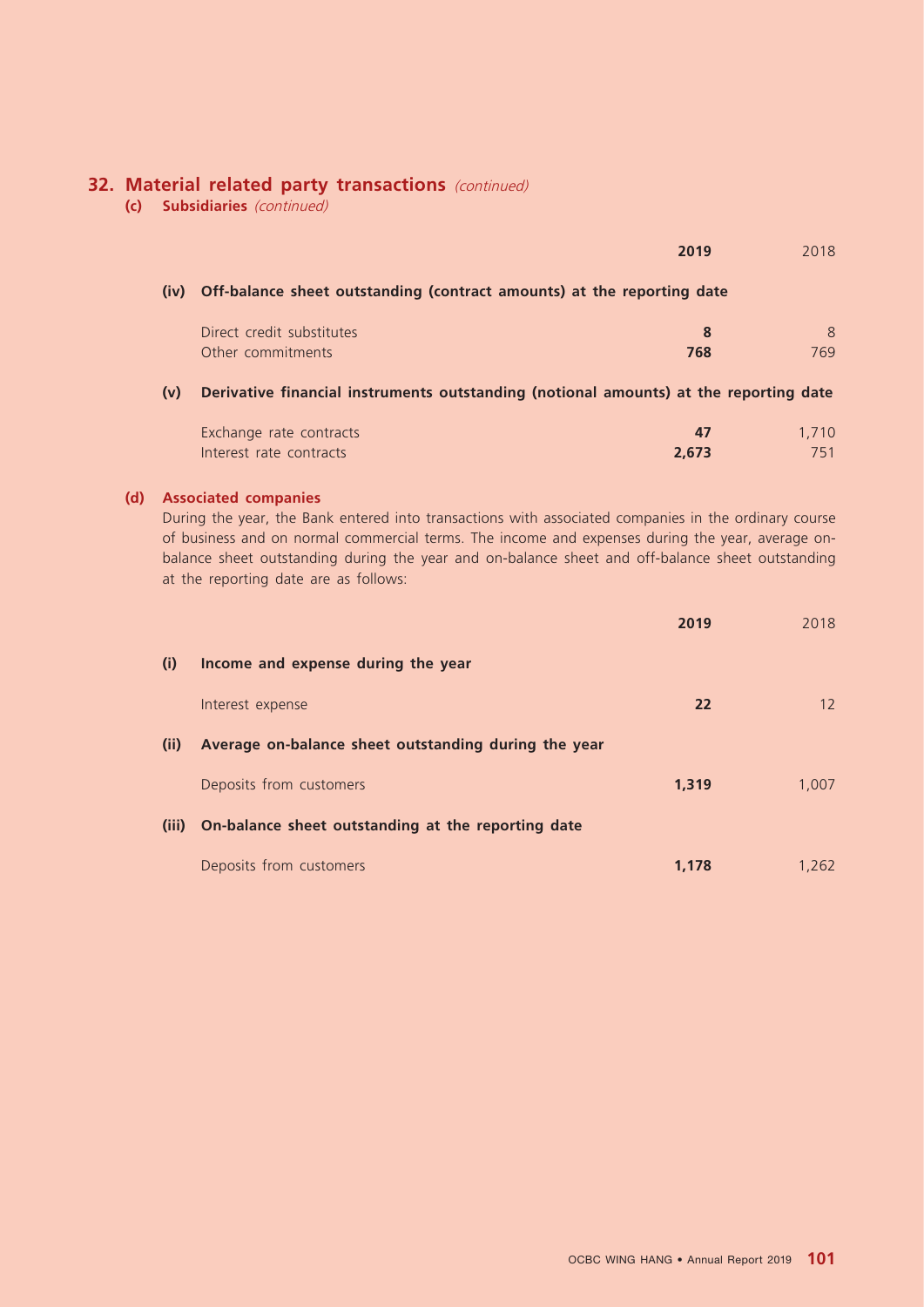## **32. Material related party transactions** (continued)

## **(e) Key management personnel**

During the year, the Group entered into a number of transactions with the Group's key management personnel and their close family members and companies controlled or significantly influenced by them. All the transactions are in the ordinary course of business and under terms and conditions normally applicable to customers of comparable standing. The income, expenses and emoluments during the year, average on-balance sheet outstanding during the year and on-balance sheet outstanding at the reporting date are as follows:

|      |                                                                                                                                                                      | 2019              | 2018        |
|------|----------------------------------------------------------------------------------------------------------------------------------------------------------------------|-------------------|-------------|
| (i)  | Income and expense during the year                                                                                                                                   |                   |             |
|      | Interest expense                                                                                                                                                     | 40                | 28          |
| (ii) | Average on-balance sheet outstanding during the year                                                                                                                 |                   |             |
|      | Advances to customers<br>Deposits from customers                                                                                                                     | 6<br>2,357        | 11<br>1,675 |
|      | (iii) On-balance sheet outstanding at the reporting date                                                                                                             |                   |             |
|      | Advances to customers<br>Deposits from customers                                                                                                                     | 10<br>2,200       | 8<br>1,970  |
|      | (iv) Derivative financial instruments outstanding (notional amounts) at the reporting date                                                                           |                   |             |
|      | Exchange rate contracts                                                                                                                                              | 428               | 62          |
| (v)  | <b>Emoluments for the year</b><br>Remuneration for key management personnel, including amounts paid to the Bank's directors<br>as disclosed in note 9 is as follows: |                   |             |
|      |                                                                                                                                                                      | 2019              | 2018        |
|      | Short-term employee benefits<br>Post-employment benefits                                                                                                             | 38<br>$\mathbf 1$ | 51<br>2     |
|      | Equity compensation benefits                                                                                                                                         | 13                | 15          |
|      |                                                                                                                                                                      | 52                | 68          |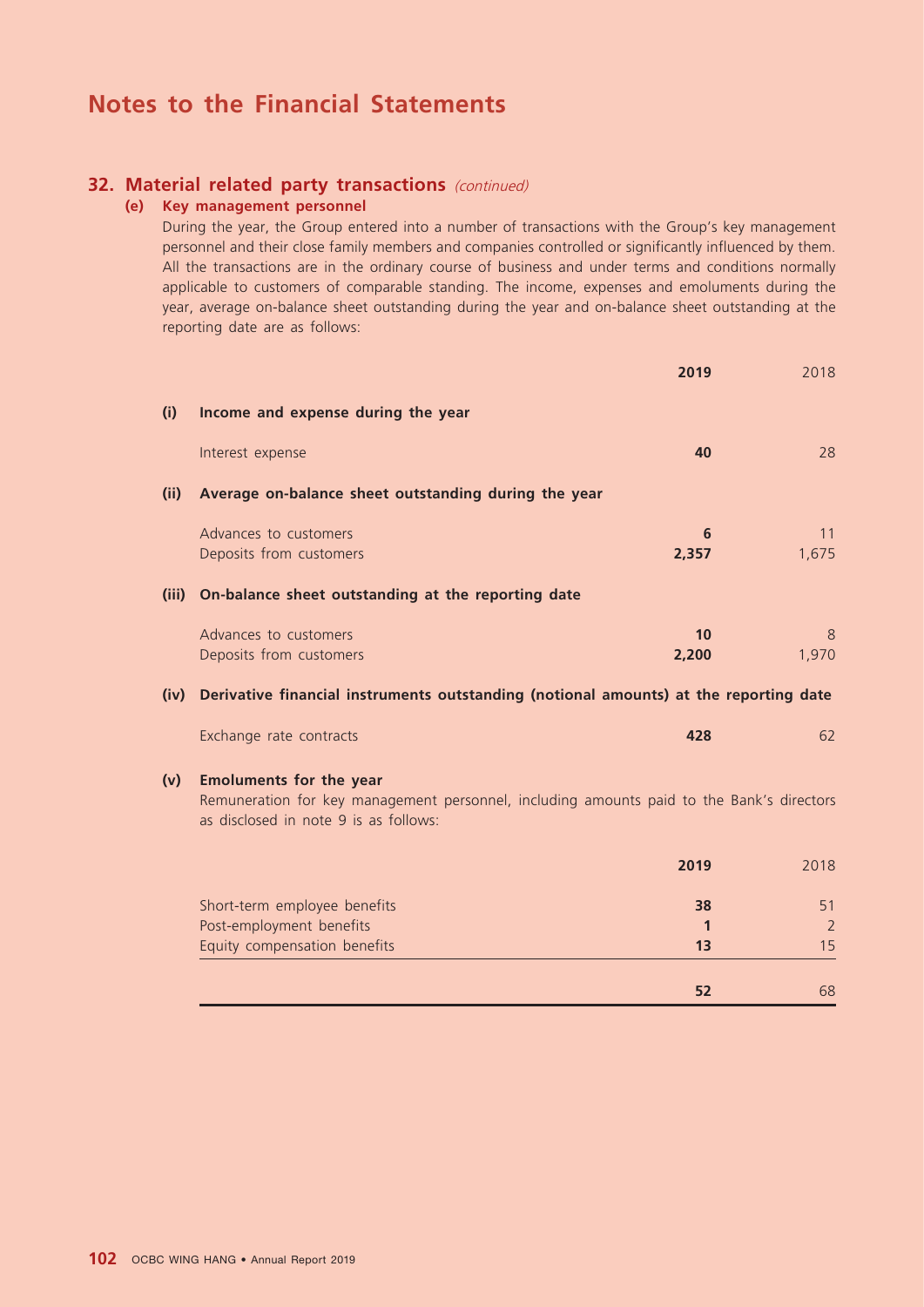## **32. Material related party transactions** (continued)

### **(f) Loans to directors**

Loans to directors of the company disclosed pursuant to section 383(1)(d) of the Hong Kong Companies Ordinance and Part 3 of the Companies (Disclosure of Information about Benefits of Directors) Regulation are as follows:

|                                                                               | 2019 | 2018           |
|-------------------------------------------------------------------------------|------|----------------|
| Aggregate amount of relevant loans outstanding at<br>31st December            | 3    | Δ              |
| The maximum aggregate amount of relevant loans<br>outstanding during the year | 8    | 1 <sub>0</sub> |

**(g)** During the year, no expected credit loss (Stage 3) has been made in respect of the above advances to related parties (2018: nil).

#### **33. Management of risks**

The Group has established policies, procedures and limits to manage various types of risk that the Group is exposed to. Risk management processes and management information systems are in place to identify, measure, monitor and control credit risk, liquidity risk, market risk and operational risk. The risk management policies, procedures and limits are approved by the Board of Directors or its designated committee and are monitored and reviewed regularly by relevant risk management committees, such as the Credit Committee and the Asset and Liability Management Committee ("ALCO"). Internal auditors perform regular audits and independent checking to ensure compliance with the policies and procedures.

The following notes present information about the Group's exposure to each of the above risks, its objectives, policies and processes for measuring and managing risks, and management of capital.

#### **(a) Credit risk management**

Credit risk arises from the possibility that the counterparty in a transaction may default. It arises from the lending, trade finance, treasury, derivatives and other activities undertaken by the Group. The Board of Directors has delegated the Group's credit risk management to the Credit Committee, which is chaired by the Bank's Chief Executive.

The credit risk management function is independent of the business units. It oversees the implementation of credit policies and ensures the quality of credit evaluation and approval. Credit approval is conducted in accordance with the Group's Credit Policy, which defines the credit extension criteria, the credit approval and monitoring processes, the loan classification system and impairment policy. The Credit Policy also takes into account the requirements of the Hong Kong Banking Ordinance, guidelines issued by the HKMA and accounting standards issued by the HKICPA with respect to large exposures and impairment requirements.

Guidelines to manage credit risk are laid down in the Group's Credit Policy, which is regularly reviewed and approved by the Credit Committee. The Credit Policy covers the delegated lending authorities, credit extension criteria, credit monitoring process, loan classification system, credit recovery and impairment policy.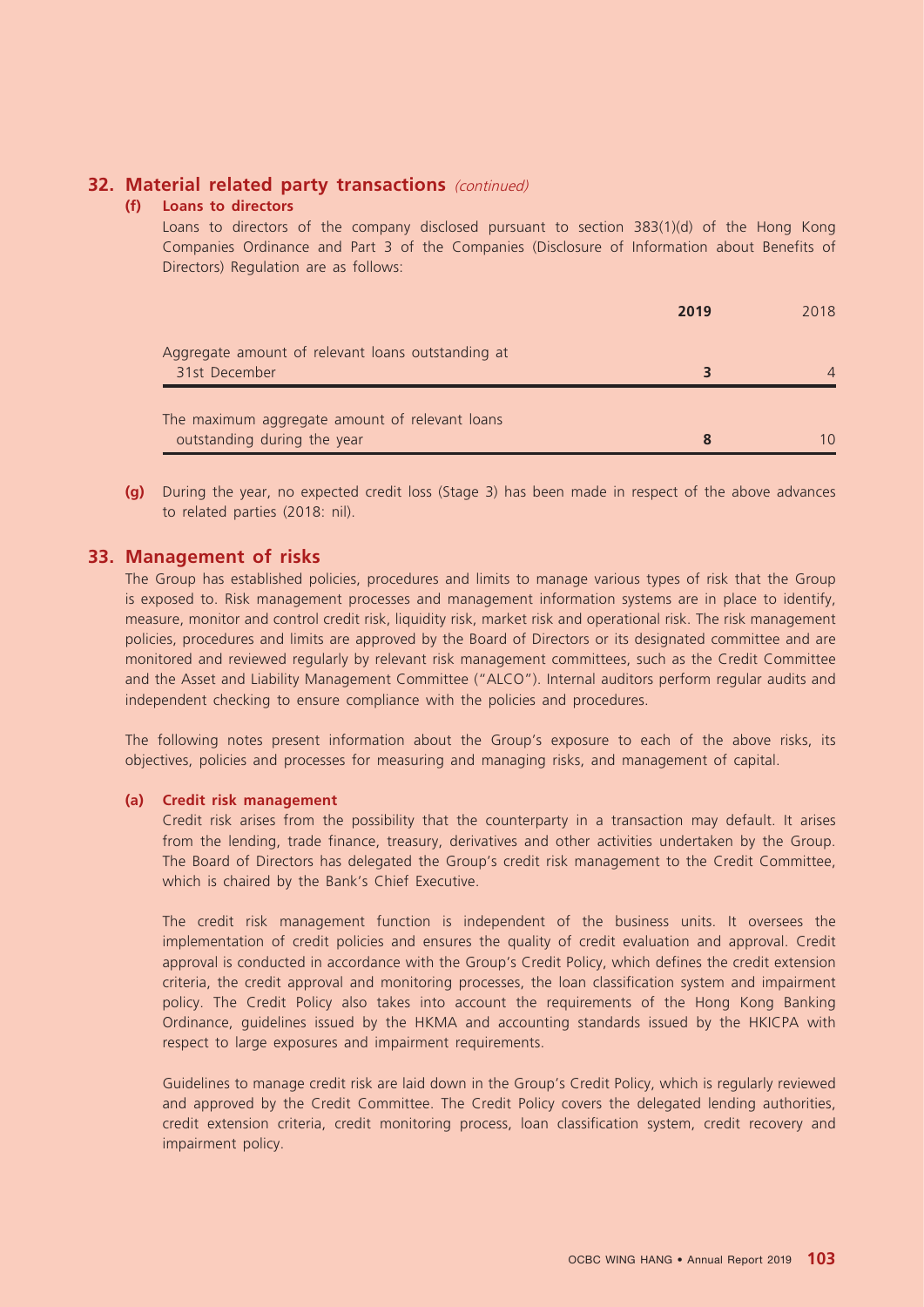## **33. Management of risks** (continued)

 **(a) Credit risk management** (continued)

#### **(i) Corporate credit risk**

Corporate credit exposures are diversified among corporates, middle market borrowers and SMEs. Large corporate exposures are generally concentrated among highly rated customers. The principal means of managing credit risk is the credit approval process. The Group has policies and procedures to evaluate the potential credit risk of a particular counterparty or transaction and to approve the transaction. For corporate clients, the Group has a detailed credit review system that is applied to each counterparty on a regular basis. The Group also has limits for exposure to individual industries and for borrowers and groups of borrowers, regardless of whether the exposure is in the form of loans or non-funded exposures. The Group also has a review process that ensures the proper level of review and approval depending on the size of the facility and risk grading of the credit.

The Group undertakes ongoing credit review and monitoring at various levels. The Credit Policy promotes early detection of counterparty, industry or product exposures that require special attention. The Credit Committee oversees the overall portfolio risk as well as individual problem loans and potential problem loans on a regular basis.

#### **(ii) Retail credit risk**

The Group's retail credit policy and approval processes are designed based on the characteristics of the retail banking products: small value, high volume, and relatively homogeneous transactions. Monitoring the credit risk of retail exposures is based primarily on statistical analyses and portfolio review with respect to different products and types of customers. The Group reviews and revises the product terms and customer profiles on a continual basis according to the performance of respective portfolios and market practices.

#### **(iii) Credit risk for treasury transactions**

Credit risk of counterparties of the Group's treasury transactions is managed in the same manner as the Group manages its corporate lending risk. The Group assesses and assigns an internal risk grading to the counterparties and sets individual counterparty limits.

There is in place policy for managing and mitigating counterparty credit risk. Credit risk mitigation includes entering master netting agreements and other collateral arrangements with counterparties.

#### **(iv) Credit-related commitments**

The risks involved in credit-related commitments and contingencies are essentially the same as the credit risks involved in extending loan facilities to customers. These transactions are, therefore, subject to the same credit application, portfolio maintenance and collateral requirements as for customers applying for loans.

#### **(v) Master netting arrangements**

To mitigate credit risks, the Group enters into master netting arrangements with counterparties whenever possible. Netting agreements provide that, if an event of default occurs, all outstanding transactions with the counterparty will be terminated and all amounts outstanding will be settled on a net basis.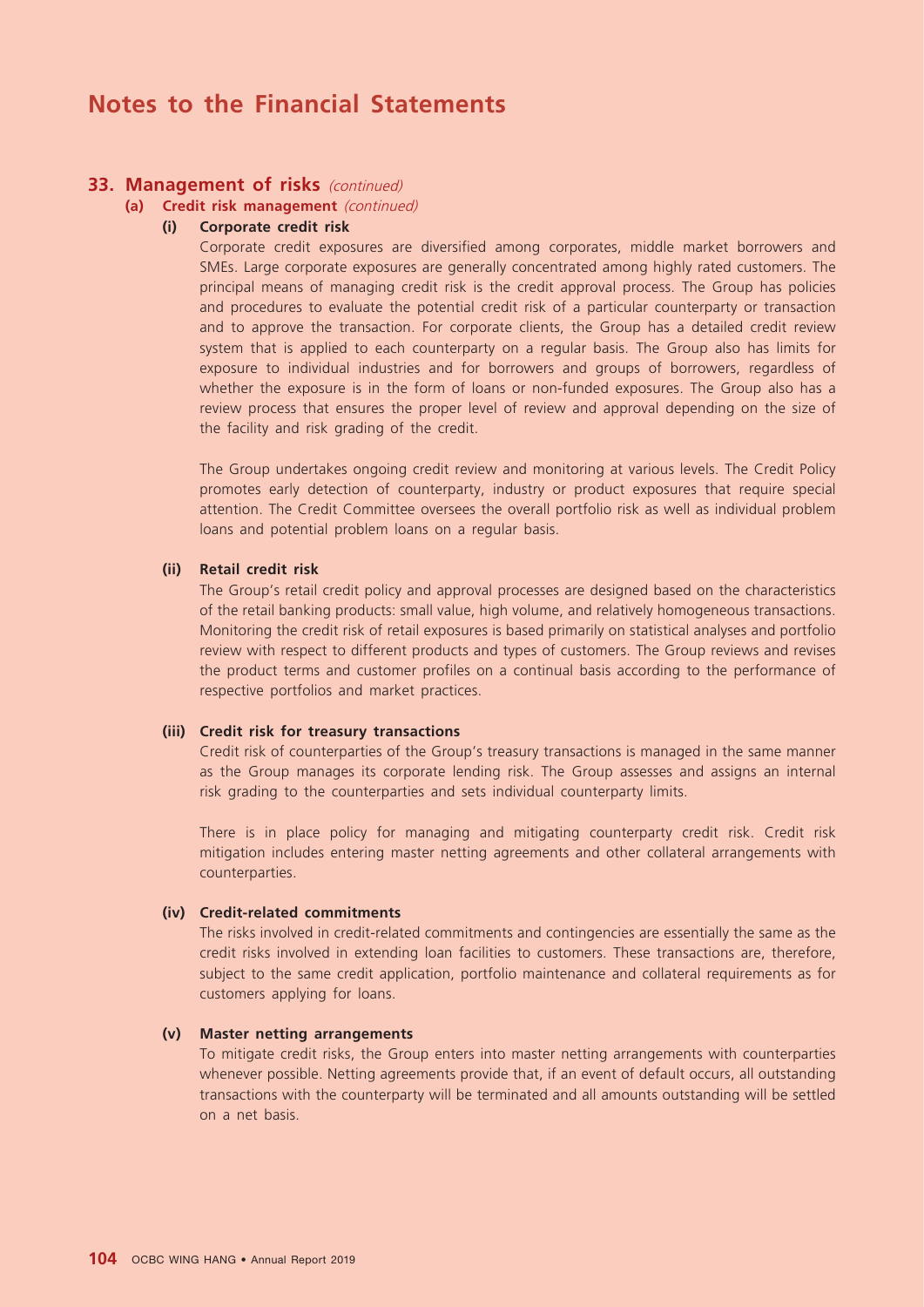## **33. Management of risks** (continued)

## **(a) Credit risk management** (continued)

## **(v) Master netting arrangements** (continued)

The following table sets out the carrying amounts of recognised financial instruments that are subject to the above agreements:

|                                                                                                            |                     |                                                          | 2019                                          |                                                                          |            |            |
|------------------------------------------------------------------------------------------------------------|---------------------|----------------------------------------------------------|-----------------------------------------------|--------------------------------------------------------------------------|------------|------------|
|                                                                                                            |                     | Gross                                                    |                                               |                                                                          |            |            |
|                                                                                                            |                     |                                                          | amounts of Net amounts                        |                                                                          |            |            |
|                                                                                                            | Gross<br>amounts of | recognised<br>financial<br>liabilities set<br>off in the | of financial<br>assets<br>presented<br>in the | Related amounts not<br>set off in the statement<br>of financial position |            |            |
|                                                                                                            | recognised          | statement                                                | statement                                     |                                                                          | Cash       |            |
|                                                                                                            | financial           | of financial                                             | of financial                                  | Financial                                                                | collateral |            |
|                                                                                                            | assets              | position                                                 | position                                      | instruments                                                              | received   | Net amount |
| <b>Financial assets</b><br>Amounts due from ultimate<br>holding company, fellow<br>subsidiaries and fellow |                     |                                                          |                                               |                                                                          |            |            |
| associates                                                                                                 | 918                 |                                                          | 918                                           | (918)                                                                    |            |            |
| Positive fair values of derivative                                                                         |                     |                                                          |                                               |                                                                          |            |            |
| financial instruments                                                                                      | 3,708               |                                                          | 3,708                                         | (234)                                                                    | (97)       | 3,377      |
| Interest receivable                                                                                        | 53                  | (35)                                                     | 18                                            |                                                                          |            | 18         |
|                                                                                                            | 4,679               | (35)                                                     | 4,644                                         | (1, 152)                                                                 | (97)       | 3,395      |

**2019**

|                                                     | 4,923                                  | (35)                                  | 4,888                                 | (1,305)                                           | 283                           | 3,866      |
|-----------------------------------------------------|----------------------------------------|---------------------------------------|---------------------------------------|---------------------------------------------------|-------------------------------|------------|
| Interest payable                                    | 82                                     | (35)                                  | 47                                    |                                                   |                               | 47         |
| financial instruments                               | 3,770                                  |                                       | 3,770                                 | (234)                                             | 283                           | 3,819      |
| Negative fair values of derivative                  |                                        |                                       |                                       |                                                   |                               |            |
| Deposits from customers                             | 100                                    |                                       | 100                                   | (100)                                             |                               |            |
| company and fellow subsidiaries                     | 918                                    |                                       | 918                                   | (918)                                             |                               |            |
| Amounts due to ultimate holding                     |                                        |                                       |                                       |                                                   |                               |            |
| <b>Financial liabilities</b><br>Deposits from banks | 53                                     |                                       | 53                                    | (53)                                              |                               |            |
|                                                     | recognised<br>financial<br>liabilities | statement<br>of financial<br>position | statement<br>of financial<br>position | Financial<br>instruments                          | Cash<br>collateral<br>pledged | Net amount |
|                                                     | Gross<br>amounts of                    | assets set<br>off in the              | presented<br>in the                   | set off in the statement<br>of financial position |                               |            |
|                                                     |                                        | recognised<br>financial               | of financial<br>liabilities           | Related amounts not                               |                               |            |
|                                                     |                                        |                                       | amounts of Net amounts                |                                                   |                               |            |
|                                                     |                                        | Gross                                 | 2012                                  |                                                   |                               |            |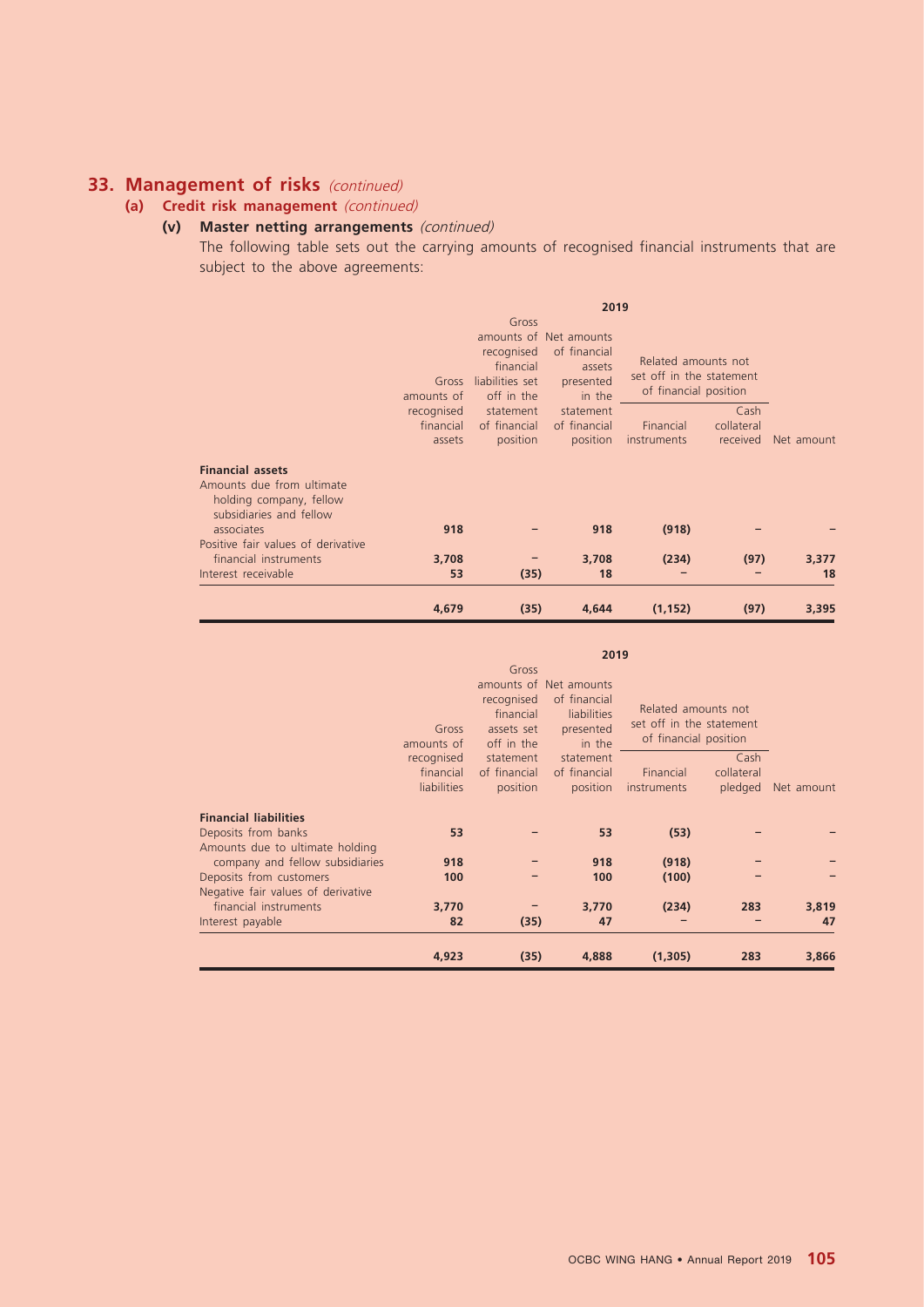## **33. Management of risks** (continued)

 **(a) Credit risk management** (continued)

 **(v) Master netting arrangements** (continued)

|                                    |            |                              | 2018                   |                          |            |            |
|------------------------------------|------------|------------------------------|------------------------|--------------------------|------------|------------|
|                                    |            | Gross                        |                        |                          |            |            |
|                                    |            |                              | amounts of Net amounts |                          |            |            |
|                                    |            | recognised                   | of financial           | Related amounts not      |            |            |
|                                    | Gross      | financial<br>liabilities set | assets<br>presented    | set off in the statement |            |            |
|                                    | amounts of | off in the                   | in the                 | of financial position    |            |            |
|                                    | recognised | statement                    | statement              |                          | Cash       |            |
|                                    | financial  | of financial                 | of financial           | Financial                | collateral |            |
|                                    | assets     | position                     | position               | instruments              | received   | Net amount |
| <b>Financial assets</b>            |            |                              |                        |                          |            |            |
| Amounts due from ultimate          |            |                              |                        |                          |            |            |
| holding company, fellow            |            |                              |                        |                          |            |            |
| subsidiaries and fellow            |            |                              |                        |                          |            |            |
| associates                         | 3,225      |                              | 3,225                  | (3,225)                  |            |            |
| Positive fair values of derivative |            |                              |                        |                          |            |            |
| financial instruments              | 3,381      |                              | 3,381                  | (266)                    | (34)       | 3,081      |
| Interest receivable                | 57         | (44)                         | 13                     |                          |            | 13         |
|                                    | 6,663      | (44)                         | 6,619                  | (3, 491)                 | (34)       | 3,094      |

|                                                        |                         |                                                     | 2018                                               |                                                                          |                    |            |
|--------------------------------------------------------|-------------------------|-----------------------------------------------------|----------------------------------------------------|--------------------------------------------------------------------------|--------------------|------------|
|                                                        |                         | Gross                                               | amounts of Net amounts                             |                                                                          |                    |            |
|                                                        | Gross<br>amounts of     | recognised<br>financial<br>assets set<br>off in the | of financial<br>liabilities<br>presented<br>in the | Related amounts not<br>set off in the statement<br>of financial position |                    |            |
|                                                        | recognised<br>financial | statement<br>of financial                           | statement<br>of financial                          | Financial                                                                | Cash<br>collateral |            |
|                                                        | liabilities             | position                                            | position                                           | instruments                                                              | pledged            | Net amount |
| <b>Financial liabilities</b>                           |                         |                                                     |                                                    |                                                                          |                    |            |
| Deposits from banks<br>Amounts due to ultimate holding | 69                      |                                                     | 69                                                 | (69)                                                                     |                    |            |
| company and fellow subsidiaries                        | 3,225                   |                                                     | 3,225                                              | (3,225)                                                                  |                    |            |
| Deposits from customers                                | 128                     |                                                     | 128                                                | (128)                                                                    |                    |            |
| Negative fair values of derivative                     |                         |                                                     |                                                    |                                                                          |                    |            |
| financial instruments                                  | 3,526                   |                                                     | 3,526                                              | (266)                                                                    | (203)              | 3,057      |
| Interest payable                                       | 69                      | (44)                                                | 25                                                 |                                                                          |                    | 25         |
|                                                        | 7,017                   | (44)                                                | 6,973                                              | (3,688)                                                                  | (203)              | 3,082      |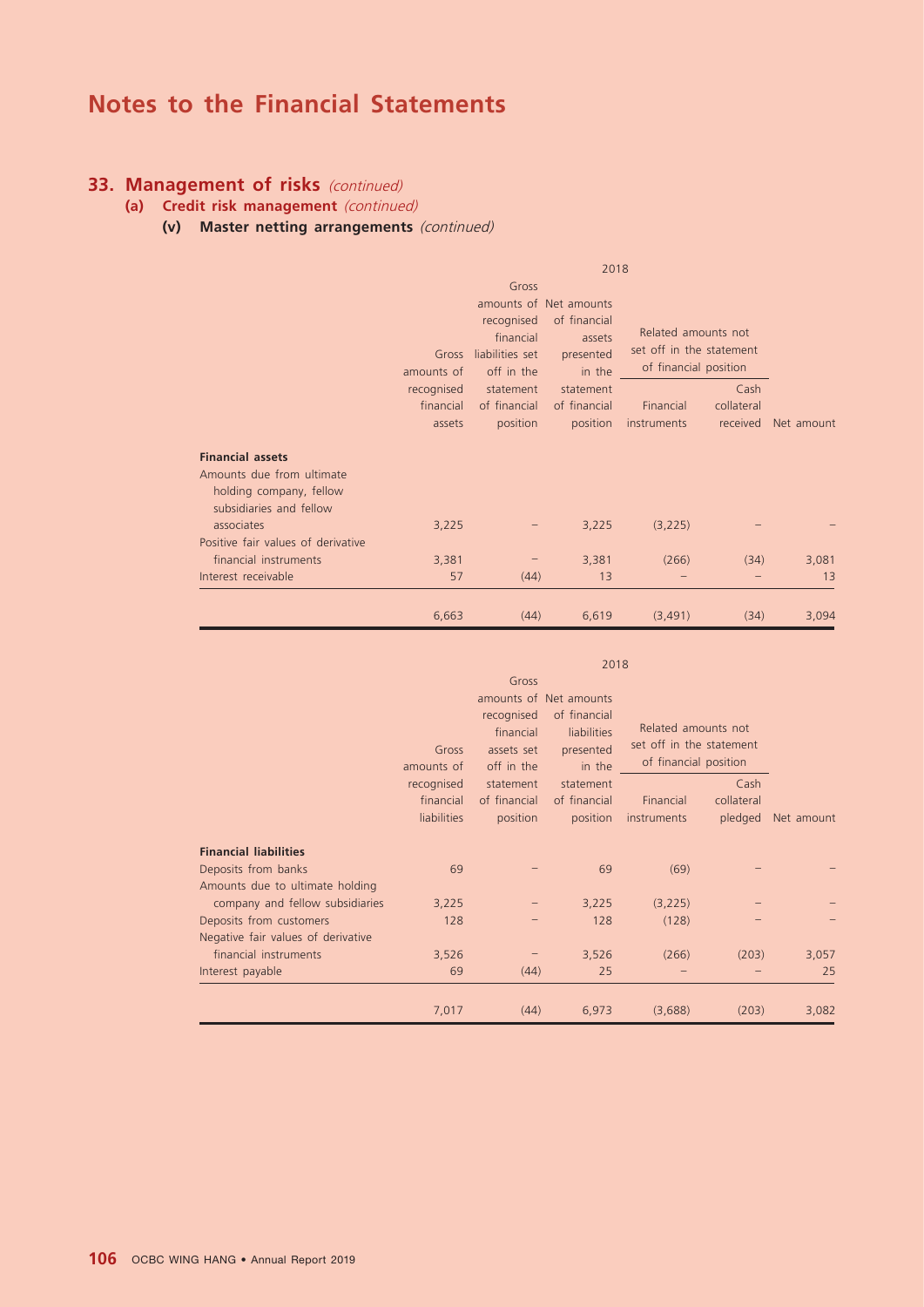## **33. Management of risks** (continued)

## **(a) Credit risk management** (continued)

#### **(vi) Concentration of credit risk**

Concentration of credit risk exists when changes in geographic, economic or industry factors similarly affect groups of counterparties whose aggregate credit exposure is material in relation to the Group's total exposures. The Group's portfolio is diversified along geographic, industry and product sectors in accordance with the established limits approved by the relevant risk committees. The information of the advances to customers analysed by industry sectors and by geographical area is disclosed in note 13(b) of "Notes to the financial statements" and note (b) of "Unaudited supplementary financial information" respectively.

#### (1) Maximum exposure

The maximum exposure to credit risk at the reporting date without taking into consideration of any collateral held or other credit enhancements is represented by the carrying amount of each financial asset in the statement of financial position after deducting any expected credit loss. A summary of the maximum exposure is as follows:

|                                                 | 2019    | 2018    |
|-------------------------------------------------|---------|---------|
| Cash and balances with banks, central banks and |         |         |
| other financial institutions                    | 9,415   | 10,357  |
| Placements with banks, central banks and        |         |         |
| other financial institutions                    | 2,639   | 3,836   |
| Amounts due from ultimate holding company,      |         |         |
| fellow subsidiaries and fellow associates       | 1,135   | 18,562  |
| Trading assets                                  | 5,966   | 6,069   |
| Advances to customers                           | 189,681 | 192,784 |
| Trade bills                                     | 778     | 1,647   |
| Advances to banks                               | 1,503   | 2,367   |
| Financial assets measured at fair value         |         |         |
| through other comprehensive income              | 74,131  | 71,621  |
| Financial guarantees and other credit related   |         |         |
| contingent liabilities                          | 7,381   | 6,062   |
| Loan commitments and other credit related       |         |         |
| commitments                                     | 41,682  | 37,241  |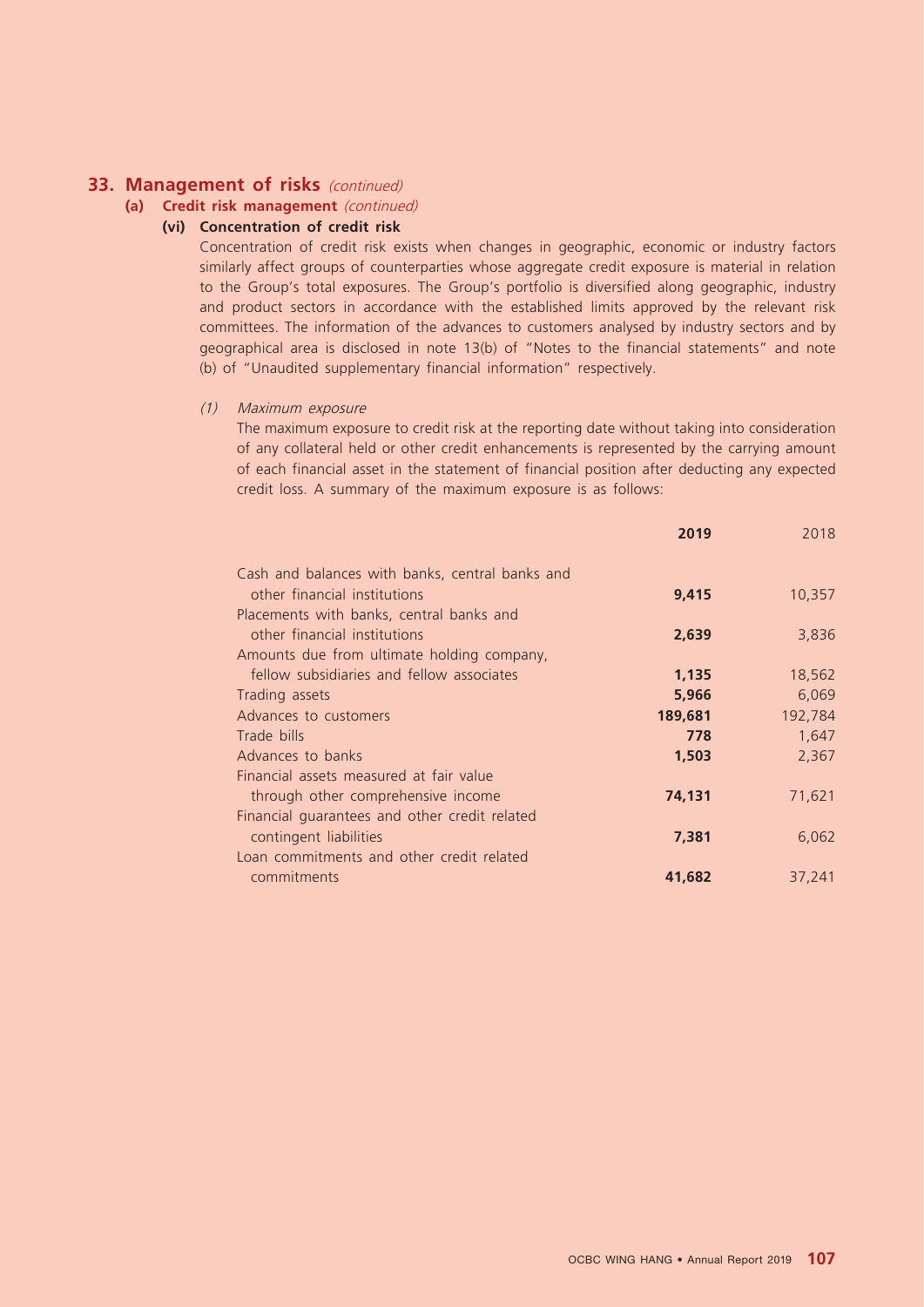### **33. Management of risks** (continued)

 **(a) Credit risk management** (continued)

#### **(vi) Concentration of credit risk** (continued)

(2) Credit quality of loans and advances

Advances to banks are only made to banks with good credit standing. Loans to associated companies are granted on the basis that our associated companies have good credit standing. At 31st December, 2019 and 2018, no advances to banks and loans to associated companies are past due nor impaired. The credit quality of advances to customers can be analysed as follows:

|                                   | 2019    | 2018    |
|-----------------------------------|---------|---------|
| Gross advances to customers       |         |         |
| $-$ neither past due nor impaired | 186,922 | 189,856 |
| - past due but not impaired       | 2,501   | 2,420   |
| - impaired (note $13(c)$ )        | 745     | 1,127   |
|                                   | 190,168 | 193,403 |

of which:

Gross advances to customers

| - Grade 1: Pass              | 188,616 | 191.676 |
|------------------------------|---------|---------|
| $-$ Grade 2: Special mention | 807     | 600     |

The Group classifies the loans and advances in accordance with the loan classification system required to be adopted for reporting to the HKMA.

The ageing analysis of advances to customers that are past due but not impaired is as follows:

|                                                   | 2019  | 2018  |
|---------------------------------------------------|-------|-------|
| Gross advances to customers that are past due but |       |       |
| not impaired                                      |       |       |
| - past due $3$ months or less                     | 2,489 | 2,393 |
| - 6 months or less but over 3 months              | 5     | 25    |
| $-1$ year or less but over 6 months               | 7     |       |
|                                                   |       |       |
|                                                   | 2,501 | 2,420 |

At 31st December, 2019, advances to customers that were past due or impaired had the terms not been renegotiated amounted to HK\$6 million (2018: HK\$12 million) for the Group. These are retained in impaired loans as long as the obligors are able to substantially meet the renegotiated loan repayment terms.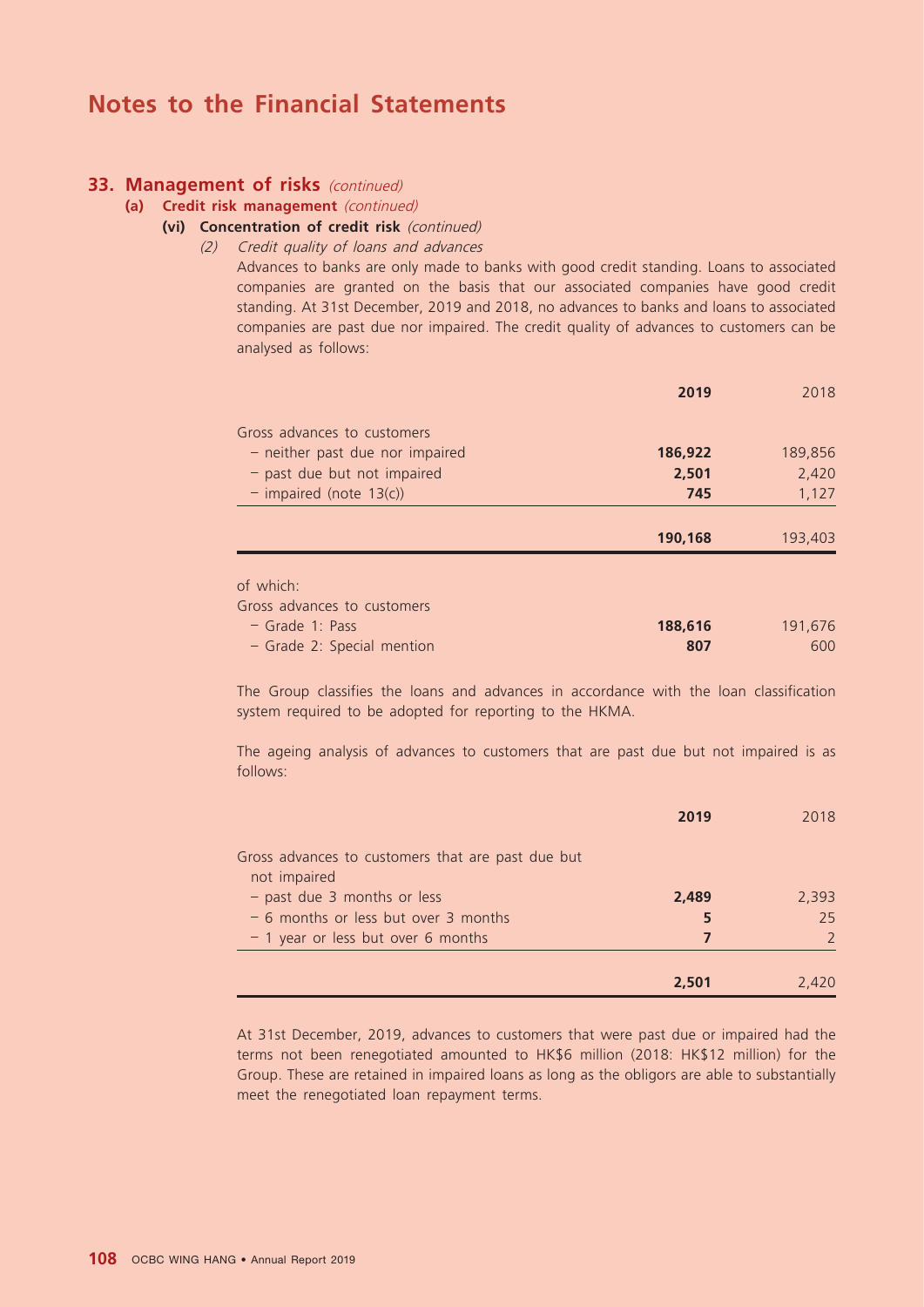## **33. Management of risks** (continued)

## **(a) Credit risk management** (continued)

### **(vi) Concentration of credit risk** (continued)

 (3) Credit quality of financial assets other than advances to customers, banks and associated companies

Credit risk of treasury transactions is managed in the same way as the Group manages its corporate lending risk, and risk gradings are applied to the counterparties with individual counterparty limits set.

At the reporting date, the credit quality of investment in debt securities analysed by designation of external credit assessment institution, Standard & Poor's Ratings Services or their equivalents, is as follows. In the absence of such issue ratings, the ratings designated for the issuers are reported.

|                | 2019   | 2018   |
|----------------|--------|--------|
| <b>AAA</b>     | 9,982  | 10,208 |
| AA- to AA+     | 6,672  | 4,077  |
| $A - to A +$   | 51,070 | 48,895 |
| BBB to BBB+    | 3,136  | 5,438  |
| Lower than BBB | 584    | 2,878  |
|                |        |        |
|                | 71,444 | 71,496 |
| Unrated        | 3,007  | 1,757  |
|                |        |        |
|                | 74,451 | 73,253 |

There are no overdue debt securities included in "Financial assets measured at fair value through other comprehensive income" for the Group as at 31st December, 2019 (2018: nil).

Included in "Other assets" of the Group as at 31st December, 2019 and 31st December, 2018, there are no receivables which are overdue.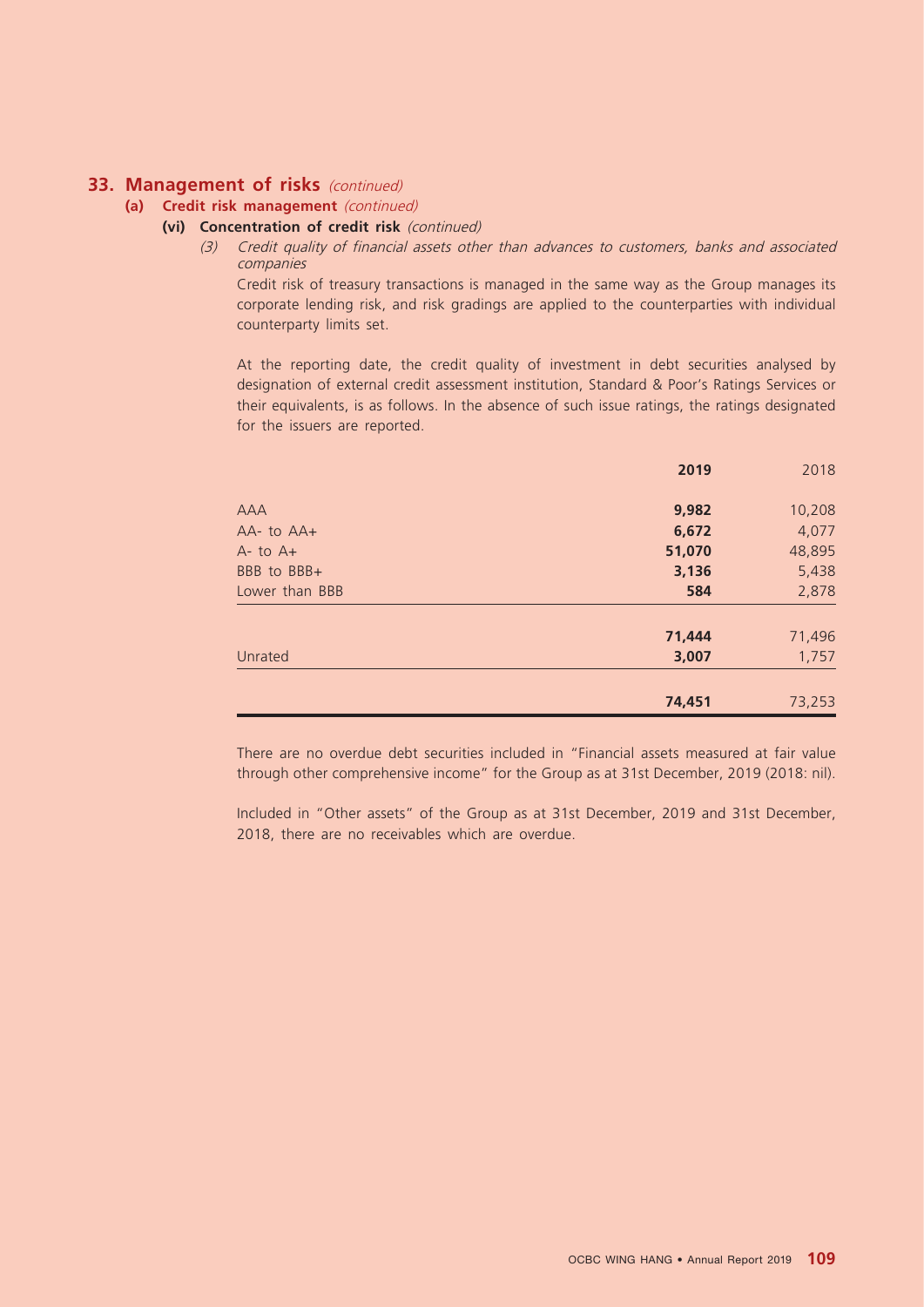### **33. Management of risks** (continued)

 **(a) Credit risk management** (continued)

#### **(vi) Concentration of credit risk** (continued)

(4) Collateral and other credit enhancements

The Group holds collateral against advances to customers in the form of mortgages over properties, other registered securities over assets, cash deposits and guarantees. Collateral generally is not held over advances to banks, except when securities are held as part of reverse repurchase and securities borrowing activity. The Group also holds commercial properties as collateral against loans to associated companies. Collateral held as security for financial assets or financial derivatives other than advances is determined by the nature of the instrument.

An estimate of the fair value of collateral and other credit enhancements held against past due but not impaired financial assets is as follows:

|                                                 | 2019  | 2018  |
|-------------------------------------------------|-------|-------|
| Fair value of collateral and other credit       |       |       |
| enhancements held against financial assets that |       |       |
| are past due but not impaired                   | 7.107 | 7.266 |

Analysis of credit risk concentration by the economic sector of the respective financial assets is disclosed in notes 12 to 15 and the geographical concentration of the Group's assets is disclosed in note 31.

#### **(b) Liquidity risk management**

Liquidity risk is the risk of inability to fund an increase in assets or meet obligations as they fall due. An institution's obligations, and the funding sources used to meet them, depend significantly on its business mix, statement of financial position structure, and the cash flow profiles of its on- and offbalance sheet obligation. The Group's primary objective of liquidity risk management is to manage the liquidity risk exposures under both normal and stressed conditions. The Group has established liquidity management policies for ensuring adequate liquidity is maintained at all times. The Group maintained an average liquidity maintenance ratio and core funding ratio of 38.7% and 128.6% respectively in 2019 (2018: 39.2% of LMR; 131.8% of CFR), which are well above the statutory requirement of 25% and 75% respectively. The liquidity maintenance ratio and core funding ratio are compiled in accordance with the Banking (Liquidity) Rules effective from 1st January, 2015 and 1st January, 2018 respectively.

Roles and responsibilities in the Group's liquidity risk management structure are mainly distributed across different committees and hierarchical levels: Board of Directors, Risk Management Committee ("RMC"), ALCO, Investment Strategy Committee, Treasury Division, Financial Management Division, Risk Management Division, Corporate Banking Division and Retail Banking Division.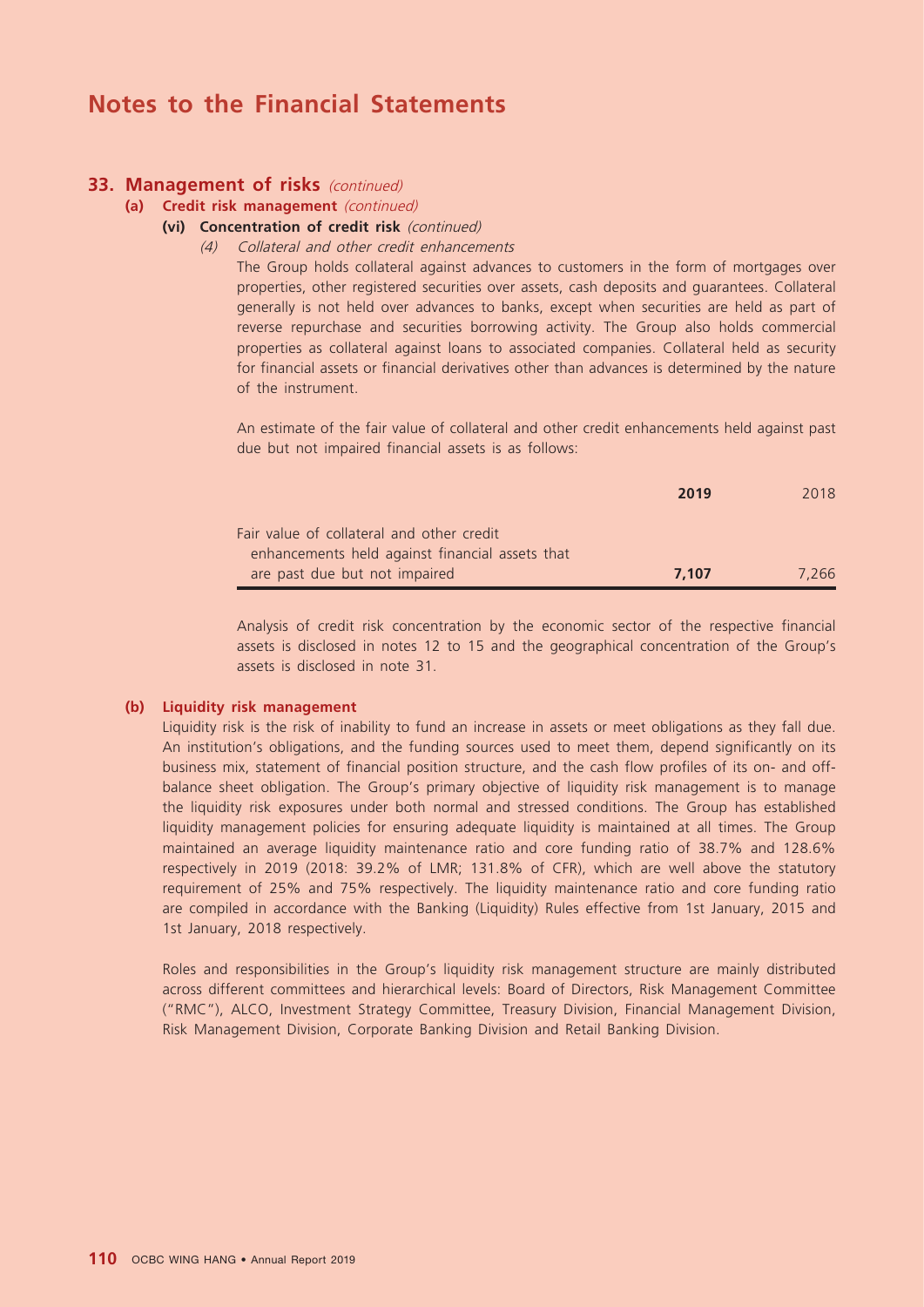## **33. Management of risks** (continued)

### **(b) Liquidity risk management** (continued)

Liquidity is managed on a day-to-day basis by the Treasurer under the direction of ALCO. ALCO, which comprises personnel from senior management, treasury function, risk management, financial management and business areas that could affect liquidity risk, is responsible for overseeing liquidity risk management, in particular implementation of appropriate liquidity policies and procedures, identifying, measuring and monitoring liquidity risk, and control over the liquidity risk management process. The Board of Directors approves the liquidity risk strategy and policies, and is responsible for maintaining continued awareness of the overall liquidity risk profile, and ensuring liquidity risk is adequately managed and controlled by senior management within the established risk management framework.

Customer deposits form an important part of funding source of the Group. The Retail Banking Division and Corporate Banking Division are responsible for maintaining customer deposits as well as advising their funding needs to the Treasury Division. The head of Retail Banking Division provides the latest information to the ALCO on material customer deposits balance movements and strategy to tap deposits.

To cater for funding requirements in the ordinary course of business, sufficient liquid assets are held and access to the interbank market is maintained. In addition, adequate standby facilities are maintained in order to meet any unexpected and material cash outflows. The Group also performs regular stress tests which include an institution-specific crisis scenario, a general market wide crisis scenario and a combined scenario on its liquidity positions to ensure adequate liquidity is maintained at all times.

The Treasury Division acts in accordance with the Liquidity Portfolio Framework and Debt Securities Investment Framework to address the issue of liquidity cushions. The objective of the Liquidity Portfolio Framework is to ensure that the Group can meet its obligations when they fall due in normal circumstances, and an adequate stock of high quality liquid assets in the portfolio could provide a safety cushion in the event of a funding crisis.

Due to the close proximity of the three operating regions in Hong Kong, China and Macau, the Group adopts a centralised approach to manage liquidity and funding for both domestic and overseas subsidiaries. At the next granular level, such as branches and sub-branches, the overseas subsidiaries take responsibility for managing their funding arrangements in relation to the use and application of funds. The Financial Management Division provides a consolidated picture to the Group's senior management.

The identification of liquidity risk depends first and foremost on its ability to accurately measure net funding requirements along different time horizons of its cash-flow projections. Setting up liquidity risk tolerance, including the quality and mixture of liquid asset holdings, maturity or currency mismatches and concentration of funding as well as stress testing are performed to facilitate liquidity risk control within the liquidity management framework.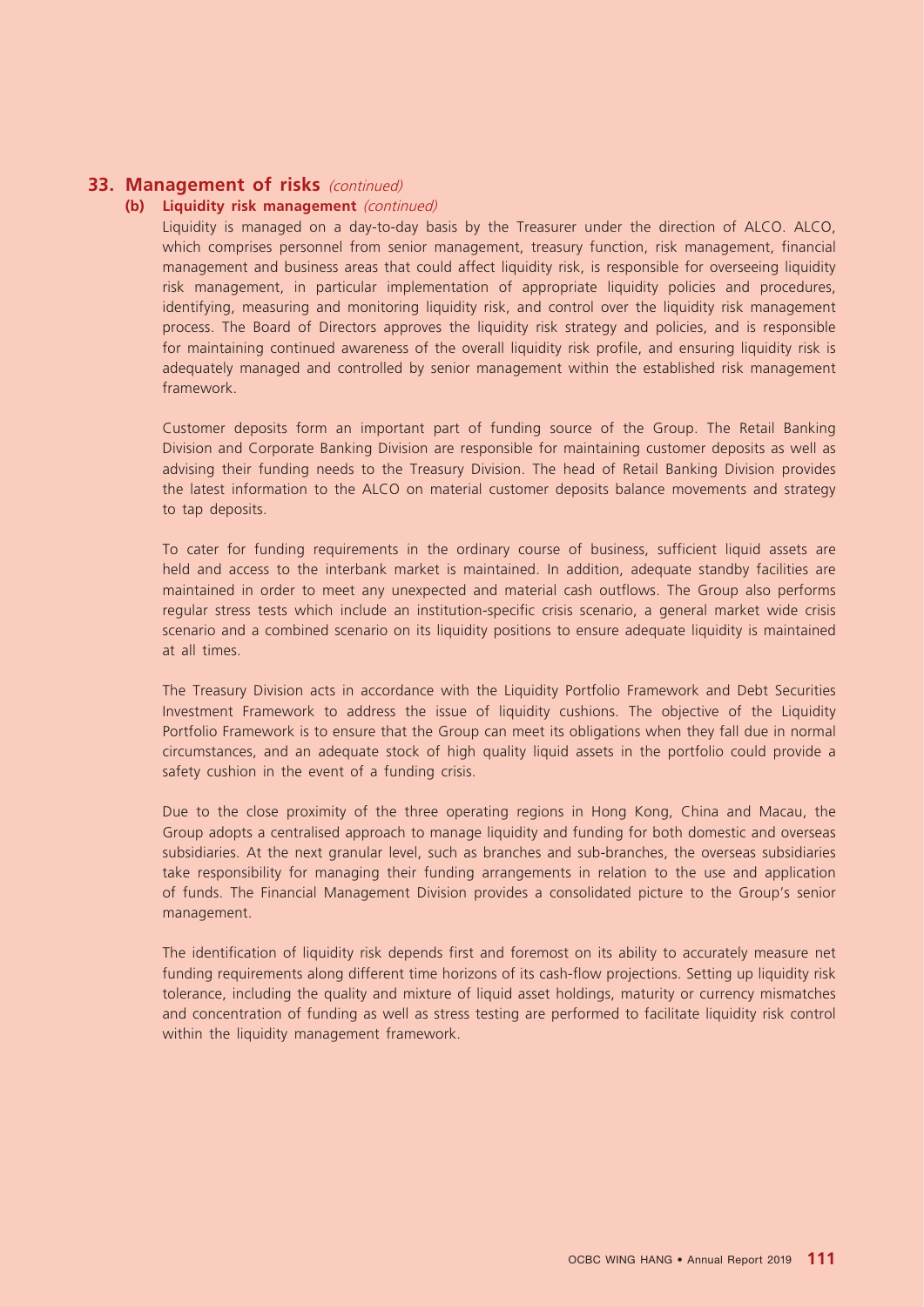## **33. Management of risks** (continued)

#### **(b) Liquidity risk management** (continued)

Commensurate with the Group's business size, structure and complexity, the Group sets targets for the critical liquidity risk indicators for monitoring and controlling liquidity risk exposures.

The Group adopts a range of liquidity metrics to manage its liquidity position, namely liquidity maintenance ratios, core funding ratios, loan to deposit ratios, etc. Those liquidity indicators are subject to ALCO's review on a regular basis against the targets.

The maintenance of liquidity maintenance ratio serves the purpose of addressing short-term liquidity stability. The core funding ratios give a clear picture of the Group's medium-term liquidity profile. A core funding ratio is a percentage of the amount of the Group's "available core funding" to the amount of its "required core funding" as defined by the Banking (Liquidity) Rules.

Based on the projection of future cash flows under normal and stressed conditions over different time horizons the Group identifies potential funding mismatches by comparing against the liquidity metrics. Moreover, the risk is further analysed by currencies and entities for senior management's review.

Stress tests for liquidity risk management are designed to assess the Group's ability to generate sufficient liquidity from assets and liabilities aspects in meeting funding needs under adverse conditions. The scenarios cover crisis under institution specific, general market wide and combined basis. Assumptions are subject to regular review by the ALCO to ensure the effectiveness of the stress testing process. Stress tests are performed regularly at the individual major entity level. The impact is further analysed on the consolidated group-wide level.

The Group has formulated a contingency plan setting out strategies for dealing with a liquidity crisis and the procedures for making up cash-flow deficits in emergency situations. The plan is updated and reviewed at least annually by the ALCO to ensure that it remains robust over time. Any revision will be approved by the Board of Directors. Apart from the liquidity limits and ratios agreed with the HKMA, the Group will promptly inform the HKMA of any indicators of serious liquidity problems, which may trigger the contingency funding plan.

The cash flows payable by the Group for non-derivative financial liabilities including interest payable that will be settled by remaining contractual maturities at the reporting date are presented in the following table. The amounts disclosed are based on the contractual undiscounted cash flows. Interest payable in respect of term non-derivative financial liabilities is reported based on contractual interest payment date. Interest payable in respect of perpetual subordinated notes is reported based on the contractual interest payable up to the Bank's optional redemption date.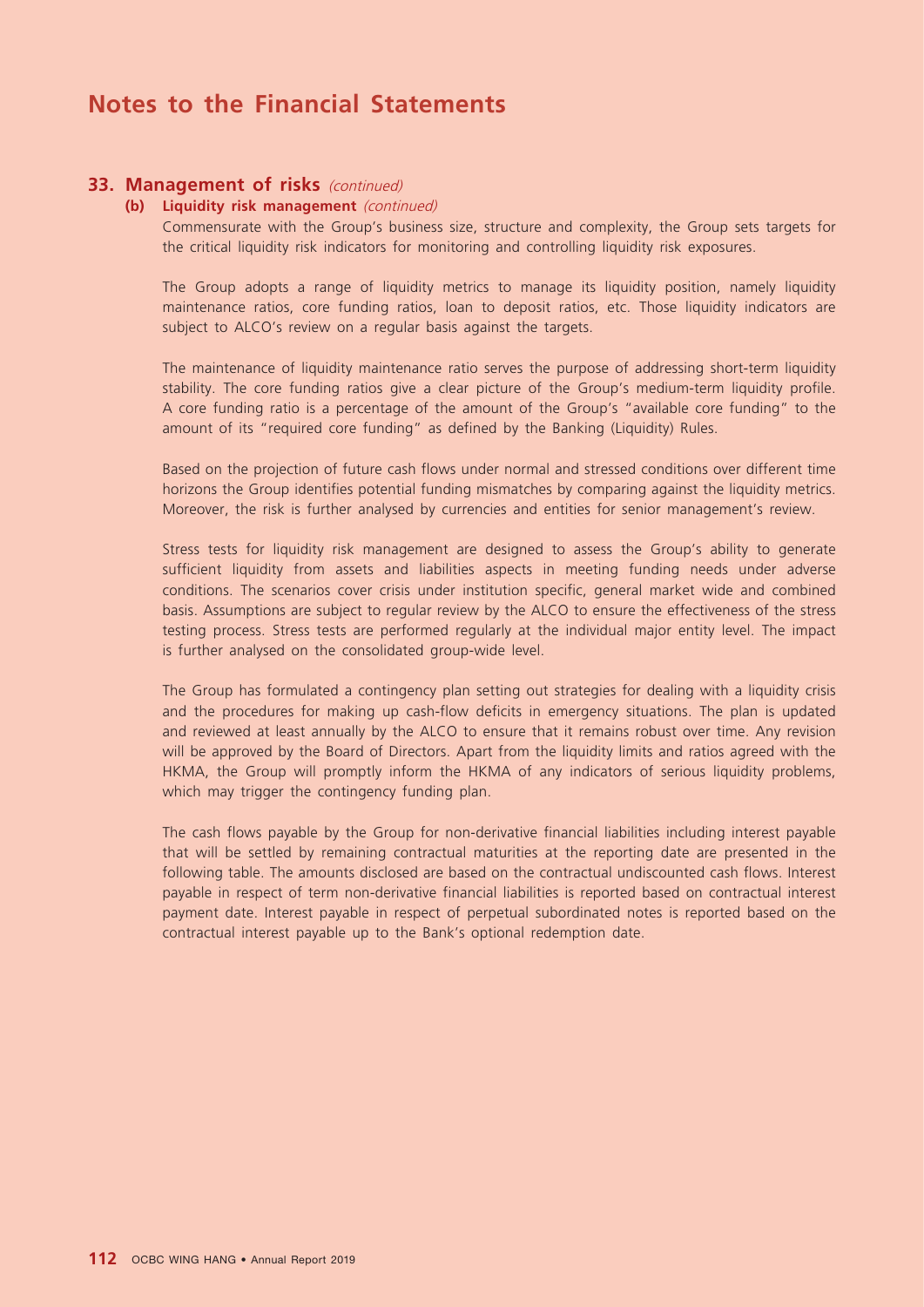### **33. Management of risks** (continued)

**(b)** Liquidity risk management *(continued)* 

|                                                                      |           |                |            | <b>2019</b>  |                |         |         |            |
|----------------------------------------------------------------------|-----------|----------------|------------|--------------|----------------|---------|---------|------------|
|                                                                      |           |                | Over       | Over         | Over           |         |         |            |
|                                                                      |           |                | 1 month    | 3 months     | 1 year         |         |         |            |
|                                                                      | Repayable | Within 1       | but within | but within   | but within     | Over    |         | Gross cash |
|                                                                      | on demand | month          | 3 months   | 1 year       | 5 years        | 5 years | Undated | outflow    |
| Non-derivative financial liabilities                                 |           |                |            |              |                |         |         |            |
| Deposits and balances of banks,<br>central banks and other financial |           |                |            |              |                |         |         |            |
| institutions                                                         | 365       | 8,671          | 13         | $\mathbf{1}$ |                |         |         | 9,050      |
| Amounts due to ultimate holding                                      |           |                |            |              |                |         |         |            |
| company and fellow subsidiaries                                      | 448       | 980            | 6,394      | 3,455        | 1,171          |         |         | 12,448     |
| Deposits from customers                                              | 98,966    | 61,161         | 33,357     | 14,297       | 2,466          |         |         | 210,247    |
| Certificates of deposit and fixed                                    |           |                |            |              |                |         |         |            |
| rate note issued                                                     | -         | 2,484          | 6,642      | 2,433        | 2,762          |         |         | 14,321     |
| Other liabilities                                                    | -         | 2,488          | 886        | 154          | 391            | 39      | 647     | 4,605      |
|                                                                      |           |                |            |              |                |         |         |            |
|                                                                      | 99,779    | 75,784         | 47,292     | 20,340       | 6,790          | 39      | 647     | 250,671    |
| Unrecognised loan commitments                                        | 16,994    | 1,099          | 1,926      | 15,291       | 5,767          | 682     |         | 41,759     |
| Financial guarantees and other<br>credit related contingent          |           |                |            |              |                |         |         |            |
| liabilities                                                          | 378       | 2,469          | 1,794      | 2,071        | 692            |         |         | 7,404      |
|                                                                      | 17,372    | 3,568          | 3,720      | 17,362       | 6,459          | 682     |         | 49,163     |
|                                                                      |           |                |            |              |                |         |         |            |
| Derivative cash flows                                                |           |                |            |              |                |         |         |            |
| Derivative financial instruments                                     |           |                |            |              |                |         |         |            |
| settled on net basis                                                 |           | $\overline{7}$ | 40         | 54           | 108            | 5       |         | 214        |
| Derivative financial instruments                                     |           |                |            |              |                |         |         |            |
|                                                                      |           |                |            |              |                |         |         |            |
| settled on a gross basis                                             |           |                |            |              |                |         |         |            |
| - total outflow                                                      | -         | 15,979         | 5,183      | 1,612        | $\overline{2}$ |         |         | 22,776     |
| - total inflow                                                       | -         | (16, 025)      | (5,211)    | (1,666)      | (2)            | -       |         | (22, 904)  |
|                                                                      |           | (46)           | (28)       | (54)         |                |         |         | (128)      |
|                                                                      |           |                |            |              |                |         |         |            |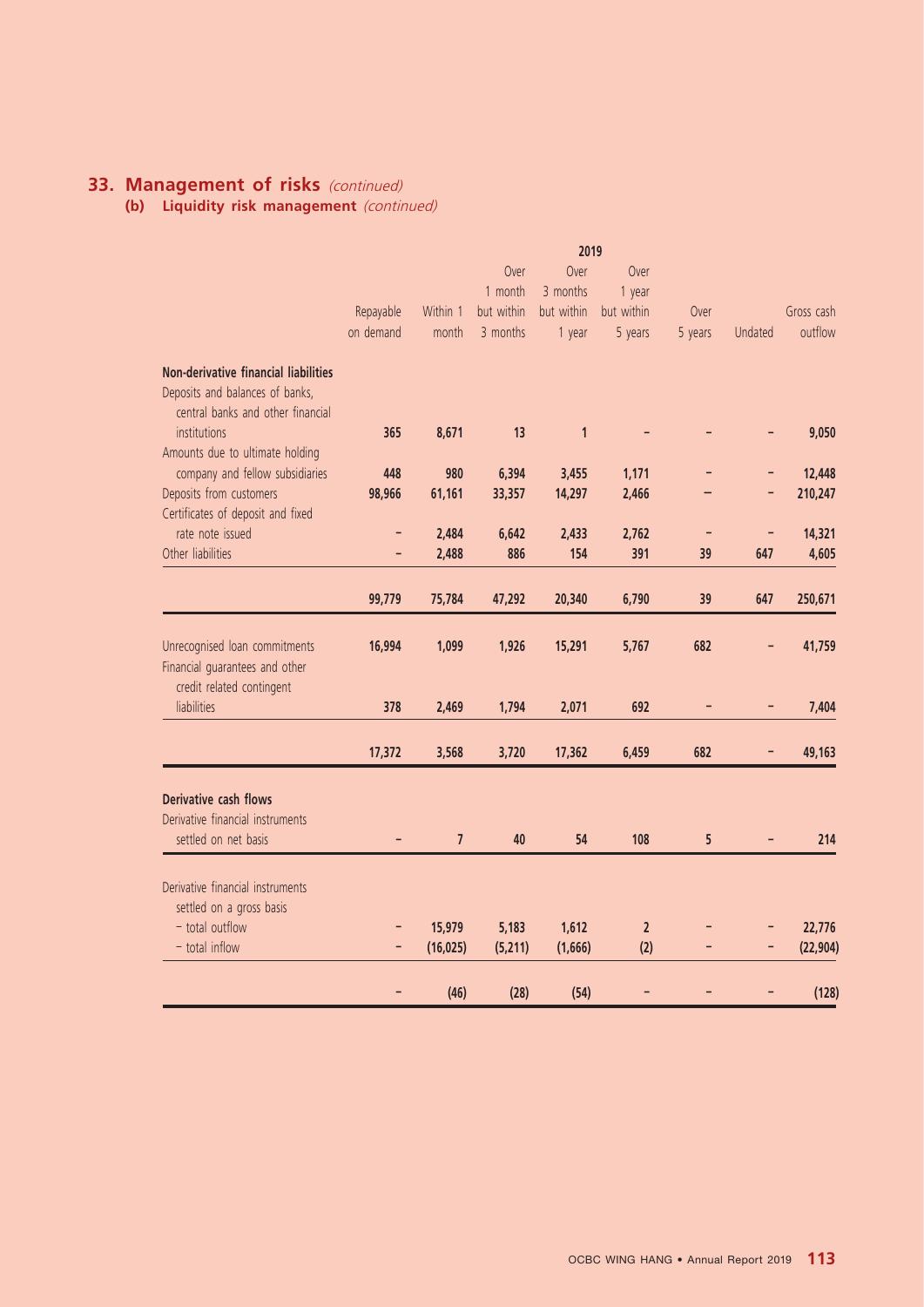## **33. Management of risks** (continued)

 **(b) Liquidity risk management** (continued)

|                                                                      |                   |                |            | 2018            |            |              |                          |            |
|----------------------------------------------------------------------|-------------------|----------------|------------|-----------------|------------|--------------|--------------------------|------------|
|                                                                      |                   |                | Over       | Over            | Over       |              |                          |            |
|                                                                      |                   |                | 1 month    | 3 months        | 1 year     |              |                          |            |
|                                                                      | Repayable         | Within 1       | but within | but within      | but within | Over         |                          | Gross cash |
|                                                                      | on demand         | month          | 3 months   | 1 year          | 5 years    | 5 years      | Undated                  | outflow    |
| Non-derivative financial liabilities                                 |                   |                |            |                 |            |              |                          |            |
| Deposits and balances of banks,<br>central banks and other financial |                   |                |            |                 |            |              |                          |            |
| institutions                                                         | 105               | 12,418         | 110        | $6\phantom{.}6$ |            |              |                          | 12,639     |
| Amounts due to ultimate holding                                      |                   |                |            |                 |            |              |                          |            |
| company and fellow subsidiaries                                      | 484               | 13,237         | 13,539     | 7,975           | 2,516      |              |                          | 37,751     |
| Deposits from customers                                              | 84,119            | 61,361         | 52,810     | 22,953          | 1,720      |              |                          | 222,963    |
| Certificates of deposit and fixed                                    |                   |                |            |                 |            |              |                          |            |
| rate note issued                                                     | $\qquad \qquad -$ | 12             | 206        | 3,781           | 2,628      | 204          | $\overline{\phantom{0}}$ | 6,831      |
| Other liabilities                                                    |                   | 1,578          | 1,107      | 94              | 144        | 41           | 609                      | 3,573      |
|                                                                      |                   |                |            |                 |            |              |                          |            |
|                                                                      | 84,708            | 88,606         | 67,772     | 34,809          | 7,008      | 245          | 609                      | 283,757    |
| Unrecognised loan commitments                                        | 17,804            | 698            | 1,687      | 12,467          | 4,710      | $\mathbf{1}$ |                          | 37,367     |
| Financial guarantees and other<br>credit related contingent          |                   |                |            |                 |            |              |                          |            |
| liabilities                                                          | 383               | 711            | 1,224      | 3,320           | 455        |              |                          | 6,093      |
|                                                                      | 18,187            | 1,409          | 2,911      | 15,787          | 5,165      | $\mathbf{1}$ |                          | 43,460     |
|                                                                      |                   |                |            |                 |            |              |                          |            |
| Derivative cash flows                                                |                   |                |            |                 |            |              |                          |            |
| Derivative financial instruments                                     |                   |                |            |                 |            |              |                          |            |
| settled on net basis                                                 |                   | $\overline{7}$ | 26         | 63              | 184        |              |                          | 280        |
| Derivative financial instruments                                     |                   |                |            |                 |            |              |                          |            |
| settled on a gross basis                                             |                   |                |            |                 |            |              |                          |            |
| - total outflow                                                      |                   | 14,447         | 17,611     | 3,923           | 630        |              |                          | 36,611     |
| - total inflow                                                       |                   | (14, 661)      | (17, 498)  | (4,027)         | (630)      |              |                          | (36, 816)  |
|                                                                      |                   |                |            |                 |            |              |                          |            |
|                                                                      |                   | (214)          | 113        | (104)           |            |              |                          | (205)      |

Details of the analysis on the Group's material assets and liabilities categorised into relevant maturity groupings based on the remaining period at reporting date to the contractual maturity date are set out in note 26.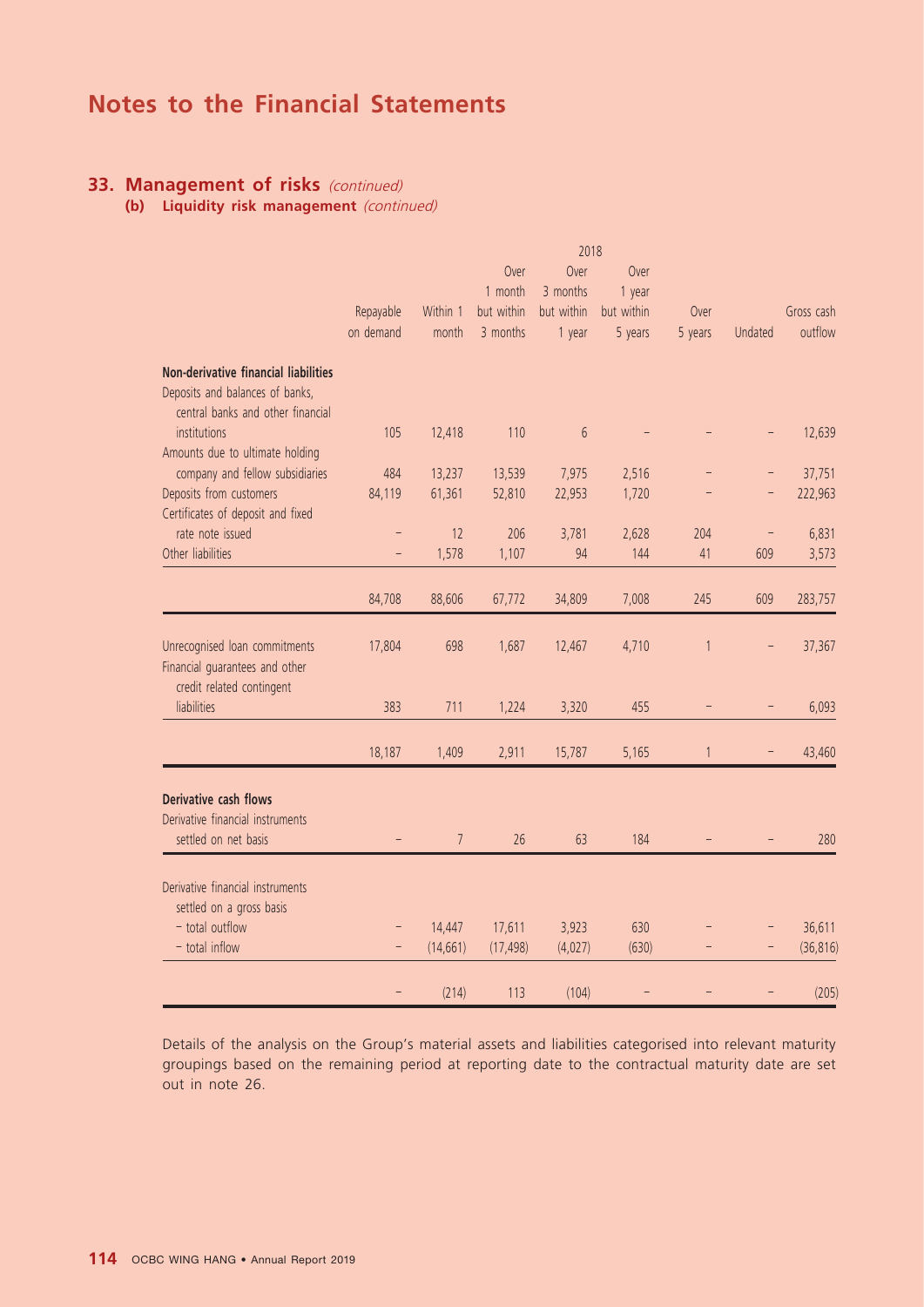## **33. Management of risks** (continued)

### **(c) Market risk management**

Market risk is the risk of loss of income or market value mainly due to market fluctuations in interest rates, foreign exchange rates, credit spreads, equity and commodity prices or changes in volatility or correlations of these indicators.

The Group is exposed to market risk from its trading, client servicing and balance sheet management activities. The Group's market risk management strategy and market risk limits are established with reference to the Group's risk appetite and business strategies, taking into account macroeconomic and market conditions. Market risk limits are subject to regular review.

The board level RMC reviews and approves the Group's framework and limits for the management of market risks and trading authorities. The ALCO is the senior management committee that supports the RMC in monitoring market risk. The ALCO oversees the market risk management objectives and policies governing prudent market risk taking, which are backed by risk methodologies, measurement systems and internal controls. The ALCO is chaired by the Chief Executive and supported by the Market Risk & Asset Liability Management ("MRM") and Treasury Financial Control ("TFC") units. MRM is an independent risk-control unit responsible for operationalising the market risk management framework to support business growth while ensuring adequate risk control and oversight.

Market risk management is a shared responsibility. Business units are responsible for proactively managing risk within their approved trading strategies and investment mandates, while MRM acts as the independent monitoring unit to ensure sound governance. The identification, measurement, monitoring, control and reporting of key risk management activities are regularly reviewed by MRM and the ALCO to ensure effective risk management under prevailing market conditions.

Risk identification is addressed via our internal New Product Approval Process ("NPAP") at product inception. Market risk is also identified by our risk managers from their ongoing interactions with the business units.

Value-At-Risk ("VaR"), as a key market risk measure for the Group's trading activities, is a component of aggregate market risk appetite. VaR is measured by its individual market risk components, namely interest rate risk, foreign exchange risk, equity risk and credit spread risk. Our VaR model is based on a historical simulation at a 99% confidence level, and over a one day holding period. As VaR is a statistical measure based on historical market fluctuations, past changes in market risk factors may not accurately predict forward looking market conditions all the time. Under the defined confidence threshold, losses on a single trading day may exceed VaR, on average, once every 100 days. To ensure the continued integrity of the VaR model, we regularly back-test the VaR estimates against actual daily trading P&Ls and theoretical P&Ls to confirm that the VaR model does not underestimate market risk exposures.

Present Value of a Basis Point ("PV01"), which measures the change in value of interest rate sensitive exposures resulting from a one basis point change across the entire yield curve, is also an important measure monitored on a daily basis. Other than VaR and PV01, other risk measurements used include notional positions, Profit & Loss ("P&L") for One Basis Point Move in Credit Spreads ("CS01") and derivative greeks for specific exposure types.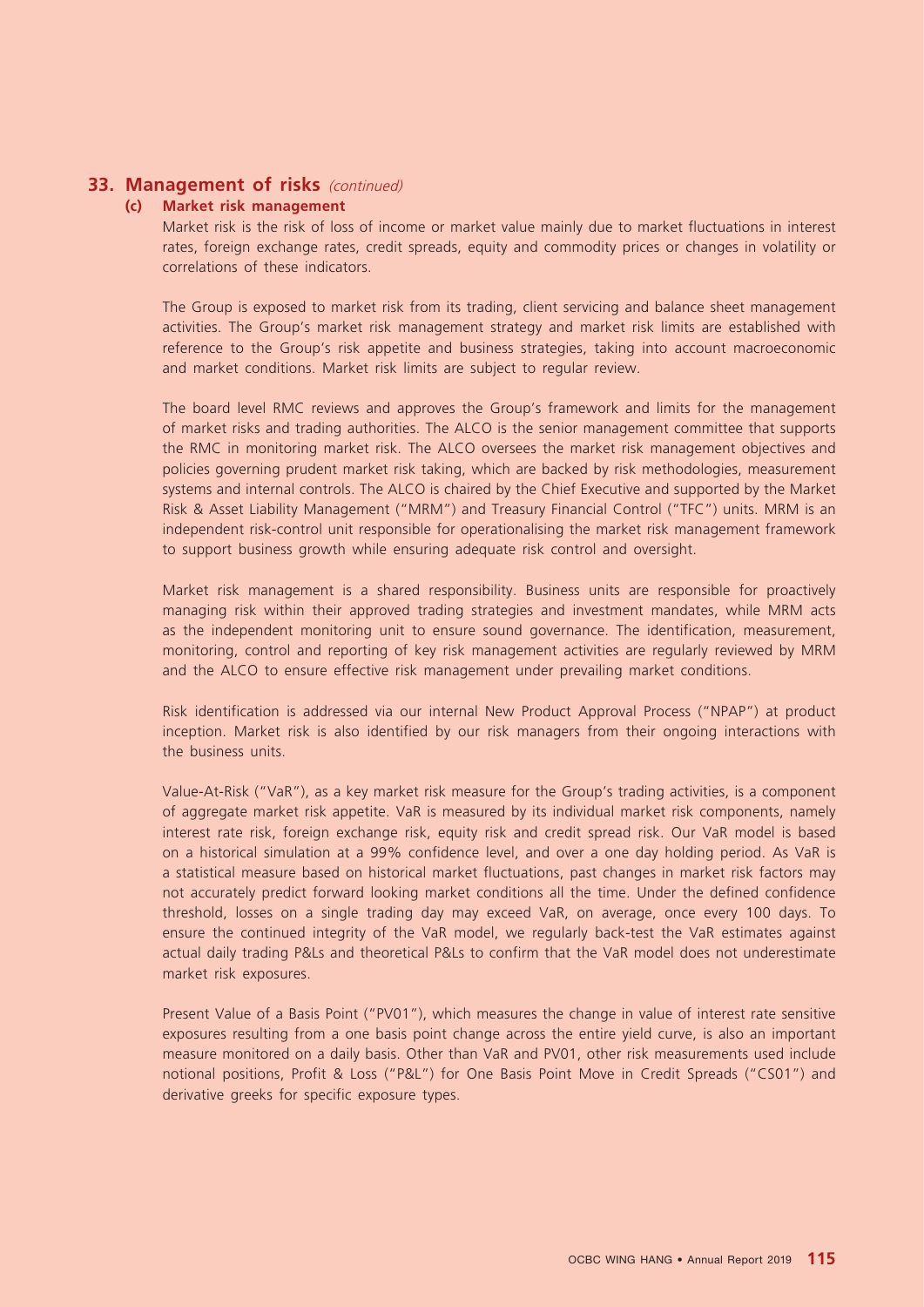## **33. Management of risks** (continued)

#### **(c) Market risk management** (continued)

We perform stress testing and scenario analysis to better quantify and assess potential losses arising from low probability but plausible extreme market conditions. The stress scenarios are regularly reviewed and fine-tuned to ensure that they remain relevant to the Group's trading activities and risk profile as well as prevailing and forecast economic conditions. These analyses will help determine if potential losses from such extreme market conditions are within the Group's risk triggers.

#### **(i) Interest rate risk**

The Group's interest rate exposures arise from lending, deposit-taking and treasury activities. Interest rate risk primarily results from the timing differences in the repricing of interest-bearing assets, liabilities and commitments, which may apply to both the banking book and trading book. It also relates to positions from non-interest-bearing assets and liabilities including shareholder's funds and current accounts, as well as from interest-bearing assets and liabilities. The Group's interest rate risk is monitored by the ALCO on limits approved by the Board, including product limit and PV01 limit. The Group also uses interest rate swaps and other derivatives to manage interest rate risk.

Interest rate sensitivity sets out below is for risk management reporting to ALCO for in simplified scenario. Actual changes in the Group's profit before tax resulting from a change in interest rates may differ from the result of the sensitivity analysis. The effect on interest-bearing financial instruments and interest rate swaps has been included in this calculation. The analysis is performed on the same basis as 2018.

|                              | 2019                   | 2018                   |
|------------------------------|------------------------|------------------------|
|                              | Increase/(decrease) in | Increase/(decrease) in |
|                              | Group's profit         | Group's profit         |
|                              | before tax             | before tax             |
| Increase in 100 basis points | 108                    | 95                     |
| Decrease in 100 basis points | (108)                  | (95)                   |

Structural interest rate risk arises primarily from the deployment of non-interest-bearing assets and liabilities, including shareholder's funds and current accounts, as well as from interest-bearing assets and liabilities. Structural interest rate risk is monitored by the ALCO.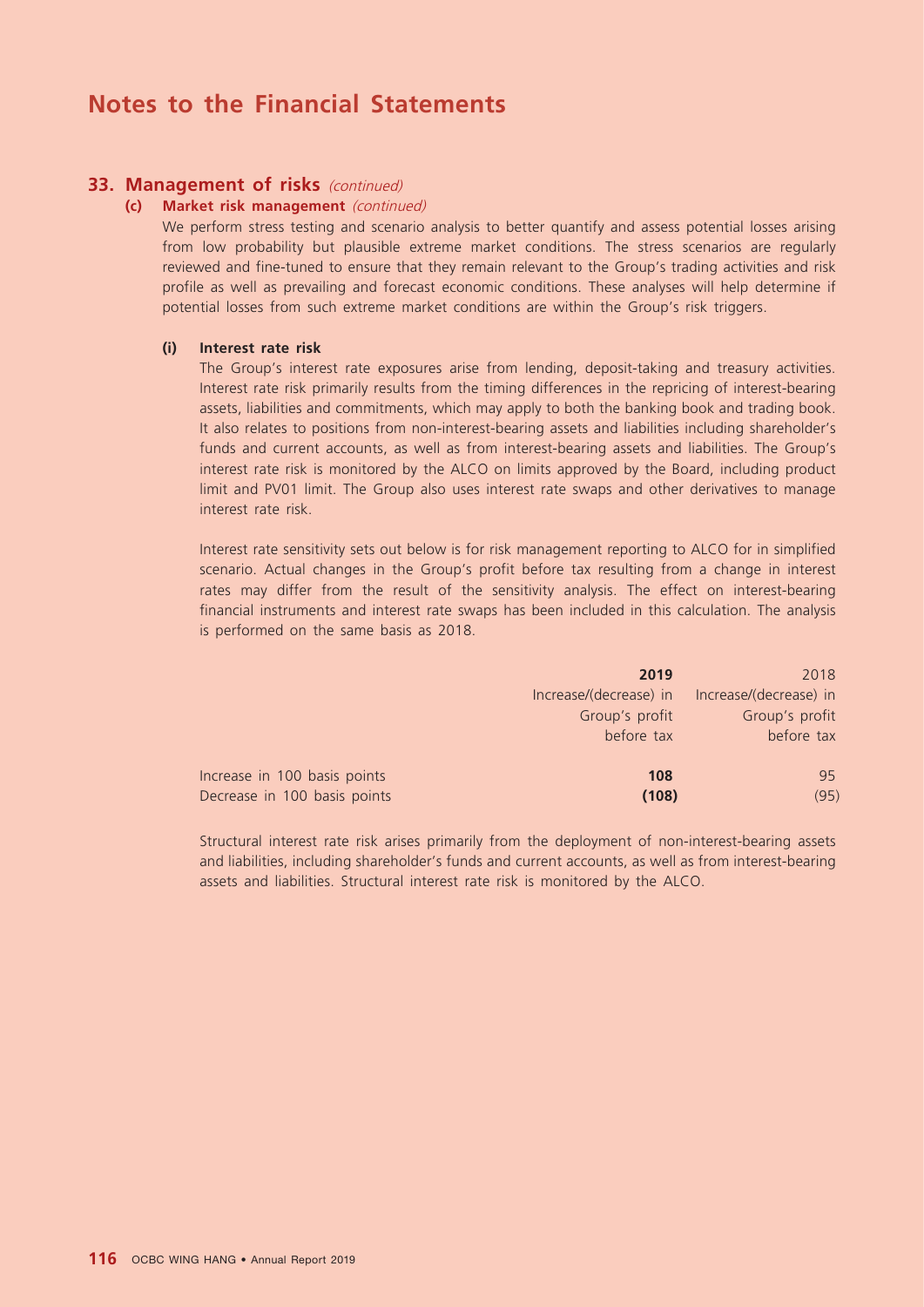## **33. Management of risks** (continued)

## **(c) Market risk management** (continued)

## **(i) Interest rate risk** (continued)

The following tables indicate the expected next repricing dates for the assets and liabilities at the reporting date.

|                                         |         |          | 2019        |            |          |          |
|-----------------------------------------|---------|----------|-------------|------------|----------|----------|
|                                         |         |          | Over        | Over       |          |          |
|                                         |         |          | 3 months    | 1 year     |          | Non-     |
|                                         |         | Within   | but within  | but within | Over 5   | interest |
|                                         | Total   | 3 months | 1 year      | 5 years    | years    | bearing  |
| <b>Assets</b>                           |         |          |             |            |          |          |
| Cash and balances with banks, central   |         |          |             |            |          |          |
| banks and other financial institutions  | 9,415   | 5,658    |             |            |          | 3,757    |
| Placements with banks, central banks    |         |          |             |            |          |          |
| and other financial institutions        | 2,639   | 2,040    | 599         |            |          |          |
| Amounts due from ultimate holding       |         |          |             |            |          |          |
| company, fellow subsidiaries and        |         |          |             |            |          |          |
| fellow associates                       | 1,135   | 796      | 10          |            |          | 329      |
| Trading assets                          | 5,966   | 148      | 261         | 1,586      | 266      | 3,705    |
| Advances to customers and other         |         |          |             |            |          |          |
| accounts                                | 194,276 | 169,584  | 11,763      | 8,853      | 140      | 3,936    |
| Advances to banks                       | 1,503   | 211      | 1,292       |            |          |          |
| Financial assets measured at fair value |         |          |             |            |          |          |
| through other comprehensive income      | 74,144  | 20,397   | 20,464      | 29,298     | 2,031    | 1,954    |
| Other assets                            | 8,057   |          |             |            |          | 8,057    |
|                                         |         |          |             |            |          |          |
| Total assets                            | 297,135 | 198,834  | 34,389      | 39,737     | 2,437    | 21,738   |
| <b>Liabilities</b>                      |         |          |             |            |          |          |
| Deposits and balances of banks, central |         |          |             |            |          |          |
| banks and other financial institutions  | 9,024   | 8,973    | $\mathbf 1$ |            |          | 50       |
| Amounts due to ultimate holding         |         |          |             |            |          |          |
| company and fellow subsidiaries         | 12,398  | 10,523   | 331         |            |          | 1,544    |
| Deposits from customers                 | 209,528 | 174,716  | 18,420      | 2,395      |          | 13,997   |
| Certificates of deposit and fixed rate  |         |          |             |            |          |          |
| notes issued                            | 14,254  | 11,525   |             | 2,729      |          |          |
| <b>Trading liabilities</b>              | 3,408   |          |             |            |          | 3,408    |
| Lease liabilities                       | 231     |          |             |            |          | 231      |
| Other liabilities                       | 5,050   | 30       |             |            |          | 5,020    |
|                                         |         |          |             |            |          |          |
| <b>Total liabilities</b>                | 253,893 | 205,767  | 18,752      | 5,124      |          | 24,250   |
|                                         |         |          |             |            |          |          |
| Derivatives (in the banking book)       |         |          |             |            |          |          |
| net (short)/long position (notional     |         |          |             |            |          |          |
| amount)                                 | (556)   | 1,058    | 6,103       | (6, 476)   | (1, 241) |          |
| Interest rate sensitivity gap           | 42,686  | (5, 875) | 21,740      | 28,137     | 1,196    | (2, 512) |
|                                         |         |          |             |            |          |          |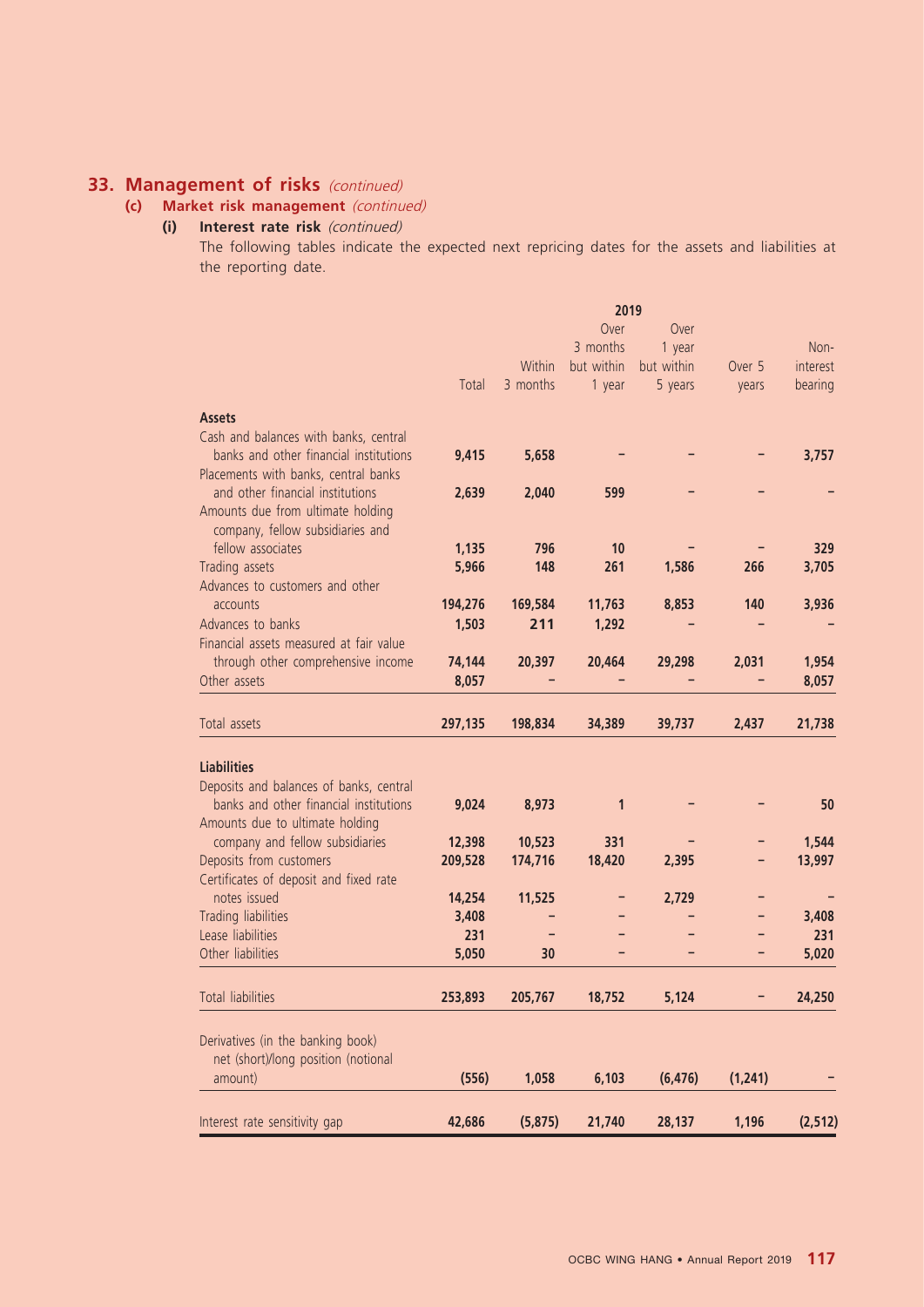## **33. Management of risks** (continued)

- **(c) Market risk management** (continued)
	- **(i) Interest rate risk** (continued)

|         |                                                               | Over                                                 | Over                                            |                                 |                 |
|---------|---------------------------------------------------------------|------------------------------------------------------|-------------------------------------------------|---------------------------------|-----------------|
|         |                                                               | 3 months                                             | 1 year                                          |                                 | Non-            |
|         | Within                                                        | but within                                           | but within                                      | Over 5                          | interest        |
| Total   | 3 months                                                      | 1 year                                               | 5 years                                         | years                           | bearing         |
|         |                                                               |                                                      |                                                 |                                 |                 |
|         |                                                               |                                                      |                                                 |                                 |                 |
| 10,357  | 6,205                                                         |                                                      |                                                 |                                 | 4,152           |
|         |                                                               |                                                      |                                                 |                                 |                 |
| 3,836   | 3,727                                                         | 109                                                  |                                                 |                                 |                 |
|         |                                                               |                                                      |                                                 |                                 |                 |
|         |                                                               |                                                      |                                                 |                                 |                 |
| 18,562  | 16,435                                                        | 2,076                                                |                                                 |                                 | 51              |
| 6,069   | 1,080                                                         | 642                                                  | 872                                             | 155                             | 3,320           |
|         |                                                               |                                                      |                                                 |                                 |                 |
| 197,840 | 174,737                                                       | 9,998                                                | 8,572                                           | 803                             | 3,730           |
| 2,367   | 837                                                           | 1,530                                                |                                                 |                                 |                 |
|         |                                                               |                                                      |                                                 |                                 |                 |
| 71,648  | 28,182                                                        | 14,847                                               | 25,894                                          | 1,582                           | 1,143           |
| 7,942   |                                                               |                                                      |                                                 |                                 | 7,942           |
| 318,621 | 231,203                                                       | 29,202                                               | 35,338                                          | 2,540                           | 20,338          |
|         |                                                               |                                                      |                                                 |                                 |                 |
|         |                                                               |                                                      |                                                 |                                 |                 |
|         |                                                               |                                                      |                                                 |                                 | 93              |
|         |                                                               |                                                      |                                                 |                                 |                 |
|         |                                                               |                                                      |                                                 |                                 | 1,470           |
|         |                                                               |                                                      |                                                 |                                 | 13,978          |
|         |                                                               |                                                      |                                                 |                                 |                 |
|         |                                                               |                                                      |                                                 |                                 |                 |
|         |                                                               |                                                      |                                                 |                                 | 3,400           |
|         |                                                               |                                                      |                                                 |                                 | 4,108           |
|         |                                                               |                                                      |                                                 |                                 |                 |
| 278,604 | 223,211                                                       | 28,001                                               | 4,143                                           | 200                             | 23,049          |
|         |                                                               |                                                      |                                                 |                                 |                 |
|         |                                                               |                                                      |                                                 |                                 |                 |
|         |                                                               |                                                      |                                                 |                                 |                 |
|         |                                                               |                                                      |                                                 |                                 |                 |
| 40,002  | 991                                                           | 6,120                                                | 34,672                                          | 930                             | (2,711)         |
|         | 4,215<br>37,673<br>221,854<br>7,320<br>3,400<br>4,142<br>(15) | 4,121<br>31,762<br>183,747<br>3,547<br>34<br>(7,001) | $\mathbf{1}$<br>4,441<br>22,568<br>991<br>4,919 | 2018<br>1,561<br>2,582<br>3,477 | 200<br>(1, 410) |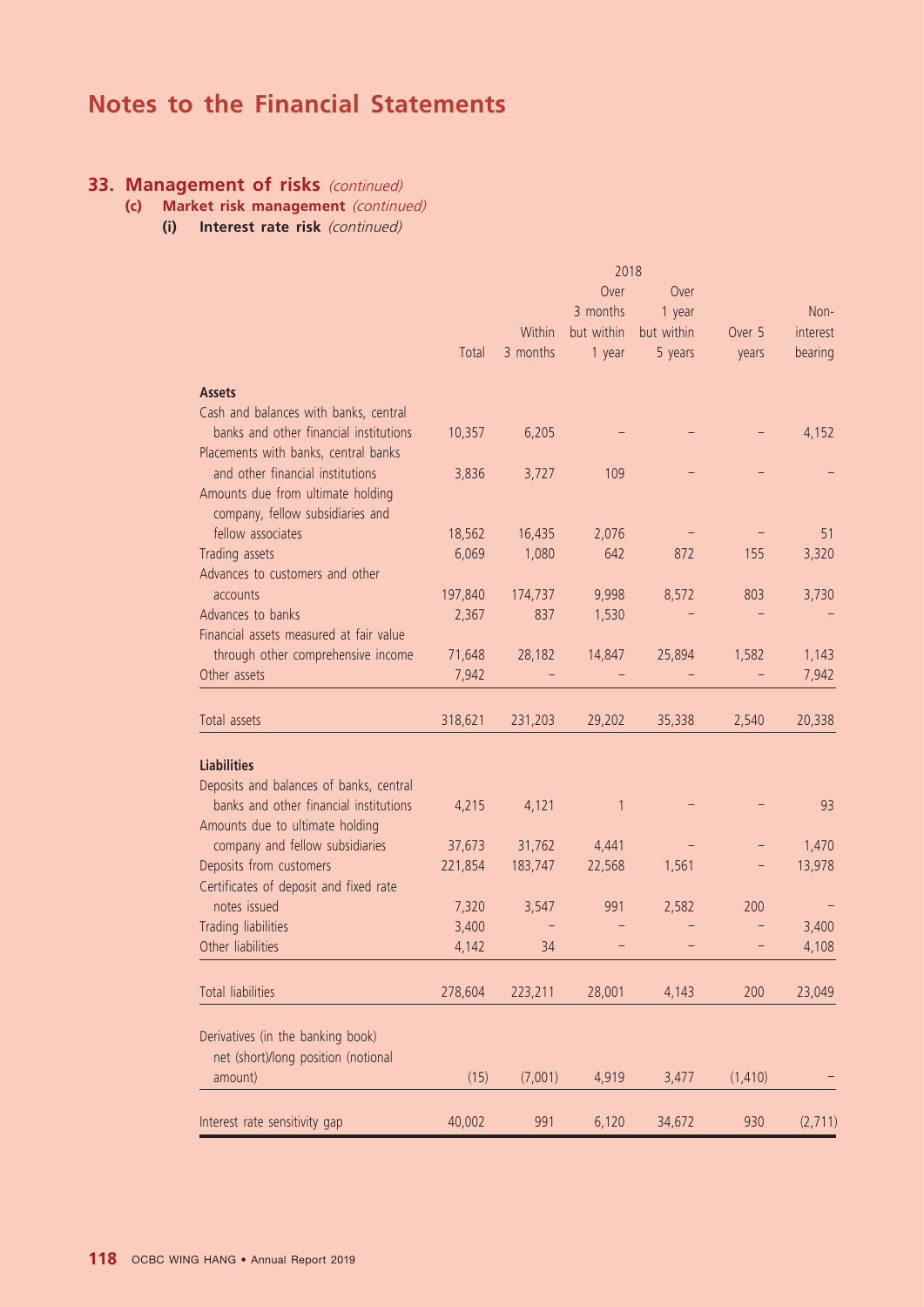## **33. Management of risks** (continued)

## **(c) Market risk management** (continued)

#### **(i) Interest rate risk** (continued)

The following table indicates the effective interest rates for the last month of the year:

|                                                   | 2019 | 2018 |
|---------------------------------------------------|------|------|
|                                                   | $\%$ | $\%$ |
| Placement with banks, central banks and           |      |      |
| other financial institutions                      | 1.97 | 2.26 |
| Advances to customers and trade bills             | 3.37 | 3.25 |
| Debt securities                                   | 2.90 | 3.14 |
|                                                   | 3.17 | 3.13 |
| Deposits and balances of banks, central banks and |      |      |
| other financial institutions                      | 2.14 | 2.73 |
| Deposits from customers                           | 1.46 | 1.60 |
| Certificates of deposit issued                    | 1.91 | 2.10 |
| Fixed rate note issued                            | 4.12 | 4.26 |
|                                                   | 1.59 | 1.81 |

### **(ii) Currency risk**

The Group's foreign exchange positions, which arise from foreign exchange dealings, commercial banking operations and structural foreign currency exposures arising from capital investment in subsidiaries outside Hong Kong, mainly in US dollars, Macau Patacas and Renminbi, are managed by ALCO. All foreign exchange positions are managed by the ALCO within the limits approved by the Board.

|                  |           |            |          |         |         | 2019    |                                             |            |           |            |
|------------------|-----------|------------|----------|---------|---------|---------|---------------------------------------------|------------|-----------|------------|
|                  |           | Chinese    | Pound    |         |         |         |                                             | <b>New</b> | Macau     |            |
|                  | US\$      | Renminbi   | Sterling |         |         |         | Euro Canadian \$ Australian \$ Singapore \$ | Zealand \$ | Patacas   | Total      |
| Spot assets      | 75,309    | 48.259     | 2,577    | 956     | 68      | 6,362   | 320                                         | 214        | 13,265    | 148,143    |
| Spot liabilities | (59, 318) | (49, 146)  | (1, 288) | (1,676) | (1,966) | (8,008) | (329)                                       | (2,658)    | (13, 422) | (139, 209) |
| Forward          |           |            |          |         |         |         |                                             |            |           |            |
| purchases        | 138,882   | 128,286    | 1,445    | 1,937   | 1,900   | 2,193   | 153                                         | 2,503      | ۰         | 278,031    |
| Forward sales    | (153,060) | (129, 322) | (2,721)  | (1,206) | (5)     | (505)   | (150)                                       | (34)       | -         | (287, 160) |
| Net option       |           |            |          |         |         |         |                                             |            |           |            |
| positions        | (3, 568)  | 3,568      |          |         |         |         |                                             |            |           |            |
| Net long/(short) |           |            |          |         |         |         |                                             |            |           |            |
| positions        | (1,755)   | 1,645      | 13       | 11      | (3)     | 42      | (6)                                         | 25         | (157)     | (195)      |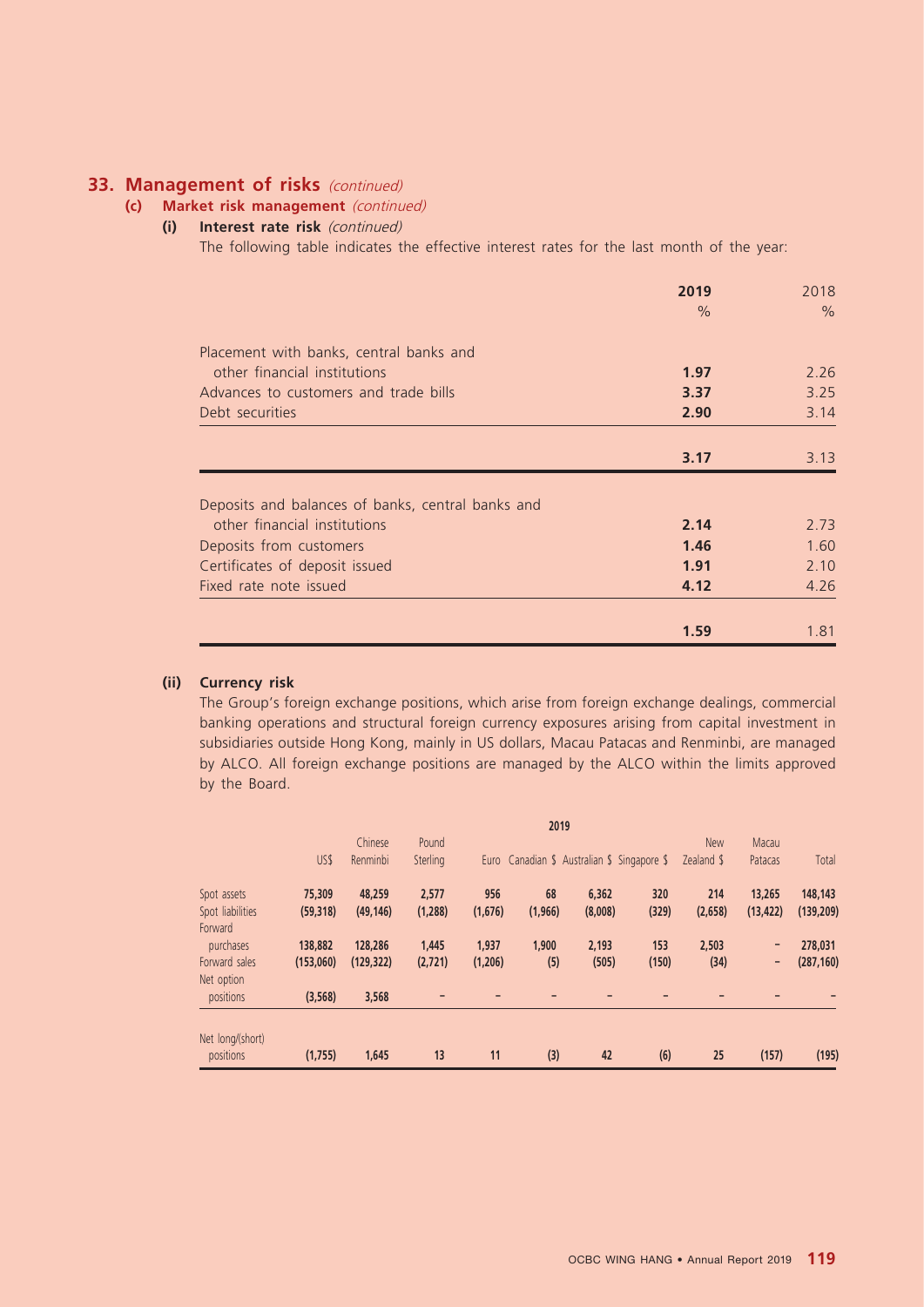#### **33. Management of risks** (continued)

- **(c) Market risk management** (continued)
	- **(ii) Currency risk** (continued)

|                  |            |            |          |         |         | 2018                                        |       |            |                   |            |
|------------------|------------|------------|----------|---------|---------|---------------------------------------------|-------|------------|-------------------|------------|
|                  |            | Chinese    | Pound    |         |         |                                             |       | <b>New</b> | Macau             |            |
|                  | US\$       | Renminbi   | Sterling |         |         | Euro Canadian \$ Australian \$ Singapore \$ |       | Zealand \$ | Patacas           | Total      |
| Spot assets      | 81,653     | 57,619     | 817      | 513     | 77      | 4,940                                       | 289   | 217        | 13,375            | 161,265    |
| Spot liabilities | (75, 901)  | (46, 296)  | (1,360)  | (1,212) | (2,046) | (10, 246)                                   | (309) | (2,900)    | (13,066)          | (154, 488) |
| Forward          |            |            |          |         |         |                                             |       |            |                   |            |
| purchases        | 112.167    | 91,322     | 813      | 1.662   | 1.976   | 5,444                                       | 124   | 2,680      | $\qquad \qquad -$ | 216,748    |
| Forward sales    | (117, 805) | (103, 114) | (264)    | (950)   | (26)    | (130)                                       | (115) | (2)        | $\qquad \qquad -$ | (223, 584) |
| Net option       |            |            |          |         |         |                                             |       |            |                   |            |
| positions        | (769)      | 769        |          |         |         |                                             |       |            |                   |            |
| Net long/(short) |            |            |          |         |         |                                             |       |            |                   |            |
| positions        | (655)      | 300        | 6        | 13      | (19)    | 8                                           | (11)  | (5)        | 309               | (59)       |

The net positions or net structural positions in foreign currencies are disclosed below where each currency constitutes 10% or more of the respective total net position or total net structural position in all foreign currencies.

The net option position is calculated on the basis of delta-weighted positions of all foreign exchange options contracts. The net structural position includes the Bank's overseas banking subsidiaries and other subsidiaries substantially involved in foreign exchange trading and includes structural assets or liabilities as follows:

investments in overseas subsidiaries and related companies

|                          | 2019  |                  |      |                                 | 2018             |       |        |
|--------------------------|-------|------------------|------|---------------------------------|------------------|-------|--------|
|                          | Macau | Chinese          |      |                                 | Macau Chinese    |       |        |
|                          |       | Patacas Renminbi | US\$ | Total                           | Patacas Renminbi | US\$  | Total  |
| Net structural positions | 3,472 | 7.250            |      | <b>1,526 12,248</b> 3,195 7,207 |                  | 1.606 | 12,008 |

#### **(iii) Equity risk**

The Group's equities exposures in 2019 and 2018 are mainly in long-term equity investments which are reported as "Financial assets measured at fair value through other comprehensive income" set out in note 15 separately. These are subject to trading limits and risk management control procedures and other market risk regimes.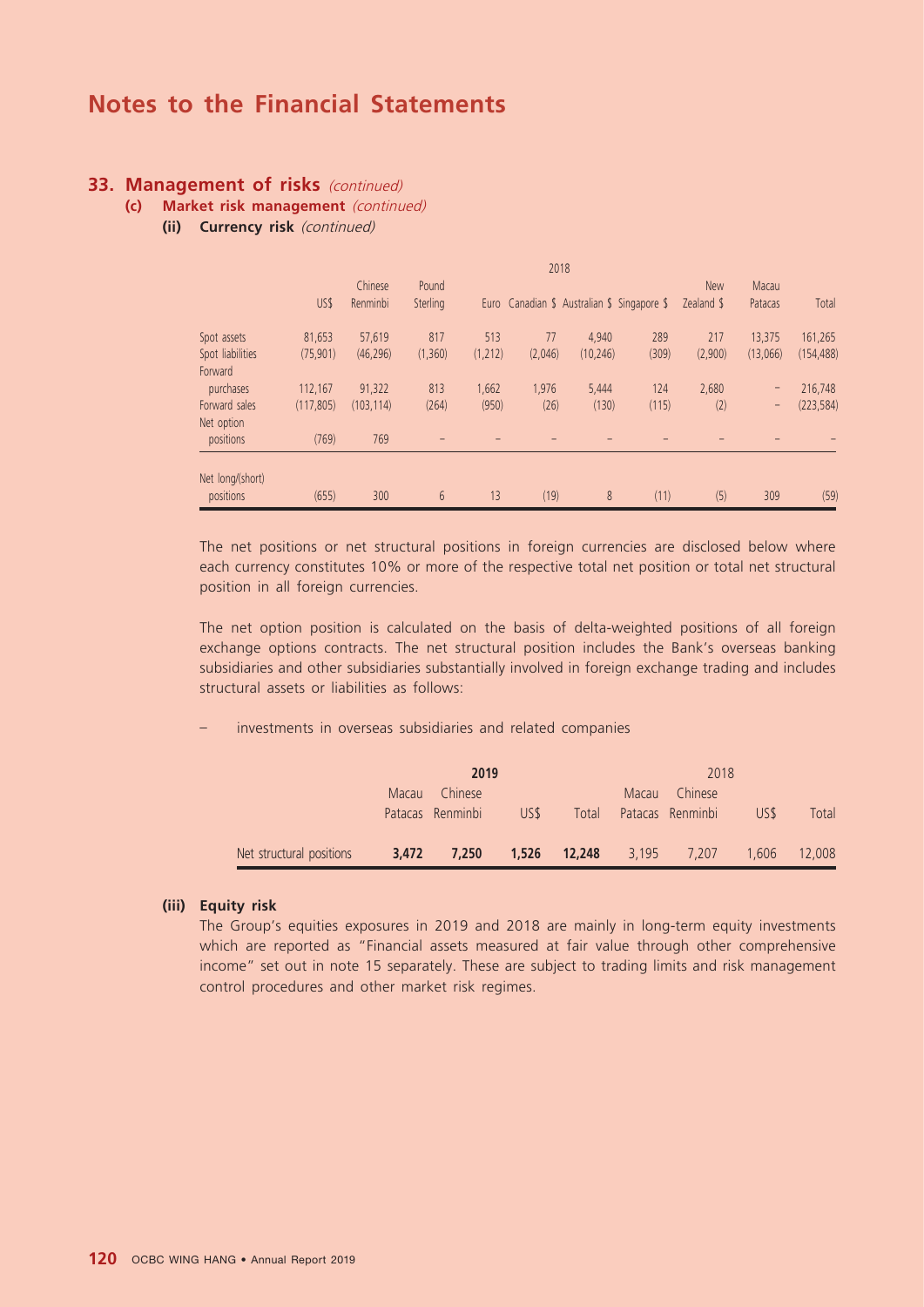## **33. Management of risks** (continued)

### **(d) Operational risk management**

Operational risk is defined as the risk of loss resulting from inadequate or failed internal processes, people and systems or from external events.

The Group's risk management framework is established to control risks at both corporate and departmental levels. The underlying management principle is built upon a long-standing culture of high integrity and risk awareness fostered by senior management of the Group.

The framework consists of governing policies with control measures to ascertain compliance by all operating units. These measures are directed, controlled and held to account by operational management committees chaired by senior management. Regular reviews are performed by the committees to ensure proper functioning of internal controls and to identify improvement opportunities.

Furthermore, independent reviews are conducted by the Group's Internal Audit Division to measure the effectiveness of the Group's system of internal controls. Internal Audit division reports to the Audit Committee to ensure the framework is managed with high standards of probity.

#### **(e) Capital management**

The Group's policy is to maintain a strong capital base to support the development of the Group's business and to meet the statutory capital ratios. In addition to meeting the requirements from the HKMA, the Group's primary objectives when managing capital are to safeguard the Group's ability to continue as a going concern, so that it can continue to provide returns for shareholder and benefits for other stakeholders by pricing products and services commensurate with the level of risk and by securing access to finance at a reasonable cost.

The Group actively and regularly reviews and manages its capital structure to maintain a balance between higher shareholder returns that might otherwise be possible with greater gearing and the advantages and security afforded by a sound capital position, and makes adjustments to the capital structure in light of changes in economic conditions. The amount of minimum capital requirements held for credit, market and operational risks are calculated in accordance with the Basel II requirements and the regulations from the HKMA.

Capital is allocated to the various activities of the Bank depending on the risk taken by each business division. Where the subsidiaries are directly regulated by overseas regulators, they are required to maintain minimum capital according to those regulators' rules. The Bank and certain financial subsidiaries, as specified by the HKMA, are subject to the HKMA's capital requirements for its regulatory supervision purposes. The Group and its individually regulated subsidiaries have complied with all externally imposed capital requirements throughout the years ended 31st December, 2019 and 2018 and are well above the minimum required ratios set by the HKMA.

The capital ratios as at 31st December, 2019 are computed on a consolidated basis including the Bank and certain of its subsidiaries as specified by the HKMA for its regulatory purposes, and are in accordance with the Banking (Capital) Rules ("the Capital Rules").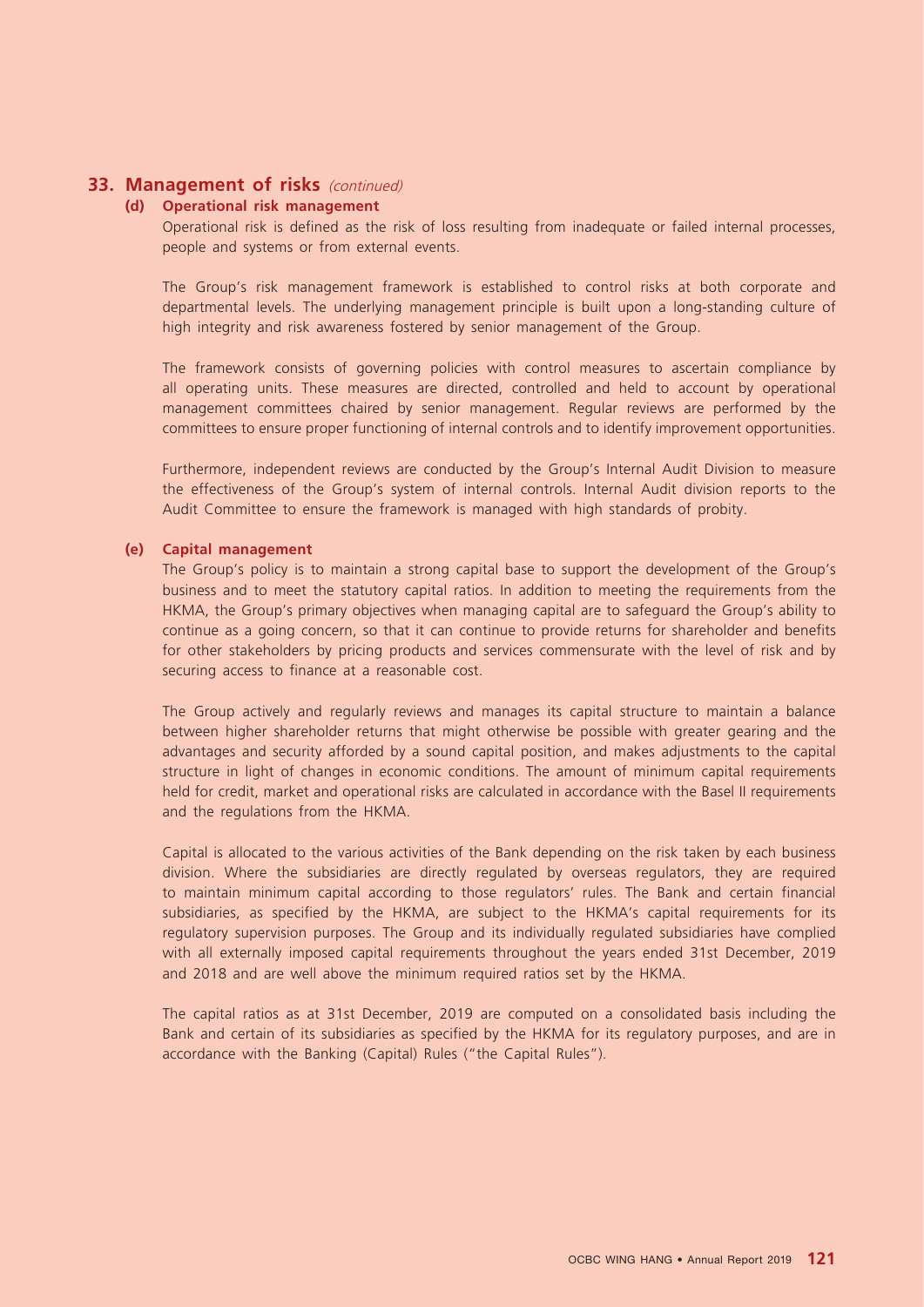## **33. Management of risks** (continued)

#### **(f) Transfers of financial assets**

As of 31st December, 2019, the Group entered into repurchase agreements with certain banks and customers to sell debt securities with a carrying amount of HK\$5,201 million (2018: HK\$3,947 million) which are subject to simultaneous agreements ("repurchase agreements") to repurchase these securities at the agreed dates and prices.

The carrying amounts of debt securities sold under repurchase agreements by nature are as follows:

|                                                 | 2019  | 2018  |
|-------------------------------------------------|-------|-------|
| Financial assets measured at fair value through |       |       |
| other comprehensive income                      | 5,201 | 3,947 |
|                                                 |       |       |
|                                                 | 5,201 | 3,947 |

The consideration received under these repurchase agreements for the Group totaling HK\$4,758 million (2018: HK\$3,747 million) was reported as "Deposits and balances of banks, central banks and other financial institutions" and "Deposits from customers" at 31st December, 2019 and 31st December, 2018. The details are as follows:

|                                                   | 2019  | 2018  |
|---------------------------------------------------|-------|-------|
| Deposits and balances of banks, central banks and |       |       |
| other financial institutions                      | 3,740 | 394   |
| Amounts due to ultimate holding company and       |       |       |
| fellow subsidiaries                               | 918   | 3,225 |
| Deposits from customers                           | 100   | 128   |
|                                                   |       |       |
|                                                   | 4,758 | 3.747 |

As stipulated in the repurchase agreements, there was no transfer of the legal ownership of these securities to the counterparties during the covered period. However, the Group was not allowed to sell or pledge these securities during the covered period unless both parties mutually agree with such arrangement. Accordingly, these securities were not derecognised from the financial statements but regarded as "collateral" for the secured lending from these counterparties. Normally, the counterparties could only claim from the collateral when there exists an event of default on the secured lending.

As at 31st December, 2019 and 31st December, 2018, there were no outstanding transferred financial assets in which the Group has a continuing involvement that were derecognised in their entirety.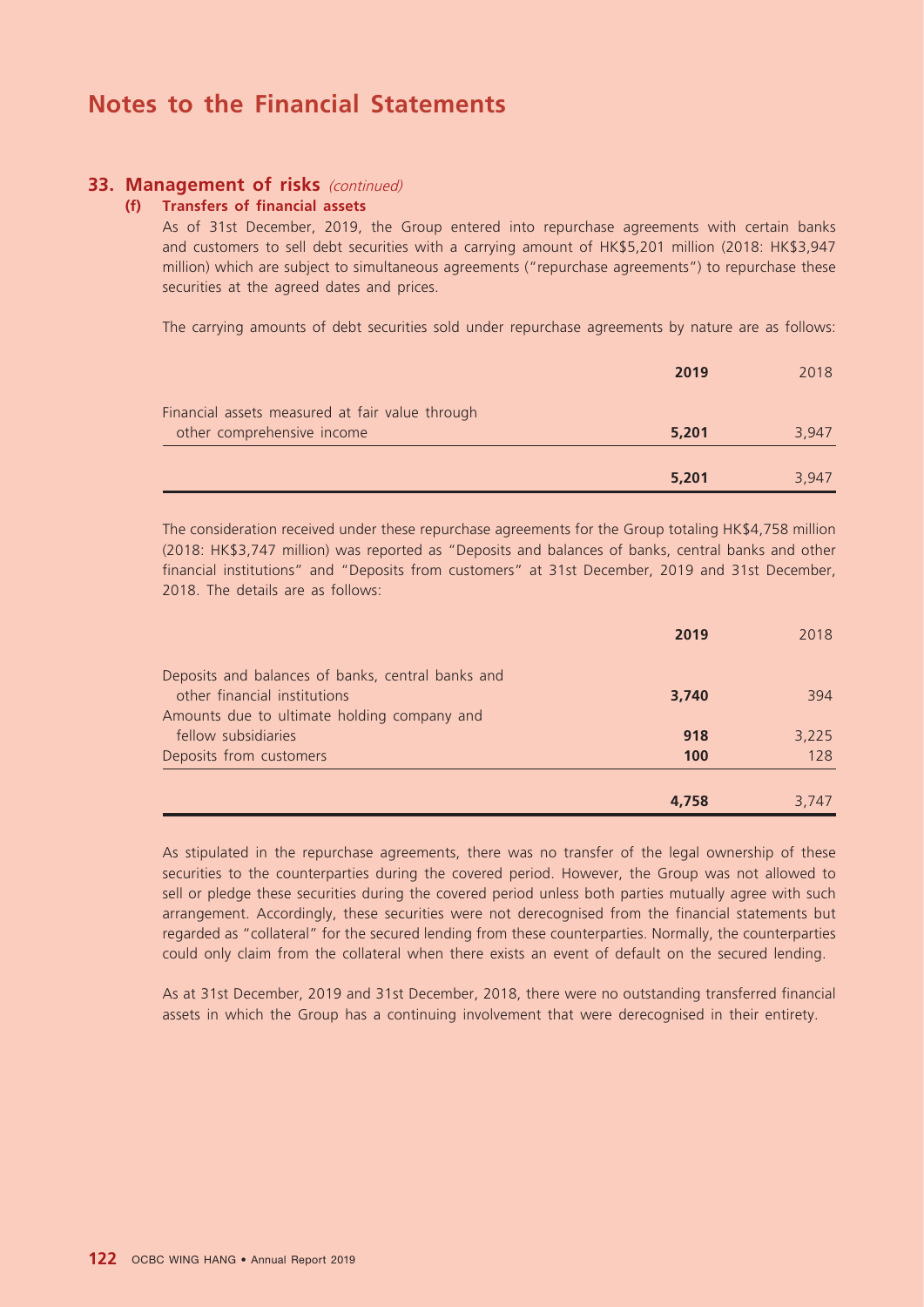## **34. Staff benefits**

## **(a) Retirement schemes**

|                                      | 2019 | 2018 |
|--------------------------------------|------|------|
| Retirement benefit costs (note 5(g)) | 95   | 88   |

The Group operates both a Mandatory Provident Fund Exempt ORSO Scheme ("the ORSO Scheme") which is registered under the Hong Kong Occupational Retirement Schemes Ordinance and two Mandatory Provident Fund Schemes ("the MPF Schemes") established under the Hong Kong Mandatory Provident Fund Ordinance to cover all qualifying employees in Hong Kong. As from 1st August, 2004, the ORSO Scheme has been frozen as employees and the employer have made the contributions to MPF Schemes instead. In addition, a defined contribution scheme was established on 3rd January, 2001 to cover all qualifying employees in Macau at various funding rates, in accordance with the local practice and requirements. The costs of these schemes are charged to the statement of profit or loss as incurred and the assets of these schemes are held separately from the Group. Any forfeiture amount under the MPF Schemes is refunded to the Group when the member leaves employment prior to the employer's voluntary contributions being vested fully.

#### **(b) Equity compensation benefits**

#### **(i) Share Option Scheme**

The Group has ceased granting share options under OCBC Share Option Scheme 2001 ("2001 Scheme") effective from financial year 2018 remuneration. Share options granted in prior years continue to be outstanding until the options lapse or are exercised by the recipients. 2001 Scheme was implemented in 2001 and was extended for another 10 years from 2011 to 2021. Executives of the Group ranked Manager and above and non-executive directors of the Group are eligible to participate in this scheme. OCBC will either issue new shares or transfer treasury shares to the participants upon the exercise of their options. The acquisition prices for these grants were equal to the average of the last traded price of the ordinary shares of OCBC on the Singapore Exchange over the five consecutive trading days immediately prior to the respective dates of grant. The fair value of the options granted is determined using the binomial valuation model. Significant inputs to the valuation model are set out below:

|                                                         | 2019 | 2018  |
|---------------------------------------------------------|------|-------|
| Acquisition price (in Singapore \$)                     |      | 13.34 |
| Average share price from grant date to acceptance date  |      |       |
| $(in$ Singapore $\Diamond$ )                            |      | 13.73 |
| Expected volatility based on last 250 days historical   |      |       |
| volatility as of acceptance (in %)                      |      | 17.29 |
| Risk-free rate based on Singapore Government Securities |      |       |
| ("SGS") bond yield at acceptance date (in %)            |      | 2.54  |
| Expected dividend yield (in %)                          |      | 2.62  |
| Exercise multiple (times)                               |      | 1.52  |
| Option life (years)                                     |      | 10    |
|                                                         |      |       |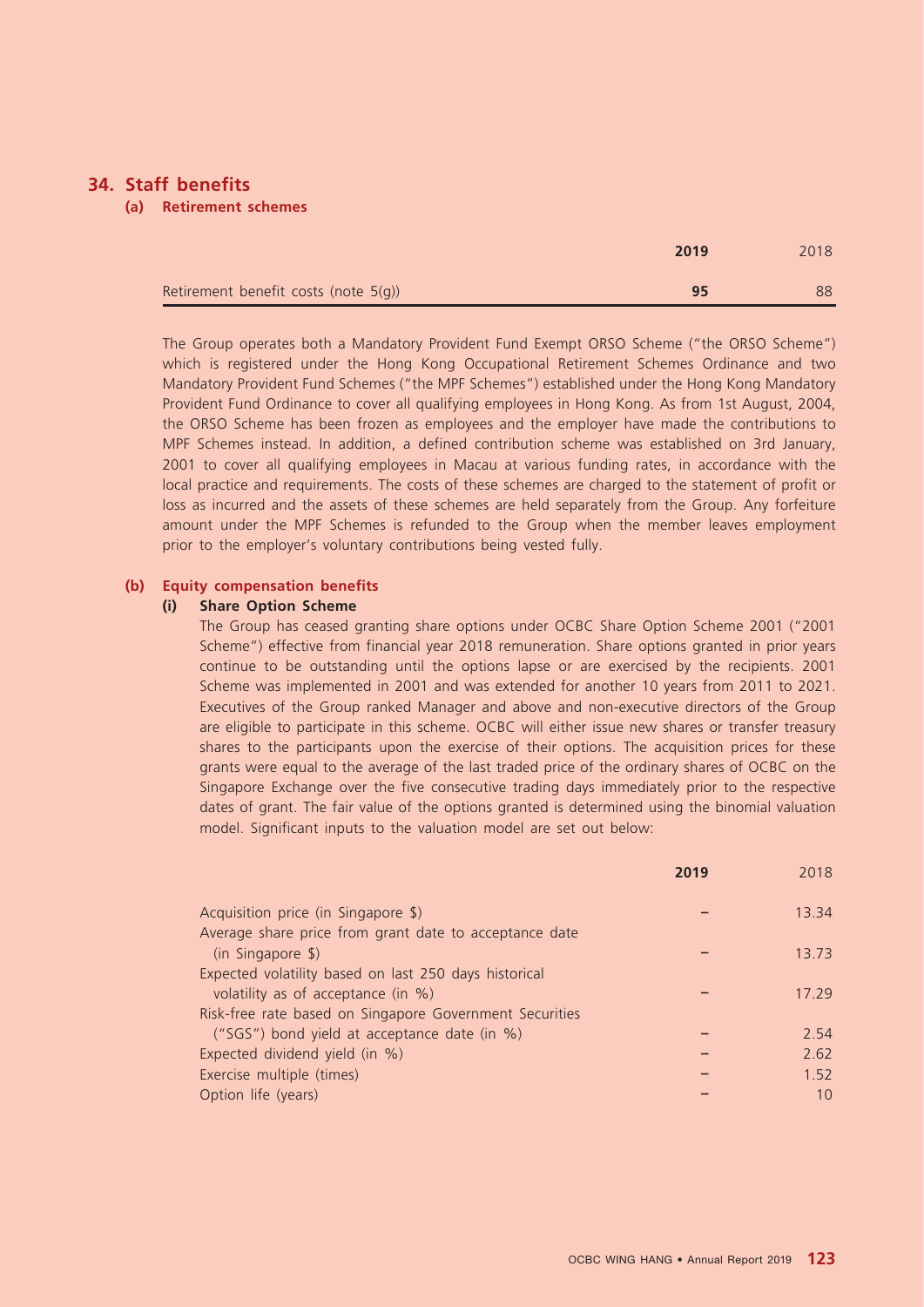## **34. Staff benefits** (continued)

### **(b) Equity compensation benefits** (continued)

#### **(i) Share Option Scheme** (continued)

The terms and conditions of the share options granted are as follows:

|                                    |                      | 2019                       |                             |
|------------------------------------|----------------------|----------------------------|-----------------------------|
| Options granted<br>during the year | Number of<br>options | Vesting conditions         | Contractual life of options |
| Tranche 1                          |                      | 1 year from date of grant  | 10 years from date of grant |
| Tranche 2                          |                      | 2 years from date of grant | 10 years from date of grant |
| Tranche 3                          |                      | 3 years from date of grant | 10 years from date of grant |
|                                    |                      |                            |                             |
|                                    |                      | 2018                       |                             |
| Options granted<br>during the year | Number of<br>options | Vesting conditions         | Contractual life of options |

| Tranche 1 | 172,821 | 1 year from date of grant 10 years from date of grant  |
|-----------|---------|--------------------------------------------------------|
| Tranche 2 | 172.821 | 2 years from date of grant 10 years from date of grant |
| Tranche 3 | 178,061 | 3 years from date of grant 10 years from date of grant |
|           |         |                                                        |
|           | 523,703 |                                                        |

Movements in the number of options and fair value are as follows:

|                                    | 2019       |                              | 2018      |                              |
|------------------------------------|------------|------------------------------|-----------|------------------------------|
|                                    | Number of  | Average                      | Number of | Average                      |
|                                    | options    | price                        | options   | price                        |
|                                    |            | $(in$ Singapore $\Diamond$ ) |           | $(in$ Singapore $\Diamond$ ) |
| At 1st January                     | 2,800,086  | 1.1368                       | 2,397,090 | 0.9400                       |
| Exercised during the year          | (141, 293) | 0.9252                       | (96,067)  | 0.9546                       |
| Lapsed during the year             | (2, 283)   | 2.0469                       | (24, 640) | 2.0469                       |
| Granted and accepted               |            |                              | 523,703   | 2.0469                       |
|                                    |            |                              |           |                              |
| At 31st December                   | 2,656,510  | 1.1473                       | 2,800,086 | 1.1368                       |
|                                    |            |                              |           |                              |
| Exercisable at the end of the year | 1,995,875  | 1.0358                       | 1,273,475 | 0.9634                       |

At 31st December, 2019, the weighted average remaining contractual life of outstanding share options was 6.7 years (2018: 7.7 years). The aggregate outstanding number of options held by directors of the Bank was 775,619 (2018: 1,414,867). The accounting treatment of share-based compensation plan is set out in note 2(s).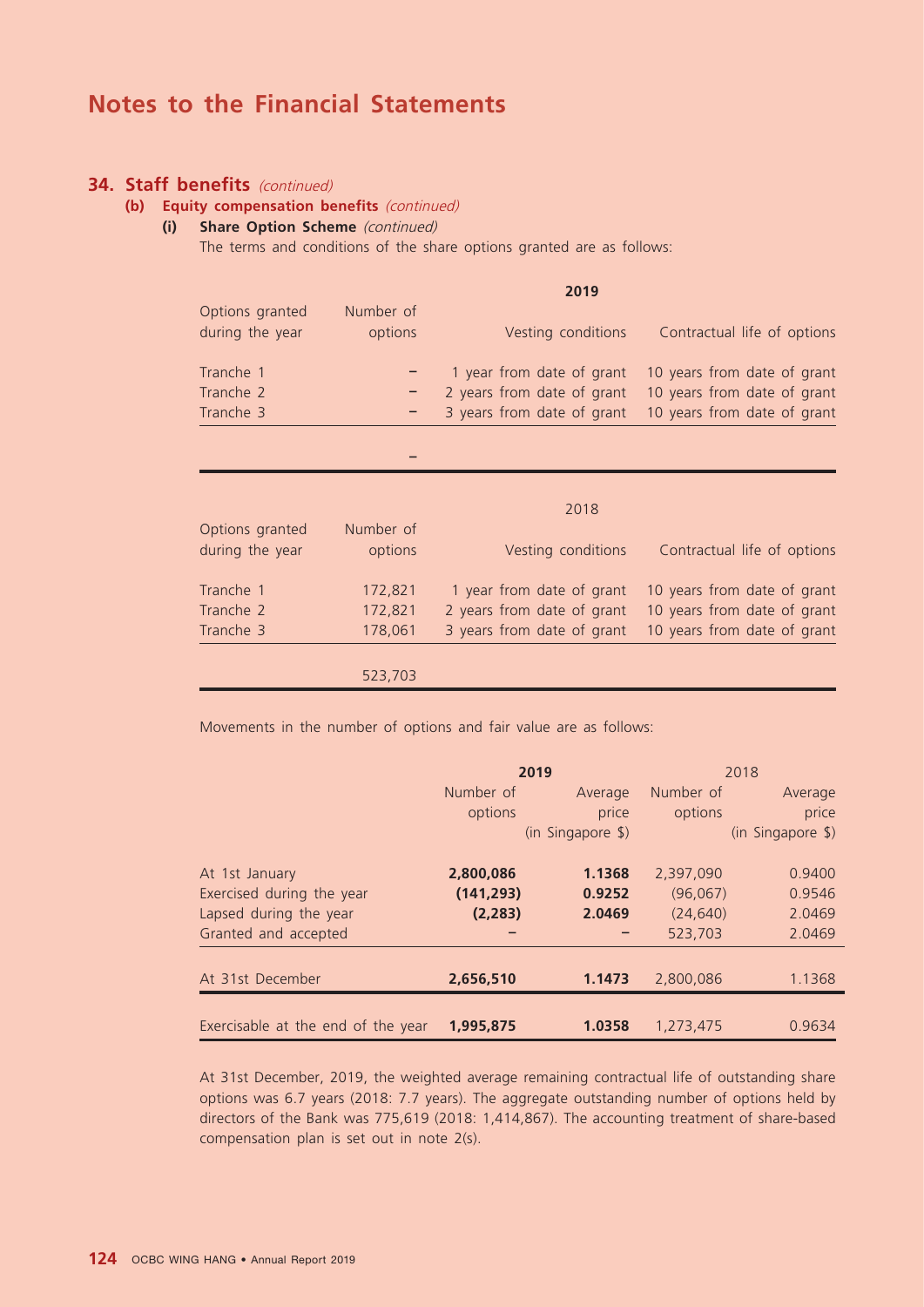## **34. Staff benefits** (continued)

#### **(b) Equity compensation benefits** (continued)

#### **(ii) OCBC Deferred Share Plan**

OCBC implemented the OCBC Deferred Share Plan ("DSP") in 2003. The DSP is a discretionary incentive and retention award programme extended to executives of the Group at the absolute discretion of the Remuneration Committee. Among the ordinary shares granted, 50% vests at 2 years from the date of grant and the remaining 50% vests at 3 years from the date of grant.

Awards of an aggregate of 585,983 (2018: 322,595) ordinary shares of OCBC (including awards of 169,566 (2018: 99,211) ordinary shares of OCBC granted to directors of the Group) were granted by OCBC to eligible executives under the DSP during the financial year ended 31st December, 2019. The fair value of the shares at grant date was Singapore \$6 million (2018: Singapore \$4 million). In addition, awards are adjusted following the declarations of final dividend and interim dividend, if any.

The accounting treatment of share-based compensation plan is set out in note 2(s).

## **35. Fair values of financial instruments**

### **(a) Financial instruments measured at fair value**

Financial instruments measured at fair value on an ongoing basis include trading assets and liabilities, financial instruments designated at fair value through profit or loss, and financial instruments classified as measured at fair value through other comprehensive income.

Fair value estimates are generally subjective in nature, and are made as of a specific point in time based on the characteristics of the financial instruments and relevant market information. The Group measures fair values at the end of the reporting period on a recurring basis using the following fair value hierarchy as defined in HKFRS 13, Fair value measurement that reflects the observability and significance of the inputs used in making the measurements:

- Level 1: Quoted market price (unadjusted) in an active market for an identical instrument.
- Level 2: Inputs other than quoted prices included within Level 1 that are observable, either directly (i.e., as prices) or indirectly (i.e., derived from prices). This category includes instruments valued using: quoted market prices in active markets for similar instruments; quoted prices for identical or similar instruments in markets that are considered less than active; or other valuation techniques where all significant inputs are directly or indirectly observable from market data.
- Level 3: Inputs for the asset or liability that are not based on observable market data (unobservable inputs). This category includes all instruments where the valuation technique includes inputs not based on observable market data and for which unobservable inputs have a significant effect on the instrument's valuation. This category includes instruments that are valued based on quoted prices for similar instruments where significant unobservable adjustments or assumptions are required to reflect differences between the instruments.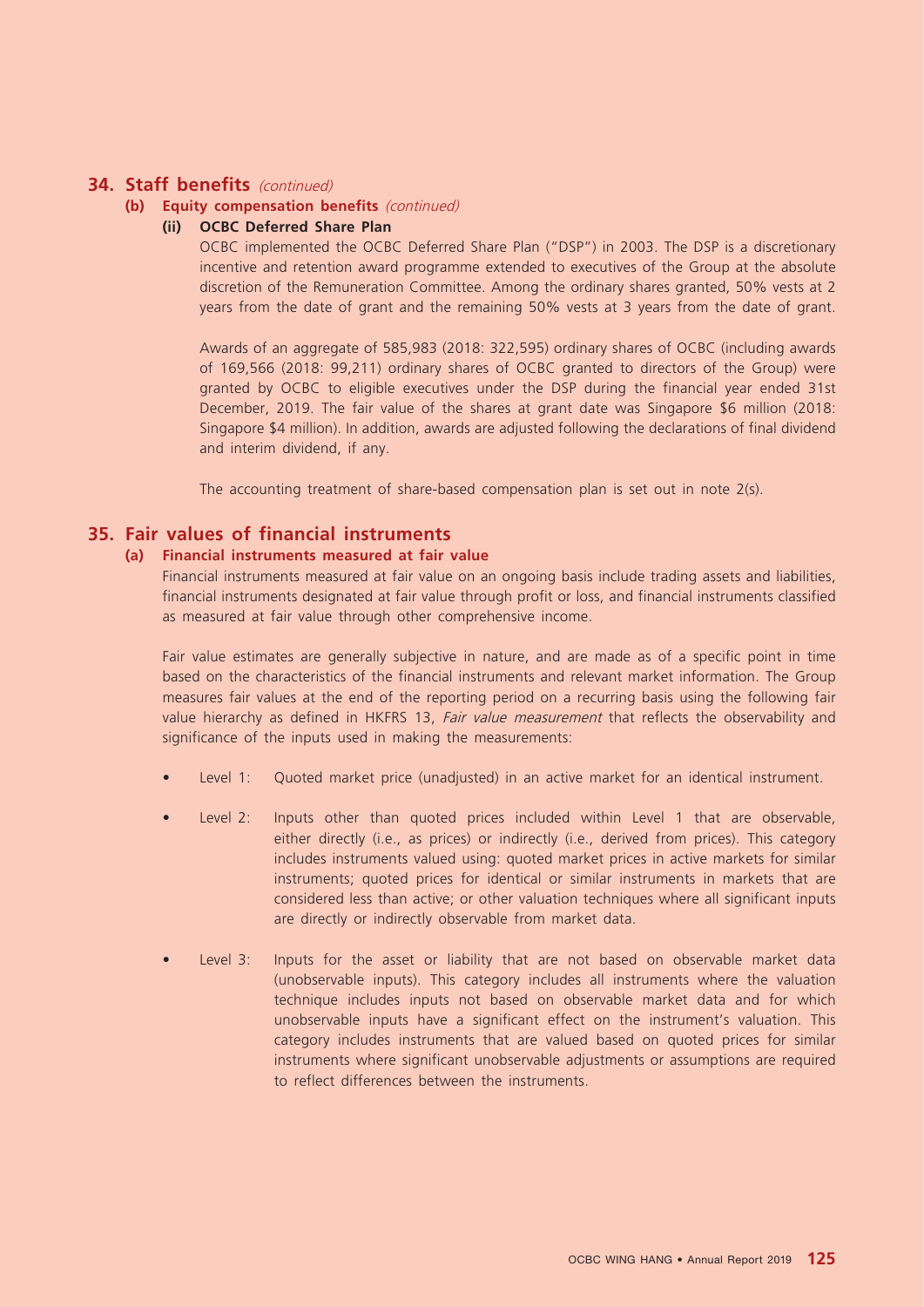## **35. Fair values of financial instruments** (continued)

## **(a) Financial instruments measured at fair value** (continued)

Fair values of financial instruments that are traded in active markets are based on quoted market prices or dealer price quotations. For all other financial instruments that are not traded in the active markets, the Group determines fair values using valuation techniques. Valuation techniques include net present value of expected future cash flows and discounted cash flow models based on "noarbitrage" principles, standard option pricing models across the industry for vanilla derivative products. The objective of valuation techniques is to arrive at a fair value determination that reflects the price of the financial instrument at the reporting date that would have been determined by market participants acting at arm's length.

The majority of valuation techniques employ only observable market data. Hence, the reliability of the fair values measurement is high. However, certain financial instruments are valued on the basis of one or more significant market inputs that are not observable. The fair value derived is more judgemental. "Not observable" does not mean there is absolutely no market data available, but rather that there is little or no current market data available from which to determine the level at which an arm's length transaction would likely occur. Examples of observable inputs include foreign exchange spot and forward rates, benchmark interest rate curves and volatility surfaces for commonly traded option products. Examples of unobservable inputs include volatility surfaces for less commonly traded option products and correlations between market factors.

Availability of observable market prices and model inputs reduces the need for management judgement and estimation and also reduces the valuation uncertainty associated with determination of fair values. Availability varies depending on the products and markets and is prone to changes based on specific events and general conditions in the financial markets.

For more complex instruments, the Group uses the broker pricing service, which adopts proprietary valuation models as inputs to a fair value measurement. These models are usually developed from recognised valuation models across the industry with some or all of the inputs into these models being unobservable in the market.

Fair values are subject to a control framework that aims to ensure that they are either determined or validated by a function independent of the risk-taker. To this end, the ultimate responsibility for the determination of fair values lies with Middle Office. Middle Office establishes procedures governing valuation, and is responsible for ensuring that these comply with all relevant accounting standards.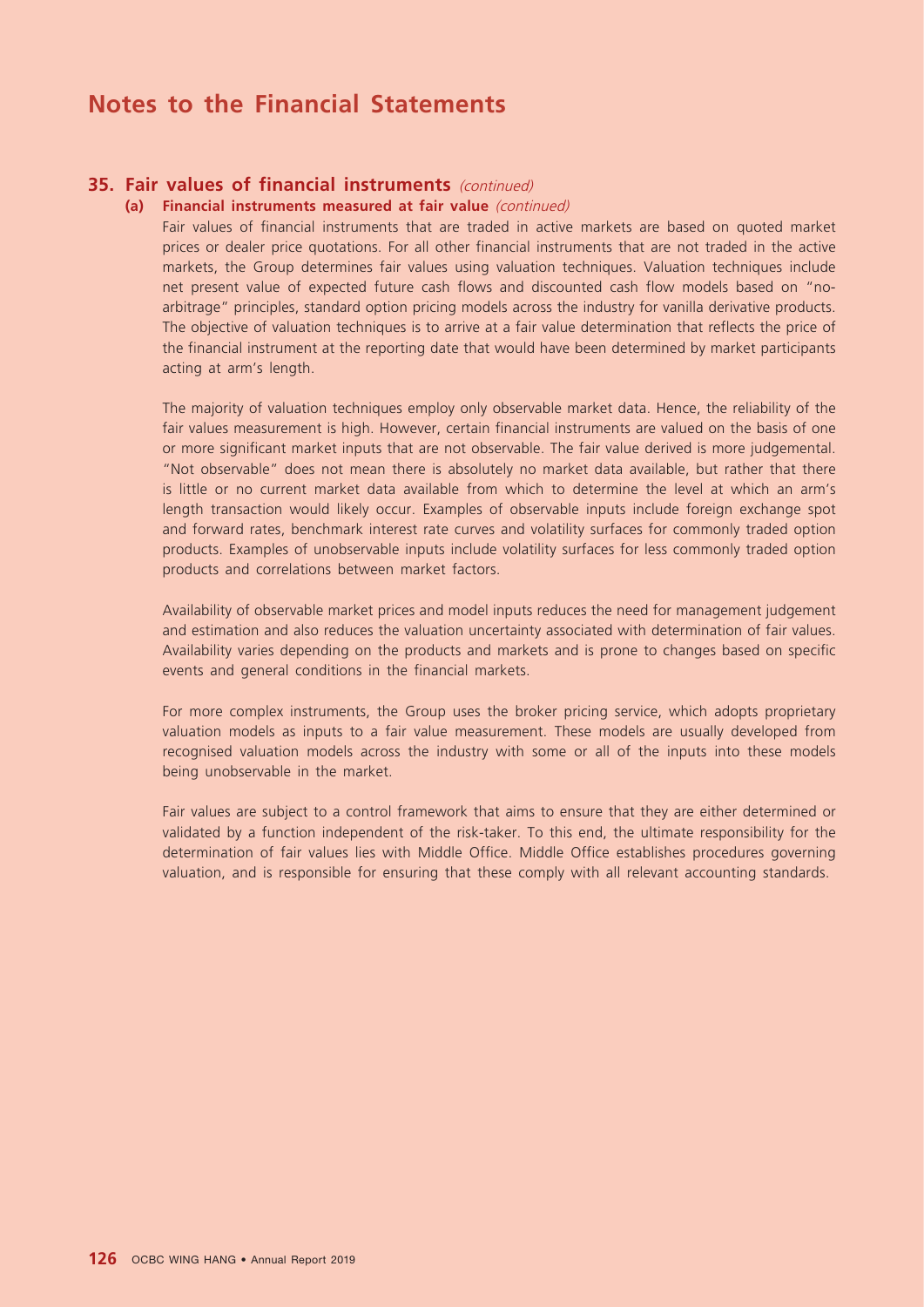## **35. Fair values of financial instruments** (continued)

 **(a) Financial instruments measured at fair value** (continued)

The table below analyses financial instruments measured at fair value at the reporting date according to the level in the fair value hierarchy into which they are categorised:

|                                                                                |              | 2019       |              |                 |
|--------------------------------------------------------------------------------|--------------|------------|--------------|-----------------|
| Recurring fair value measurements                                              | Level 1      | Level 2    | Level 3      | Total           |
| <b>Assets</b>                                                                  |              |            |              |                 |
| Amounts due from ultimate holding                                              |              |            |              |                 |
| company, fellow subsidiaries and fellow                                        |              |            |              |                 |
| associates                                                                     |              |            |              |                 |
| - Certificates of deposit held                                                 |              |            |              |                 |
|                                                                                |              |            |              |                 |
| Trading assets                                                                 |              |            |              |                 |
| - Treasury bills                                                               | 798          |            |              | 798             |
| - Other debt securities<br>- Positive fair values of derivative financial      | 1,346        | 117        |              | 1,463           |
| instruments held for trading                                                   | $\mathbf{1}$ | 3,698      | 6            | 3,705           |
|                                                                                | 2,145        | 3,815      | 6            | 5,966           |
|                                                                                |              |            |              |                 |
| Advances to customers and other accounts                                       |              |            |              |                 |
| - Positive fair values of derivative financial<br>instruments held for hedging |              | 3          |              | 3               |
|                                                                                |              |            |              |                 |
| Financial assets measured at fair value                                        |              |            |              |                 |
| through other comprehensive income                                             |              |            |              |                 |
| - Treasury bills                                                               | 12,915       | 2,020      |              | 14,935          |
| - Certificates of deposit held<br>- Other debt securities                      |              | 11,984     |              | 11,984          |
| - Equity securities                                                            | 38,678       | 6,593<br>1 | 1,953        | 45,271<br>1,954 |
|                                                                                |              |            |              |                 |
|                                                                                | 51,593       | 20,598     | 1,953        | 74,144          |
|                                                                                | 53,738       | 24,416     | 1,959        | 80,113          |
| <b>Liabilities</b>                                                             |              |            |              |                 |
| Trading liabilities                                                            |              |            |              |                 |
| - Negative fair values of derivative                                           |              |            |              |                 |
| financial instruments held for trading                                         | $\mathbf{1}$ | 3,406      | $\mathbf{1}$ | 3,408           |
| Other accounts and provisions                                                  |              |            |              |                 |
| - Negative fair values of derivative<br>financial instruments held for hedging |              | 362        |              | 362             |
|                                                                                |              |            |              |                 |
|                                                                                | 1            | 3,768      | 1            | 3,770           |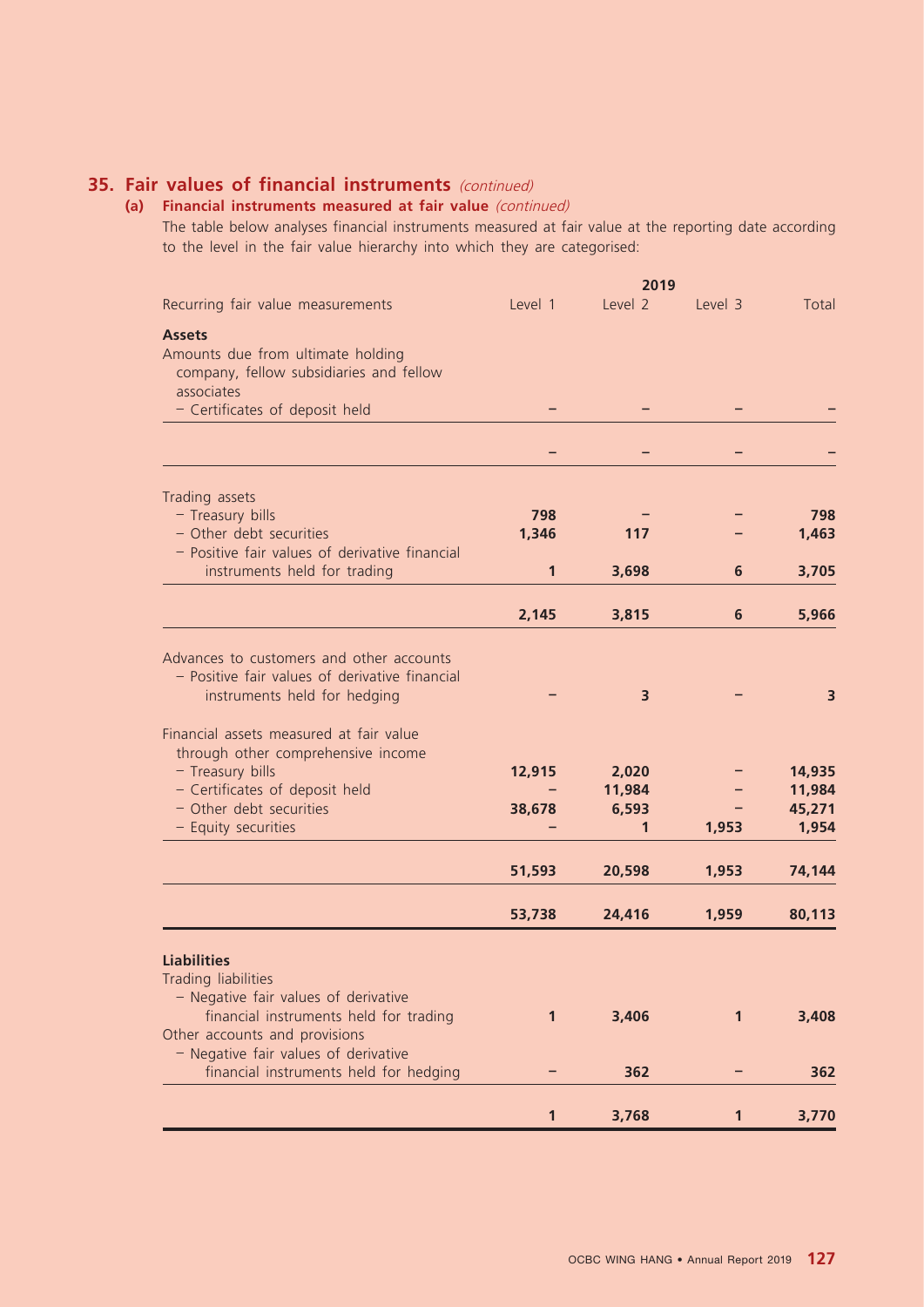## **35. Fair values of financial instruments** (continued)

 **(a) Financial instruments measured at fair value** (continued)

|                                                                                |         | 2018    |         |        |
|--------------------------------------------------------------------------------|---------|---------|---------|--------|
| Recurring fair value measurements                                              | Level 1 | Level 2 | Level 3 | Total  |
| <b>Assets</b>                                                                  |         |         |         |        |
| Amounts due from ultimate holding                                              |         |         |         |        |
| company, fellow subsidiaries and fellow                                        |         |         |         |        |
| associates                                                                     |         |         |         |        |
| - Certificates of deposit held                                                 |         | 454     |         | 454    |
|                                                                                |         | 454     |         | 454    |
| Trading assets                                                                 |         |         |         |        |
| - Treasury bills                                                               | 1,424   |         |         | 1,424  |
| - Other debt securities                                                        | 1,289   | 35      |         | 1,324  |
| - Positive fair values of derivative financial                                 |         |         |         |        |
| instruments held for trading                                                   |         | 3,321   |         | 3,321  |
|                                                                                | 2,713   | 3,356   |         | 6,069  |
|                                                                                |         |         |         |        |
| Advances to customers and other accounts                                       |         |         |         |        |
| - Positive fair values of derivative financial                                 |         |         |         |        |
| instruments held for hedging                                                   |         | 61      |         | 61     |
| Financial assets measured at fair value                                        |         |         |         |        |
| through other comprehensive income                                             |         |         |         |        |
| - Treasury bills                                                               | 11,683  | 2,284   |         | 13,967 |
| - Certificates of deposit held                                                 |         | 21,574  |         | 21,574 |
| - Other debt securities                                                        | 33,343  | 1,621   |         | 34,964 |
| - Equity securities                                                            |         | 1       | 1,142   | 1,143  |
|                                                                                | 45,026  | 25,480  | 1,142   | 71,648 |
|                                                                                | 47,739  | 29,351  | 1,142   | 78,232 |
|                                                                                |         |         |         |        |
| <b>Liabilities</b>                                                             |         |         |         |        |
| Trading liabilities                                                            |         |         |         |        |
| - Negative fair values of derivative<br>financial instruments held for trading |         | 3,400   |         | 3,400  |
| Other accounts and provisions                                                  |         |         |         |        |
| - Negative fair values of derivative                                           |         |         |         |        |
| financial instruments held for hedging                                         |         | 126     |         | 126    |
|                                                                                |         |         |         |        |
|                                                                                |         | 3,526   |         | 3,526  |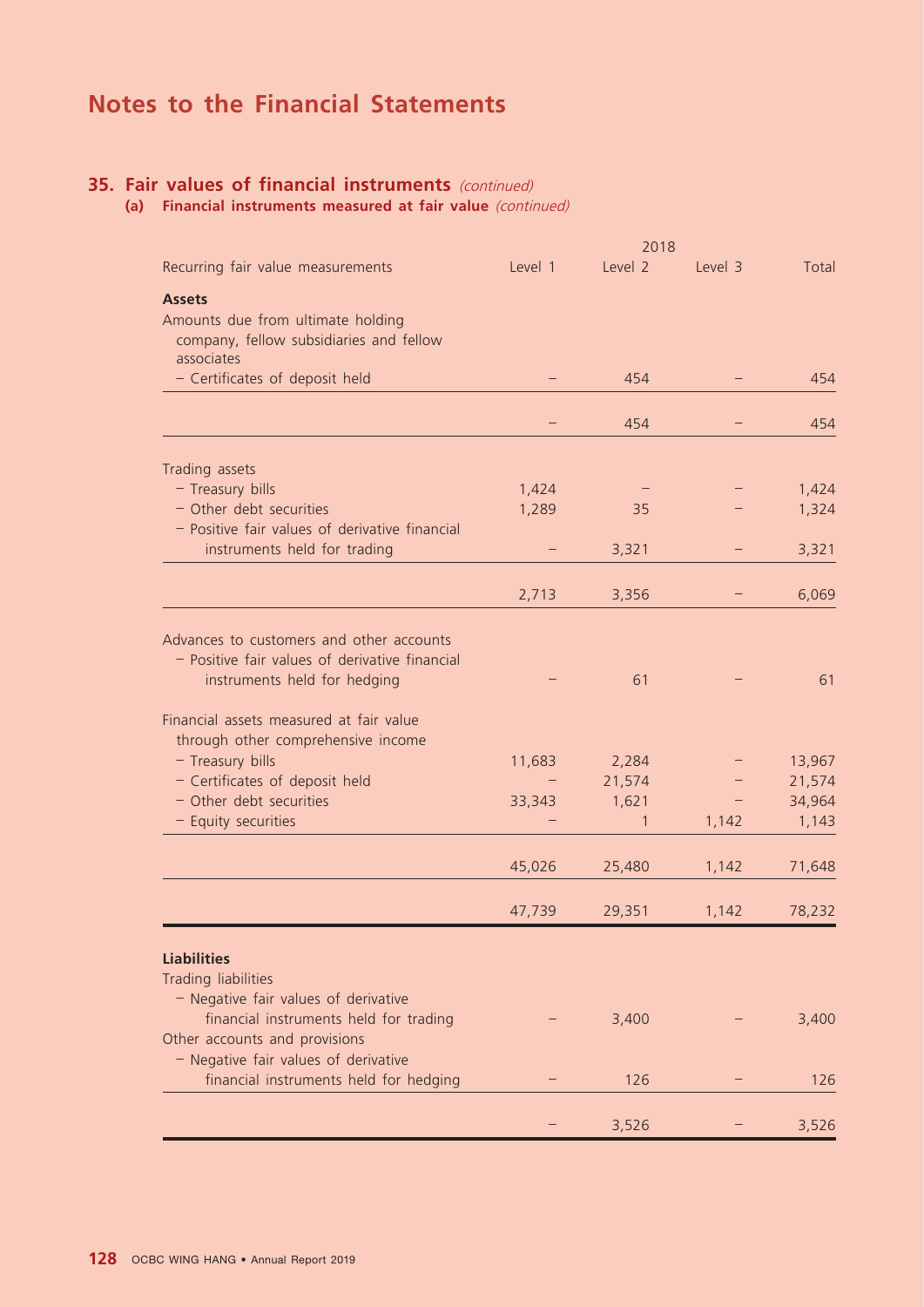## **35. Fair values of financial instruments** (continued)

## **(a) Financial instruments measured at fair value** (continued)

During the year ended 31st December, 2019, there were no material transfers between Level 1 and Level 2 (2018: nil). During the year ended 31st December 2019, there were transfers of HK\$5 million into Level 3 (2018: nil). The Group's policy is to recognise transfers between levels of fair value hierarchy as at the end of the reporting period in which they occur.

#### **(i) Valuation of financial instruments with significant unobservable inputs**

The following table shows a reconciliation from the beginning balances to the ending balances for fair value measurements in Level 3 of the fair value hierarchy:

|                                                                                         |                   | 2019                        |       |
|-----------------------------------------------------------------------------------------|-------------------|-----------------------------|-------|
|                                                                                         | Financial assets  |                             |       |
|                                                                                         | measured          |                             |       |
|                                                                                         | at fair value     | Net fair values             |       |
|                                                                                         | through other     | of derivative               |       |
|                                                                                         | comprehensive     | financial                   |       |
|                                                                                         | $income - Equity$ | instruments                 |       |
|                                                                                         |                   | securities held for trading | Total |
| <b>Assets/(liabilities)</b>                                                             |                   |                             |       |
| At 1st January                                                                          | 1,142             |                             | 1,142 |
| Purchases                                                                               |                   |                             |       |
| Sales                                                                                   |                   |                             |       |
| Settlements                                                                             |                   |                             |       |
| <b>Transfers</b>                                                                        |                   | 5                           | 5     |
| Others                                                                                  |                   |                             |       |
| Changes in fair value recognised in the                                                 |                   |                             |       |
| other comprehensive income                                                              | 812               |                             | 812   |
| At 31st December                                                                        | 1,954             | 5                           | 1,959 |
|                                                                                         |                   |                             |       |
| Total gains or losses for the year included<br>in investment revaluation reserve of the |                   |                             |       |
| other comprehensive income for assets                                                   |                   |                             |       |
| held at the reporting date                                                              | 812               |                             | 812   |
| Total gains or losses for the year included in                                          |                   |                             |       |
| the statement of profit or loss for assets                                              |                   |                             |       |
| held at the reporting date                                                              |                   |                             |       |
| - Net trading income                                                                    |                   |                             |       |
| - Net gains from financial instruments                                                  |                   |                             |       |
| designated at fair value through profit                                                 |                   |                             |       |
| or loss                                                                                 |                   |                             |       |
|                                                                                         |                   |                             |       |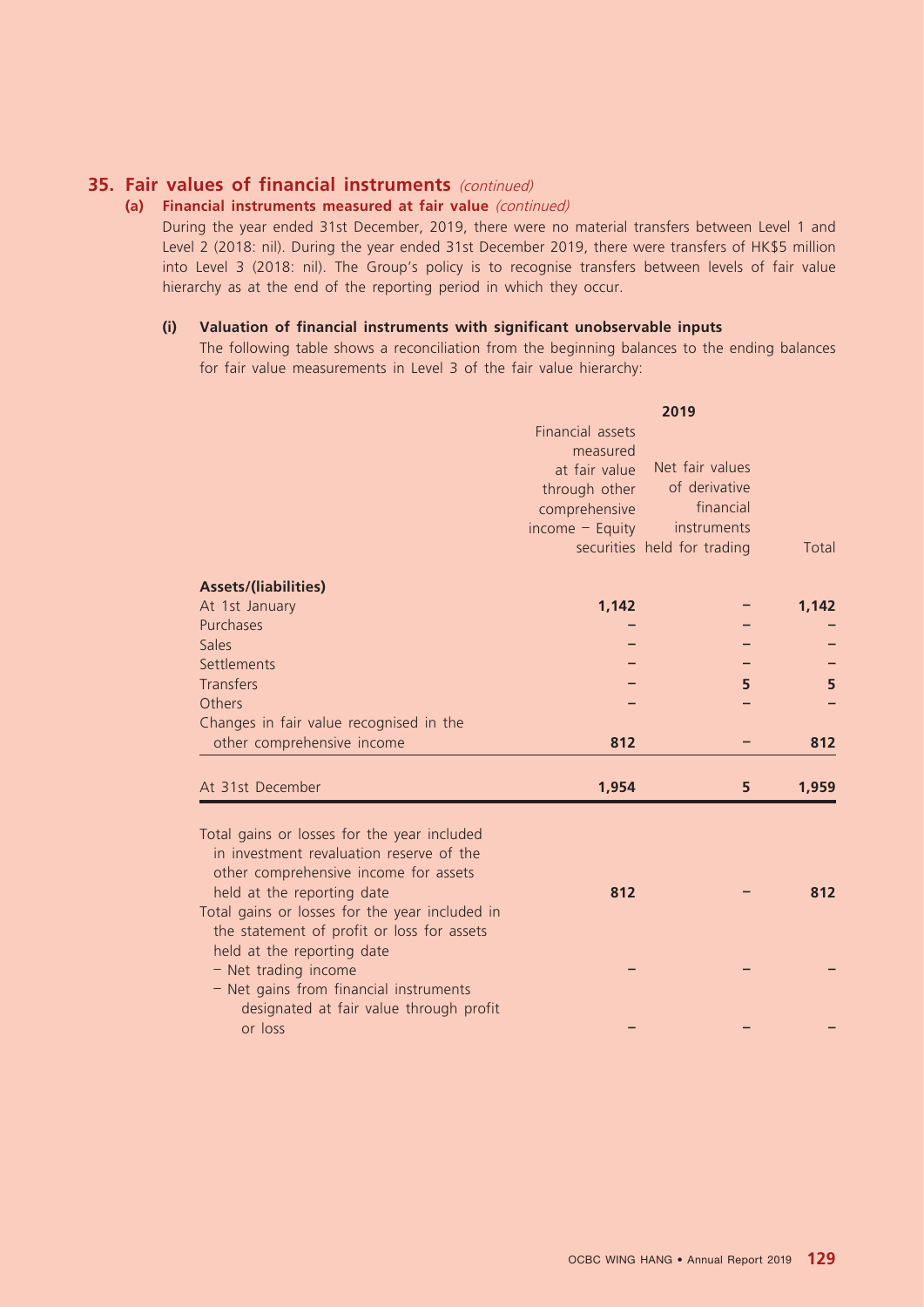## **35. Fair values of financial instruments** (continued)

- **(a) Financial instruments measured at fair value** (continued)
	- **(i) Valuation of financial instruments with significant unobservable inputs** (continued)

|                                                                                                                                                          | Available-<br>for-sale | 2018<br>Financial assets<br>measured<br>at fair value<br>through other<br>comprehensive |       |
|----------------------------------------------------------------------------------------------------------------------------------------------------------|------------------------|-----------------------------------------------------------------------------------------|-------|
|                                                                                                                                                          | financial assets       | income                                                                                  |       |
|                                                                                                                                                          | $-$ Equity             | $-$ Equity                                                                              |       |
|                                                                                                                                                          | securities             | securities                                                                              | Total |
| <b>Assets</b>                                                                                                                                            |                        |                                                                                         |       |
| At 1st January                                                                                                                                           | 571                    |                                                                                         | 571   |
| Purchases                                                                                                                                                |                        |                                                                                         |       |
| <b>Sales</b>                                                                                                                                             |                        |                                                                                         |       |
| Settlements                                                                                                                                              |                        |                                                                                         |       |
| <b>Transfers</b>                                                                                                                                         | (571)                  | 571                                                                                     |       |
| Others                                                                                                                                                   |                        |                                                                                         |       |
| Changes in fair value recognised                                                                                                                         |                        |                                                                                         |       |
| in the other comprehensive income                                                                                                                        |                        | 571                                                                                     | 571   |
| At 31st December                                                                                                                                         |                        | 1,142                                                                                   | 1,142 |
| Total gains or losses for the year included<br>in investment revaluation reserve of the<br>other comprehensive income for assets                         |                        |                                                                                         |       |
| held at the reporting date<br>Total gains or losses for the year included<br>in the statement of profit or loss for<br>assets held at the reporting date |                        | 571                                                                                     | 571   |
| - Net trading income<br>- Net gains from financial instruments<br>designated at fair value through                                                       |                        |                                                                                         |       |
| profit or loss                                                                                                                                           |                        |                                                                                         |       |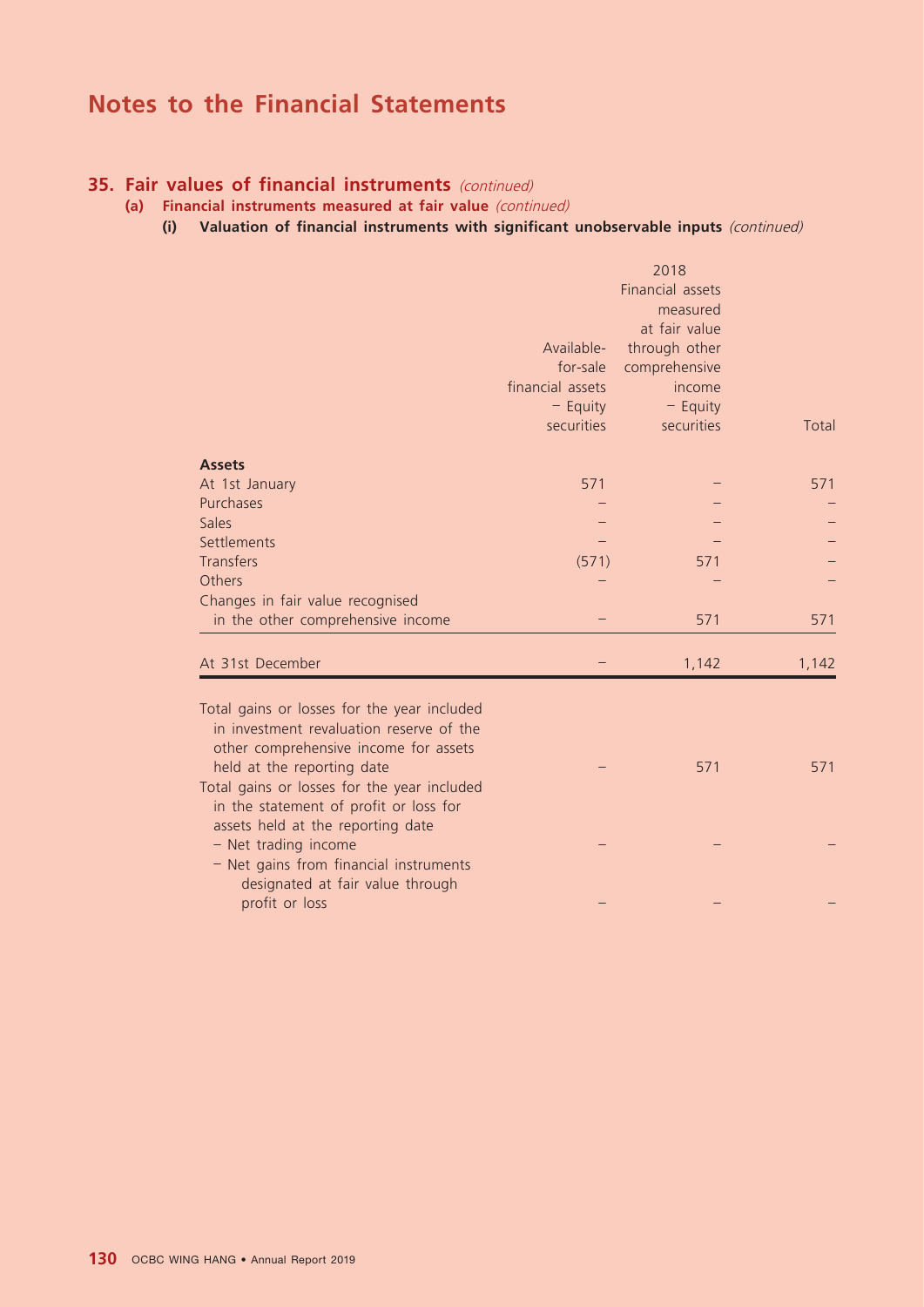## **35. Fair values of financial instruments** (continued)

- **(a) Financial instruments measured at fair value** (continued)
	- **(i) Valuation of financial instruments with significant unobservable inputs** (continued) Information about significant unobservable inputs in Level 3 valuations

|                                                                 | <b>Valuation</b><br>technique     | <b>Significant</b><br>unobservable inputs | Range                                        |
|-----------------------------------------------------------------|-----------------------------------|-------------------------------------------|----------------------------------------------|
| Unlisted equity<br>securities measured<br>at fair value through | Discounted cash<br>flow model     | Discount rates                            | 7.33%-13.42%<br>$(2018: 6.51\% - 15.22\%)$   |
| other comprehensive<br>income                                   | Market-<br>comparable<br>approach | P/E ratios                                | 15.33%-38.83%<br>$(2018: 12.90\% - 29.25\%)$ |
|                                                                 |                                   | Marketability discount                    | 50%<br>$(2018: 50\%)$                        |
|                                                                 | Embedded value<br>approach        | Risk discount rate                        | 8.5%<br>$(2018: 8.5\%)$                      |
|                                                                 |                                   | Expected investment<br>return rate        | $3.0\%$<br>$(2018: 3.0\%)$                   |

The fair value of unlisted financial assets measured at fair value through other comprehensive income is determined using the discounted cash flow model and the significant unobservable inputs used in the fair value measurement are forecasted cash flows and terminal growth rate. The fair value measurement is positively correlated to the net cash inflows and terminal growth rate.

The fair value of derivative financial instruments held for trading is determined based on similar methodology as that of derivative financial instruments classified as level 2 in the fair value hierarchy with significant unobservable inputs being the forecasted optimum rate of a derivative contract adopted for the fair value measurement of the optionality component to exercise partial take-up right of the derivative contract.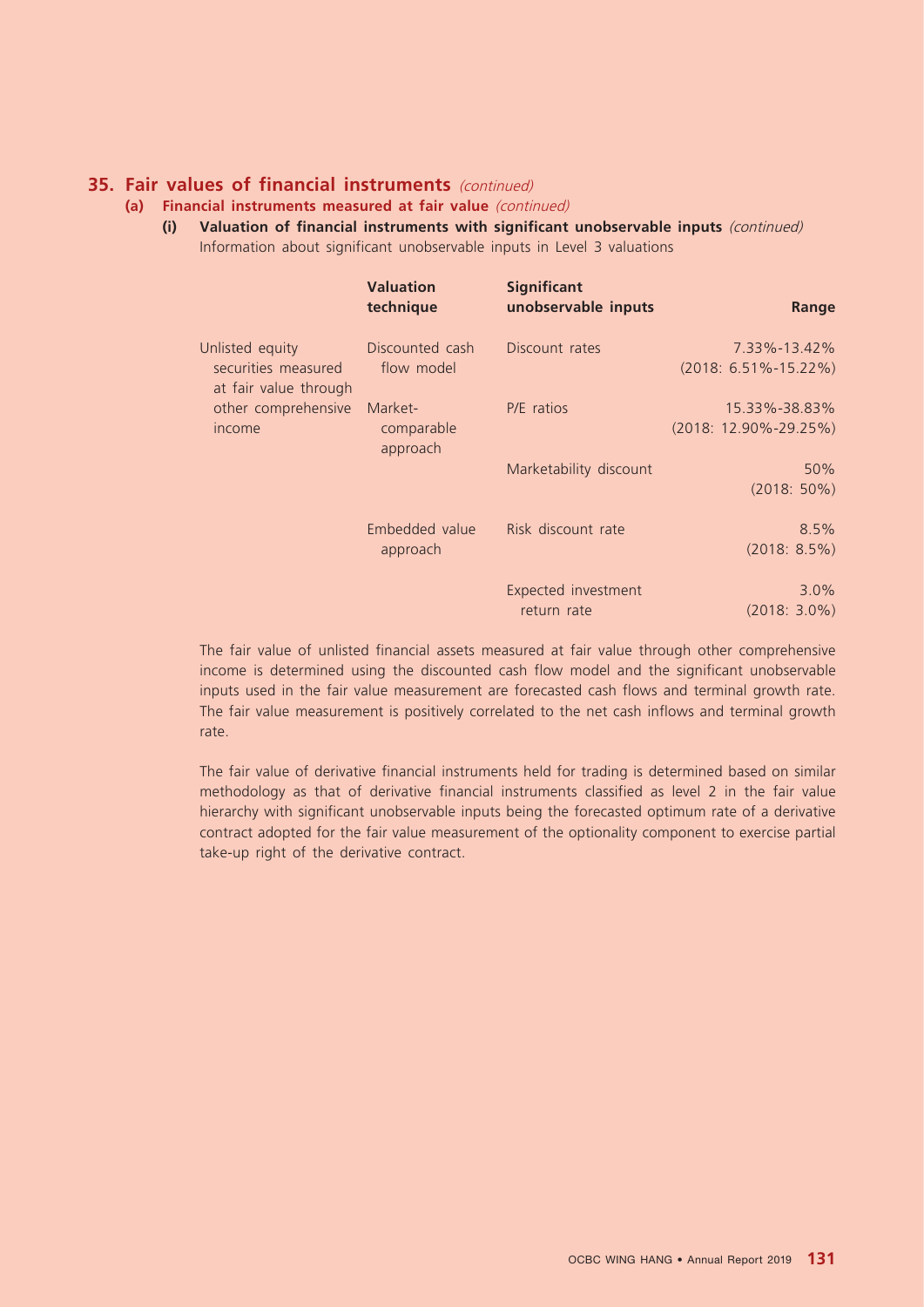## **35. Fair values of financial instruments** (continued)

 **(a) Financial instruments measured at fair value** (continued)

#### **(ii) Effect of changes in significant non-observable assumptions to reasonably possible alternative assumptions**

The fair value of financial instruments are, in certain circumstances, measured using valuation models that incorporate assumptions that are not supported by prices from observable current market transactions in the same instrument and are not based on observable market data. The following table shows the sensitivity of fair values in Level 3 due to parallel movement of plus or minus 10 percent of change in fair value to reasonably possible alternative assumptions. This Level 3 sensitivity analysis assumes a one-way market move and does not consider offsets for hedges.

|                                                                                                             | 2019         |                                                                          |         |                                                                                  |
|-------------------------------------------------------------------------------------------------------------|--------------|--------------------------------------------------------------------------|---------|----------------------------------------------------------------------------------|
|                                                                                                             | changes      | Reflected in profit/(loss)<br>Favourable Unfavourable<br>changes         | changes | Reflected in other<br>comprehensive income<br>Favourable Unfavourable<br>changes |
| Trading assets<br>- Positive fair values of derivative<br>financial instruments held for<br>trading purpose | $\mathbf{1}$ | (1)                                                                      |         |                                                                                  |
|                                                                                                             | $\mathbf{1}$ | (1)                                                                      |         |                                                                                  |
| Financial assets measured at<br>fair value through other<br>comprehensive income<br>- Equity securities     |              |                                                                          | 195     | (195)                                                                            |
|                                                                                                             |              |                                                                          | 195     | (195)                                                                            |
|                                                                                                             | changes      | 2018<br>Reflected in profit/(loss)<br>Favourable Unfavourable<br>changes | changes | Reflected in other<br>comprehensive income<br>Favourable Unfavourable<br>changes |
| Financial assets measured at<br>fair value through other<br>comprehensive income<br>- Equity securities     |              |                                                                          | 114     | (114)                                                                            |

– – 114 (114)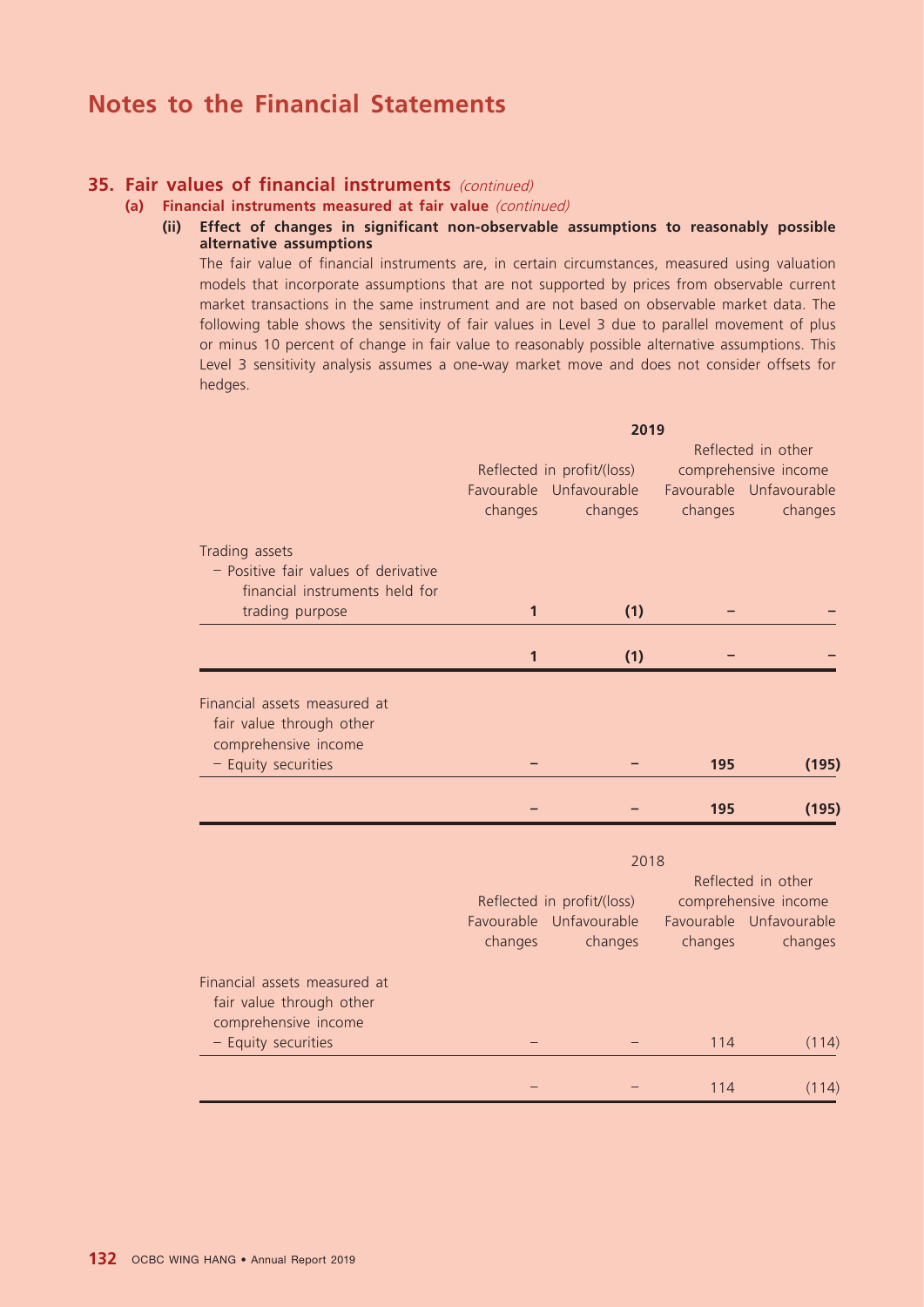## **35. Fair values of financial instruments** (continued)

#### **(b) Fair values of financial instruments carried at other than fair value**

The carrying amounts of the Group's financial instruments carried at cost or amortised cost are not materially different from their fair values as at 31st December, 2019 and 31st December, 2018 except for the following financial instruments, for which their carrying amounts and fair value and the level of fair value hierarchy are disclosed below:

|                                                                                  | 2019              |            |         |         |         |
|----------------------------------------------------------------------------------|-------------------|------------|---------|---------|---------|
|                                                                                  | Carrying<br>value | Fair value | Level 1 | Level 2 | Level 3 |
| <b>Financial liabilities</b>                                                     |                   |            |         |         |         |
| Certificates of deposit issued                                                   |                   |            |         |         |         |
| at amortised cost                                                                | 12,025            | 12,049     |         | 12,049  |         |
| Fixed rate note issued at<br>amortised cost                                      | 2,229             | 2,255      |         | 2,255   |         |
|                                                                                  |                   |            |         |         |         |
|                                                                                  |                   |            | 2018    |         |         |
|                                                                                  | Carrying<br>value | Fair value | Level 1 | Level 2 | Level 3 |
| <b>Financial liabilities</b>                                                     |                   |            |         |         |         |
| Certificates of deposit issued<br>at amortised cost<br>Fixed rate note issued at | 5,038             | 5,063      |         | 5,063   |         |

The following methods and significant assumptions have been applied in determining the fair values of financial instruments not presented above.

- **(i)** The fair value of demand deposits and savings accounts with no specific maturity is assumed to be the amount payable on demand at the reporting date.
- **(ii)** The fair value of variable rate financial instruments is assumed to approximate their carrying amounts and, in the case of loans and unquoted debt securities, does not, therefore, reflect changes in their credit quality, as the impact of credit risk is recognised separately by deducting the amount of the expected credit loss from both the carrying amount and fair value.
- **(iii)** The fair value of fixed rate loans and mortgages carried at amortised cost is estimated by comparing market interest rates when the loans were granted with current market rates offered on similar loans. Changes in the credit quality of loans within the portfolio are not taken into account in determining gross fair values, as the impact of credit risk is recognised separately by deducting the amount of the expected credit loss from both the carrying amount and fair value.
- **(iv)** The fair value of unquoted equity investments is estimated, if possible, using applicable price/ earnings ratios for similar listed companies adjusted to reflect the specific circumstances of the issuers.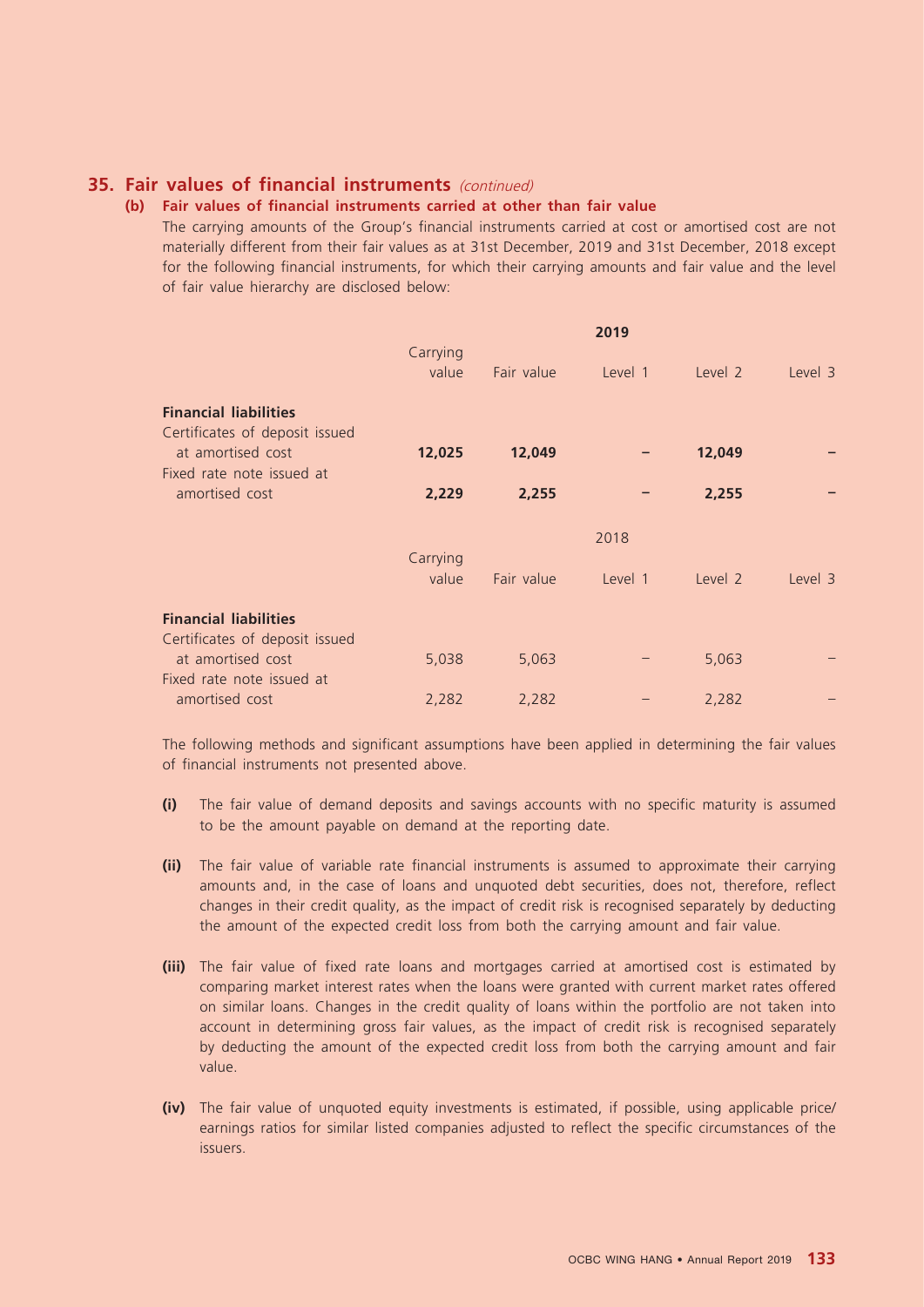## **36. Bank-level statement of financial position**

|                                                                 | 2019    | 2018    |
|-----------------------------------------------------------------|---------|---------|
| <b>ASSETS</b>                                                   |         |         |
| Cash and balances with banks, central banks and                 |         |         |
| other financial institutions                                    | 2,194   | 2,943   |
| Placements with banks, central banks and                        |         |         |
| other financial institutions                                    | 1,303   | 2,548   |
| Amounts due from ultimate holding company,                      |         |         |
| fellow subsidiaries and fellow associates                       | 509     | 16,774  |
| Trading assets                                                  | 1,662   | 1,614   |
| Advances to customers and other accounts                        | 114,639 | 115,282 |
| Amounts due from subsidiaries                                   | 25,875  | 31,554  |
| Financial assets measured at fair value through                 |         |         |
| other comprehensive income                                      | 49,604  | 46,182  |
| Investments in subsidiaries                                     | 8,251   | 8,257   |
| Investments in associated companies                             | 332     | 332     |
| Tangible fixed assets                                           |         |         |
| - Other properties, plants and equipment                        | 4,313   | 4,252   |
| Deferred tax assets                                             | 3       | 31      |
| Goodwill                                                        | 847     | 847     |
| Total assets                                                    | 209,532 | 230,616 |
| <b>EQUITY AND LIABILITIES</b>                                   |         |         |
| Deposits and balances of banks, central banks and               |         |         |
| other financial institutions                                    | 3,019   | 161     |
| Amounts due to ultimate holding company and fellow subsidiaries | 3,645   | 18,756  |
| Deposits from customers                                         | 152,867 | 163,126 |
| Certificates of deposit issued                                  | 9,611   | 4,420   |
| Trading liabilities                                             | 215     | 368     |
| Lease liabilities                                               | 88      |         |
| Current tax payable                                             | 387     | 332     |
| Other accounts and provisions                                   | 2,062   | 1,607   |
| Amounts due to subsidiaries                                     | 4,042   | 10,567  |
| <b>Total liabilities</b>                                        | 175,936 | 199,337 |
| Share capital                                                   | 7,308   | 7,308   |
| Reserves                                                        | 23,288  | 22,471  |
| Perpetual capital securities issued                             | 3,000   | 1,500   |
| Total equity                                                    | 33,596  | 31,279  |
| Total equity and liabilities                                    | 209,532 | 230,616 |

Approved and authorised for issue by the Board of Directors on 20th April, 2020

**FUNG Yuk Bun Patrick** Chairman

**NA Wu Beng Executive Director and Chief Executive**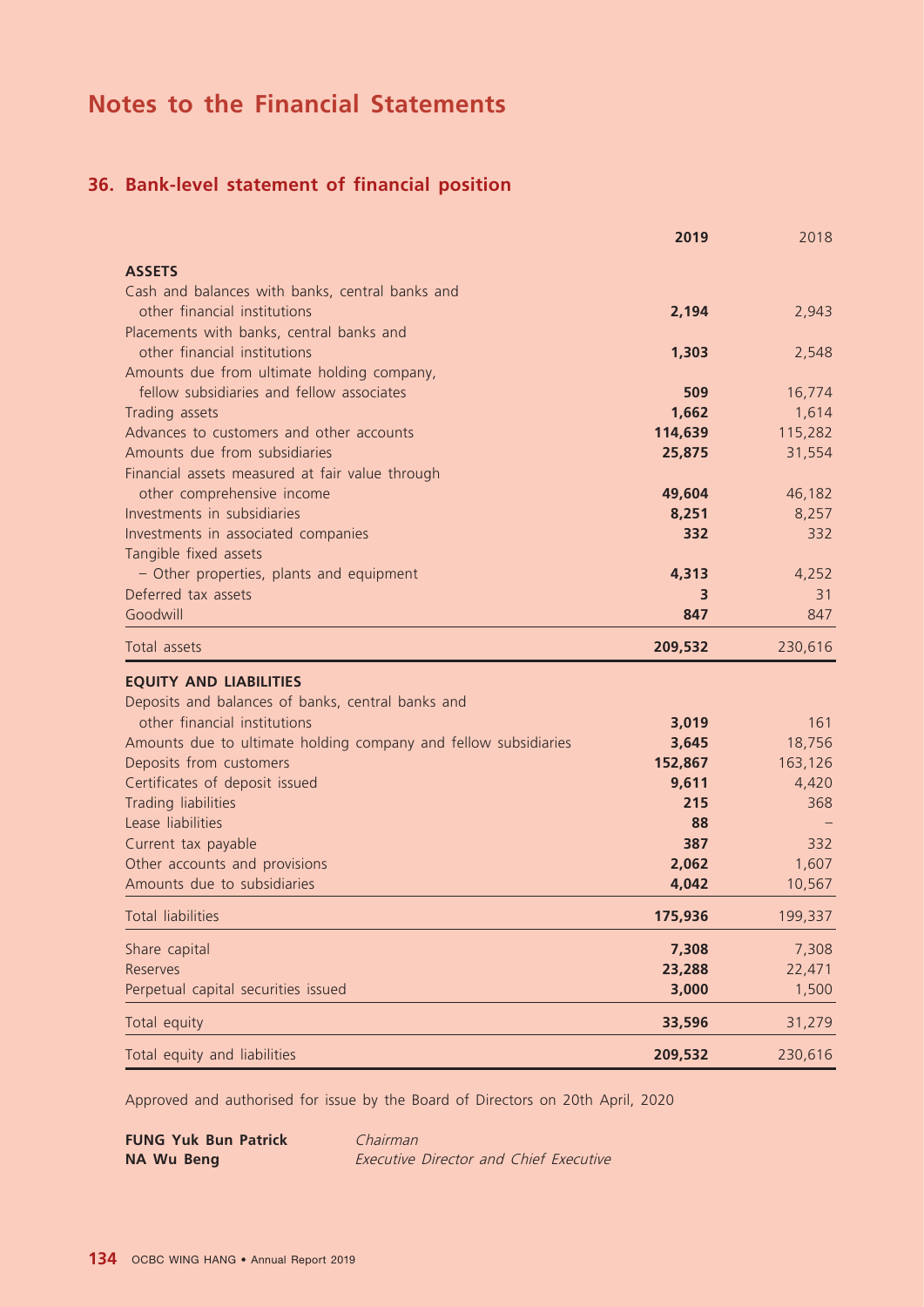#### **37. Ultimate controlling party**

At 31st December, 2019, the directors consider the ultimate controlling party of the Bank to be OCBC, which is incorporated in Singapore.

#### **38. Post-balance sheet non-adjusting event**

The coronavirus ("COVID-19") outbreak since early 2020 has brought about additional uncertainties in the Group's operating environment and has impacted the Group's operations.

The Group has been closely monitoring the impact of the latest developments of the COVID-19 outbreak and economy on the Group's businesses and has put in place contingency measures. The Group has also performed stress tests on the principal risks to assess the potential impact of stressed business conditions on the Group's loan portfolios and to assess the relevant impact on the expected credit losses. Whenever necessary, prompt actions will be undertaken to mitigate potential impacts. The Group will closely monitor its contingency measures and risk management as the situation evolves. While the circumstances of the outbreak are evolving rapidly, an estimate of its financial impact to the Group at the current stage may not be appropriate as it will be subject to material change.

#### **39. Comparative figures**

The Group has initially applied HKFRS 16 at 1st January, 2019 using the modified retrospective approach. Under this approach, comparative information is not restated. Further details of changes in accounting policies are disclosed in note 4.

Certain comparative figures have been adjusted to conform current year's presentation.

## **40. Possible impact of amendments, new standards and interpretations issued but not yet effective for the year ended 31st December, 2019**

Up to the date of issue of these financial statements, the HKICPA has issued a number of amendments and a new standard, HKFRS 17, Insurance contracts, which are not yet effective for the year ended 31st December, 2019 and which have not been adopted in these financial statements. These developments include the following which may be relevant to the Group.

> Effective for accounting periods beginning on or after

Amendments to HKFRS 3, *Definition of a business* 1st January, 2020 Amendments to HKAS 1 and HKAS 8, Definition of material 1st January, 2020

The Group is in the process of making an assessment of what the impact of these developments is expected to be in the period of initial application. So far it has concluded that the adoption of them is unlikely to have a significant impact on the consolidated financial statements.

#### **41. Approval of the financial statements**

These financial statements were approved and authorised for issue by the Board of Directors on 20th April, 2020.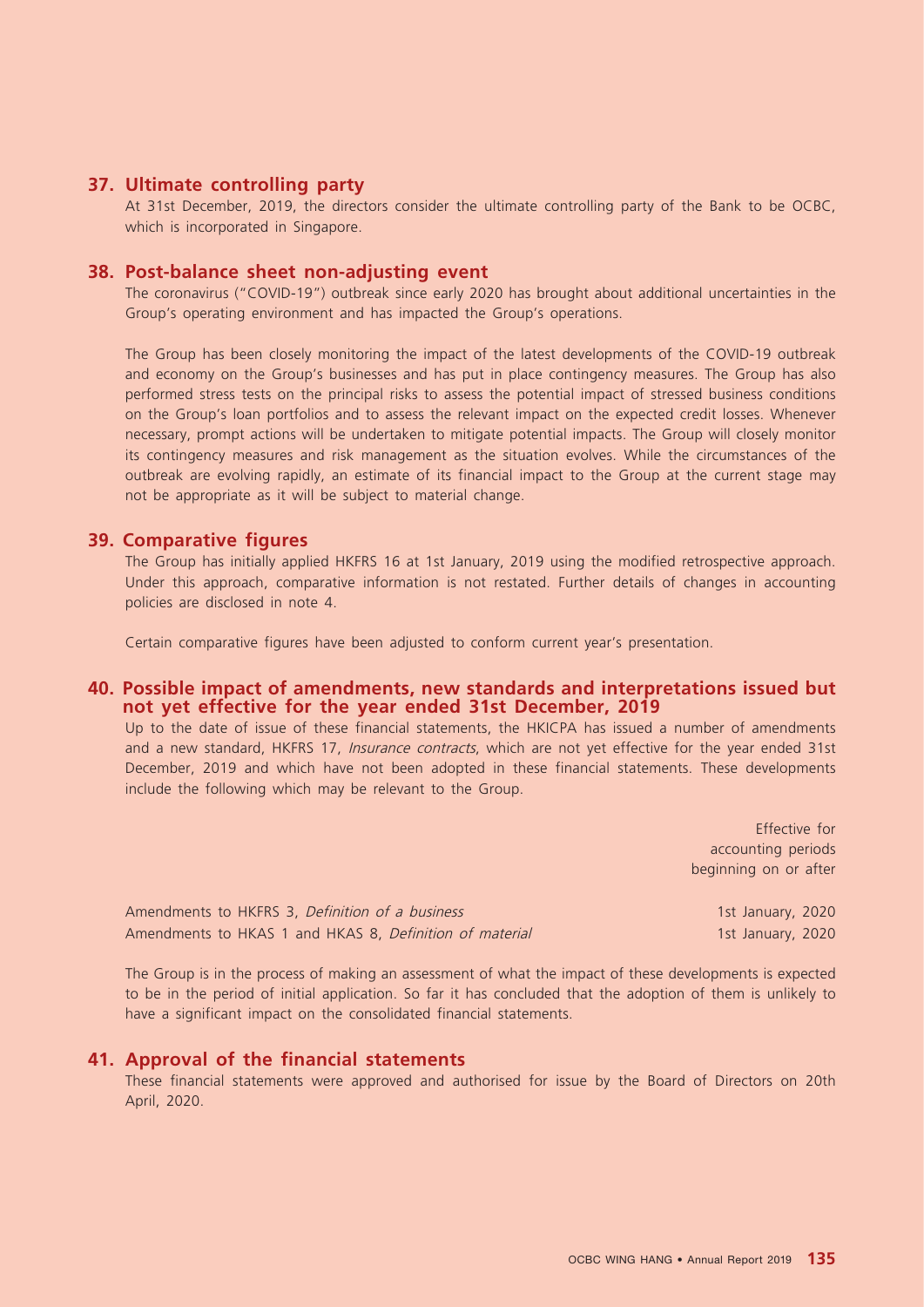# **Unaudited Supplementary Financial Information**

(Expressed in millions of Hong Kong dollars unless otherwise stated)

The notes to the consolidated financial statements and the following unaudited supplementary financial information are prepared to comply with the Banking (Disclosure) Rules.

## **(a) Capital and liquidity ratios**

#### **(i) Capital ratios**

|                                                        | 2019    | 2018    |
|--------------------------------------------------------|---------|---------|
| Common Equity Tier 1 capital ratio as at 31st December | 15.4%   | 14.2%   |
| Tier 1 capital ratio as at 31st December               | 16.9%   | 14.9%   |
| Total capital ratio as at 31st December                | 18.7%   | 16.9%   |
| Capital conservation buffer ratio                      | 2.500%  | 1.875%  |
| Countercyclical capital buffer ratio                   | 1.225%  | 1.142%  |
| Common Equity Tier 1 capital                           | 32,269  | 30,539  |
| Tier 1 capital                                         | 35,269  | 32,039  |
| Total capital                                          | 39,184  | 36,206  |
| Risk weighted assets                                   | 209,152 | 214,419 |

As mentioned in note 33(e) of "Notes to the financial statements" on the capital management of the Group, the calculation of the regulatory capital and capital charges are in accordance with the Banking (Capital) Rules.

The capital ratios are computed on a consolidated basis including the Bank and certain of its subsidiaries as specified by the HKMA for its regulatory purposes, and are in accordance with the Banking (Capital) Rules.

In view of the Capital Rules, the Group has adopted the "basic indicator approach" for the calculation of the operational risk and the "standardised (market risk) approach" for the calculation of market risk. For the calculation of the risk-weighted assets for credit risk, the Group has adopted the "standardised (credit risk) approach" as of 31st December, 2019 and 31st December, 2018.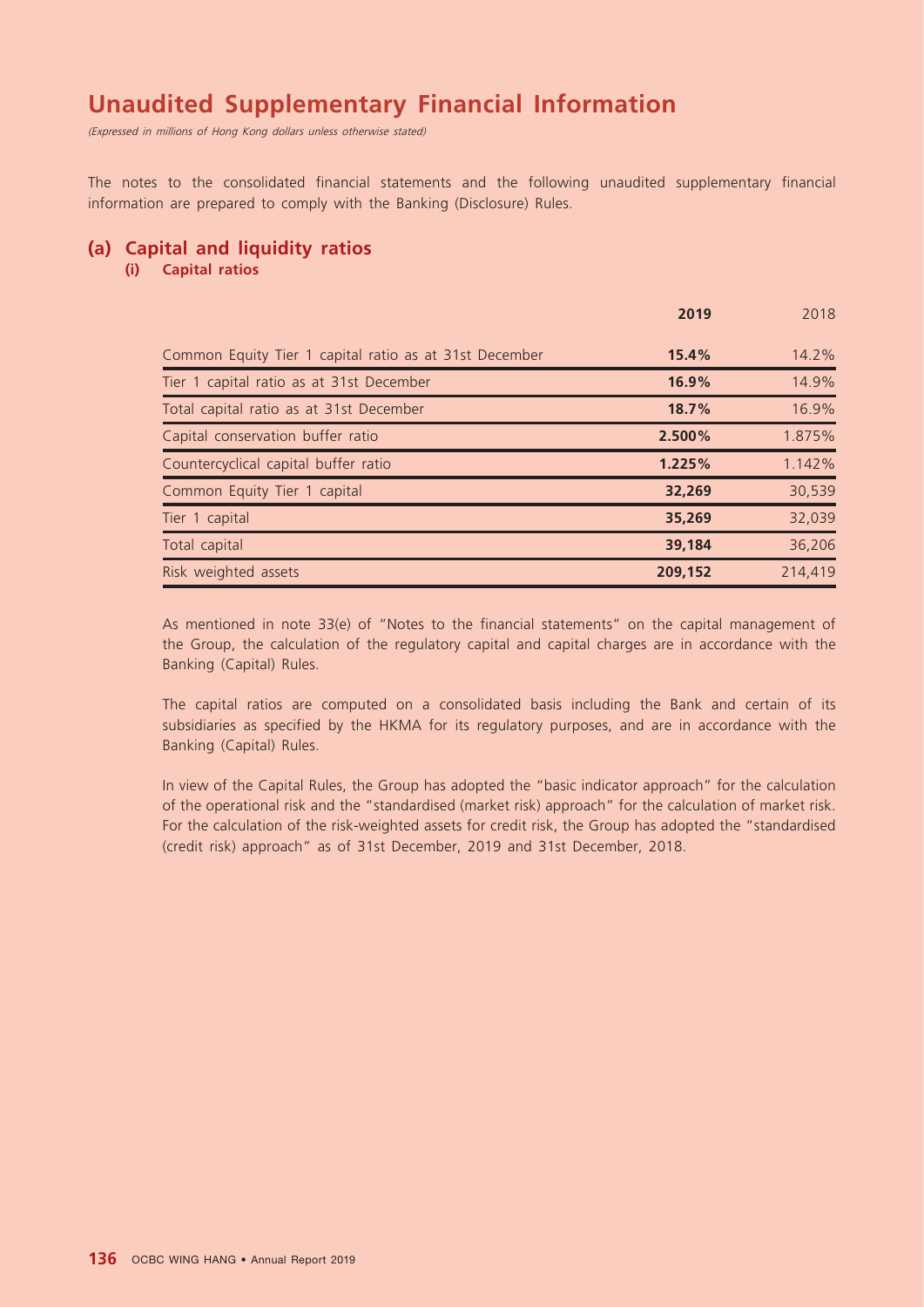## **(a) Capital and liquidity ratios** (continued)

#### **(i) Capital ratios** (continued)

In calculating the capital ratios of the Group, the following subsidiaries are excluded from the regulatory scope of consolidation. These are mainly securities and insurance companies that are authorised and supervised by a regulator and are subject to supervisory arrangements regarding the maintenance of adequate capital to support business activities comparable to those prescribed for authorised institutions under the Capital Rules and the Banking Ordinance:

|                                                                  |                                             | 2019           |                | 2018           |                |
|------------------------------------------------------------------|---------------------------------------------|----------------|----------------|----------------|----------------|
|                                                                  |                                             | Total          | Total          | Total          | Total          |
| Subsidiaries                                                     | Principal activities                        | assets         | equity         | assets         | equity         |
| <b>CF</b> Limited                                                | Liquidated in 2019                          |                |                |                |                |
| C.F. Finance Company Limited                                     | Liquidated in 2019                          |                |                |                |                |
| Chekiang First Bank<br>(Nominees) Limited                        | Nominee Services                            |                |                |                |                |
| Chekiang First Bank (Trustees)<br>Limited                        | Undergoing voluntary<br>liquidation         | $\overline{4}$ | $\overline{4}$ | $\overline{4}$ | $\overline{4}$ |
| Chekiang First Limited                                           | Dormant/undergoing<br>voluntary liquidation |                |                |                |                |
| Chekiang First Securities<br>Company Limited                     | Liquidated in 2019                          |                |                | 6              | 6              |
| Cyber Wing Hang Limited                                          | Liquidated in 2019                          |                |                |                |                |
| Data Processing Services<br>Limited                              | Liquidated in 2019                          |                |                | $\mathbf{1}$   | $\mathbf{1}$   |
| Honfirst Investment Limited                                      | Futures Trading                             | 17             | 17             | 17             | 17             |
| Honfirst Property Agency<br>Limited                              | Liquidated in 2019                          |                |                |                |                |
| <b>OCBC Wing Hang (Nominees)</b><br>Limited                      | Nominee Services                            |                |                |                |                |
| OCBC Wing Hang (Trustee)<br>Limited                              | <b>Inactive</b>                             | $\overline{4}$ | $\overline{4}$ | $\overline{4}$ | $\overline{4}$ |
| <b>OCBC Wing Hang Insurance</b><br><b>Agency Limited</b>         | Insurance Agency                            | 114            | 103            | 101            | 88             |
| <b>OCBC Wing Hang Insurance</b><br><b>Brokers Limited</b>        | <b>Insurance Broker</b>                     | 143            | 91             | 70             | 53             |
| <b>OCBC Wing Hang Shares</b><br><b>Brokerage Company Limited</b> | Securities Dealing                          | 684            | 326            | 464            | 322            |

As at 31st December, 2019, there are no subsidiaries which are included within both the accounting scope of consolidation and the regulatory scope of consolidation, but the method of consolidation differs.

There are also no subsidiaries which are included within the regulatory scope of consolidation but not included within the accounting scope of consolidation.

There are no relevant capital shortfalls in any of the Group's subsidiaries as at 31st December, 2019 (2018: nil) which are not included in the Group's consolidation for regulatory purposes.

The Group operates subsidiaries in a number of countries and territories where capital is governed by local rules and there may be restrictions on the transfer of regulatory capital and funds between members of the Group.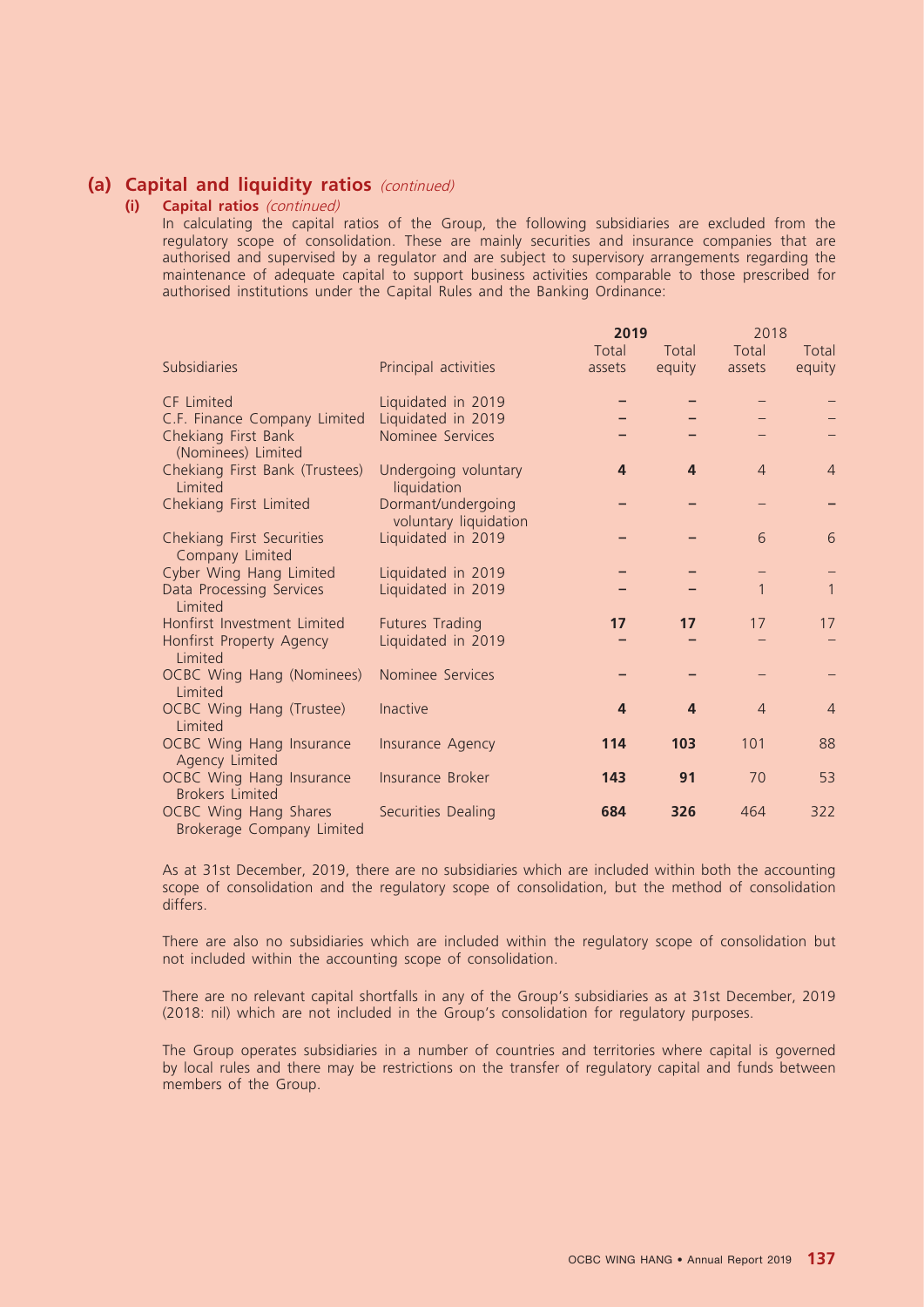# **Unaudited Supplementary Financial Information**

## **(a) Capital and liquidity ratios** (continued)

 **(ii) Average liquidity maintenance ratio and core funding ratio**

|                                                  | 2019   | 2018     |
|--------------------------------------------------|--------|----------|
| Average liquidity maintenance ratio for the year | 38.7%  | $39.2\%$ |
| Average core funding ratio for the year          | 128.6% | 131.8%   |

The average liquidity maintenance ratio and core funding ratio for 2019 include the liquidity positions of the Bank and certain of its financial subsidiaries. The basis of computation has been agreed with the Hong Kong Monetary Authority ("HKMA"). Liquidity maintenance ratio and core funding ratio are compiled in accordance with the Banking (Liquidity) Rules effective from 1st January, 2015 and 1st January, 2018 respectively.

#### **(b) Advances to customers analysed by geographical area**

The geographical information is classified by the geographical location of the counterparties after taking into account any risk transfer. In general, such transfer of risk takes place if the claims are guaranteed by a party in a geographical location which is different from that of the borrower or if the claims are on an overseas branch of a bank whose head office is located in another geographical location.

|                | 2019        |             |               |              |                  |             |
|----------------|-------------|-------------|---------------|--------------|------------------|-------------|
|                |             |             | Overdue       | Expected     | Expected         | Expected    |
|                |             |             | advances to   | credit loss  | credit loss      | credit loss |
|                | Gross       | Impaired    | customers for | (Stage 3) on | (Stages 1 and 2) | written off |
|                | advances to | advances to | over three    | advances to  | on advances to   | during the  |
|                | customers   | customers   | months        | customers    | customers        | year        |
| Hong Kong      | 134,579     | 294         | 179           | 92           | 253              | 63          |
| Macau          | 21,925      | 16          | 11            | 5            | 23               | 5           |
| Mainland China | 31,293      | 431         | 409           | 26           | 81               | 430         |
| Others         | 2,371       | 4           | 4             | 1            | 6                |             |
|                | 190,168     | 745         | 603           | 124          | 363              | 498         |

|                | 2018        |             |               |              |                  |                |
|----------------|-------------|-------------|---------------|--------------|------------------|----------------|
|                |             |             | Overdue       | Expected     | Expected         | Expected       |
|                |             |             | advances to   | credit loss  | credit loss      | credit loss    |
|                | Gross       | Impaired    | customers for | (Stage 3) on | (Stages 1 and 2) | written off    |
|                | advances to | advances to | over three    | advances to  | on advances to   | during         |
|                | customers   | customers   | months        | customers    | customers        | the year       |
| Hong Kong      | 136,627     | 176         | 141           | 76           | 240              | 83             |
| Macau          | 22,092      | 26          | 18            |              | 23               | $\overline{4}$ |
| Mainland China | 32,394      | 925         | 467           | 165          | 102              | 40             |
| Others         | 2,290       |             | 5             |              | 6                |                |
|                | 193,403     | 1,127       | 631           | 248          | 371              | 127            |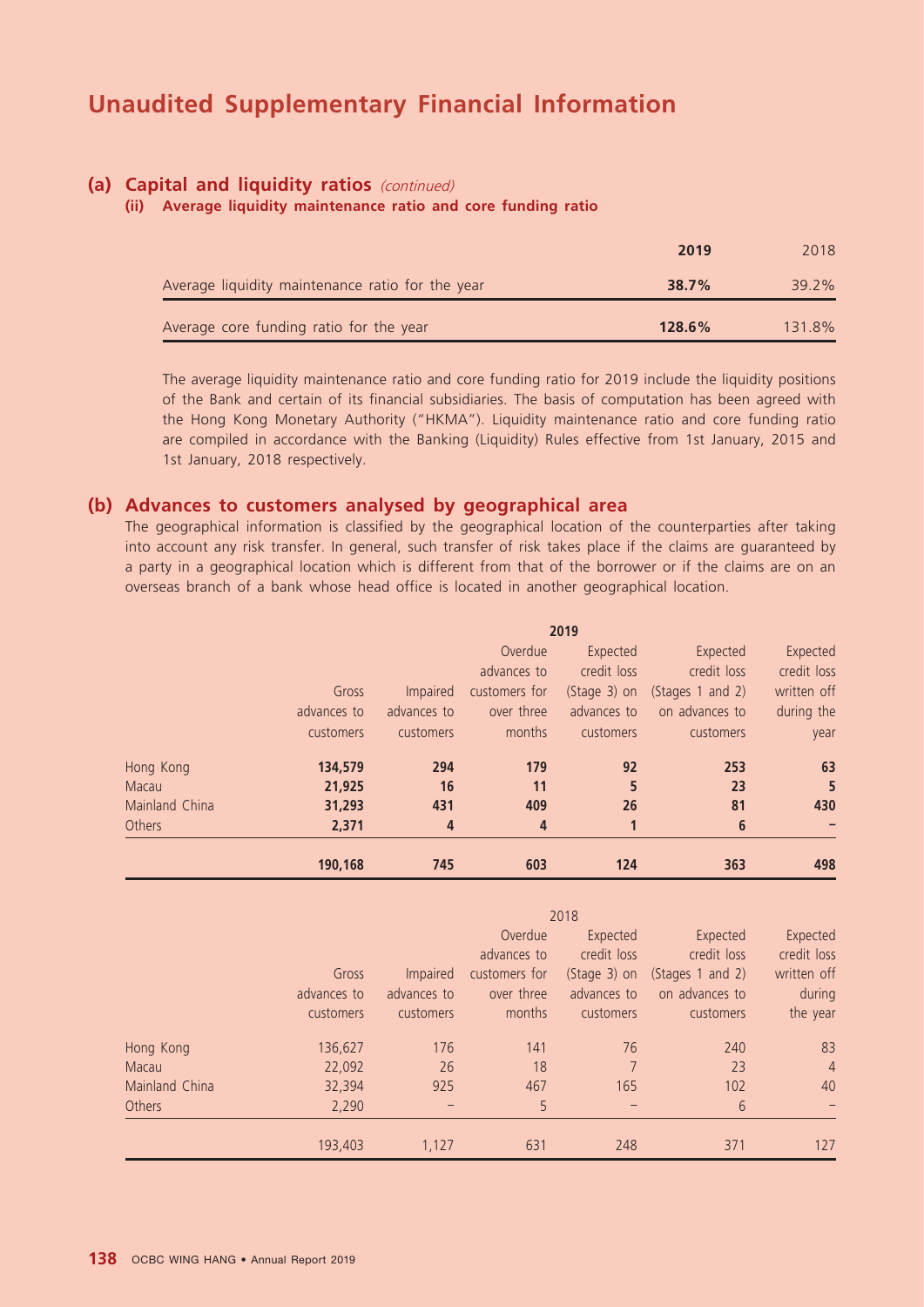## **(c) Further analysis of advances to customers by industry sectors**

The following information concerning further analysis of advances to customers by industry sectors is prepared by classifying the advances according to the usage of the advances in respect of industry sectors which constitute not less than 10% of gross advances to customers.

|                                                                        | 2019                 |                                                                           |                                                                     |                                                                                 |                                                                                               |                                                              |
|------------------------------------------------------------------------|----------------------|---------------------------------------------------------------------------|---------------------------------------------------------------------|---------------------------------------------------------------------------------|-----------------------------------------------------------------------------------------------|--------------------------------------------------------------|
|                                                                        | Gross<br>advances to | Overdue<br>advances to<br>customers<br>for over<br>customers three months | Expected<br>credit loss<br>(Stage 3) on<br>advances to<br>customers | Expected<br>credit loss<br>(Stages 1<br>and $2)$ on<br>advances to<br>customers | Expected<br>credit loss<br>charged to<br>statement<br>of profit or<br>loss during<br>the year | Expected<br>credit loss<br>written off<br>during<br>the year |
| Property investment                                                    | 30,067               | $\overline{2}$                                                            | $\overline{2}$                                                      | 71                                                                              | 5                                                                                             |                                                              |
| Advances for the purchase<br>of other residential<br>properties        | 38,124               | 37                                                                        |                                                                     | 6                                                                               | $\overline{2}$                                                                                |                                                              |
| Advances for use outside<br>Hong Kong<br>- Mainland China<br>$-$ Macau | 34,621<br>21,307     | 371<br>11                                                                 | $12 \overline{ }$<br>5                                              | 84<br>22                                                                        | 293<br>$\overline{7}$                                                                         | 435<br>5                                                     |

2018

|                                                   |             |                        |              |                | Expected     |                |
|---------------------------------------------------|-------------|------------------------|--------------|----------------|--------------|----------------|
|                                                   |             |                        |              | Expected       | credit loss  |                |
|                                                   |             | Overdue                | Expected     | credit loss    | charged to   | Expected       |
|                                                   |             | advances to            | credit loss  | (Stages 1      | statement    | credit loss    |
|                                                   | Gross       | customers              | (Stage 3) on | and $2)$ on    | of profit or | written off    |
|                                                   | advances to | for over               | advances to  | advances to    | loss during  | during         |
|                                                   |             | customers three months | customers    | customers      | the year     | the year       |
| Property investment                               | 27,728      |                        |              | 47             | 10           | 8              |
| Advances for the purchase<br>of other residential |             |                        |              |                |              |                |
| properties                                        | 44,304      | 27                     |              | $\overline{7}$ | 16           |                |
| Advances for use outside<br>Hong Kong             |             |                        |              |                |              |                |
| - Mainland China                                  | 33,339      | 446                    | 114          | 105            | 104          | 50             |
| $-$ Macau                                         | 21,906      | 18                     | 6            | 21             | 10           | $\overline{4}$ |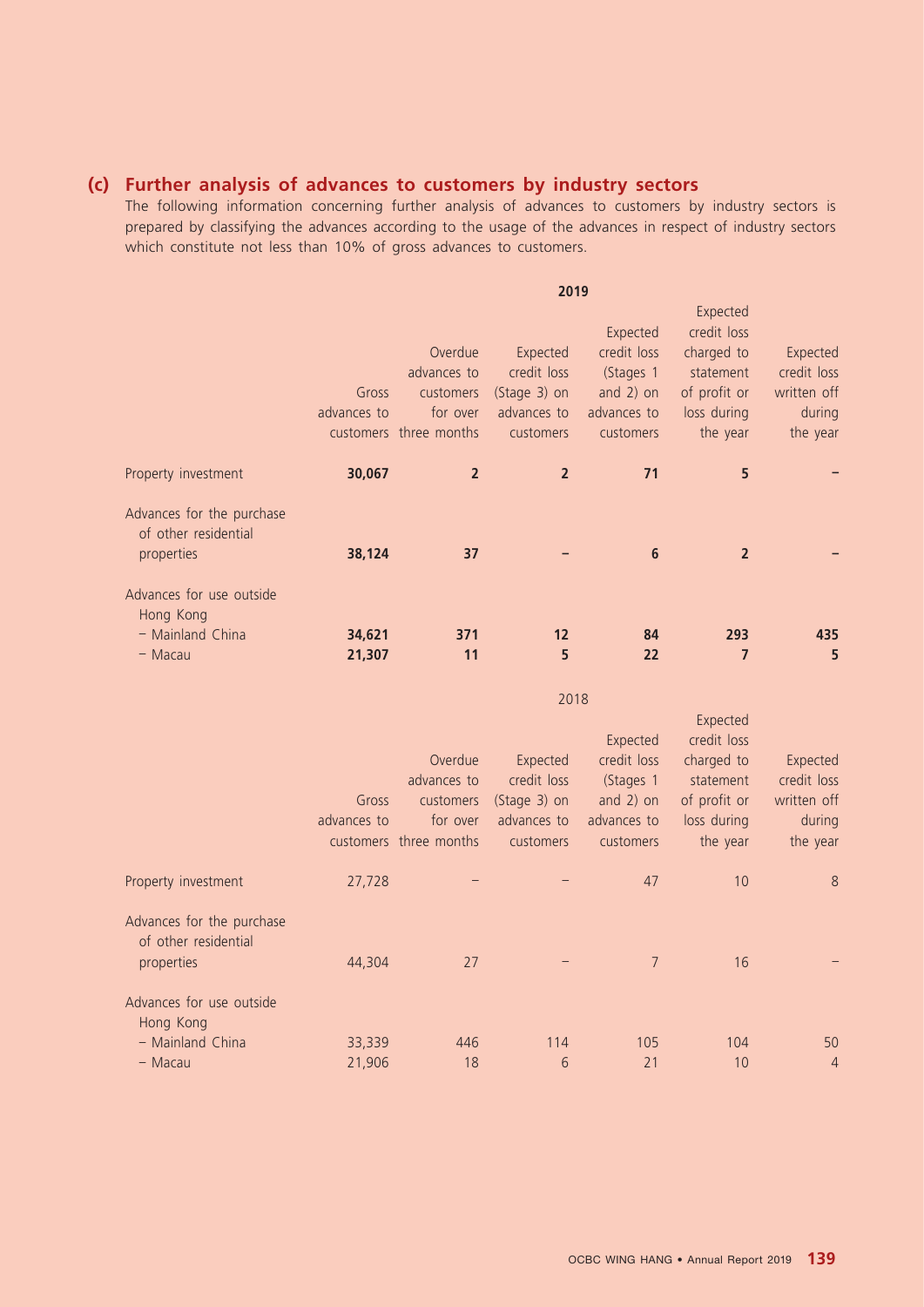# **Unaudited Supplementary Financial Information**

## **(d) Overdue and rescheduled assets**

 **(i) Overdue and rescheduled advances to customers**

|                                                                                                                        | 2019   |             | 2018   |             |
|------------------------------------------------------------------------------------------------------------------------|--------|-------------|--------|-------------|
|                                                                                                                        |        | % of total  |        | % of total  |
|                                                                                                                        |        | advances to |        | advances to |
|                                                                                                                        | Amount | customers   | Amount | customers   |
| Gross advances to customers which<br>have been overdue with respect to<br>either principal or interest for periods of: |        |             |        |             |
| - 6 months or less but over 3 months                                                                                   | 91     | 0.05        | 110    | 0.06        |
| - 1 year or less but over 6 months                                                                                     | 56     | 0.03        | 28     | 0.02        |
| - Over 1 year                                                                                                          | 456    | 0.24        | 493    | 0.25        |
|                                                                                                                        |        |             |        |             |
|                                                                                                                        | 603    | 0.32        | 631    | 0.33        |
| Covered portion of overdue advances                                                                                    | 553    |             | 553    |             |
| Uncovered portion of overdue advances                                                                                  | 50     |             | 78     |             |
|                                                                                                                        | 603    |             | 631    |             |
|                                                                                                                        |        |             |        |             |
| Current market values of collateral held<br>against covered portion of overdue                                         |        |             |        |             |
| advances                                                                                                               | 1,244  |             | 1,616  |             |
|                                                                                                                        |        |             |        |             |
| Expected credit loss (Stage 3) made on<br>overdue advances                                                             | 79     |             | 80     |             |
|                                                                                                                        |        |             |        |             |

Collateral held with respect to overdue advances to customers are mainly properties and vehicles.

Advances with a specific repayment date are classified as overdue when the principal or interest is overdue and remains unpaid at the year end. Loans repayable by regular instalments are treated as overdue when an instalment payment is overdue and remains unpaid at year end. Loans repayable on demand are classified as overdue either when a demand for repayment has been served on the borrower but repayment has not been made in accordance with the demand notice, and/or when the loans have remained continuously outside the approved limit advised to the borrower for more than the overdue period in question.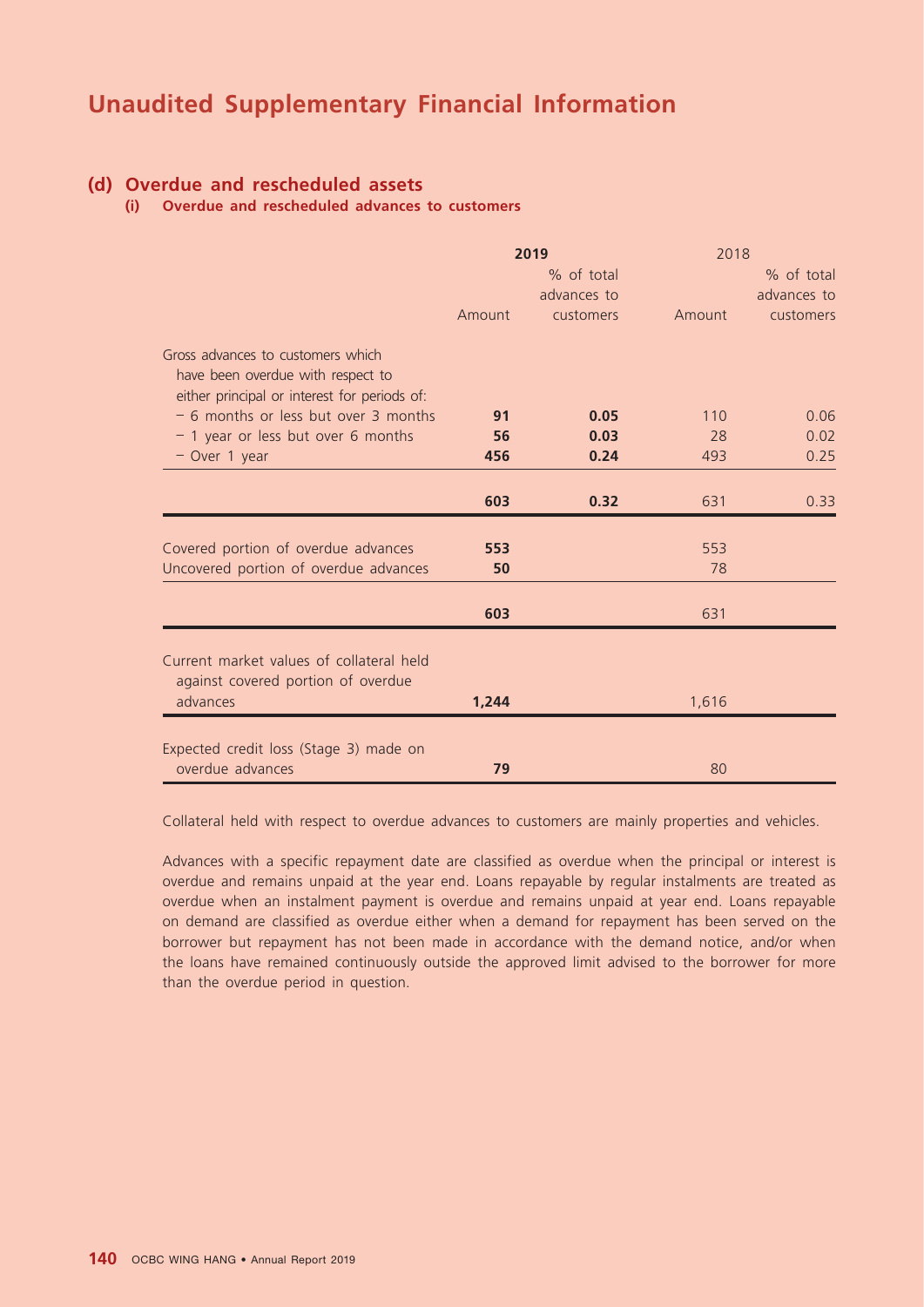## **(d) Overdue and rescheduled assets** (continued)

### **(i) Overdue and rescheduled advances to customers** (continued)

Rescheduled advances are those advances which have been restructured or renegotiated because of a deterioration in the financial position of the borrower, or of the inability of the borrower to meet the original repayment schedule and for which the revised repayment terms are non-commercial to the Group. Rescheduled advances are stated net of any advances that have subsequently become overdue for over 3 months and can be analysed as follows:

|                                   | 2019   |             | 2018   |             |  |
|-----------------------------------|--------|-------------|--------|-------------|--|
|                                   |        | % of total  |        | % of total  |  |
|                                   |        | advances to |        | advances to |  |
|                                   | Amount | customers   | Amount | customers   |  |
|                                   |        |             |        |             |  |
| Rescheduled advances to customers |        |             | 4      |             |  |

All rescheduled advances to customers are impaired as at 31st December, 2019 and 31st December, 2018.

There were no advances to banks which were overdue nor rescheduled as at 31st December, 2019 and 31st December, 2018.

## **(ii) Other overdue assets**

|                                                            | 2019 | 2018 |
|------------------------------------------------------------|------|------|
| Trade bills which have been overdue with respect to either |      |      |
| principal or interest for periods of:                      |      |      |
| - 6 months or less but over 3 months                       |      | 38   |
| $-$ 1 year or less but over 6 months                       |      |      |
| $-$ Over 1 year                                            |      |      |
|                                                            |      |      |
|                                                            |      | 38   |

There are no overdue debt securities included in "Financial assets measured at fair value through other comprehensive income" as at 31st December, 2019 and 31st December, 2018 respectively.

Included in "Other assets" as at 31st December, 2019 and 31st December, 2018, there are no receivables which are overdue.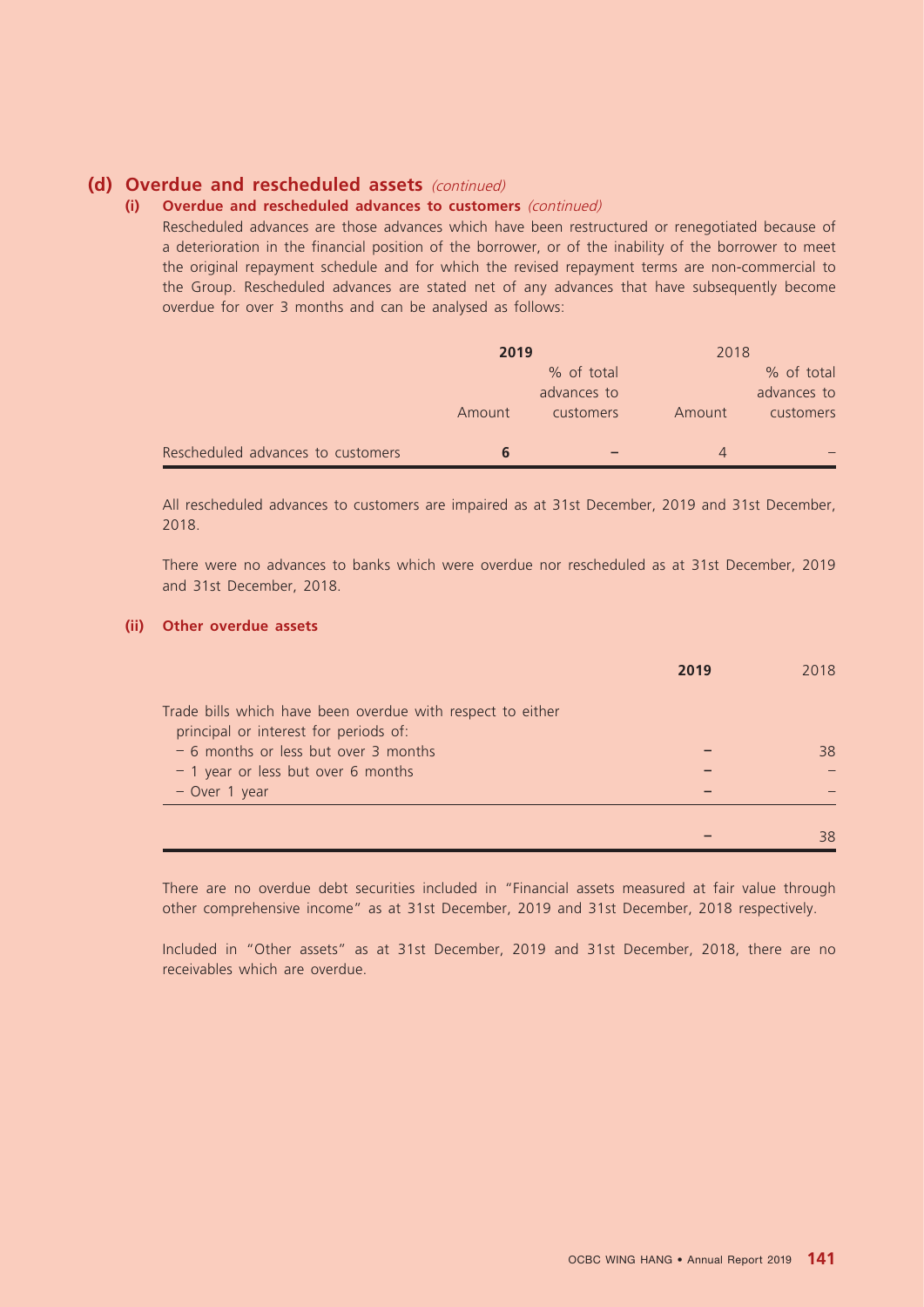# **Unaudited Supplementary Financial Information**

## **(e) Additional disclosures on credit risk management**

#### **(i) Capital requirement**

In calculating the capital ratios of the Group for regulatory reporting purposes, the Group's capital requirements are calculated under the Standardised (Credit Risk) Approach as of 31st December, 2019 and 31st December, 2018. The Group uses the following external credit assessment institutions ("ECAIs") to calculate its capital adequacy requirements prescribed in the Banking (Capital) Rules:

- Fitch Ratings
- Moody's Investors Service, Inc.
- Standard & Poor's Ratings Services
- Rating and Investment Information, Inc.

The following capital requirement is made by multiplying the Group's risk-weighted amount derived from the relevant calculation approach by 8%. It does not reflect the Group's actual regulatory capital.

The capital requirements on each class of exposure calculated under the Standardised (Credit Risk) Approach at the reporting date can be analysed as follows:

|                                                              | 2019           | 2018           |
|--------------------------------------------------------------|----------------|----------------|
| Classes of exposure:                                         |                |                |
| - Sovereign                                                  | 155            | 11             |
| - Public sector entity                                       | 54             | 47             |
| $-$ Bank                                                     | 879            | 2,353          |
| - Securities firm                                            | 38             | 33             |
| - Corporate                                                  | 7,946          | 7,180          |
| $-$ Cash items                                               | $\overline{2}$ | 5              |
| - Regulatory retail                                          | 1,142          | 1,087          |
| - Residential mortgage loans                                 | 2,281          | 2,696          |
| - Other exposures which are not past due                     | 1,145          | 989            |
| - Past due exposures                                         | 46             | 50             |
| Total capital requirements for on-balance sheet exposures    | 13,688         | 14,451         |
| - Direct credit substitutes                                  | 199            | 268            |
| - Transaction-related contingencies                          | 54             | 41             |
| - Trade-related contingencies                                | 40             | 33             |
| - Forward forward deposits placed                            | 29             | $\overline{1}$ |
| - Other commitments                                          | 232            | 192            |
| - Exchange rate contracts                                    | 218            | 212            |
| - Interest rate contracts                                    | 8              | 9              |
| - Equity contracts                                           |                |                |
| - Credit derivative contracts                                |                |                |
| - Default risk exposures - securities financing transactions | 6              | 9              |
| Total capital requirements for off-balance sheet exposures   | 786            | 765            |
|                                                              | 14,474         | 15,216         |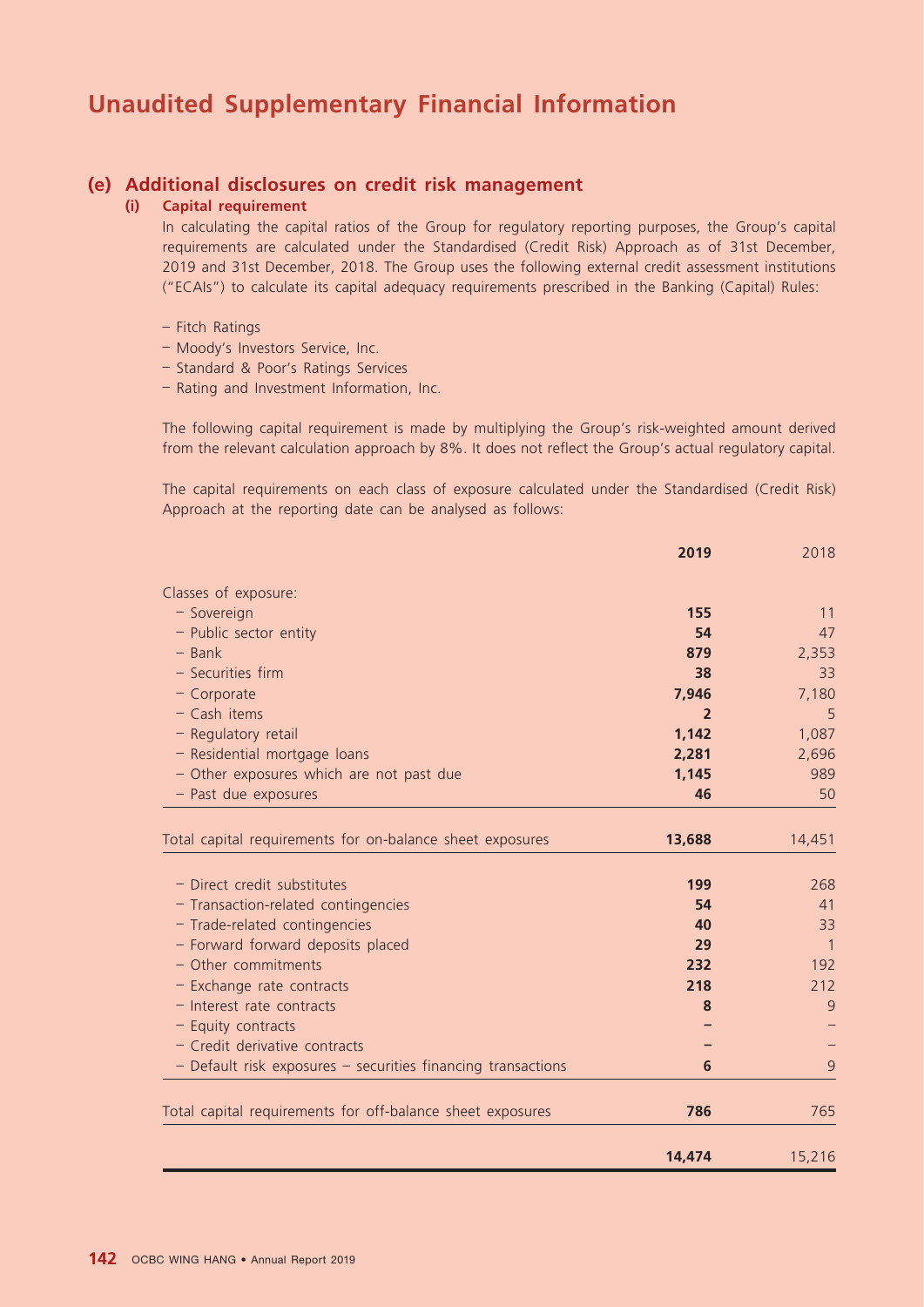## **(e) Additional disclosures on credit risk management** (continued)

#### **(ii) Credit risk exposures**

Credit ratings from the above-mentioned ECAIs are used for all classes of credit exposures mentioned below. The Group follows the process prescribed in Part 4 of the Banking (Capital) Rules to map the ratings to the exposures booked in the Bank's banking book.

An analysis of the credit risk calculated under Standardised (Credit Risk) Approach by class of exposures at the reporting date is as follows:

| Exposures deducted<br>from capital base                                                                          | 220                                       |                                           |                                                         |                          |                     |                                           |                                          |                                                                                         |
|------------------------------------------------------------------------------------------------------------------|-------------------------------------------|-------------------------------------------|---------------------------------------------------------|--------------------------|---------------------|-------------------------------------------|------------------------------------------|-----------------------------------------------------------------------------------------|
|                                                                                                                  | 309,782                                   | 101,782                                   | 199,662                                                 | 34,709                   | 146,217             | 180,926                                   | 8,759                                    | 4,191                                                                                   |
|                                                                                                                  | 21,223                                    | 7,423                                     | 7,302                                                   | 2,799                    | 7,020               | 9,819                                     | 6,498                                    | 303                                                                                     |
| - Default risk exposures - securities<br>financing transactions                                                  | 6,208                                     | 609                                       |                                                         | 81                       |                     | 81                                        | 5,599                                    |                                                                                         |
| transactions or credit<br>derivative contracts<br>- OTC derivative transactions<br>- Credit derivative contracts | 8,876<br>5,920<br>219                     | 2,090<br>4,723<br>$\mathbf{1}$            | 6,415<br>887<br>$\qquad \qquad -$                       | 508<br>2,210             | 6,400<br>620        | 6,908<br>2,830                            | 371<br>310<br>218                        | 303                                                                                     |
| Off-balance sheet:<br>- off-balance sheet exposures<br>other than OTC derivative                                 |                                           |                                           |                                                         |                          |                     |                                           |                                          |                                                                                         |
|                                                                                                                  | 288,559                                   | 94,359                                    | 192,360                                                 | 31,910                   | 139,197             | 171,107                                   | 2,261                                    | 3,888                                                                                   |
| - Other exposures which are<br>not past due exposures<br>- Past due exposures                                    | 13,694<br>551                             | 1,485<br>5                                | 12,120<br>546                                           | 1,462                    | 12,853<br>567       | 14,315<br>567                             | 89<br>420                                | 37                                                                                      |
| - Regulatory retail<br>- Residential mortgage loans                                                              | 20,253<br>74,671                          | ÷<br>-                                    | 19,040<br>73,303                                        | -<br>-                   | 14,280<br>28,515    | 14,280<br>28,515                          | 199<br>145                               | 1,014<br>1,223                                                                          |
| - Securities firm<br>- Corporate<br>- Cash items                                                                 | 1,315<br>110,215<br>1,503                 | 26<br>25,840<br>Ξ                         | 922<br>81,750<br>1,503                                  | 13<br>17,579<br>-        | 461<br>81,750<br>26 | 474<br>99,329<br>26                       | 367<br>1,041<br>$\overline{\phantom{0}}$ | 1,584                                                                                   |
| - Public sector entity<br>- Multilateral development bank<br>$-$ Bank                                            | 733<br>$\overline{\phantom{0}}$<br>24,598 | 703<br>$\overline{\phantom{0}}$<br>24,360 | 2,665<br>511                                            | 140<br>10,775            | 533<br>212          | 673<br>$\overline{\phantom{0}}$<br>10,987 |                                          | 30                                                                                      |
| On-balance Sheet:<br>- Sovereign                                                                                 | 41,026                                    | 41,940                                    |                                                         | 1,941                    |                     | 1,941                                     |                                          |                                                                                         |
|                                                                                                                  | Total<br>exposures                        | Rated                                     | Unrated                                                 | Rated                    | Unrated             | weighted<br>amounts                       | recognised<br>collateral                 | derivative<br>contracts                                                                 |
|                                                                                                                  |                                           |                                           | Exposures after<br>recognised credit<br>risk mitigation | Risk-weighted<br>amounts |                     | Total<br>risk-                            | Total<br>exposures<br>covered by         | Total<br>exposures<br>covered by<br>recognised<br>quarantees<br>or recognised<br>credit |
|                                                                                                                  |                                           |                                           |                                                         |                          | 2019                |                                           |                                          |                                                                                         |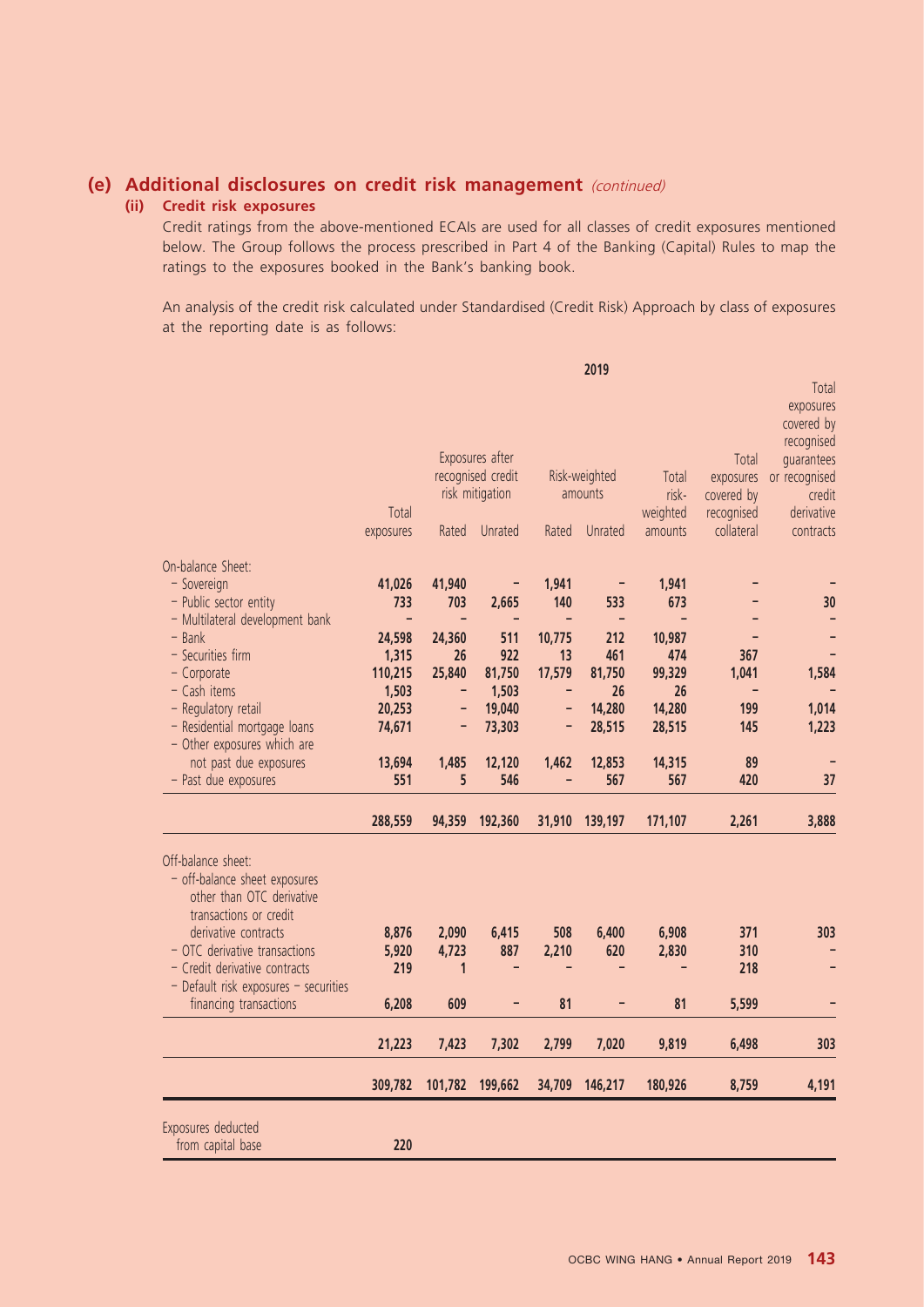# **Unaudited Supplementary Financial Information**

## **(e) Additional disclosures on credit risk management** (continued)

 **(ii) Credit risk exposures** (continued)

|                                                     |                   |                   |                          |                   | 2018                     |                   |                         |                         |
|-----------------------------------------------------|-------------------|-------------------|--------------------------|-------------------|--------------------------|-------------------|-------------------------|-------------------------|
|                                                     |                   |                   |                          |                   |                          |                   |                         | Total<br>exposures      |
|                                                     |                   |                   |                          |                   |                          |                   |                         | covered by              |
|                                                     |                   |                   |                          |                   |                          |                   |                         | recognised              |
|                                                     |                   |                   | Exposures after          |                   |                          |                   | Total                   | quarantees              |
|                                                     |                   |                   | recognised credit        |                   | Risk-weighted            |                   | exposures<br>covered by | or recognised<br>credit |
|                                                     |                   | risk mitigation   |                          | amounts           |                          | Total<br>risk-    |                         |                         |
|                                                     | Total             |                   |                          |                   |                          | weighted          | recognised              | derivative              |
|                                                     | exposures         | Rated             | Unrated                  | Rated             | Unrated                  | amounts           | collateral              | contracts               |
| On-balance Sheet:                                   |                   |                   |                          |                   |                          |                   |                         |                         |
| - Sovereign                                         | 20,821            | 21,152            |                          | 133               |                          | 133               |                         |                         |
| - Public sector entity                              | 229               | 1,603             | 1,335                    | 321               | 267                      | 588               |                         | 68                      |
| - Multilateral development bank                     | $\qquad \qquad -$ | $\qquad \qquad -$ | $\overline{\phantom{0}}$ | $\qquad \qquad -$ | $\overline{\phantom{a}}$ | $\qquad \qquad -$ |                         |                         |
| $-$ Bank                                            | 66,853            | 67,008            | 993                      | 29,182            | 234                      | 29,416            |                         |                         |
| - Securities firm                                   | 1,632             | -                 | 832                      | $\qquad \qquad -$ | 416                      | 416               | 800                     |                         |
| - Corporate                                         | 99,613            | 20,283            | 76,532                   | 13,270            | 76,484                   | 89,754            | 816                     | 1,982                   |
| - Cash items                                        | 1,339             | -                 | 1,339                    |                   | 60                       | 60                | $\qquad \qquad -$       |                         |
| - Regulatory retail                                 | 18,963            | -                 | 18,125                   | -                 | 13,594                   | 13,594            | 203                     | 635                     |
| - Residential mortgage loans                        | 84,334            |                   | 82,542                   |                   | 33,695                   | 33,695            | 221                     | 1,571                   |
| - Other exposures which are                         |                   |                   |                          |                   |                          |                   |                         |                         |
| not past due exposures                              | 11,839            | $\qquad \qquad -$ | 11,670                   | -                 | 12,362                   | 12,362            | 169                     |                         |
| - Past due exposures                                | 608               | 39                | 569                      | $\overline{7}$    | 620                      | 627               | 463                     | 40                      |
|                                                     | 306,231           | 110,085           | 193,937                  | 42,913            | 137,732                  | 180,645           | 2,672                   | 4,296                   |
|                                                     |                   |                   |                          |                   |                          |                   |                         |                         |
| Off-balance sheet:                                  |                   |                   |                          |                   |                          |                   |                         |                         |
| - off-balance sheet exposures                       |                   |                   |                          |                   |                          |                   |                         |                         |
| other than OTC derivative<br>transactions or credit |                   |                   |                          |                   |                          |                   |                         |                         |
| derivative contracts                                | 7,280             | 512               | 6,387                    | 370               | 6,314                    | 6,684             | 381                     | 282                     |
| - OTC derivative transactions                       | 5,131             | 4,397             | 519                      | 2,356             | 411                      | 2,767             | 215                     |                         |
| - Credit derivative contracts                       | $\overline{2}$    | $\overline{2}$    | ۳                        |                   |                          |                   |                         |                         |
| - Default risk exposures - securities               |                   |                   |                          |                   |                          |                   |                         |                         |
| financing transactions                              | 7,372             | 523               |                          | 108               |                          | 108               | 6,849                   |                         |
|                                                     |                   |                   |                          |                   |                          |                   |                         |                         |
|                                                     | 19,785            | 5,434             | 6,906                    | 2,834             | 6,725                    | 9,559             | 7,445                   | 282                     |
|                                                     | 326,016           | 115,519           | 200,843                  | 45,747            | 144,457                  | 190,204           | 10,117                  | 4,578                   |
| Exposures deducted                                  |                   |                   |                          |                   |                          |                   |                         |                         |
| from capital base                                   |                   |                   |                          |                   |                          |                   |                         |                         |

The above exposures are principal amount or credit equivalent amount, as applicable, net of expected credit loss (Stage 3).

144 OCBC WING HANG • Annual Report 2019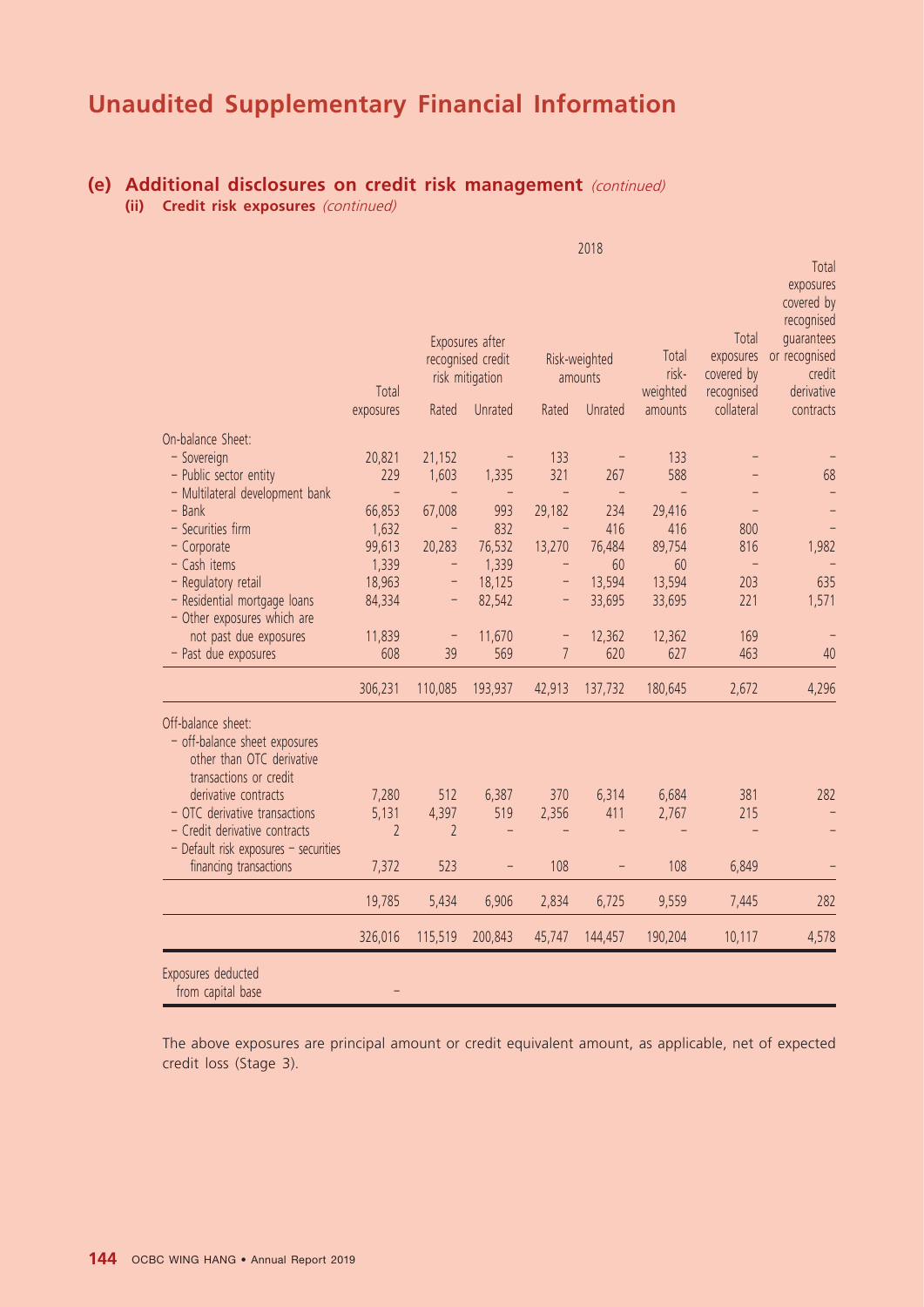### **(e) Additional disclosures on credit risk management** (continued)

#### **(iii) Counterparty credit risk-related exposures calculated under the Standardised (Credit Risk) Approach**

In respect of the Group's counterparty credit risk which arises from over-the-counter ("OTC") derivative transactions, repo-style transactions and credit derivative contracts (other than recognised credit derivative contracts), all credit limits are established in advance of transacting the business and credit and settlement risk must be correctly captured, monitored and reported in accordance with the Group risk methodologies. Credit exposures are measured in book or market value terms depending on the product involved. These methods of calculating credit exposure apply to all counterparties or reference entities in transaction.

The policy for secured collateral on derivatives is guided by the Group's Credit Policy, ensuring the due diligence necessary to fully understand the effectiveness of netting and collateralisation by jurisdiction, counterparty, product and agreement type is fully assessed and that the due diligence standards are high and consistently applied.

Under the terms of our current collateral obligations under derivative contracts, the Group estimates based on the positions as at 31st December, 2019 that the Bank would not be required to post additional collateral in the event of one or two notch downgrade in the Bank's credit ratings (2018: nil).

Wrong-way risk is an aggravated form of concentration risk and arises when there is a strong correlation between the probability of default of counterparty and the mark-to-market value of the underlying transaction. The Group uses a range of procedures to monitor and control wrong-way risk, including requiring front offices to obtain prior approval before undertaking wrong-way risk transactions outside pre-agreed guidelines.

|                              |              | 2019       |              |              | 2018           |                |
|------------------------------|--------------|------------|--------------|--------------|----------------|----------------|
|                              | <b>OTC</b>   | Credit     |              | <b>OTC</b>   | Credit         |                |
|                              | derivative   | derivative | Repo-styles  | derivative   | derivative     | Repo-styles    |
|                              | transactions | contracts  | transactions | transactions | contracts      | transactions   |
| Notional amounts:            |              |            |              |              |                |                |
| - Sovereign                  |              |            | 100          |              |                | 100            |
| $-$ Banks                    | 338,924      | 2,184      | 6,108        | 282,479      | 3,046          | 7,241          |
| - Corporates                 | 25,732       | 2,184      |              | 23,781       | 3,046          | 31             |
| - Others                     | 907          |            |              | 1,024        |                |                |
|                              |              |            |              |              |                |                |
|                              | 365,563      | 4,368      | 6,208        | 307,284      | 6,092          | 7,372          |
| Credit equivalent amounts or |              |            |              |              |                |                |
| net credit exposures net of  |              |            |              |              |                |                |
| recognised collateral held:  |              |            |              |              |                |                |
| - Sovereign                  |              |            | 1            |              |                | $\overline{1}$ |
| - Banks                      | 5,226        | 1          | 608          | 4,603        | $\overline{2}$ | 520            |
| - Corporates                 | 368          |            |              | 299          |                | $\overline{2}$ |
| - Others                     | 16           |            |              | 14           |                |                |
|                              |              |            |              |              |                |                |
|                              | 5,610        | 1          | 609          | 4,916        | $\overline{2}$ | 523            |
| Risk-weighted amounts:       |              |            |              |              |                |                |
| - Sovereign                  |              |            |              |              |                |                |
| $-$ Banks                    | 2,450        |            | 81           | 2,457        |                | 105            |
|                              | 368          |            |              | 299          |                | $\overline{3}$ |
| - Corporates<br>$-$ Others   | 12           |            |              | 11           |                |                |
|                              |              |            |              |              |                |                |
|                              | 2,830        |            | 81           | 2,767        |                | 108            |
|                              |              |            |              |              |                |                |

(1) Analysis of the major classes of its exposures by counterparty type: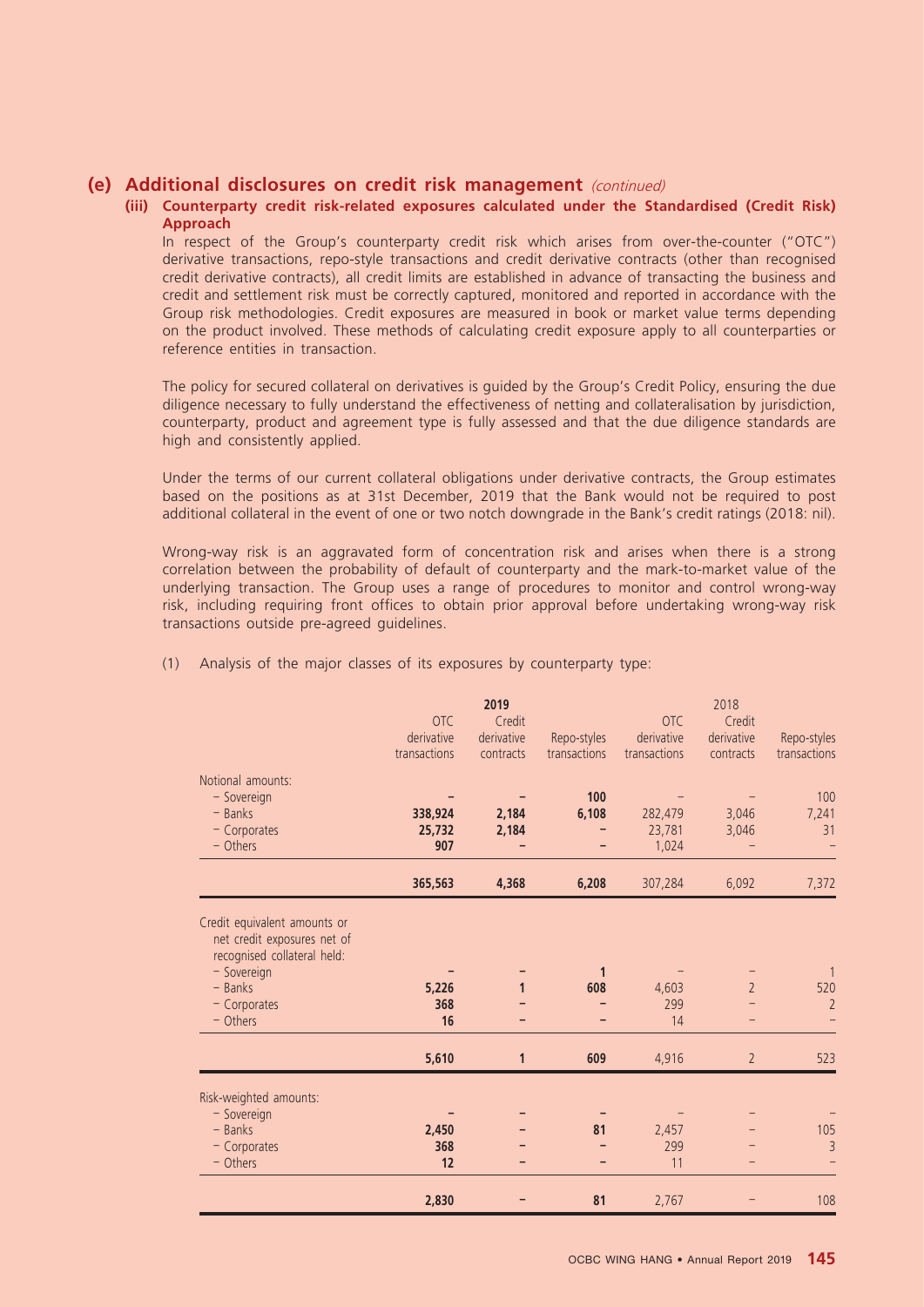# **Unaudited Supplementary Financial Information**

### **(e) Additional disclosures on credit risk management** (continued)

 **(iii) Counterparty credit risk-related exposures calculated under the Standardised (Credit Risk) Approach** (continued)

(2) Analysis of the counterparty credit risk exposures:

|                                                                                                               |              | 2019       |              |              | 2018           |                |
|---------------------------------------------------------------------------------------------------------------|--------------|------------|--------------|--------------|----------------|----------------|
|                                                                                                               | <b>OTC</b>   | Credit     |              | <b>OTC</b>   | Credit         |                |
|                                                                                                               | derivative   | derivative | Repo-styles  | derivative   | derivative     | Repo-styles    |
|                                                                                                               | transactions | contracts  | transactions | transactions | contracts      | transactions   |
| Gross total positive fair value<br>which are not repo-style                                                   |              |            |              |              |                |                |
| transactions                                                                                                  | 2,479        | 1          |              | 2,411        | $\overline{2}$ |                |
| Recognised collateral held before<br>any haircuts:<br>- cash on deposit with<br>the Bank<br>- debt securities | 310          | 218        | 4,758<br>841 | 1,060        |                | 3,777<br>3,343 |
| - equity securities                                                                                           |              |            |              | 1            |                |                |
| $-$ others                                                                                                    |              |            |              | 176          |                |                |
|                                                                                                               | 310          | 218        | 5,599        | 1,237        |                | 7,120          |
| Credit equivalent amounts or<br>net credit exposures net of                                                   |              |            |              |              |                |                |
| recognised collateral held                                                                                    | 5,610        | 1          | 609          | 4,916        | $\overline{2}$ | 523            |
| Risk weighted amounts                                                                                         | 2,830        |            | 81           | 2,767        |                | 108            |
|                                                                                                               |              |            |              |              |                |                |

(3) Credit derivative contracts which create exposures to counterparty credit risk:

|                                                                               | 2019<br><b>Nominal</b><br>amounts | 2018<br>Nominal<br>amounts |
|-------------------------------------------------------------------------------|-----------------------------------|----------------------------|
| Used for management of the Group's credit portfolio<br>- Credit default swaps |                                   |                            |
| - Protection bought                                                           | 2,184                             | 3,046                      |
| - Protection sold                                                             | 2,184                             | 3,046                      |
|                                                                               |                                   |                            |
|                                                                               | 4,368                             | 6,092                      |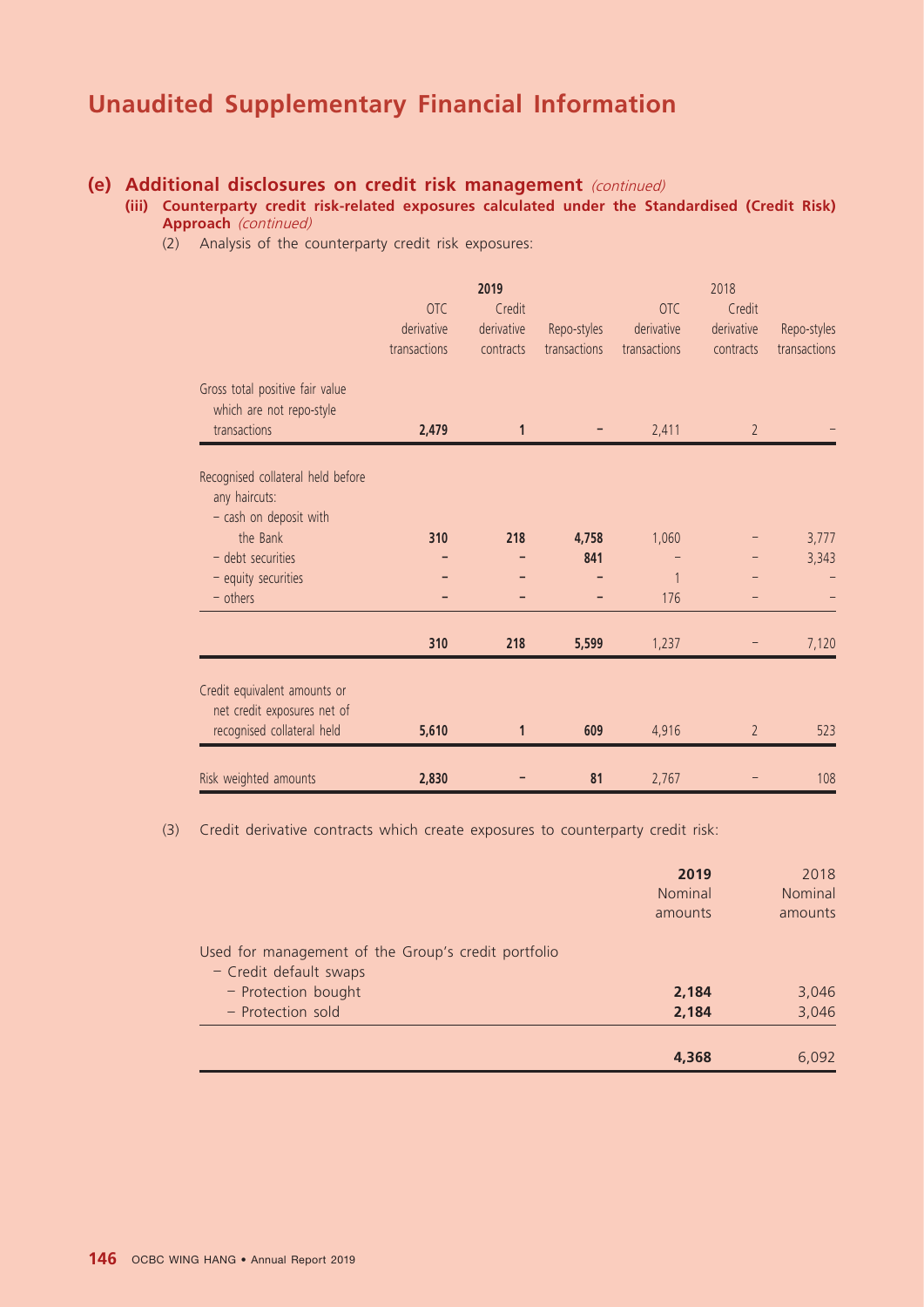### **(e) Additional disclosures on credit risk management** (continued)

#### **(iv) Credit risk mitigation**

The Group's policy provides that netting is only to be applied where it has the legal right to do so.

Under the Banking (Capital) Rules, recognised netting is defined as any netting done pursuant to a valid bilateral netting arrangement. Consistent with the Banking (Capital) Rules, only bilateral netting arrangements are included for capital adequacy credit risk mitigation calculation. While the use of multi-lateral netting arrangements is allowed for internal credit risk management, it is not a valid credit risk mitigation under the Banking (Capital) Rules.

It is the Group's policy that all corporate and institutional facilities are reviewed (and hence revalued) at least on an annual basis. Where facilities have been overdue for more than 90 days and are tangibly secured, the collateral must be revalued not less than every 3 months.

For residential mortgage loans that are more than 90 days past due, the mortgaged property must be revalued not less than every 3 months.

The main types of recognised collateral taken by the Group are those stated in Section 80 of the Banking (Capital) Rules, including (but not limited to) cash on deposit, equities listed in a main index and/or a recognised exchange and various recognised debt securities.

As stated in Sections 98 and 99 of the Banking (Capital) Rules, certain guarantees and credit derivative contracts are recognised for credit risk mitigation purposes. The main types of guarantees are from sovereigns, corporates and banks. For corporate guarantees, a corporate has an ECAI issuer rating which have been allocated a lower risk-weight than that allocated to the exposure in respect of which the guarantee has been given.

There were immaterial credit and market risk concentrations within the credit risk mitigation (recognised collateral and guarantees) used by the Group.

#### **(v) Central counterparty**

The capital requirements on central counterparty exposure at the reporting date is as follows:

|                                      | 2019 | 2018 |
|--------------------------------------|------|------|
| Credit risk for central counterparty |      | 29   |

#### **(vi) Credit valuation adjustment**

The capital charge on credit valuation adjustment exposure under the Standardised CVA method at the reporting date is as follows:

|                                                | 2019 | 2018 |
|------------------------------------------------|------|------|
| Capital charge for credit valuation adjustment | フつ   |      |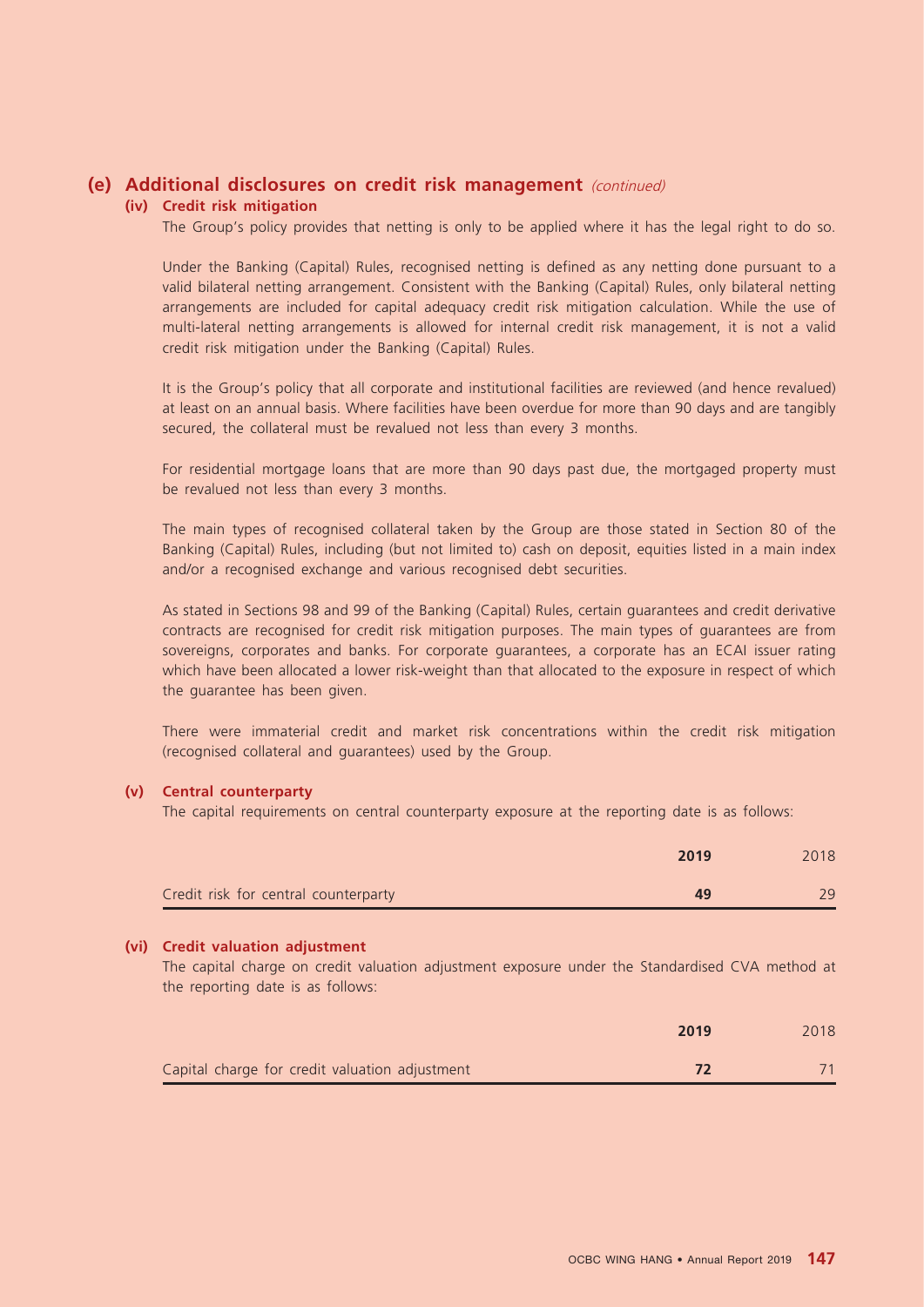# **Unaudited Supplementary Financial Information**

### **(e) Additional disclosures on credit risk management** (continued)

#### **(vii) Asset securitisation**

The Group had no asset securitisation exposures under the Standardised (Credit Risk) Approach and Basic Approach at 31st December, 2019 and 31st December, 2018.

### **(viii) Market risk capital charge**

The capital charge for market risk calculated in accordance with the Standardised (Market Risk) Approach at the reporting date is as follows:

|                                                           | 2019  | 2018 |
|-----------------------------------------------------------|-------|------|
| Capital charge for market risk                            |       |      |
| - Interest rate exposures (including options)             | 490   | 319  |
| - Equity rate exposures (including options)               |       |      |
| - Foreign exchange exposures (including gold and options) | 984   | 883  |
|                                                           | 1.474 | .202 |

### **(ix) Operational risk capital charge**

The capital charge for operational risk calculated in accordance with the Basic Indicator Approach at the reporting date is as follows:

|                                     | 2019 | 2018 |
|-------------------------------------|------|------|
| Capital charge for operational risk | 883  | 848  |

### **(x) Equity exposures in banking's book**

Investments in equity shares which are intended to be held on a continuing basis, but which do not comprise investments in associates or subsidiaries, are classified as measured at fair value through other comprehensive income and are reported in the statement of financial position as "Financial assets measured at fair value through other comprehensive income". Financial assets measured at fair value through other comprehensive income are measured at fair value as described in notes 2(f) of "Notes to the financial statements" on the financial statements. Included within this category are investments made by the Group for strategic purposes, which are subject to additional internal procedures and approvals to ensure that the investment is in accordance with the Group's strategy and to ensure compliance with all relevant regulatory and legal restrictions.

|                                                                           | 2019 | 2018 |
|---------------------------------------------------------------------------|------|------|
| Cumulative realised gains from sales and liquidations                     |      |      |
| Unrealised gains:<br>- recognised in reserve but not through statement of |      |      |
| profit or loss                                                            |      |      |
| $-$ deducted from the supplementary capital                               |      |      |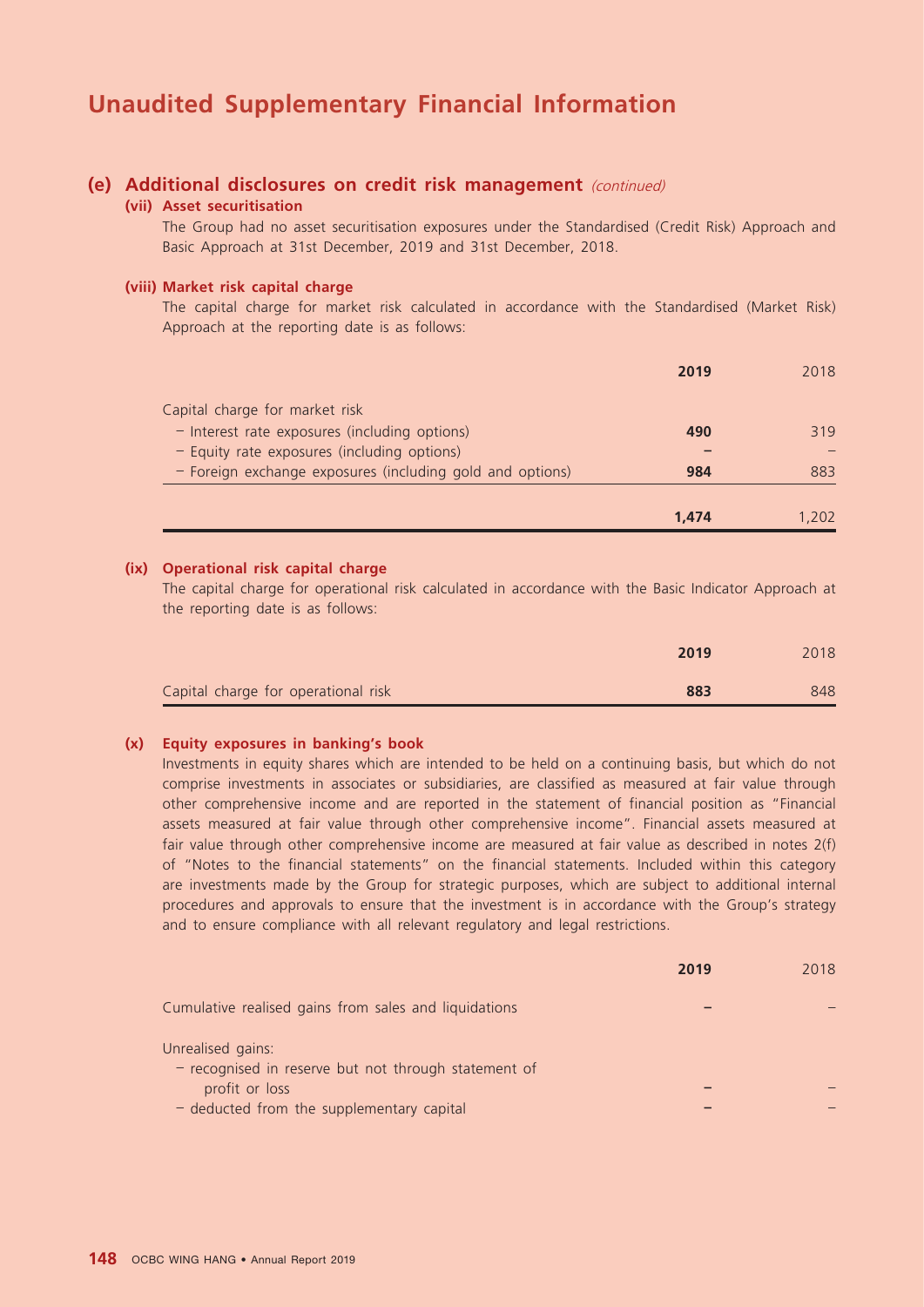### **(f) Disclosure requirements under the Banking (Disclosure) Rules**

#### **(i) Corporate Governance**

The Group is committed to high standards of corporate governance. The Group has fully complied with the requirements set out in the guideline on "Corporate Governance of Locally Incorporated Authorised Institutions" under the Supervisory Policy Manual issued by the HKMA. The Group has established a number of board committees under the Board of Directors including Audit Committee, Nomination Committee, Risk Management Committee and Remuneration Committee. The compositions and functions of these committees are explained in the "Corporate Governance Report".

**(ii)** The detailed disclosures required by the Banking (Disclosure) Rules will be disclosed before 30th April, 2020 under "Regulatory Disclosure" on the website of the Bank (www.ocbcwhhk.com).

### **(g) Restatement of prior periods**

Certain comparative figures have been restated to conform with the current year's presentation.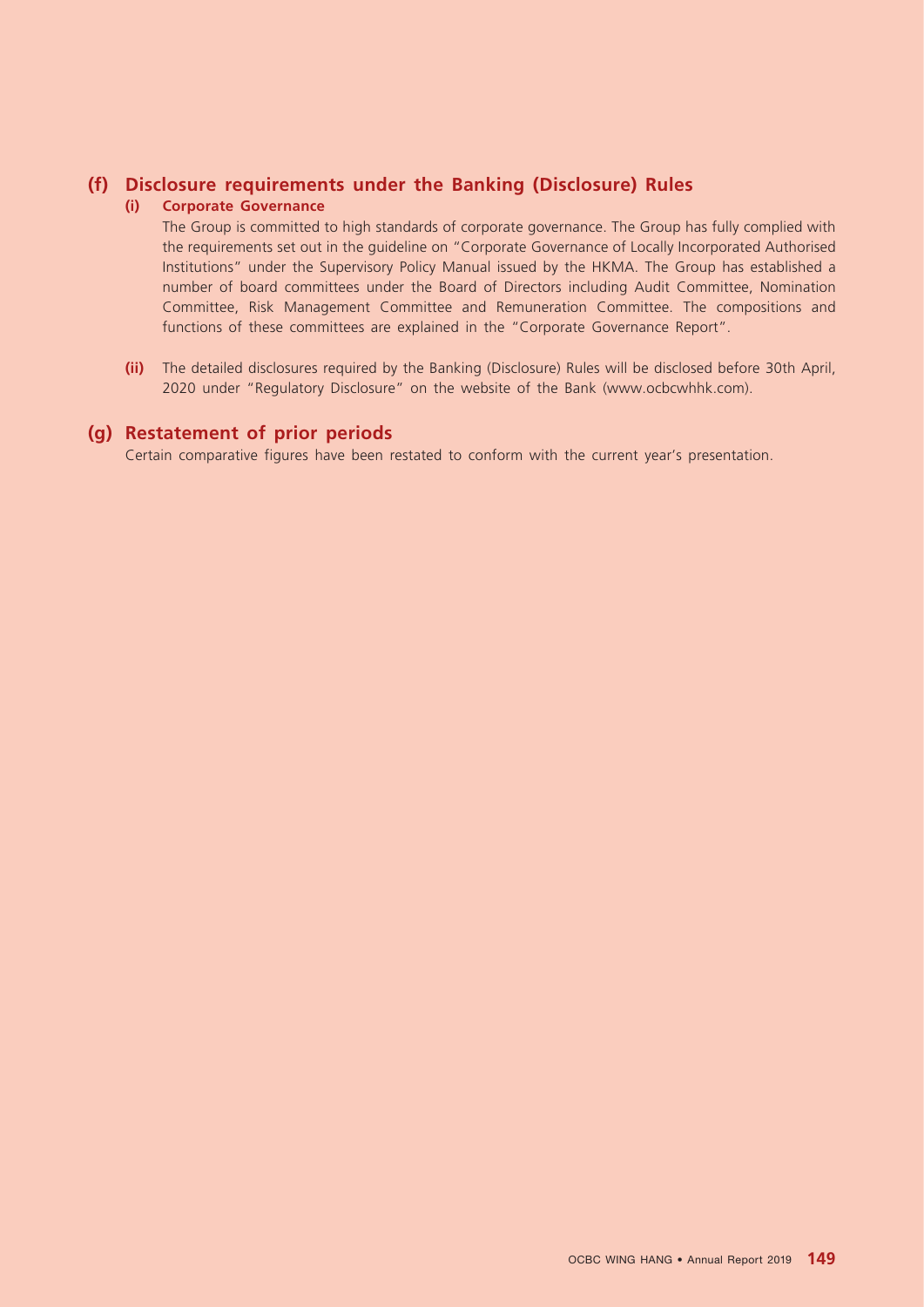## **OCBC Wing Hang Bank**

### **Hong Kong Island**

| <b>Main Branch</b>                  | 161 Queen's Road Central                                                          |
|-------------------------------------|-----------------------------------------------------------------------------------|
| <b>Causeway Bay Branch</b>          | 443-445 Hennessy Road                                                             |
| <b>Central Branch</b>               | G/F, Henley Building, 5 Queen's Road Central                                      |
| <b>Gloucester Road Branch</b>       | Shop 1-3, G/F, Tung Wai Commercial Building, 109-111 Gloucester Road,<br>Wan Chai |
| <b>Gold &amp; Silver Exchange</b>   | 1/F, 12-18 Mercer Street, Sheung Wan                                              |
| <b>Branch</b>                       |                                                                                   |
| <b>Happy Valley Branch</b>          | Shop 2, 15–17 King Kwong Street, Happy Valley                                     |
| <b>Johnston Road Branch</b>         | 131-133 Johnston Road, Wanchai                                                    |
| <b>North Point Branch</b>           | 441-443 King's Road, North Point                                                  |
| Shaukeiwan Branch                   | Perfect Mount Gardens, 1 Po Man Street, Shaukeiwan                                |
| <b>Taikoo Shing Branch</b>          | Shop G12, Wah Shan Mansion, 17 Taikoo Shing Road                                  |
| <b>United Centre Branch</b>         | Shops 2007-2009, 2/F, United Centre, 95 Queensway, Admiralty                      |
| <b>Western Branch</b>               | 139-141 Des Voeux Road West, Sai Ying Pun                                         |
| <b>Auto &amp; Equipment Finance</b> |                                                                                   |
| <b>Main Office</b>                  | 5/F, Eastern Central Plaza, 3 Yiu Hing Road, Shaukeiwan                           |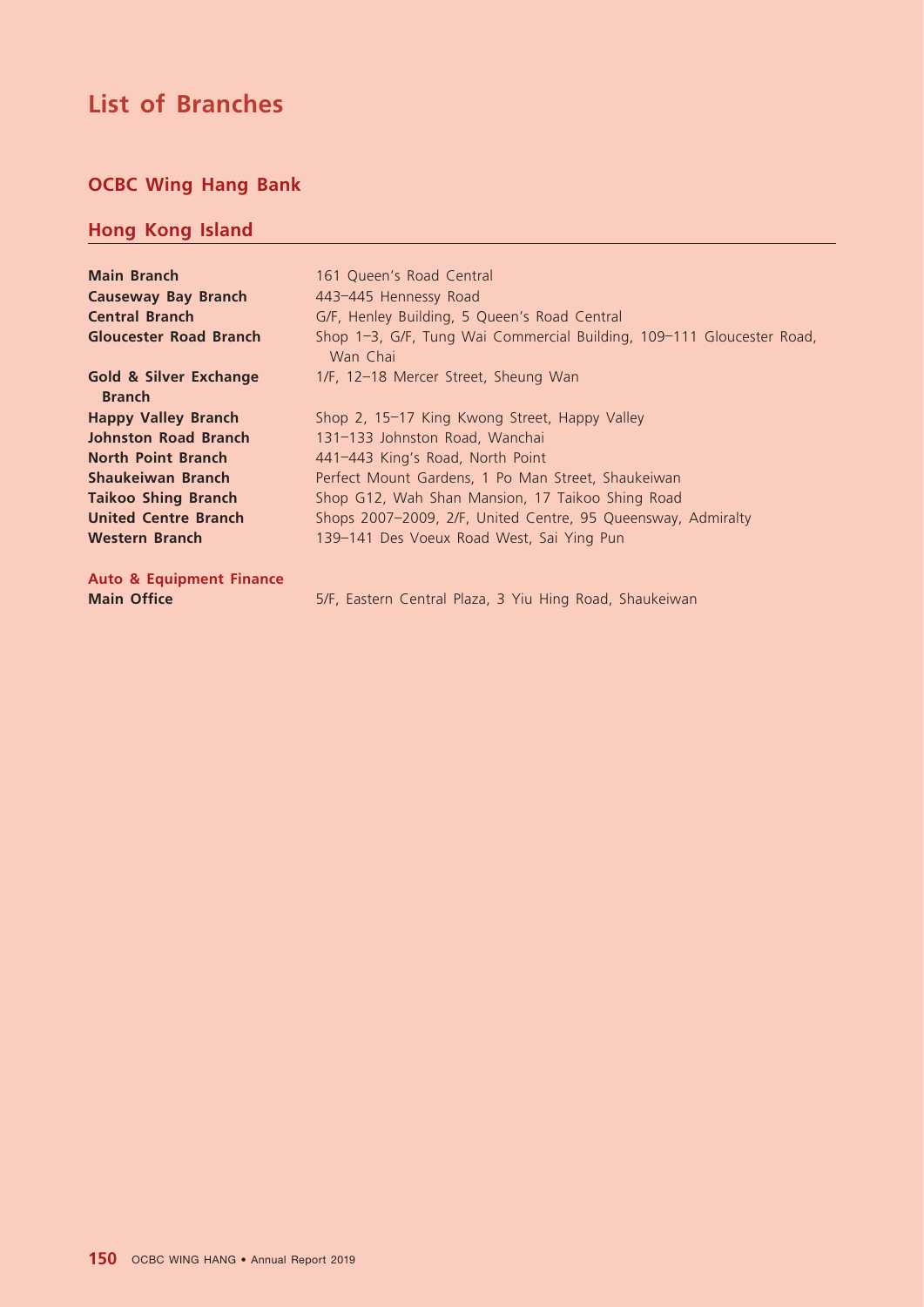# **OCBC Wing Hang Bank (continued)**

### **Kowloon**

| <b>Castle Peak Road Branch</b> | Shop 2, 253-259 Castle Peak Road, Cheung Sha Wan                       |
|--------------------------------|------------------------------------------------------------------------|
| <b>Cheung Sha Wan Branch</b>   | T-301, 1/F, Administration Block, Cheung Sha Wan Wholesale Food Market |
| Hoi Yuen Road Branch           | Unit 01, 22/F, Crocodile Centre, 79 Hoi Yuen Road, Kwun Tong           |
| <b>Hunghom Branch</b>          | 104 Ma Tau Wai Road, Hunghom                                           |
| <b>Kowloon Branch</b>          | 298 Nathan Road, Jordan                                                |
| <b>Kowloon City Branch</b>     | 37 Nga Tsin Wai Road, Kowloon City                                     |
| <b>Kwun Tong Branch</b>        | 22-24 Fu Yan Street, Kwun Tong                                         |
| <b>Mei Foo Branch</b>          | Shop N52, G/F., Mount Sterling Mall, Mei Foo Sun Chuen                 |
| <b>Mongkok Road Branch</b>     | 16 Mongkok Road, Mongkok                                               |
| San Po Kong Branch             | G/F, 66-70 Tseuk Luk Street, San Po Kong                               |
| <b>Shamshuipo Branch</b>       | 57 Cheung Sha Wan Road, Shamshuipo                                     |
| Taikoktsui Branch              | 51-67 Tung Chau Street, Taikoktsui                                     |
| Tokwawan Branch                | 237A Tokwawan Road, Tokwawan                                           |
| Tsimshatsui Branch             | 54 Cameron Road, Tsimshatsui                                           |
| <b>Whampoa Estate Branch</b>   | 8-10 Tak Man Street, Whampoa Estate, Hunghom                           |
| Yaumati Branch                 | 507 Nathan Road, Yaumati                                               |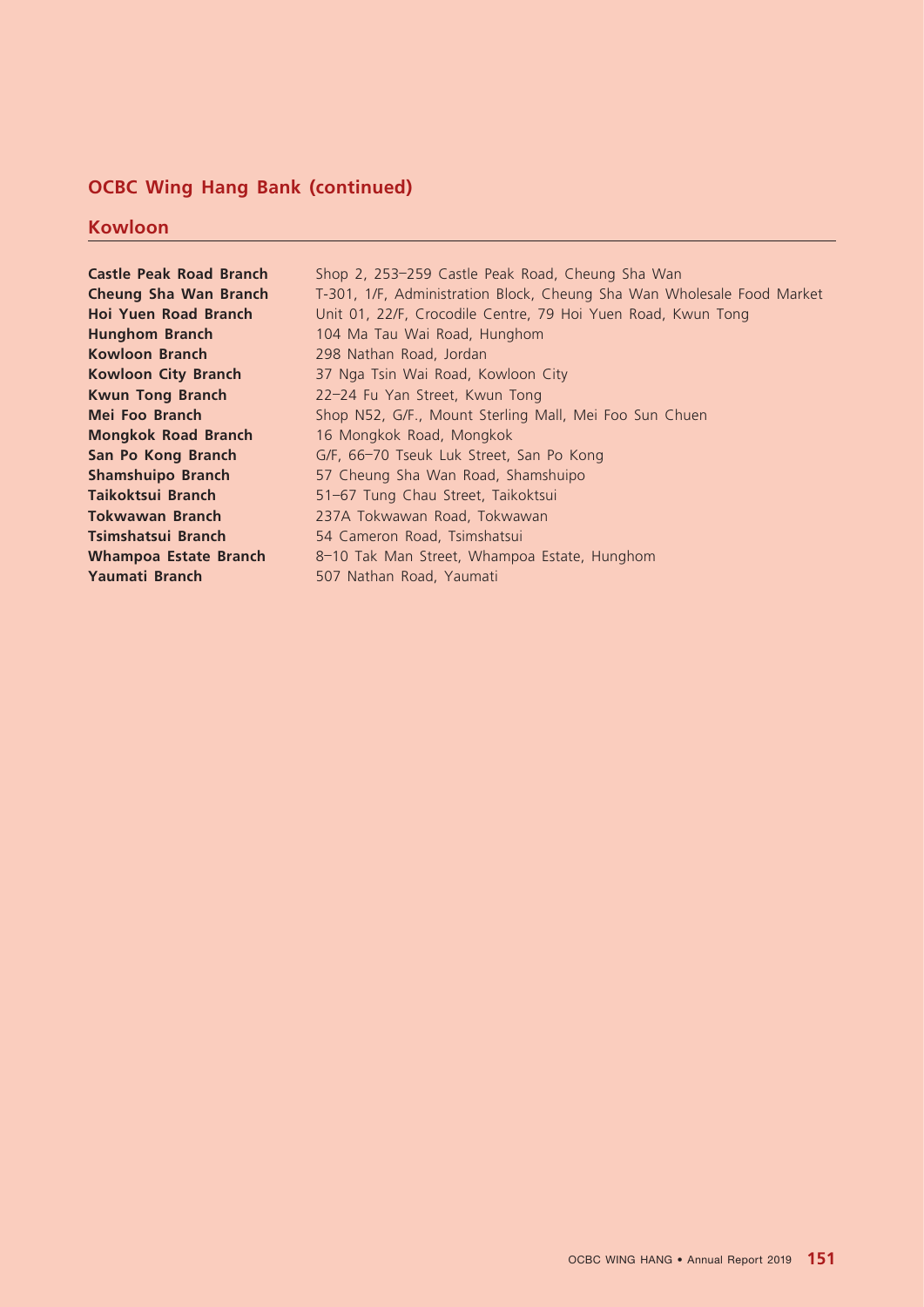# **OCBC Wing Hang Bank (continued)**

## **New Territories**

| <b>Kwai Chung Branch</b>    | Kwai Chung Centre, 100 Kwai Hing Road, Kwai Chung                                  |
|-----------------------------|------------------------------------------------------------------------------------|
| <b>Shatin Branch</b>        | Shop 16A&B, Level 1, Shatin Lucky Plaza, Shatin                                    |
| Tai Po Branch               | Shop F, 12-26 Tai Wing Lane, Tai Po                                                |
| Tai Wai Branch              | 32-34 Tai Wai Road, Shatin                                                         |
| <b>Tseung Kwan O Branch</b> | Shop 1022-23, Level 1, MCP Central, Tseung Kwan O                                  |
| <b>Tsuen Wan Branch</b>     | 35 Chung On Street, Tsuen Wan                                                      |
| <b>Tuen Mun Branch</b>      | Shops 1&2, G/F, Man Cheung Mansion, 52-62 Tuen Mun Heung<br>Sze Wui Road, Tuen Mun |
| <b>Yuen Long Branch</b>     | Shop 1-3, G/F, 40-54 Castle Peak Road, Yuen Long                                   |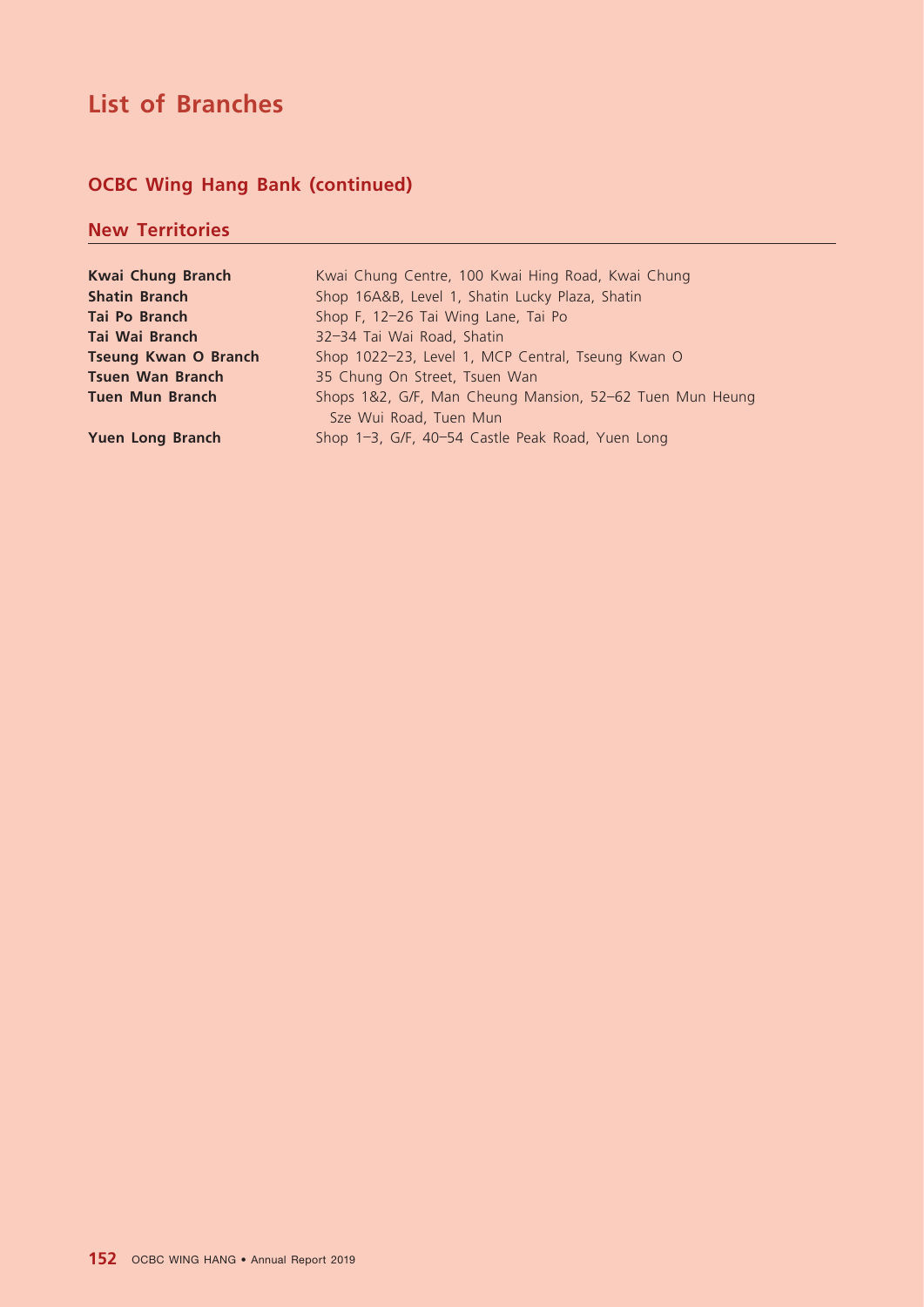### **MACAU**

### **Banco OCBC Weng Hang, S.A.**

| <b>Main Branch</b>        | 241 Avenida de Almeida Ribeiro                                          |
|---------------------------|-------------------------------------------------------------------------|
| Ho Lan Un Branch          | 3D Avenida do Conselheiro Ferreira de Almeida                           |
| Hong Kai Si Branch        | 85 Avenida Horta e Costa                                                |
| San Kiu Branch            | 19–21 Estrada de Adolfo Loureiro                                        |
| Hak Sa Van Branch         | 32C-F Estrada de Marginal do Hipodromo                                  |
| Toi San Branch            | 338 Avenida de A.T. Barbosa                                             |
| Kou Tei Vu Kai Branch     | 29A Rua Pedro Coutinho R/C                                              |
| lao Hon Branch            | 195 Rua Oito do Bairro lao Hon                                          |
| Ho Pin San Kai Branch     | 75–79 Rua Almirante Sergio                                              |
| <b>Flower City Branch</b> | 356-366, Rua de Evora, Edif. Lei Fung, Taipa                            |
| San Hau On Branch         | 286 Alameda Dr. Carlos D'Assumpcao R/C                                  |
| Fai Chi Kei Branch        | Avenida do Conselheiro Borja Nos. 309-315, Mayfair Garden Bloco 5 D-R/C |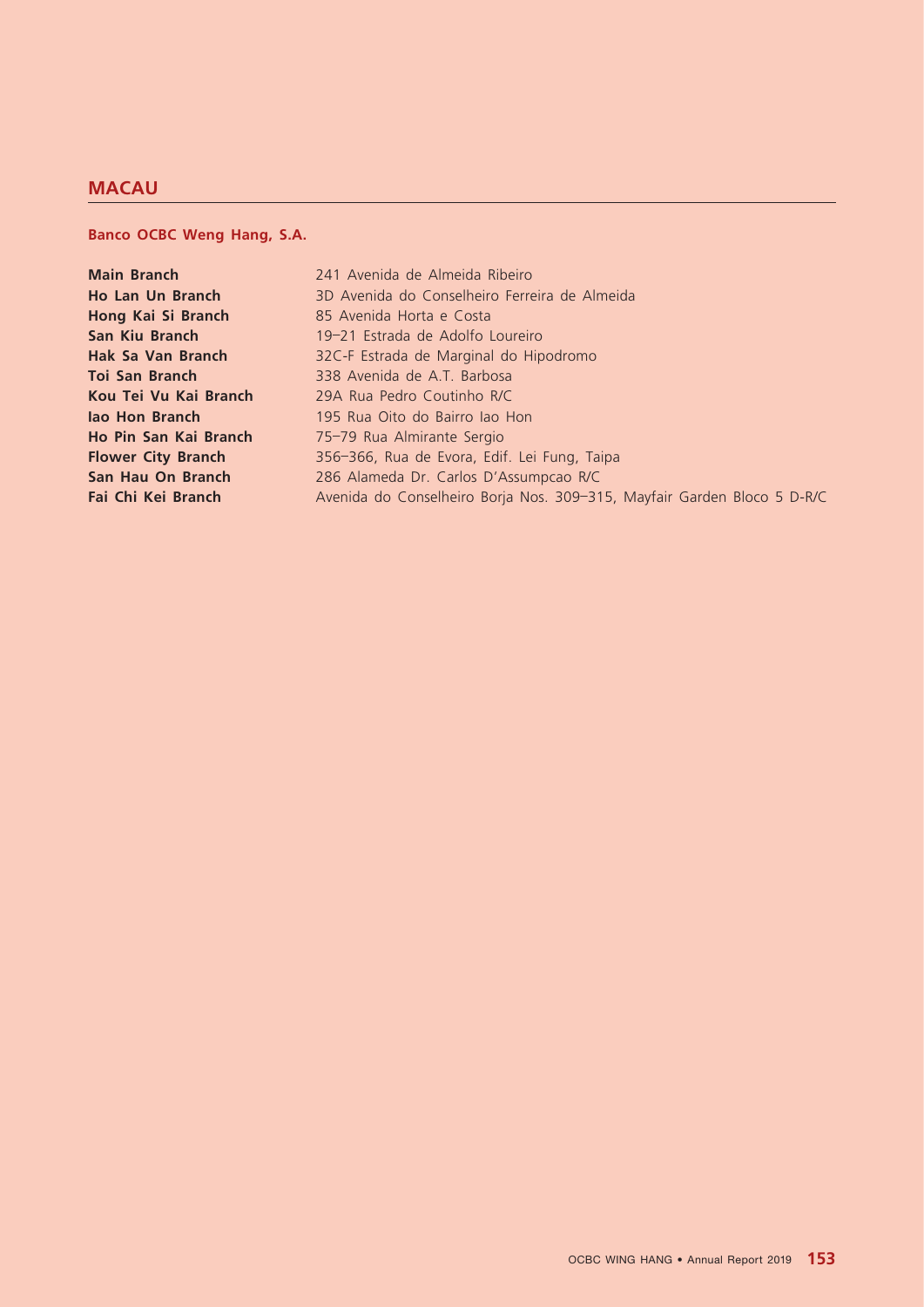### **CHINA**

### **OCBC Wing Hang Bank (China) Limited Shanghai Main Branch OCBC Bank Tower, No.1155 Yuanshen Road, Pudong New District,** Shanghai, 200135 **Shanghai Branch** 23/F, 21st Century Center Building, 210 Century Avenue, Pudong New Area, Shanghai 200121 **Shanghai Century Square Sub-branch** OCBC Bank Tower, No.1155 Yuanshen Road, Pudong New District, Shanghai 200135 **Shanghai Hongqiao Sub-branch** 1/F, 321 Xianxia Road, Changning District, Shanghai 200336 **Shanghai Pilot Free Trade Zone Sub-branch** Unit 601, 6F, OCBC Bank Tower, No.1155 Yuanshen Road, Pudong New District, Shanghai 200135 **Beijing Beijing Branch** Units 2809–2818, 28/F, Tower B, Gemdale Plaza, No 91, Jianguo Road, Chaoyang District, Beijing 100022 **Chengdu Chengdu Branch** Unit 1, 8, 9 and 10, 31F, No.2 Office Building, Chengdu IFS, No 1, Hong Xing San Duan Road, Jin Jiang District, Chengdu 610021 **Tianjin Tianjin Branch** Unit 7201-7204, 72F, Tianjin World Financial Centre Office Building, No 2, North Da Gu Road, Heping District, Tianjin 300022 **Xiamen Xiamen Branch** 2F-3F, No.2 Zhongshan Road, Xiamen 361001 **Qingdao Qingdao Branch** Unit 2402–2407, No 9 Middle Hong Kong Road, Qingdao 266071 **Chongqing Chongqing Branch** Unit 1–3, 48 Floor, Yingli International Financial Center, No.28, Minquan Road Yuzhong District, Chongqing 400010 **Shaoxing Shaoxing Branch** Room 1801 & 1802, Building 1 Zhong Jin Plaza, No.666 North Zhongxing Road, Shaoxing, Zhejiang Province 312000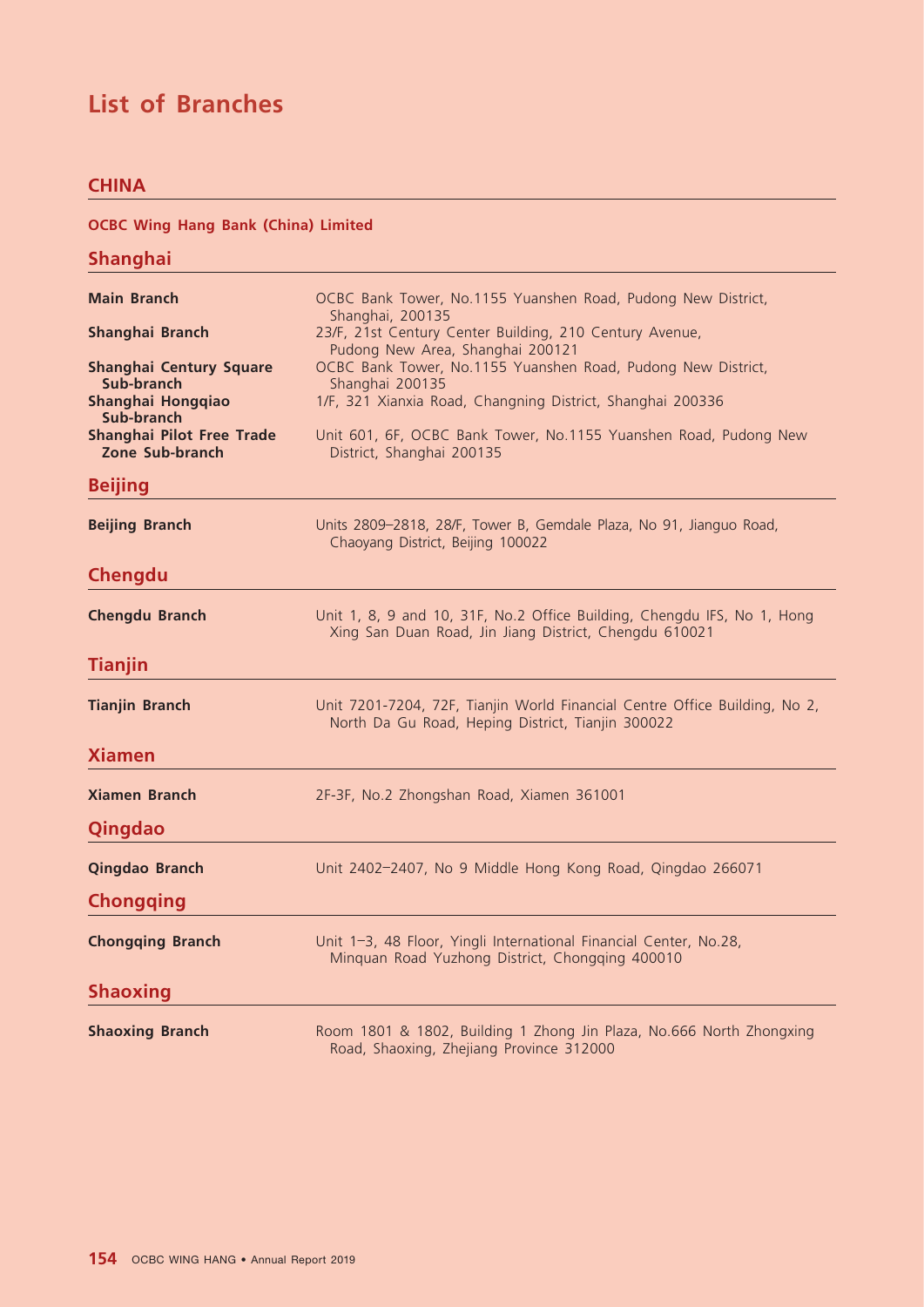### **CHINA**

### **OCBC Wing Hang Bank (China) Limited (continued)**

### **Suzhou**

| <b>Suzhou Branch</b>                                                                             | Unit 1-3,12th Floor, No.2 Building, Jinghope Plaza, No.88 Huachi Street, SIP,<br>Suzhou 215027                                                                                                                                               |
|--------------------------------------------------------------------------------------------------|----------------------------------------------------------------------------------------------------------------------------------------------------------------------------------------------------------------------------------------------|
| <b>Shenzhen</b>                                                                                  |                                                                                                                                                                                                                                              |
| <b>Shenzhen Branch</b>                                                                           | 8/F, 5/F, Unit M02, Shun Hing Square, Di Wang Commercial Centre, 5002<br>Shennan Dong Road, Shenzhen 518008                                                                                                                                  |
| Shenzhen Fumin Sub-branch                                                                        | Units B07-09, 25-26 G/F & Unit 04, Zhiben Building, 12 Fumin Road, Futian<br>District, Shenzhen 518048                                                                                                                                       |
| <b>Shenzhen Huaqiang</b><br>Sub-branch                                                           | 1D, Hangyuan Building, Zhenhua Road, Futian District, Shenzhen 518031                                                                                                                                                                        |
| <b>Shenzhen Longgang</b><br>Sub-branch<br><b>Shenzhen Qianhai</b><br>Sub-branch                  | Rooms 104-105, Lijing Center, Building 12, Xinhong Garden,<br>Longxiang Road, Center, Longgang District, Shenzhen 518172<br>Unit 3, 5/F, Tower C, China Resources Land Building, No. 9668 Shennan Road,<br>Nanshan District, Shenzhen 518052 |
| Guangzhou                                                                                        |                                                                                                                                                                                                                                              |
| <b>Guangzhou Branch</b>                                                                          | Room 2504-2509, Goldlion Digital Network Centre, 138 Tiyu Road East,<br>Guangzhou 510620                                                                                                                                                     |
| <b>Guangzhou Zhujiang New</b><br><b>Town Sub-branch</b><br><b>Guangzhou Haizhu</b><br>Sub-branch | Unit 903~904, He Jing International Finance Place, No.8 Huaxia Road,<br>Pearl River New Town, Guangzhou 510623<br>Unit 02, 1/F & Rooms 901-902, Vertical City, No.238 Changgang Zhong<br>Road, Haizhu District, Guangzhou 510260             |
| <b>Zhuhai</b>                                                                                    |                                                                                                                                                                                                                                              |
| Zhuhai Branch                                                                                    | Unit 2, G/F & Units 1-2, 1/F Shuiwan Da Sha, 82 Jingshan Road, Jida,<br>Zhuhai 519015                                                                                                                                                        |
| <b>Huizhou</b>                                                                                   |                                                                                                                                                                                                                                              |
| <b>Huizhou Sub-branch</b>                                                                        | Units 103-105, Huamao Building, 7 Wenchang Yi Road, Jiangbei,<br>Huizhou 516001                                                                                                                                                              |
| <b>Foshan</b>                                                                                    |                                                                                                                                                                                                                                              |
| <b>Foshan Sub-branch</b>                                                                         | Room 2001, Mingri Plaza I, Xingui Road, Daliang, Shunde District,<br>Foshan 528300                                                                                                                                                           |